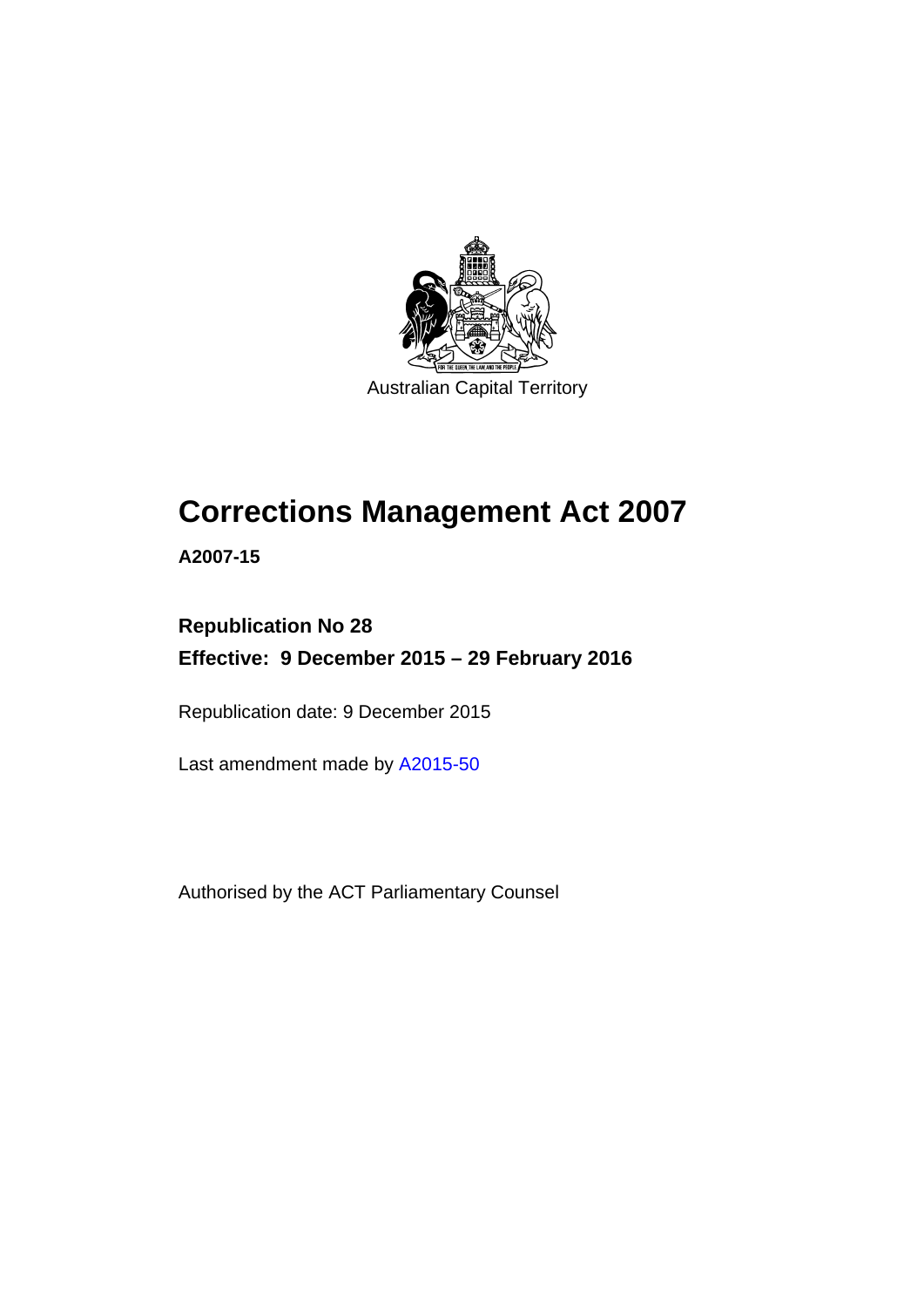### **About this republication**

#### **The republished law**

This is a republication of the *Corrections Management Act 2007* (including any amendment made under the *[Legislation Act 2001](http://www.legislation.act.gov.au/a/2001-14)*, part 11.3 (Editorial changes)) as in force on 9 December 2015*.* It also includes any commencement, amendment, repeal or expiry affecting this republished law to 9 December 2015.

The legislation history and amendment history of the republished law are set out in endnotes 3 and 4.

#### **Kinds of republications**

The Parliamentary Counsel's Office prepares 2 kinds of republications of ACT laws (see the ACT legislation register at [www.legislation.act.gov.au](http://www.legislation.act.gov.au/)):

- authorised republications to which the *[Legislation Act 2001](http://www.legislation.act.gov.au/a/2001-14)* applies
- unauthorised republications.

The status of this republication appears on the bottom of each page.

#### **Editorial changes**

The *[Legislation Act 2001](http://www.legislation.act.gov.au/a/2001-14)*, part 11.3 authorises the Parliamentary Counsel to make editorial amendments and other changes of a formal nature when preparing a law for republication. Editorial changes do not change the effect of the law, but have effect as if they had been made by an Act commencing on the republication date (see *[Legislation Act 2001](http://www.legislation.act.gov.au/a/2001-14)*, s 115 and s 117). The changes are made if the Parliamentary Counsel considers they are desirable to bring the law into line, or more closely into line, with current legislative drafting practice.

This republication includes amendments made under part 11.3 (see endnote 1).

#### **Uncommenced provisions and amendments**

If a provision of the republished law has not commenced, the symbol  $\mathbf{U}$  appears immediately before the provision heading. Any uncommenced amendments that affect this republished law are accessible on the ACT legislation register [\(www.legislation.act.gov.au\)](http://www.legislation.act.gov.au/). For more information, see the home page for this law on the register.

#### **Modifications**

If a provision of the republished law is affected by a current modification, the symbol  $\mathbf{M}$ appears immediately before the provision heading. The text of the modifying provision appears in the endnotes. For the legal status of modifications, see the *[Legislation Act 2001](http://www.legislation.act.gov.au/a/2001-14)*, section 95.

#### **Penalties**

At the republication date, the value of a penalty unit for an offence against this law is \$150 for an individual and \$750 for a corporation (see *[Legislation Act 2001](http://www.legislation.act.gov.au/a/2001-14)*, s 133).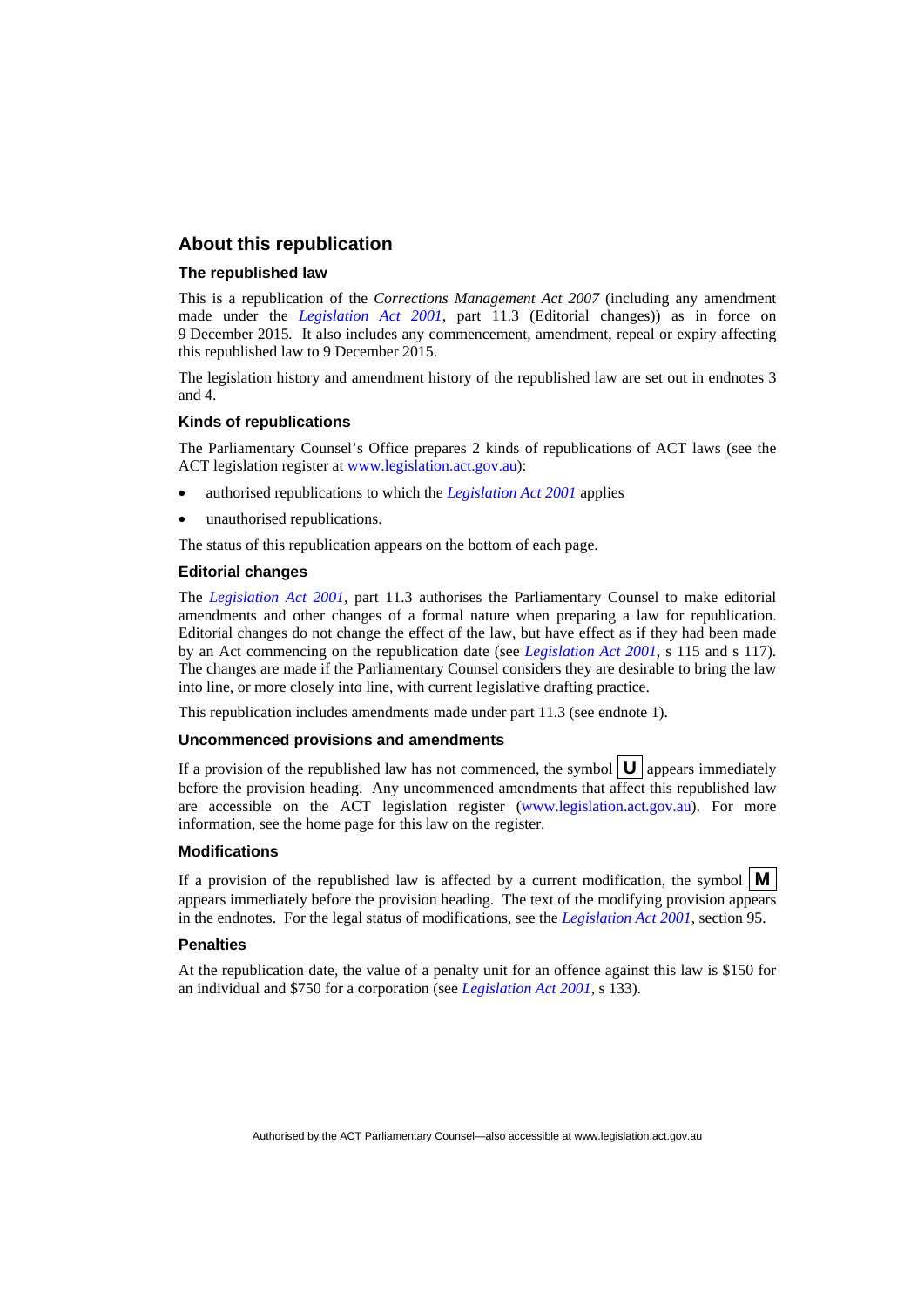

# **Corrections Management Act 2007**

# **Contents**

|                  |                                                       | Page       |  |  |  |
|------------------|-------------------------------------------------------|------------|--|--|--|
| Preamble         |                                                       | 2          |  |  |  |
|                  |                                                       |            |  |  |  |
| <b>Chapter 1</b> | <b>Preliminary</b>                                    |            |  |  |  |
| 1                | Name of Act                                           | 3          |  |  |  |
| 3                | Dictionary                                            | 3          |  |  |  |
| 4                | <b>Notes</b>                                          | 3          |  |  |  |
| 5                | Offences against Act-application of Criminal Code etc | 4          |  |  |  |
| 6                | Application of Act-detainees                          | 4          |  |  |  |
|                  |                                                       |            |  |  |  |
|                  | <b>Chapter 2</b><br><b>Objects and principles</b>     |            |  |  |  |
| 7                | Main objects of Act                                   | 6          |  |  |  |
| 8                | Management of correctional services                   | 6          |  |  |  |
| 9                | Treatment of detainees generally                      |            |  |  |  |
| 10               | Treatment of remandees                                |            |  |  |  |
|                  |                                                       |            |  |  |  |
| <b>R28</b>       | Corrections Management Act 2007                       | contents 1 |  |  |  |
| 09/12/15         | Effective: 09/12/15-29/02/16                          |            |  |  |  |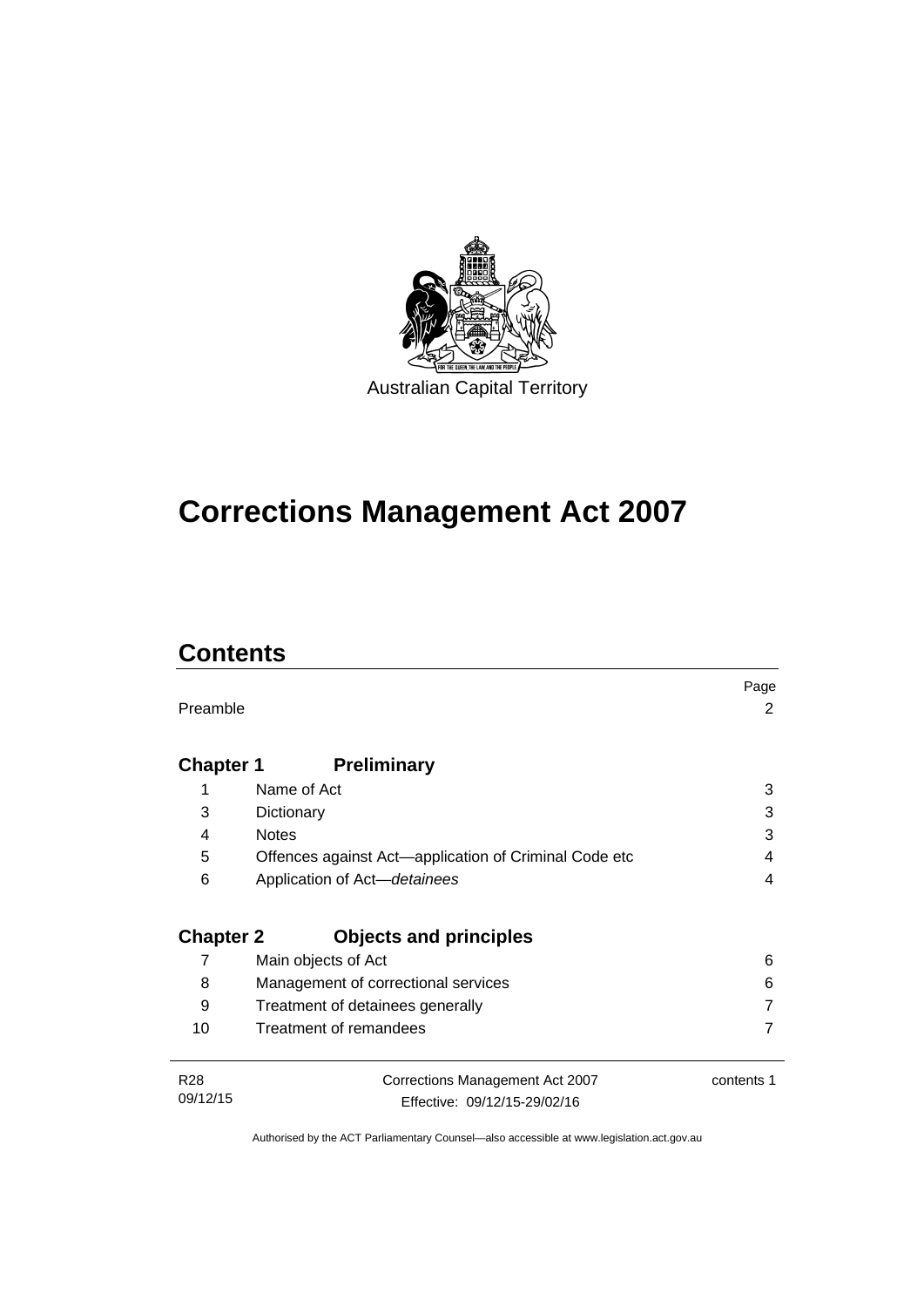|      |                                                | Page |
|------|------------------------------------------------|------|
|      | Treatment of certain detainees                 |      |
| - 12 | Correctional centres—minimum living conditions |      |

# **Chapter 3 [Administration](#page-23-0)**

| <b>Part 3.1</b>  | <b>Administration-general</b>                                          |                 |
|------------------|------------------------------------------------------------------------|-----------------|
| 13               | Ministerial directions to director-general                             | 10              |
| 14               | Corrections policies and operating procedures                          | 10              |
| 15               | Exclusions from notified corrections policies and operating procedures | 11              |
| 16               | Director-general directions                                            | 12              |
| 17               | Director-general delegations                                           | 13              |
| 18               | Chief police officer delegations                                       | 13              |
| <b>Part 3.2</b>  | <b>Corrections officers</b>                                            |                 |
| 19               | Corrections officers-appointment                                       | 14              |
| 20               | Corrections officers-functions                                         | 14              |
| 21               | Doctors-health service appointments                                    | 15              |
| 22               | Health practitioners-non-therapeutic functions                         | 15              |
| 23               | Identity cards                                                         | 15              |
| <b>Part 3.3</b>  | <b>Correctional centres</b>                                            |                 |
| 24               | Correctional centres-declaration                                       | 17              |
| 25               | Correctional centres-arrangements with NSW                             | 17              |
| <b>Part 3.4</b>  | <b>Administration-special provisions</b>                               |                 |
| 26               | Declaration of emergency                                               | 19              |
| 27               | <b>Emergency powers</b>                                                | 20              |
| 28               | Arrangements with police                                               | 20              |
| <b>Chapter 4</b> | Detention in police and court cells etc                                |                 |
| 29               | Definitions-ch 4                                                       | 21              |
| 30               | Detention in police cells                                              | 21              |
| 31               | Detention in police cells-search powers etc                            | 22              |
| 31A              | Detention in police cells—additional provisions for young detainees    | 23              |
| contents 2       | Corrections Management Act 2007                                        | R <sub>28</sub> |
|                  | Effective: 09/12/15-29/02/16                                           | 09/12/15        |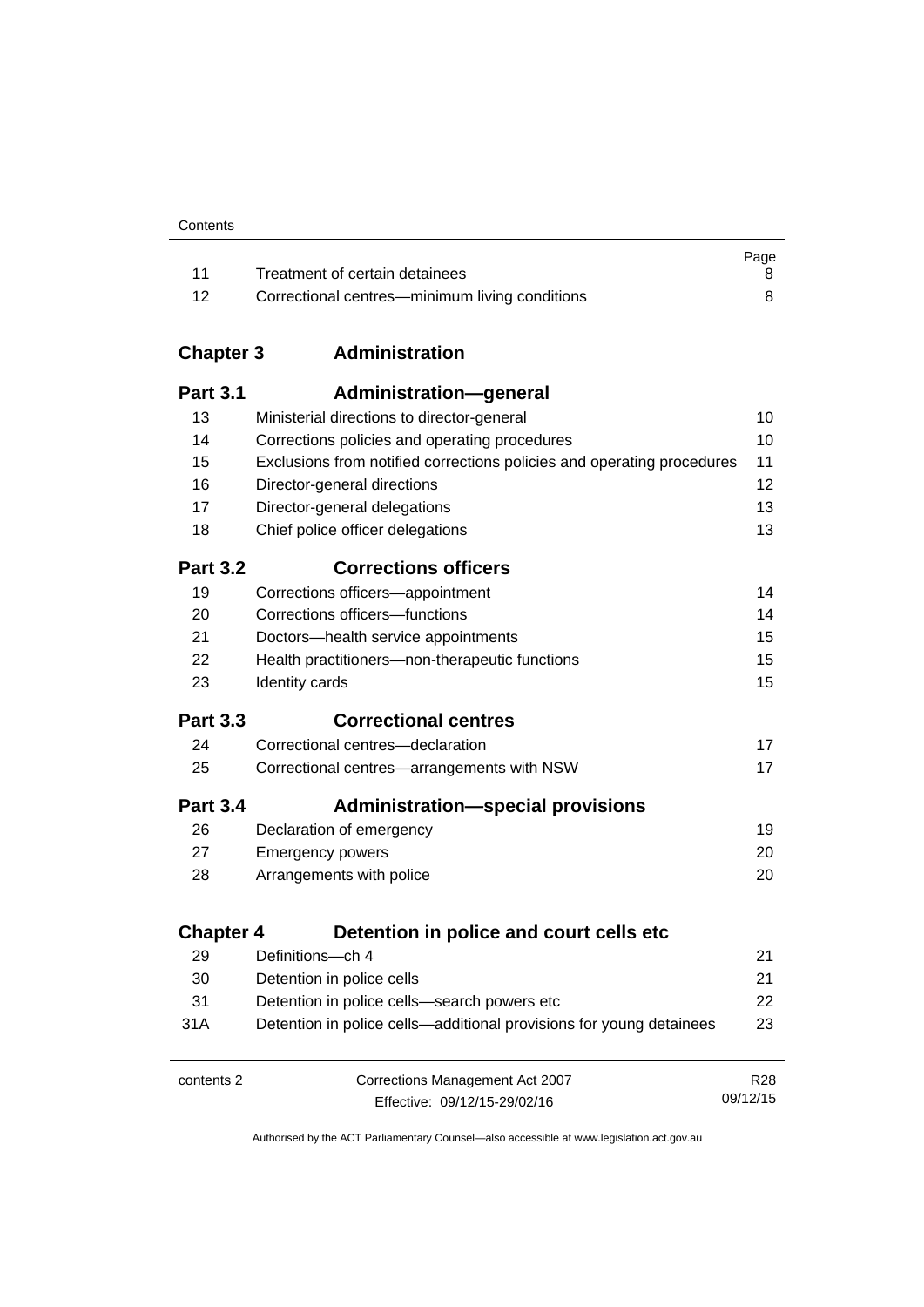|                                                                    | Page |
|--------------------------------------------------------------------|------|
| Other police powers not limited                                    | 24   |
| Detention in court cells                                           | 24   |
| Detention in court cells—additional provisions for young detainees | 25   |
| Detainees accommodated away from correctional centre               | 26.  |
|                                                                    |      |

# **Chapter 5 [Escorting detainees](#page-41-0)**

| 35 | Escort officer functions etc                      | 28. |
|----|---------------------------------------------------|-----|
| 36 | Escorting arrested person to court etc.           | 28. |
| 37 | Custody etc during proceedings                    | 29. |
| 38 | Executing warrants of imprisonment or remand etc. | 29  |
| 39 | Other powers not limited                          | 30  |

# **Chapter 6 [Living conditions at correctional centres](#page-44-0)**

| 40 | Food and drink                                     | 31 |
|----|----------------------------------------------------|----|
| 41 | Clothing                                           | 32 |
| 42 | Personal hygiene                                   | 32 |
| 43 | Sleeping areas                                     | 33 |
| 44 | Treatment of convicted and non-convicted detainees | 33 |
| 45 | Access to open air and exercise                    | 34 |
| 46 | Communication with family and others               | 35 |
| 47 | Telephone calls                                    | 36 |
| 48 | Mail                                               | 37 |
| 49 | Visits by family members etc                       | 39 |
| 50 | Contact with accredited people                     | 40 |
| 51 | Visits-protected communications                    | 41 |
| 52 | News and educational services                      | 41 |
| 53 | Health care                                        | 42 |
| 54 | Transfers to health facilities                     | 43 |
| 55 | Religious, spiritual and cultural needs            | 44 |
|    |                                                    |    |

# **Chapter 7 [Inspection of correctional centres](#page-59-0)**

| 56              | Independent inspections                                          | 46         |
|-----------------|------------------------------------------------------------------|------------|
| 57              | Official visitors—meaning of entitled person and visitable place | 46         |
|                 |                                                                  |            |
| R <sub>28</sub> | Corrections Management Act 2007                                  | contents 3 |
| 09/12/15        | Effective: 09/12/15-29/02/16                                     |            |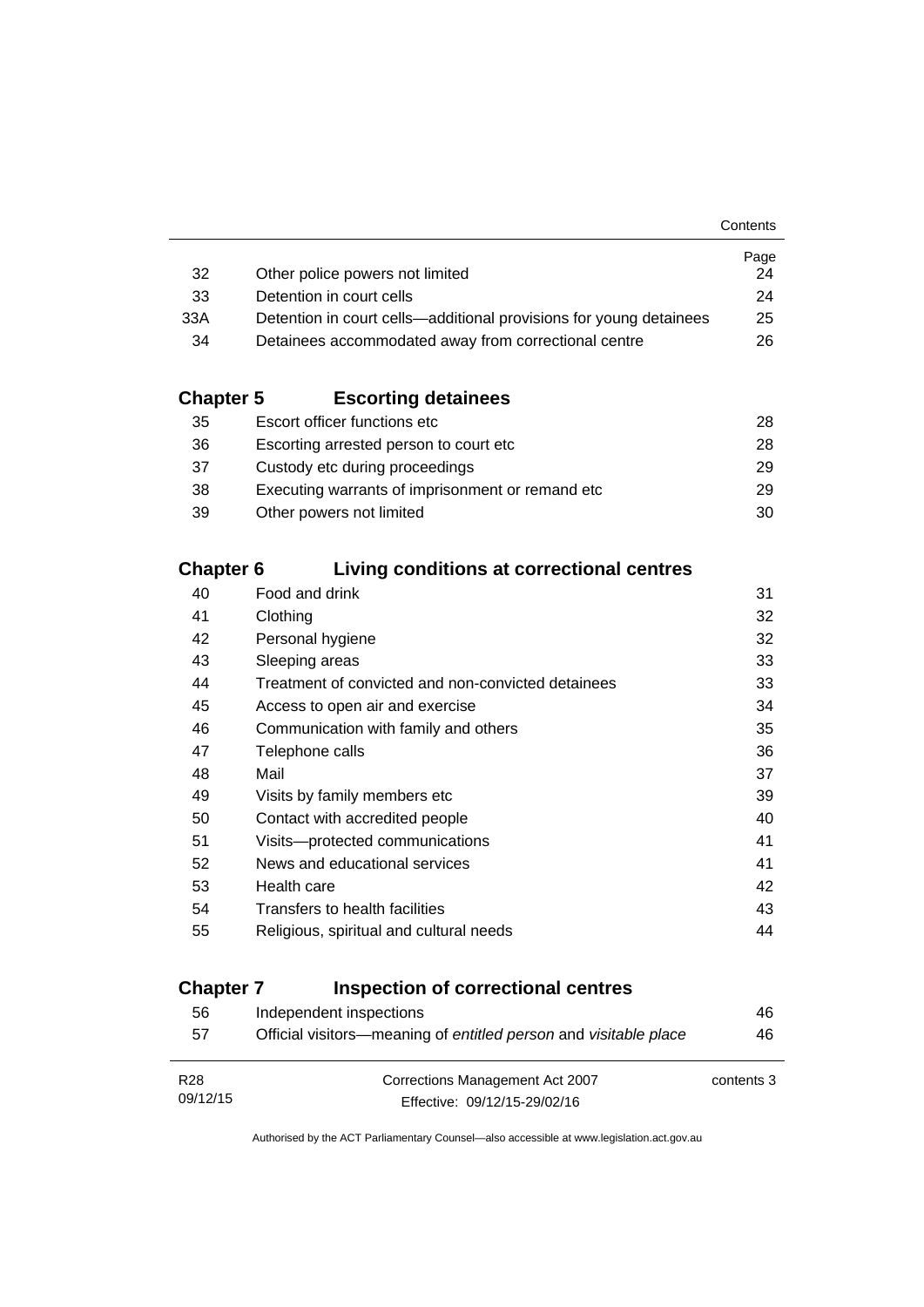| Contents |
|----------|
|----------|

| 62               | Relationship with other inspection laws            | Page<br>47 |
|------------------|----------------------------------------------------|------------|
| <b>Chapter 8</b> | <b>Admission to correctional centres</b>           |            |
| 63               | Meaning of <i>admission</i> to correctional centre | 49         |
| 64               | Authority for detention                            | 49         |
| 65               | Identification of detainees                        | 50         |
| 66               | Information about entitlements and obligations     | 51         |
| 67               | Initial assessment                                 | 53         |
| 68               | Health assessment                                  | 53         |
| 69               | Alcohol and drug tests on admission                | 54         |
| 70               | Strip search on admission                          | 54         |
| 71               | Property of detainees                              | 54         |
| 72               | Security classification                            | 55         |
| 73               | Case management plan                               | 56         |
| 74               | Entries in register of detainees                   | 56         |

# **Chapter 9 [Management and security](#page-70-0)**

| <b>Part 9.1</b> | <b>Management and security-general</b>                                   |    |
|-----------------|--------------------------------------------------------------------------|----|
| 75              | Compliance with director-general's directions                            | 57 |
| 76              | Register of detainees                                                    | 57 |
| 77              | Health reports                                                           | 58 |
| 78              | Case management plans-scope etc                                          | 60 |
| 79              | Transgender and intersex detainees—sexual identity                       | 62 |
| 80              | Security classification-basis etc                                        | 63 |
| 81              | Prohibited things                                                        | 64 |
| 82              | Possession of prohibited things                                          | 64 |
| 83              | Work by detainees                                                        | 65 |
| 84              | Trust accounts for detainees                                             | 65 |
| 85              | Prohibited areas                                                         | 65 |
| 86              | Nonsmoking areas                                                         | 66 |
| 87              | Management and security—corrections policies and operating<br>procedures | 66 |

| Corrections Management Act 2007<br>contents 4 |                              | R28      |
|-----------------------------------------------|------------------------------|----------|
|                                               | Effective: 09/12/15-29/02/16 | 09/12/15 |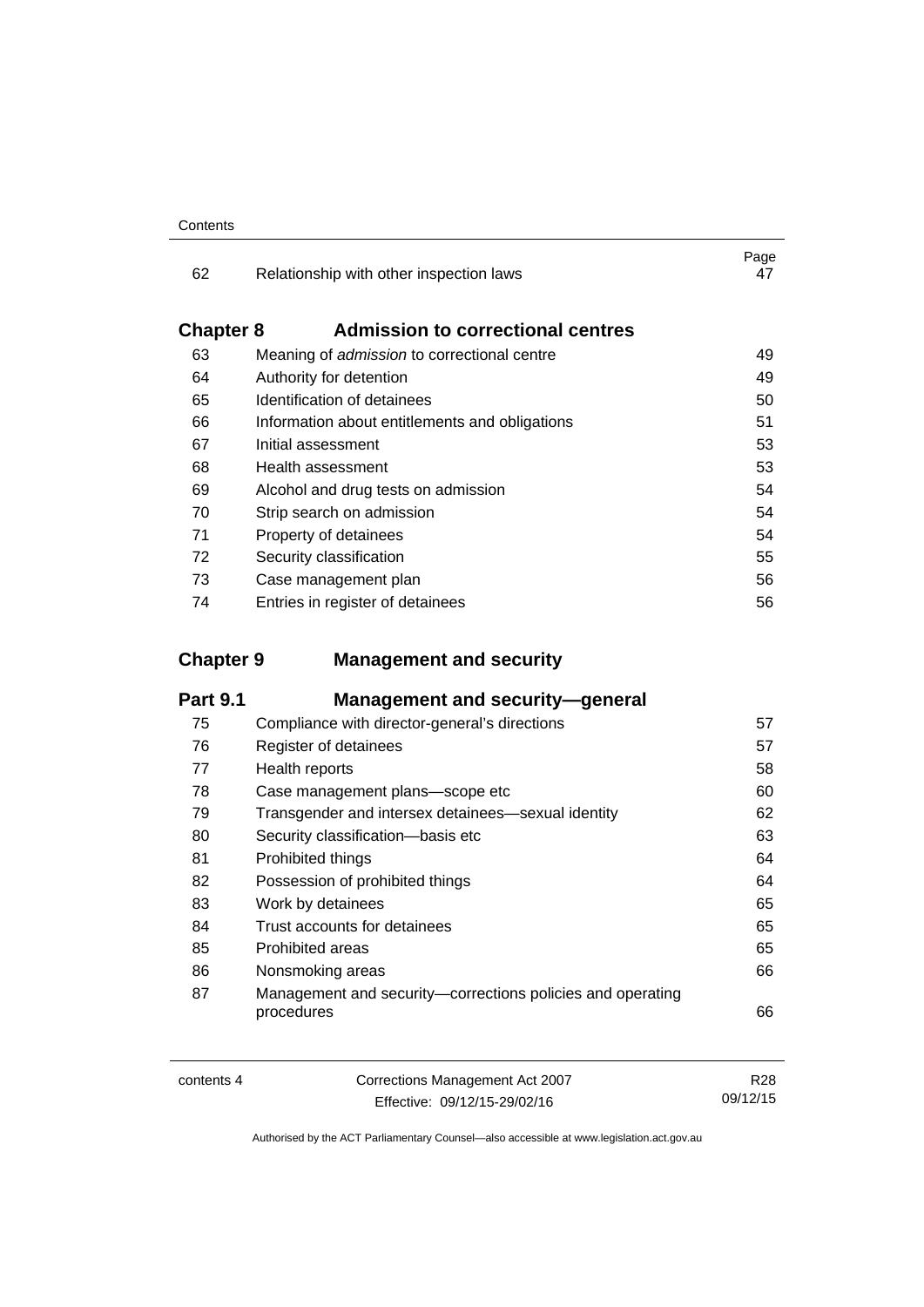|                 |                                                     | Contents   |
|-----------------|-----------------------------------------------------|------------|
|                 |                                                     | Page       |
| <b>Part 9.2</b> | <b>Segregation</b>                                  |            |
| 88              | Meaning of segregation                              | 67         |
| 89              | Segregation under pt 9.2-purpose                    | 67         |
| 90              | Segregation-safety and security                     | 67         |
| 91              | Segregation-protective custody                      | 68         |
| 92              | Segregation-health                                  | 70         |
| 93              | Interstate segregated detainees transferred to ACT  | 71         |
| 94              | Segregated detainees removed to NSW                 | 72         |
| 95              | Segregation not to affect minimum living conditions | 72         |
| 96              | Application for review of segregation directions    | 72         |
| 97              | Review of segregation directions                    | 73         |
| 98              | Other separation of detainees                       | 74         |
| <b>Part 9.3</b> | <b>Monitoring</b>                                   |            |
| 99              | Monitoring-general considerations                   | 75         |
| 100             | Monitoring at correctional centres                  | 75         |
| 101             | Personal monitoring devices                         | 76         |
| 102             | Interfering with personal monitoring devices        | 76         |
| 103             | Monitoring telephone calls etc                      | 76         |
| 104             | Monitoring ordinary mail                            | 77         |
| 105             | Monitoring protected mail                           | 79         |
| 106             | Mail searches-consequences                          | 79         |
| <b>Part 9.4</b> | <b>Searches</b>                                     |            |
| Division 9.4.1  | Searches-general                                    |            |
| 107             | Definitions-searches                                | 80         |
| 108             | Intrusiveness of searches                           | 81         |
| 109             | Searches of transgender and intersex detainees      | 81         |
| 110             | Register of strip and body searches                 | 82         |
| Division 9.4.2  | Scanning, frisk and ordinary searches               |            |
| 111             | Scanning, frisk and ordinary searches-directions    | 82         |
| 112             | Scanning, frisk and ordinary searches-requirements  | 83         |
| Division 9.4.3  | <b>Strip searches</b>                               |            |
| 113             | Meaning of seizeable item-div 9.4.3                 | 84         |
|                 |                                                     |            |
| R <sub>28</sub> | Corrections Management Act 2007                     | contents 5 |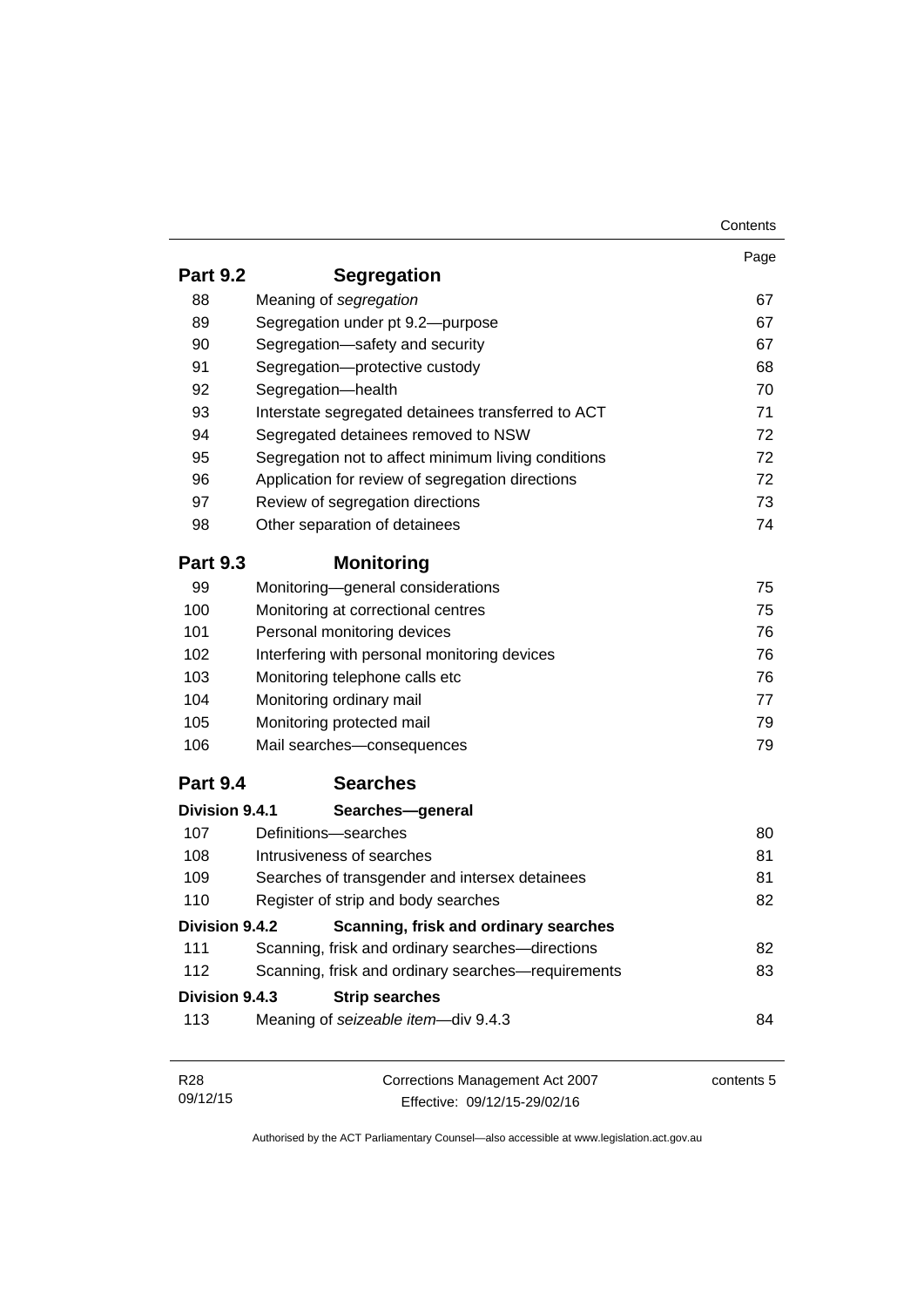|                 |                                                                  | Page       |
|-----------------|------------------------------------------------------------------|------------|
| 113A            | Strip searches—when may be conducted                             | 84         |
| 113B            | Strip searches-on suspicion                                      | 84         |
| 113C            | Strip searches-where prudent                                     | 85         |
| 114             | Strip searches-presence of corrections officers                  | 86         |
| 115             | Strip searches-general rules                                     | 86         |
| Division 9.4.4  | <b>Body searches</b>                                             |            |
| 116             | Body searches-directions                                         | 87         |
| 117             | Body searches-presence of nurse and corrections officers         | 88         |
| 118             | Body searches—assistance from corrections officer                | 88         |
| 119             | Body searches-rules about detainee's clothing                    | 89         |
| 120             | Body searches-rules about touching detainee                      | 89         |
| 121             | Body searches-seizing things                                     | 89         |
| Division 9.4.5  | Searches of premises and property                                |            |
| 122             | Searches-premises and property                                   | 90         |
| 123             | Searches of detainee cells-legally privileged material           | 91         |
| 124             | Searches of detainee cells-suspected legally privileged material | 91         |
| Division 9.4.6  | Searches-miscellaneous                                           |            |
| 125             | Searches-use of corrections dogs                                 | 92         |
| 126             | Searches-use of force                                            | 93         |
| <b>Part 9.5</b> | <b>Seizing property</b>                                          |            |
| 127             | Seizing mail etc                                                 | 94         |
| 128             | Seizing property-general                                         | 95         |
| 129             | Receipt for seizure                                              | 95         |
| 130             | Forfeiture of things seized                                      | 96         |
| 131             | Return of things seized but not forfeited                        | 97         |
| <b>Part 9.6</b> | <b>Alcohol and drug testing</b>                                  |            |
| Division 9.6.1  | General                                                          |            |
| 132             | Definitions-drug and test sample                                 | 99         |
| 133             | When test sample positive                                        | 99         |
| Division 9.6.2  | Alcohol and drug testing-detainees                               |            |
| 134             | Alcohol and drug testing of detainees                            | 101        |
| 135             | Effect of positive test sample from detainee                     | 102        |
| contents 6      | Corrections Management Act 2007                                  | <b>R28</b> |
|                 | Effective: 09/12/15-29/02/16                                     | 09/12/15   |
|                 |                                                                  |            |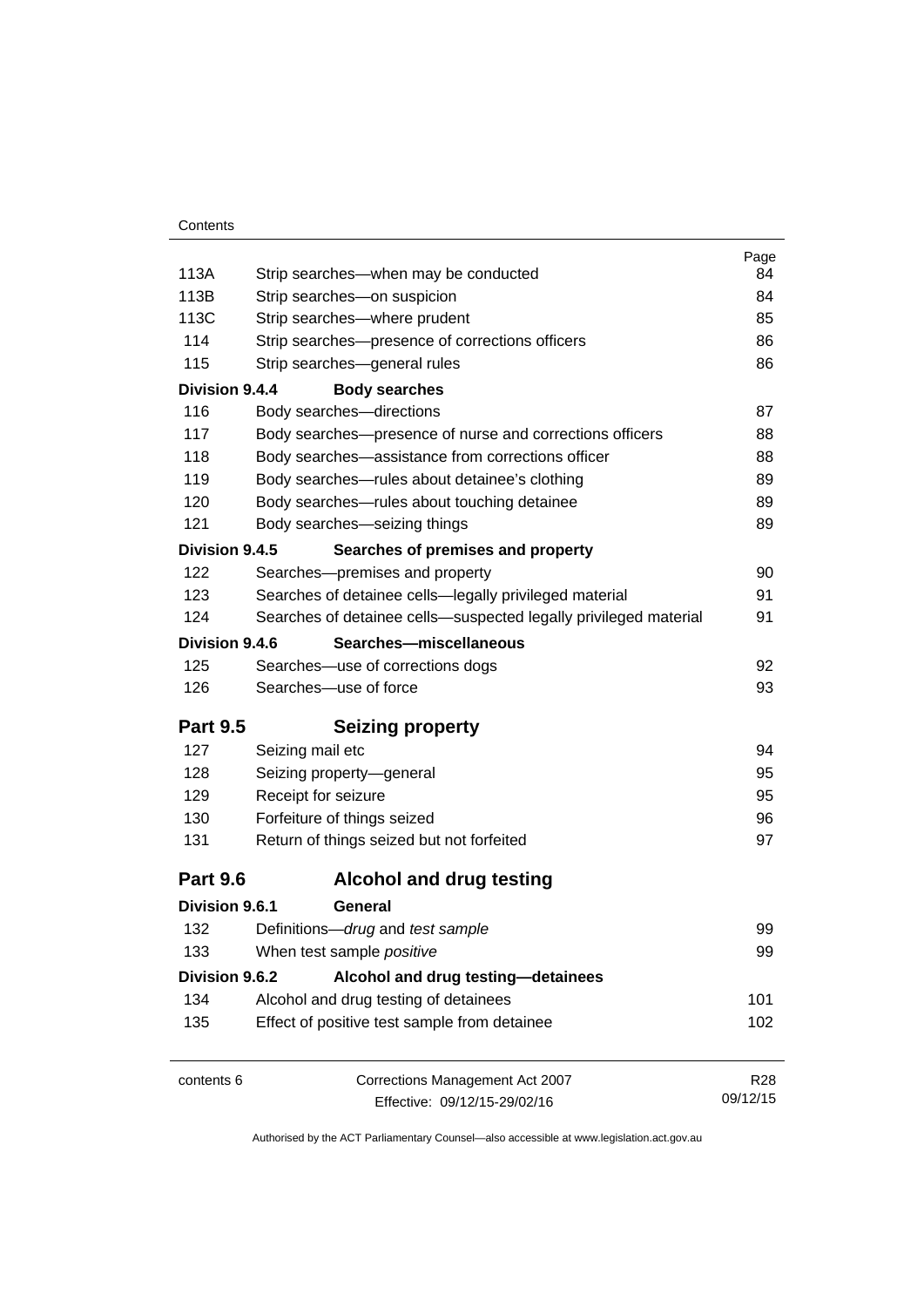|                   |                                                         | Contents   |
|-------------------|---------------------------------------------------------|------------|
|                   |                                                         | Page       |
| Division 9.6.3    | Alcohol and drug testing-corrections officers etc       |            |
| 136               | Alcohol and drug testing of corrections officers etc    | 102        |
| <b>Part 9.7</b>   | Use of force                                            |            |
| 137               | Managing use of force                                   | 104        |
| 138               | Authorised use of force                                 | 104        |
| 139               | Application of force                                    | 105        |
| 140               | Use of restraints or weapons                            | 105        |
| 141               | Medical examination after use of force                  | 107        |
| 142               | Reporting use of force                                  | 107        |
| <b>Part 9.8</b>   | <b>Access to correctional centres</b>                   |            |
| 143               | Visiting conditions                                     | 108        |
| 144               | Notice of visiting conditions                           | 108        |
| 145               | Taking prohibited things etc into correctional centre   | 109        |
| 146               | Directions to visitors                                  | 109        |
| 147               | Searches of visitors                                    | 110        |
| 148               | Directions to leave correctional centre etc             | 110        |
| 149               | Removing people from correctional centre                | 111        |
| <b>Chapter 10</b> | <b>Discipline</b>                                       |            |
| <b>Part 10.1</b>  | <b>General</b>                                          |            |
| 150               | Application-ch 10                                       | 112        |
| 151               | Definitions-discipline                                  | 112        |
| 152               | Meaning of disciplinary breach                          | 113        |
| 153               | Meaning of <i>investigator</i>                          | 115        |
| 154               | Meaning of privilege                                    | 116        |
| 155               | Overlapping disciplinary breaches and criminal offences | 116        |
| <b>Part 10.2</b>  | <b>Disciplinary investigations</b>                      |            |
| Division 10.2.1   | Investigation of disciplinary breaches                  |            |
| 156               | Report etc by corrections officer                       | 118        |
| 157               | Investigation by investigator                           | 119        |
| 158               | Action by presiding officer                             | 119        |
| R <sub>28</sub>   | Corrections Management Act 2007                         | contents 7 |
| 09/12/15          | Effective: 09/12/15-29/02/16                            |            |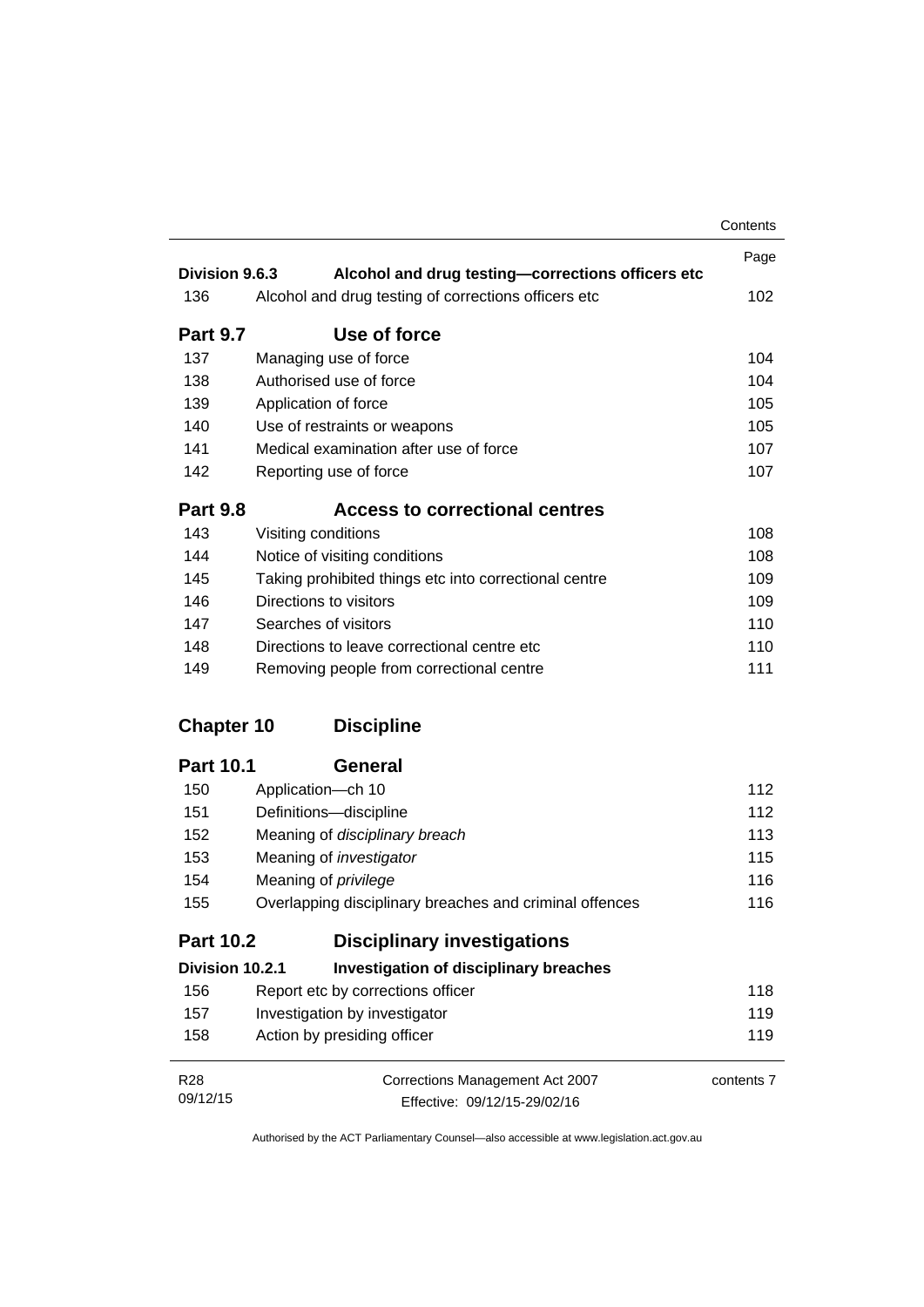#### **Contents**

| 159<br>Disciplinary charge                                            | 121        |
|-----------------------------------------------------------------------|------------|
|                                                                       |            |
| Division 10.2.2<br><b>Investigative segregation</b>                   |            |
| 160<br>Director-general directions-investigative segregation          | 121        |
| 161<br>Grounds for investigative segregation                          | 122        |
| 162<br>Notice of investigative segregation                            | 122        |
| 163<br>Duration of investigative segregation                          | 122        |
| 164<br>Application for review of investigative segregation directions | 123        |
| 165<br>Review of investigative segregation directions                 | 124        |
| <b>Part 10.3</b><br><b>Disciplinary action and review</b>             |            |
| Division 10.3.1<br>Disciplinary action-with accused's consent         |            |
| Disciplinary breach admitted by accused<br>167                        | 126        |
| 168<br>Presiding officer's powers--breach admitted by accused         | 127        |
| Division 10.3.2<br>Internal disciplinary inquiry                      |            |
| Disciplinary inquiry into charge<br>170                               | 127        |
| 171<br>Presiding officer's powers after internal inquiry              | 128        |
| Internal review of inquiry decision<br>Division 10.3.3                |            |
| 173<br>Application for review of inquiry decision                     | 129        |
| Review of inquiry decision<br>175                                     | 130        |
| 176<br>Director-general's powers after further inquiry                | 130        |
| <b>External review of inquiry decisions</b><br>Division 10.3.4        |            |
| Appointment of adjudicator<br>177                                     | 131        |
| Application for review by adjudicator<br>178                          | 131        |
| Review by adjudicator<br>179                                          | 132        |
| 180<br>Adjudicator's powers after review                              | 133        |
| Division 10.3.5<br><b>Disciplinary action</b>                         |            |
| 181<br>Application-div 10.3.5                                         | 133        |
| 182<br>Meaning of relevant presiding officer-div 10.3.5               | 134        |
| 183<br>Disciplinary action by relevant presiding officer              | 134        |
| 184<br>Administrative penalties                                       | 135        |
| 185<br>Reparation                                                     | 135        |
| 186<br>Maximum administrative penalties                               | 136        |
| 187<br>Separate confinement conditions                                | 136        |
| 188<br>Privileges and entitlements-impact of discipline               | 136        |
| <b>Corrections Management Act 2007</b><br>contents 8                  | <b>R28</b> |
| Effective: 09/12/15-29/02/16                                          | 09/12/15   |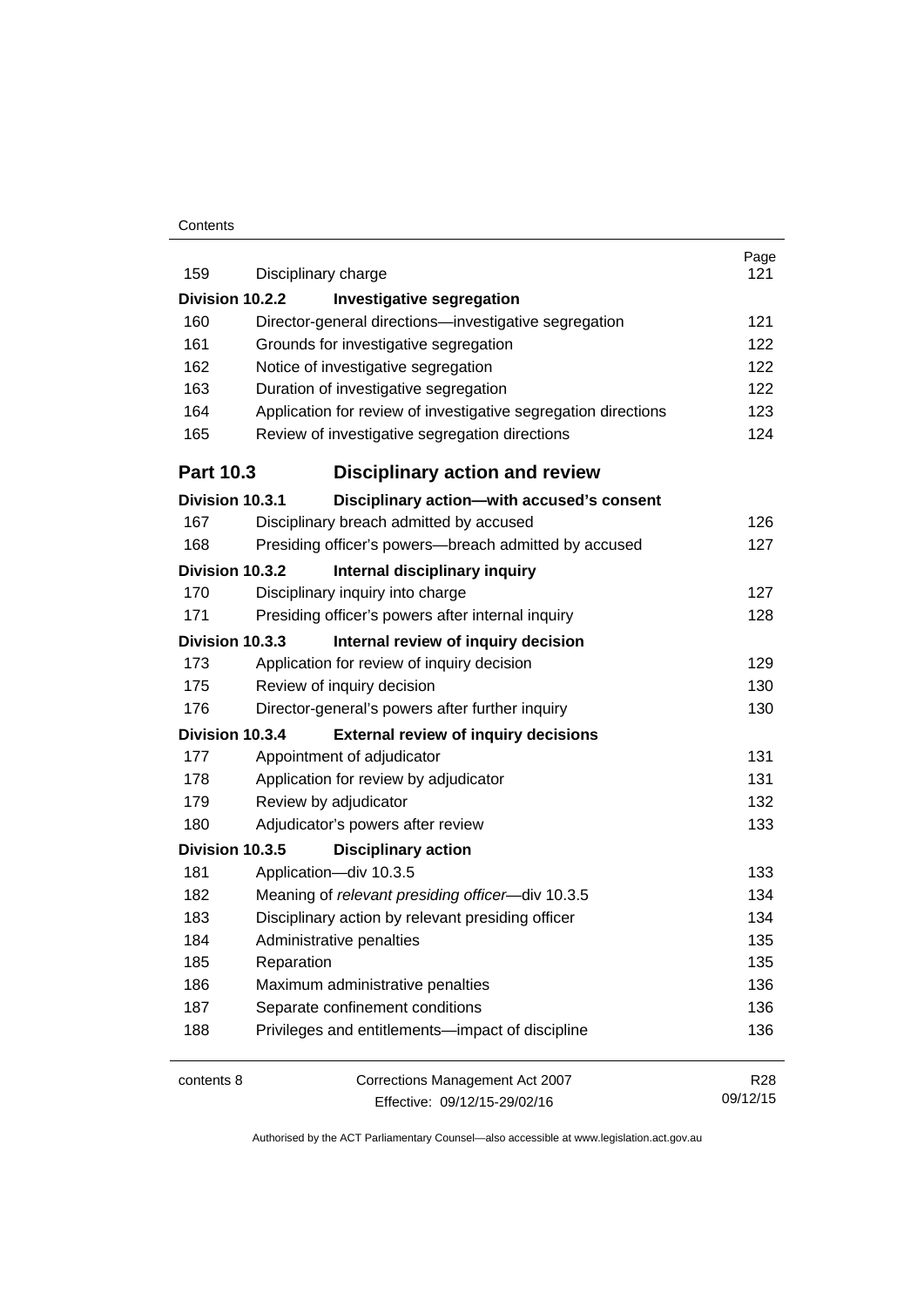|                   |                                                              |                                                         | Contents    |
|-------------------|--------------------------------------------------------------|---------------------------------------------------------|-------------|
| 189               |                                                              | Record of disciplinary action                           | Page<br>137 |
| <b>Chapter 11</b> |                                                              | <b>Disciplinary inquiries</b>                           |             |
| <b>Part 11.1</b>  |                                                              | <b>Conduct of disciplinary inquiries-general</b>        |             |
| 190               |                                                              | Application-ch 11                                       | 138         |
| 191               |                                                              | Meaning of presiding officer-ch 11                      | 138         |
| <b>Part 11.2</b>  |                                                              | <b>Disciplinary inquiry procedures</b>                  |             |
| 192               |                                                              | Nature of disciplinary inquiries                        | 139         |
| 193               |                                                              | Application of Criminal Code, ch 7                      | 139         |
| 194               |                                                              | Notice of disciplinary inquiry etc                      | 139         |
| 195               |                                                              | Conduct of disciplinary inquiries                       | 140         |
| 196               |                                                              | Presiding officer may require official reports          | 141         |
| 197               |                                                              | Presiding officer may require information and documents | 141         |
| 198               |                                                              | Possession of inquiry documents etc                     | 142         |
| 199               |                                                              | Record of inquiry                                       | 142         |
| <b>Part 11.3</b>  |                                                              | <b>Disciplinary hearing procedures</b>                  |             |
| 200               |                                                              | Notice of disciplinary hearing                          | 143         |
| 201               |                                                              | Appearance at disciplinary hearing                      | 143         |
| 202               | Rights of accused at disciplinary hearing                    |                                                         | 144         |
| 203               | Appearance at disciplinary hearing—audiovisual or audio link |                                                         | 145         |
| <b>Chapter 12</b> |                                                              | <b>Full-time detainees-leave</b>                        |             |
| <b>Part 12.1</b>  |                                                              | <b>Local leave</b>                                      |             |
| 204               |                                                              | Local leave directions                                  | 147         |
| 205               | Local leave permits                                          |                                                         | 148         |
| <b>Part 12.2</b>  |                                                              | <b>Interstate leave</b>                                 |             |
| Division 12.2.1   |                                                              | General                                                 |             |
| 206               |                                                              | Definitions-pt 12.2                                     | 149         |
| 207               | Declaration of corresponding leave laws                      |                                                         | 149         |
| R <sub>28</sub>   |                                                              | Corrections Management Act 2007                         | contents 9  |
| 09/12/15          |                                                              | Effective: 09/12/15-29/02/16                            |             |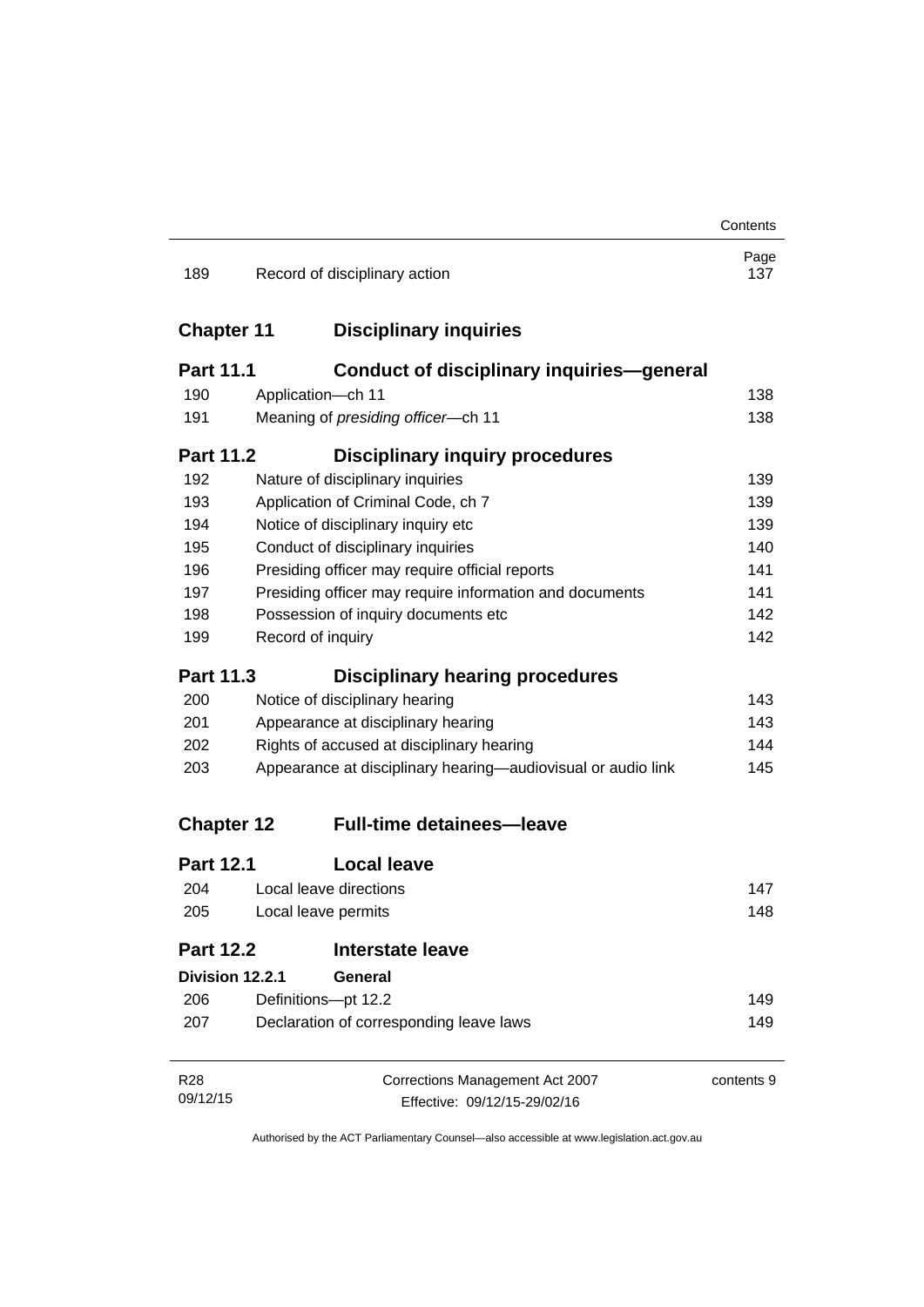#### **Contents**

|                 |                                                                        | Page |
|-----------------|------------------------------------------------------------------------|------|
| Division 12.2.2 | <b>ACT permits for interstate leave</b>                                |      |
| 208             | Interstate leave permits                                               | 150  |
| 209             | Effect of ACT permit for interstate leave                              | 152  |
| 210             | Notice to participating States                                         | 152  |
| 211             | Powers of escort officers                                              | 153  |
| 212             | Liability for damage etc.                                              | 153  |
| Division 12.2.3 | Interstate leave under corresponding leave laws                        |      |
| 213             | Effect in ACT of interstate leave permit under corresponding leave law | 153  |
| 214             | Powers of interstate escort officers                                   | 154  |
| 215             | Escape of interstate detainee                                          | 154  |
| 216             | Return of escaped interstate detainee                                  | 155  |
|                 |                                                                        |      |

# **Chapter 13 [Miscellaneous](#page-169-0)**

| 217  | Lawful temporary absence from correctional centre           | 156 |
|------|-------------------------------------------------------------|-----|
| 217A | Power of court to bring detainee before it-civil proceeding | 156 |
| 218  | Detainee's work-no employment contract etc                  | 157 |
| 219  | Detainee's work—work health and safety                      | 157 |
| 220  | Personal injury management—detainees etc                    | 157 |
| 222  | Confidentiality                                             | 158 |
| 223  | Protection from liability                                   | 160 |
| 224  | Corrections dogs                                            | 161 |
| 225  | Declaration of corresponding corrections law                | 161 |
| 226  | Evidentiary certificates                                    | 162 |
| 227  | Determination of fees                                       | 163 |
| 228  | Approved forms                                              | 163 |
| 229  | Regulation-making power                                     | 164 |
|      |                                                             |     |

# **[Dictionary](#page-179-0)** [166](#page-179-0)

# **[Endnotes](#page-186-0)** [About the endnotes 173](#page-186-1) [Abbreviation key 173](#page-186-2) [Legislation history 174](#page-187-0)

contents 10 Corrections Management Act 2007 Effective: 09/12/15-29/02/16

R28

09/12/15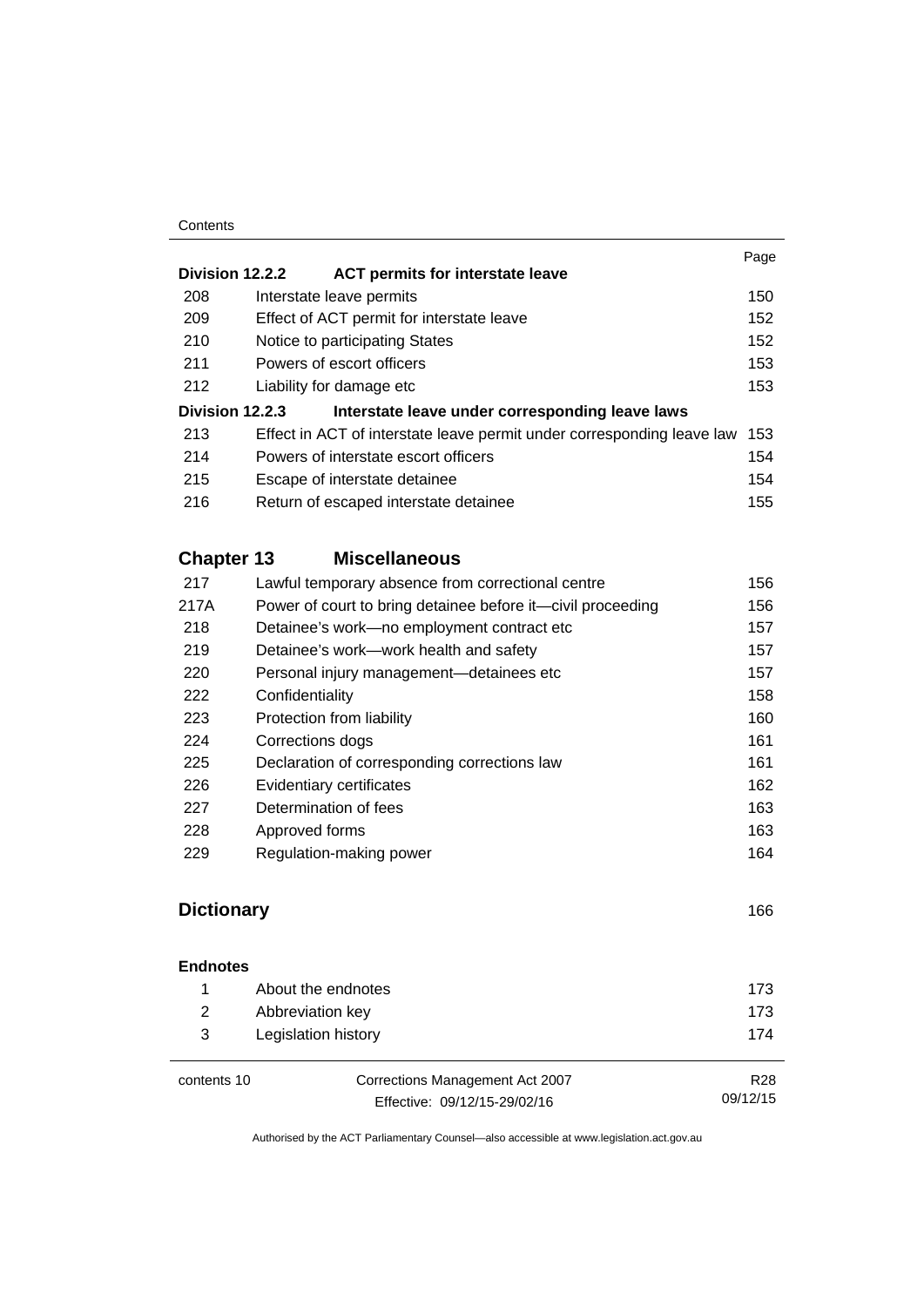|   |                                               | Contents |
|---|-----------------------------------------------|----------|
|   |                                               | Page     |
| 4 | Amendment history                             | 179      |
| 5 | Earlier republications                        | 191      |
| 6 | Expired transitional or validating provisions | 194      |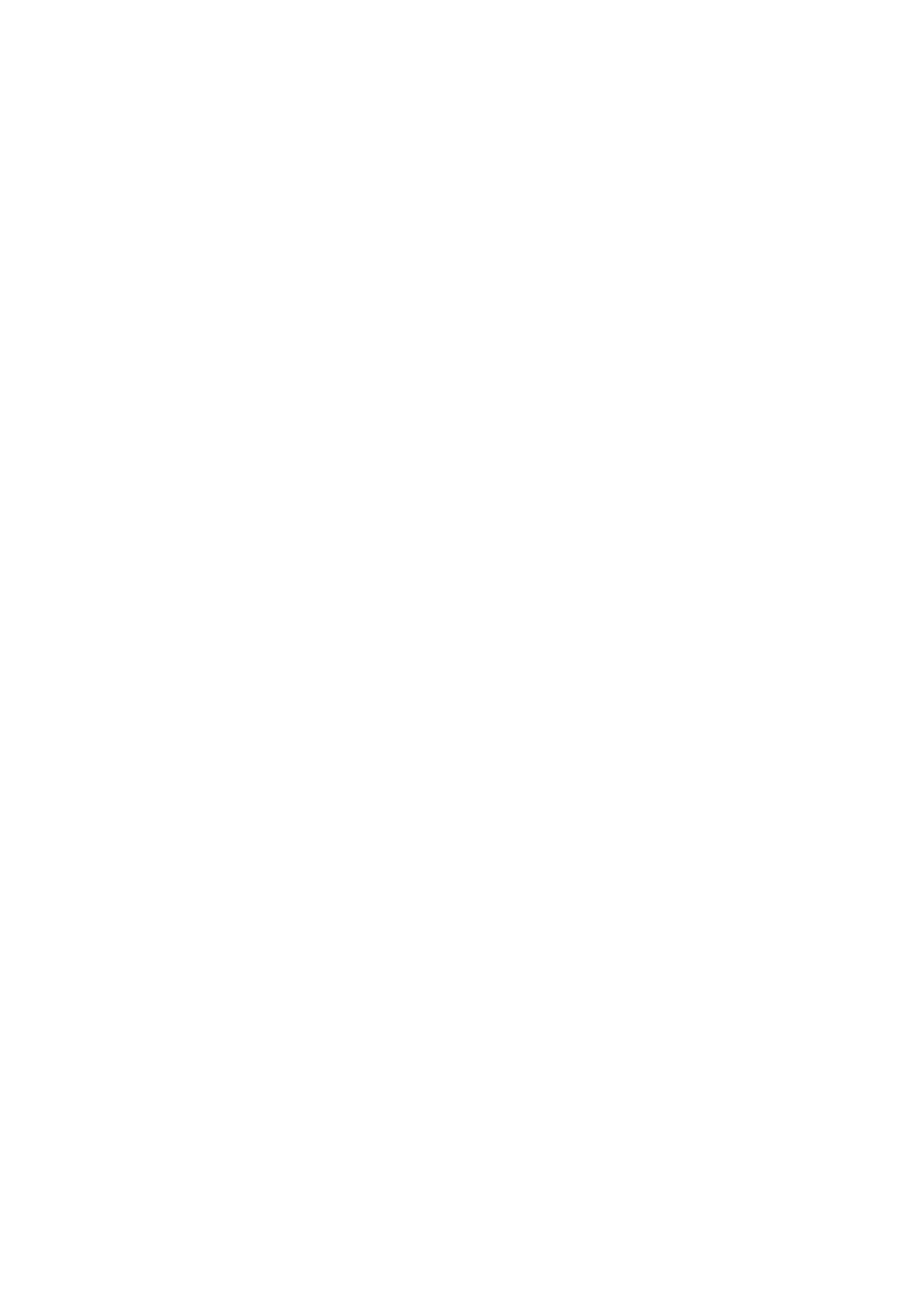

# **Corrections Management Act 2007**

An Act relating to correctional services, and for other purposes

R28 09/12/15

ׇֺ֚֝֬

Corrections Management Act 2007 Effective: 09/12/15-29/02/16

page 1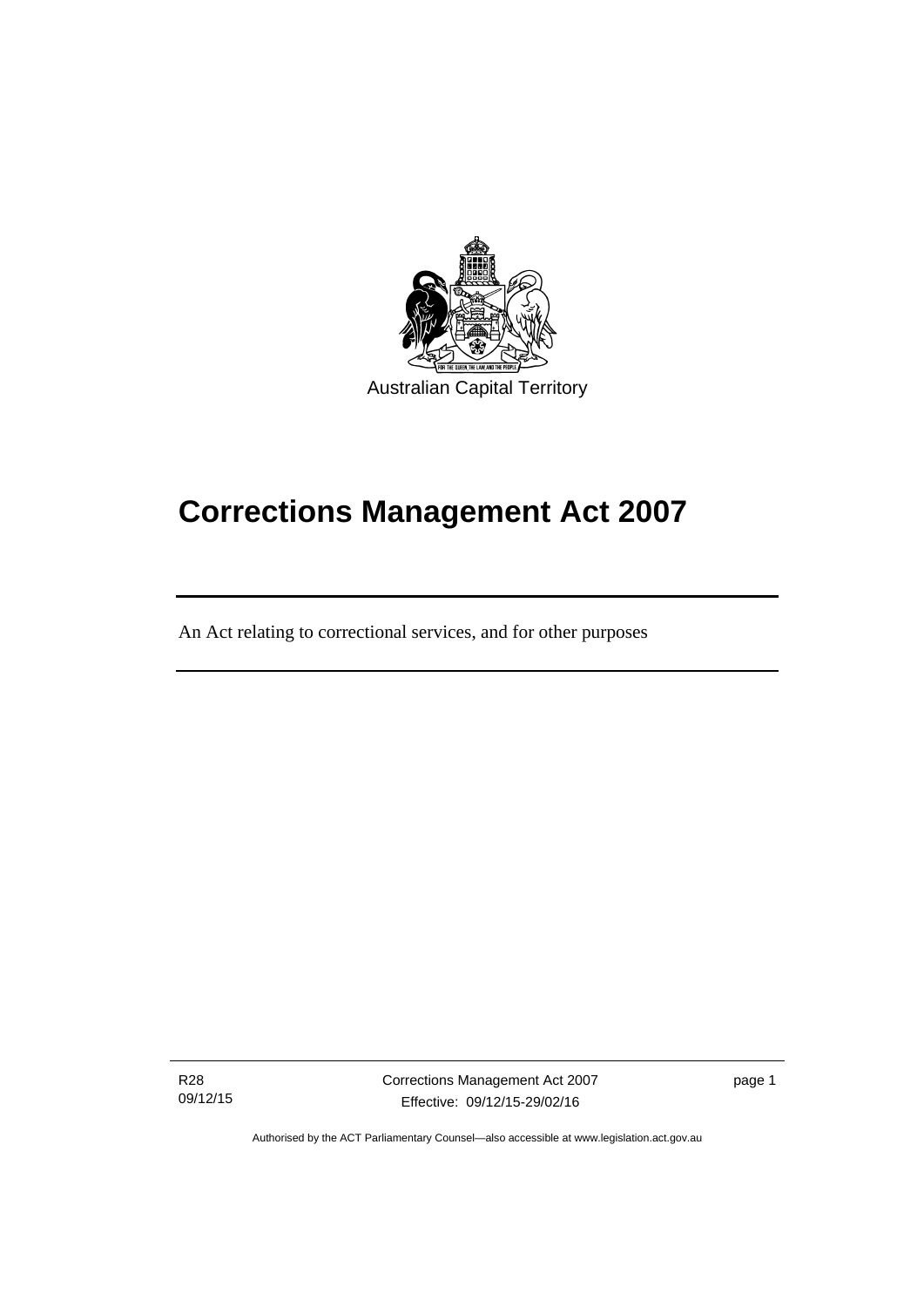#### <span id="page-15-0"></span>**Preamble**

- 1 The inherent dignity of all human beings, whatever their personal or social status, is one of the fundamental values of a just and democratic society.
- 2 The criminal justice system should respect and protect all human rights in accordance with the *[Human Rights Act 2004](http://www.legislation.act.gov.au/a/2004-5)* and international law.
- 3 Sentences are imposed on offenders as punishment, not for punishment.
- 4 The management of imprisoned offenders, and people remanded or otherwise detained in lawful custody, should contribute to the maintenance of a safe, just and democratic society, particularly as follows:
	- (a) by ensuring justice, security and good order at correctional centres;
	- (b) by ensuring that harm suffered by victims of offenders, and their need for protection, are considered appropriately in making decisions about the management of offenders;
	- (c) by promoting the rehabilitation of imprisoned offenders and their reintegration into society;
	- (d) by ensuring that imprisoned offenders and people remanded or otherwise detained in lawful custody are treated in a decent, humane and just way.

The Legislative Assembly for the Australian Capital Territory therefore enacts as follows: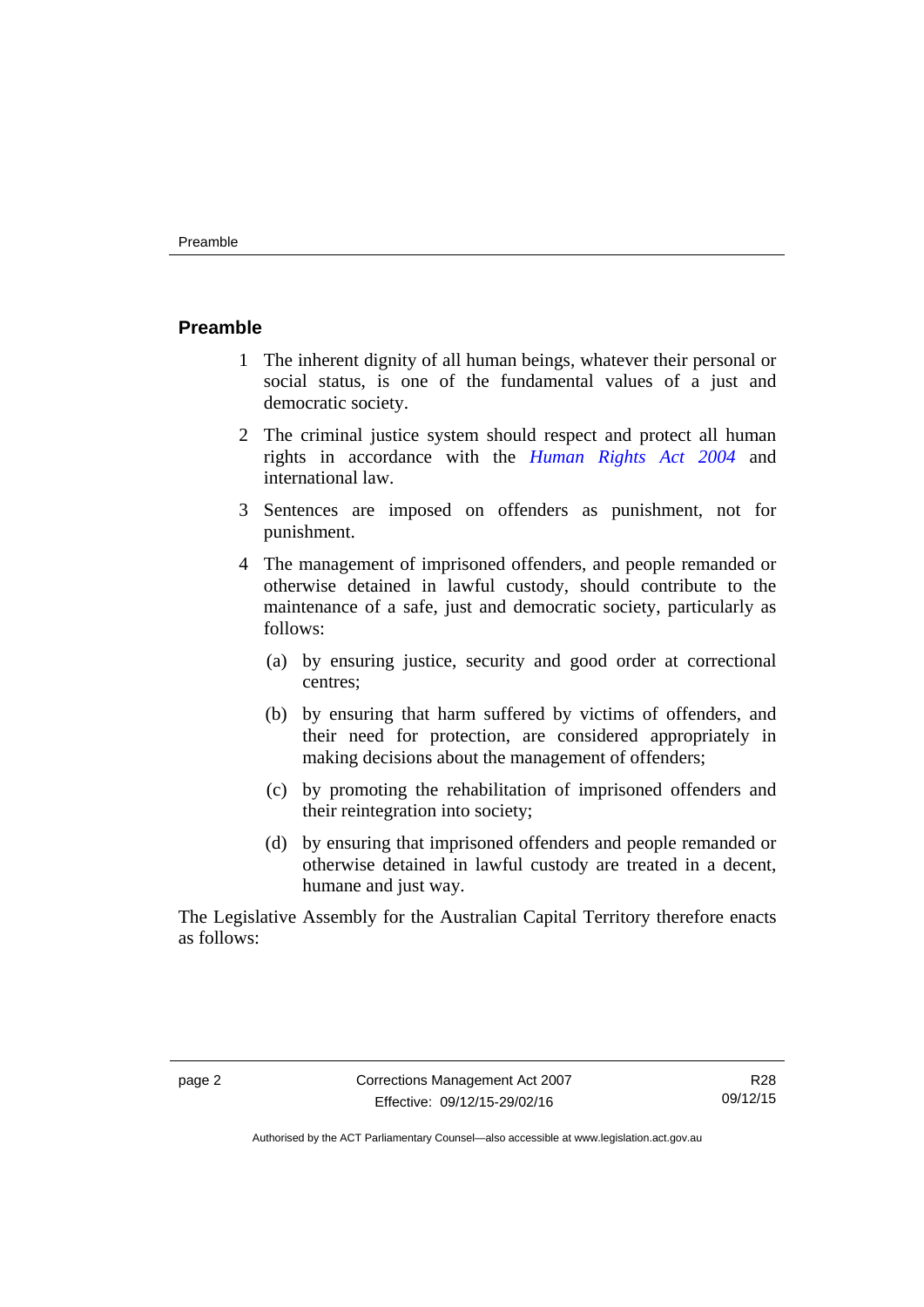# <span id="page-16-0"></span>**Chapter 1 Preliminary**

# <span id="page-16-1"></span>**1 Name of Act**

This Act is the *Corrections Management Act 2007*.

# <span id="page-16-2"></span>**3 Dictionary**

The dictionary at the end of this Act is part of this Act.

*Note 1* The dictionary at the end of this Act defines certain terms used in this Act, and includes references (*signpost definitions*) to other terms defined elsewhere.

> For example, the signpost definition '*detainee*—see section 6.' means that the term '*detainee*' is defined in that section and the definition applies to this Act.

*Note 2* A definition in the dictionary (including a signpost definition) applies to the entire Act unless the definition, or another provision of the Act, provides otherwise or the contrary intention otherwise appears (see [Legislation Act,](http://www.legislation.act.gov.au/a/2001-14) s 155 and s 156 (1)).

# <span id="page-16-3"></span>**4 Notes**

A note included in this Act is explanatory and is not part of this Act.

*Note* See the [Legislation Act,](http://www.legislation.act.gov.au/a/2001-14) s 127 (1), (4) and (5) for the legal status of notes.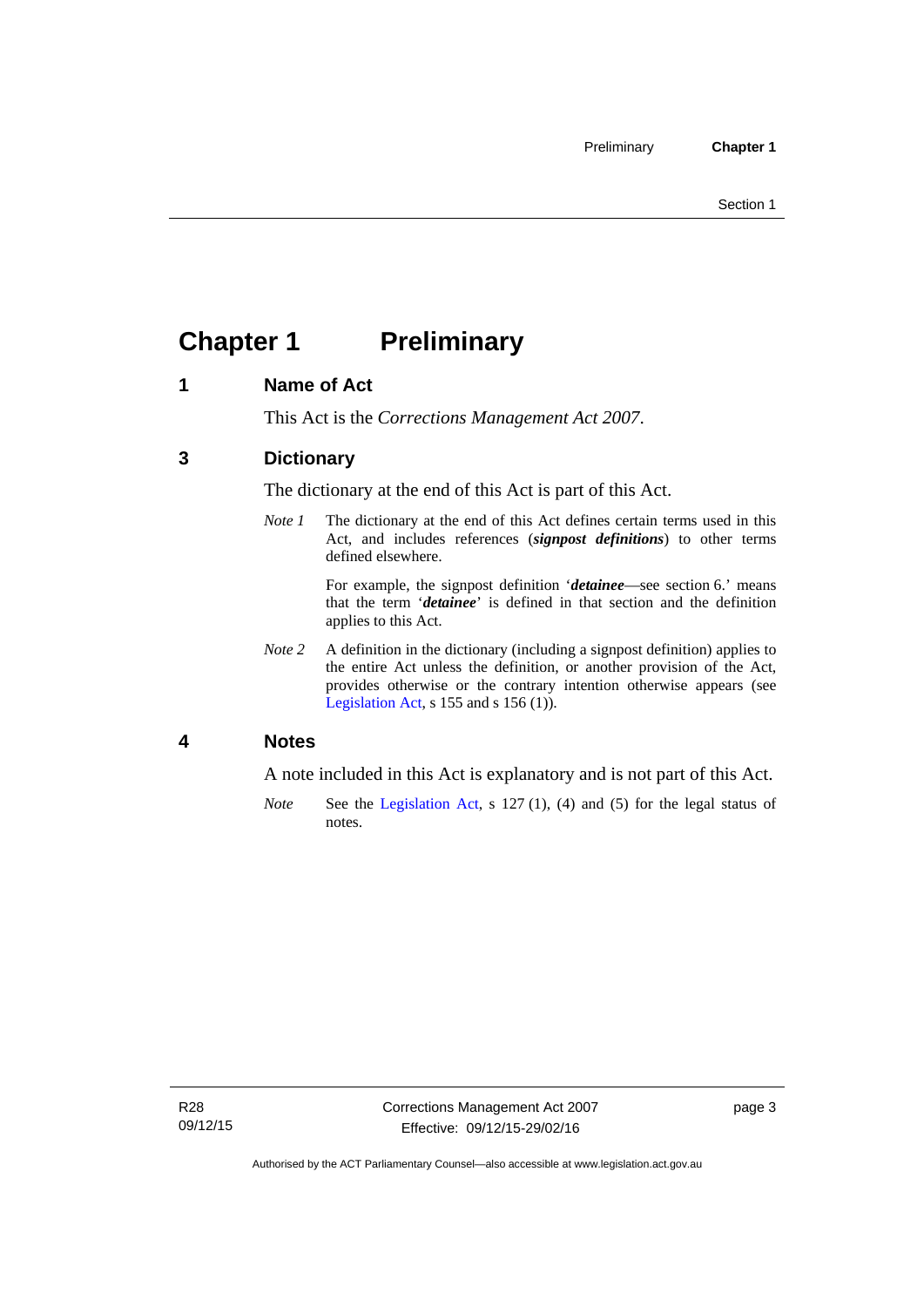### <span id="page-17-0"></span>**5 Offences against Act—application of Criminal Code etc**

Other legislation applies in relation to offences against this Act.

*Note 1 Criminal Code* The [Criminal Code](http://www.legislation.act.gov.au/a/2002-51), ch 2 applies to all offences against this Act (see Code, pt 2.1).

> The chapter sets out the general principles of criminal responsibility (including burdens of proof and general defences), and defines terms used for offences to which the Code applies (eg *conduct*, *intention*, *recklessness* and *strict liability*).

*Note 2 Penalty units* 

The [Legislation Act,](http://www.legislation.act.gov.au/a/2001-14) s 133 deals with the meaning of offence penalties that are expressed in penalty units.

# <span id="page-17-1"></span>**6 Application of Act—***detainees*

- (1) This Act applies to each of the following (each of whom is a *detainee*):
	- (a) an offender while the offender is required to be imprisoned under full-time detention because of a committal order for the *[Crimes \(Sentence Administration\) Act 2005](http://www.legislation.act.gov.au/a/2005-59)*, part 3.1;
	- (b) an offender under a sentence of imprisonment while the offender is required to perform periodic detention in a detention period under the *[Crimes \(Sentence Administration\)](http://www.legislation.act.gov.au/a/2005-59)  [Act 2005](http://www.legislation.act.gov.au/a/2005-59),* part 5.3;
	- (c) a person while the person is remanded in custody because of an order for remand for the *[Crimes \(Sentence Administration\)](http://www.legislation.act.gov.au/a/2005-59)  [Act 2005](http://www.legislation.act.gov.au/a/2005-59)*, part 3.2;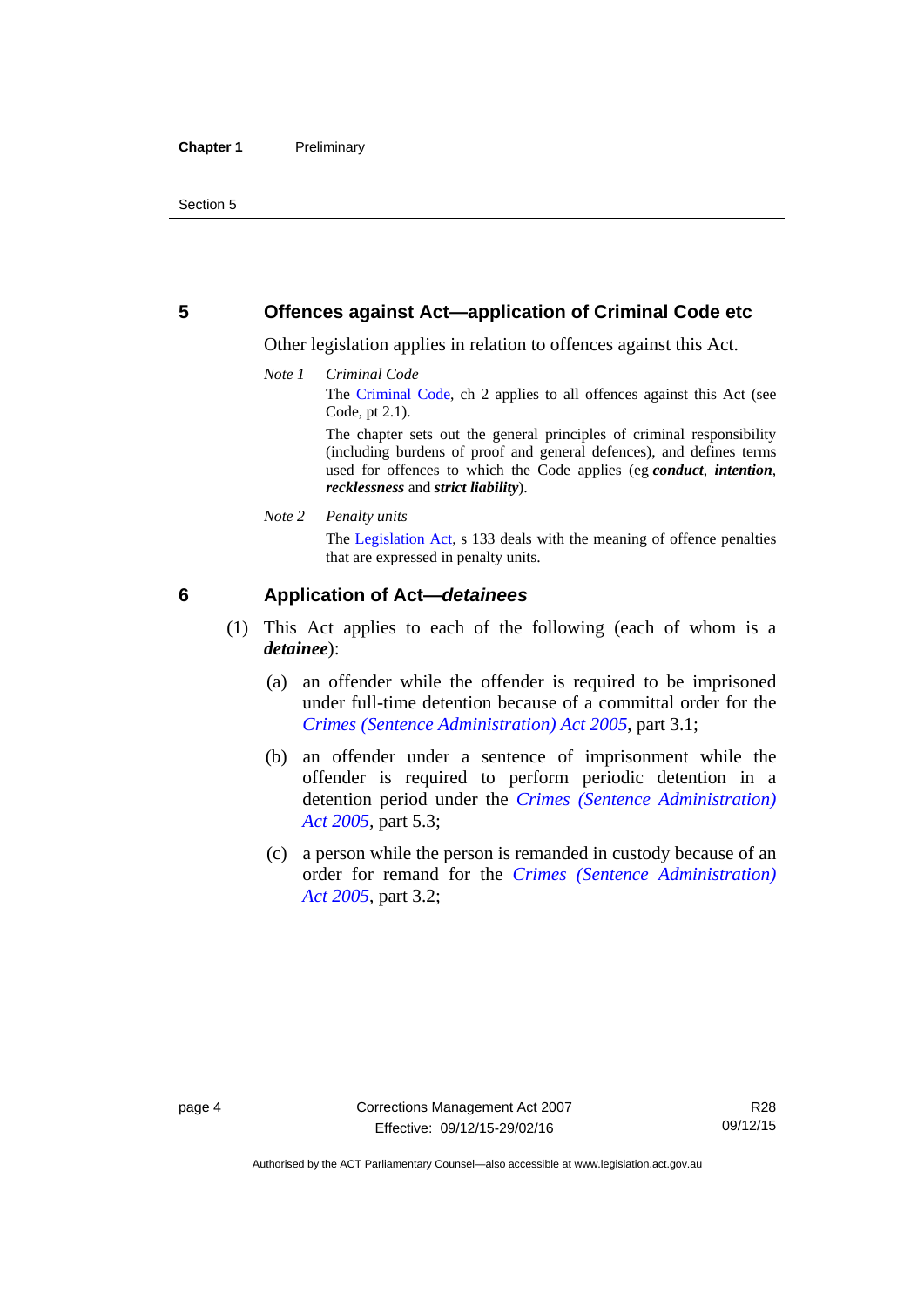(d) anyone else while the person is required to be held in custody or detention under a territory law or a law of the Commonwealth, a State or another Territory.

#### **Examples—par (d)**

- 1 a person held on a warrant issued under the *[Royal Commissions](http://www.legislation.act.gov.au/a/1991-1)  [Act 1991](http://www.legislation.act.gov.au/a/1991-1)*, section 35 (Apprehension of witnesses failing to appear)
- 2 a person in immigration detention under the *[Migration Act 1958](http://www.comlaw.gov.au/Series/C2004A07412)* (Cwlth)
- 3 an interstate detainee on leave in the ACT held in custody overnight
- *Note* An example is part of the Act, is not exhaustive and may extend, but does not limit, the meaning of the provision in which it appears (see [Legislation Act,](http://www.legislation.act.gov.au/a/2001-14) s 126 and s 132).
- (2) However, the application of this Act is subject to the *[Crimes](http://www.legislation.act.gov.au/a/2005-59)  [\(Sentence Administration\) Act 2005](http://www.legislation.act.gov.au/a/2005-59)*, part 4.3 (Full-time detention in NSW).
- (3) Also, this Act (other than chapter 4 (Detention in police and court cells)) does not apply to a person detained under the *[Children and](http://www.legislation.act.gov.au/a/2008-19)  [Young People Act 2008](http://www.legislation.act.gov.au/a/2008-19)*.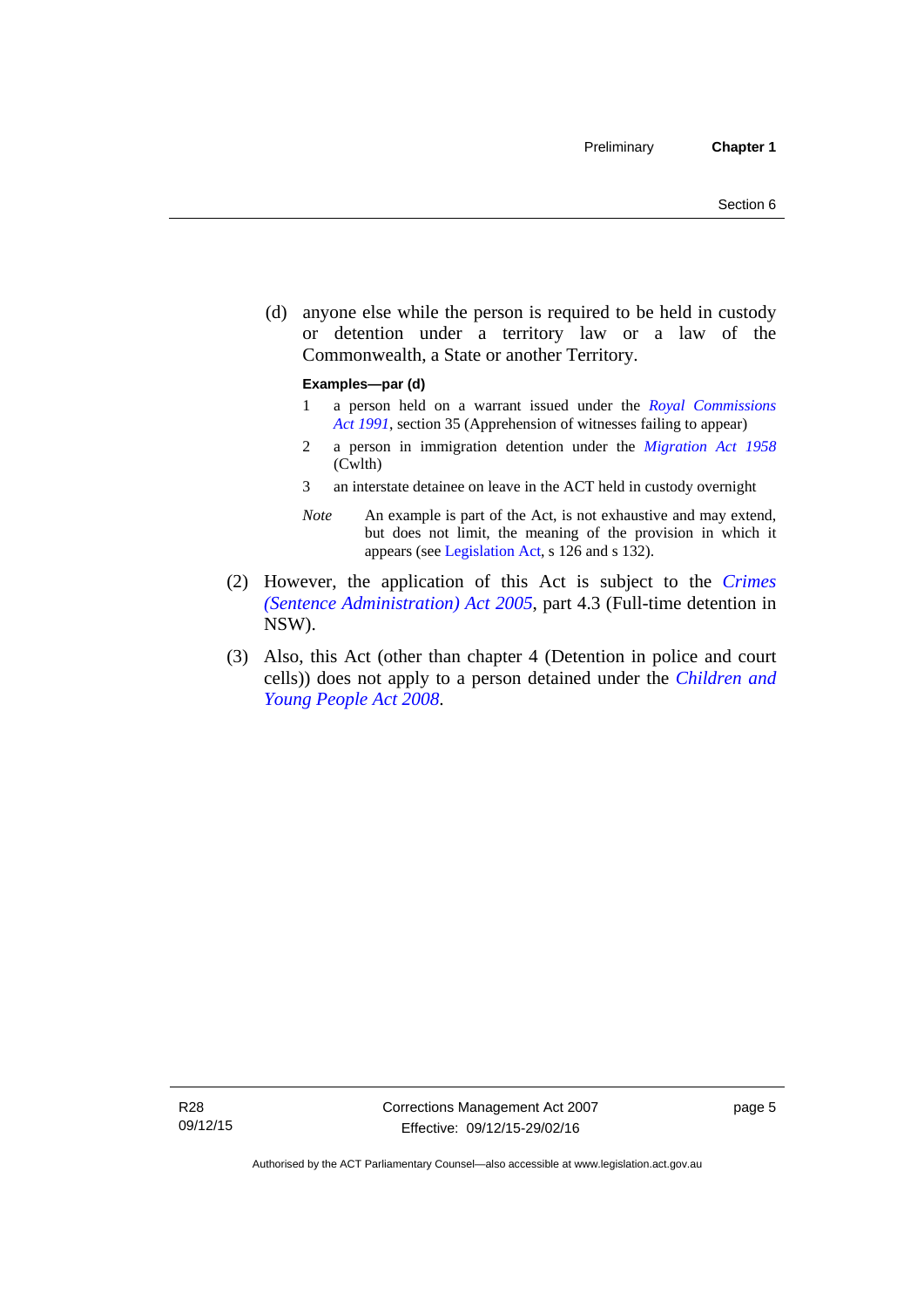Section 7

# <span id="page-19-0"></span>**Chapter 2 Objects and principles**

### <span id="page-19-1"></span>**7 Main objects of Act**

The main objects of this Act are to promote public safety and the maintenance of a just society, particularly by—

- (a) ensuring the secure detention of detainees at correctional centres; and
- (b) ensuring justice, security and good order at correctional centres; and
- (c) ensuring that detainees are treated in a decent, humane and just way; and
- (d) promoting the rehabilitation of offenders and their reintegration into society.

### <span id="page-19-2"></span>**8 Management of correctional services**

Correctional services must be managed so as to achieve the main objects of this Act, particularly by—

- (a) ensuring that public safety is the paramount consideration in decision-making about the management of detainees; and
- (b) ensuring respect for the humanity of everyone involved in correctional services, including detainees, corrections officers and other people who work at or visit correctional centres; and
- (c) ensuring behaviour by corrections officers that recognises and respects the inherent dignity of detainees as individuals; and
- (d) ensuring that harm suffered by victims, and their need for protection, are considered appropriately in decision-making about the management of detainees.

Authorised by the ACT Parliamentary Counsel—also accessible at www.legislation.act.gov.au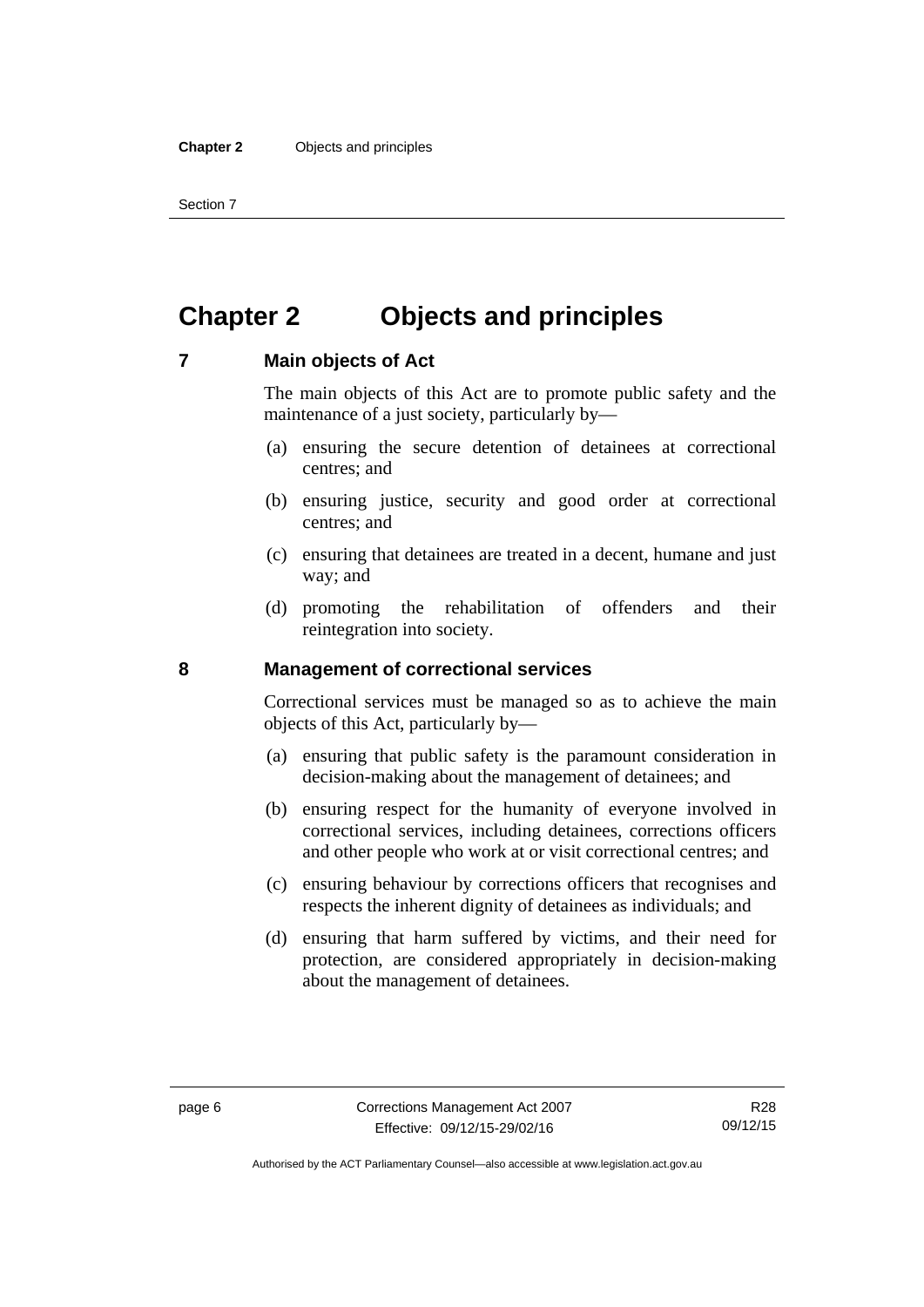# <span id="page-20-0"></span>**9 Treatment of detainees generally**

Functions under this Act in relation to a detainee must be exercised as follows:

- (a) to respect and protect the detainee's human rights;
- (b) to ensure the detainee's decent, humane and just treatment;
- (c) to preclude torture or cruel, inhuman or degrading treatment;
- (d) to ensure the detainee is not subject to further punishment (in addition to deprivation of liberty) only because of the conditions of detention;
- (e) to ensure the detainee's conditions in detention comply with section 12 (Correctional centres—minimum living conditions);
- (f) if the detainee is an offender—to promote, as far as practicable, the detainee's rehabilitation and reintegration into society.

# <span id="page-20-1"></span>**10 Treatment of remandees**

- (1) Functions under this Act in relation to a detainee who is a remandee must also be exercised to recognise and respect that—
	- (a) the remandee must be presumed innocent of any offence for which the remandee is remanded; and
	- (b) the detention is not imposed as punishment of the remandee.
- (2) Subsection (1) does not apply if the remandee—
	- (a) has been convicted or found guilty of the offence for which the remandee is detained; or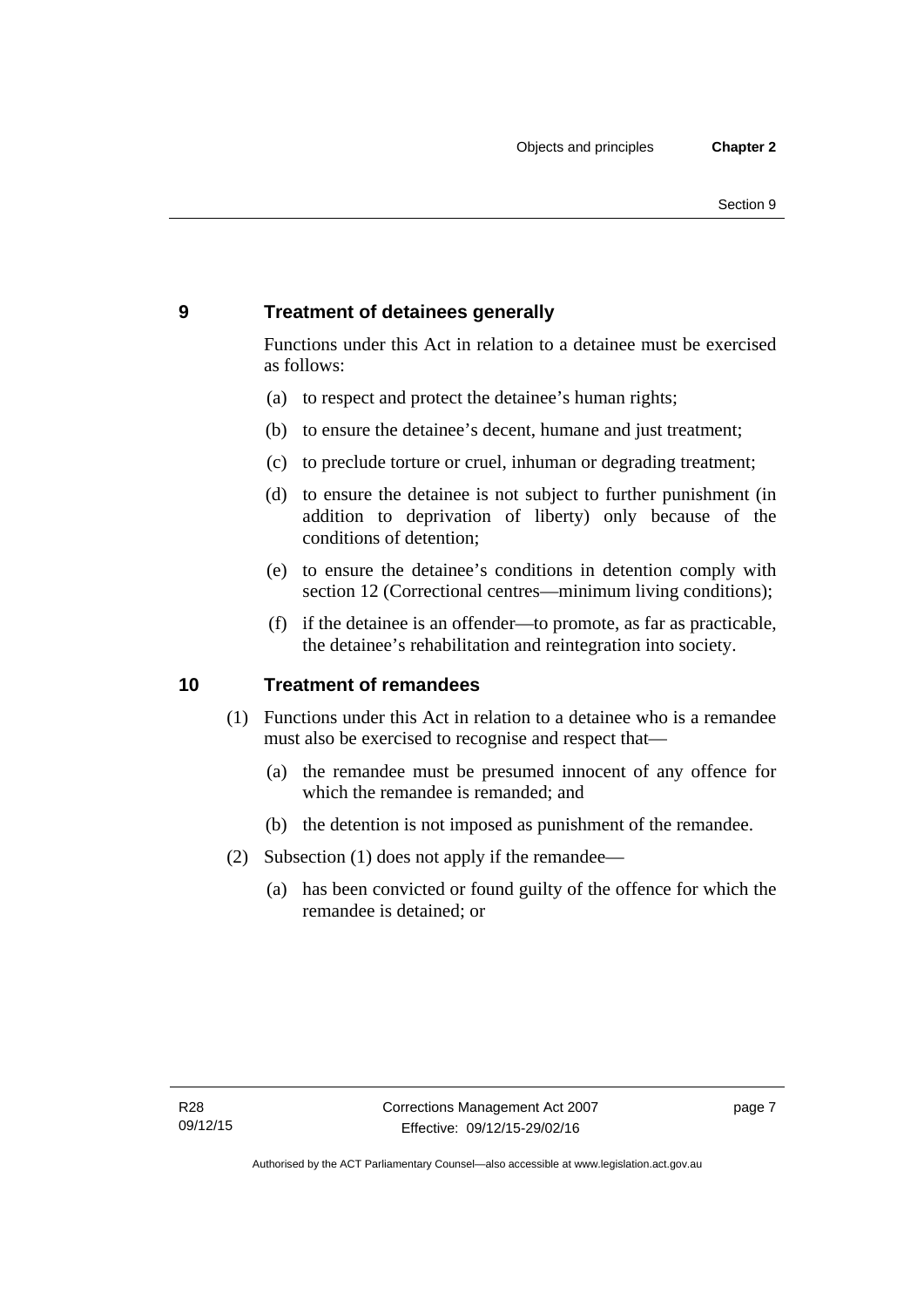(b) is under a sentence of imprisonment in relation to another offence.

#### **Examples—par (a)**

- 1 a convicted person remanded in custody for sentencing
- 2 a paroled offender remanded in custody during an adjournment of a hearing by the sentence administration board
- *Note* An example is part of the Act, is not exhaustive and may extend, but does not limit, the meaning of the provision in which it appears (see [Legislation Act,](http://www.legislation.act.gov.au/a/2001-14) s 126 and s 132).

# <span id="page-21-0"></span>**11 Treatment of certain detainees**

- (1) This section applies to a person (other than a sentenced offender or remandee) while the person is required to be held in custody or detention under a territory law or a law of the Commonwealth, a State or another Territory.
- (2) Functions under this Act in relation to the person must be exercised to recognise and respect the purpose for which the person is held in custody or detention.
- (3) This Act applies in relation to the person as a full-time detainee, with any changes prescribed by regulation.

### <span id="page-21-1"></span>**12 Correctional centres—minimum living conditions**

- (1) To protect the human rights of detainees at correctional centres, the director-general must ensure, as far as practicable, that conditions at correctional centres meet at least the following minimum standards:
	- (a) detainees must have access to sufficient food and drink to avoid hunger and poor nourishment;
	- (b) detainees must have access to sufficient suitable clothing that does not degrade or humiliate detainees;
	- (c) detainees must have access to suitable facilities for personal hygiene;

Authorised by the ACT Parliamentary Counsel—also accessible at www.legislation.act.gov.au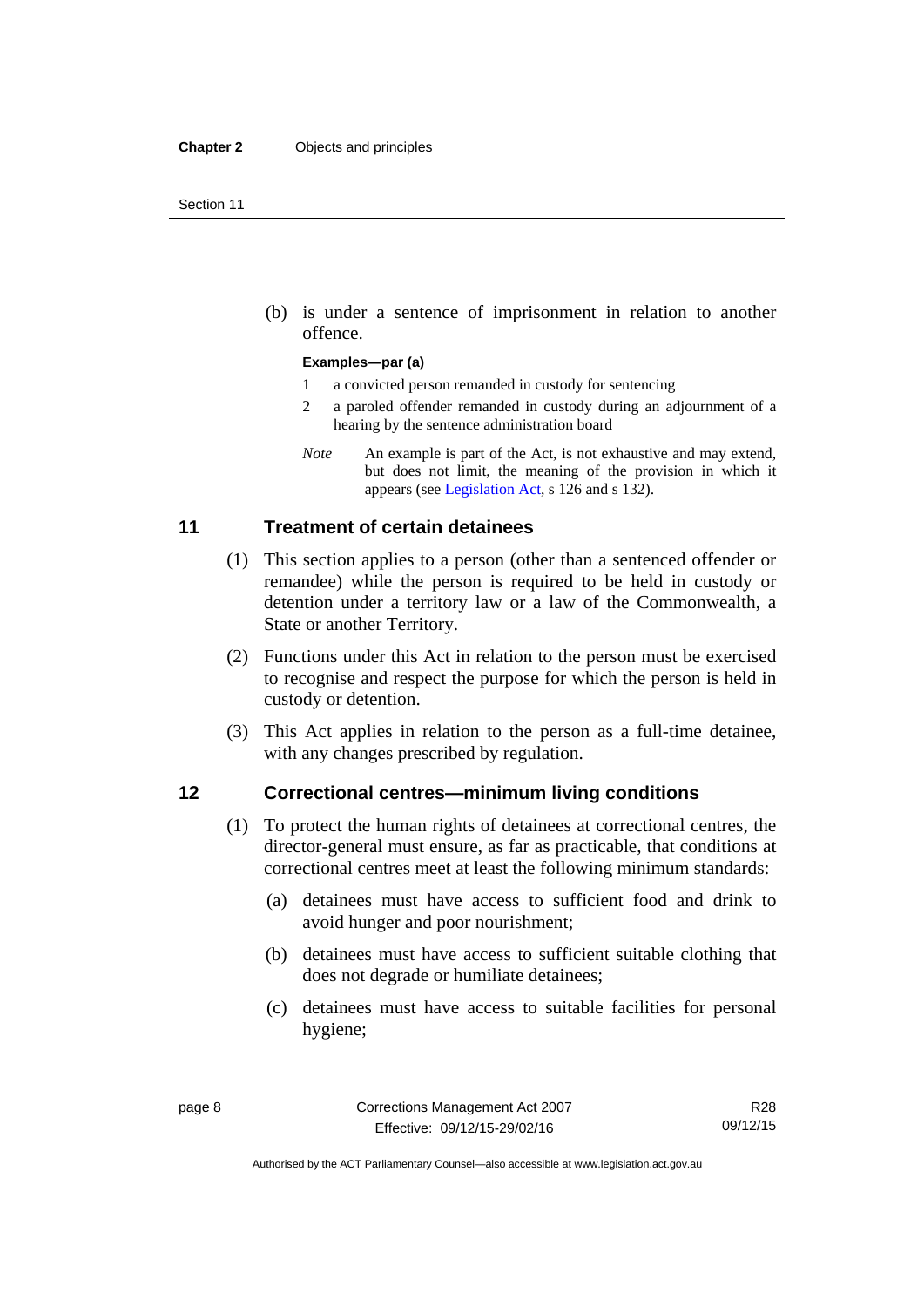- (d) detainees must have suitable accommodation and bedding for sleeping in reasonable privacy and comfort;
- (e) detainees must have reasonable access to the open air and exercise;
- (f) detainees must have reasonable access to telephone, mail and other facilities for communicating with people in the community;
- (g) detainees must have reasonable opportunities to receive visits from family members, accredited people and others;
	- *Note Family member* and *accredited person* are defined in the dictionary.
- (h) detainees must have reasonable opportunities to communicate with their lawyers;
- (i) detainees must have reasonable access to news and education services and facilities to maintain contact with society;
- (j) detainees must have access to suitable health services and health facilities;
- (k) detainees must have reasonable opportunities for religious, spiritual and cultural observances.

#### **Example—par (k)**

observances and practices relating to religious or spiritual beliefs, including indigenous spiritual beliefs

- *Note* An example is part of the Act, is not exhaustive and may extend, but does not limit, the meaning of the provision in which it appears (see [Legislation Act,](http://www.legislation.act.gov.au/a/2001-14) s 126 and s 132).
- (2) Chapter 6 (Living conditions at correctional centres) applies in relation to correctional centres.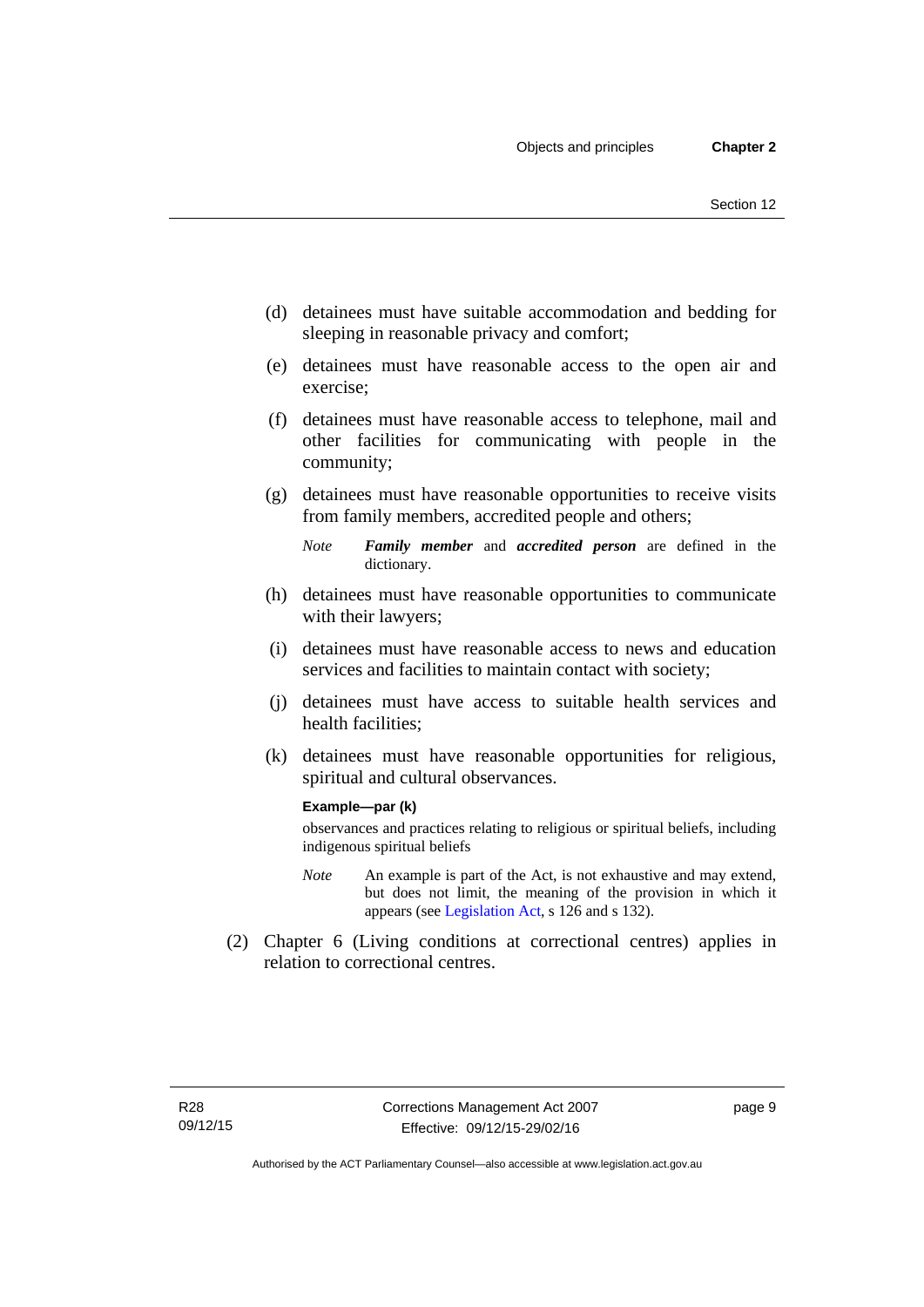**Chapter 3** Administration<br> **Part 3.1** Administration Administration—general

Section 13

# <span id="page-23-0"></span>**Chapter 3 Administration**

# <span id="page-23-1"></span>**Part 3.1 Administration—general**

# <span id="page-23-2"></span>**13 Ministerial directions to director-general**

 (1) The Minister may give written directions to the director-general about the exercise of functions under this Act.

#### **Example of direction**

a direction to make corrections policies or operating procedures to ensure that functions are exercised in accordance with a particular decision of the Supreme Court or a particular finding of a board of inquiry or royal commission

- *Note* An example is part of the Act, is not exhaustive and may extend, but does not limit, the meaning of the provision in which it appears (see [Legislation Act,](http://www.legislation.act.gov.au/a/2001-14) s 126 and s 132).
- (2) The director-general must comply with a direction under this section.
- (3) A direction is a notifiable instrument.

*Note* A notifiable instrument must be notified under the [Legislation Act](http://www.legislation.act.gov.au/a/2001-14).

# <span id="page-23-3"></span>**14 Corrections policies and operating procedures**

- (1) The director-general may make corrections policies and operating procedures, consistent with this Act, to facilitate the effective and efficient management of correctional services.
- (2) Each corrections policy or operating procedure is a notifiable instrument.
	- *Note 1* A notifiable instrument must be notified under the [Legislation Act](http://www.legislation.act.gov.au/a/2001-14).
	- *Note* 2 The amendment or repeal of a corrections policy or operating procedure is also a notifiable instrument. See the [Legislation Act,](http://www.legislation.act.gov.au/a/2001-14) section 46 (Power to make instrument includes power to amend or repeal).

Authorised by the ACT Parliamentary Counsel—also accessible at www.legislation.act.gov.au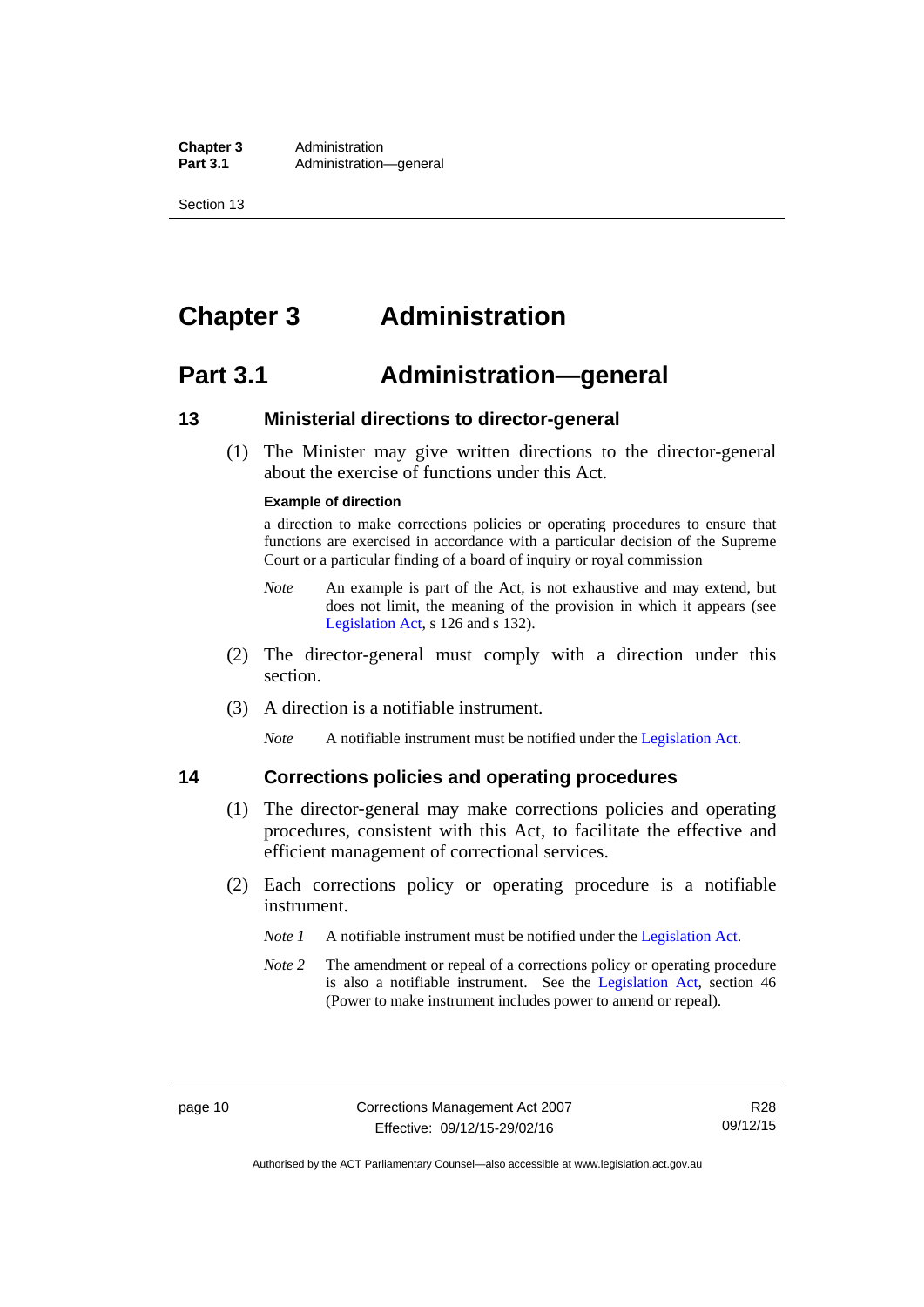- (3) Each corrections policy or operating procedure—
	- (a) must be available for inspection by anyone at each correctional centre; and
	- (b) may be made available for inspection at any other place decided by the director-general.

# <span id="page-24-0"></span>**15 Exclusions from notified corrections policies and operating procedures**

- (1) The director-general may exclude from a corrections policy or operating procedure notified or available for inspection in accordance with section 14 any matter that the director-general believes, on reasonable grounds, would be likely to disclose—
	- (a) information that may endanger public safety or undermine justice, security or good order at a correctional centre; or
	- (b) anything prescribed by regulation.
- (2) If subsection (1) applies to a corrections policy or operating procedure—
	- (a) the policy or procedure must contain a statement about the effect of this section; and
	- (b) the excluded matter must be available for inspection, on request, by any of the following:
		- (i) a judge or magistrate;
		- (ii) a member of the Legislative Assembly;
		- (iii) an official visitor;
		- (iv) the human rights commissioner;
		- (v) the public advocate;
		- (vi) the ombudsman;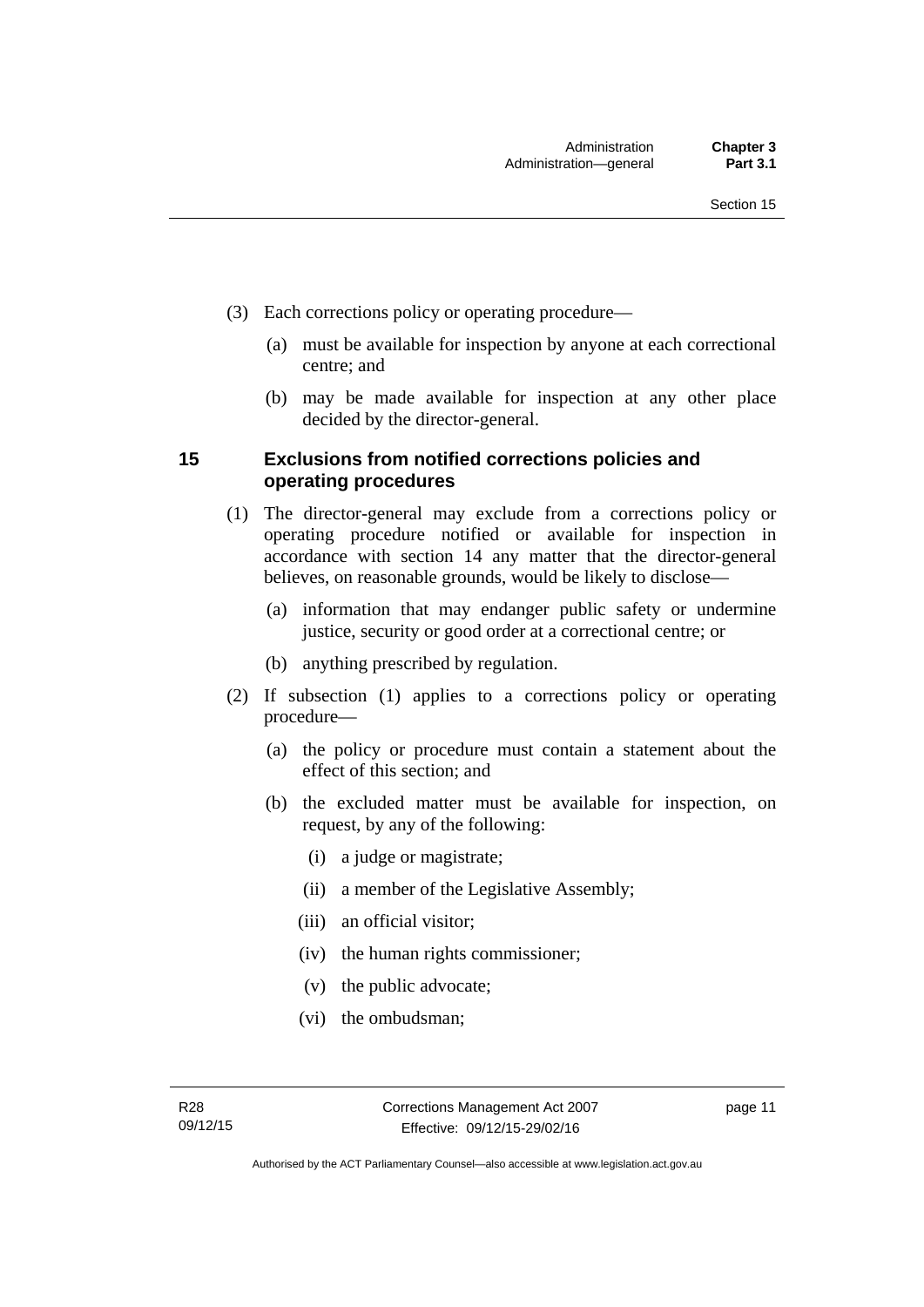**Chapter 3** Administration<br> **Part 3.1** Administration Administration—general

Section 16

- (vii) anyone else prescribed by regulation.
- *Note* Territory laws apply to a delegate of a person in the exercise of a delegation as if the delegate were the person who appointed the delegate (see [Legislation Act,](http://www.legislation.act.gov.au/a/2001-14) s 239 (2)).

### <span id="page-25-0"></span>**16 Director-general directions**

- (1) The director-general may give directions in relation to a detainee.
- (2) Without limiting subsection (1), the director-general may give a direction that the director-general considers necessary and reasonable in relation to any of the following:
	- (a) the welfare or safety of the detainee or anyone else;
	- (b) security or good order at a correctional centre;
	- (c) ensuring compliance with any requirement under this Act or another territory law.
- (3) A direction may be given orally or in writing and may apply to a particular detainee or 2 or more detainees.
- (4) A direction by the director-general under this Act, or anything done under the direction, is not invalid because of a defect or irregularity in or in relation to the direction.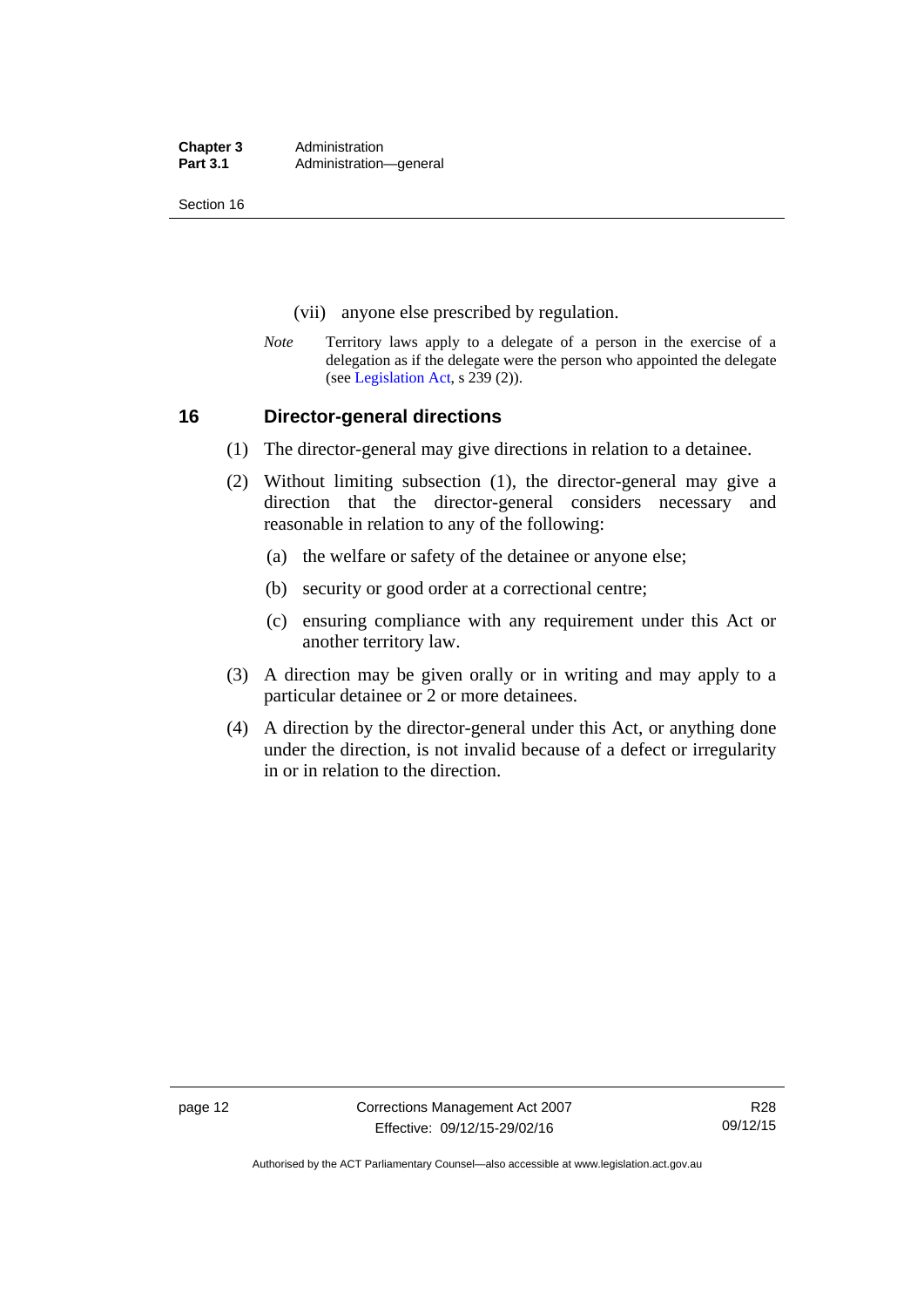# <span id="page-26-0"></span>**17 Director-general delegations**

- (1) The director-general may delegate any of the director-general's functions under this Act to a corrections officer.
- (2) This section does not limit the director-general's power to delegate a function under any other territory law.

#### **Examples of delegation**

- 1 a delegation for directions to be given to detainees at a correctional centre by the corrections officer in charge of the centre
- 2 a delegation for functions under chapter 10 (Discipline) to be exercised by a corrections officer at a correctional centre
- *Note 1* An example is part of the Act, is not exhaustive and may extend, but does not limit, the meaning of the provision in which it appears (see [Legislation Act,](http://www.legislation.act.gov.au/a/2001-14) s 126 and s 132).
- *Note* 2 For the making of delegations and the exercise of delegated functions, see the [Legislation Act,](http://www.legislation.act.gov.au/a/2001-14) pt 19.4.
- *Note 3* The *[Public Sector Management Act 1994](http://www.legislation.act.gov.au/a/1994-37)*, s 36C also provides for a director-general to delegate, and sub-delegate, powers given to the director-general under a territory law.

# <span id="page-26-1"></span>**18 Chief police officer delegations**

- (1) The chief police officer may delegate any of the chief police officer's functions under this Act to a police officer.
- (2) This section does not limit the chief police officer's power to delegate a function under any other territory law.

#### **Example of delegation**

a delegation for giving directions under section 30 (Detention in police cells).

- *Note 1* An example is part of the Act, is not exhaustive and may extend, but does not limit, the meaning of the provision in which it appears (see [Legislation Act,](http://www.legislation.act.gov.au/a/2001-14) s 126 and s 132).
- *Note* 2 For the making of delegations and the exercise of delegated functions, see the [Legislation Act,](http://www.legislation.act.gov.au/a/2001-14) pt 19.4.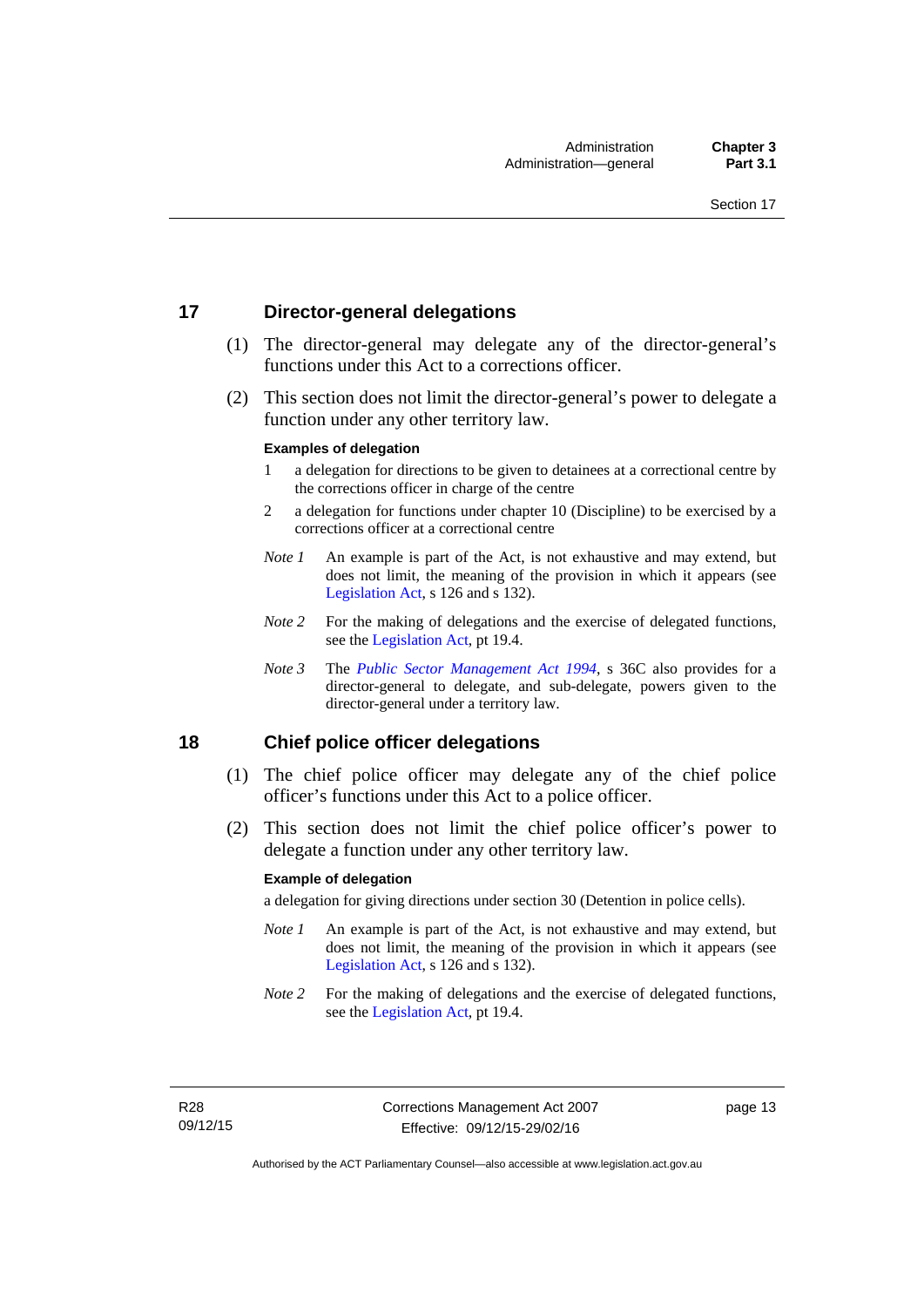**Chapter 3** Administration<br>**Part 3.2** Corrections of **Corrections officers** 

Section 19

# <span id="page-27-0"></span>**Part 3.2 Corrections officers**

### <span id="page-27-1"></span>**19 Corrections officers—appointment**

- (1) The director-general may appoint a public servant, or anyone else, as a corrections officer for this Act.
	- *Note 1* For the making of appointments (including acting appointments), see the [Legislation Act,](http://www.legislation.act.gov.au/a/2001-14) pt 19.3.
	- *Note* 2 In particular, a person may be appointed for a particular provision of a law (see [Legislation Act,](http://www.legislation.act.gov.au/a/2001-14) s 7 (3)) and an appointment may be made by naming a person or nominating the occupant of a position (see s 207).
	- *Note 3* A reference to an Act includes a reference to the statutory instruments made or in force under the Act, including any regulation and corrections policy and operating procedure (see [Legislation Act,](http://www.legislation.act.gov.au/a/2001-14) s 104).
- (2) The director-general may make an appointment under this section only if satisfied that the appointee has appropriate qualifications or experience to exercise the functions of a corrections officer.

### <span id="page-27-2"></span>**20 Corrections officers—functions**

- (1) A corrections officer—
	- (a) has the functions given to the officer under this Act or any other territory law; and
	- (b) is subject to the directions of the director-general in the exercise of the functions.
- (2) The functions of a corrections officer may be limited by—
	- (a) the instrument appointing the officer; or
	- (b) written notice given to the officer by the director-general; or
	- (c) a regulation.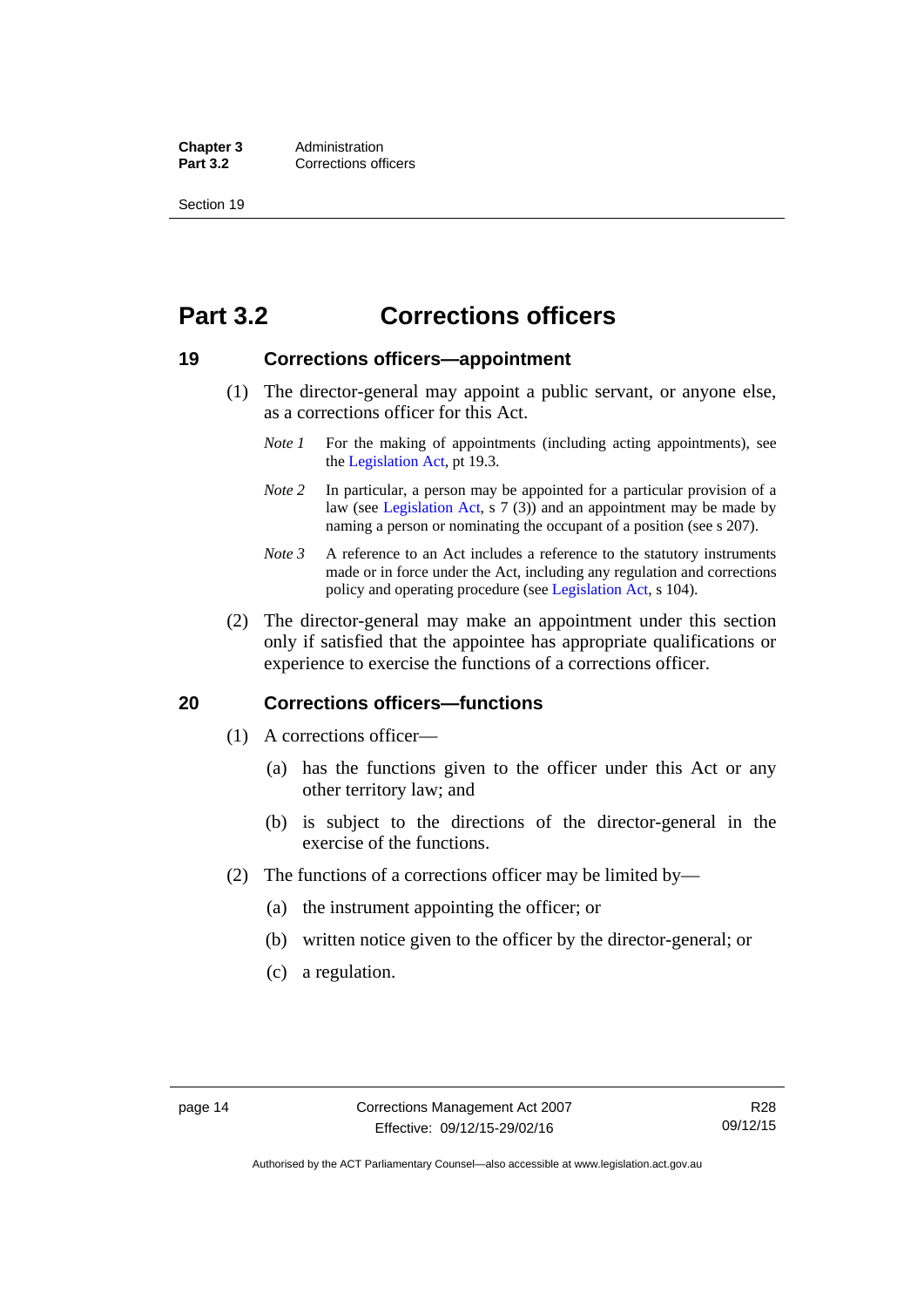### <span id="page-28-0"></span>**21 Doctors—health service appointments**

- (1) The director-general responsible for the administration of the *[Public](http://www.legislation.act.gov.au/a/1997-69)  [Health Act 1997](http://www.legislation.act.gov.au/a/1997-69)* must appoint a doctor for each correctional centre.
- (2) The doctor's functions are—
	- (a) to provide health services to detainees; and
	- (b) to protect the health of detainees (including preventing the spread of disease at correctional centres).
- (3) A doctor appointed for a correctional centre must be available to provide health services at the centre at least once each week.
- (4) The doctor may give written directions to the director-general for subsection (2) (b).
- (5) The director-general must ensure that each direction under subsection (4) is complied with unless the director-general believes, on reasonable grounds, that compliance would undermine security or good order at the correctional centre.

### <span id="page-28-1"></span>**22 Health practitioners—non-therapeutic functions**

- (1) The director-general must appoint a health practitioner to exercise non-therapeutic functions at each correctional centre.
	- *Note Health practitioner* includes a doctor and nurse registered under the *[Health Practitioner Regulation National Law \(ACT\)](http://www.legislation.act.gov.au/a/db_39269/default.asp)*.
- (2) In this section:

*non-therapeutic function* does not include a health service or other function mentioned in section 21.

### <span id="page-28-2"></span>**23 Identity cards**

- (1) This section applies in relation to a person appointed under any of the following:
	- (a) section 19 (Corrections officers—appointment);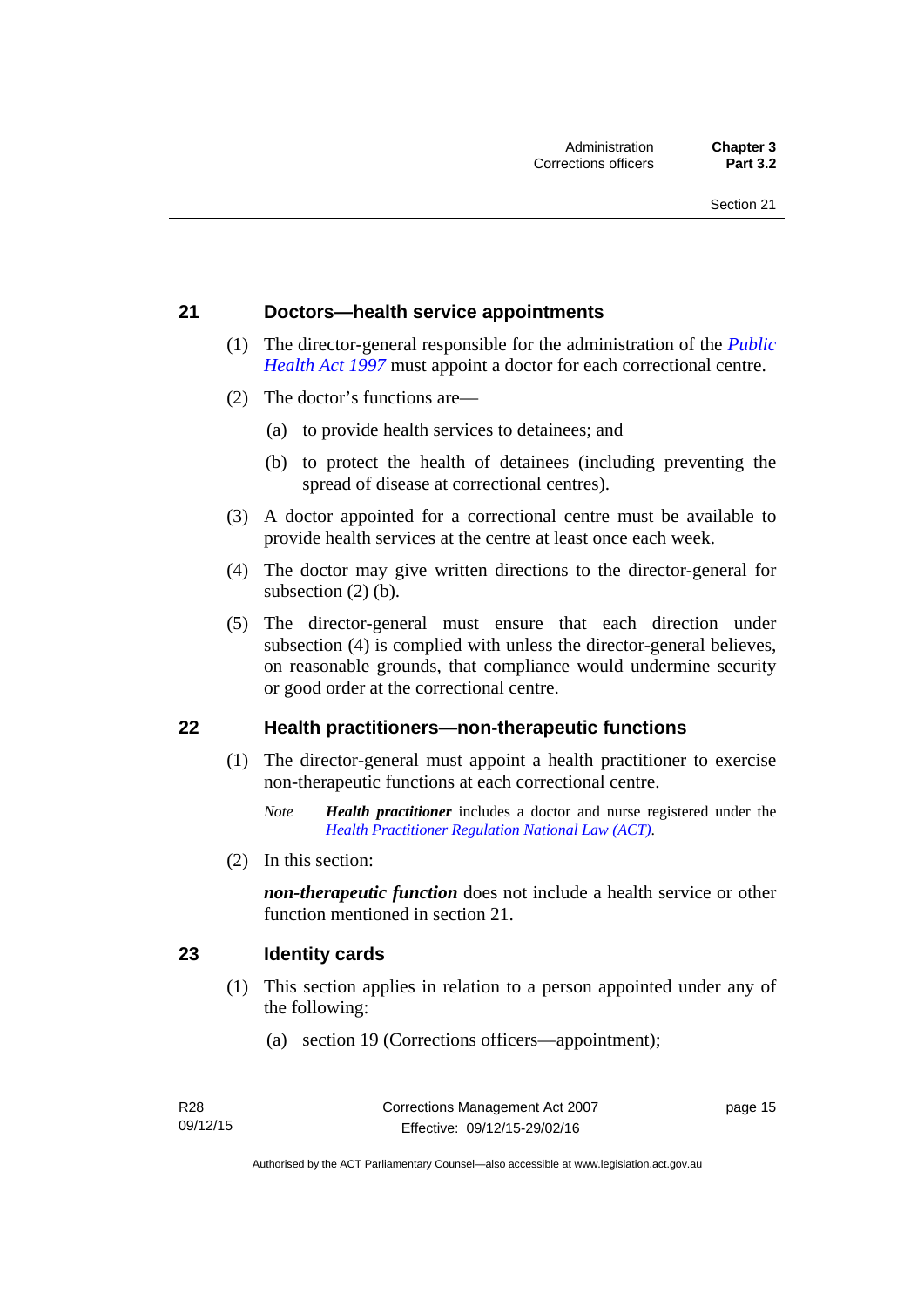Section 23

- (b) section 21 (Doctors—health service appointments);
- (c) section 22 (Health practitioners—non-therapeutic functions).
- (2) The director-general must give each person an identity card stating the person's name and the position to which the person is appointed.
- (3) The identity card must show—
	- (a) a recent photograph of the person; and
	- (b) the card's date of issue and expiry; and
	- (c) anything else prescribed by regulation.
- (4) A person commits an offence if the person—
	- (a) stops being a person to whom this section applies; and
	- (b) does not return the person's identity card to the director-general no later than 7 days after the day the person stops being a corrections officer.

Maximum penalty: 1 penalty unit.

(5) An offence against this section is a strict liability offence.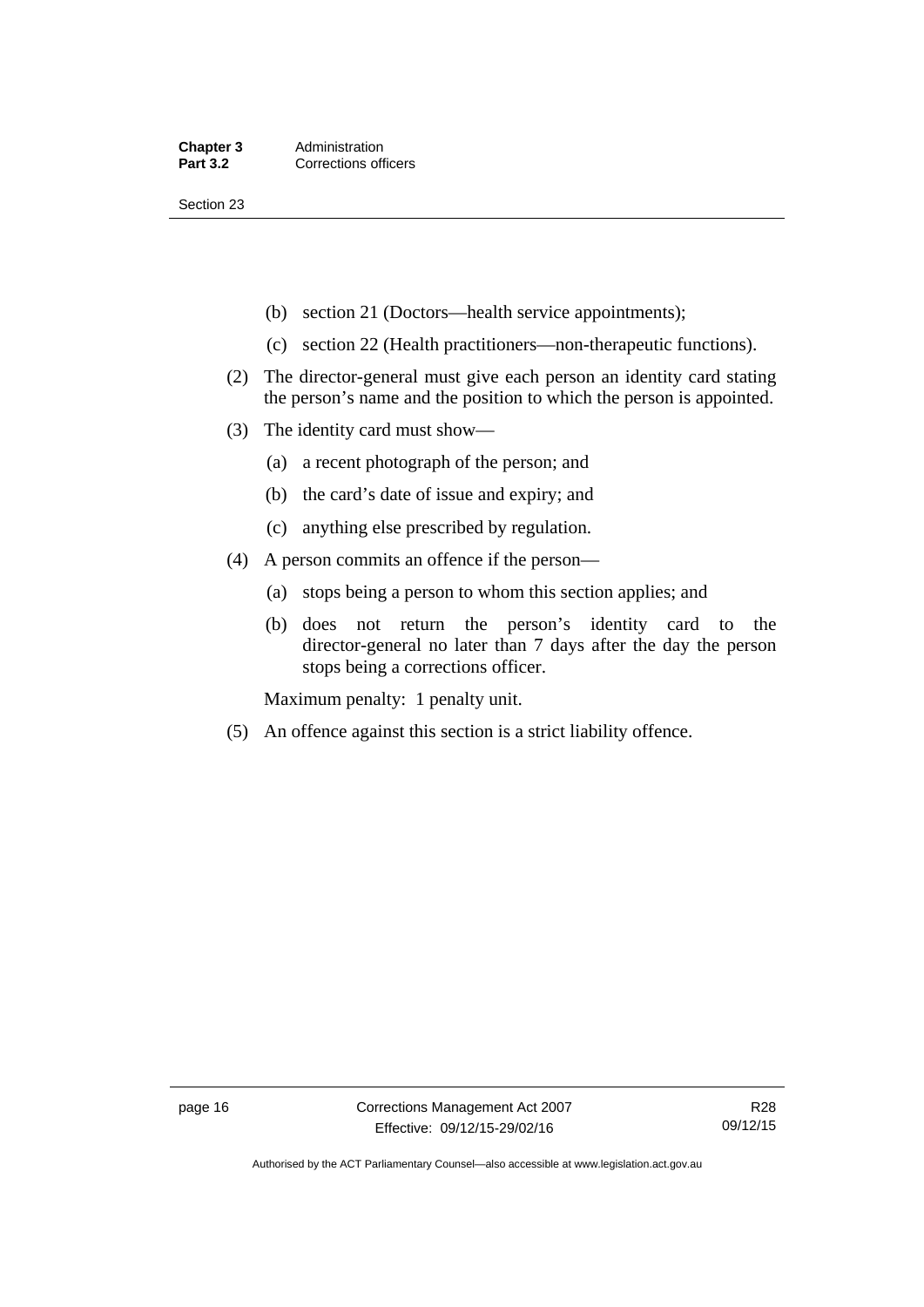# <span id="page-30-0"></span>**Part 3.3 Correctional centres**

# <span id="page-30-1"></span>**24 Correctional centres—declaration**

- (1) The Minister may declare a place to be a correctional centre.
- (2) A declaration is a notifiable instrument.

#### **Examples of declarations**

- 1 the declaration of a place, including a buffer zone surrounding a secure perimeter, to be a correctional centre
- 2 a declaration of a place to be a correctional centre for full-time detention, or for a stated time and purpose, eg a temporary correctional centre for remandees
- *Note 1* An example is part of the Act, is not exhaustive and may extend, but does not limit, the meaning of the provision in which it appears (see [Legislation Act,](http://www.legislation.act.gov.au/a/2001-14) s 126 and s 132).
- *Note 2* A notifiable instrument must be notified under the [Legislation Act](http://www.legislation.act.gov.au/a/2001-14).
- *Note 3* The power to make an instrument includes power to make different provisions in relation to different matters or different classes of matters, and provisions that apply differently by reference to stated exceptions or factors (see [Legislation Act](http://www.legislation.act.gov.au/a/2001-14), s 48).

# <span id="page-30-2"></span>**25 Correctional centres—arrangements with NSW**

- (1) The Chief Minister may make arrangements with the Governor of New South Wales in relation to keeping full-time detainees at a NSW correctional centre.
- (2) The arrangements may include provision for—
	- (a) the exercise by NSW officers of functions in relation to full-time detainees kept at a NSW correctional centre; and
	- (b) reports by NSW officers about the exercise of those functions.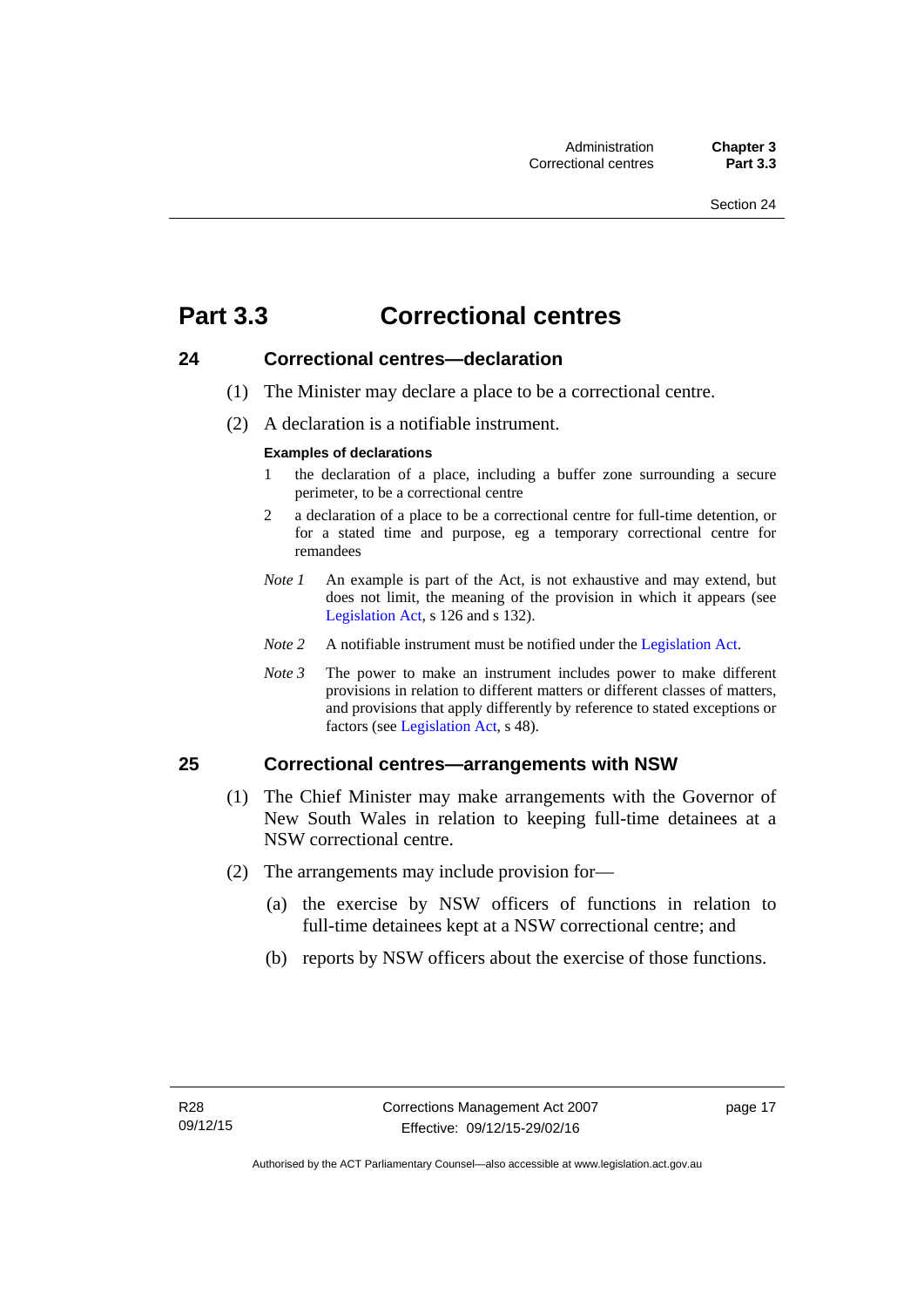| Chapter 3       | Administration       |
|-----------------|----------------------|
| <b>Part 3.3</b> | Correctional centres |

Section 25

(3) In this section:

*NSW officer* means an officer or other person having authority under the *[Crimes \(Administration of Sentences\) Act 1999](http://www.legislation.nsw.gov.au/maintop/view/inforce/act+93+1999+cd+0+N)* (NSW) to exercise a function in relation to a full-time detainee.

*Note* The *[Crimes \(Sentence Administration\) Act 2005](http://www.legislation.act.gov.au/a/2005-59)*, pt 4.3 (Full-time detention in NSW) provides for the removal of full-time detainees to NSW correctional centres.

page 18 Corrections Management Act 2007 Effective: 09/12/15-29/02/16

R28 09/12/15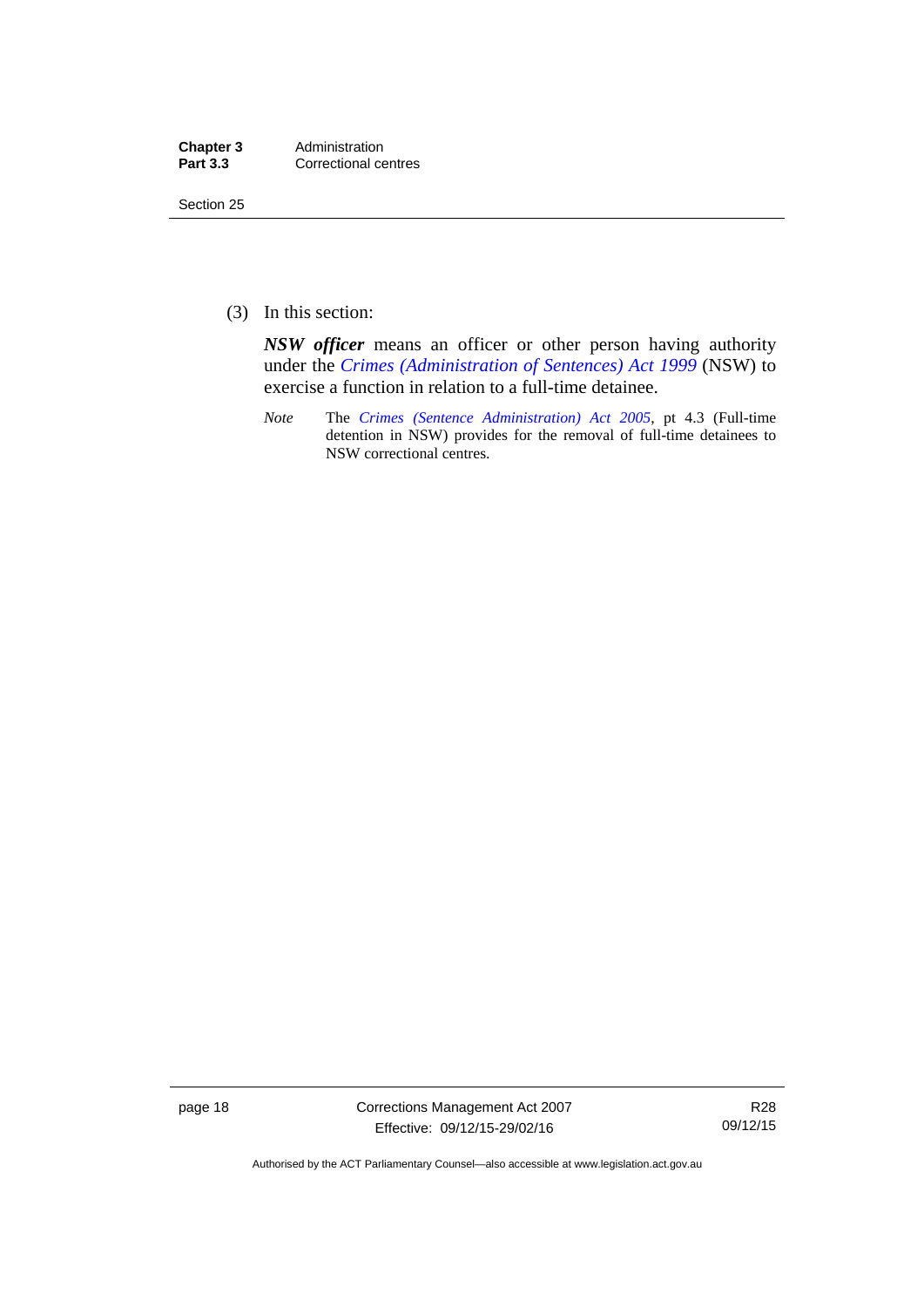# <span id="page-32-0"></span>**Part 3.4 Administration—special provisions**

### <span id="page-32-1"></span>**26 Declaration of emergency**

- (1) This section applies if the director-general believes, on reasonable grounds, that an emergency (including an imminent emergency) exists in relation to a correctional centre that threatens or is likely to threaten—
	- (a) security or good order at the centre; or
	- (b) the safety of anyone at the centre or elsewhere.
- (2) The director-general may declare that an emergency exists in relation to the correctional centre for a stated period of not more than—
	- (a) 3 days; or
	- (b) if another period is prescribed by regulation—the period prescribed.
- (3) To remove any doubt, the director-general may make declarations for 2 or more consecutive periods in relation to the same emergency.
- (4) A declaration commences when it is made, unless it provides for a later commencement.
- (5) A declaration—
	- (a) is a notifiable instrument; and
	- (b) must be notified under the [Legislation Act](http://www.legislation.act.gov.au/a/2001-14) no later than the day after the day it is made.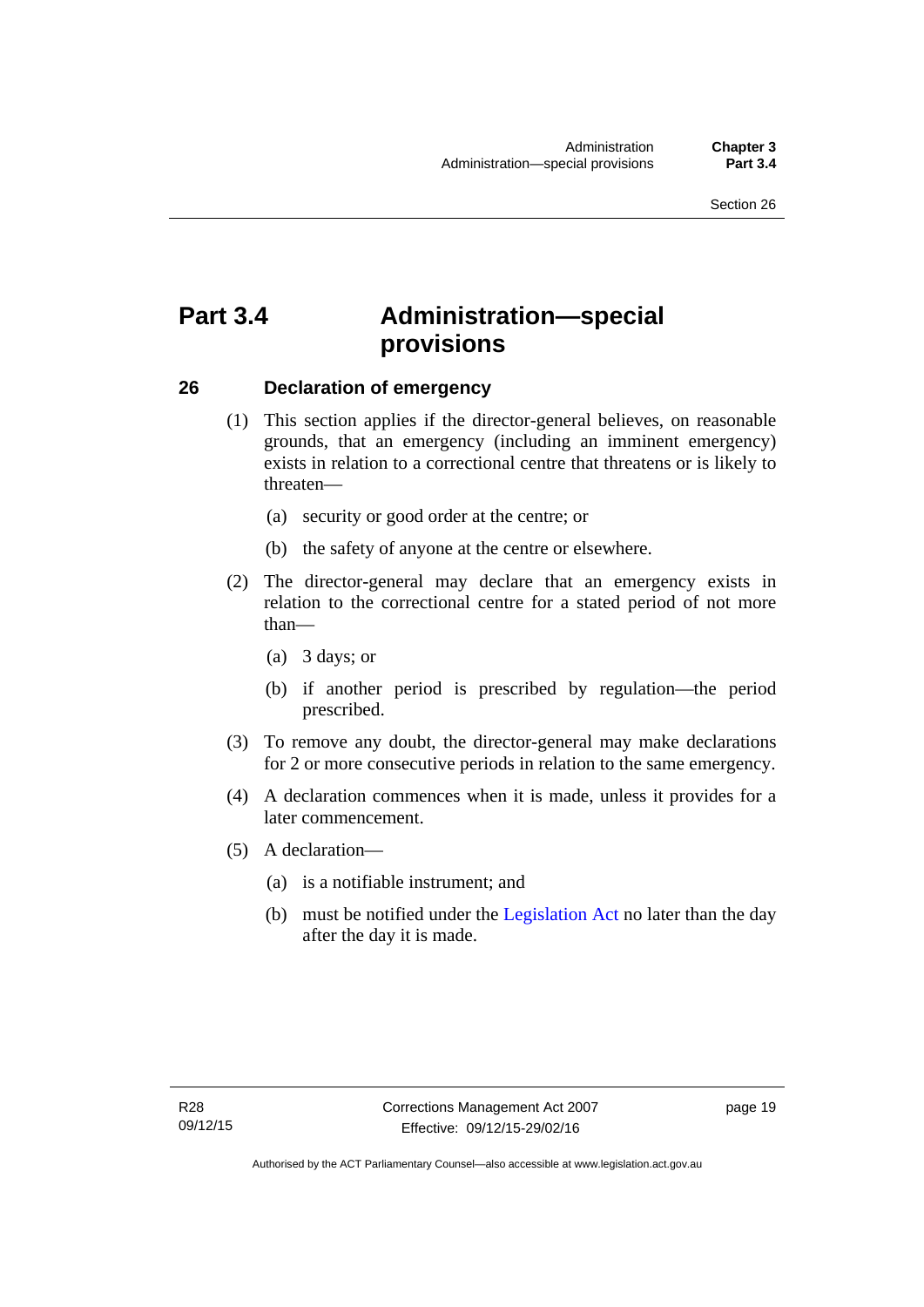Section 27

# <span id="page-33-0"></span>**27 Emergency powers**

- (1) While an emergency is declared under section 26 in relation to a correctional centre, the director-general may do 1 or more of the following:
	- (a) restrict any work or activity at the centre;
	- (b) restrict access in, or to or from, the centre or any part of the centre;
	- (c) restrict communications between a detainee and anyone else;
	- (d) authorise a police officer or public servant to exercise any function exercisable by a corrections officer under this Act in accordance with any direction by the director-general.
- (2) The director-general must ensure that action taken under this section is necessary and reasonable in the circumstances.

# <span id="page-33-1"></span>**28 Arrangements with police**

- (1) The director-general may make arrangements with the chief police officer for police assistance in relation to the administration of the following Acts:
	- (a) the *[Crimes \(Sentencing\) Act 2005](http://www.legislation.act.gov.au/a/2005-58)*;
	- (b) the *[Crimes \(Sentence Administration\) Act 2005](http://www.legislation.act.gov.au/a/2005-59)*;
	- (c) this Act.
- (2) Subject to any arrangement under this section, the chief police officer must comply, as far as practicable, with any request by the director-general for police assistance mentioned in subsection (1).
- (3) A police officer providing assistance under this section may exercise any function exercisable by a corrections officer under an Act mentioned in subsection (1) in accordance with any direction by the director-general.

Authorised by the ACT Parliamentary Counsel—also accessible at www.legislation.act.gov.au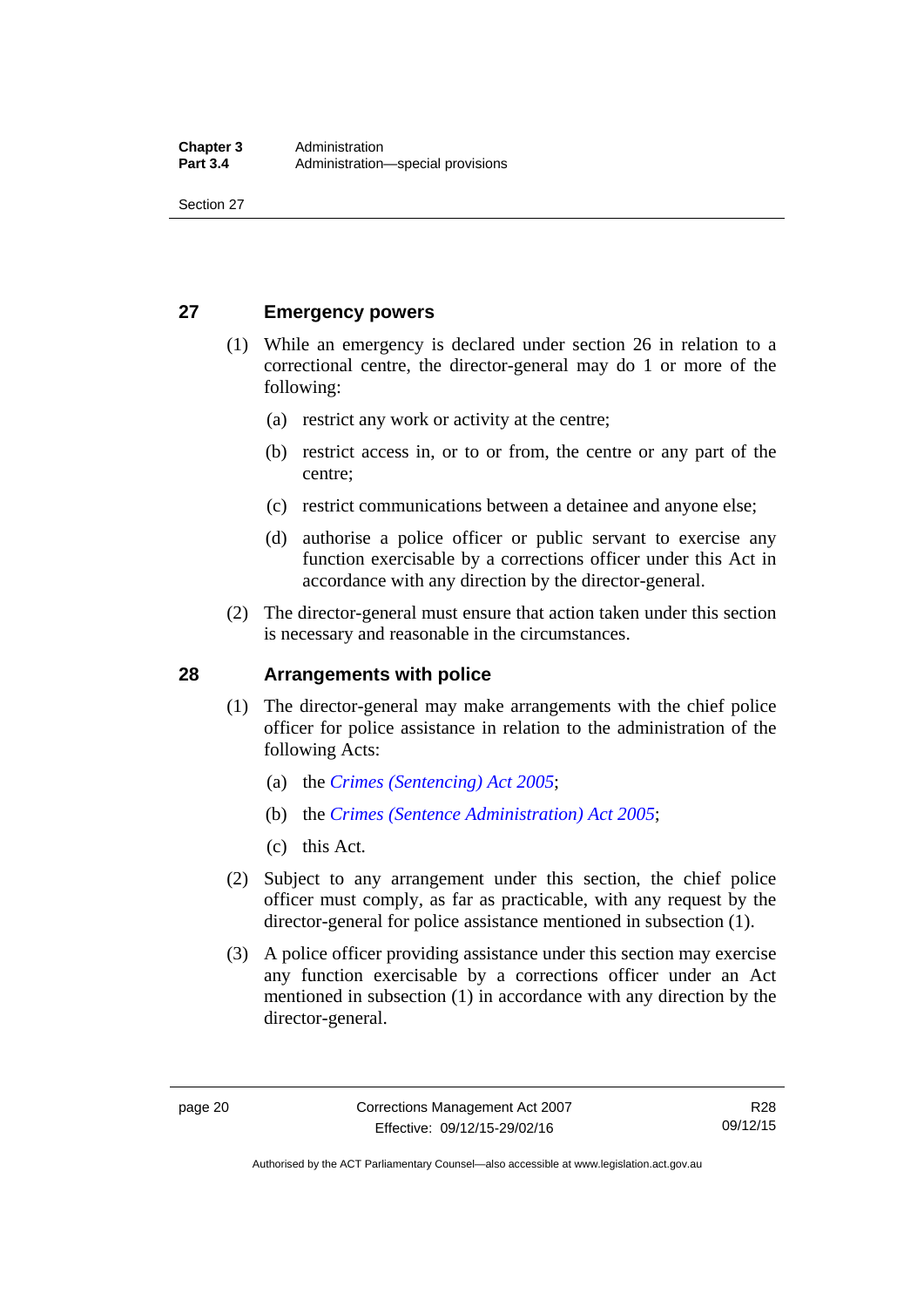# <span id="page-34-0"></span>**Chapter 4 Detention in police and court cells etc**

# <span id="page-34-1"></span>**29 Definitions—ch 4**

(1) In this chapter:

*court cell* means a cell (however described) for the detention of a person at a court.

### *director-general* means—

- (a) for a detainee (other than a young detainee)—the director-general responsible for this Act; and
- (b) for a young detainee—the director-general responsible for the *[Children and Young People Act 2008](http://www.legislation.act.gov.au/a/2008-19)*.

*police cell* means a cell (however described) for the detention of a person at a police station.

*young detainee*—see the *[Children and Young People Act 2008](http://www.legislation.act.gov.au/a/2008-19)*, section 95.

- (2) In this chapter—
	- (a) a reference to a *correctional centre* is, in relation to the custody or detention of a young detainee, a reference to a detention place under the *[Children and Young People](http://www.legislation.act.gov.au/a/2008-19)  [Act 2008](http://www.legislation.act.gov.au/a/2008-19)*; and
	- (b) a reference to a *corrections officer* is, in relation to the custody or detention of a young detainee, a reference to a youth detention officer under the *[Children and Young People](http://www.legislation.act.gov.au/a/2008-19)  [Act 2008](http://www.legislation.act.gov.au/a/2008-19)*.

### <span id="page-34-2"></span>**30 Detention in police cells**

(1) A person lawfully required to be in police custody may, for the purposes of the custody, be detained at a police cell.

| R28      | Corrections Management Act 2007 | page 21 |
|----------|---------------------------------|---------|
| 09/12/15 | Effective: 09/12/15-29/02/16    |         |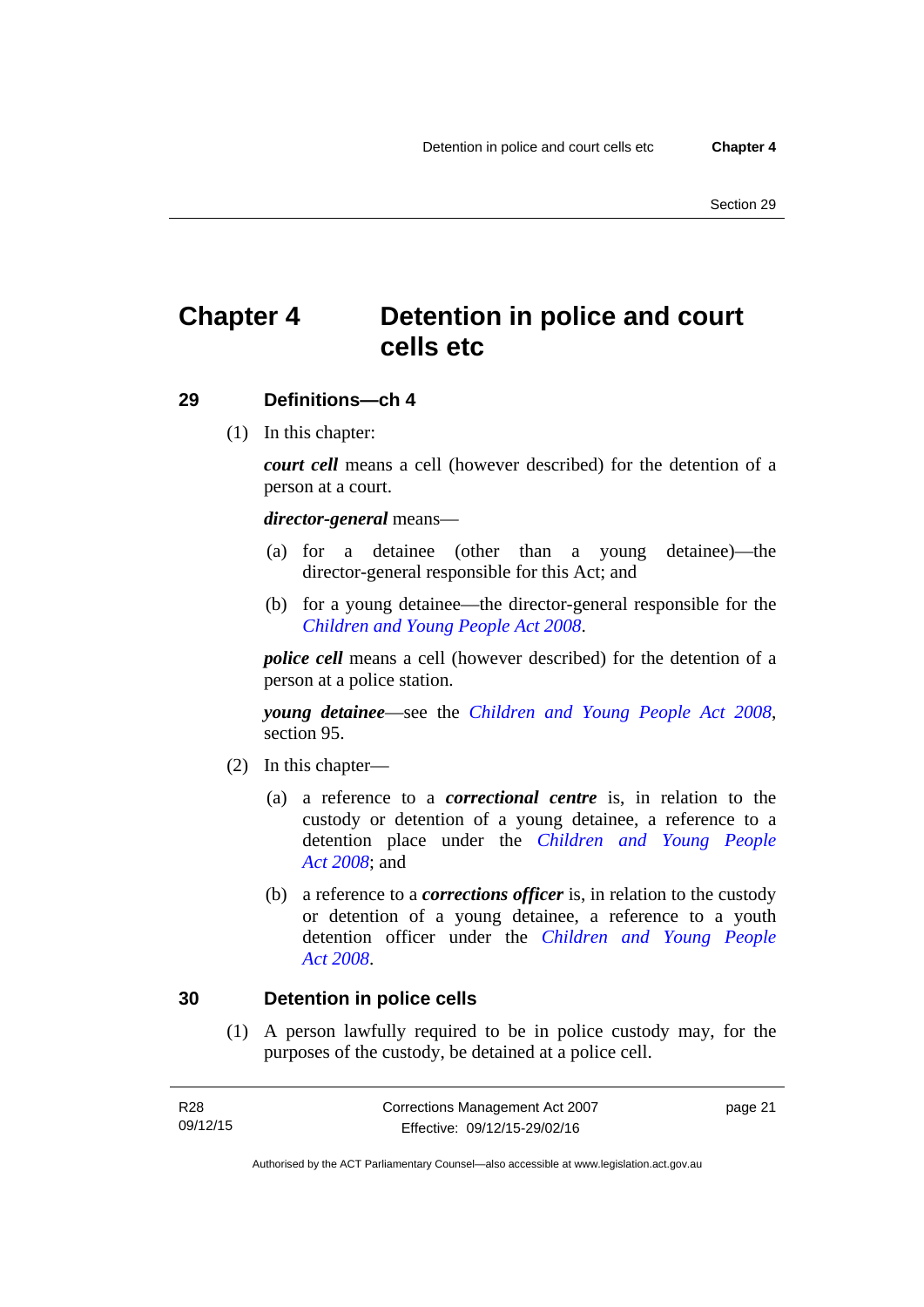- (2) However, a person lawfully required to be in police custody must not be detained continuously at a police cell for a period longer than the following period (the *allowed period*):
	- (a) for a detainee (other than a young detainee)—36 hours;
	- (b) for a young detainee—12 hours.
- (3) If a person is lawfully required to remain in police custody for a period longer than the allowed period, the chief police officer may direct that the person be transferred to the custody of the director-general for the purposes of the police custody.
- (4) The direction by the chief police officer—
	- (a) authorises the director-general to have custody of the person under the direction; and
	- (b) requires the director-general to do the following:
		- (i) take the person into custody;
		- (ii) arrange for the person's admission to a correctional centre;
		- (iii) keep the person in custody under full-time detention under the direction;
		- (iv) provide for police access to the person;
		- (v) return the person to the custody of the chief police officer as required by the direction.
- (5) To remove any doubt, the person is also taken to remain in police custody while in custody under subsection (4).

# <span id="page-35-0"></span>**31 Detention in police cells—search powers etc**

(1) The chief police officer may direct a police officer to conduct a scanning search, frisk search, ordinary search or strip search of a person detained at a police cell.

Authorised by the ACT Parliamentary Counsel—also accessible at www.legislation.act.gov.au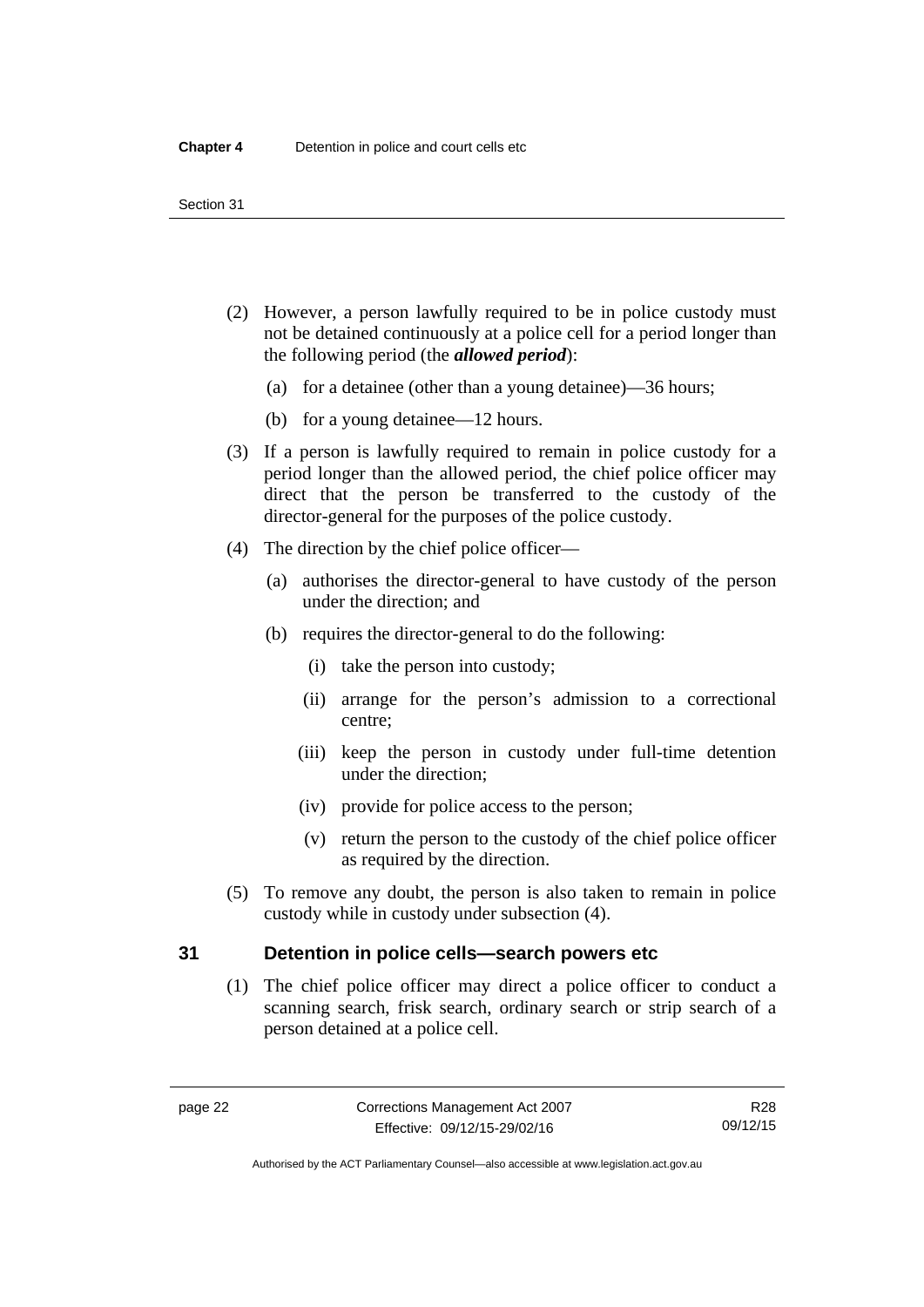- (2) For the application of this section to a detainee (other than a young detainee), part 9.4 (Searches) and part 9.5 (Seizing property) apply as if the direction, search or seizure occurred under the relevant part in relation to a detainee at a correctional centre.
- (3) For the application of this section to a young detainee, the following provisions of the *[Children and Young People Act 2008](http://www.legislation.act.gov.au/a/2008-19)* apply as if the direction, search or seizure occurred under the relevant part in relation to a young detainee at a detention place:
	- (a) part 7.1 (Preliminary—ch 7);
	- (b) part 7.2 (Searches generally);
	- (c) part 7.3 (Scanning, frisking and ordinary searches);
	- (d) part 7.4 (Strip searches—young detainees);
	- (e) part 7.9 (Seizing property).

## **31A Detention in police cells—additional provisions for young detainees**

- (1) This section applies if a young detainee is detained at a police cell under section 30.
- (2) The chief police officer must ensure that the young detainee—
	- (a) is kept separate from adult detainees; and
	- (b) has prompt access to medical and legal assistance; and
	- (c) is told, in language and a way he or she can readily understand, about the reason for the detention and the procedures that apply; and
	- (d) is able to contact and be contacted by each of the following:
		- (i) a commissioner exercising functions under the *[Human](http://www.legislation.act.gov.au/a/2005-40)  [Rights Commission Act 2005](http://www.legislation.act.gov.au/a/2005-40)*;
		- (ii) the public advocate;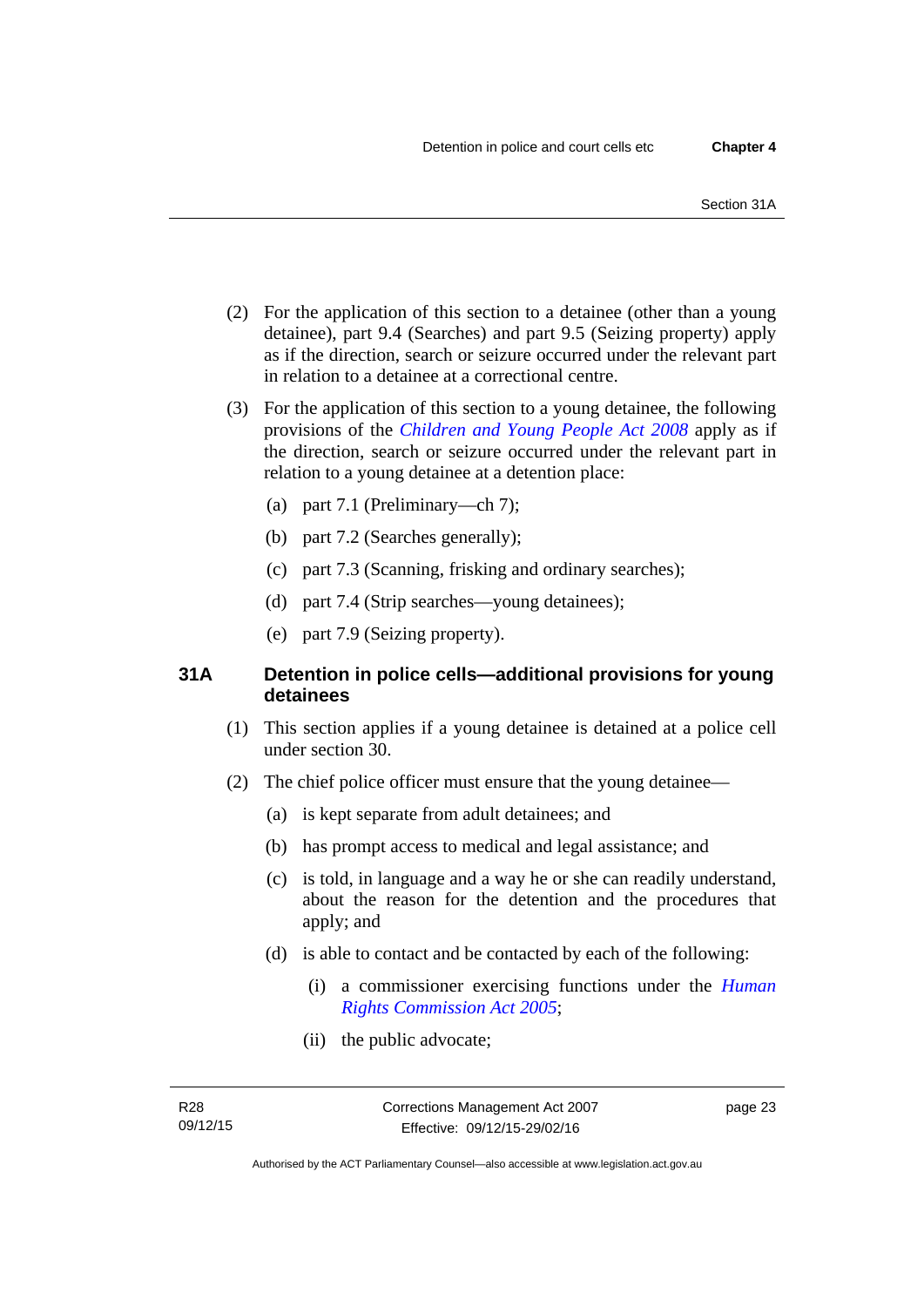Section 32

#### (iii) the ombudsman.

*Note* The *[Crimes Act 1914](http://www.comlaw.gov.au/Series/C2004A07391)* (Cwlth), pt 1C contains provisions about investigation of offences (including about periods of arrest and obligations of investigating officials) that apply to offences against ACT laws punishable by imprisonment for longer than 12 months.

In particular, that Act, s 23Q provides that a person who is under arrest or a protected suspect must be treated with humanity and with respect for human dignity, and must not be subjected to cruel, inhuman or degrading treatment.

## **32 Other police powers not limited**

To remove any doubt, section 30 and section 31 are additional to, and do not limit, any other provision relating to a police function under a territory law or a law of the Commonwealth, a State or another Territory.

## **33 Detention in court cells**

- (1) This section applies to a person who is—
	- (a) in the director-general's custody but not admitted as a detainee at a correctional centre; and
	- (b) required to attend a court.
- (2) The director-general may direct that the person be detained at a court cell in the custody of a corrections officer for the purposes of the person's attendance at the court.
	- *Note* If the person is a young offender who is under 18 years old, he or she must not be placed in a room with an adult who is under detention (see *[Children and Young People Act 2008](http://www.legislation.act.gov.au/a/2008-19)*, s 100).
- (3) However, the person must not be detained continuously at a court cell for a period longer than the following period (the *allowed period*):
	- (a) for a detainee (other than a young detainee)—36 hours;
	- (b) for a young detainee—12 hours.

Authorised by the ACT Parliamentary Counsel—also accessible at www.legislation.act.gov.au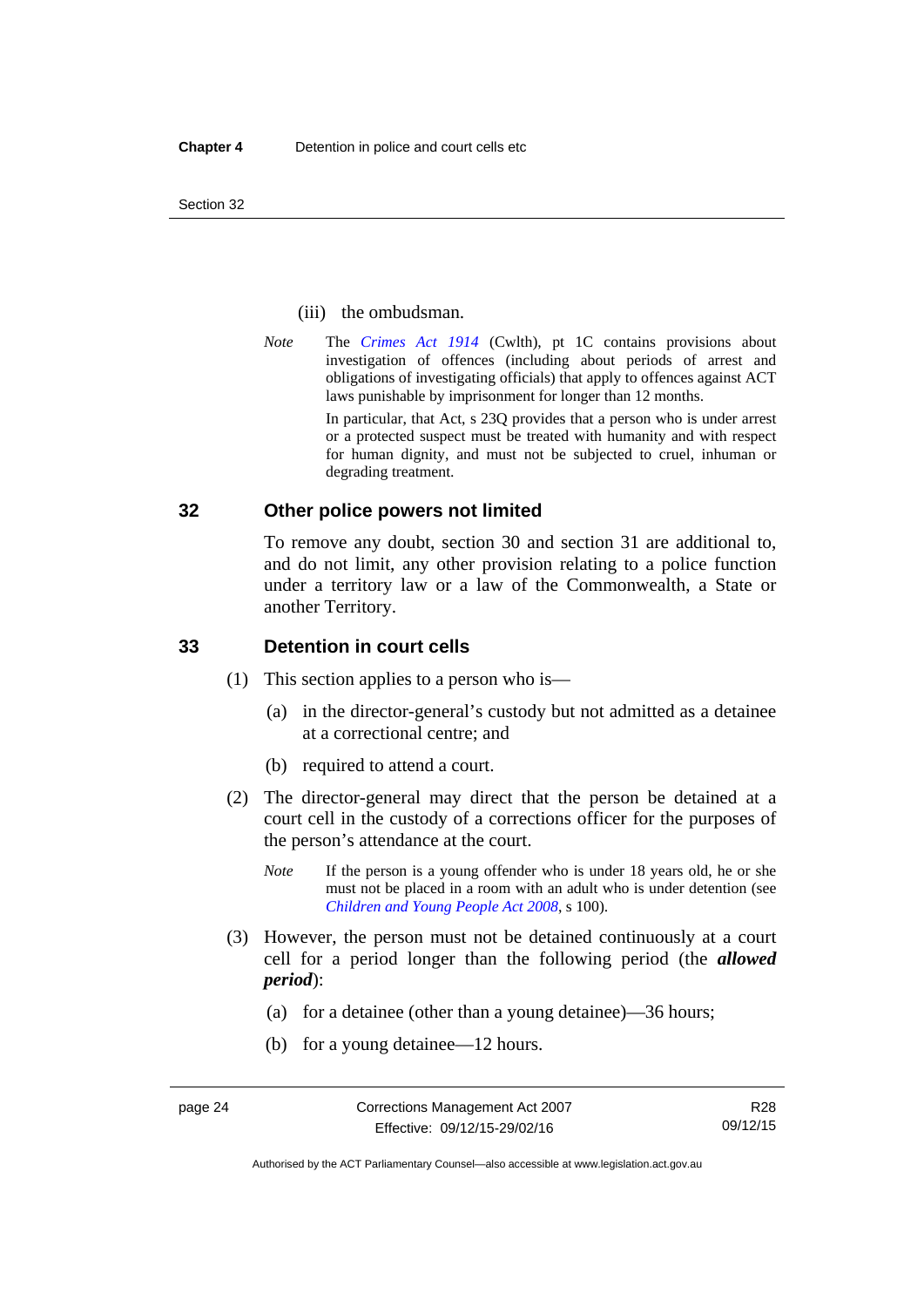- (4) If the person is required to remain in detention for a period longer than the allowed period for the court attendance, the director-general must—
	- (a) arrange for the person's admission to a correctional centre; and
	- (b) keep the person in custody under full-time detention for the attendance; and
	- (c) take the person to the court as required by the court.
- (5) While detained at a court cell under this section—
	- (a) a detainee (other than a young detainee) is taken to be a detainee for all purposes under this Act; and
	- (b) a young detainee is taken to be a young detainee for all purposes under the *[Children and Young People Act 2008](http://www.legislation.act.gov.au/a/2008-19)*.

## **33A Detention in court cells—additional provisions for young detainees**

- (1) This section applies if a young detainee is detained at a court cell under section 33.
- (2) The director-general must ensure that the young detainee—
	- (a) is kept separate from adult detainees; and
	- (b) has prompt access to medical and legal assistance; and
	- (c) is told, in language and a way he or she can readily understand, about the reason for the detention and the procedures that apply; and
	- (d) is able to contact and be contacted by each of the following:
		- (i) a commissioner exercising functions under the *[Human](http://www.legislation.act.gov.au/a/2005-40)  [Rights Commission Act 2005](http://www.legislation.act.gov.au/a/2005-40)*;
		- (ii) the public advocate;
		- (iii) the ombudsman.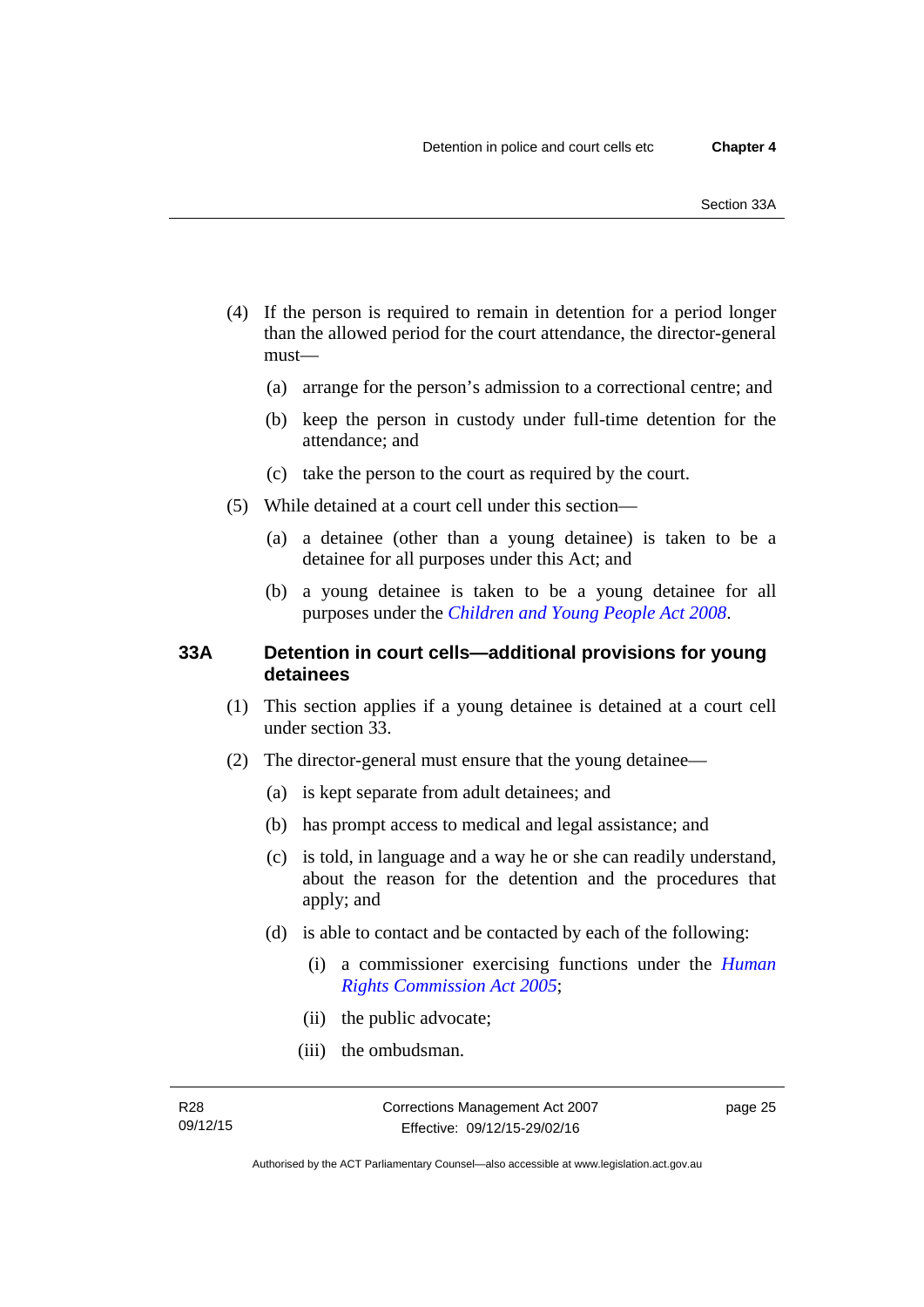## **34 Detainees accommodated away from correctional centre**

 (1) This section applies if the director-general believes, on reasonable grounds, that circumstances exist in relation to a correctional centre that make it necessary or prudent for a detainee admitted at the centre to be accommodated temporarily away from the centre.

#### **Examples**

- 1 where a correctional centre cannot properly accommodate any more detainees
- 2 where there is an outbreak of disease or violent behaviour at a correctional centre
- 3 where a detainee is being transferred to or from a correctional centre or other place and needs accommodation in transit
- *Note* An example is part of the Act, is not exhaustive and may extend, but does not limit, the meaning of the provision in which it appears (see [Legislation Act,](http://www.legislation.act.gov.au/a/2001-14) s 126 and s 132).
- (2) The director-general may declare that this section applies in relation to the correctional centre for a stated period.
- (3) A declaration is a notifiable instrument.

*Note* A notifiable instrument must be notified under the [Legislation Act](http://www.legislation.act.gov.au/a/2001-14).

- (4) The director-general may direct that, while a declaration is in force in relation to a correctional centre, a detainee at the centre be detained—
	- (a) at a police cell in the custody of a police officer; or
	- (b) at a court cell in the custody of a corrections officer.
- (5) The period of detention at a police cell or court cell is not limited by section 30 or section 33.
- (6) To remove any doubt, while detained under this section—
	- (a) a detainee (other than a young detainee) remains a detainee for all purposes under this Act; and

Authorised by the ACT Parliamentary Counsel—also accessible at www.legislation.act.gov.au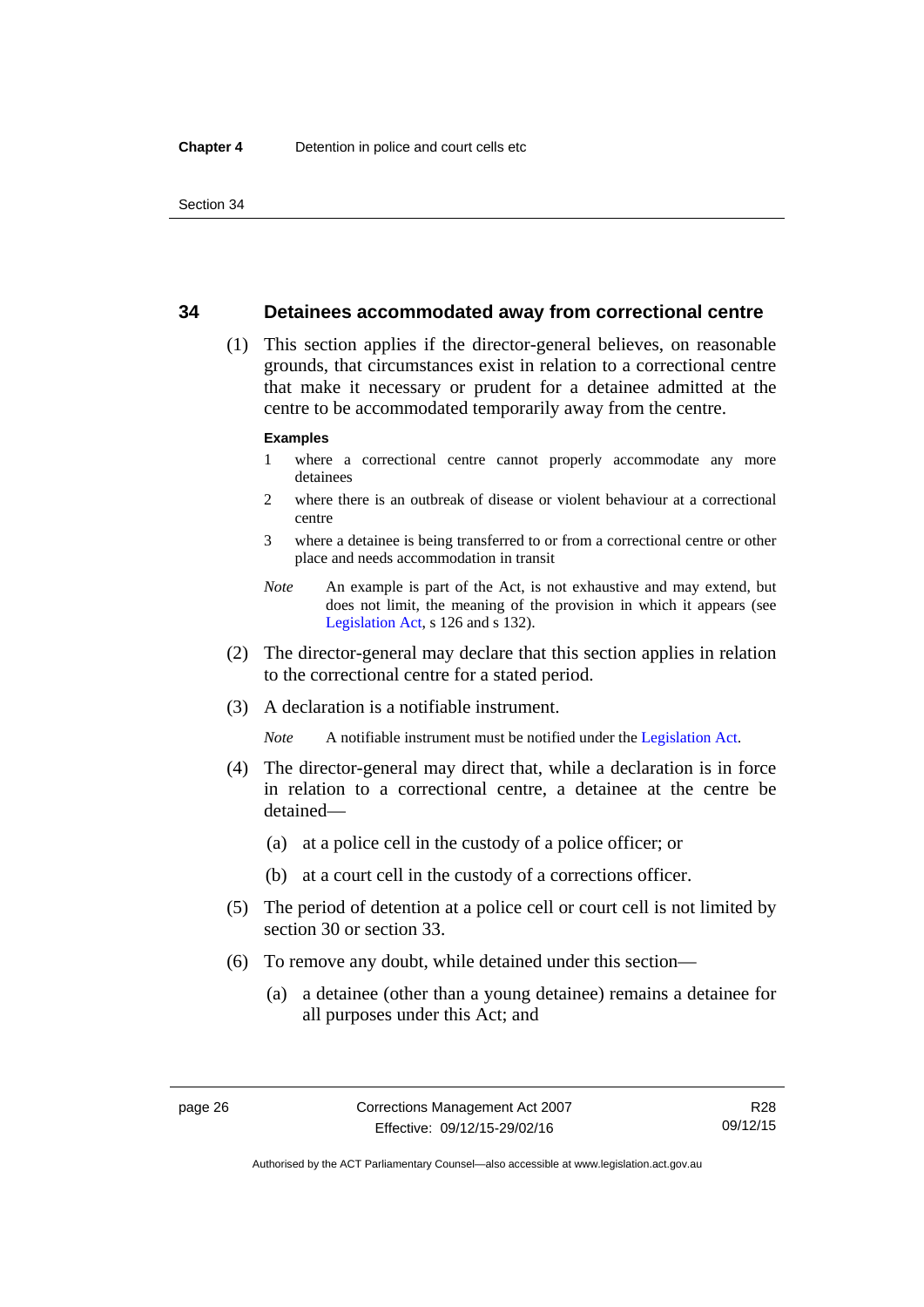(b) a young detainee remains a young detainee for all purposes under the *[Children and Young People Act 2008](http://www.legislation.act.gov.au/a/2008-19)*.

R28 09/12/15

Authorised by the ACT Parliamentary Counsel—also accessible at www.legislation.act.gov.au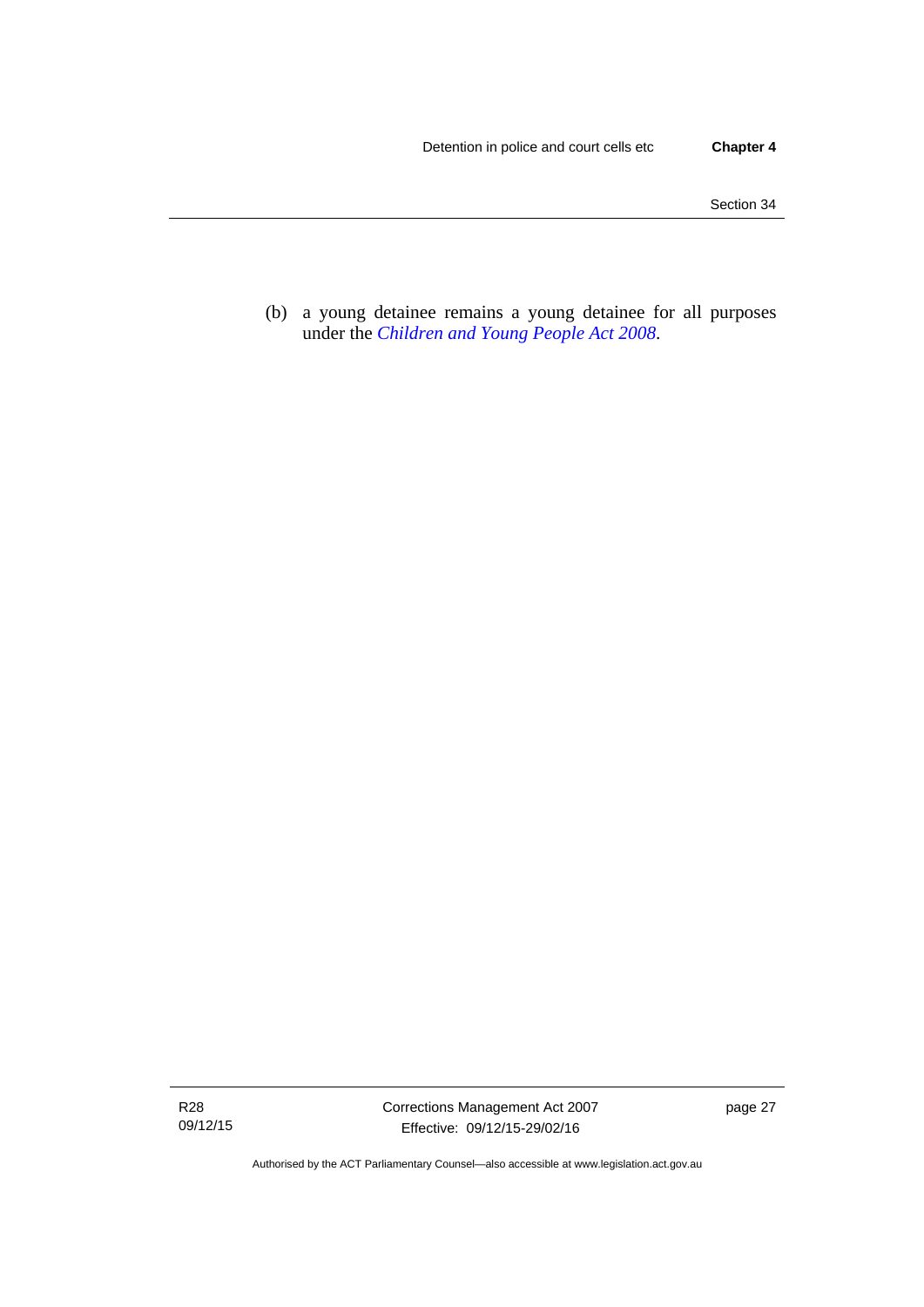#### **Chapter 5** Escorting detainees

Section 35

# **Chapter 5 Escorting detainees**

## **35 Escort officer functions etc**

- (1) This section applies if, under a law in force in the ACT, a person required to be held in the director-general's custody is to be escorted anywhere by an escort officer.
- (2) To remove any doubt—
	- (a) the escort officer is authorised to have custody of the person for the purpose of escorting the person; and
	- (b) the person is also taken to be in the director-general's custody; and
	- (c) a corrections officer acting as the escort officer may, for the purpose of escorting the person, exercise any function under this Act that the officer may exercise in relation to a detainee admitted at a correctional centre.

#### **Examples of functions—par (c)**

- 1 functions given to the officer under section 20 (Corrections officers functions) or delegated to the officer by the director-general (for example, giving directions to detainees)
- 2 the officer's functions under part 9.4 (Searches) or part 9.7 (Use of force)
- *Note* An example is part of the Act, is not exhaustive and may extend, but does not limit, the meaning of the provision in which it appears (see [Legislation Act,](http://www.legislation.act.gov.au/a/2001-14) s 126 and s 132).

## **36 Escorting arrested person to court etc**

- (1) This section applies if a person arrested by a police officer—
	- (a) has not been released on bail; and
	- (b) is in police custody; and
	- (c) is required by law to be brought before a court or tribunal.

R28 09/12/15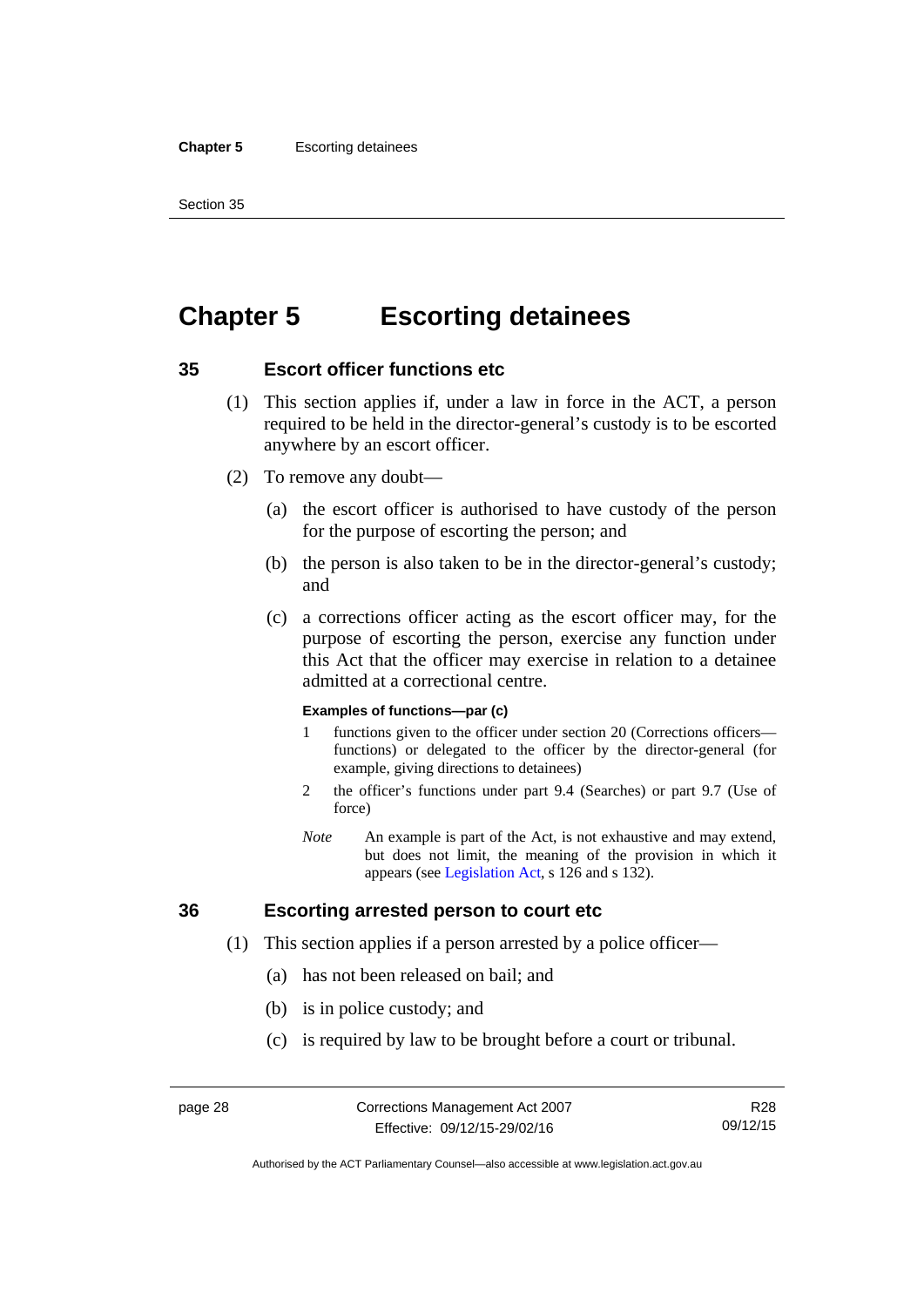- (2) A police officer may request an escort officer to bring the person before the court or tribunal.
- (3) The escort officer must bring the person before the court or tribunal and, for that purpose, may—
	- (a) take the person into custody; and
	- (b) arrange for the person to be detained under this Act until the person is brought before the court or tribunal.

## **37 Custody etc during proceedings**

Subject to any order or direction of a court, an escort officer who is required to bring a person before a court must, as far as practicable—

- (a) ensure the safe custody and welfare of the person for the purposes of the proceeding; and
- (b) ensure that the person does not obstruct or hinder the proceeding.

## **38 Executing warrants of imprisonment or remand etc**

- (1) The director-general may make escort officers available to attend on a court or tribunal—
	- (a) to take a person into custody; or
	- (b) to arrange for a person to be kept in custody; or
	- (c) to transfer or otherwise deal with a person.
- (2) An order or direction of the court addressed to all escort officers—
	- (a) is taken to be addressed to each escort officers; and
	- (b) may be executed by any escort officers.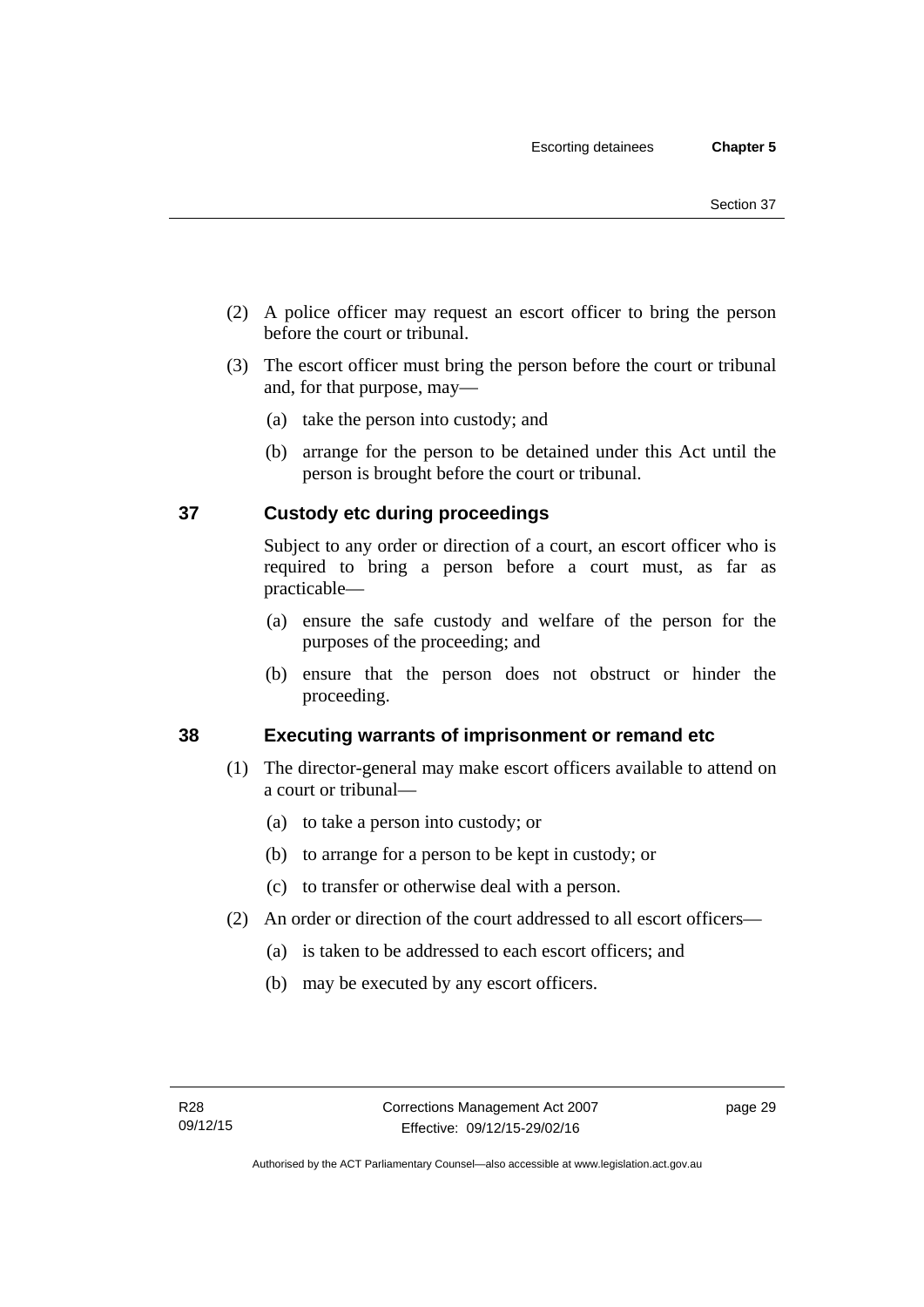#### **Chapter 5** Escorting detainees

Section 39

## **39 Other powers not limited**

To remove any doubt, this chapter is additional to, and does not limit, any other provision relating to the escorting of detainees under a territory law or a law of the Commonwealth, a State or another territory.

#### **Examples of other provisions**

- 1 The *[Crimes \(Sentence Administration\) Act 2005](http://www.legislation.act.gov.au/a/2005-59)*, part 3.3 (Committal miscellaneous)—
	- section 20 (Directions to escort officers)
	- section 21 (Orders to bring offender or remandee before court etc).
- 2 A law of a State relating to the escort of prisoners through the ACT.
- *Note* An example is part of the Act, is not exhaustive and may extend, but does not limit, the meaning of the provision in which it appears (see [Legislation Act,](http://www.legislation.act.gov.au/a/2001-14) s 126 and s 132).

page 30 Corrections Management Act 2007 Effective: 09/12/15-29/02/16

R28 09/12/15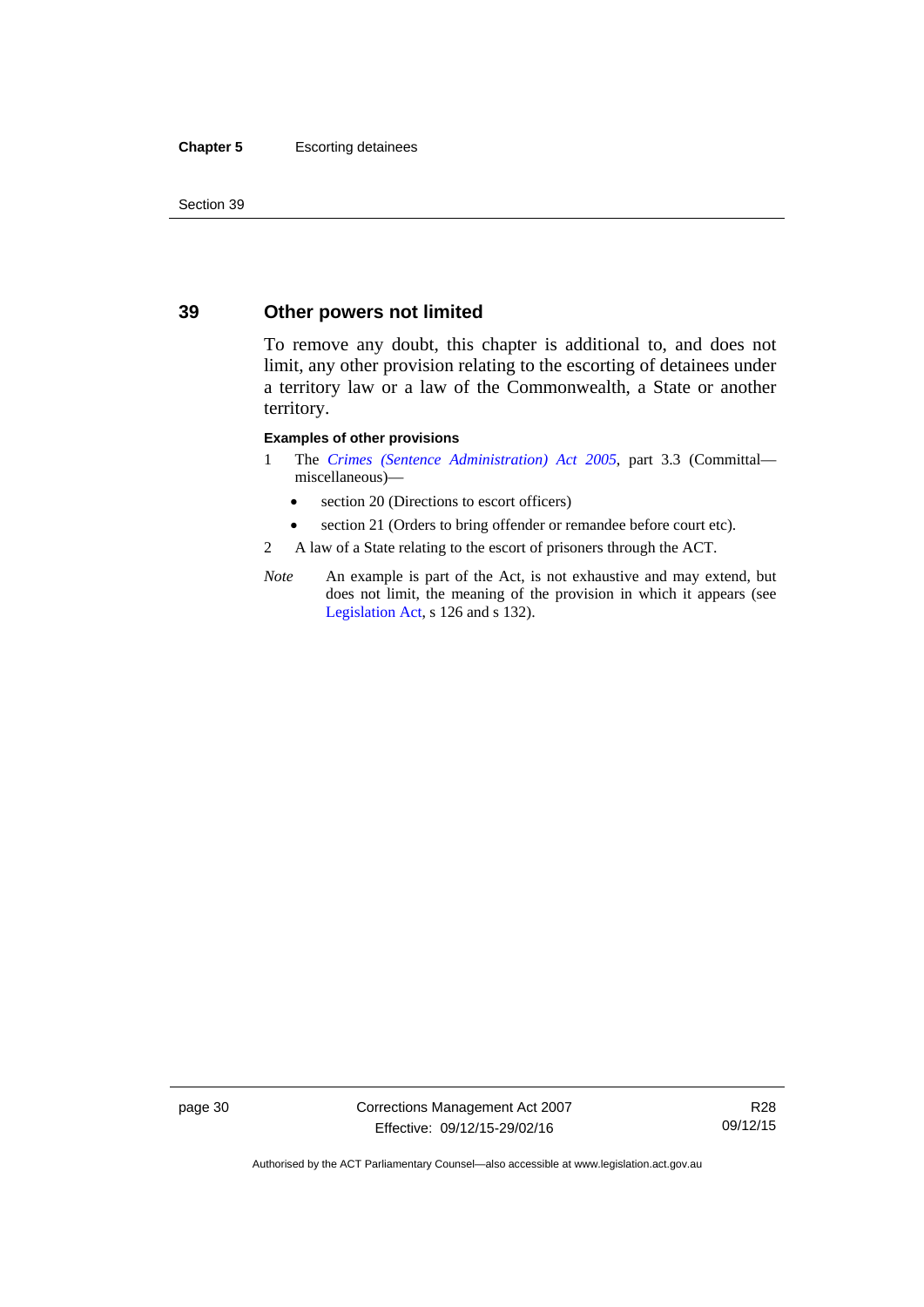# **Chapter 6 Living conditions at correctional centres**

#### *Note to ch 6*

Anything expressed in this chapter to be an entitlement for ch 10 (Discipline) is not affected by anything that happens under that chapter. See s 154 (Meaning of *privilege*) and s 188 (Privileges and entitlements—impact of discipline).

#### **40 Food and drink**

- (1) The director-general must ensure that—
	- (a) sufficient nutritional food and drink are provided for detainees to avoid hunger and poor nourishment; and
	- (b) meals are provided for detainees at times consistent with the cultural norms of Australia; and
	- (c) clean drinking water is provided to meet the needs of detainees.
- (2) The director-general must also ensure, as far as practicable, that allowance is made for the religious, spiritual and cultural needs of detainees in relation to the provision of food and drink.
- (3) If a doctor, other than a doctor appointed under section 22 (Health practitioners—non-therapeutic functions), prescribes a particular diet for a detainee, the director-general must ensure that reasonable steps are taken to provide the detainee with the diet.
- (4) For chapter 10 (Discipline), subsections (1), (2) and (3) are taken to provide an entitlement for each detainee in relation to food and drink.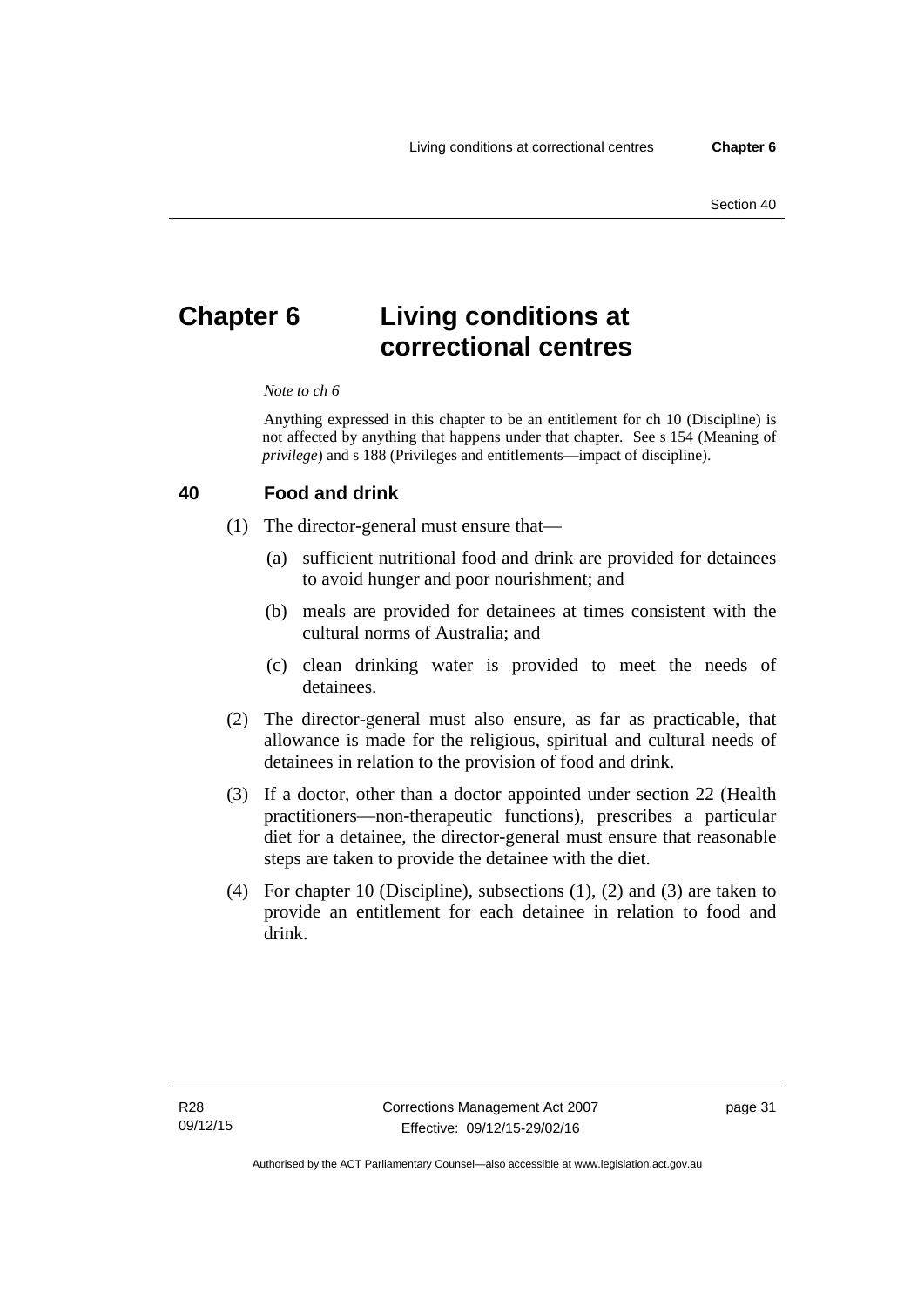- (5) Without limiting section 14 (Corrections policies and operating procedures), a corrections policy or operating procedure may include provision for any of the following:
	- (a) the nutritional standards to be met by food and drink for detainees;
	- (b) the provision of nutritional advice about food and drink provided to detainees;
	- (c) the appointment of a nutritionist.
- (6) For chapter 10 (Discipline), a detainee's entitlement in relation to food and drink includes anything expressed to be an entitlement in a corrections policy or operating procedure made for subsection (5).

## <span id="page-45-0"></span>**41 Clothing**

- (1) The director-general must ensure that—
	- (a) sufficient, suitable clothing is provided for detainees; and
	- (b) any particular clothing, including a uniform, issued to detainees is not likely to degrade or humiliate detainees.
- (2) The director-general must also ensure, as far as practicable, that clothing provided for detainees is clean and hygienic.
- (3) For chapter 10 (Discipline), this section is taken to provide an entitlement for each detainee in relation to clothing.

## **42 Personal hygiene**

- (1) The director-general must ensure that—
	- (a) toilet facilities and washing or showering facilities are available to detainees; and
	- (b) the facilities are clean, hygienic and private enough to ensure the dignity and self-respect of detainees.

Authorised by the ACT Parliamentary Counsel—also accessible at www.legislation.act.gov.au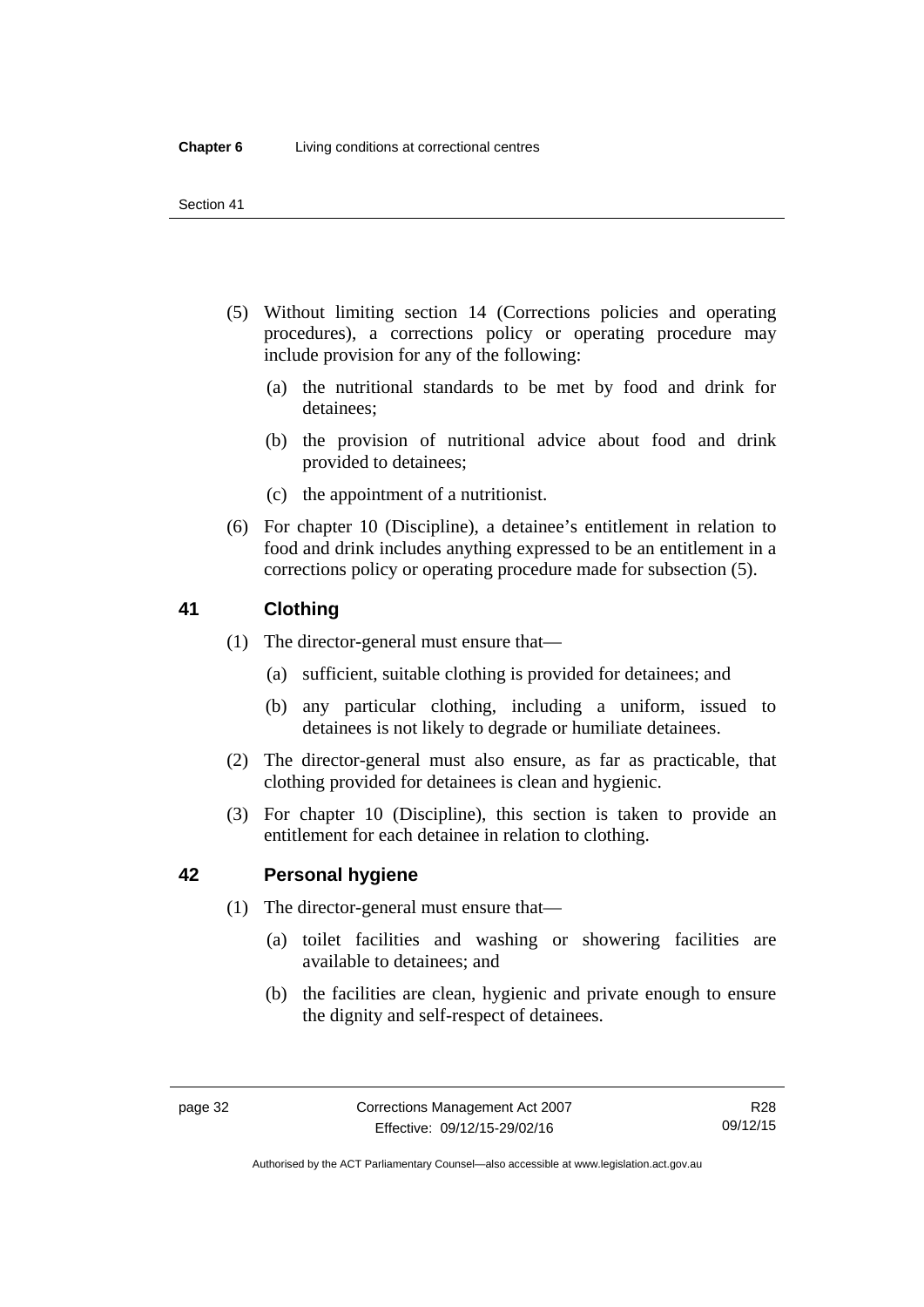(2) For chapter 10 (Discipline), this section is taken to provide an entitlement for each detainee in relation to personal hygiene.

## <span id="page-46-0"></span>**43 Sleeping areas**

- (1) The director-general must ensure that—
	- (a) detainees have sleeping places, with bed and bedding, suitable for reasonable privacy and comfort; and
	- (b) sleeping places, including beds and bedding, are clean and hygienic.
- (2) For chapter 10 (Discipline), this section is taken to provide an entitlement for each detainee in relation to sleeping areas.

## **44 Treatment of convicted and non-convicted detainees**

(1) Without limiting section 14 (Corrections policies and operating procedures), the director-general must make a corrections policy or operating procedure providing for different treatment of convicted detainees and non-convicted detainees.

#### **Example**

a corrections policy or operating procedure, in accordance with the following rules of the United Nations *[Standard Minimum Rules for the Treatment of](http://www2.ohchr.org/english/law/treatmentprisoners.htm)  [Prisoners](http://www2.ohchr.org/english/law/treatmentprisoners.htm)*, for non-convicted detainees to be able to—

- procure food at own expense (r 87)
- be offered work but not be obliged to work (r 89)
- procure reading and writing material at own expense (r 90)
- visit and be treated by own doctor at own expense (r 91)
- *Note* An example is part of the Act, is not exhaustive and may extend, but does not limit, the meaning of the provision in which it appears (see [Legislation Act,](http://www.legislation.act.gov.au/a/2001-14) s 126 and s 132).
- (2) The director-general must also ensure that convicted detainees are accommodated separately from non-convicted detainees.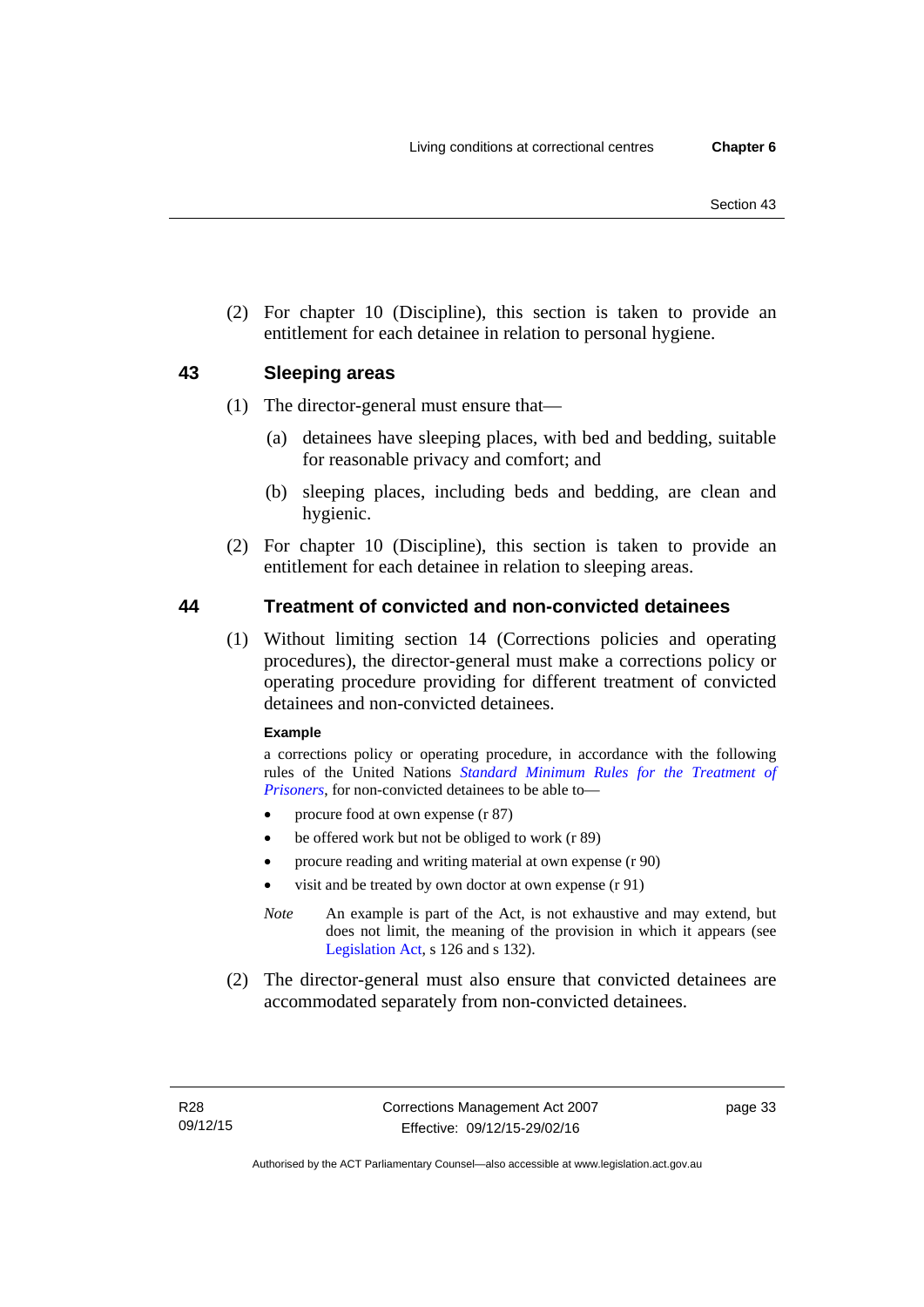- (3) For chapter 10 (Discipline)—
	- (a) a detainee's entitlement in relation to treatment in detention includes anything expressed to be an entitlement in a corrections policy or operating procedure made for subsection (1); and
	- (b) subsection (2) is taken to provide an entitlement for each detainee in relation to accommodation.
- (4) However, the director-general may give directions for different accommodation of a non-convicted detainee if the director-general suspects, on reasonable grounds, that is necessary to ensure the safety of the detainee or anyone else.

#### **Example**

Remandee J has served various sentences for violence offences, has an aggressive personality and enjoys bullying other people. The director-general suspects that other remandees detained with J are highly vulnerable in comparison with J. The director-general decides that J should be accommodated with convicted offenders.

- *Note* An example is part of the Act, is not exhaustive and may extend, but does not limit, the meaning of the provision in which it appears (see [Legislation Act,](http://www.legislation.act.gov.au/a/2001-14) s 126 and s 132).
- (5) In this section:

*convicted detainee* means a detainee whose detention is because of the detainee's conviction of an offence.

## **45 Access to open air and exercise**

- (1) The director-general must ensure, as far as practicable, that detainees—
	- (a) have access to the open air for at least 1 hour each day; and
	- (b) can exercise for at least 1 hour each day.
- (2) The standards under subsection (1) may both be satisfied during the same hour on any day.

Authorised by the ACT Parliamentary Counsel—also accessible at www.legislation.act.gov.au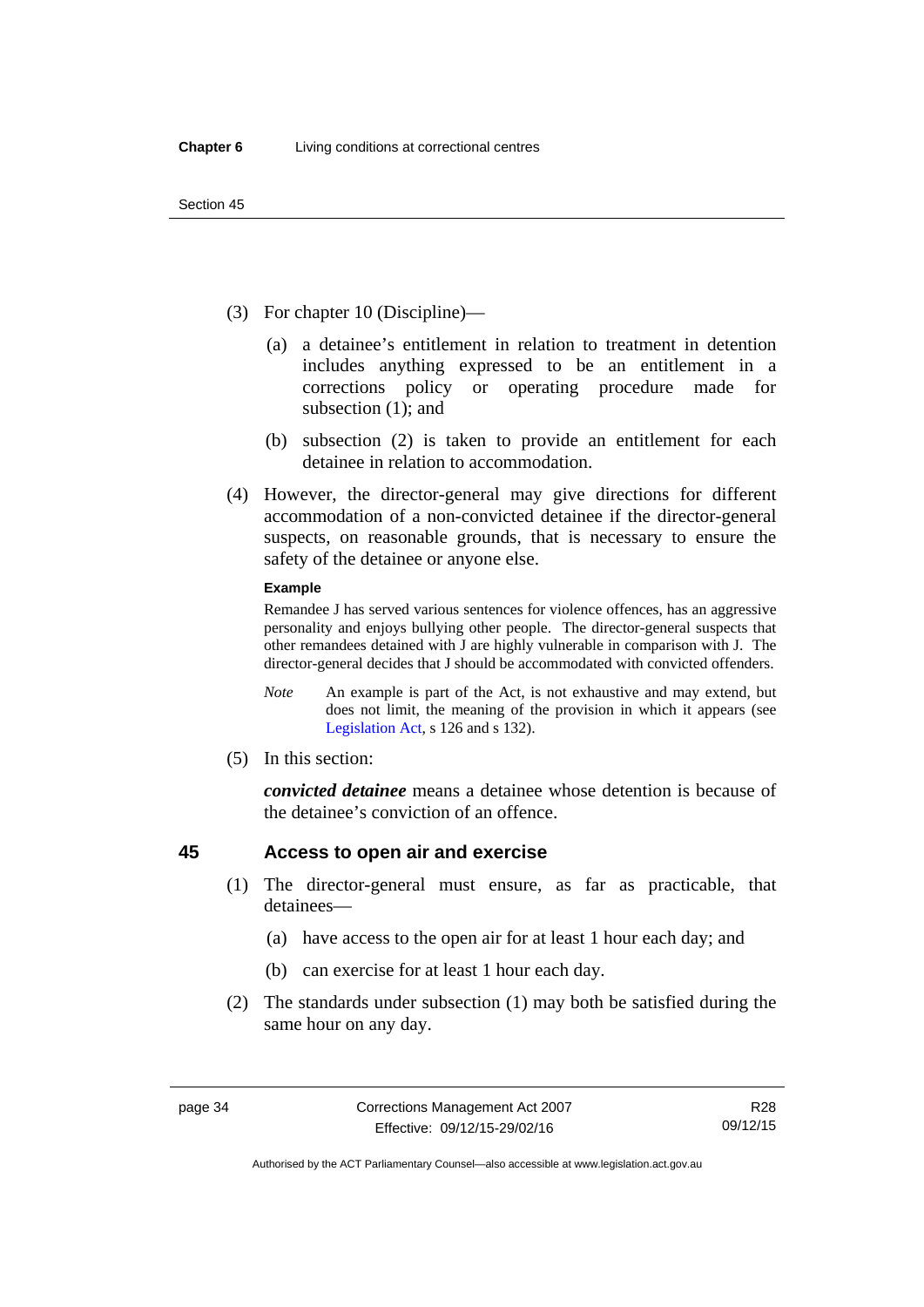(3) For chapter 10 (Discipline), this section is taken to provide an entitlement for each detainee in relation to access to the open air and exercise.

## **46 Communication with family and others**

- (1) The director-general must ensure, as far as practicable, that adequate opportunities are provided for detainees to be able to remain in contact with family members, friends, associates and others by telephone calls, mail and visits.
- (2) For subsection (1), the director-general must have regard, in addition to any other relevant matter, to whether the detainee's detention is for a reason other than the conviction of an offence.
- (3) The director-general must also ensure that the overall treatment of a detainee, including any segregation or disciplinary action, does not unreasonably deprive the detainee generally of all communication with other people.
- (4) In particular, the director-general must ensure that the overall treatment of a detainee does not deprive the detainee generally of all communication with any of the following:
	- (a) the courts;
	- (b) accredited people;
	- (c) a doctor of the detainee's choice for health services;
	- (d) family members;
	- (e) other people with whom the detainee may communicate under this Act.
- (5) For chapter 10 (Discipline), subsections (1) to (4) are taken to provide an entitlement for each detainee in relation to communication generally with other people.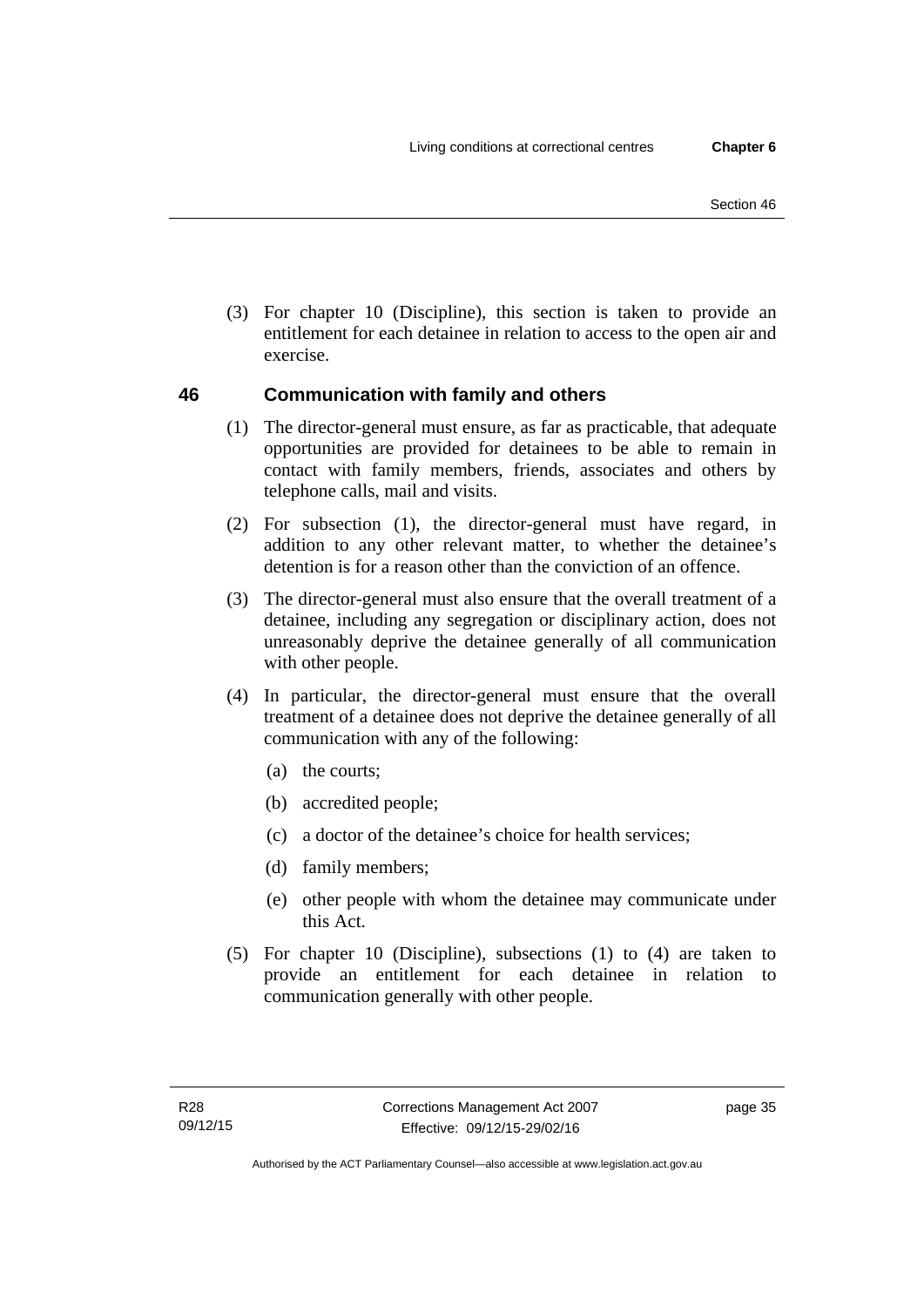- (6) However, this section is subject to the following:
	- (a) section 47 (Telephone calls);
	- (b) section 48 (Mail);
	- (c) section 49 (Visits by family members etc);
	- (d) section 50 (Contact with accredited people).

## **47 Telephone calls**

- (1) The director-general must ensure that each correctional centre has telephone facilities for detainees to make and receive telephone calls.
- (2) A detainee may make at least—
	- (a) 1 telephone call on admission to a correctional centre; and
	- (b) 1 telephone call each week to a family member.

*Note Family member* is defined in the dictionary.

- (3) A detainee may also make and receive further telephone calls for necessary contact with a family member, friend or someone else.
- (4) A detainee who makes a telephone call mentioned in subsection (2) or (3) must pay for the call if the director-general believes, on reasonable grounds, that is appropriate.

#### **Example**

if the detainee can afford to pay for the call

- *Note* An example is part of the Act, is not exhaustive and may extend, but does not limit, the meaning of the provision in which it appears (see [Legislation Act,](http://www.legislation.act.gov.au/a/2001-14) s 126 and s 132).
- (5) For chapter 10 (Discipline), subsections (2) and (3) are taken to provide entitlements for each detainee in relation to telephone calls.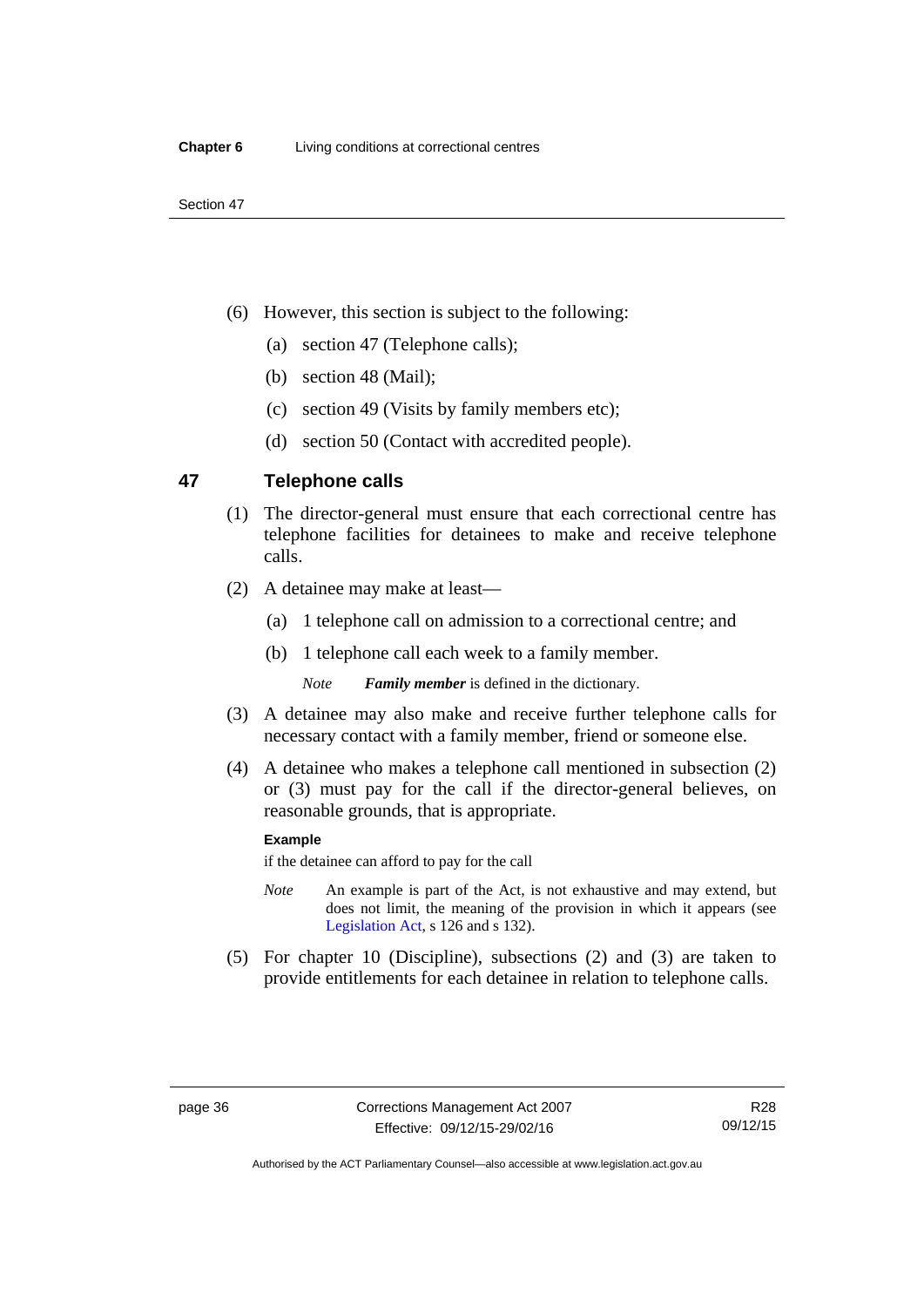- (6) However, the director-general may give directions denying or limiting the use of a telephone by a detainee for a call mentioned in subsection (2) or (3) if the director-general suspects, on reasonable grounds, that the call may—
	- (a) undermine security or good order at a correctional centre; or
	- (b) revictimise a victim; or
	- (c) circumvent any process for investigating complaints or reviewing decisions under this Act; or
	- (d) have the purpose of causing community distress.

#### **Example—par (d)**

Mr F was imprisoned for intentionally inflicting grievous bodily harm against his former wife. He had been convicted previously of domestic violence offences. He believes he has a right to assault his former wife and advocates the matter is private. Mr F believes that organisations that support victims of domestic violence are a social evil. He begins to use telephone calls to his brother to organise him into inciting violence against organisations advocating women's rights. Following complaints from the organisations, the director-general denies phone calls between Mr F and his brother.

- (7) Also, subsections (2) and (3) are subject to—
	- (a) section 103 (Monitoring telephone calls etc); and
	- (b) any operating procedure mentioned in subsection (8).
- (8) An operating procedure may include provision regulating the following in relation to detainees' telephone calls:
	- (a) the times for making or receiving calls;
	- (b) the frequency and length of calls;
	- (c) arrangements for payment for the cost of calls made.

#### **48 Mail**

(1) The director-general must ensure, as far as practicable, that detainees can send and receive as much mail as they wish.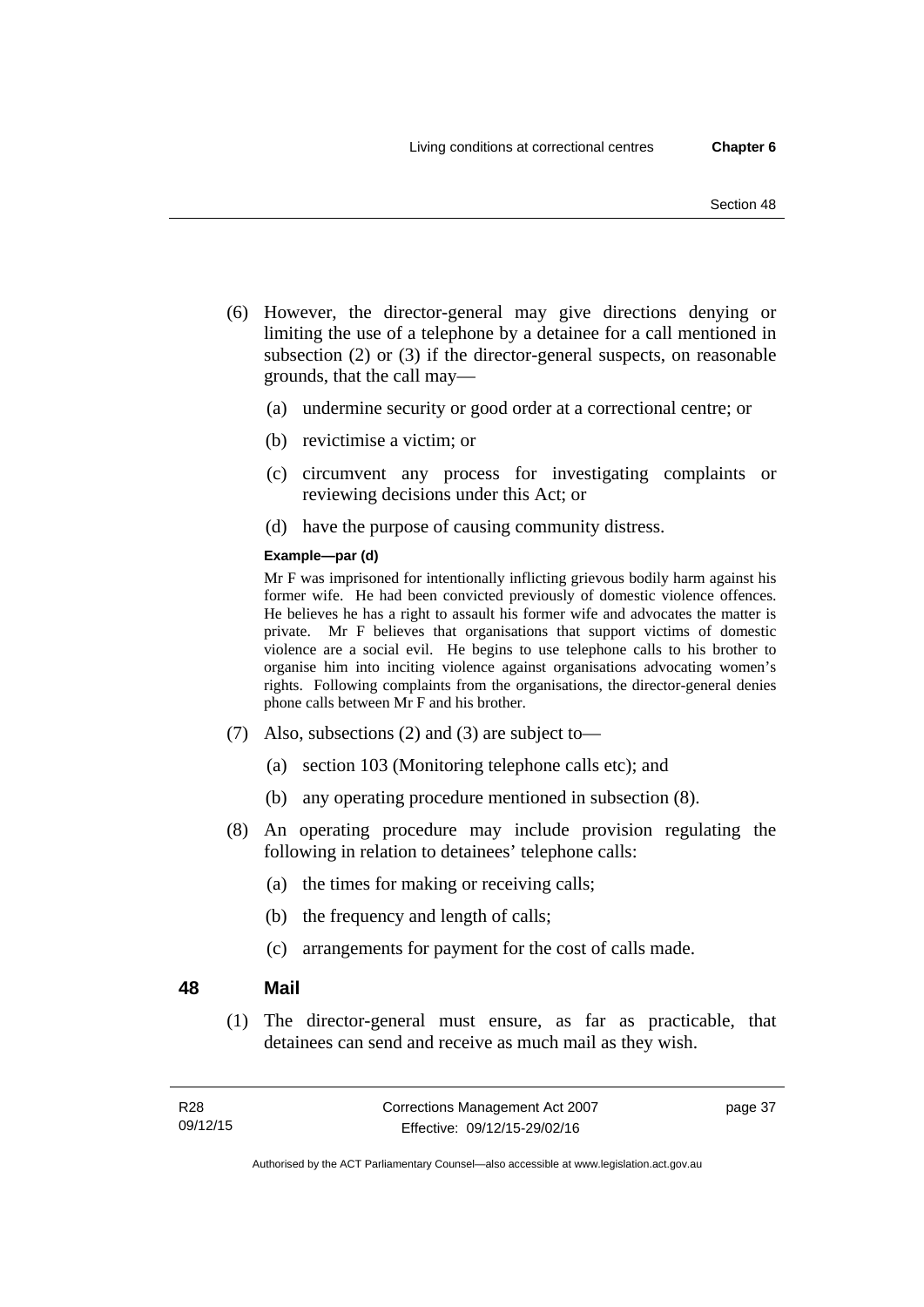- (2) However, a detainee may send mail to, and receive mail from, a person only if the person is nominated by the detainee by written notice given to the director-general.
- (3) A detainee who sends mail must pay for the cost of any writing and other material, and postage, for the mail if the director-general believes, on reasonable grounds, that is appropriate.

#### **Example**

if the detainee can afford to pay for the material and postage

- *Note* An example is part of the Act, is not exhaustive and may extend, but does not limit, the meaning of the provision in which it appears (see [Legislation Act,](http://www.legislation.act.gov.au/a/2001-14) s 126 and s 132).
- (4) For chapter 10 (Discipline), subsection (2) is taken to provide an entitlement for each detainee in relation to mail.
- (5) However, the director-general may give directions denying or limiting the sending or receiving of an item of mail by a detainee if the director-general suspects, on reasonable grounds, that it may—
	- (a) undermine security or good order at a correctional centre; or
	- (b) revictimise a victim; or
	- (c) circumvent any process for investigating complaints or reviewing decisions under this Act; or
	- (d) have the purpose of causing community distress.

#### **Example—par (d)**

AW was convicted of murdering her parents with a view to obtaining an inheritance. The W family are well known in the community and family members had actively campaigned for a higher sentence for AW. AW began writing inflammatory letters to her relatives and friends of her parents. Having received complaints about the letters from family members, the director-general denies AW from sending further letters to family members who had complained about the letters.

- (6) Also, subsections (1) and (2) are subject to—
	- (a) section 104 (Monitoring ordinary mail); and

Authorised by the ACT Parliamentary Counsel—also accessible at www.legislation.act.gov.au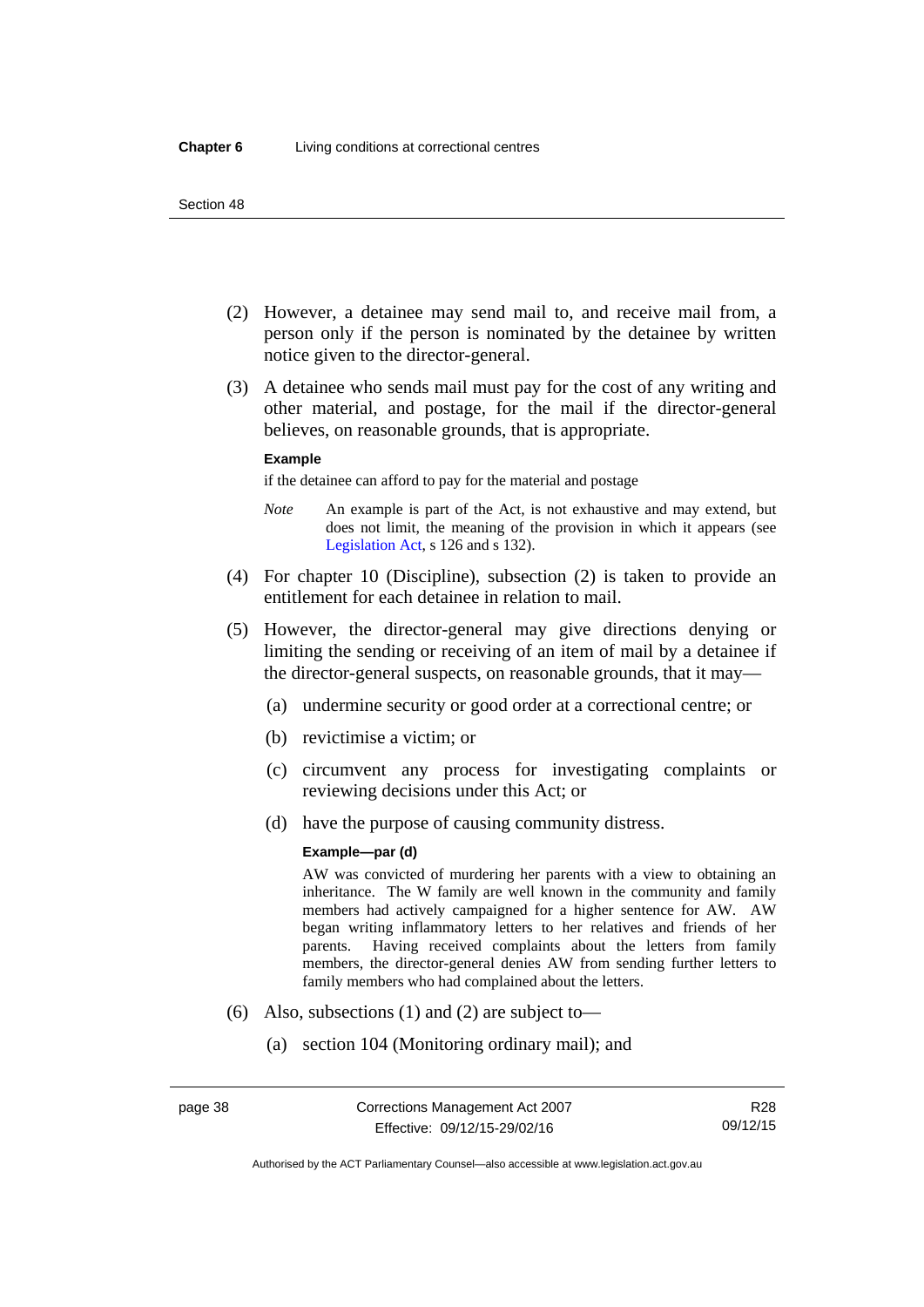- (b) section 105 (Monitoring protected mail); and
- (c) any operating procedure mentioned in subsection (7).
- (7) An operating procedure may include provision regulating the following in relation to detainees' mail:
	- (a) the way mail is sent or received;
	- (b) the provision of writing and other material for sending mail;
	- (c) arrangements for payment for the cost of the material and postage.

## **49 Visits by family members etc**

(1) The director-general must ensure that each correctional centre has suitable facilities for detainees to receive visits from family members and other people.

#### **Example of non-family member visitor**

a person who is a long-term friend or a friend who normally lives with the detainee

- *Note* An example is part of the Act, is not exhaustive and may extend, but does not limit, the meaning of the provision in which it appears (see [Legislation Act,](http://www.legislation.act.gov.au/a/2001-14) s 126 and s 132).
- (2) A detainee may have at least 1 visit, of at least 30 minutes, each week by a family member.

*Note Family member* is defined in the dictionary.

- (3) For chapter 10 (Discipline), subsection (2) is taken to provide an entitlement for each detainee in relation to visits by family members.
- (4) However, the director-general may give directions denying or limiting a visit mentioned in subsection (1) if the director-general suspects, on reasonable grounds, that the visit may—
	- (a) undermine security or good order at a correctional centre; or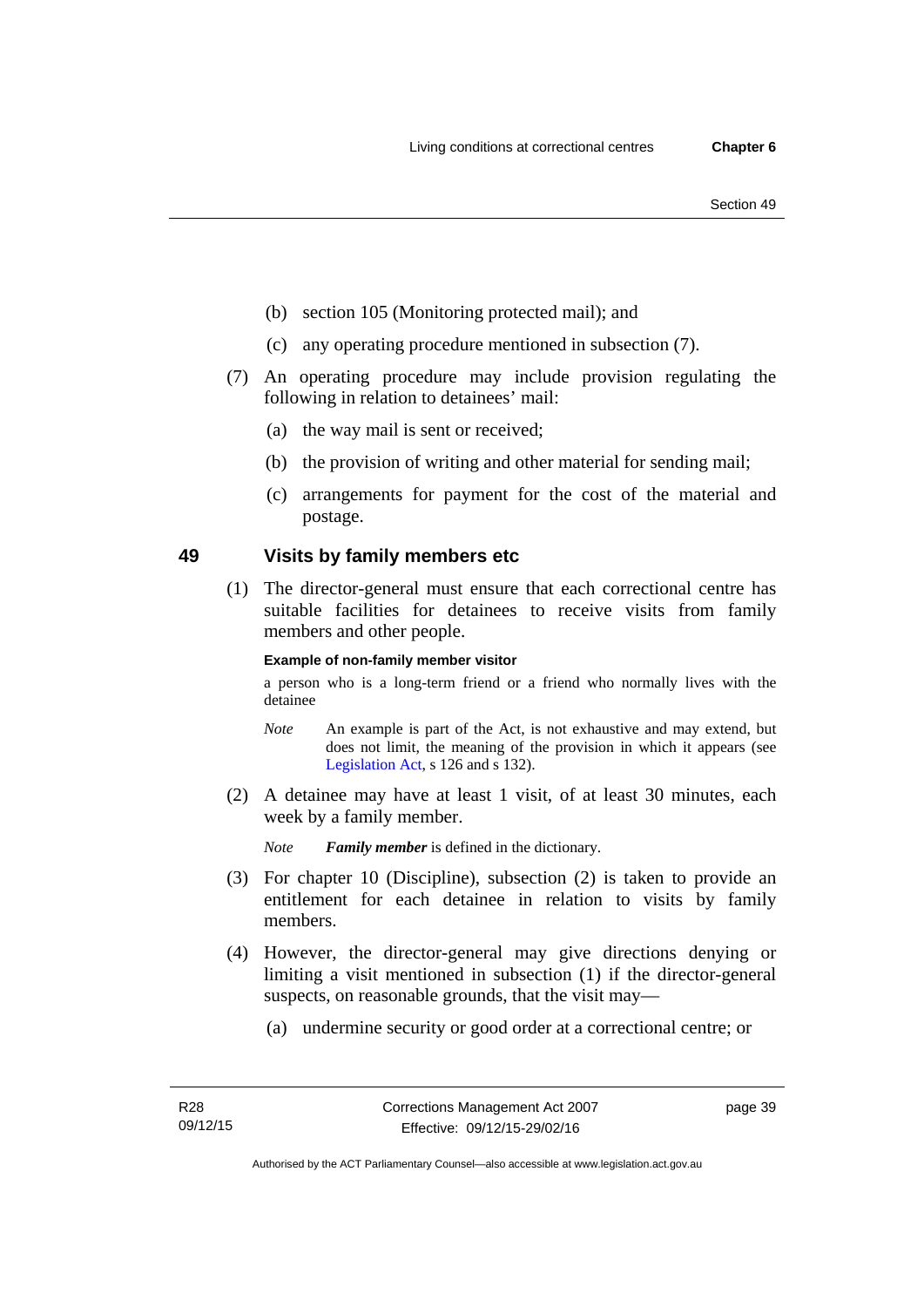- (b) revictimise a victim; or
- (c) circumvent any process for investigating complaints or reviewing decisions under this Act; or
- (d) have the purpose of causing community distress.

#### **Example—par (d)**

Mr J is convicted of numerous serious sexual offences against young girls. He begins to write letters to various public figures, including journalists, stating that his crimes were motivated by a love for the children and that he intends to change his name to that of one of his victims. He makes arrangements for a visit by a journalist for a story about why he wants to change his name. The director-general may deny the visit on the ground that it may cause community distress.

(5) Also, this section is subject to section 143 (Visiting conditions).

## **50 Contact with accredited people**

(1) The director-general must ensure that a detainee has adequate opportunities for contact with an accredited person, whether by telephone or mail or by a visit by an accredited person.

*Note Accredited person* is defined in the dictionary.

- (2) For chapter 10 (Discipline), subsection (1) is taken to provide an entitlement for each detainee in relation to contact with an accredited person.
- (3) However, the director-general may give directions denying or limiting a detainee's contact with an accredited person if the director-general suspects, on reasonable grounds, that the contact may—
	- (a) undermine security or good order at a correctional centre; or
	- (b) circumvent any process for investigating complaints or reviewing decisions under this Act.
- (4) Also, this section is subject to section 143 (Visiting conditions).

R28 09/12/15

Authorised by the ACT Parliamentary Counsel—also accessible at www.legislation.act.gov.au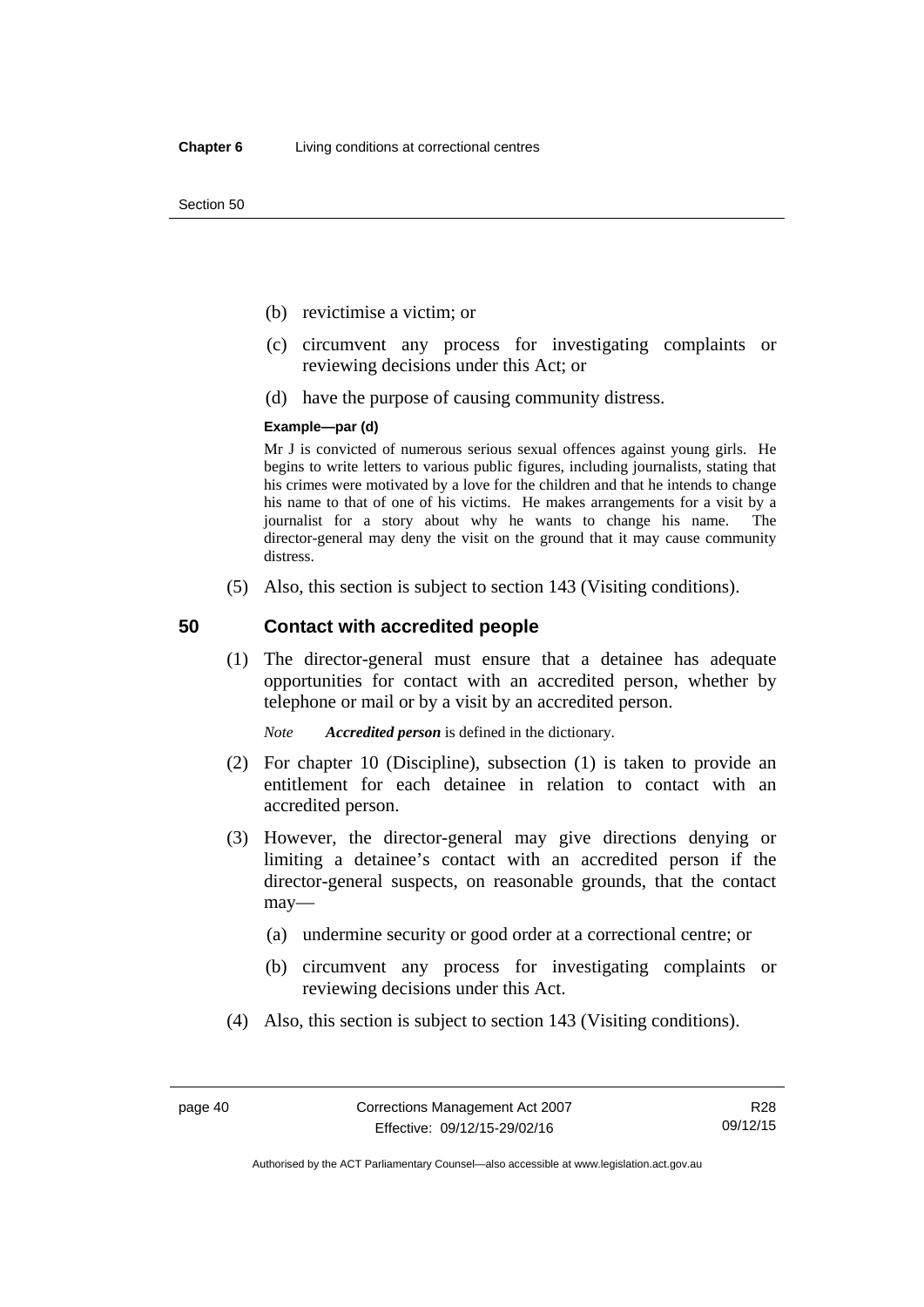#### Section 51

## **51 Visits—protected communications**

The director-general must not listen to, or record, a communication at a visit between a detainee and any of the following people:

- (a) a lawyer representing the detainee;
- (b) an official visitor;
- (c) the human rights commissioner;
- (d) the public advocate;
- (e) the ombudsman;
- (f) a person prescribed by regulation.
- *Note 1* Electronic communications between a detainee and a person mentioned in this section must not be monitored, see s 103.
- *Note 2* For restrictions on monitoring mail between a detainee and a person mentioned in this section, see s 105.

## **52 News and educational services**

- (1) The director-general must ensure, as far as practicable, that detainees have reasonable access to—
	- (a) newspapers, radio and television broadcasts and other mass media (including the internet) for news and information; and
	- (b) a library or library service.
- (2) The director-general may, as part of a detainee's case management plan, approve a detainee participating in academic, vocational or cultural education or training if satisfied it would benefit the detainee in any of the following ways:
	- (a) by providing the detainee with suitable vocational skills;
	- (b) by promoting the detainee's rehabilitation or reintegration into society;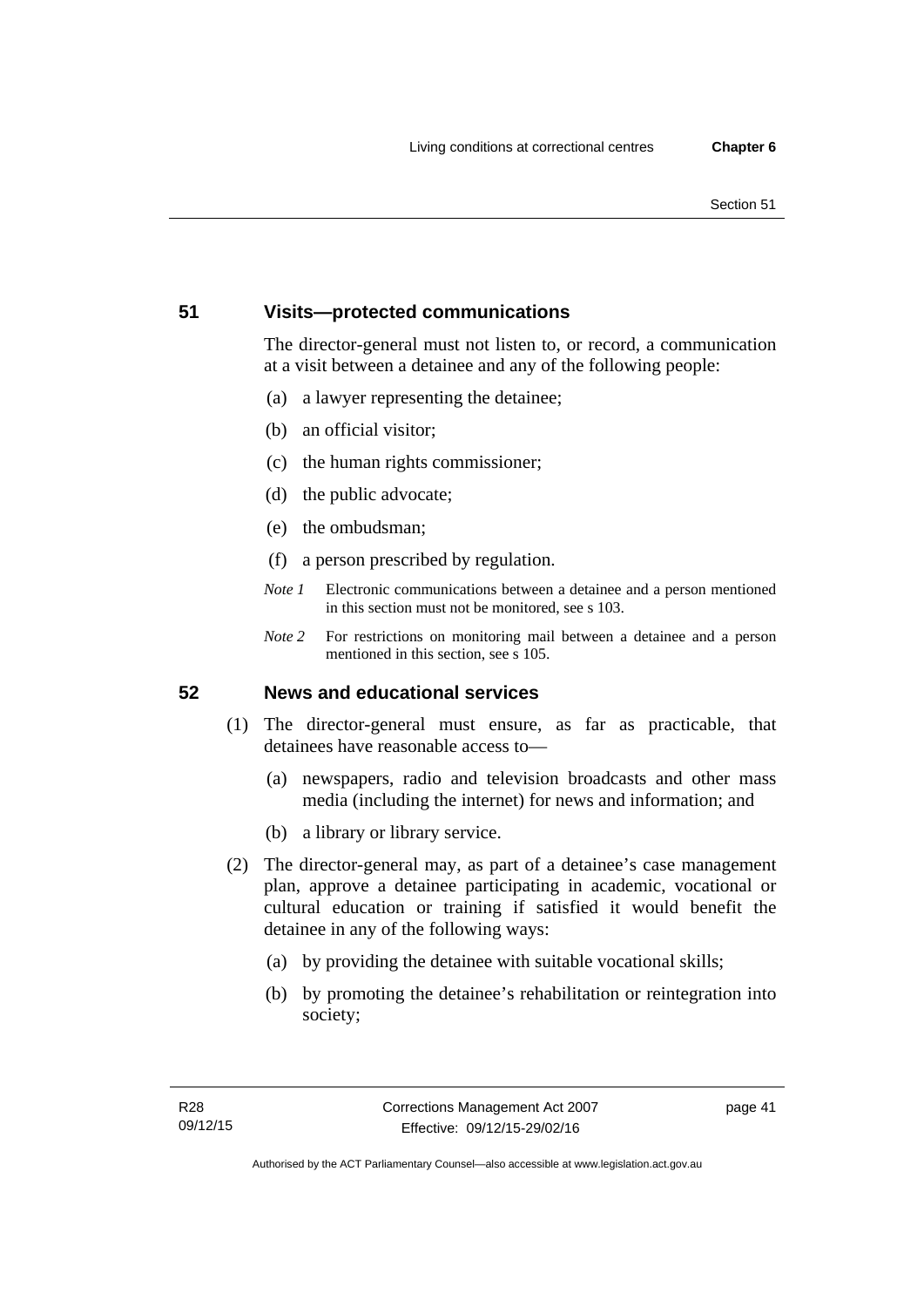- (c) by contributing satisfactorily to the detainee's personal development.
- (3) For chapter 10 (Discipline), participation in education or training approved under subsection (2) is taken to be an entitlement for the detainee.

## **53 Health care**

- (1) The director-general must ensure that—
	- (a) detainees have a standard of health care equivalent to that available to other people in the ACT; and
	- (b) arrangements are made to ensure the provision of appropriate health services for detainees; and
	- (c) conditions in detention promote the health and wellbeing of detainees; and
	- (d) as far as practicable, detainees are not exposed to risks of infection.
- (2) In particular, the director-general must ensure that detainees have access to—
	- (a) regular health checks; and
	- (b) timely treatment where necessary, particularly in urgent circumstances; and
	- (c) hospital care where necessary; and
	- (d) as far as practicable—
		- (i) specialist health services from health practitioners; and
		- (ii) necessary health care programs, including rehabilitation programs.
- (3) For chapter 10 (Discipline), subsections (1) and (2) are taken to provide an entitlement for each detainee in relation to health care.

Authorised by the ACT Parliamentary Counsel—also accessible at www.legislation.act.gov.au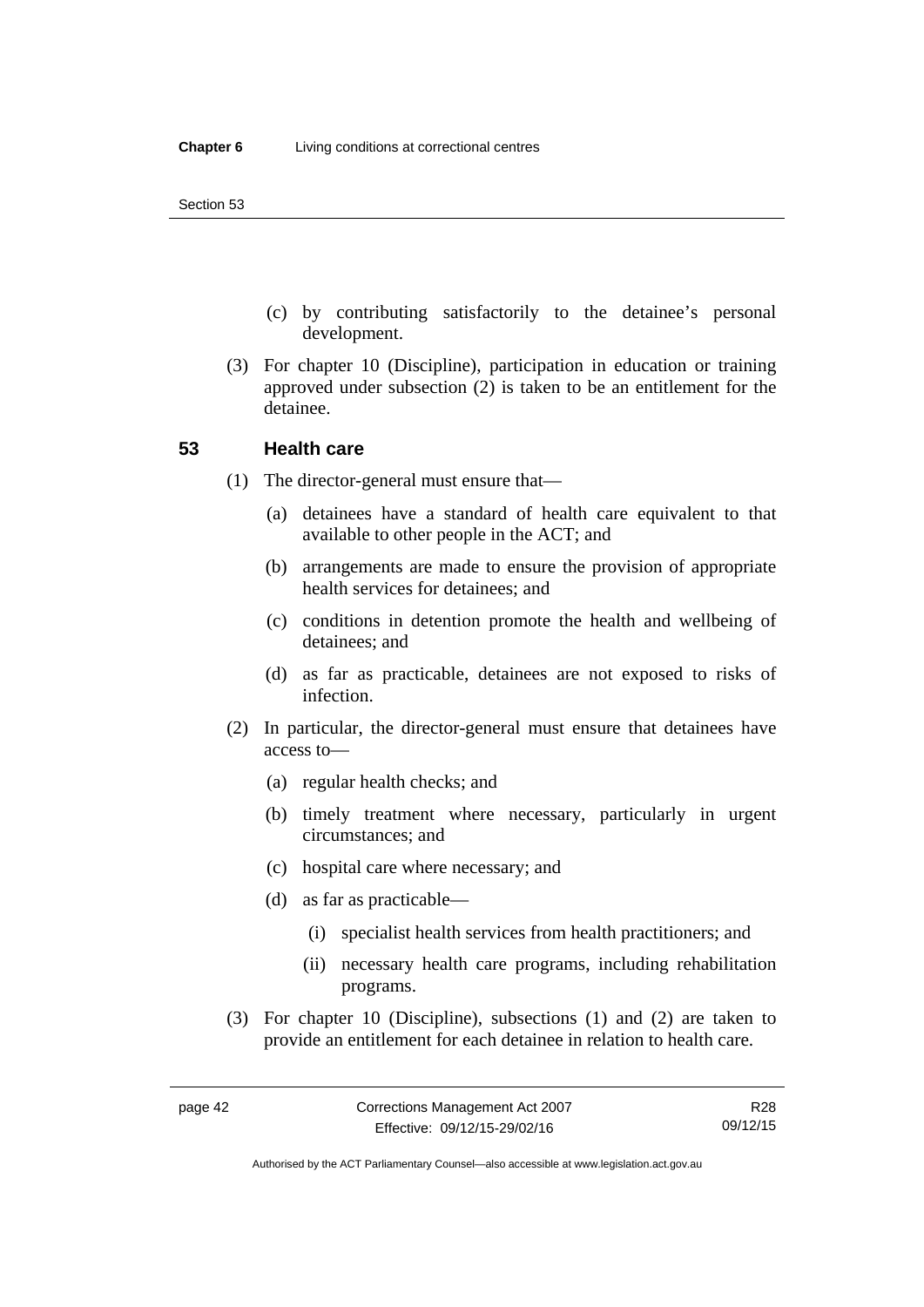- (4) A regulation may make provision in relation to health services for detainees, including provision about the following:
	- (a) the appointment of health practitioners for this Act;
	- (b) the provision of health service clinics for detainees;
	- (c) appointments for detainees with health practitioners;
	- (d) rehabilitation for detainees who suffer personal injury arising out of or in the course of their detention;
	- (e) security arrangements for detainees visiting health practitioners or health facilities, particularly outside correctional centres.
- (5) For chapter 10 (Discipline), a detainee's entitlement in relation to health care includes anything expressed to be an entitlement in a regulation made for subsection (4).

## **54 Transfers to health facilities**

(1) The director-general may direct that a detainee be transferred to a health facility at a correctional centre, or outside a correctional centre, if the director-general believes, on reasonable grounds, that is necessary or desirable for the detainee to receive health services at the facility.

*Note Health facility* is defined in the dictionary.

- (2) The director-general must have regard to the advice of a doctor appointed under section 21 (Doctors—health service appointments) when considering whether to make a direction under subsection  $(1)$ .
- (3) The director-general may direct an escort officer to escort the detainee to or from the health facility, or while at the facility.
- (4) The detainee may be discharged from the health facility only if—
	- (a) the health practitioner in charge of the detainee's care approves the discharge; or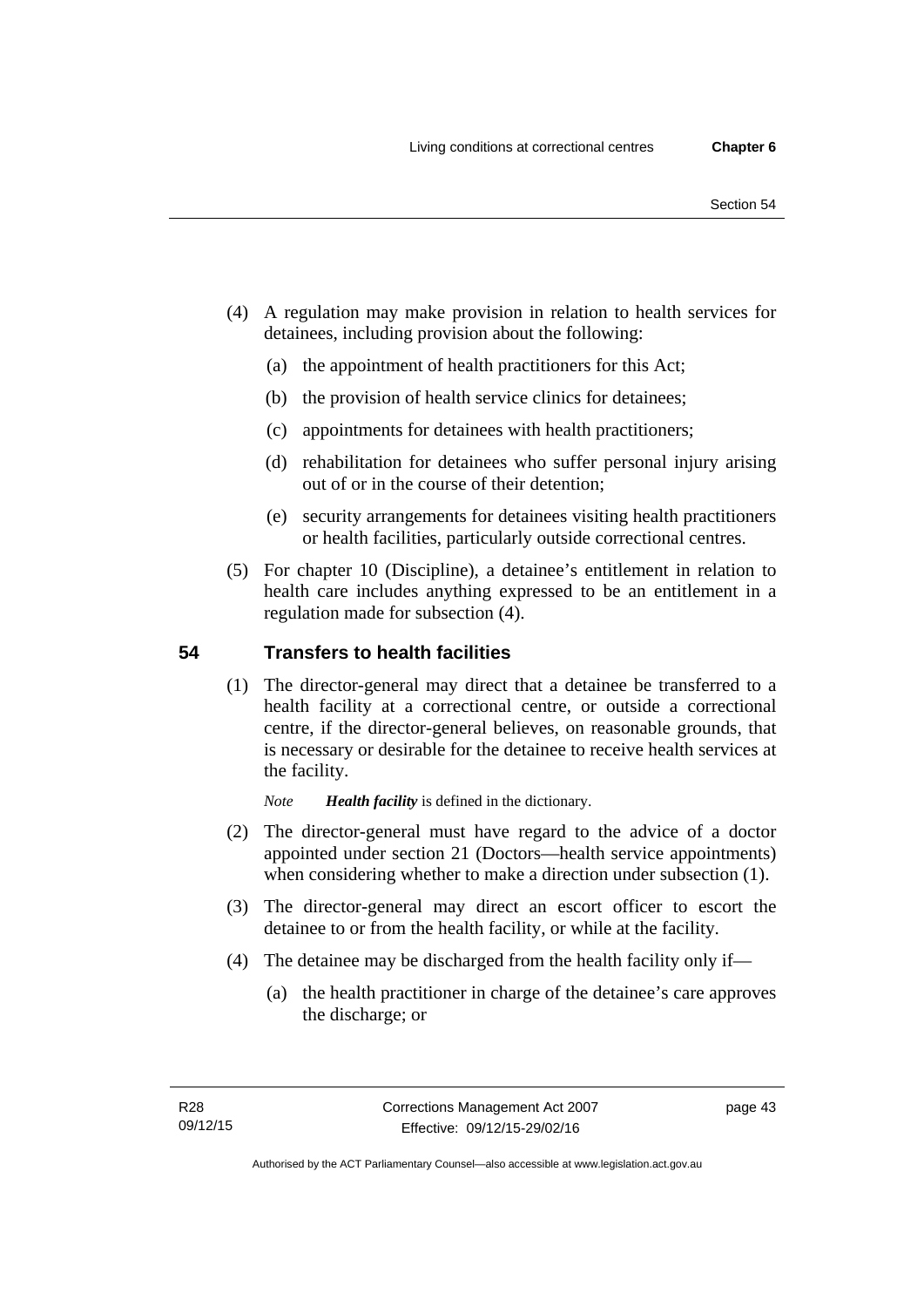(b) the director-general directs that the detainee be removed from the facility.

#### **Example of direction for removal of detainee from health facility**

where the detainee is a danger to the safety of people at the facility

- *Note* An example is part of the Act, is not exhaustive and may extend, but does not limit, the meaning of the provision in which it appears (see [Legislation Act,](http://www.legislation.act.gov.au/a/2001-14) s 126 and s 132).
- (5) The director-general may give a direction for ensuring that a detainee discharged from a health facility under this section is returned to a correctional centre stated in the direction.
- (6) For chapter 10 (Discipline), this section is taken to provide an entitlement for each detainee in relation to health care.

#### **55 Religious, spiritual and cultural needs**

(1) The director-general must ensure, as far as practicable, that provision is made at correctional centres for the religious, spiritual and cultural needs of detainees.

#### **Examples of religious, spiritual or cultural needs**

- 1 observances and practices relating to religious or spiritual beliefs, including indigenous spiritual beliefs
- 2 observances or practices arising because a person belongs to a particular culture
- *Note* An example is part of the Act, is not exhaustive and may extend, but does not limit, the meaning of the provision in which it appears (see [Legislation Act,](http://www.legislation.act.gov.au/a/2001-14) s 126 and s 132).
- (2) In particular, the director-general must ensure, as far as practicable, that detainees have reasonable access to—
	- (a) ministers of religion and other people with standing in a particular culture whom detainees wish to see for religious, spiritual or cultural purposes; and
	- (b) religious services at the correctional centre; and

R28 09/12/15

Authorised by the ACT Parliamentary Counsel—also accessible at www.legislation.act.gov.au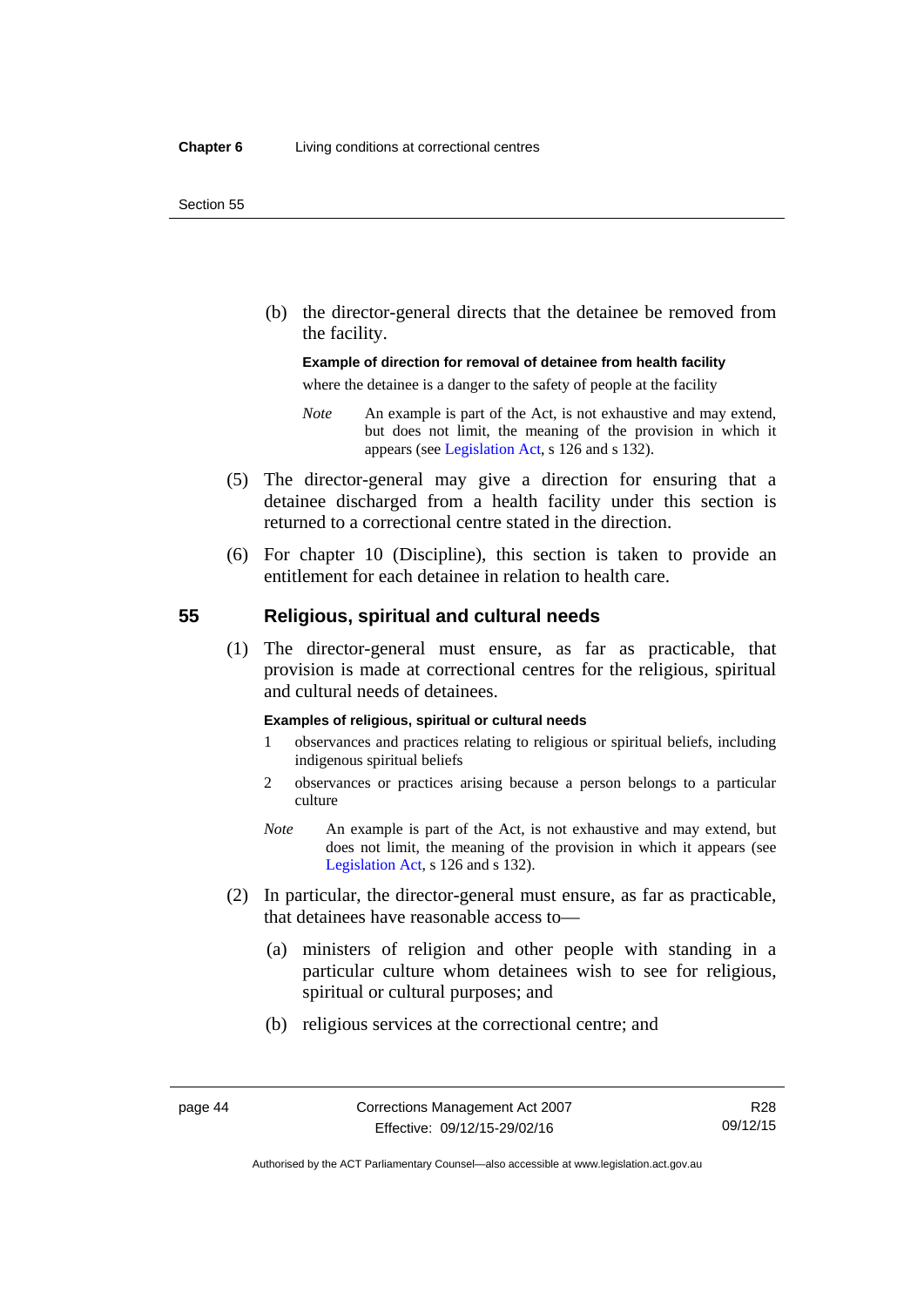- (c) books and other articles associated with their religious, spiritual or cultural practices.
- (3) However, the director-general may give directions denying or limiting a detainee's access under subsection (1) or (2) if the director-general suspects, on reasonable grounds, that it may—
	- (a) undermine security or good order at a correctional centre; or
	- (b) revictimise a victim; or
	- (c) circumvent any process for investigating complaints or reviewing decisions under this Act; or
	- (d) cause community distress.
- (4) A detainee must not be required to receive a visit from anyone representing a particular religion, spiritual belief or culture, or attend any related service or practice, if the detainee does not wish to do so.
- (5) For chapter 10 (Discipline), subsections (1) and (2) are taken to provide an entitlement for each detainee in relation to religious observance.
- (6) In this section:

*minister of religion* means—

- (a) a person registered under the *[Marriage Act 1961](http://www.comlaw.gov.au/Series/C2004A07402)* (Cwlth), part 4.1 (Authorised celebrants); or
- (b) a person prescribed by regulation.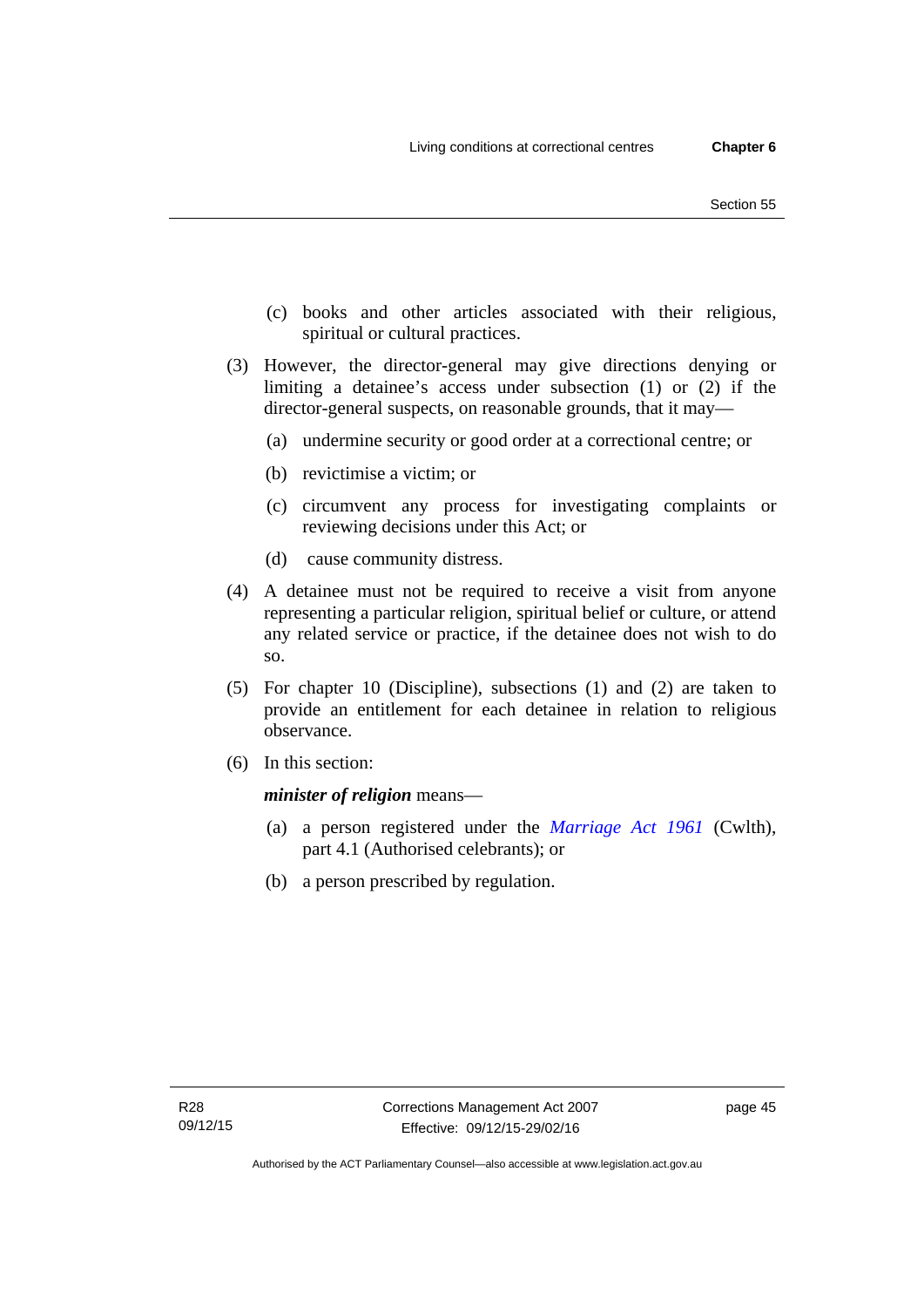Section 56

# **Chapter 7 Inspection of correctional centres**

#### **56 Independent inspections**

- (1) This section applies to each of the following:
	- (a) a judge;
	- (b) a magistrate;
	- (c) a member of the Legislative Assembly;
	- (d) the human rights commissioner;
	- (e) the ombudsman.
- (2) A person mentioned in subsection (1) may, at any reasonable time, enter and inspect—
	- (a) a correctional centre; or
	- (b) a place outside a correctional centre where a detainee is, or has been, directed to work or participate in an activity.

#### **Example of time that would not be reasonable**

a time that would hinder a search at a correctional centre

*Note* An example is part of the Act, is not exhaustive and may extend, but does not limit, the meaning of the provision in which it appears (see [Legislation Act,](http://www.legislation.act.gov.au/a/2001-14) s 126 and s 132).

## **57 Official visitors—meaning of** *entitled person* **and** *visitable place*

In this Act:

#### *entitled person* means—

- (a) a detainee at a correctional centre; or
- (b) a person prescribed by regulation.

Authorised by the ACT Parliamentary Counsel—also accessible at www.legislation.act.gov.au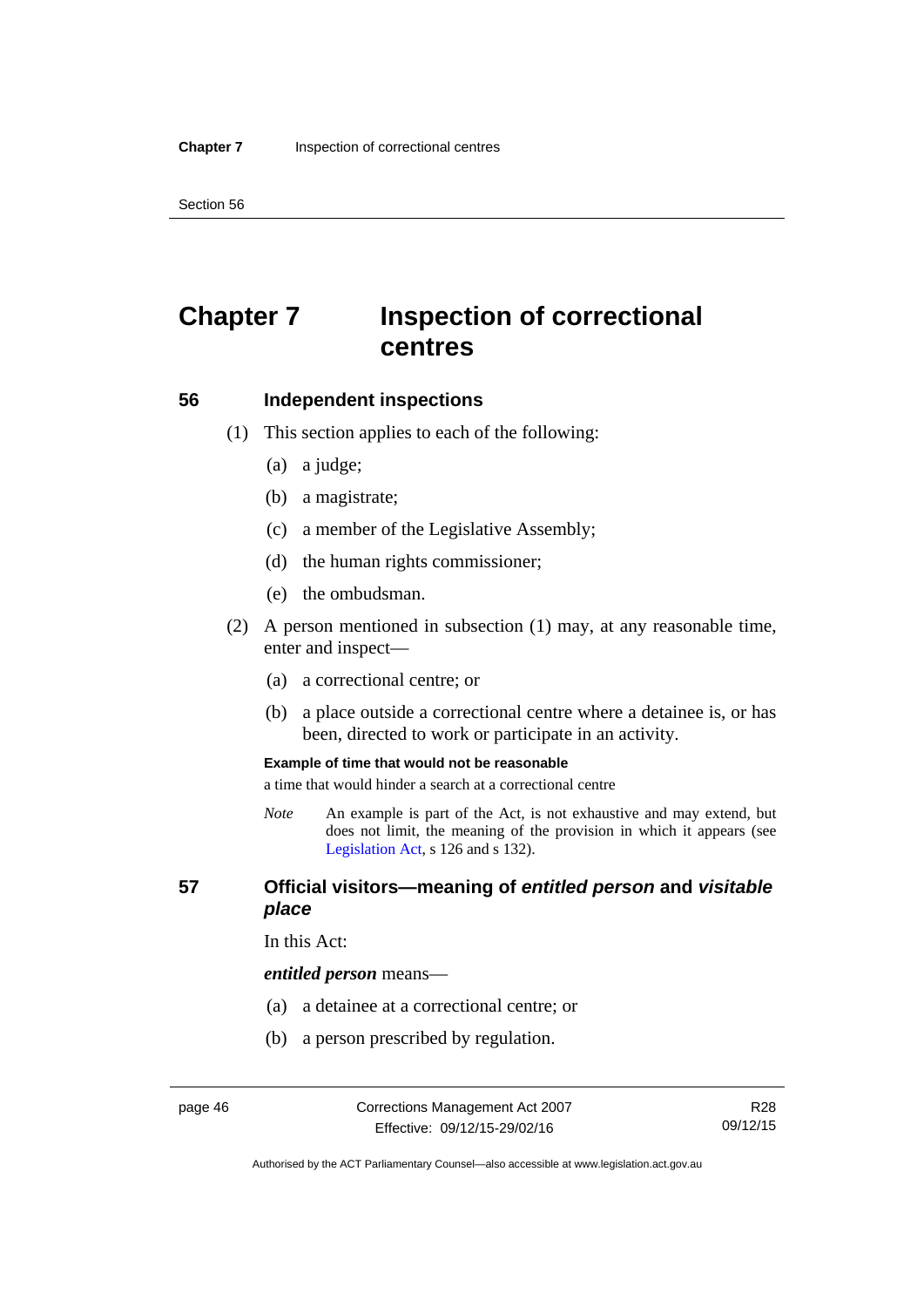## *visitable place* means—

- (a) a correctional centre; or
- (b) a place outside a correctional centre if a detainee is, or has been, directed to work or participate in an activity at the place.
- *Note* At least 2 official visitors (including a visitor who is an Aboriginal or Torres Strait Islander person) must be appointed for this Act under the *[Official Visitor Act 2012](http://www.legislation.act.gov.au/a/2012-33/default.asp)* (the *OV Act*).

The [OV Act sets out](#page-45-0) the functions of official visitors which includes visiting visitable places, handling complaints from entitled people and reporting on those matters.

This part defines what is an *entitled person* and a *visitable place* for the OV Act.

## **[62 Relatio](#page-46-0)nship with other inspection laws**

- (1) This Act must be construed and administered in a way that is consistent with an inspection law unless the contrary intention appears from this Act or that law.
- (2) This Act is taken to be consistent with an inspection law to the extent that it is capable of operating concurrently with that law.
- (3) The director-general may make arrangements with a person responsible for the exercise of functions under an inspection law to ensure, as far as practicable, the safety of an inspector (however described) or anyone else affected by the exercise of the function in relation to a detainee or correctional centre.
- (4) A person exercising a function under an inspection law in relation to a detainee or correctional centre must exercise the function in accordance with any direction by the director-general in relation to—
	- (a) the safety of anyone at the correctional centre; or
	- (b) security or good order at a correctional centre.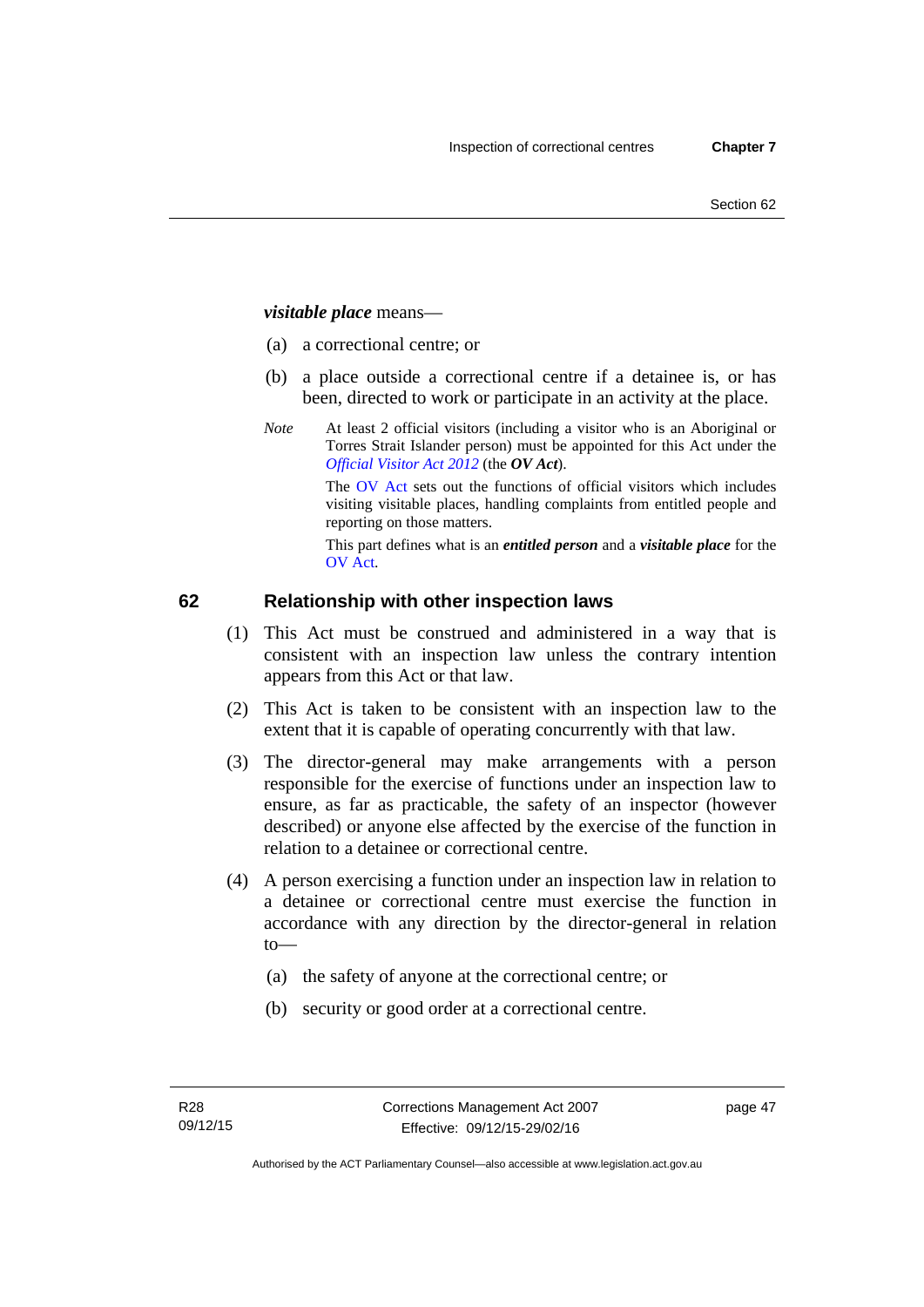(5) In this section:

*inspection law* means an Act that provides for the entry and inspection of premises, or the search of people or premises.

#### **Examples of inspection laws**

- *[Crimes Act 1900](http://www.legislation.act.gov.au/a/1900-40)*
- *[Emergencies Act 2004](http://www.legislation.act.gov.au/a/2004-28)*
- *[Food Act 2001](http://www.legislation.act.gov.au/a/2001-66)*
- *[Public Health Act 1997](http://www.legislation.act.gov.au/a/1997-69)*
- *Note* An example is part of the Act, is not exhaustive and may extend, but does not limit, the meaning of the provision in which it appears (see [Legislation Act,](http://www.legislation.act.gov.au/a/2001-14) s 126 and s 132).

page 48 Corrections Management Act 2007 Effective: 09/12/15-29/02/16

R28 09/12/15

Authorised by the ACT Parliamentary Counsel—also accessible at www.legislation.act.gov.au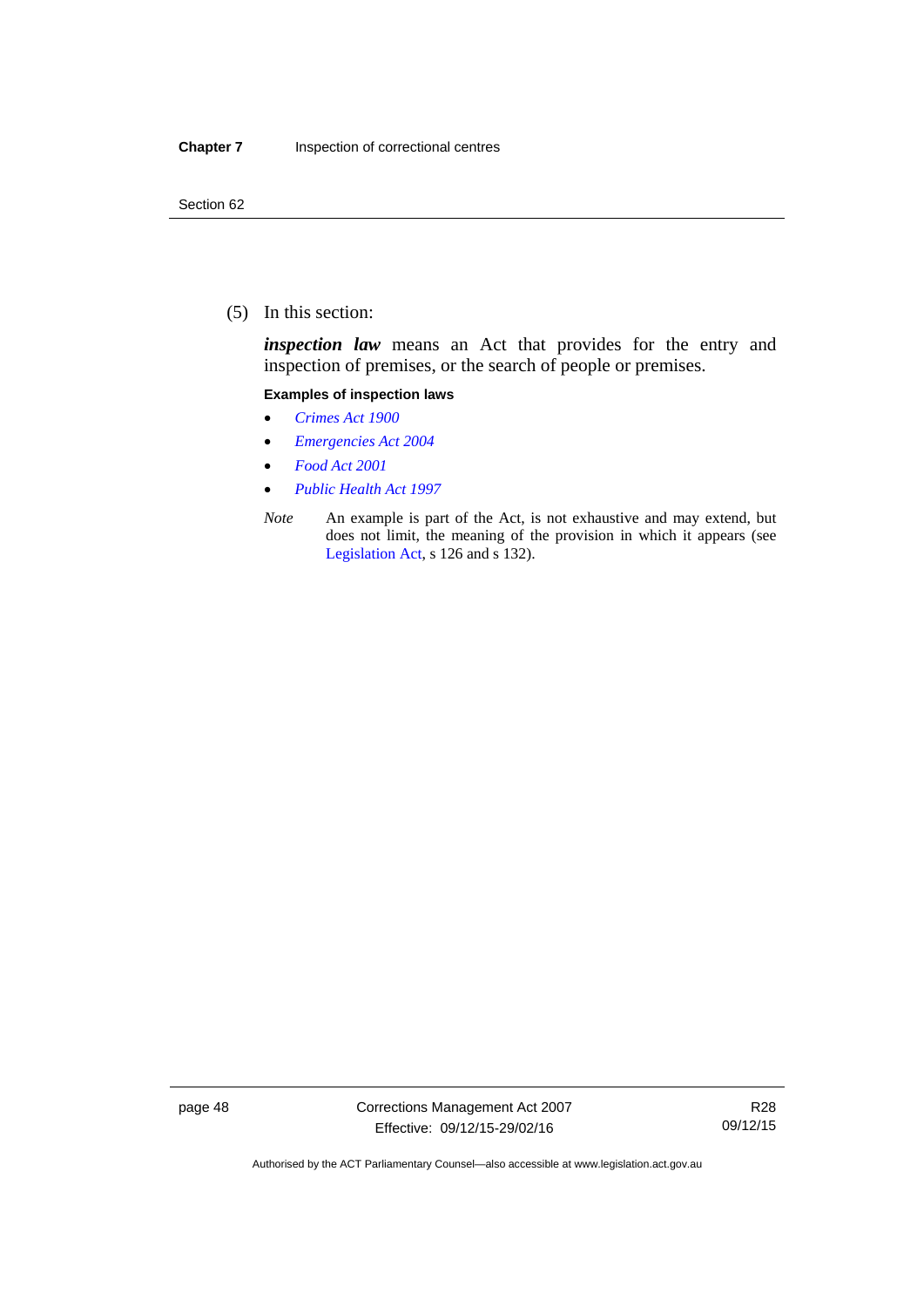# **Chapter 8 Admission to correctional centres**

## **63 Meaning of** *admission* **to correctional centre**

In this Act:

*admission,* of a detainee to a correctional centre, means—

- (a) admission of the detainee to the centre for detention; and
- (b) for a detainee reporting to the centre to perform periodic detention—includes the first, but not the second or subsequent, time the detainee reports to the centre to perform periodic detention.

#### **64 Authority for detention**

- (1) A person must not be admitted to, or detained at, a correctional centre unless the detention is—
	- (a) authorised by a warrant under the *[Crimes \(Sentence](http://www.legislation.act.gov.au/a/2005-59)  [Administration\) Act 2005](http://www.legislation.act.gov.au/a/2005-59)*, section 12 (Warrant for imprisonment); or
	- (b) authorised by a warrant under the *[Crimes \(Sentence](http://www.legislation.act.gov.au/a/2005-59)  [Administration\) Act 2005](http://www.legislation.act.gov.au/a/2005-59)*, section 17 (Warrant for remand); or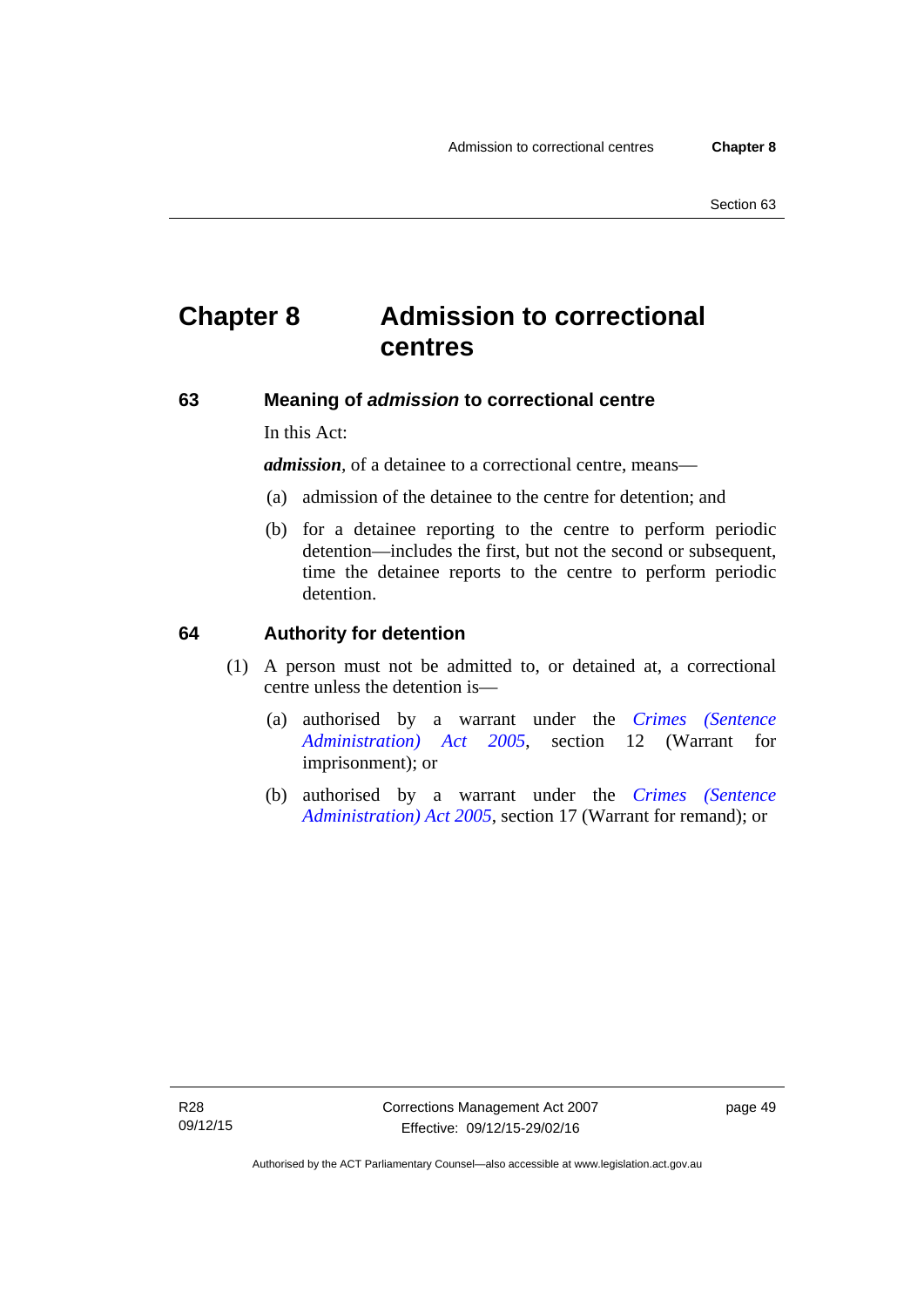#### Section 65

 (c) otherwise authorised, whether by a warrant or other authority (however named), under a territory law or a law of the Commonwealth, a State or another Territory.

#### **Examples—par (c)**

- 1 an accused person who is refused bail by an authorised person under the *[Bail Act 1992](http://www.legislation.act.gov.au/a/1992-8)*
- 2 a person held on a warrant issued under the *[Royal Commissions](http://www.legislation.act.gov.au/a/1991-1)  [Act 1991](http://www.legislation.act.gov.au/a/1991-1)*, section 35 (Apprehension of witnesses failing to appear)
- 3 a person in immigration detention under the *[Migration Act 1958](http://www.comlaw.gov.au/Series/C2004A07412)* (Cwlth)
- 4 an interstate detainee on leave in the ACT held in custody overnight
- *Note* An example is part of the Act, is not exhaustive and may extend, but does not limit, the meaning of the provision in which it appears (see [Legislation Act,](http://www.legislation.act.gov.au/a/2001-14) s 126 and s 132).
- (2) Before the person is admitted to the correctional centre, the director-general must be given the warrant or evidence of other authority for the detention.
- (3) The validity of a person's detention at a correctional centre is not affected by a defect or irregularity in or in relation to the warrant or the evidence of other authority for the detention.

#### **65 Identification of detainees**

- (1) For the identification of a detainee admitted to a correctional centre, the director-general may direct that 1 or more of the following be taken of, or from, the detainee:
	- (a) prints of the detainee's hands, fingers, feet or toes;
	- (b) a photograph or video recording;
	- (c) a measurement;
	- (d) a cast or impression;
	- (e) a buccal swab or saliva sample;
	- (f) a blood sample;

Authorised by the ACT Parliamentary Counsel—also accessible at www.legislation.act.gov.au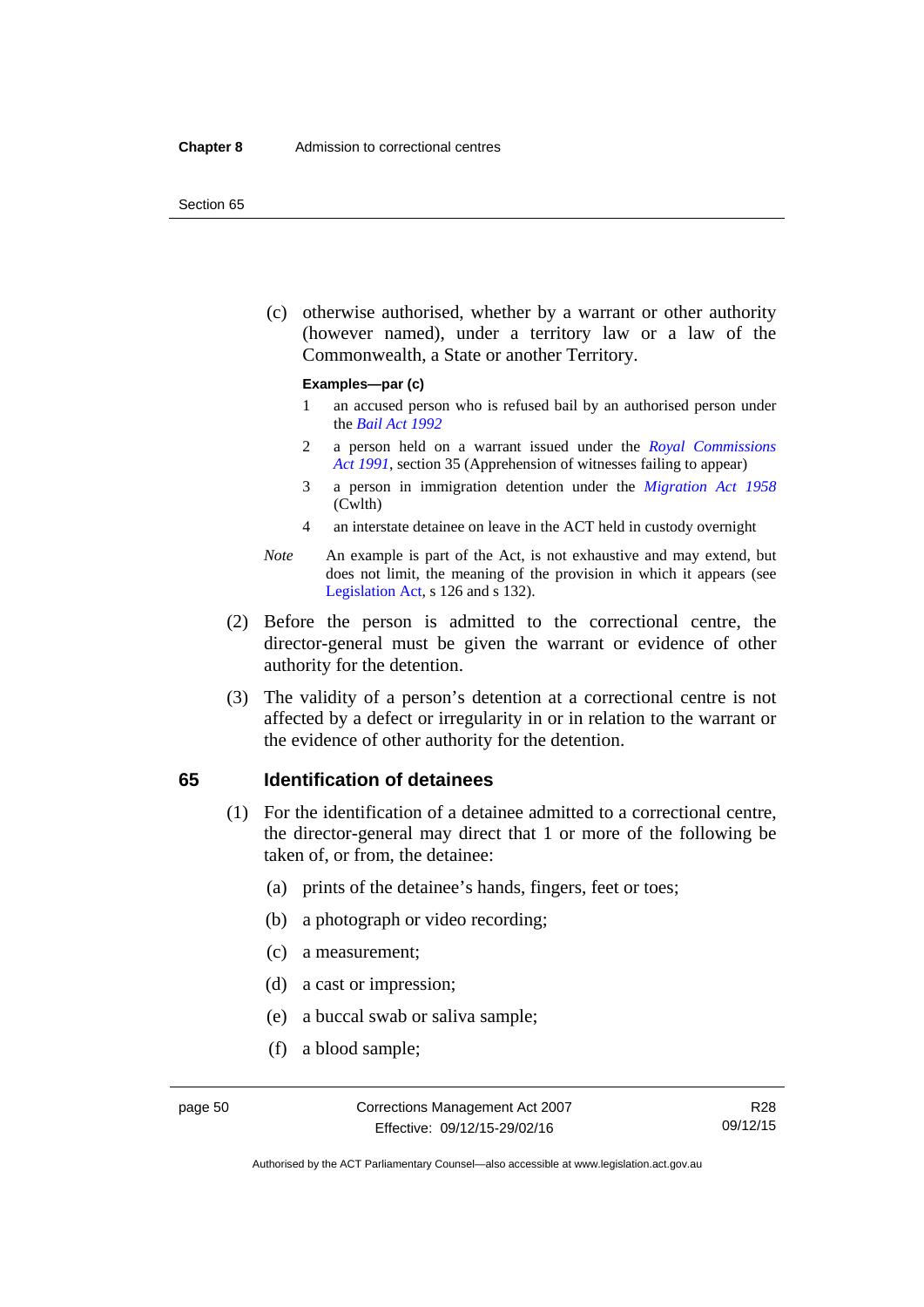- (g) anything else prescribed by regulation.
- (2) Anything taken of, or from, a detainee under subsection (1) must be destroyed if—
	- (a) the detainee is found not guilty of any offence to which the detention relates, other than on the ground of unsoundness of mind; or
	- (b) proceedings for any offence to which the detention relates are discontinued or dismissed.
- (3) However, subsection (2) does not apply if, for any part of the period of detention in relation to an offence, the detainee was also being detained for another offence—
	- (a) of which the detainee has been convicted; or
	- (b) for which a proceeding (including any appeal proceeding) is still pending.
- (4) A blood sample under this section may only be taken by a health practitioner appointed under section 22 (Health practitioners non-therapeutic functions).
	- *Note* The *[Crimes \(Forensic Procedures\) Act 2000](http://www.legislation.act.gov.au/a/2000-61)* includes provision for carrying out forensic procedures on people in custody. See particularly pt 2.7 (Carrying out of certain forensic procedures after conviction of serious offenders).

## **66 Information about entitlements and obligations**

- (1) As soon as practicable after a detainee is admitted to a correctional centre, the director-general must ensure that reasonable steps are taken to explain the following to the detainee:
	- (a) the detainee's entitlements and obligations under this Act;
	- (b) the case management plan arrangements;
	- (c) the role of official visitors;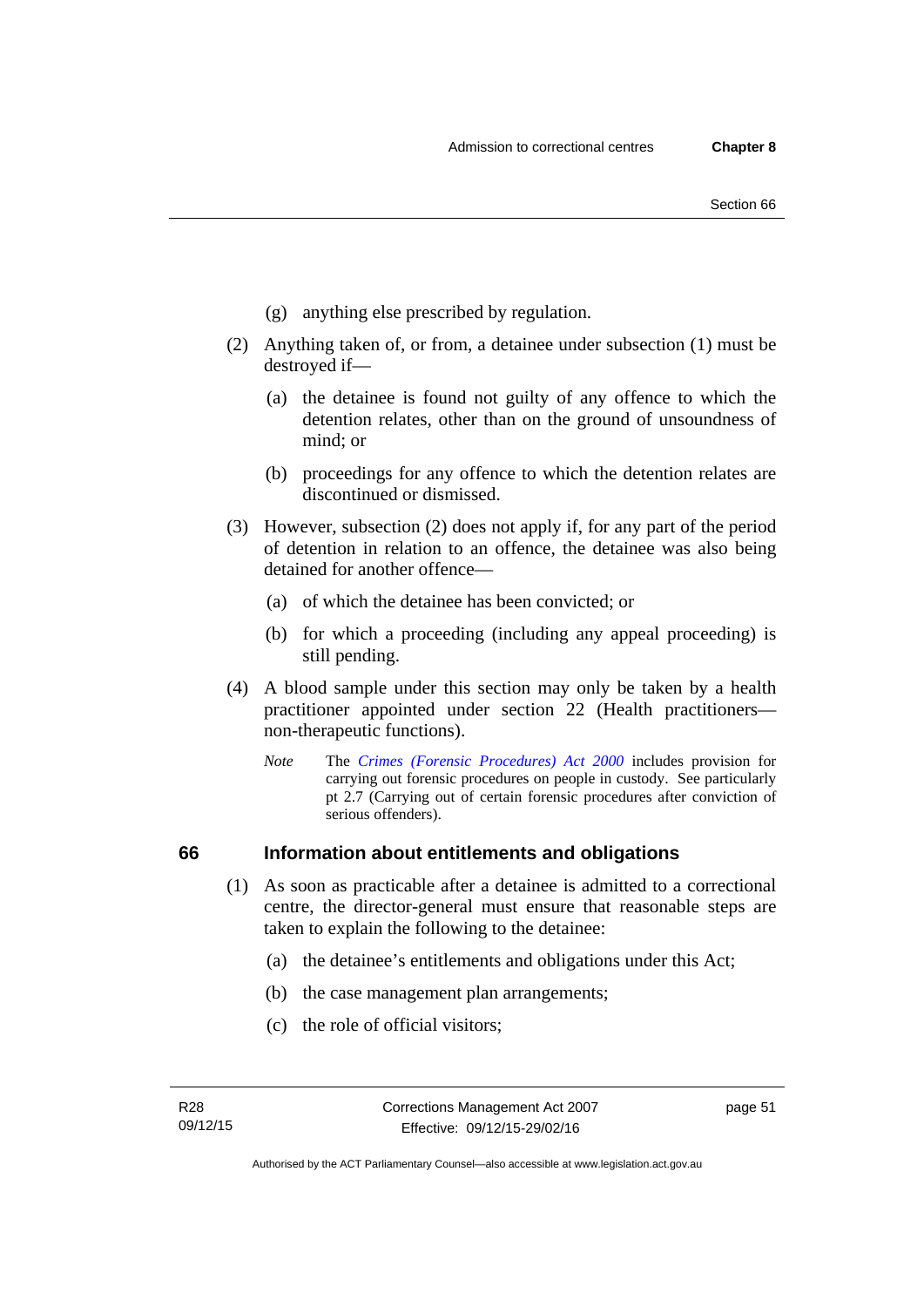- (d) the procedures for seeking information and making complaints;
- (e) if the detainee is a national of a foreign country—the right to have a diplomatic or consular representative of the country told about the detention;
- (f) anything else prescribed by regulation;
- (g) anything else the director-general considers necessary or desirable.

#### **Examples—par (g)**

- 1 corrections policies and operating procedures relevant to the detainee
- 2 the scope and effect of the director-general's directions
- 3 for a transgender or intersex detainee—the effect of section 79 in relation to choice of sexual identity
- 4 the health services, work and activities available to detainees
- 5 for an offender—the role of the sentence administration board
- *Note* An example is part of the Act, is not exhaustive and may extend, but does not limit, the meaning of the provision in which it appears (see [Legislation Act,](http://www.legislation.act.gov.au/a/2001-14) s 126 and s 132).
- (2) The explanation under subsection (1)—
	- (a) may be in general terms; and
	- (b) as far as practicable, must be in language the detainee can readily understand.

#### **Example—par (a)**

a written statement or checklist used by corrections officers to give detainees a general summary of the things mentioned in subsection (1)

*Note* An example is part of the Act, is not exhaustive and may extend, but does not limit, the meaning of the provision in which it appears (see [Legislation Act,](http://www.legislation.act.gov.au/a/2001-14) s 126 and s 132).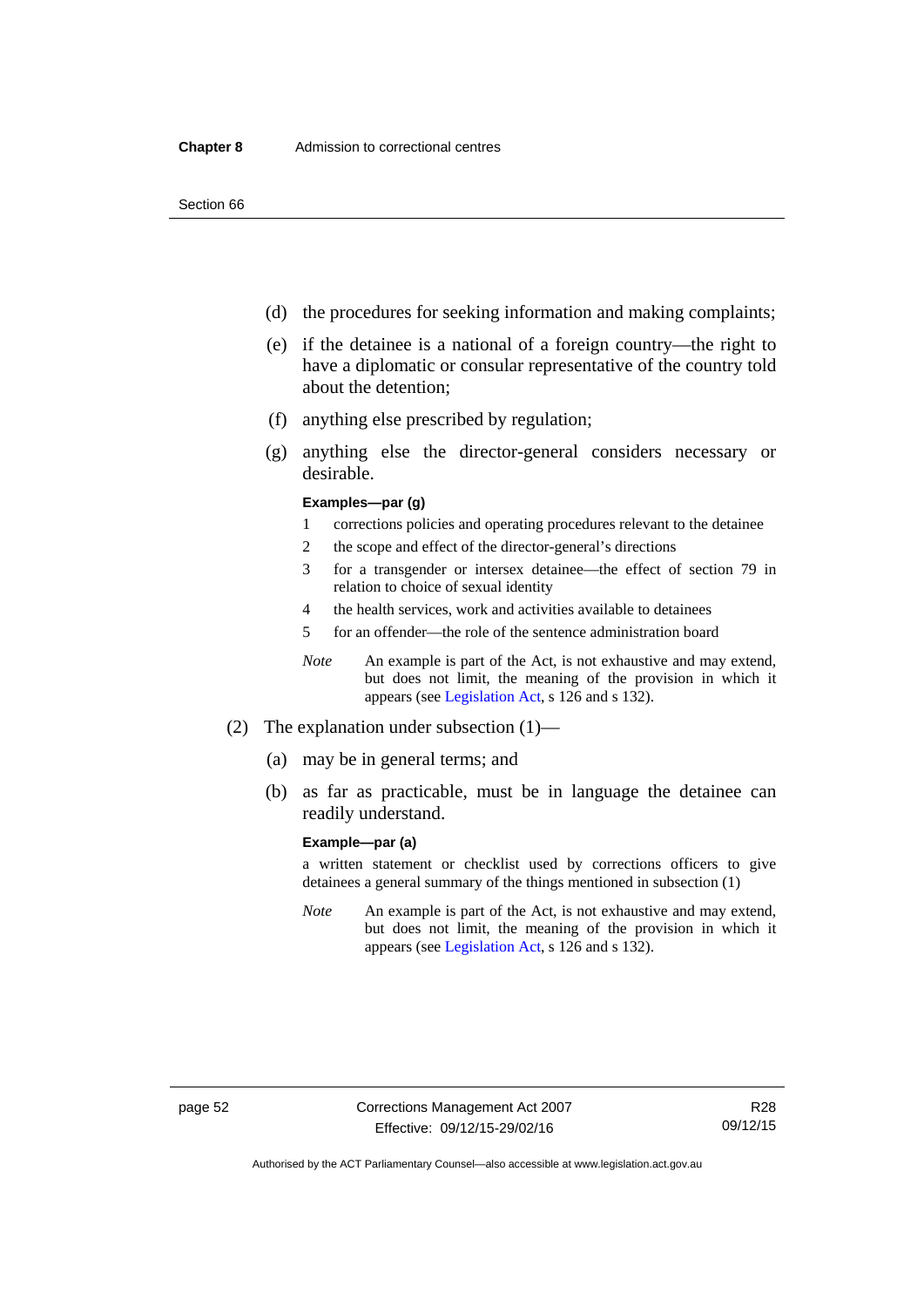- (3) The director-general must arrange for the assistance of an interpreter in complying with subsection (1) or (2) if the director-general believes, on reasonable grounds, that the detainee is unable, because of inadequate knowledge of the English language or a disability, to communicate with reasonable fluency in English.
- (4) Without limiting subsection (3), the assistance of the interpreter may be provided by telephone.
- (5) The director-general must also ensure that copies of the following are available for inspection by detainees at each correctional centre:
	- (a) this Act;
	- (b) corrections policies and operating procedures available under section 14.
- (6) The director-general must tell a diplomatic or consular representative of a foreign country about the detention of a national of that country, if asked by the detainee.

## **67 Initial assessment**

- (1) The director-general must ensure that—
	- (a) each detainee admitted to a correctional centre is assessed as soon as practicable to identify any immediate physical or mental health, or safety or security, risks and needs; and
	- (b) any risks and needs identified by the assessment are addressed.
- (2) In particular, the director-general must ensure that any ongoing risks and needs are addressed in the detainee's case management plan.

## **68 Health assessment**

(1) The assessment under section 67 of a detainee's physical and mental health needs and risks must be made within 24 hours after the detainee's admission.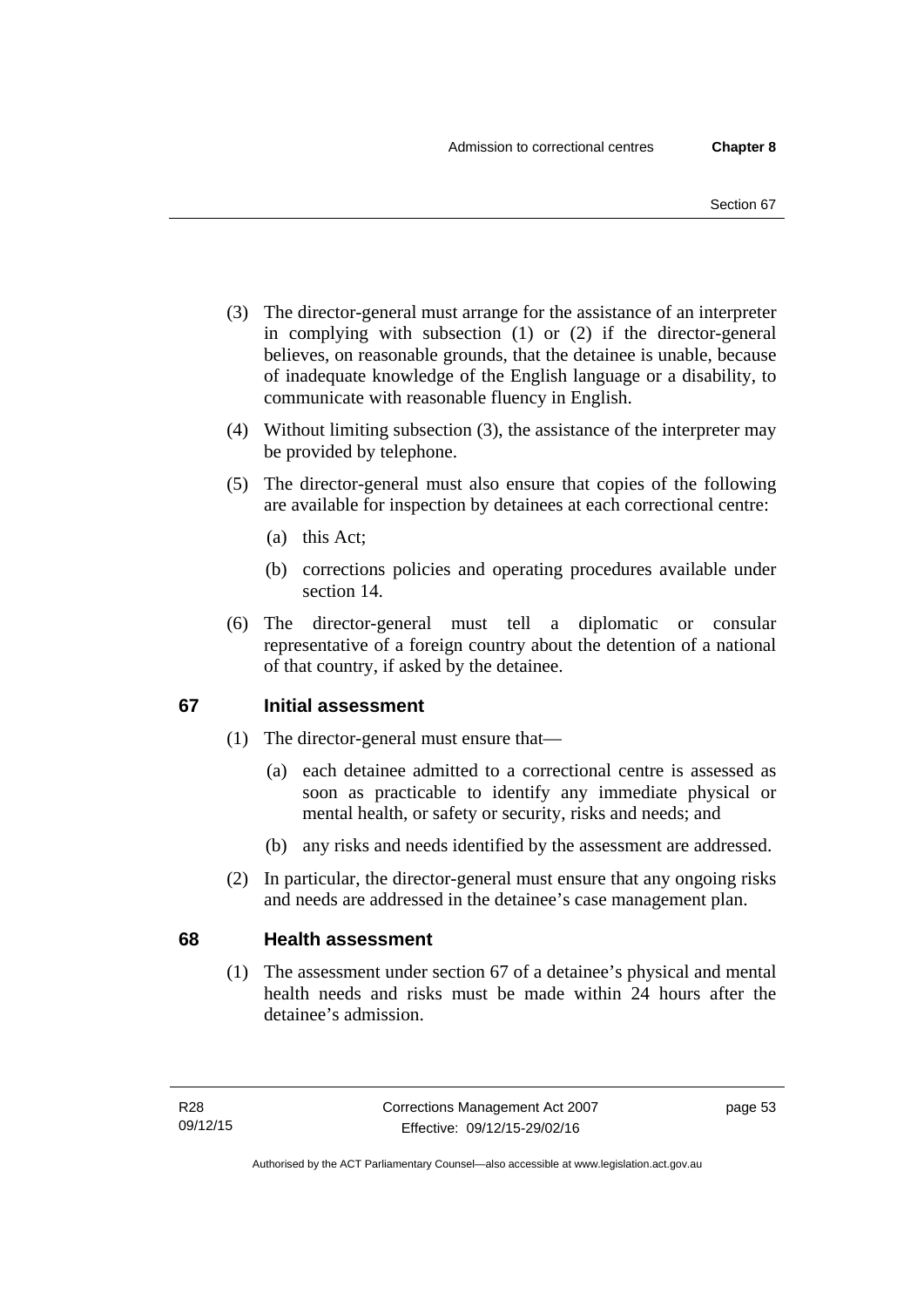- (2) The health assessment must involve—
	- (a) an initial assessment by a nurse and a review of the nurse's assessment by a doctor appointed under section 21 (Doctors health service appointments); or
	- (b) an assessment by a doctor appointed under section 21 (Doctors—health service appointments).
- (3) The health assessment must include an assessment of the detainee's risk of self-harm.
	- *Note 1* The detainee's case management plan must also address the detainee's health condition, any risk of self-harm and any treatment regime (see s 78).
	- *Note 2* The *[Mental Health \(Treatment and Care\) Act 1994](http://www.legislation.act.gov.au/a/1994-44)* also includes provision for assessment orders, and emergency detention and care, under that Act.

## **69 Alcohol and drug tests on admission**

- (1) For an assessment under section 67, the director-general may direct the detainee, orally or in writing, to provide a test sample.
- (2) Division 9.6.2 (Alcohol and drug testing—detainees) applies in relation to the direction and any sample given under the direction.

#### **70 Strip search on admission**

- (1) For an assessment under section 67, the director-general may direct the detainee, orally or in writing, to submit to a strip search.
- (2) Part 9.4 (Searches) and part 9.5 (Seizing property) apply in relation to the direction and any strip search conducted under the direction.

## **71 Property of detainees**

(1) The director-general may allow a detainee's property to be brought into a correctional centre.

Authorised by the ACT Parliamentary Counsel—also accessible at www.legislation.act.gov.au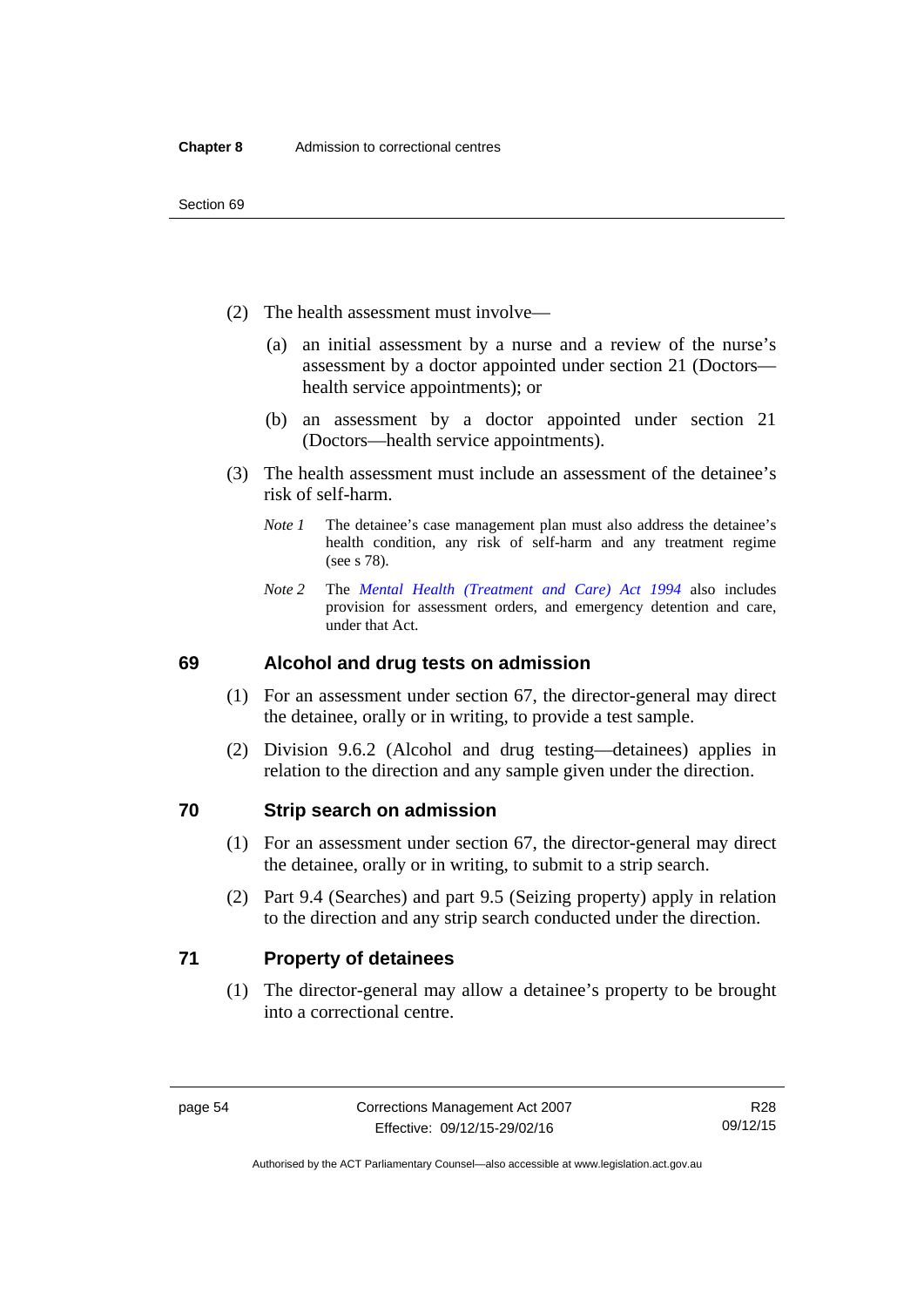- (2) However, the director-general may give directions imposing conditions in relation to the detainee's property brought into a correctional centre, including conditions in relation to—
	- (a) the nature, amount and location of property that may be held by a detainee at the centre; and
	- (b) the use of the property.
- (3) The director-general must ensure that the register of detainees includes details of the property each detainee has at a correctional centre.
- (4) Without limiting section 14 (Corrections policies and operating procedures), a corrections policy or operating procedure may make provision in relation to detainee's property, including provision in relation to the following:
	- (a) the taking and storage of the property;
	- (b) access to, and use of, the property;
	- (c) transfer of the property;
	- (d) compensation for loss or damage;
	- (e) return of the property to the detainee.
- (5) In this section:

*detainee's property* does not include a prohibited thing.

*Note* Pt 9.5 (Seizing property) provides generally for the seizure, forfeiture and return of property.

## **72 Security classification**

The director-general must arrange a security classification for a detainee as soon as practicable after the detainee's admission to a correctional centre.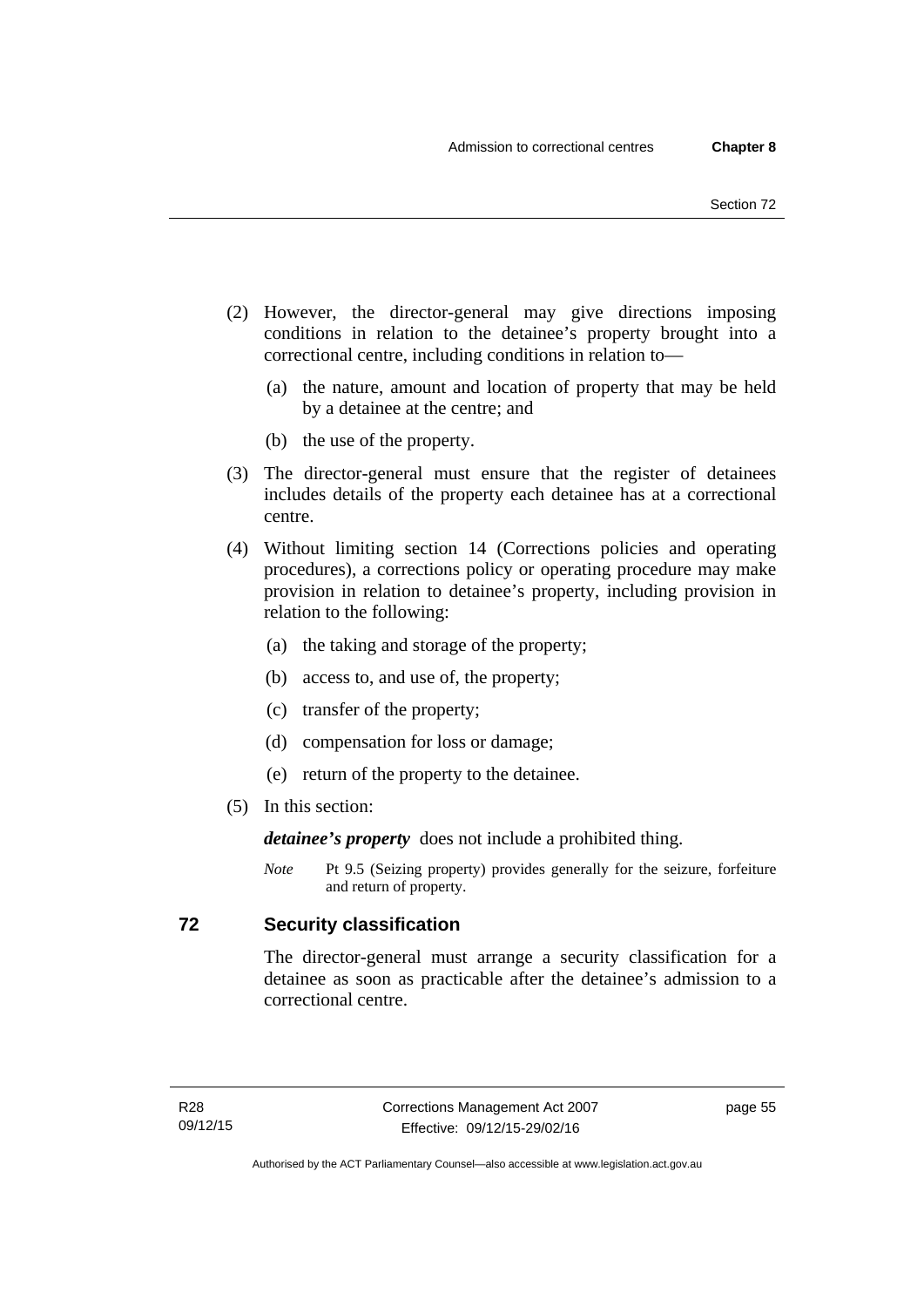Section 73

## **73 Case management plan**

The director-general must arrange for a case management plan to be prepared for a detainee as soon as practicable after the detainee's admission to a correctional centre.

## **74 Entries in register of detainees**

The director-general must ensure that details of each detainee admitted to a correctional centre are entered in the register of detainees on the detainee's admission to the centre.

*Note* The director-general must keep a register of detainees at a correctional centre (see s 76).

page 56 Corrections Management Act 2007 Effective: 09/12/15-29/02/16

R28 09/12/15

Authorised by the ACT Parliamentary Counsel—also accessible at www.legislation.act.gov.au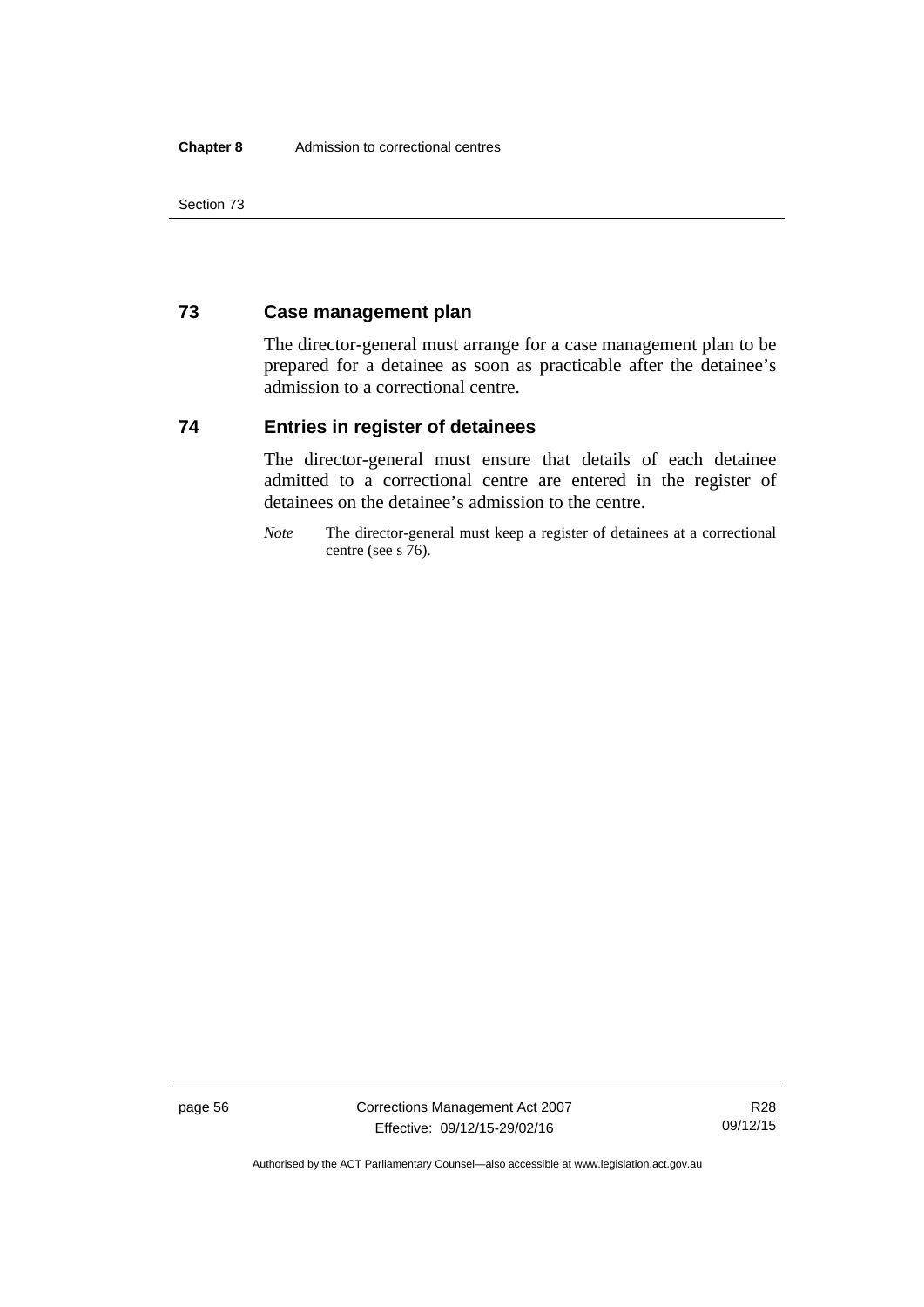# **Chapter 9 Management and security**

# **Part 9.1 Management and security general**

## **75 Compliance with director-general's directions**

A detainee must comply with any direction given under this Act to the detainee by the director-general.

*Note* Under s 17, the director-general may delegate any of the director-general's functions, including the giving of directions, to a corrections officer.

## **76 Register of detainees**

- (1) The director-general must keep a register containing details of each detainee at a correctional centre.
- (2) The register must include details of the following for each detainee:
	- (a) full name;
	- (b) authority for detention;
	- (c) period of authorised detention;
	- (d) for a detainee under a sentence of imprisonment—
		- (i) the sentence, including any periodic detention period or other element of a combination sentence; and
		- (ii) any nonparole period;
	- (e) current place of detention;
	- (f) security classification;
	- (g) case management plan;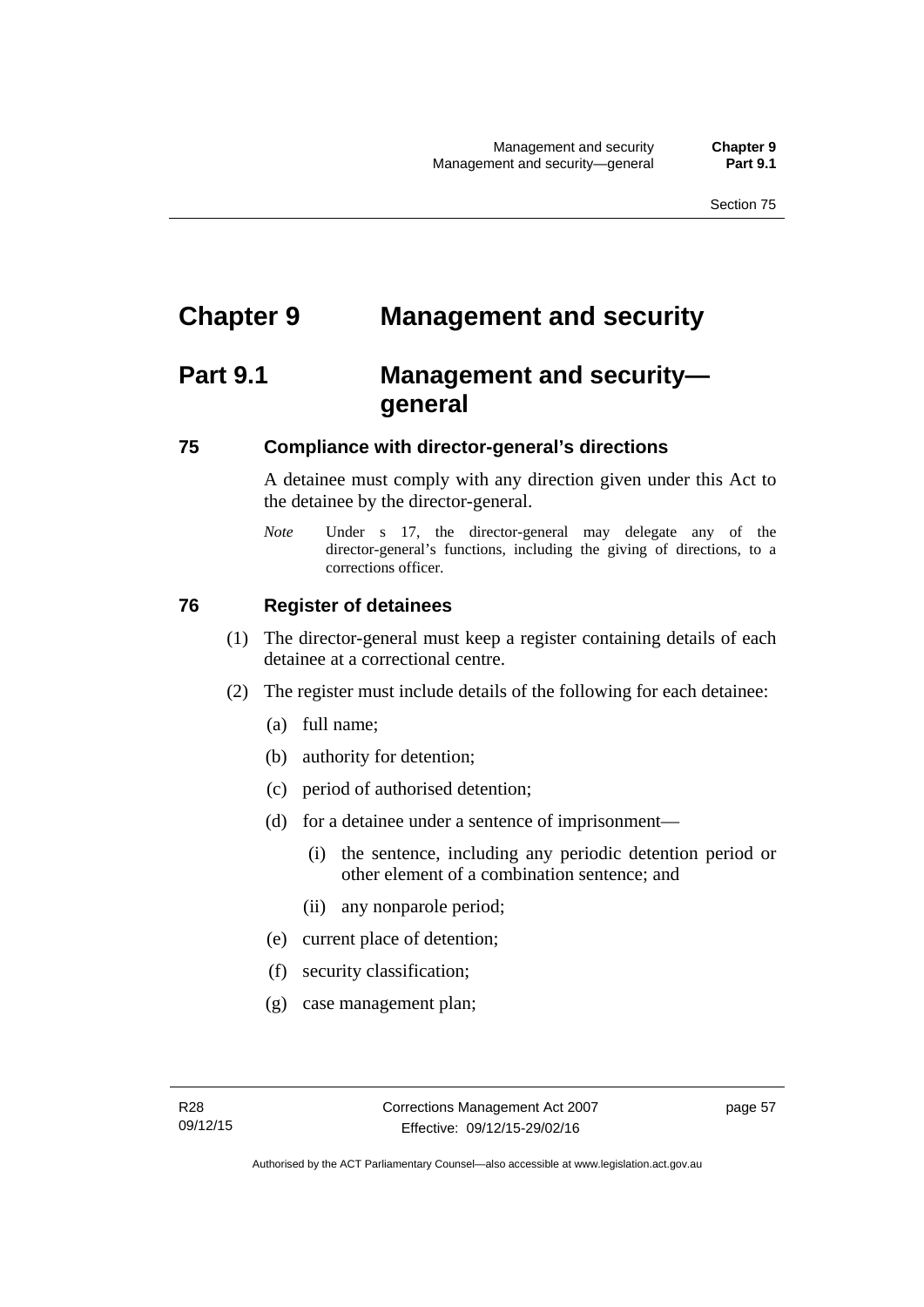Section 77

- (h) sex, including that chosen under section 79 (Transgender and intersex detainees—sexual identity);
- (i) any known condition of the detainee that requires, or is likely to require, a health service;
- (j) anything taken under section 65 (Identification of detainees);
- (k) anything else the director-general considers necessary or appropriate for the proper management of the detainee.

#### **Examples—par (i)**

- 1 nutritional or health needs
- 2 need for spectacles, contact lens, crutches, prosthesis or other artificial aids
- 3 language or literacy difficulties
- *Note* An example is part of the Act, is not exhaustive and may extend, but does not limit, the meaning of the provision in which it appears (see [Legislation Act,](http://www.legislation.act.gov.au/a/2001-14) s 126 and s 132).
- (3) The register must be available for inspection under chapter 7 (Inspection of correctional centres).
- (4) In this section:

*combination sentence*—see the *[Crimes \(Sentencing\) Act 2005](http://www.legislation.act.gov.au/a/2005-58)*, dictionary.

## **77 Health reports**

- (1) For this Act, the director-general may ask a relevant director-general for a written report about a detainee's health.
- (2) The relevant director-general must comply with the request as soon as practicable.
- (3) The relevant director-general's report must include personal health information about the detainee that is in a health record—
	- (a) in the relevant director-general's custody; or

Authorised by the ACT Parliamentary Counsel—also accessible at www.legislation.act.gov.au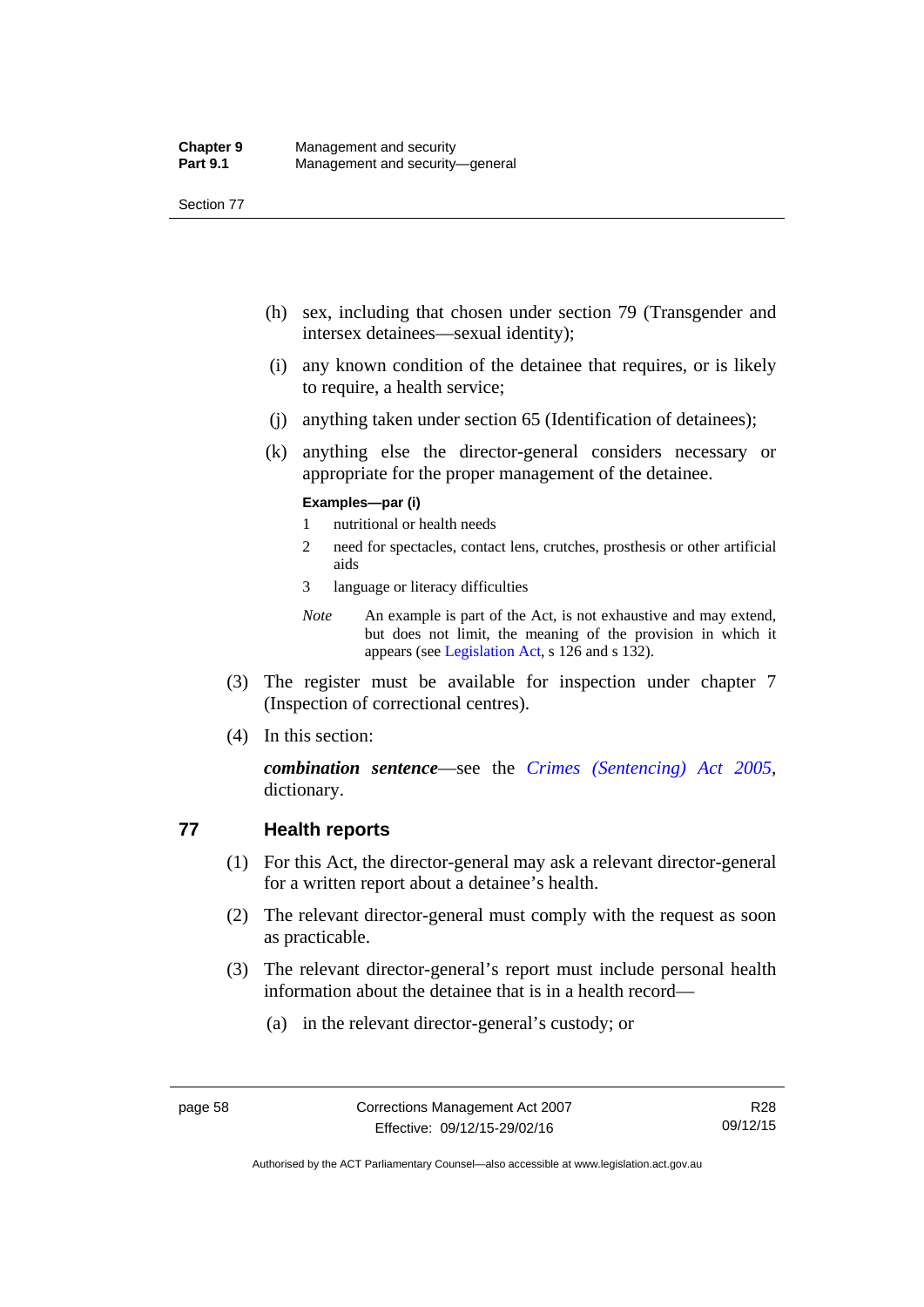- (b) to which the relevant director-general has access through any arrangement with another director-general.
- (4) The director-general must ensure that a doctor appointed under section 21 (Doctors—health service appointments) assesses the report from a relevant director-general and includes a statement of the detainee's condition (the *health schedule*) in the detainee's case management plan.
- (5) The health schedule must include a summary of—
	- (a) the detainee's condition and health risks, including any likelihood of the condition resulting in a medical emergency or the onset of significant health problems and any associated symptoms; and
	- (b) a treatment regime for the detainee

#### **Examples—s (5)**

- 1 Detainee D has diabetes. The health schedule for D explains the type of diabetes, the treatment required, any likely medical emergency or significant health problem and the associated symptoms, such as hypoglycaemia.
- 2 Detainee P has epilepsy. The health schedule for P explains the type of epilepsy, the treatment required, the symptoms and consequences of any failure to maintain the treatment regime.
- *Note* An example is part of the Act, is not exhaustive and may extend, but does not limit, the meaning of the provision in which it appears (see [Legislation Act,](http://www.legislation.act.gov.au/a/2001-14) s 126 and s 132).
- (6) Without limiting section 14 (Corrections policies and operating procedures), a corrections policy or operating procedure may include provision in relation to the health schedule, including provision in relation to any of the following:
	- (a) the content of the schedule and, in particular, any statement about the detainee's health risks and treatment regime;
	- (b) the people who may access the health schedule and the circumstances for access.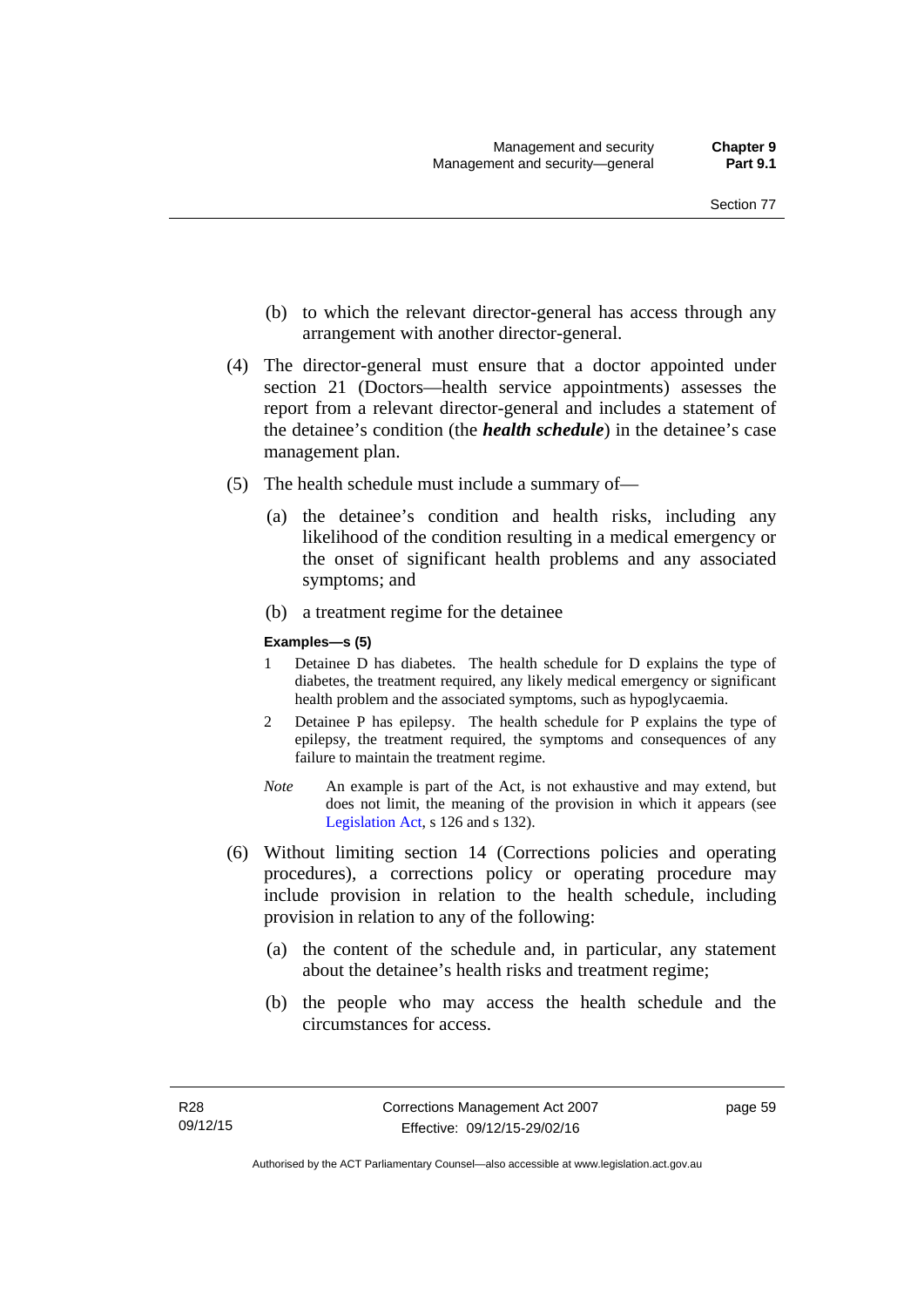- (7) The director-general must ensure that the relevant director-general's report and the health schedule is available only to people authorised by the director-general.
- (8) In this section:

*health record*—see the *[Health Records \(Privacy and Access\)](http://www.legislation.act.gov.au/a/1997-125)  [Act 1997](http://www.legislation.act.gov.au/a/1997-125)*, dictionary.

*personal health information*—see the *[Health Records \(Privacy and](http://www.legislation.act.gov.au/a/1997-125)  [Access\) Act 1997](http://www.legislation.act.gov.au/a/1997-125)*, dictionary.

*relevant director-general* means a director-general whose administrative unit is responsible for any provision of the following Acts:

- (a) the *[Children and Young People Act 2008](http://www.legislation.act.gov.au/a/2008-19)*;
- (b) the *[Disability Services Act 1991](http://www.legislation.act.gov.au/a/1991-98)*;
- (c) the *[Health Act 1993](http://www.legislation.act.gov.au/a/1993-13)*;
- (d) the *[Mental Health \(Treatment and Care\) Act 1994](http://www.legislation.act.gov.au/a/1994-44)*.
- *Note* Compliance with a request under this section does not involve a contravention of a privacy principle under the *[Health Records \(Privacy](http://www.legislation.act.gov.au/a/1997-125)  [and Access\) Act 1997](http://www.legislation.act.gov.au/a/1997-125)* (see that Act, s 5 (The privacy principles))*.*

### **78 Case management plans—scope etc**

- (1) The director-general—
	- (a) must maintain an individual management plan for each detainee, other than a remandee; and
	- (b) may maintain an individual management plan for a detainee who is a remandee.
- (2) A case management plan for a detainee must—
	- (a) outline work and activities for the detainee; and

Authorised by the ACT Parliamentary Counsel—also accessible at www.legislation.act.gov.au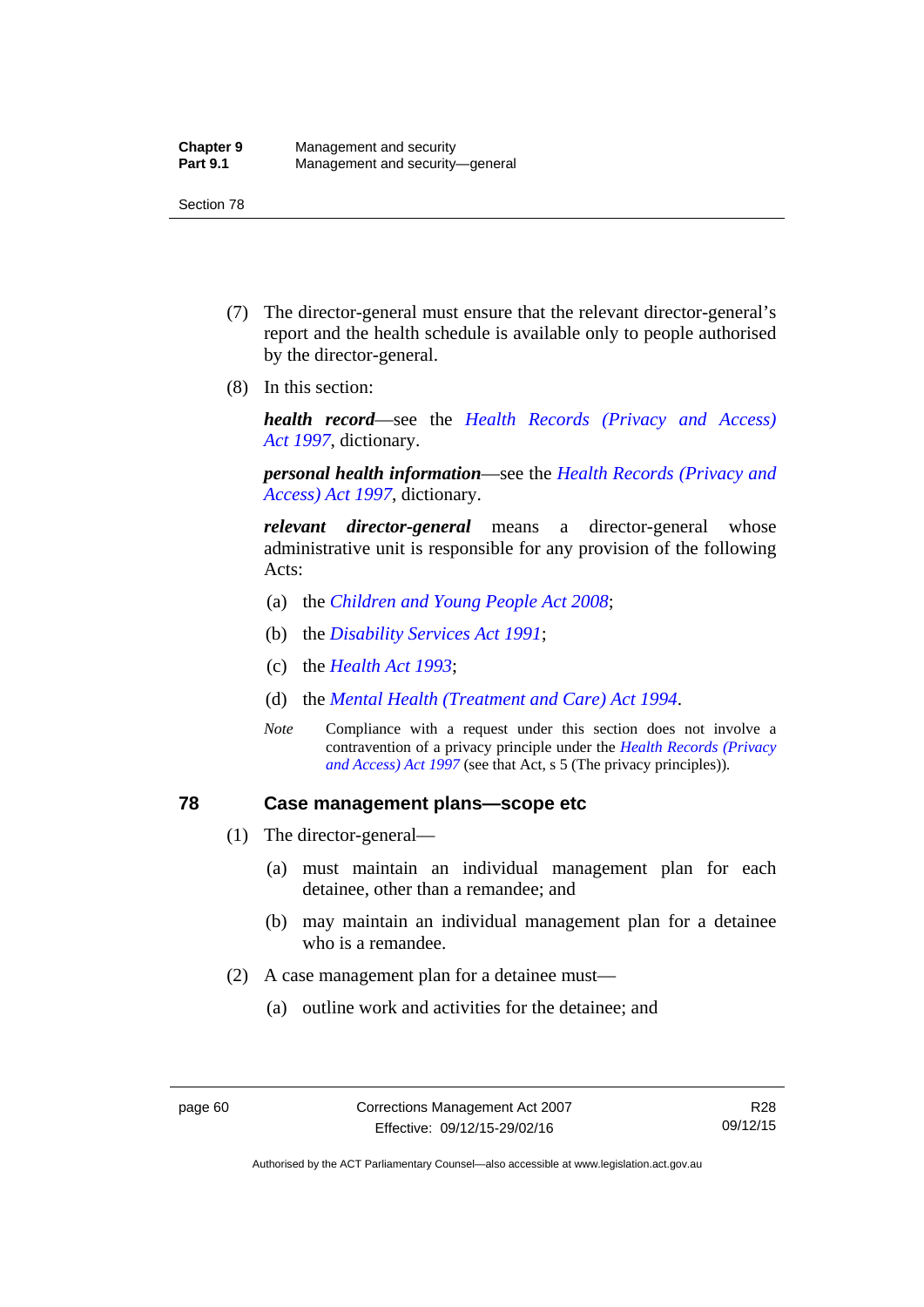- (b) be based on an assessment of the needs, capacities and disposition of the detainee; and
- (c) be consistent with the resources available to the director-general to manage the detainee; and
- (d) if the detainee is an offender—outline how the detainee is to be prepared for lawful release and reintegration into society at the earliest possible time.
- (3) A case management plan may deal with any matter relating to a detainee, including the following:
	- (a) provision for the safe, secure and humane treatment of the detainee;
	- (b) for a detainee at risk of self-harm—an outline of the risk and strategies for managing the risk;
	- (c) the welfare of the detainee, including the detainee's participation in work or activities, and other constructive use of time in detention;
	- (d) details of any academic, vocational or cultural education or training for the detainee approved under section 52 (News and educational services);
	- (e) the detainee's health condition and risks, and any associated treatment regime;
	- (f) for a detainee with a physical, mental or educational disability—strategies for extra assistance to minimise any disadvantage suffered by the detainee because of the disability, particularly in relation to suitability for work and release from detention;
	- (g) for a detainee serving a sentence of imprisonment by full-time detention—requirements for the detainee to be—
		- (i) told the detainee's release date under the sentence; and

page 61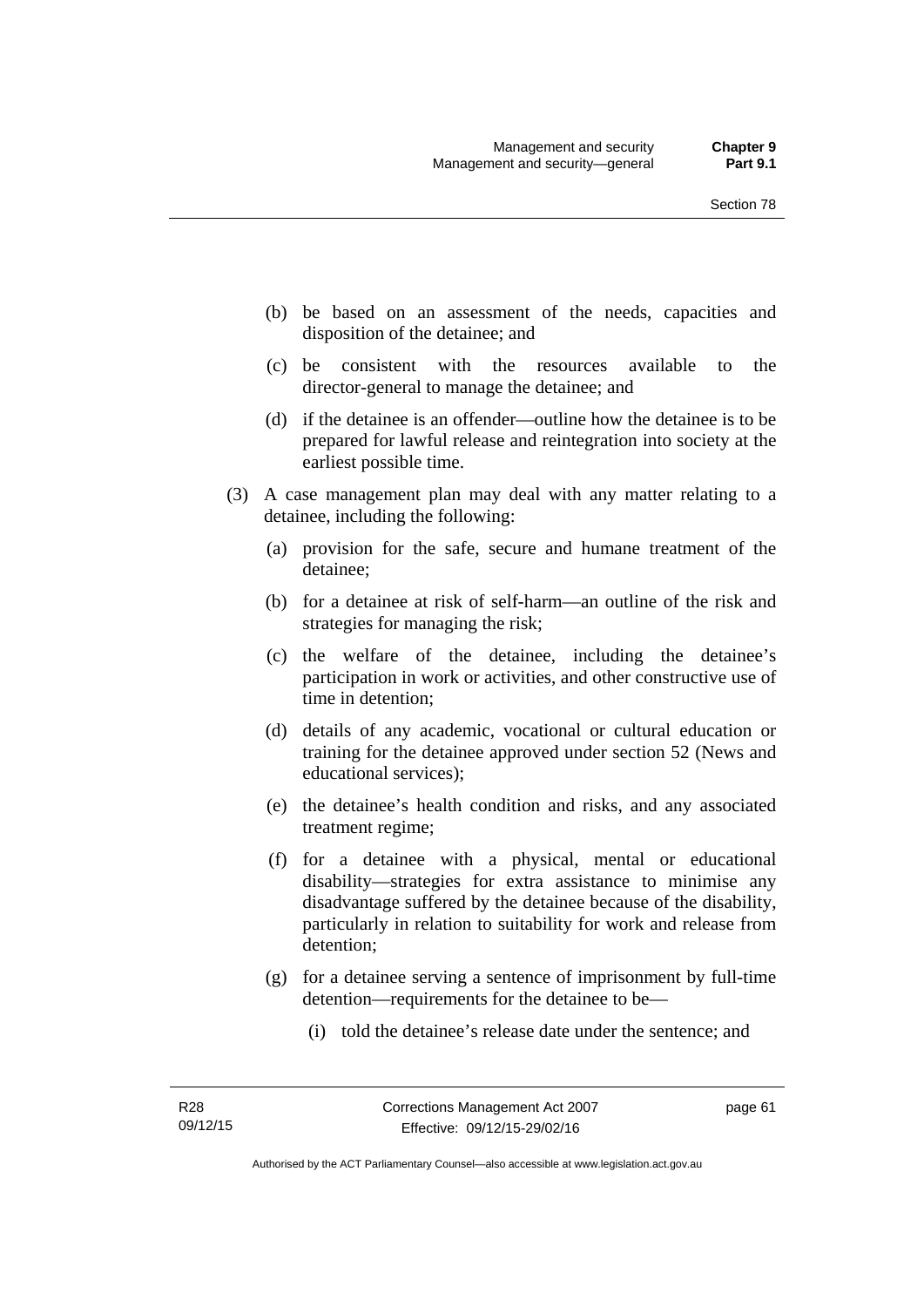- (ii) given necessary assistance in applying for parole;
- (h) anything else prescribed by regulation or directed by the director-general.

### **79 Transgender and intersex detainees—sexual identity**

- (1) This section applies to a transgender or intersex detainee.
- (2) For this Act, the sex of the detainee is taken to be—
	- (a) the sex chosen under subsection (3); or
	- (b) if subsection (4) applies—the sex chosen with approval under subsection (4).
- (3) On admission to a correctional centre—
	- (a) the detainee may tell the director-general the sex the detainee chooses to be identified with; or
	- (b) if the detainee fails to make a choice under paragraph (a)—the director-general may choose the sex the detainee is to be identified with having regard to the report obtained under subsection (5).

*Note Fail* includes refuse, see the [Legislation Act,](http://www.legislation.act.gov.au/a/2001-14) dict, pt 1.

- (4) The director-general may, on application by the detainee, approve a change in the sex the detainee chooses to be identified with, having regard to the report obtained under subsection (5).
- (5) Before making a decision under subsection (3) or (4), the director-general must obtain a report by a doctor appointed under section 22 (Health practitioners—non-therapeutic functions) about the detainee's sexual identity.
- (6) The director-general must—
	- (a) give the detainee written notice of a decision by the director-general under subsection (3) or (4); and

Authorised by the ACT Parliamentary Counsel—also accessible at www.legislation.act.gov.au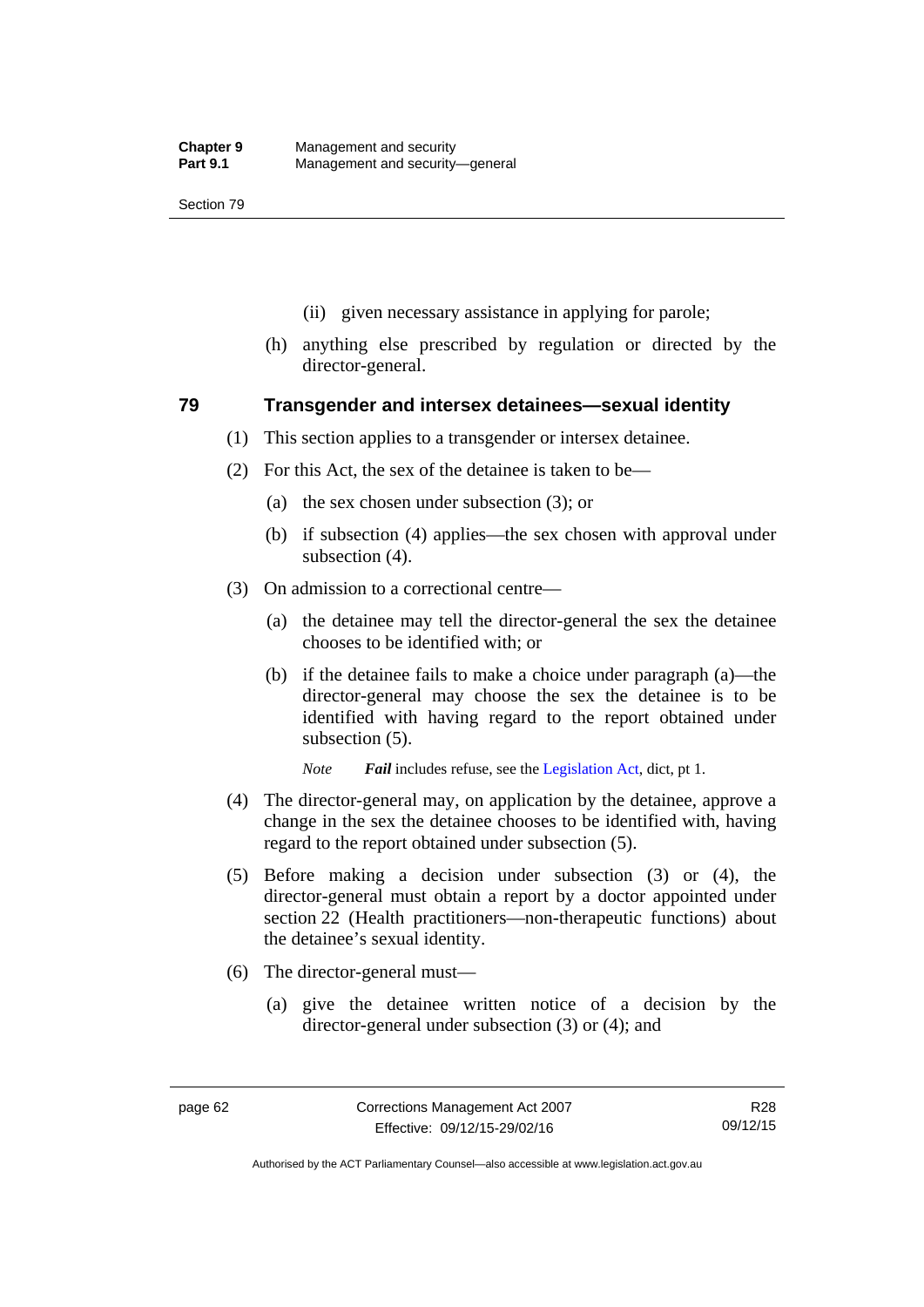(b) must ensure that the detainee's sex chosen under this section is entered in the register of detainees.

#### **Examples of effect of this section**

The conduct of searches of the detainee, and the allocation of accommodation and sanitary facilities for the detainee, would be on the basis that the detainee was a person of the chosen sex.

*Note* An example is part of the Act, is not exhaustive and may extend, but does not limit, the meaning of the provision in which it appears (see [Legislation Act,](http://www.legislation.act.gov.au/a/2001-14) s 126 and s 132).

### **80 Security classification—basis etc**

- (1) The director-general must—
	- (a) give each detainee a security classification; and
	- (b) review the classification at least annually or otherwise as prescribed by regulation.
- (2) When deciding a detainee's security classification, the director-general must consider the following:
	- (a) the reason for the detention, including the nature of any offence for which the detainee is detained;
	- (b) the risks posed by the detainee if the detainee were to escape;
	- (c) the risk of the detainee escaping;
	- (d) the risks posed by the detainee while at a correctional centre;
	- (e) the risks to the detainee of being accommodated with particular detainees or in particular areas at a correctional centre;
	- (f) any matter prescribed by regulation.
- (3) The director-general may consider anything else the director-general considers relevant.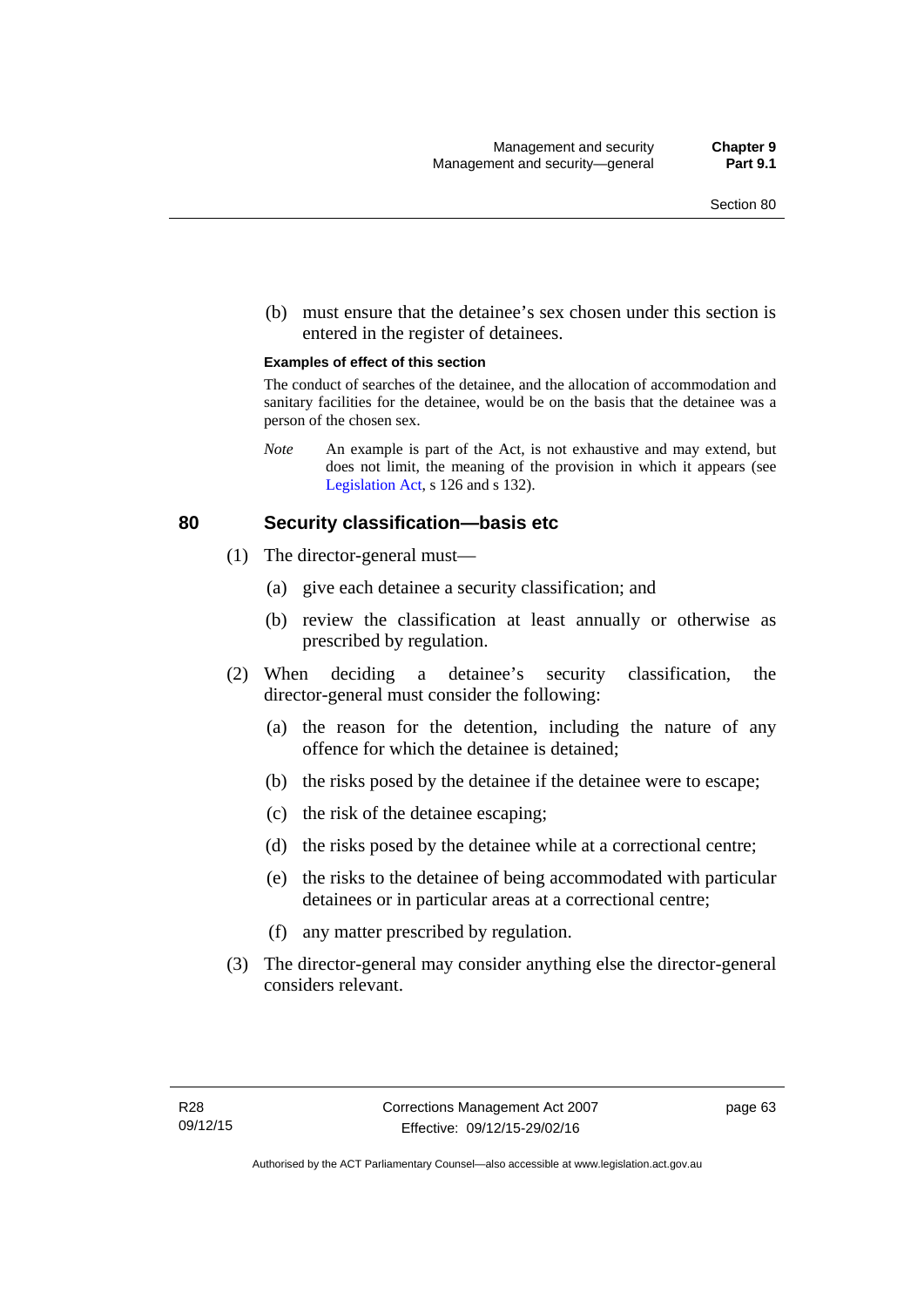| <b>Chapter 9</b> | Management and security         |
|------------------|---------------------------------|
| <b>Part 9.1</b>  | Management and security-general |

 (4) The security measures to which a detainee is subject under a security classification must be the minimum necessary to ensure secure detention of the detainee.

### **81 Prohibited things**

- (1) The director-general may declare a thing to be a prohibited thing.
- (2) A declaration is a notifiable instrument.

#### **Examples of prohibited things**

- 1 a weapon or something crafted as a weapon
- 2 an explosive
- 3 alcohol
- 4 a controlled drug under the [Criminal Code](http://www.legislation.act.gov.au/a/2002-51)
- 5 a mobile phone
- *Note 1* The power to make an instrument includes power to make different provisions in relation to different matters or different classes of matters, and provisions that apply differently by reference to stated exceptions or factors (see [Legislation Act](http://www.legislation.act.gov.au/a/2001-14), s 48.)
- *Note 2* A notifiable instrument must be notified under the [Legislation Act](http://www.legislation.act.gov.au/a/2001-14).
- *Note 3* An example is part of the Act, is not exhaustive and may extend, but does not limit, the meaning of the provision in which it appears (see [Legislation Act,](http://www.legislation.act.gov.au/a/2001-14) s 126 and s 132).

#### **82 Possession of prohibited things**

 (1) A detainee commits an offence if the detainee possesses a prohibited thing.

Maximum penalty: 50 penalty units, imprisonment for 6 months or both.

 (2) Subsection (1) does not apply if the director-general approves the detainee's possession of the thing.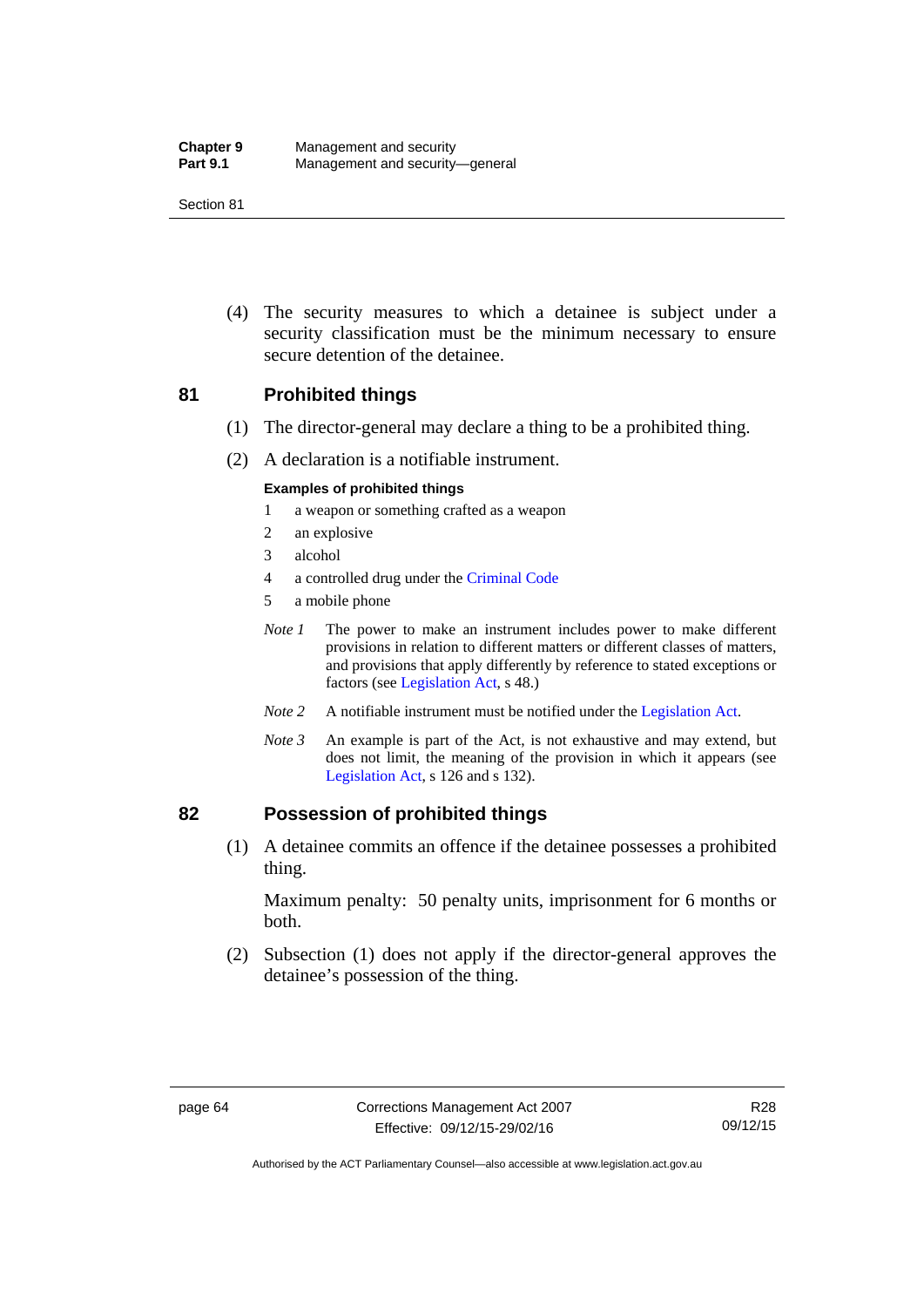### **83 Work by detainees**

A regulation may make provision in relation to work by detainees, including provision in relation to any of the following:

- (a) the kind of work that may be done by detainees;
- (b) the places where detainees may work, including places outside a correctional centre;
- (c) any payment or other return to which detainees are entitled for work done;
- (d) accounting for any payment or other return credited to detainees for work done.

### **84 Trust accounts for detainees**

- (1) The director-general must ensure that money belonging to a detainee is held for the detainee in a trust account.
- (2) The director-general may deduct amounts from the amount held in trust for a detainee the amount for payment of any financial penalty or reparation that must be paid as disciplinary action against the detainee.
- (3) A regulation may make provision in relation to the operation or maintenance of trust accounts.

### **85 Prohibited areas**

- (1) The director-general may define an area at a correctional centre where detainees are prohibited (a *prohibited area*).
- (2) The director-general must take reasonable steps to bring each prohibited area to the attention of detainees, corrections officers and other people who work at or visit the centre.

page 65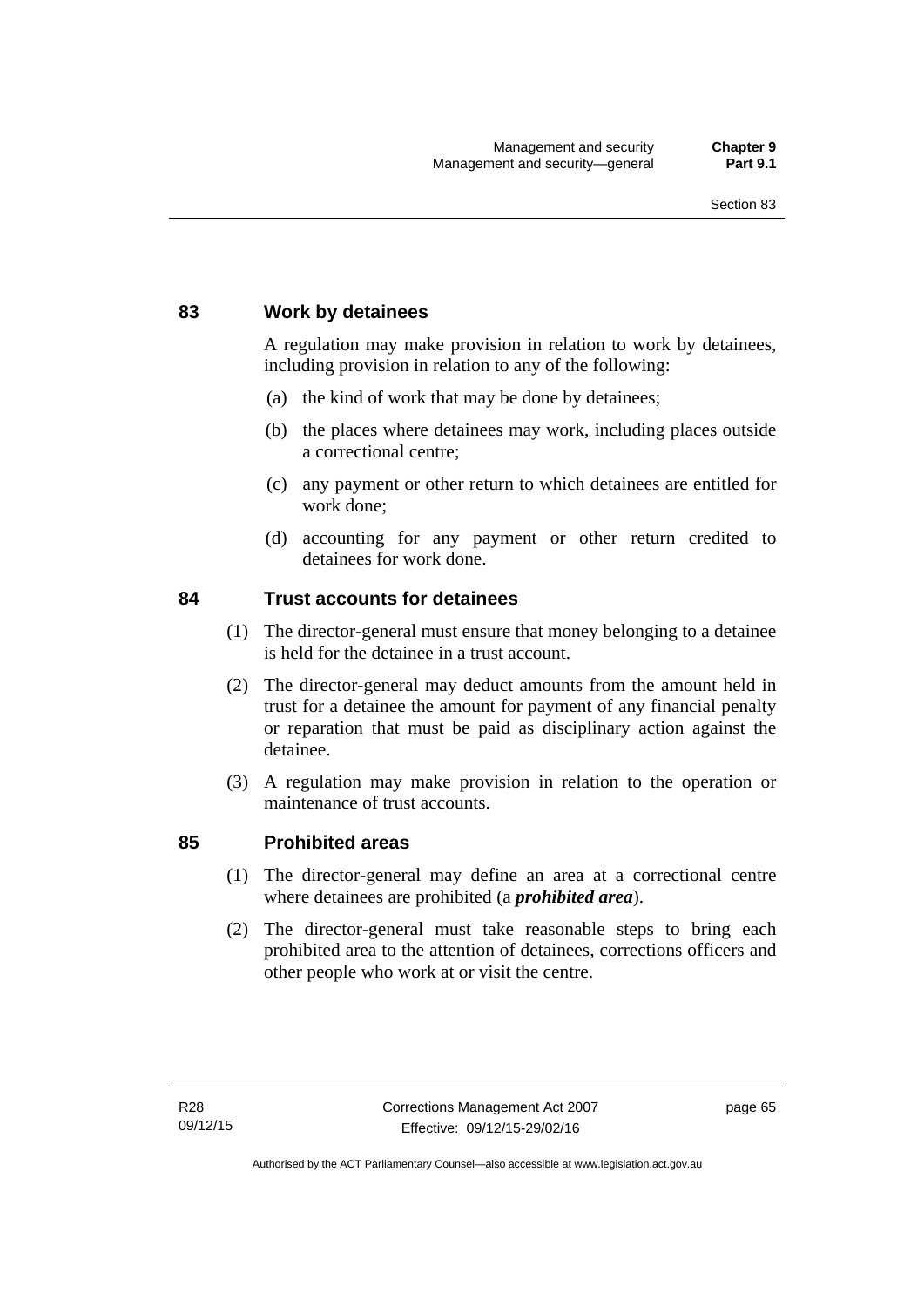(3) Without limiting subsection (1), the director-general must ensure that notices or signs are prominently displayed at or near each prohibited area indicating that it is an area where detainees are prohibited.

### **86 Nonsmoking areas**

- (1) The director-general may define an area at a correctional centre as an area in which smoking is prohibited (a *nonsmoking area*).
- (2) The director-general must take reasonable steps to bring each non-smoking area to the attention of detainees, corrections officers and other people who work at or visit the centre.
- (3) Without limiting subsection (1), the director-general must ensure that notices or signs are prominently displayed at or near each nonsmoking area indicating that smoking is prohibited in the area.
- (4) The *[Smoke-Free Public Places Act 2003](http://www.legislation.act.gov.au/a/2003-51)* does not apply to a correctional centre.

### **87 Management and security—corrections policies and operating procedures**

- (1) Without limiting section 14 (Corrections policies and operating procedures), a corrections policy or operating procedure may include provision for any other matter in relation to the management or security of detainees.
- (2) The director-general must ensure that a corrections policy or operating procedure makes provision in relation to each the following:
	- (a) a detainee giving birth;
	- (b) a marriage, civil union or civil partnership of a detainee;
	- (c) the death of a detainee.

Authorised by the ACT Parliamentary Counsel—also accessible at www.legislation.act.gov.au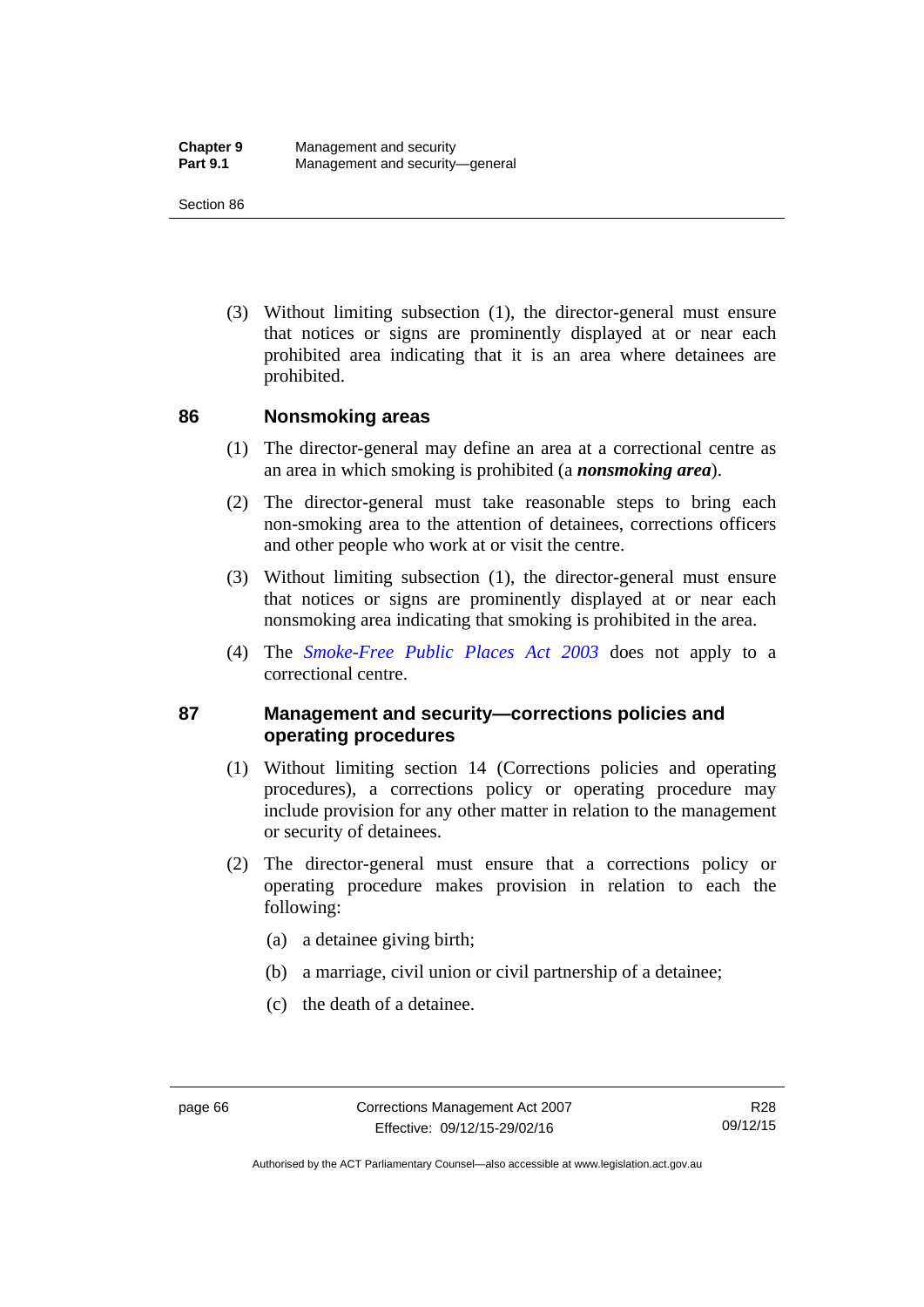# **Part 9.2 Segregation**

### **88 Meaning of** *segregation*

In this Act:

*segregation*, of a detainee—

- (a) means the restriction or denial of the detainee's opportunity—
	- (i) to go into, or be in, a particular part of a correctional centre; or
	- (ii) to associate with other detainees; and
- (b) includes separate confinement.

### **89 Segregation under pt 9.2—purpose**

To remove any doubt, segregation under this part must not be used for punishment or disciplinary purposes.

### **90 Segregation—safety and security**

- (1) The director-general may direct that a detainee be segregated from other detainees if the director-general believes, on reasonable grounds, that the segregation is necessary or prudent to protect—
	- (a) the safety of anyone else at a correctional centre; or
	- (b) security or good order at a correctional centre.
- (2) When making a direction under this section, the director-general must also have regard to any relevant, known cultural consideration and the likely impact of segregation on the health and wellbeing of the detainee.
- (3) The director-general must give the detainee prompt notice of the direction, why it was given, when it takes effect and the provisions for its duration and review under this part.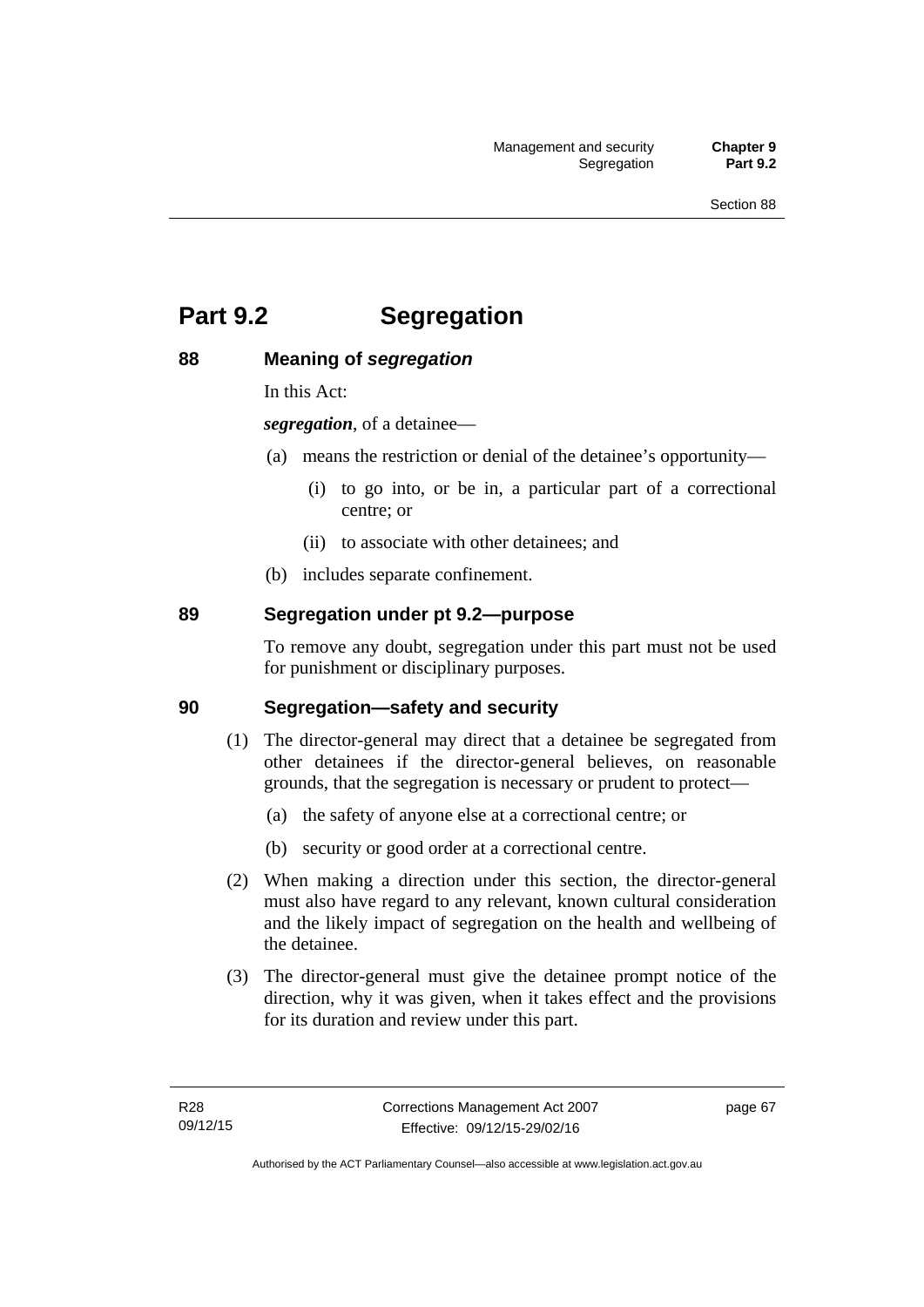- (4) The director-general must revoke the direction if the director-general believes, on reasonable grounds, that the protection mentioned in subsection (1) is no longer necessary or prudent.
- (5) The director-general—
	- (a) may review the direction at any time, on the director-general's own initiative or on request by the detainee; and
	- (b) if the detainee is to be transferred to another correctional centre for longer than 1 day—must review the direction before the transfer; and
	- (c) must review the direction at least once every 21 days while it remains in force.
- (6) After reviewing the direction, the director-general may—
	- (a) confirm the direction; or
	- (b) make a further direction under subsection (1); or
	- (c) revoke the direction under subsection (4).
- (7) To remove any doubt, the director-general may make more than 1 further direction under this section.
- (8) Subject to this section and section 94 (Segregated detainees removed to NSW), a direction ends at the end of—
	- (a) 28 days after the day it is given; or
	- (b) if subsection (6) (b) applies—90 days after the day the further direction, or latest further direction, is given.

### **91 Segregation—protective custody**

(1) The director-general may direct that a detainee be segregated from other detainees if the director-general believes, on reasonable grounds, that the segregation is necessary or prudent to protect the safety of the detainee.

R28 09/12/15

Authorised by the ACT Parliamentary Counsel—also accessible at www.legislation.act.gov.au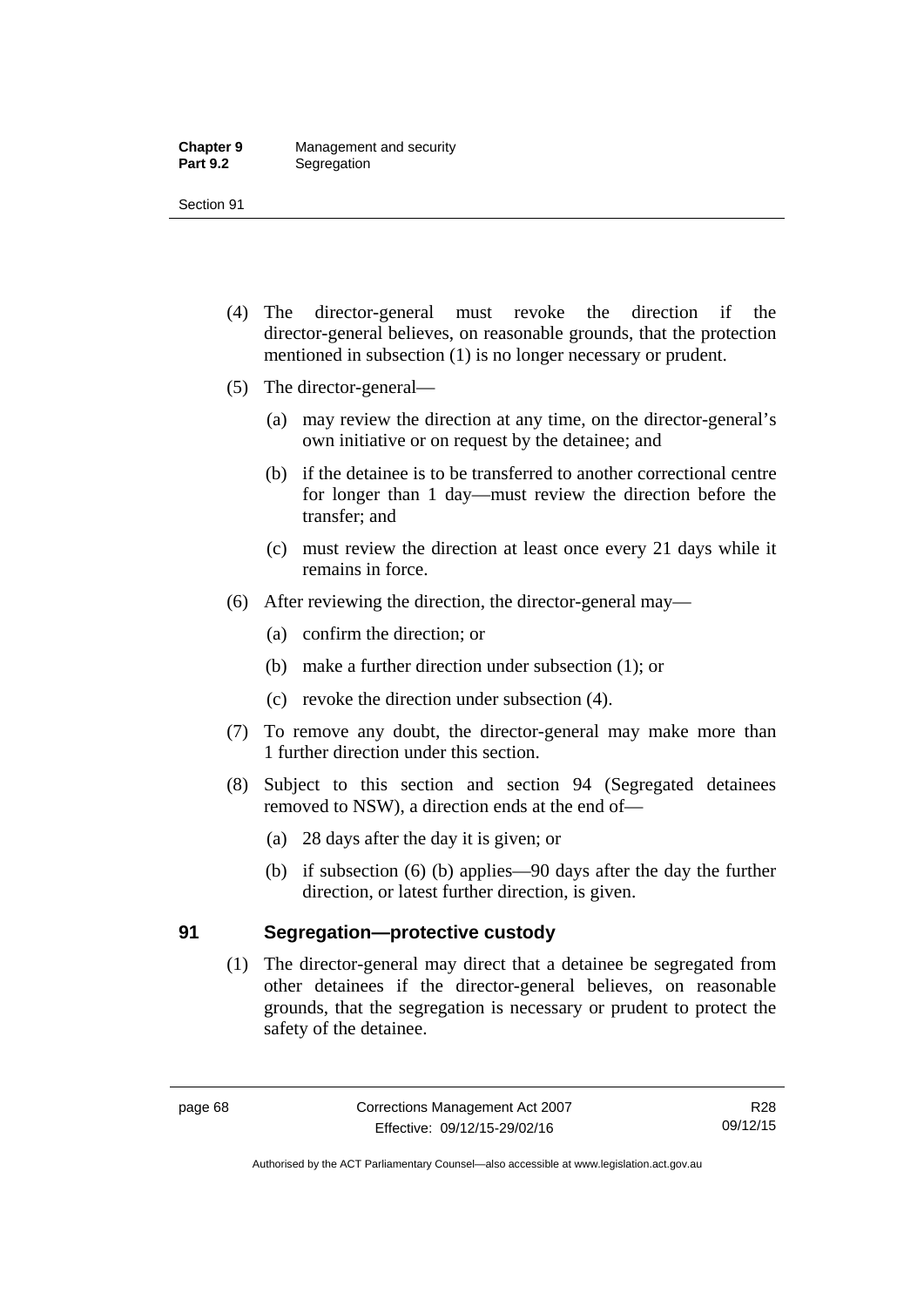- (2) The director-general may give the direction at any time, on the director-general's own initiative or on request by the detainee.
- (3) The director-general must give the detainee prompt notice of the direction, why it was given, when it takes effect and the provisions for its duration and review under this part.
- (4) The director-general must revoke the direction if the director-general believes, on reasonable grounds, that the protection mentioned in subsection (1) is no longer necessary or prudent.
- (5) The director-general—
	- (a) may review the direction at any time, on the director-general's own initiative or on request by the detainee; and
	- (b) if the detainee is to be transferred to another correctional centre for longer than 1 day—must review the direction before the transfer; and
	- (c) must review the direction at least once every 21 days while it remains in force.
- (6) After reviewing the direction, the director-general may—
	- (a) confirm the direction; or
	- (b) make a further direction under subsection (1); or
	- (c) revoke the direction under subsection (4).
- (7) To remove any doubt, the director-general may make more than 1 further direction under this section.
- (8) Subject to this section and section 94 (Segregated detainees removed to NSW), a direction ends—
	- (a) 28 days after the day it is given; or
	- (b) if subsection (6) (b) applies—90 days after the day the further direction, or latest further direction, is given.

page 69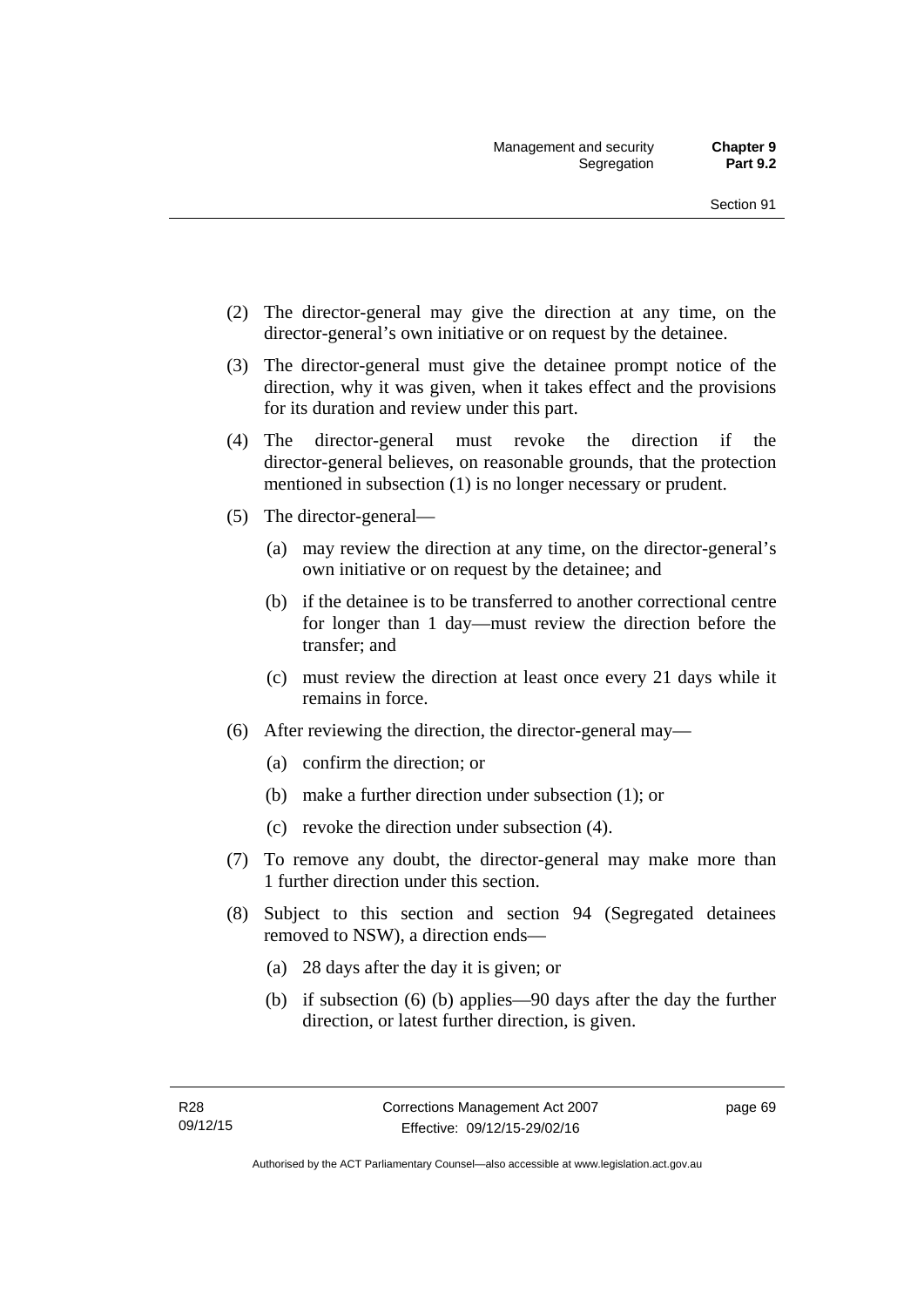### **92 Segregation—health**

- (1) The director-general may direct that a detainee be segregated from other detainees if the director-general believes, on reasonable grounds, that the segregation is necessary or prudent—
	- (a) to assess the detainee's physical or mental health; or
	- (b) to protect anyone (including the detainee) from harm because of the detainee's physical or mental health; or
	- (c) to prevent the spread of disease.
- (2) The director-general must give the detainee prompt notice of the direction, why it was given, when it takes effect and the provisions for its duration and review under this part.
- (3) The director-general must revoke the direction if the director-general believes, on reasonable grounds, that the direction is no longer necessary or prudent.
- (4) The director-general—
	- (a) may review the direction at any time, on the director-general's own initiative or on request by the detainee; and
	- (b) must review the direction on request by a doctor appointed under section 21 (Doctors—health service appointments); and
	- (c) if the detainee is to be transferred to another correctional centre for longer than 1 day—must review the direction before the transfer; and
	- (d) must review the direction at least once every 21 days while it remains in force.
- (5) After reviewing the direction, the director-general may—
	- (a) confirm the direction; or
	- (b) make a further direction under subsection (1); or
	- (c) revoke the direction under subsection (3).

Authorised by the ACT Parliamentary Counsel—also accessible at www.legislation.act.gov.au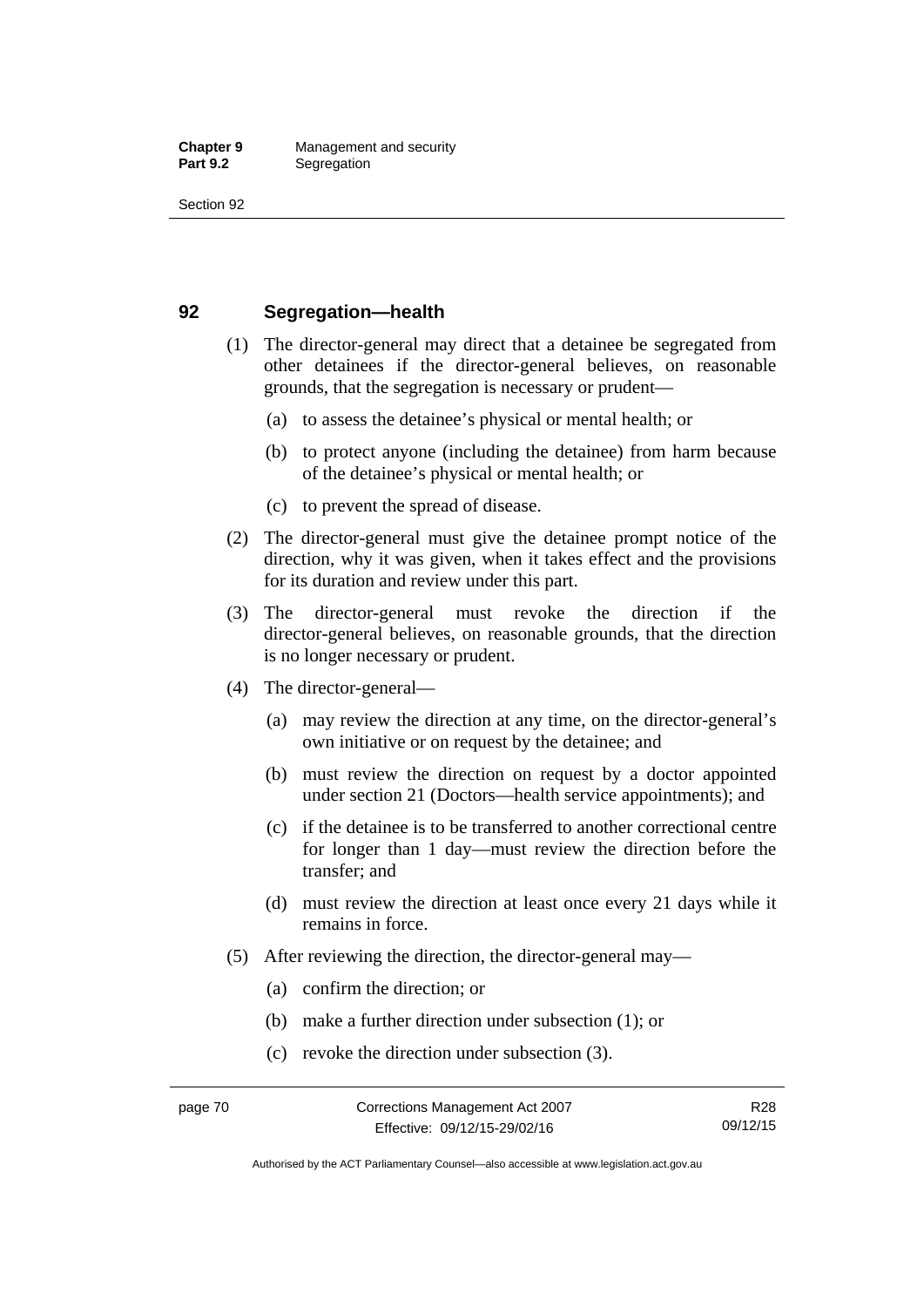- (6) To remove any doubt, the director-general may make more than 1 further direction under this section.
- (7) When acting under subsection (1), (3) or (4), the director-general must have regard to any advice given by a doctor appointed under section 21 (Doctors—health service appointments) in relation to the segregation of the detainee.

### **93 Interstate segregated detainees transferred to ACT**

- (1) This part applies if—
	- (a) an interstate segregation direction applies to a detainee; and
	- (b) the detainee is transferred (however described) into custody at a correctional centre in the ACT.
- (2) Despite the transfer, the interstate direction—
	- (a) continues to apply in relation to the detainee—
		- (i) as if it were a direction under this part; and
		- (ii) with any necessary changes, and any change prescribed by regulation; and
	- (b) subject to this part, ends 3 days after the day the detainee is taken into custody at the correctional centre in the ACT.
- (3) In this section:

*interstate segregation direction* means a direction or order (however described) that—

- (a) corresponds substantially to a direction under this part; and
- (b) is in force under a law of the Commonwealth, a State or another Territory that is declared by regulation to be a corresponding law for this section.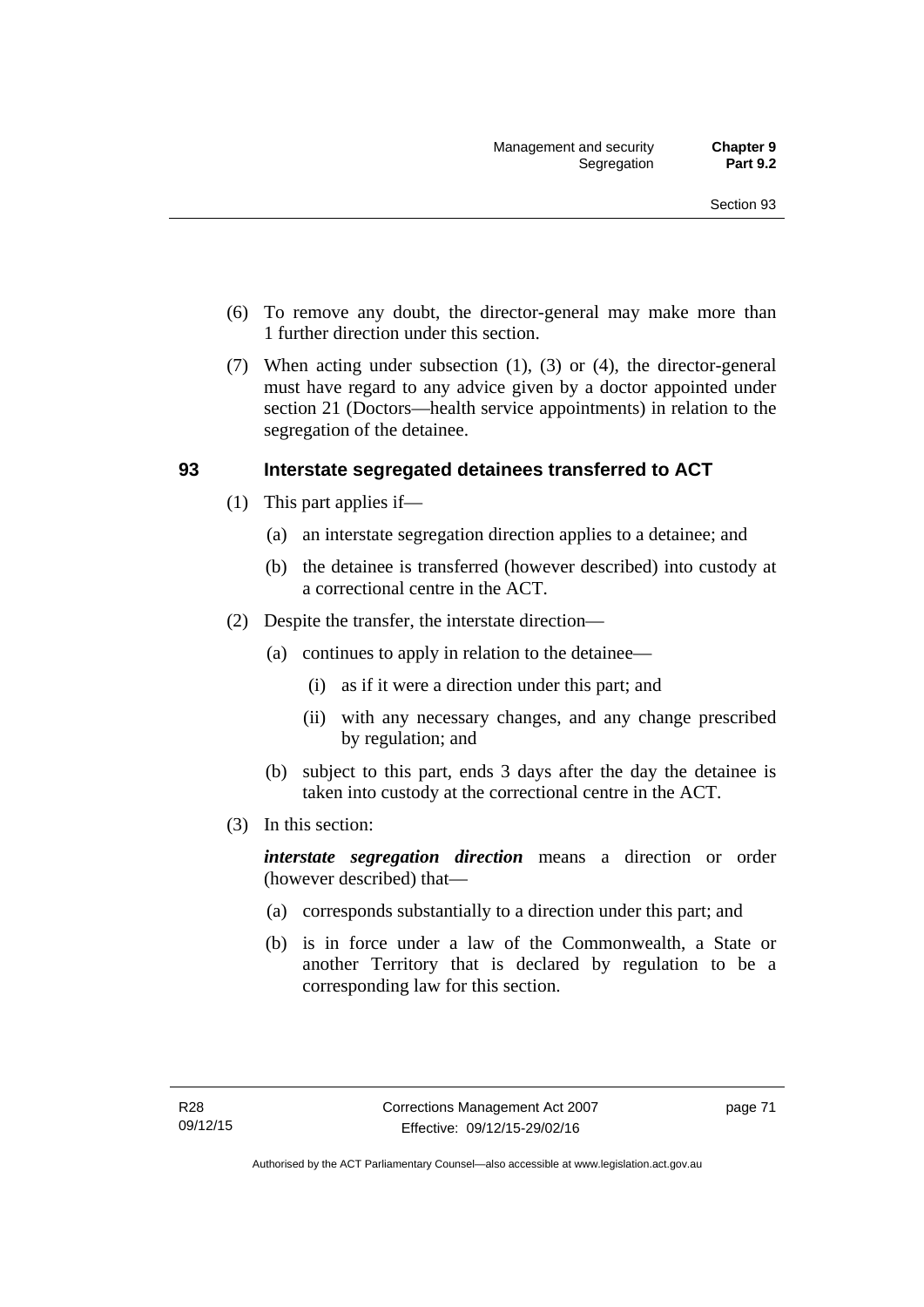### **94 Segregated detainees removed to NSW**

- (1) This section applies if both of the following apply to a detainee:
	- (a) a direction under the *[Crimes \(Sentence Administration\)](http://www.legislation.act.gov.au/a/2005-59)  [Act 2005](http://www.legislation.act.gov.au/a/2005-59)*, section 26 (Full-time detention in ACT or NSW) that the detainee be removed to a NSW correctional centre;
	- (b) a direction (the *ACT direction*)—
		- (i) under this part; or
		- (ii) under chapter 10 (Discipline) for investigative segregation.
- (2) Despite the detainee's removal to a NSW correctional centre, the ACT direction—
	- (a) continues to apply in relation to the detainee, with any necessary changes, and any change prescribed by regulation; and
	- (b) subject to this part, ends 3 days after the day the detainee is taken into custody at the NSW correctional centre.

### **95 Segregation not to affect minimum living conditions**

- (1) The segregation of a detainee under this part does not affect the standards applying to the detainee under section 12 (Correctional centres—minimum living conditions).
- (2) However, subsection (1) does not prevent the application of the standards in a way that is necessary and reasonable for the purpose of the segregation.

### **96 Application for review of segregation directions**

- (1) A detainee may apply to an adjudicator for a review of the director-general's directions under any of the following sections:
	- (a) section 90 (Segregation—safety and security);

Authorised by the ACT Parliamentary Counsel—also accessible at www.legislation.act.gov.au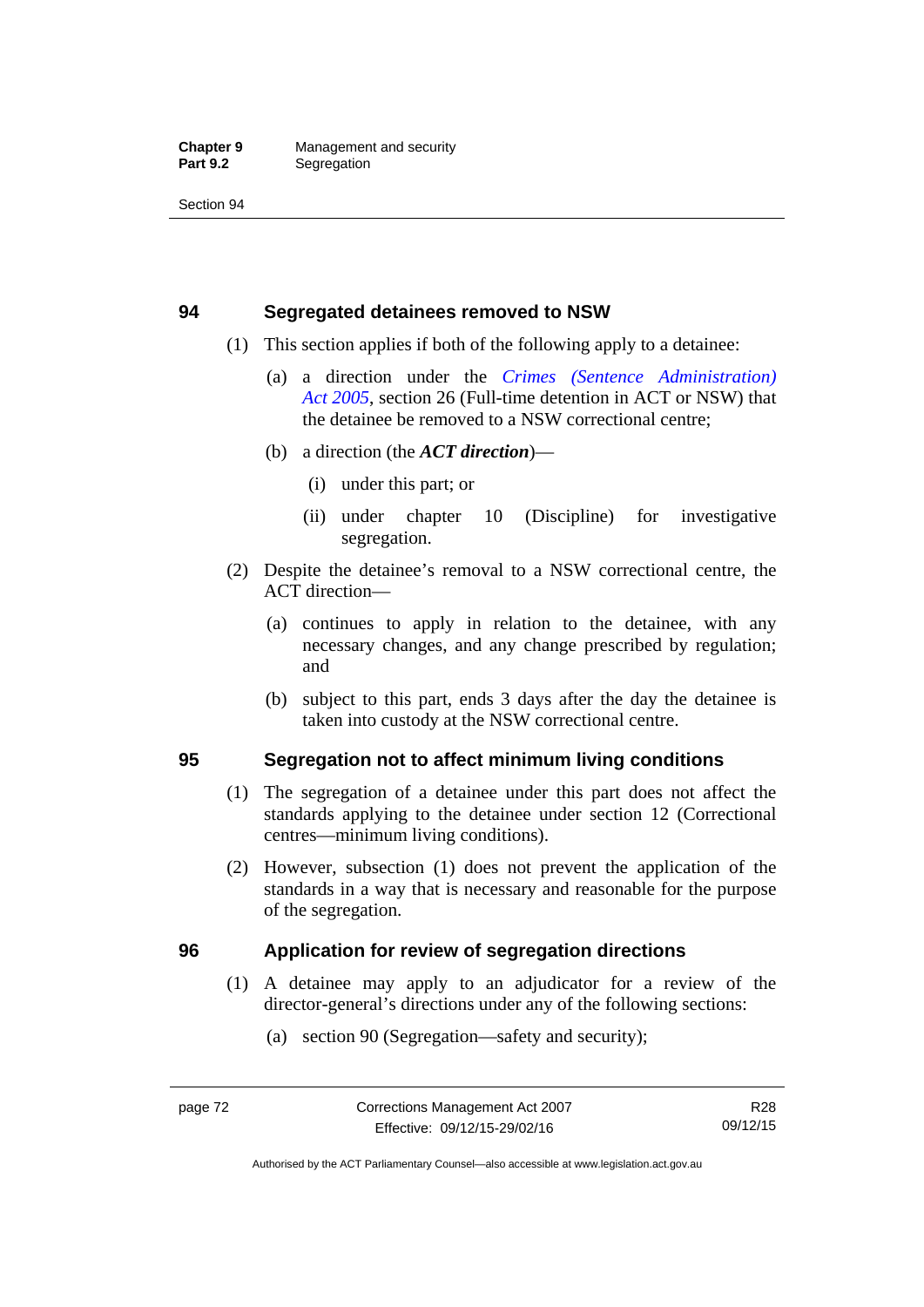- (b) section 91 (Segregation—protective custody);
- (c) section 92 (Segregation—health).
- (2) The application must be made no later than 7 days after the day the director-general gives the detainee notice of the direction.
	- *Note* If a form is approved under s 228 for an application under this section, the form must be used.
- (3) Subject to any decision by the adjudicator under section 97, the application does not affect the segregation of the detainee under the direction under review.

### **97 Review of segregation directions**

- (1) On application under section 96, an adjudicator may—
	- (a) conduct an inquiry to review the director-general's direction; or
	- (b) refuse to review the director-general's direction.
- (2) Chapter 11 (Disciplinary inquiries) applies, with any changes prescribed by regulation, in relation to the inquiry as if it were an inquiry under that chapter.
- (3) After completing an inquiry under this section, the adjudicator may—
	- (a) confirm the direction under review; or
	- (b) give any direction the director-general may make under the section authorising the direction under review, either by—
		- (i) amending the direction under review; or
		- (ii) setting aside the direction under review and making a direction in substitution for the direction set aside.
- (4) The adjudicator must give the detainee prompt written notice of the adjudicator's decision under this section.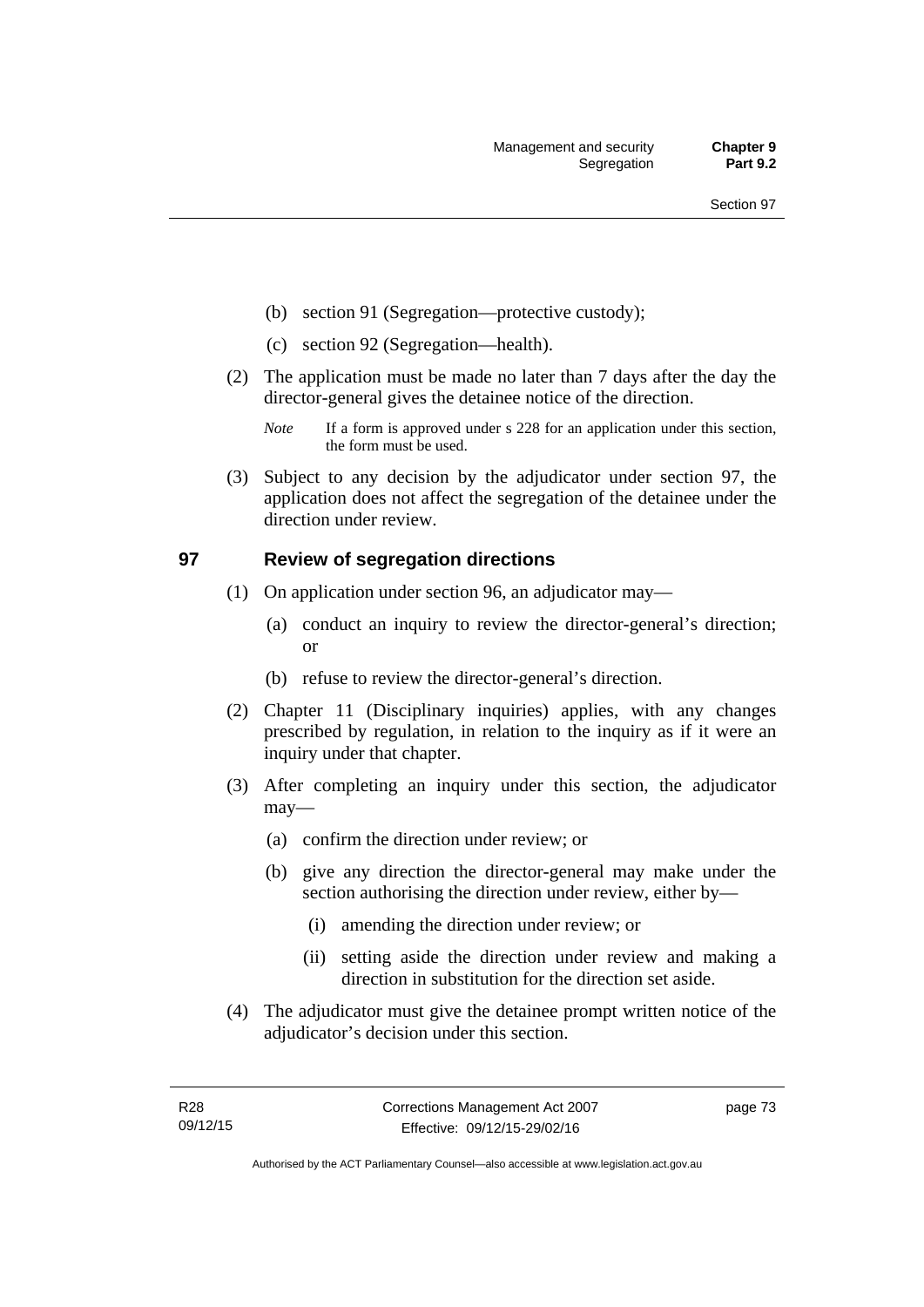- (5) If the adjudicator refuses to review the director-general's direction, the notice must include the reasons for the refusal.
	- *Note 1* Under the *[Administrative Decisions \(Judicial Review\) Act 1989](http://www.legislation.act.gov.au/a/alt_a1989-33co)*, a person aggrieved by an administrative decision made under an enactment may apply to the Supreme Court for a review of the decision. Subject to any order of the court, the making of the application does not affect the operation of the decision or prevent its implementation (see that Act, s 16).
	- *Note* 2 For what must be included in a statement of reasons, see the Legislation [Act,](http://www.legislation.act.gov.au/a/2001-14) s 179.

### **98 Other separation of detainees**

- (1) The director-general must provide separate accommodation for males and females.
- (2) Without limiting section 14 (Corrections policies and operating procedures), the director-general may make a corrections policy or operating procedure in relation to the management of detainees, including provision in relation to the separation of detainees in relation to any of the following:
	- (a) the cultural background or vulnerability of detainees;
	- (b) accommodation or use of facilities;
	- (c) participation in work or other activities.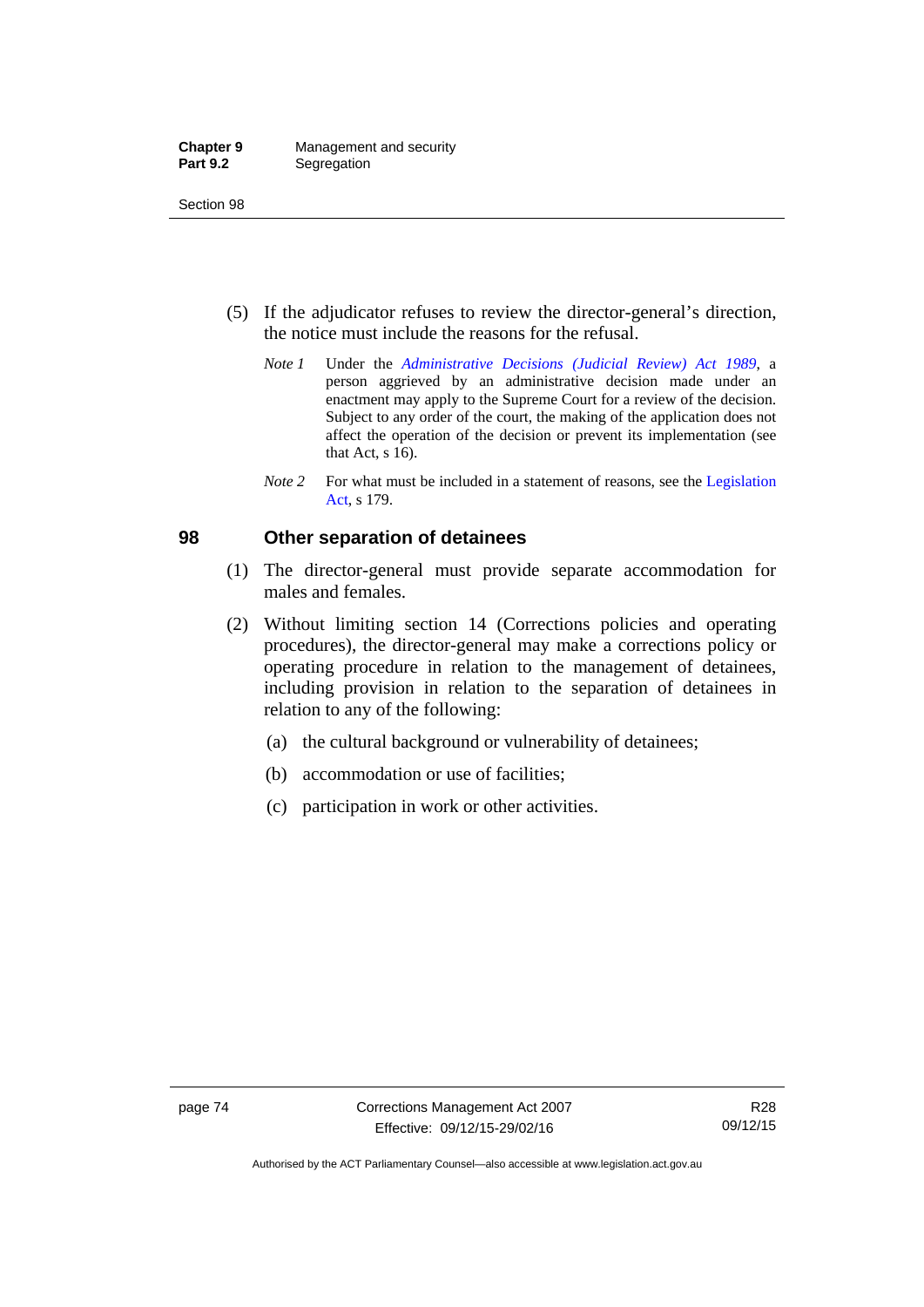# **Part 9.3 Monitoring**

### **99 Monitoring—general considerations**

In exercising a function under this part, the director-general must ensure that the following are balanced appropriately:

- (a) the need to protect the safety of detainees, corrections officers, other people who work at or visit correctional centres, and the community;
- (b) the need for security and good order at correctional centres;
- (c) the benefits of detainees maintaining contact with the community outside correctional centres;
- (d) the need to protect the privacy of detainees;
- (e) the need to prevent intimidation and corruption at correctional centres, and the commission of offences;
- (f) the need to detect prohibited things entering, at, or leaving correctional centres;
- (g) anything else the director-general considers, on reasonable grounds, to be relevant.

### **100 Monitoring at correctional centres**

The director-general may arrange for any part of a correctional centre to be monitored for any activity, including the movement of anyone at the centre.

#### **Examples of monitoring**

direct viewing, closed-circuit television coverage and the use of other devices for detecting movement

*Note* An example is part of the Act, is not exhaustive and may extend, but does not limit, the meaning of the provision in which it appears (see [Legislation Act,](http://www.legislation.act.gov.au/a/2001-14) s 126 and s 132).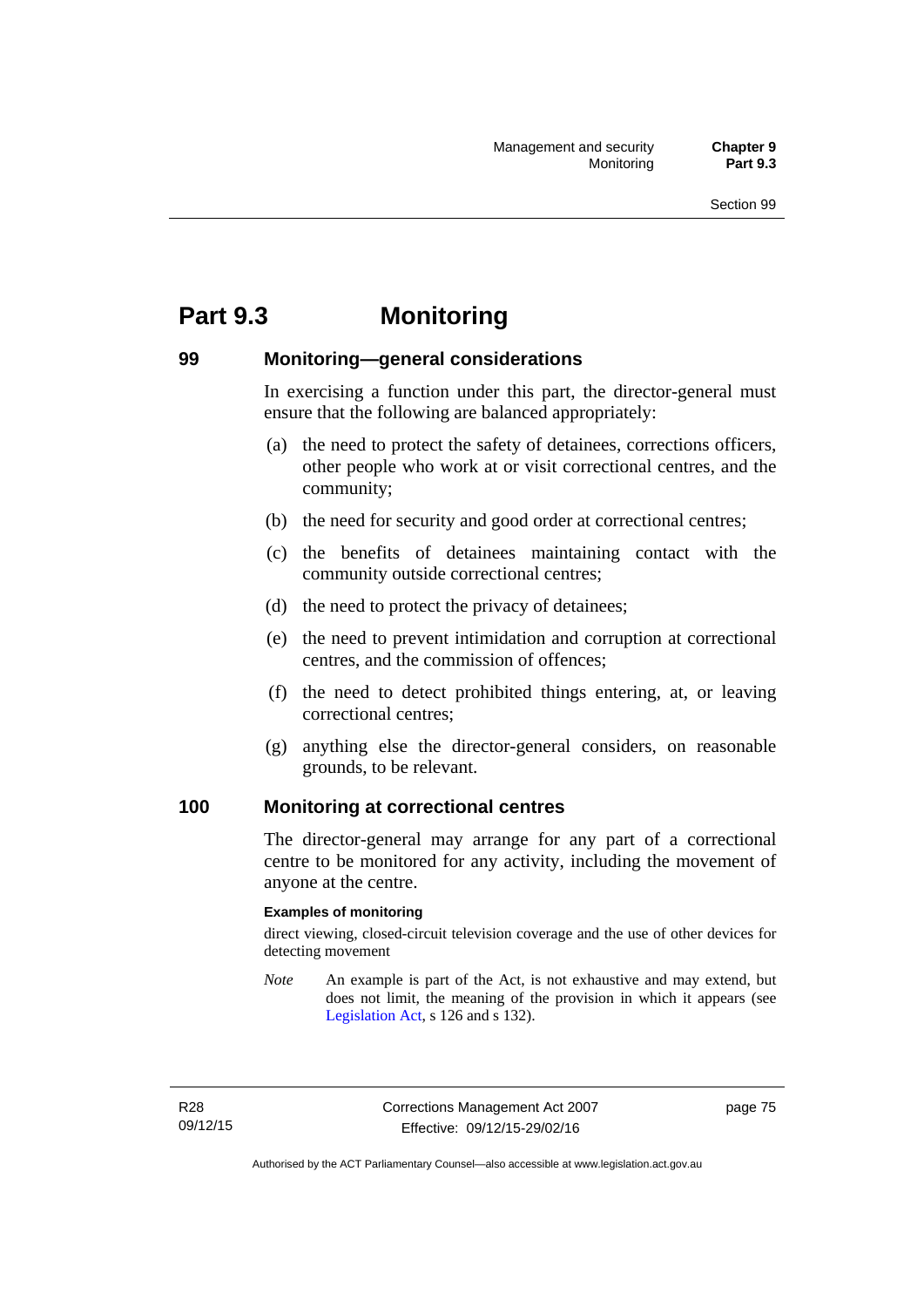#### **Chapter 9** Management and security<br>**Part 9.3** Monitoring **Monitoring**

Section 101

### **101 Personal monitoring devices**

- (1) The director-general may, orally or in writing, direct a person at a correctional centre to wear a device (a *personal monitoring device*) that allows the person's location at the centre to be monitored.
- (2) To remove any doubt, a direction under this section may be given to any of the following:
	- (a) a detainee;
	- (b) a corrections officer;
	- (c) anyone working at or visiting a correctional centre.

### **102 Interfering with personal monitoring devices**

 (1) A person commits an offence if the person interferes with a personal monitoring device.

Maximum penalty: 50 penalty units, imprisonment for 6 months or both.

- (2) It does not matter whether the interference is by the person directed to wear the device or someone else.
- (3) Subsection (1) does not apply if the interference is authorised by the director-general.
- (4) In this section:

*interfere*, with a personal monitoring device, includes damage, cause to malfunction, disable and remove but does not include the effect of normal wear and tear associated with wearing the device.

### **103 Monitoring telephone calls etc**

(1) This section applies in relation to an electronic communication with a detainee, other than a protected electronic communication.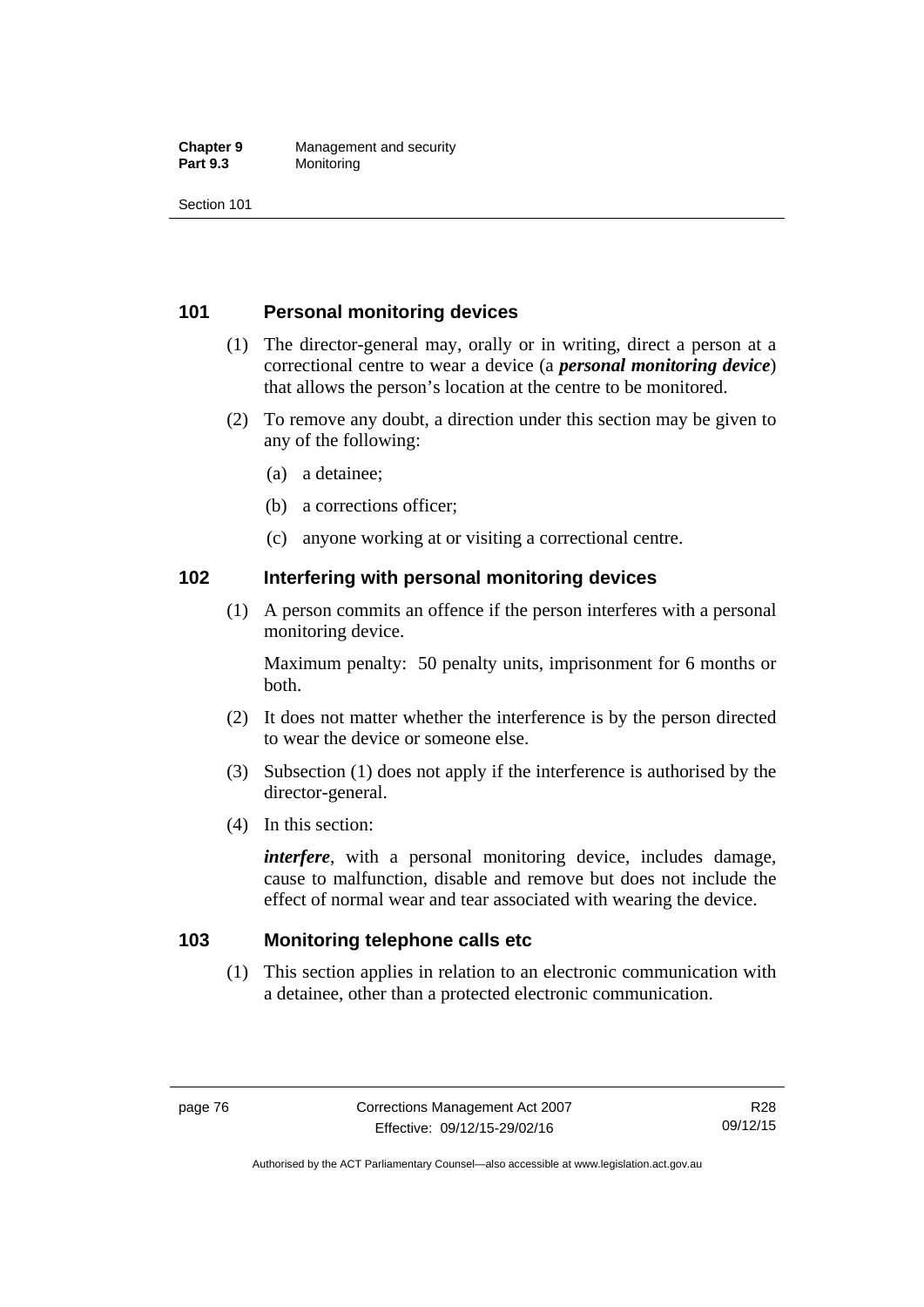- (2) The director-general may do either or both of the following in relation to the communication:
	- (a) monitor the communication;
	- (b) record the communication.
- (3) The director-general must tell the parties to the communication that the communication might be monitored and recorded.
- (4) If the communication reveals information about the commission of an offence, the director-general must give the information to the chief police officer.
- (5) In this section:

*electronic communication* means communication by—

- (a) telephone, email or fax; or
- (b) any other electronic means.

*protected electronic communication* means an electronic communication between a detainee and any of the following:

- (a) a lawyer representing the detainee;
- (b) an official visitor;
- (c) the human rights commissioner;
- (d) the public advocate;
- (e) the ombudsman;
- (f) a person prescribed by regulation.

### **104 Monitoring ordinary mail**

(1) The director-general may open and search a detainee's ordinary mail.

page 77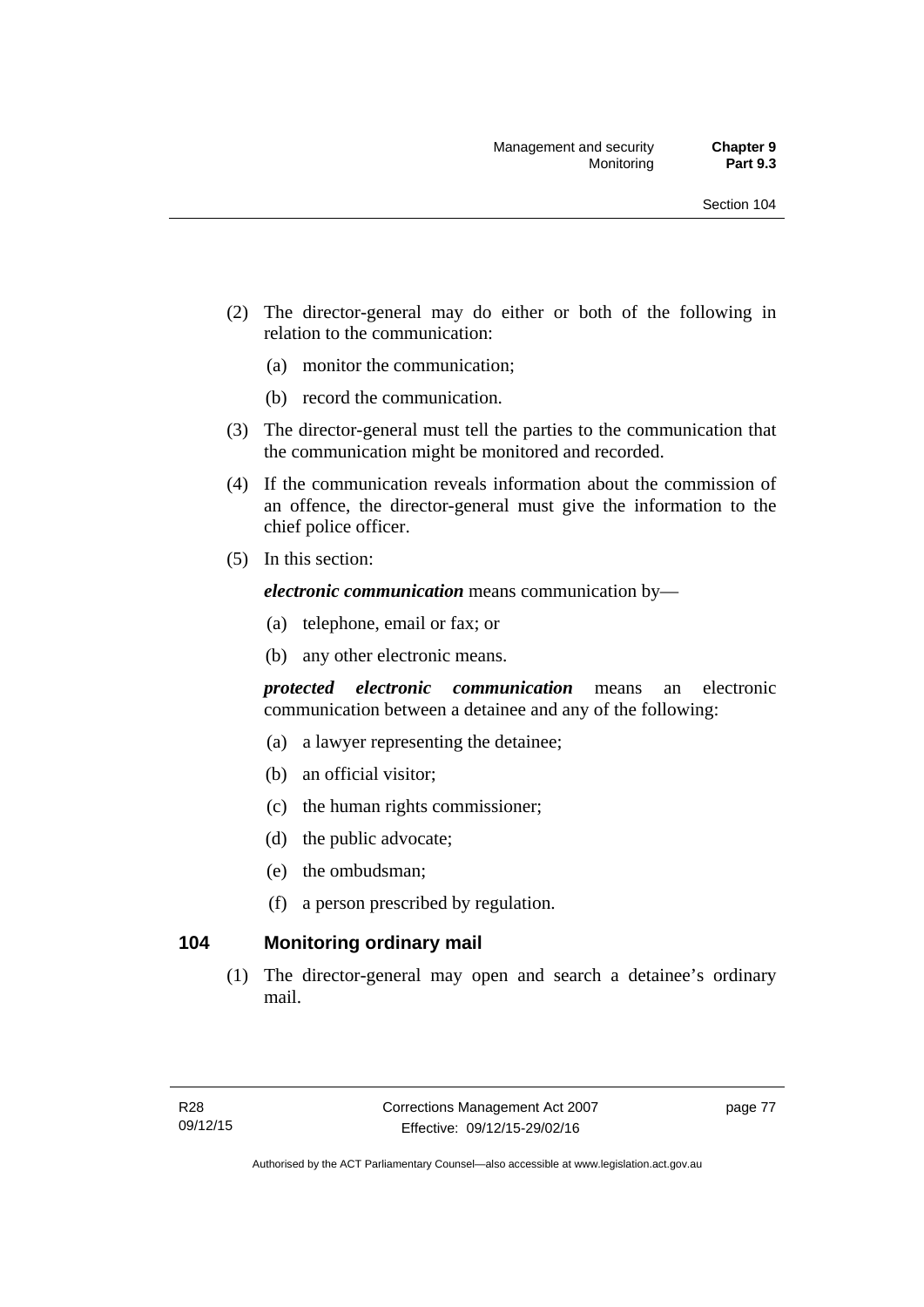#### **Chapter 9** Management and security<br>**Part 9.3** Monitoring **Monitoring**

Section 104

- (2) The director-general may read a detainee's ordinary mail only if the director-general suspects, on reasonable grounds, that the mail may—
	- (a) undermine security or good order at a correctional centre; or
	- (b) revictimise a victim; or
	- (c) circumvent any process for investigating complaints or reviewing decisions under this Act.
- (3) However, and without limiting section 14 (Corrections policies and operating procedures), the director-general may make a corrections policy or operating procedure in relation to reading a random selection of detainees' ordinary mail.
- (4) In this section:

*ordinary mail* means mail other than protected mail.

*protected mail* means mail between a detainee and any of the following:

- (a) a lawyer representing the detainee;
- (b) an official visitor;
- (c) the human rights commissioner;
- (d) the public advocate;
- (e) the ombudsman;
- (f) a person prescribed by regulation.

*search* includes search—

- (a) with any device using electronic or other technology; and
- (b) by physical means; and
- (c) with the assistance of a corrections dog.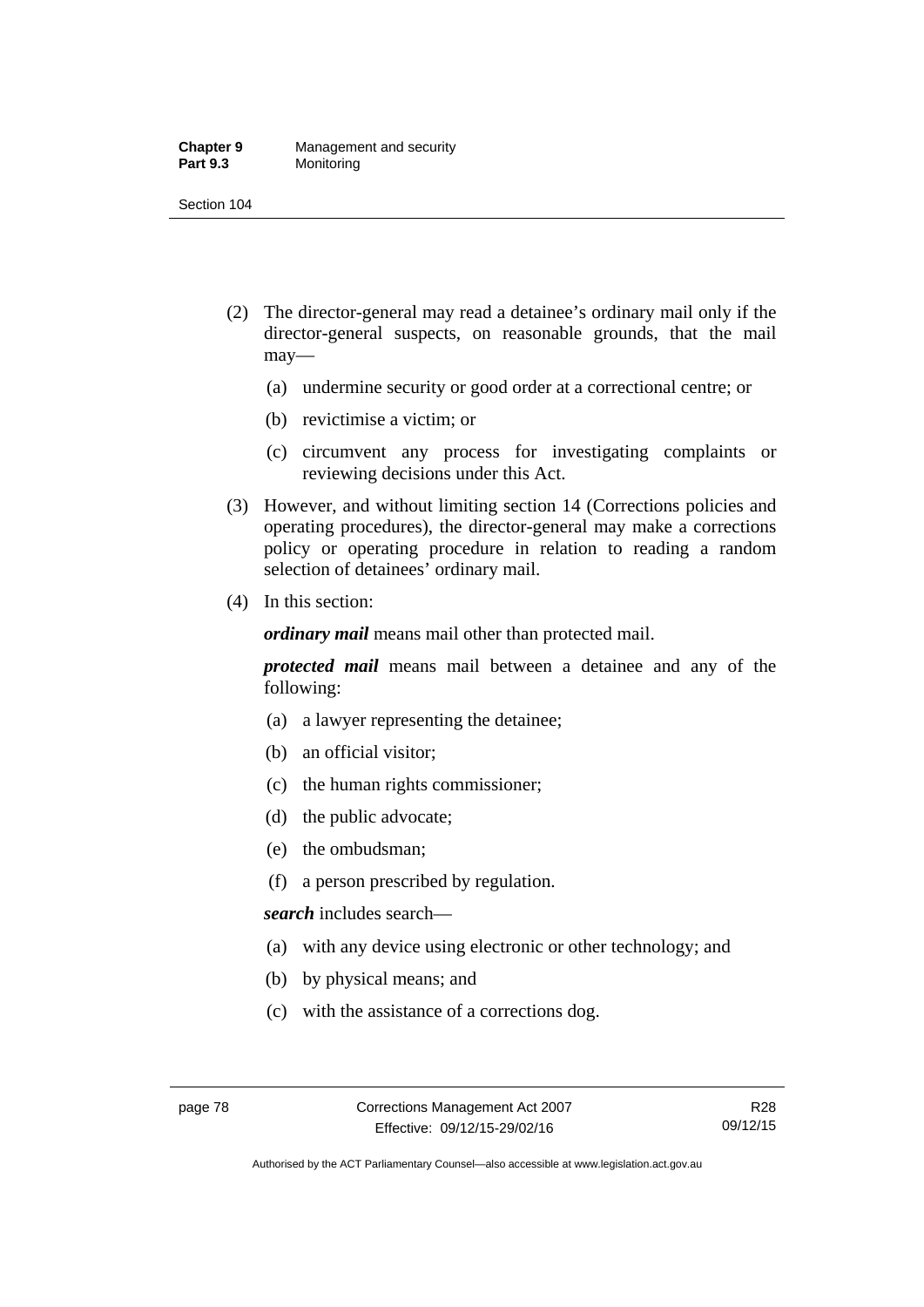### **105 Monitoring protected mail**

- (1) The director-general may open and search a detainee's protected mail in the detainee's presence if the director-general suspects, on reasonable grounds, that the mail contains—
	- (a) something that may physically harm the addressee; or
	- (b) a prohibited thing.
- (2) However, the director-general must not read a detainee's protected mail without the detainee's written consent.
- (3) In this section:

*search*—see section 104 (4).

### **106 Mail searches—consequences**

- (1) Subject to section 127 (Seizing mail etc), a detainee's mail, once searched, must be delivered to the addressee as soon as practicable.
- (2) If a search of a detainee's mail reveals information about the commission of an offence, the director-general must give the information to the chief police officer.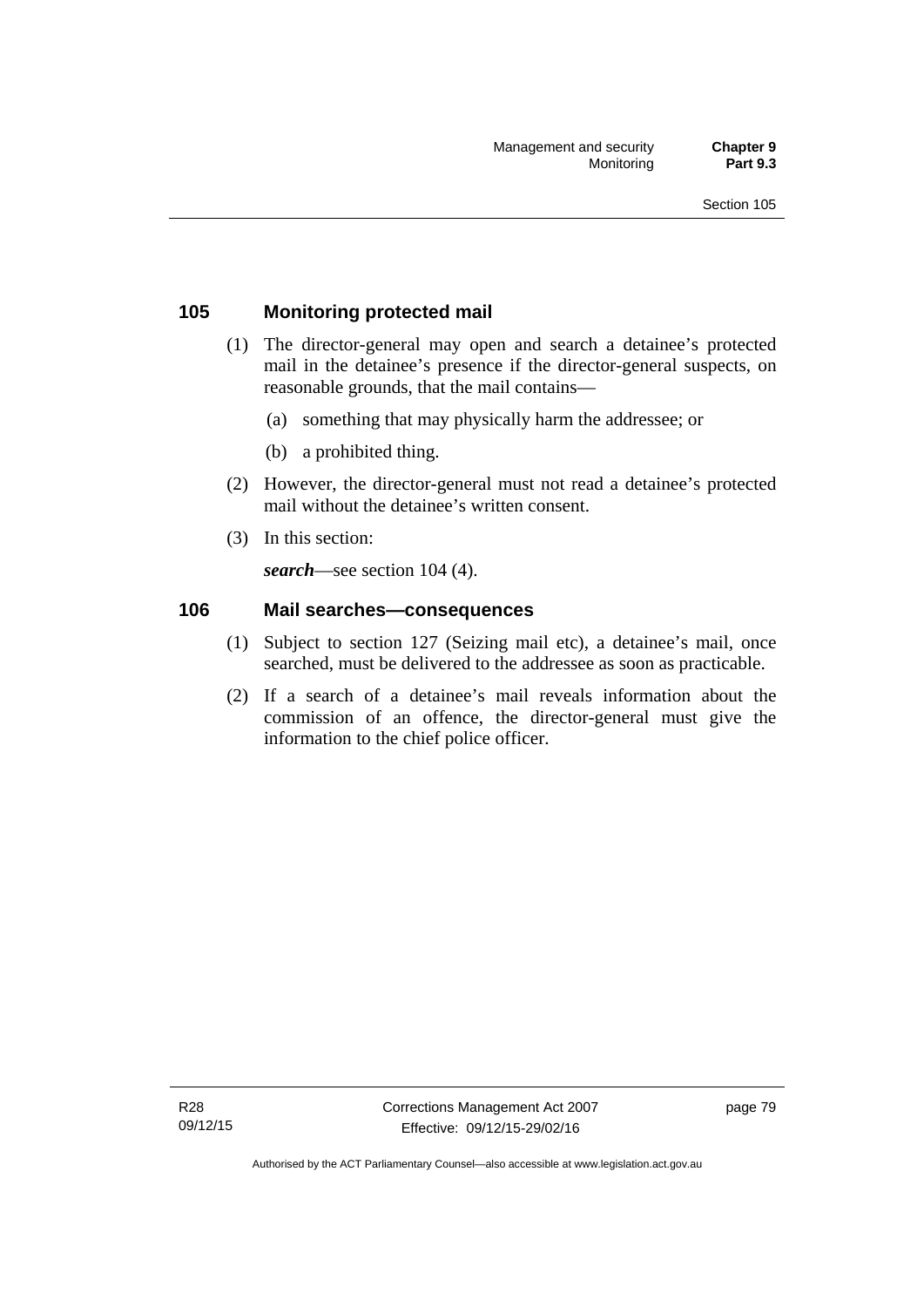**Chapter 9** Management and security<br>**Part 9.4** Searches **Part 9.4 Searches**<br>**Division 9.4.1** Searches Searches—general Section 107

# **Part 9.4 Searches**

### **Division 9.4.1 Searches—general**

#### **107 Definitions—searches**

In this Act:

*body search*, of a detainee, means a search of the detainee's body, including an examination of any orifice or cavity of the detainee's body.

*frisk search* means—

- (a) a search of a person conducted by quickly running the hands over the person's outer garments; and
- (b) an examination of anything worn or carried by the person that is conveniently and voluntarily removed by the person.

*ordinary search* means a search of a person, or of articles in a person's possession, that may include—

- (a) requiring the person to remove the person's overcoat, coat or jacket and any gloves, shoes or hat; and
- (b) an examination of those items.

*scanning search* means a search of a person by electronic or other means that does not require the person to remove the person's clothing or to be touched by someone else.

#### **Examples of scanning searches**

- 1 passing a portable electronic or other device over a person
- 2 requiring a person to pass by or through an electronic or other device
- *Note* An example is part of the Act, is not exhaustive and may extend, but does not limit, the meaning of the provision in which it appears (see [Legislation Act,](http://www.legislation.act.gov.au/a/2001-14) s 126 and s 132).

Authorised by the ACT Parliamentary Counsel—also accessible at www.legislation.act.gov.au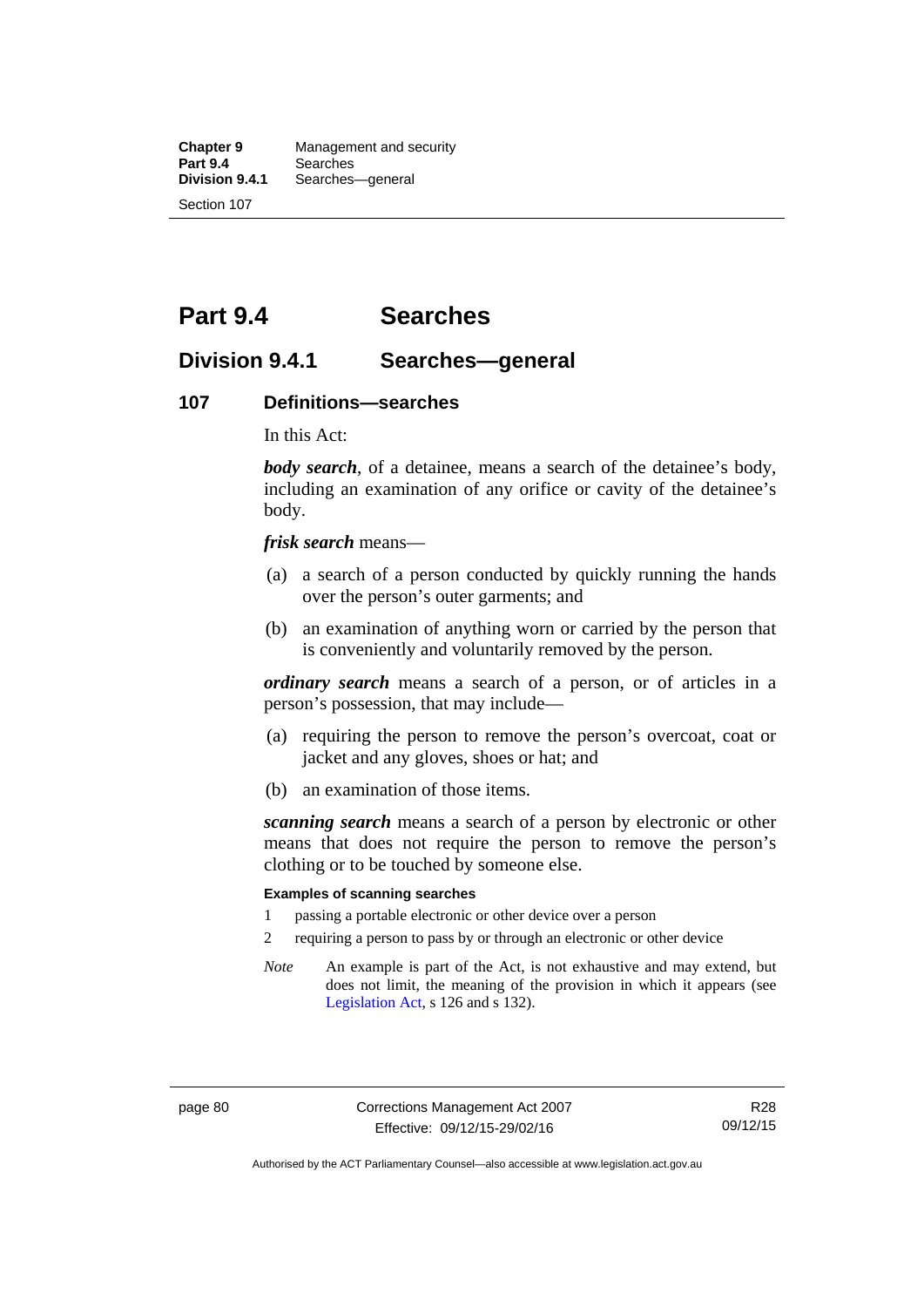*strip search*, of a detainee, means a search of the detainee, or of articles in the detainee's possession, that may include—

- (a) requiring the detainee to remove all of the detainee's clothing; and
- (b) an examination of the detainee's body (but not the detainee's body orifices or cavities) and of that clothing.

### **108 Intrusiveness of searches**

The person conducting a search of a person under this part must ensure, as far as practicable, that—

- (a) the search is the least intrusive kind of search that is reasonable and necessary in the circumstances; and
- (b) the search is conducted in the least intrusive way that is reasonable and necessary in the circumstances.

#### **Example**

searching for a prohibited thing by a frisk search (rather than an ordinary search) with the assistance of a corrections dog

*Note* An example is part of the Act, is not exhaustive and may extend, but does not limit, the meaning of the provision in which it appears (see [Legislation Act,](http://www.legislation.act.gov.au/a/2001-14) s 126 and s 132).

### **109 Searches of transgender and intersex detainees**

- (1) This section applies if a transgender or intersex detainee is to be subjected to a search under this part.
- (2) To remove any doubt, the detainee's sex is taken to be that entered for the detainee in the register of detainees.
	- *Note* For the meaning of *transgender person* and *intersex person*, see the [Legislation Act,](http://www.legislation.act.gov.au/a/2001-14) s 169A and s 169B.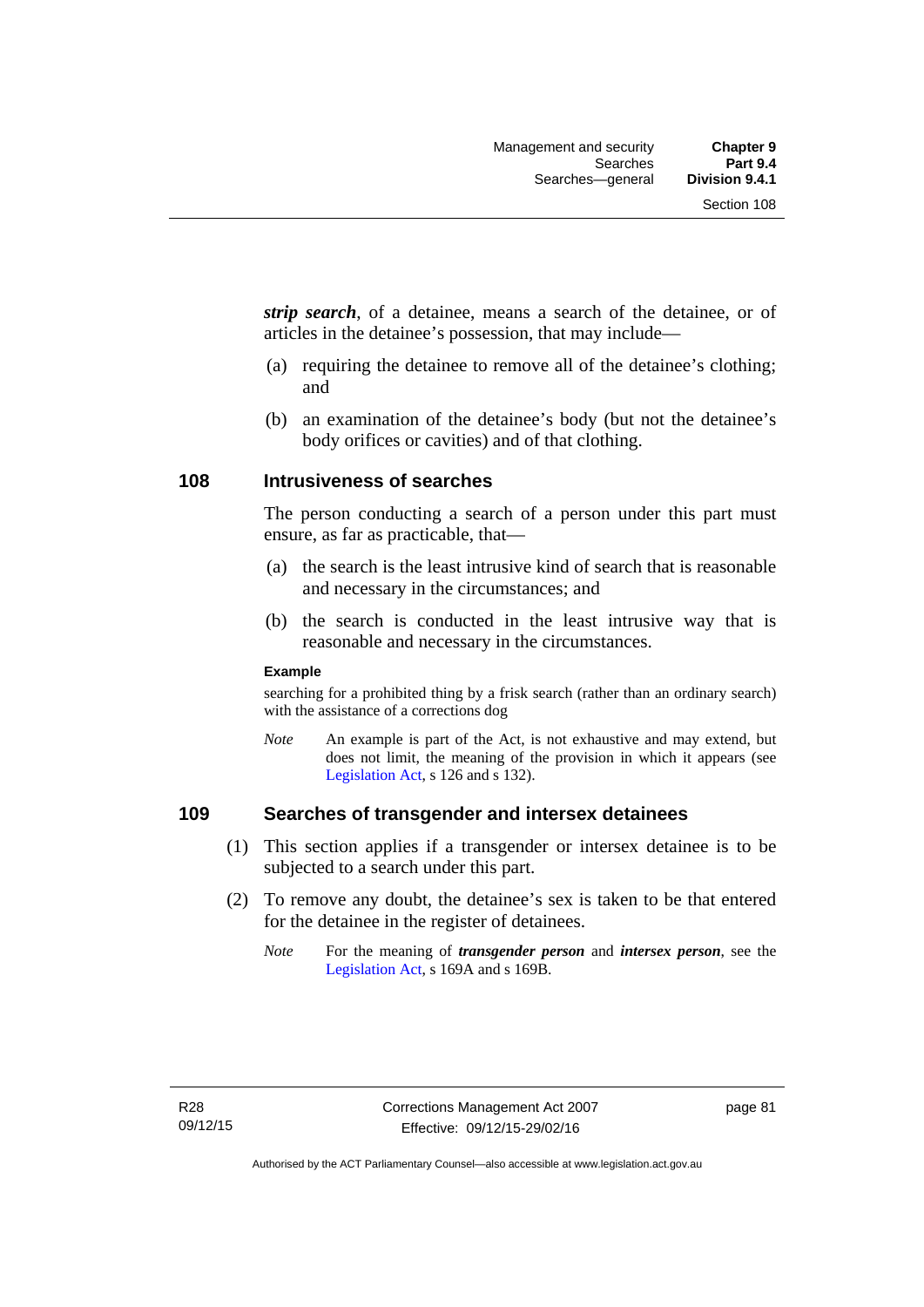### **110 Register of strip and body searches**

- (1) This section applies in relation to—
	- (a) a strip search of a detainee; and
	- (b) a body search of a detainee.
- (2) The director-general must keep a register containing the following details in relation to each search:
	- (a) the name of the detainee searched;
	- (b) the reason for the search;
	- (c) when the search was conducted;
	- (d) the name of each person present at any time during the search;
	- (e) details of anything seized during the search;
	- (f) anything else prescribed by regulation.
- (3) The register may contain anything else the director-general considers relevant.
- (4) The register must be available for inspection under chapter 7 (Inspection of correctional centres).

### **Division 9.4.2 Scanning, frisk and ordinary searches**

### **111 Scanning, frisk and ordinary searches—directions**

- (1) The director-general may, at any time, direct a corrections officer to conduct a scanning search, frisk search or ordinary search of a detainee, another corrections officer or anyone else working at or visiting a correctional centre if the director-general believes, on reasonable grounds, that it is prudent to conduct the search to protect—
	- (a) the safety of anyone at a correctional centre; or

Authorised by the ACT Parliamentary Counsel—also accessible at www.legislation.act.gov.au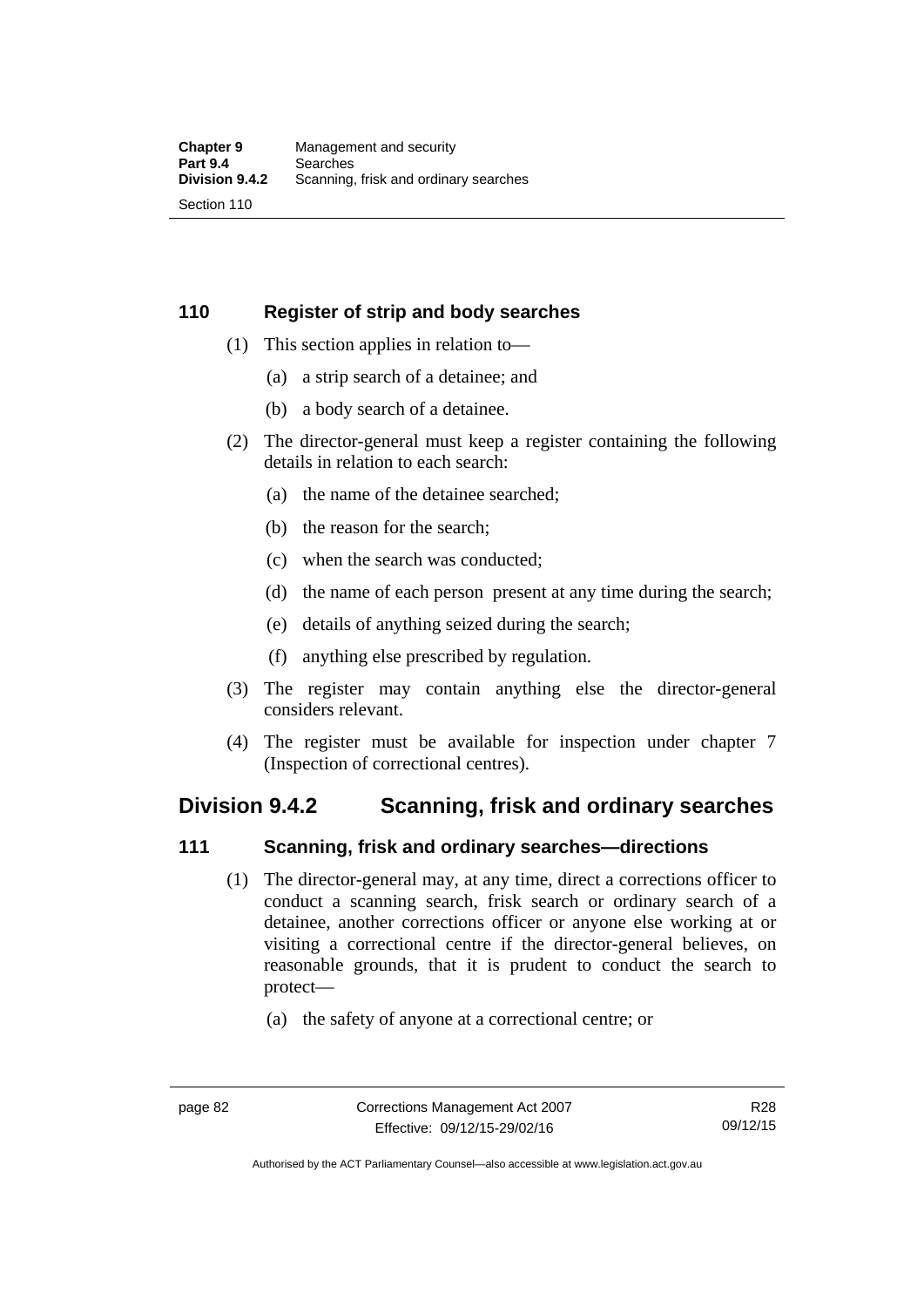#### (b) security or good order at a correctional centre.

#### **Examples of other people working at correctional centre**

counsellors, psychologists, maintenance workers and volunteers

#### **Examples of searches**

- 1 searching a detainee returning to a correctional centre after performing community service
- 2 searching a corrections officer reporting for work
- 3 searching a person engaged to provide an educational program at a correctional centre when the person arrives at, or returns to, the centre
- 4 searching a detainee returning to the detainee's accommodation at a correctional centre after working in another part of the centre
- *Note* An example is part of the Act, is not exhaustive and may extend, but does not limit, the meaning of the provision in which it appears (see [Legislation Act,](http://www.legislation.act.gov.au/a/2001-14) s 126 and s 132).
- (2) Also, a corrections officer may conduct a scanning search, frisk search or ordinary search of a detainee if the officer suspects, on reasonable grounds, that the detainee is carrying—
	- (a) a prohibited thing; or
	- (b) anything else that creates, or is likely to create, a risk to—
		- (i) the personal safety of the detainee or anyone else; or
		- (ii) security or good order at a correctional centre.
	- *Note* Section 126 provides for the use of force to carry out searches under this part.

### **112 Scanning, frisk and ordinary searches—requirements**

- (1) A corrections officer may conduct a scanning search, frisk search or ordinary search of a person under section 111 only if—
	- (a) the person is of the same sex as the officer; or
	- (b) if that is not the case—another person of the same sex as the person to be searched is present while the search is conducted.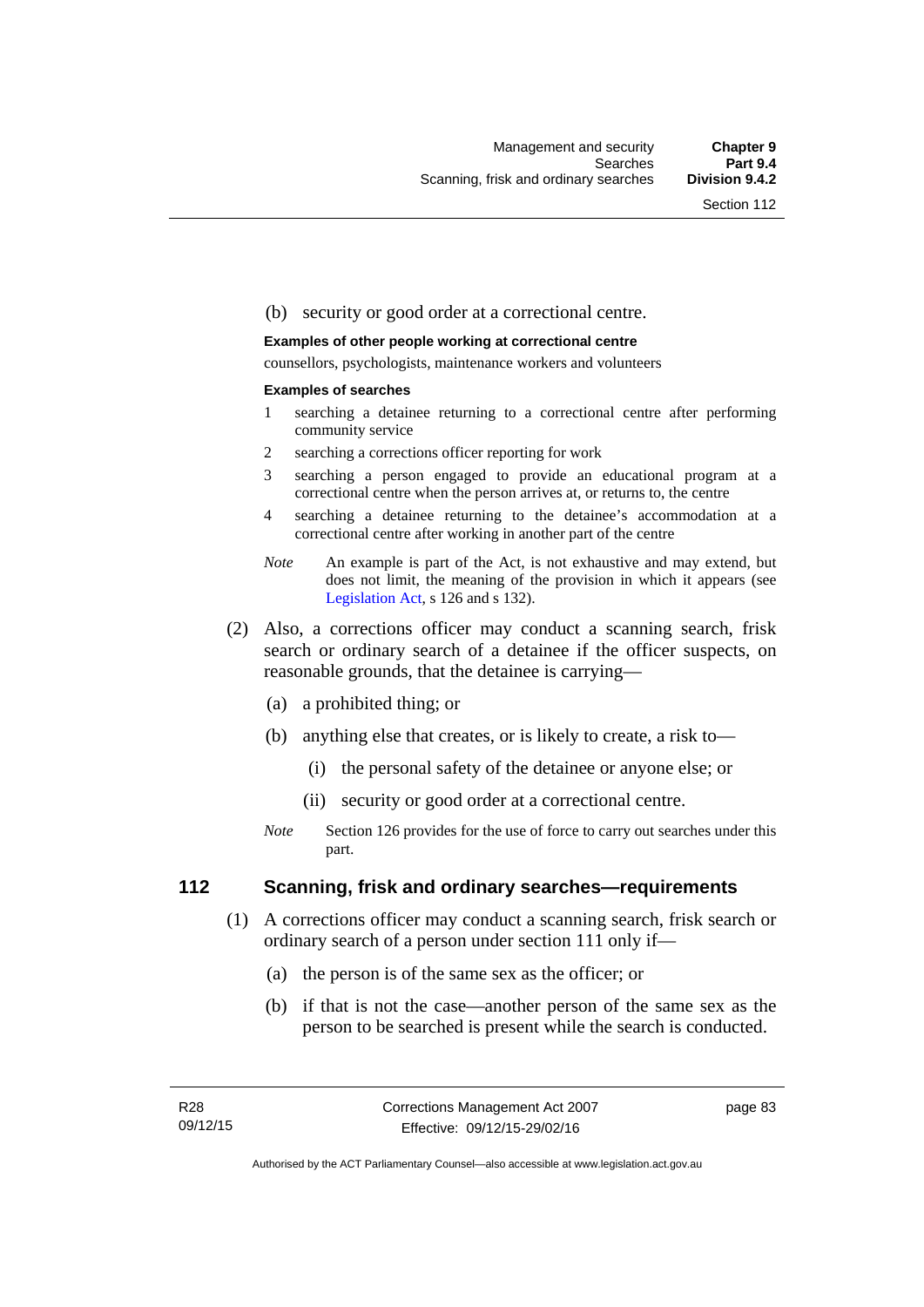(2) The other person mentioned in subsection (1) must not be a detainee.

## **Division 9.4.3 Strip searches**

### **113 Meaning of** *seizeable item***—div 9.4.3**

In this division:

*seizeable item* means anything that—

- (a) is a prohibited thing; or
- (b) may be used by the detainee in a way that may involve—
	- (i) intimidating anyone else; or
	- (ii) an offence or disciplinary breach; or
	- (iii) a risk to the personal safety of anyone else; or
	- (iv) a risk to security or good order at a correctional centre.

### **113A Strip searches—when may be conducted**

- (1) A detainee may be strip searched only if the director-general gives a direction in accordance with section 113B or section 113C.
	- *Note* Section 126 provides for the use of force to carry out searches under this part.
- (2) To remove any doubt, a strip search of a detainee may be conducted immediately after any scanning search, frisk search or ordinary search of the detainee.

### **113B Strip searches—on suspicion**

The director-general may direct a corrections officer to strip search a detainee if the director-general suspects on reasonable grounds that the detainee has a seizeable item concealed on the detainee.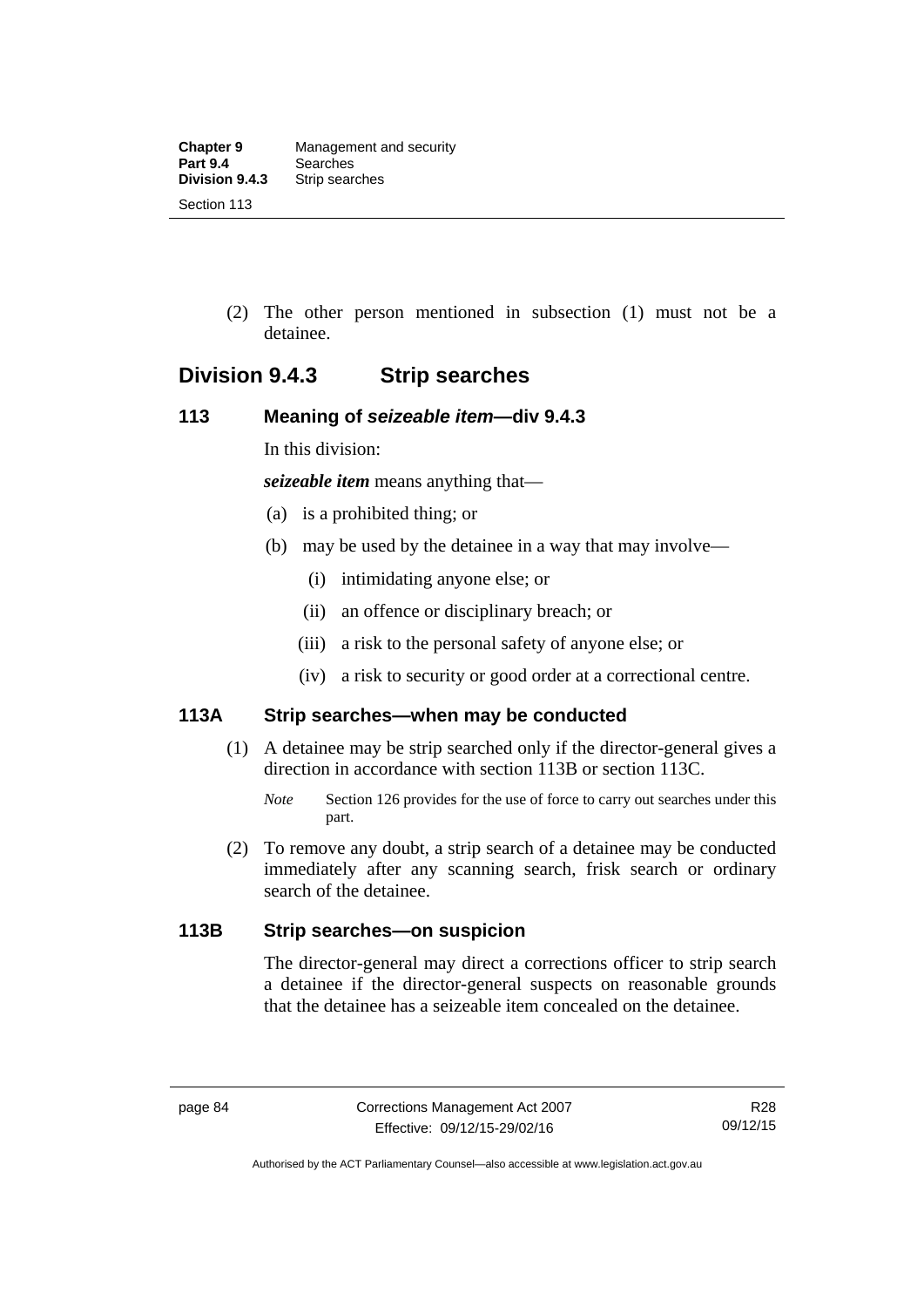### **113C Strip searches—where prudent**

- (1) The director-general may direct a corrections officer to strip search a detainee at a correctional centre if—
	- (a) the director-general believes on reasonable grounds that it is prudent to search the detainee for a seizeable item that may be concealed on or in the detainee because the detainee—
		- (i) has recently not been under the control or immediate supervision of a corrections officer for a period; and
		- (ii) during the period, may have had an opportunity to obtain a seizeable item; and
	- (b) a scanning search may assist in detecting the item but—
		- (i) the means of conducting the search is not available at the correctional centre; or
		- (ii) if the means of conducting the search is available—the scanning search is not likely to detect more than a limited range of seizeable items; or
		- (iii) the search could only be carried out using force that would be likely to make it ineffectual; and
	- (c) a frisk search or ordinary search is not likely to detect more than a limited range of seizeable items.

#### **Example—par (a) (ii)**

the detainee has had a personal contact visit by someone who is not an accredited person

#### **Example—par (b) (ii)**

a metal detector

*Note* An example is part of the Act, is not exhaustive and may extend, but does not limit, the meaning of the provision in which it appears (see [Legislation Act,](http://www.legislation.act.gov.au/a/2001-14) s 126 and s 132).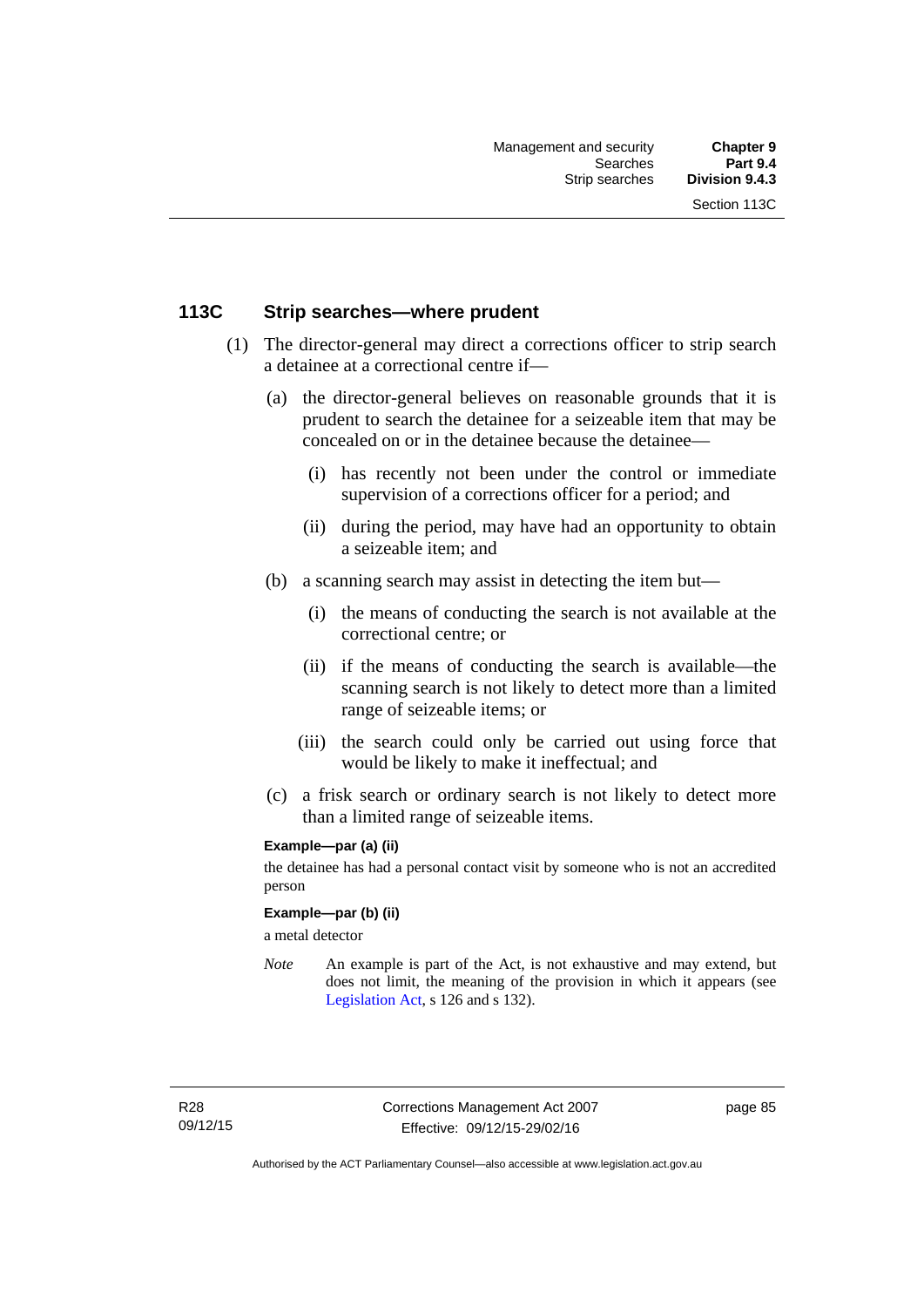(2) Without limiting section 14 (Corrections policies and operating procedures), the director-general must make a corrections policy or operating procedure in relation to strip searches under this section.

### **114 Strip searches—presence of corrections officers**

- (1) A strip search of a detainee must be done—
	- (a) by a corrections officer of the same sex as the detainee; and
	- (b) in the presence of 1 or more other corrections officers each of whom must be of the same sex as the detainee.
- (2) However, the number of corrections officers present during the search must be no more than necessary and reasonable to ensure the search is carried out as safely and effectively as possible.
- (3) The corrections officer conducting the search may direct another corrections officer present to provide assistance that the conducting officer believes, on reasonable grounds, is necessary and reasonable for the search.
- (4) A corrections officer may give directions to the detainee for the conduct of the search in accordance with this section.

#### **Examples**

directions that the detainee raise 1 or both arms, raise any long hair or turn in a particular direction

*Note* An example is part of the Act, is not exhaustive and may extend, but does not limit, the meaning of the provision in which it appears (see [Legislation Act,](http://www.legislation.act.gov.au/a/2001-14) s 126 and s 132).

### **115 Strip searches—general rules**

- (1) A strip search must be conducted in a private area or an area that provides reasonable privacy for the detainee being searched.
- (2) The search must not be conducted—
	- (a) in the presence of someone of the opposite sex to the detainee; or

Authorised by the ACT Parliamentary Counsel—also accessible at www.legislation.act.gov.au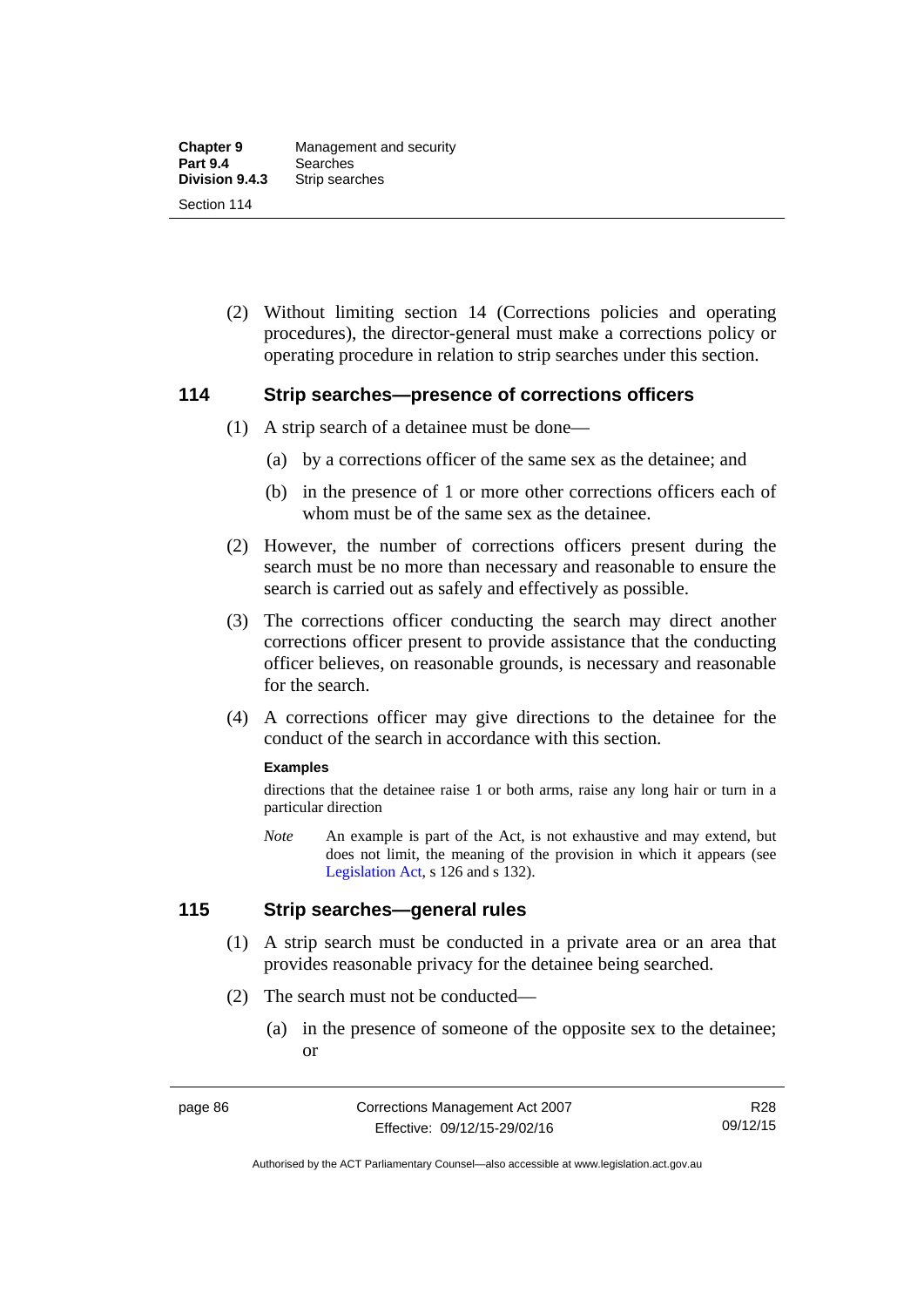- (b) in the presence or sight of someone else whose presence is not necessary for the search or the safety of everyone present.
- (3) The search must not involve—
	- (a) the removal from the detainee of more clothes than is necessary and reasonable to conduct the search; or
	- (b) the removal from the detainee of more clothes at any time than is necessary and reasonable to conduct the search; or
	- (c) without limiting paragraph (b), both the upper and lower parts of the person's body being uncovered at the same time.
- (4) Subject to section 126 (Searches—use of force), the search must not involve any touching of the detainee's body by a corrections officer.
- (5) Each corrections officer present during the search must ensure, as far as practicable, that—
	- (a) the search is done in a way that minimises embarrassment for the detainee; and
	- (b) the search is done quickly; and
	- (c) the detainee is allowed to dress in private immediately after the search is finished.
- (6) If clothing from a detainee is seized during a strip search, the director-general must ensure that the detainee is left with, or given, appropriate clothing to wear.

### **Division 9.4.4 Body searches**

### **116 Body searches—directions**

The director-general may direct a doctor appointed under section 22 (Health practitioners—non-therapeutic functions) to conduct a body search of a detainee if the director-general suspects, on reasonable grounds, that the detainee—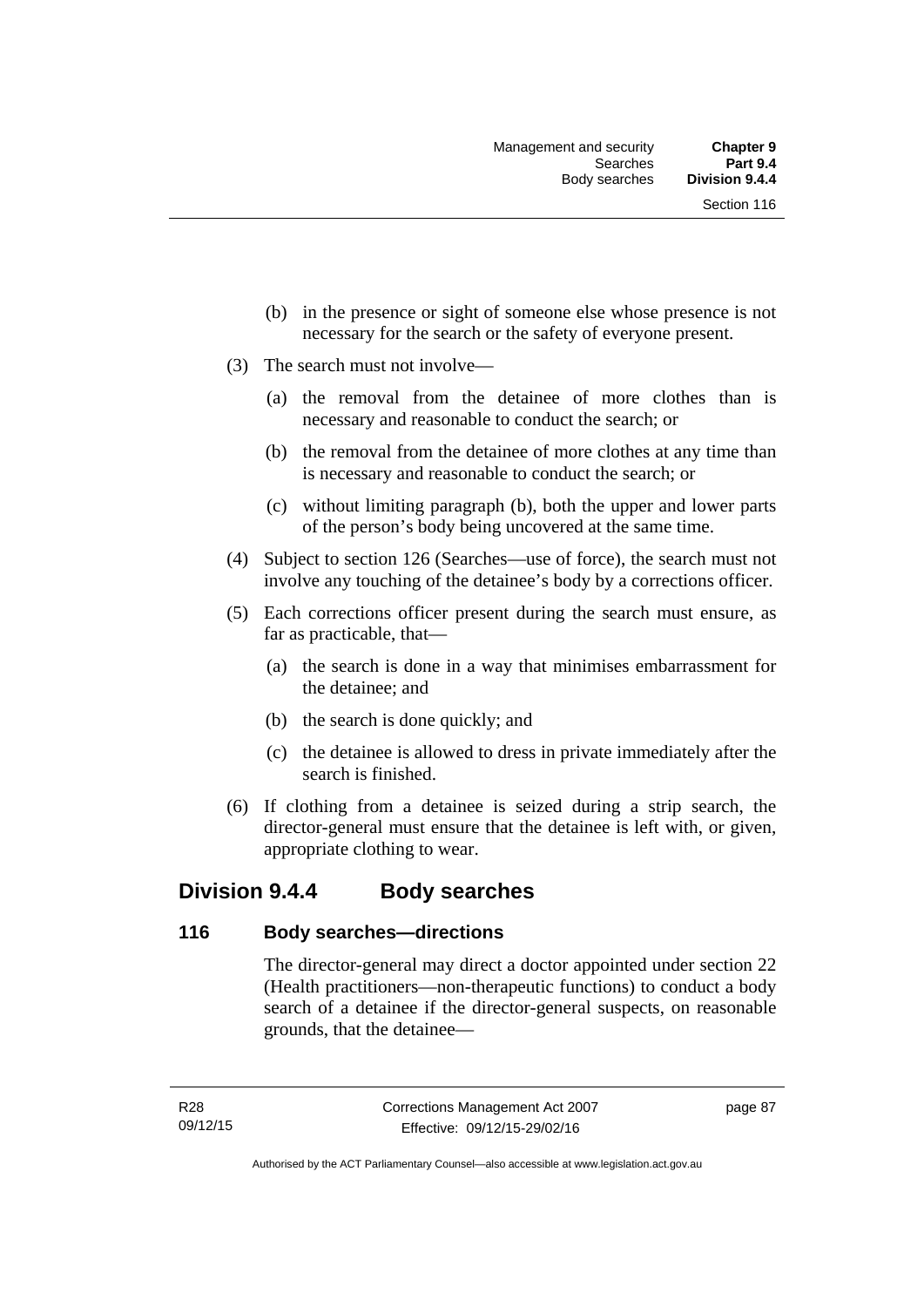- (a) has ingested or inserted something in the detainee's body that may jeopardise the detainee's health or wellbeing; or
- (b) has a prohibited thing concealed in or on the detainee's body that may be used in a way that may pose a risk to the security or good order at a correctional centre; or
- (c) has evidence of the commission of an offence or disciplinary breach concealed in or on the detainee.

### **117 Body searches—presence of nurse and corrections officers**

- (1) A nurse appointed under section 22 (Health practitioners non-therapeutic functions) must be present during the body search of a detainee.
- (2) If the doctor conducting the body search is not of the same sex as the detainee, the nurse must be of the same sex as the detainee.
- (3) The director-general may direct 1 or more corrections officers to be present during the search, each of whom must be of the same sex as the detainee.
- (4) However, the number of corrections officers present during the search must be no more than is necessary and reasonable to ensure the search is carried out as safely and effectively as possible.
- (5) A body search must be conducted in a private area or an area that provides reasonable privacy for the detainee being searched.

### **118 Body searches—assistance from corrections officer**

- (1) This section applies if the doctor conducting a body search of a detainee asks the director-general for assistance that the doctor believes, on reasonable grounds, is necessary and reasonable for the search.
- (2) The director-general may direct a corrections officer (the *assistant*) to assist in the conduct of the search.

Authorised by the ACT Parliamentary Counsel—also accessible at www.legislation.act.gov.au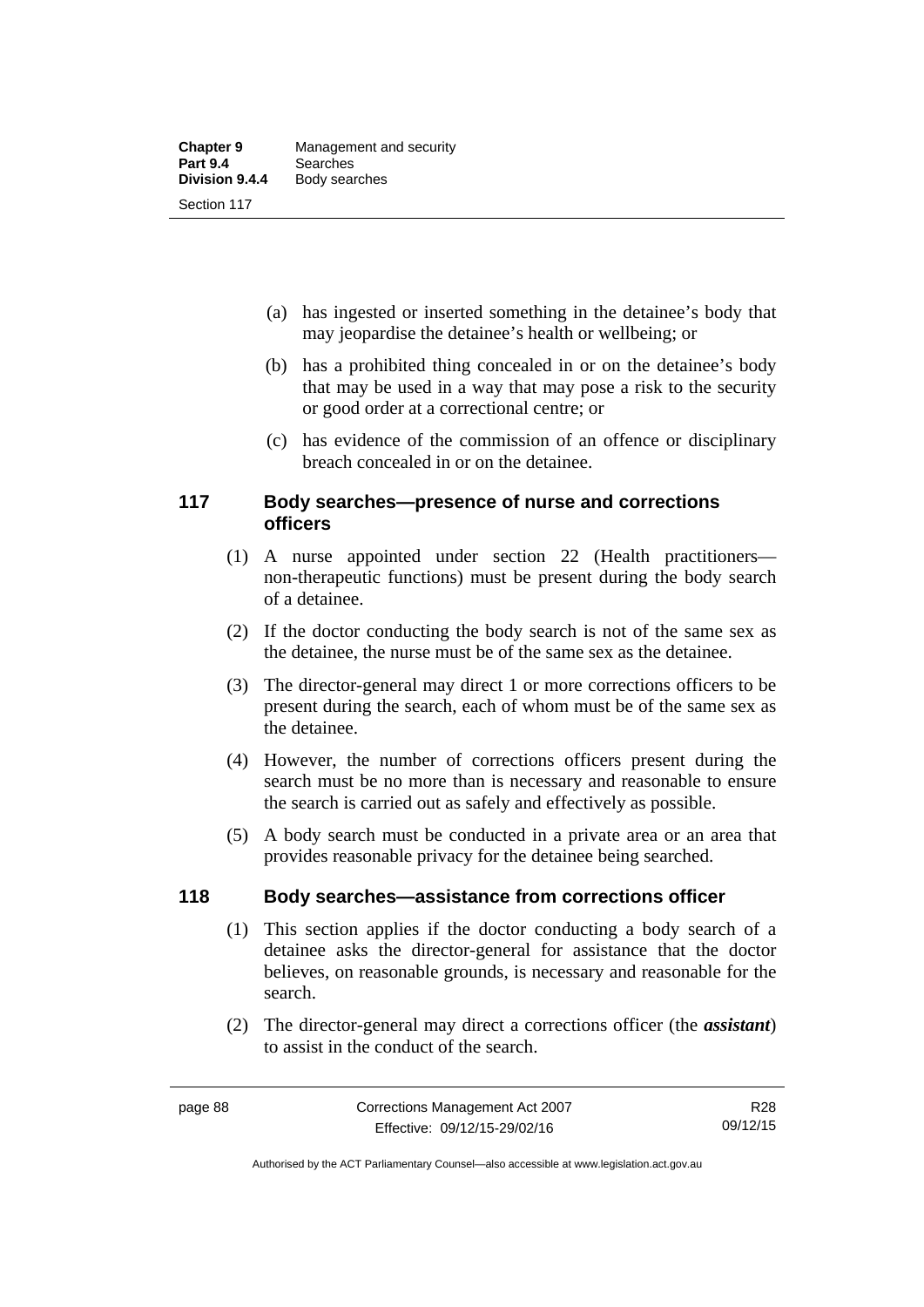(3) However, the assistant must be of the same sex as the detainee.

*Note* Section 126 provides for the use of force to assist at a body search.

### **119 Body searches—rules about detainee's clothing**

- (1) A body search of a detainee must not involve—
	- (a) the removal of more clothes than is necessary and reasonable to conduct the search; or
	- (b) the removal of more clothes at any time than is necessary and reasonable to conduct the search; or
	- (c) without limiting paragraph (b), both the upper and lower parts of the person's body being uncovered at the same time.
- (2) A detainee who has been body searched must be allowed to dress in private immediately after the search is finished.
- (3) If clothing from a detainee is seized during a body search, the director-general must ensure that the detainee is left with, or given, appropriate clothing to wear.

### **120 Body searches—rules about touching detainee**

The doctor conducting the body search of a detainee, and the nurse present at the search, may, for the search, touch the detainee and examine the detainee's orifices and cavities, but only if the doctor or nurse is of the same sex as the detainee.

### **121 Body searches—seizing things**

- (1) The doctor conducting a body search of a detainee may seize anything discovered during the search if—
	- (a) seizing the thing would not be likely to cause injury to the detainee; and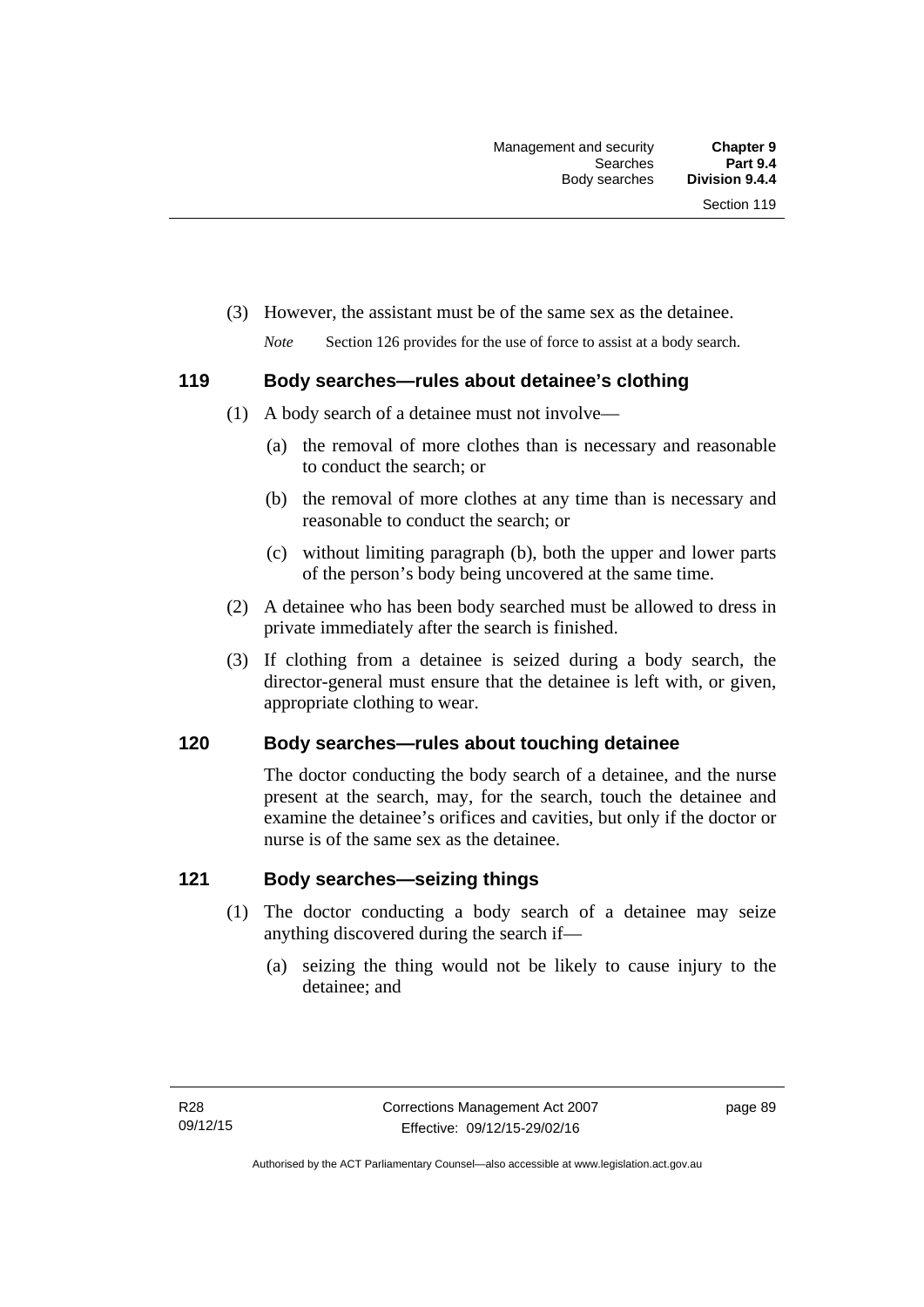- (b) the doctor believes, on reasonable grounds, that the thing may be evidence of the commission of an offence or disciplinary breach by the detainee.
- (2) The doctor must give the thing seized to a corrections officer as soon as practicable.

## **Division 9.4.5 Searches of premises and property**

### **122 Searches—premises and property**

- (1) The director-general may, at any time, direct a corrections officer to search—
	- (a) any part of a correctional centre; or
	- (b) anything at a correctional centre, including anything in the possession of anyone at a correctional centre; or
	- (c) any vehicle used for transporting a detainee.

#### **Examples of searches under this section**

a search of any of the following for a prohibited thing:

- any area or building or part of a building (including a cell) at a correctional centre
- any storage area, including an area used by detainees or corrections officers, at a correctional centre
- any vehicle, machinery or equipment at a correctional centre
- *Note* An example is part of the Act, is not exhaustive and may extend, but does not limit, the meaning of the provision in which it appears (see [Legislation Act,](http://www.legislation.act.gov.au/a/2001-14) s 126 and s 132).
- (2) However, this section does not authorise—
	- (a) a search of anyone at a correctional centre; or
	- (b) any clothing being worn by anyone at a correctional centre at the time of the search.

Authorised by the ACT Parliamentary Counsel—also accessible at www.legislation.act.gov.au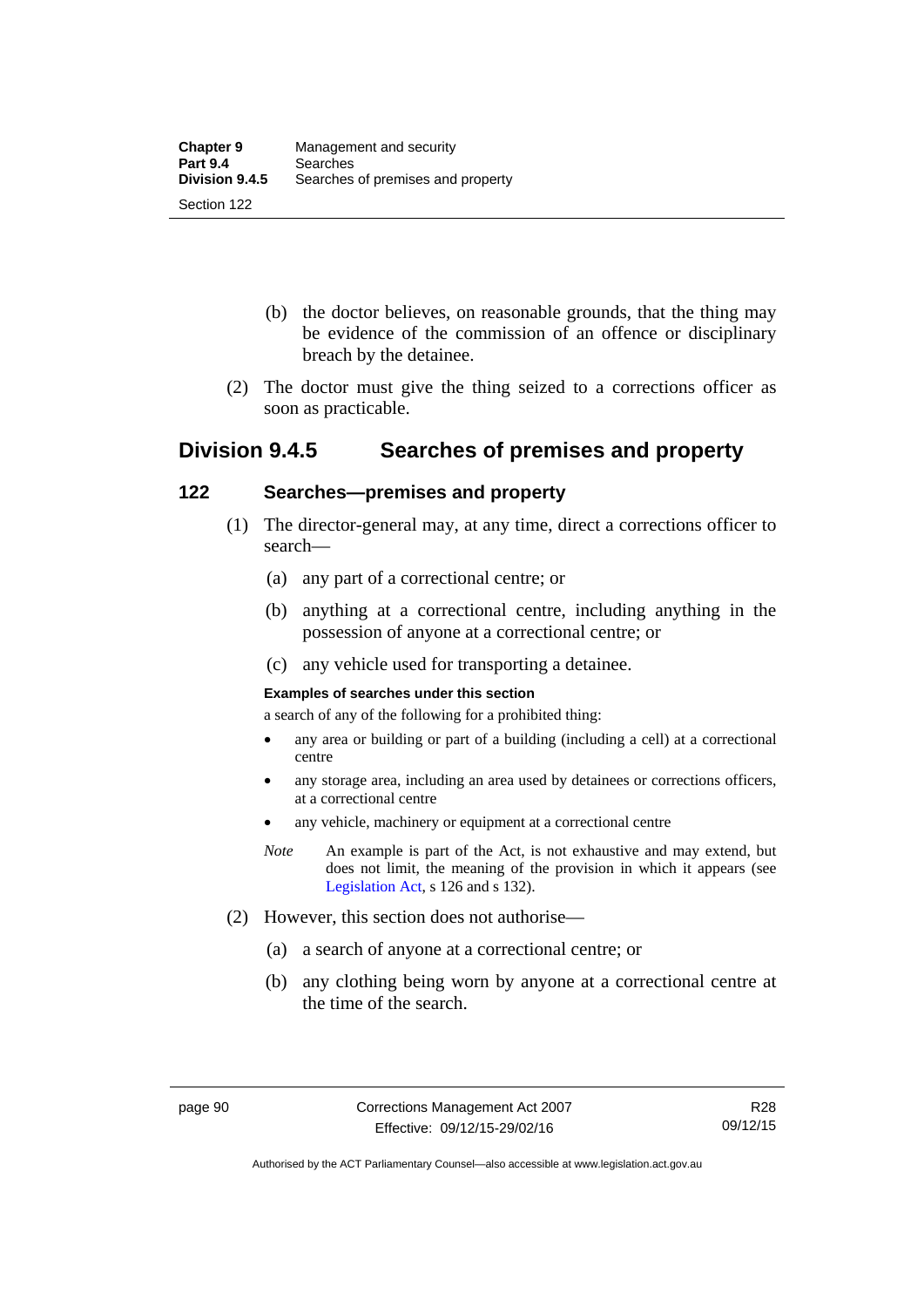(3) In this section:

*search* includes search—

- (a) with any device using electronic or other technology; and
- (b) by physical means; and
- (c) with the assistance of a corrections dog.

### **123 Searches of detainee cells—legally privileged material**

- (1) This section applies if a detainee has legally privileged material at a correctional centre.
- (2) A corrections officer may search the detainee's cell under section 122 in the absence of the detainee if—
	- (a) the detainee removes the legally privileged material from the cell; or
	- (b) the legally privileged material is stored in accordance with a corrections policy or operating procedure made for subsection (3).
- (3) Without limiting section 14 (Corrections policies and operating procedures), a corrections policy or operating procedure may include provision for the secure storage at a correctional centre of legally privileged material for detainees.

### **124 Searches of detainee cells—suspected legally privileged material**

- (1) If a corrections officer suspects, on reasonable grounds, that a detainee's cell contains legally privileged material, the officer may search the cell only if the detainee is present.
- (2) A search under subsection (1) may include an examination of any legally privileged material, and anything containing the material, found in the cell.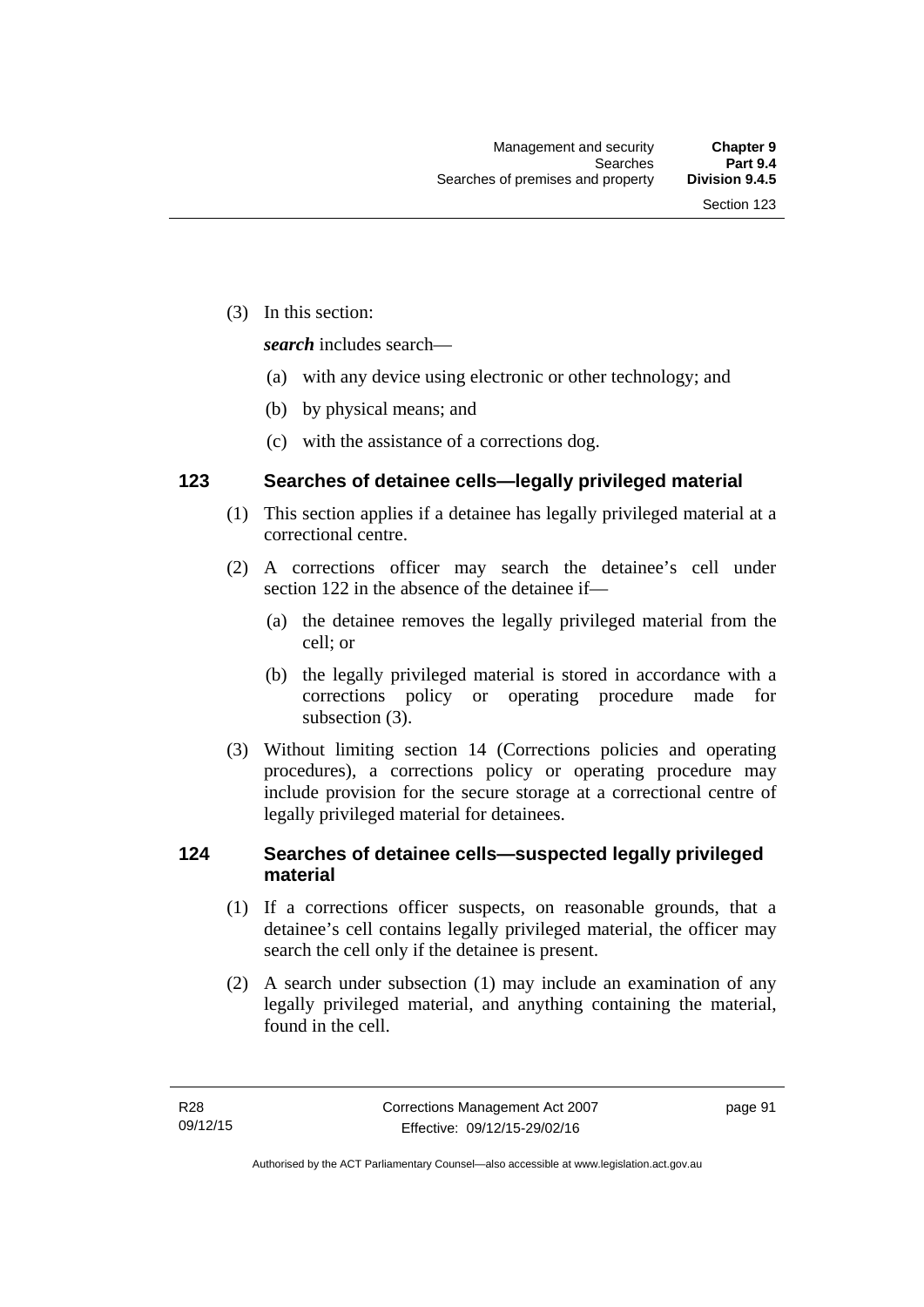- (3) However, the officer may not read any legally privileged material found in the cell unless the detainee is present and—
	- (a) the detainee consents to the officer reading the material; or
	- (b) the officer suspects, on reasonable grounds, that the material contains information that—
		- (i) may threaten security or good order at a correctional centre; or
		- (ii) relates to an offence or disciplinary breach.
- (4) The officer need not comply with subsection (1) or (3) if the officer believes, on reasonable grounds, that urgent circumstances exist and that complying with the subsection would create a risk of injury to the officer, the detainee or anyone else.
- (5) The director-general must ensure that a record of action under subsection (4) is made and entered in the register of detainees.

## **Division 9.4.6 Searches—miscellaneous**

### **125 Searches—use of corrections dogs**

- (1) The director-general may direct a corrections officer to use a corrections dog to assist the officer in conducting a search under this part.
- (2) Without limiting subsection (1), the director-general may give the direction if the director-general believes, on reasonable grounds, that the assistance of the dog would minimise the intrusiveness of the search of a detainee by the officer.
- (3) The corrections officer and corrections dog may enter, and remain at any place, to assist in the conduct of a search under this part.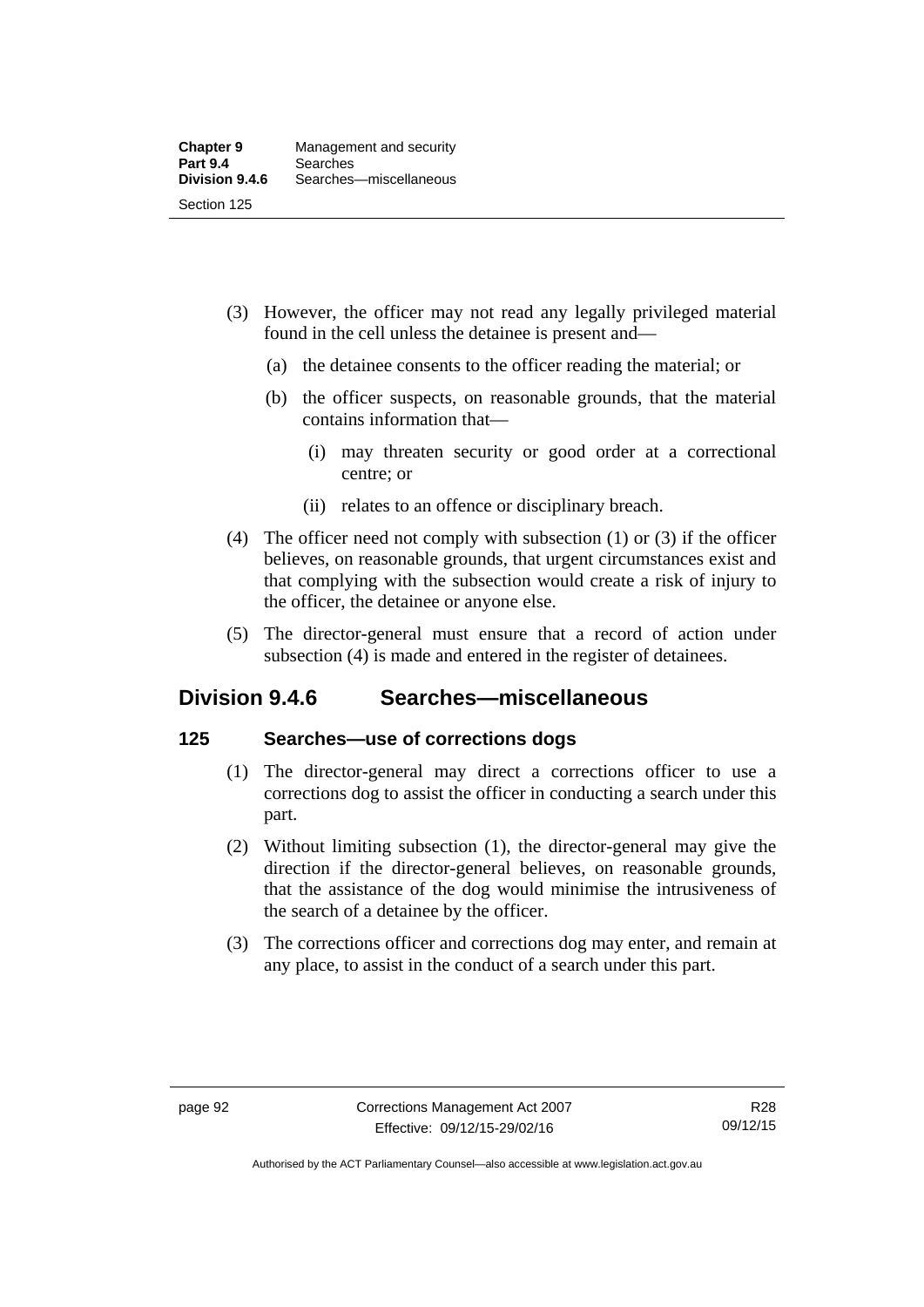### **126 Searches—use of force**

- (1) A corrections officer may use force—
	- (a) to carry out a search under this part; or
	- (b) to assist at a body search under section 118 (Body searches assistance from corrections officer); or
	- (c) to prevent the loss, destruction or contamination of anything seized, or that may be seized, during the search.
- (2) However, the corrections officer may use force only in accordance with part 9.7 (Use of force).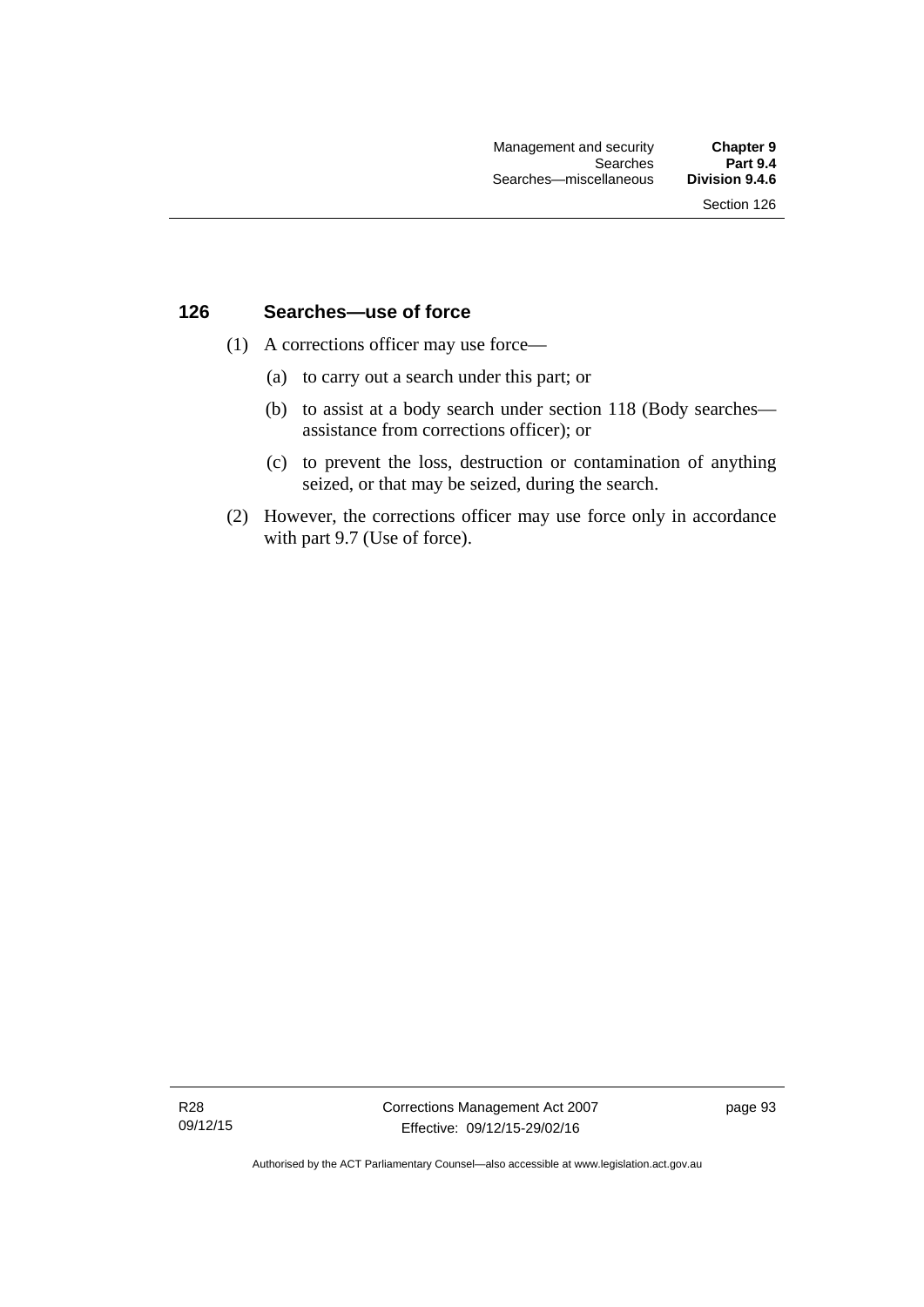**Chapter 9** Management and security<br>**Part 9.5** Seizing property **Seizing property** 

Section 127

# **Part 9.5 Seizing property**

### **127 Seizing mail etc**

- (1) The director-general may seize anything in a detainee's protected mail if the director-general believes, on reasonable grounds, that the thing—
	- (a) may physically harm the addressee or anyone else; or
	- (b) is a prohibited thing.
- (2) The director-general may seize other mail of a detainee, or anything in the mail, if the director-general suspects, on reasonable grounds, that the seizure is necessary to stop—
	- (a) any of the following entering or leaving a correctional centre:
		- (i) a prohibited thing;
		- (ii) anything that may pose a risk to security or good order at a correctional centre;
		- (iii) anything that appears is being used, or is intended, for the commission of an offence or disciplinary breach; or
	- (b) threatening or otherwise inappropriate correspondence leaving a correctional centre; or
	- (c) a detainee obtaining or buying goods without the director-general's approval.

#### **Example of inappropriate correspondence—par (b)**

mail addressed to a person by someone convicted of a sexual offence against the person

*Note* An example is part of the Act, is not exhaustive and may extend, but does not limit, the meaning of the provision in which it appears (see [Legislation Act,](http://www.legislation.act.gov.au/a/2001-14) s 126 and s 132).

Authorised by the ACT Parliamentary Counsel—also accessible at www.legislation.act.gov.au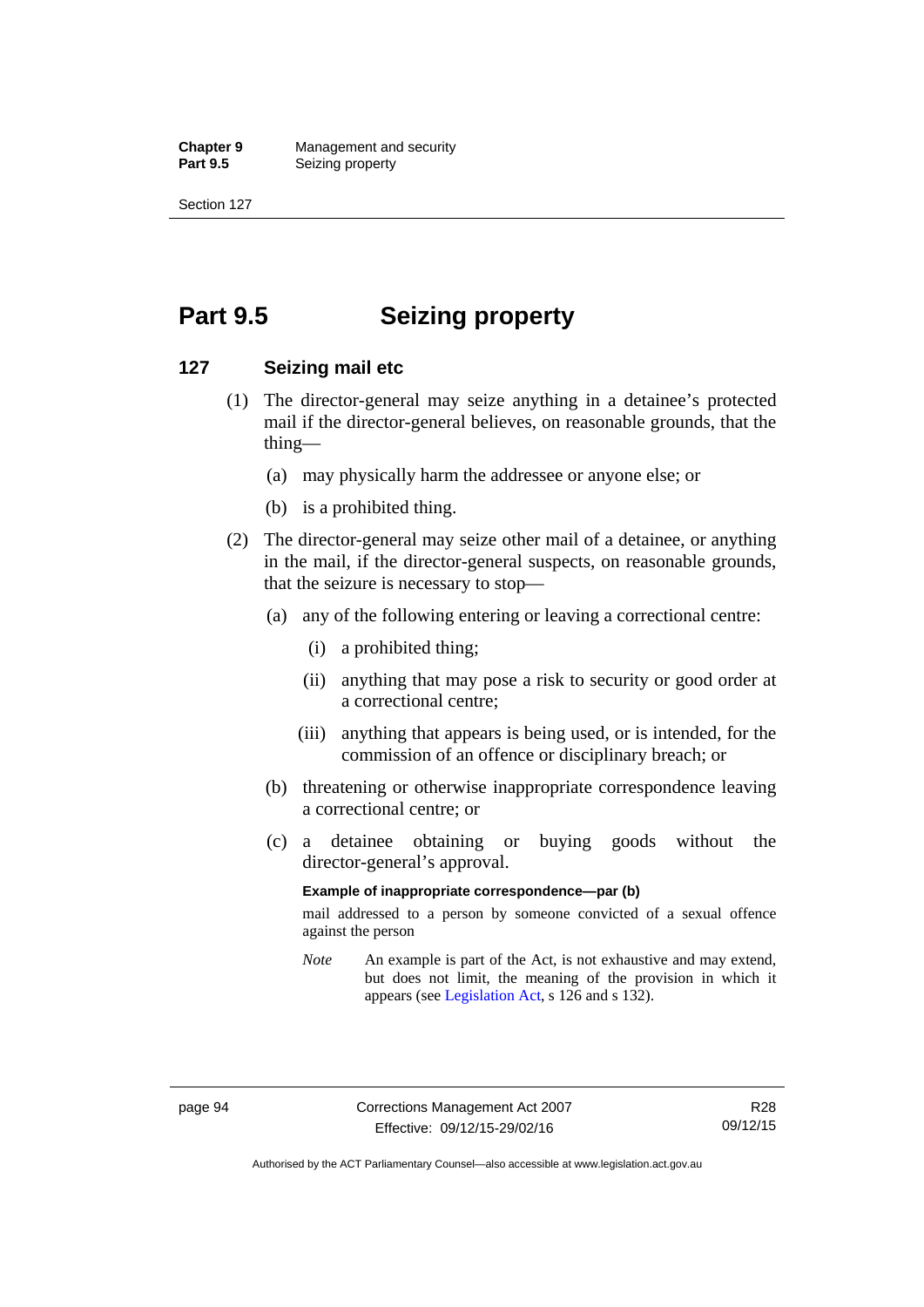(3) The director-general may seize a document only if the director-general believes, on reasonable grounds, that the document is not legally privileged.

### **128 Seizing property—general**

- (1) The director-general may seize—
	- (a) anything found at a correctional centre, whether or not in a person's custody or possession, that the director-general suspects, on reasonable grounds, jeopardises or is likely to jeopardise—
		- (i) security or good order at a correctional centre; or
		- (ii) the safety of anyone at a correctional centre; or
	- (b) anything found at a correctional centre, whether or not in a person's possession, that the director-general suspects, on reasonable grounds, is being used, or is intended, for the commission of an offence or a disciplinary breach; or
	- (c) a prohibited thing found on a detainee or in a detainee's custody or possession, unless the detainee has the written approval of the director-general to possess the thing.
- (2) To remove any doubt, this section extends to anything found in a search under part 9.4 (Searches).
- (3) The director-general may seize a document only if the director-general believes, on reasonable grounds, that the document is not legally privileged.

### **129 Receipt for seizure**

(1) The director-general must prepare a written receipt for a seizure under section 127 or section 128.

page 95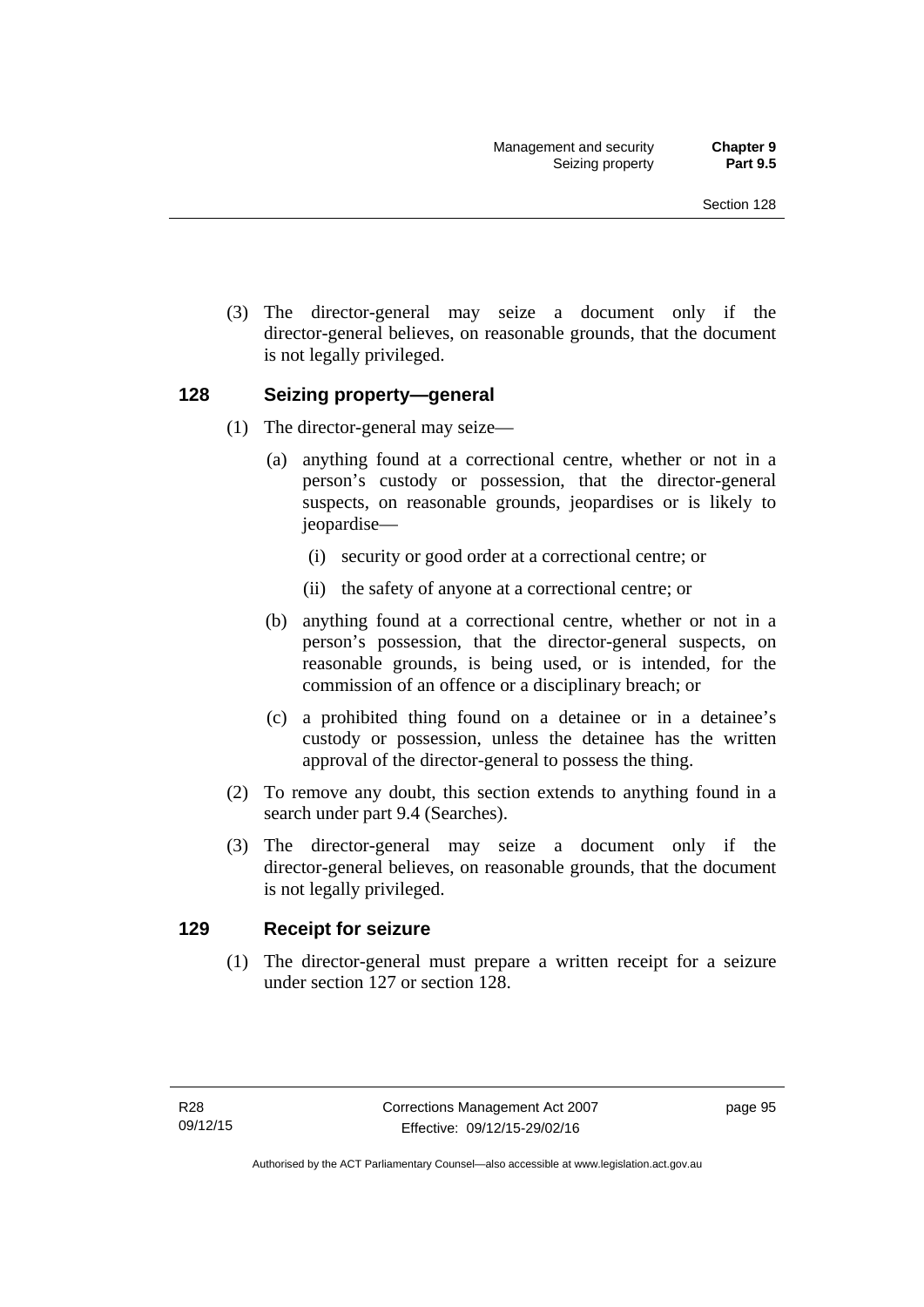#### **Chapter 9** Management and security<br>**Part 9.5** Seizing property **Seizing property**

Section 130

- (2) As soon as practicable after the seizure (but no later than 7 days after the day of the seizure), the director-general must give a copy of the receipt to—
	- (a) the owner of the thing seized; or
	- (b) if the owner cannot be identified after reasonable inquiries (given the thing's apparent value)—the person from whom the thing was seized.
- (3) The receipt must—
	- (a) identify the thing seized; and
	- (b) outline the grounds for the seizure; and
	- (c) include a statement about the effect of section 130; and
	- (d) include anything else prescribed by regulation.
- (4) In this section:

*owner*, of a thing, includes a person entitled to possession of the thing.

#### **130 Forfeiture of things seized**

- (1) A thing seized under section 127 or section 128 is forfeited to the Territory if the director-general decides, on reasonable grounds—
	- (a) that—
		- (i) after making reasonable inquiries (given the thing's apparent value), the owner of the thing cannot be found; or
		- (ii) after making reasonable efforts (given the thing's apparent value), the thing cannot be returned to the owner; or

Authorised by the ACT Parliamentary Counsel—also accessible at www.legislation.act.gov.au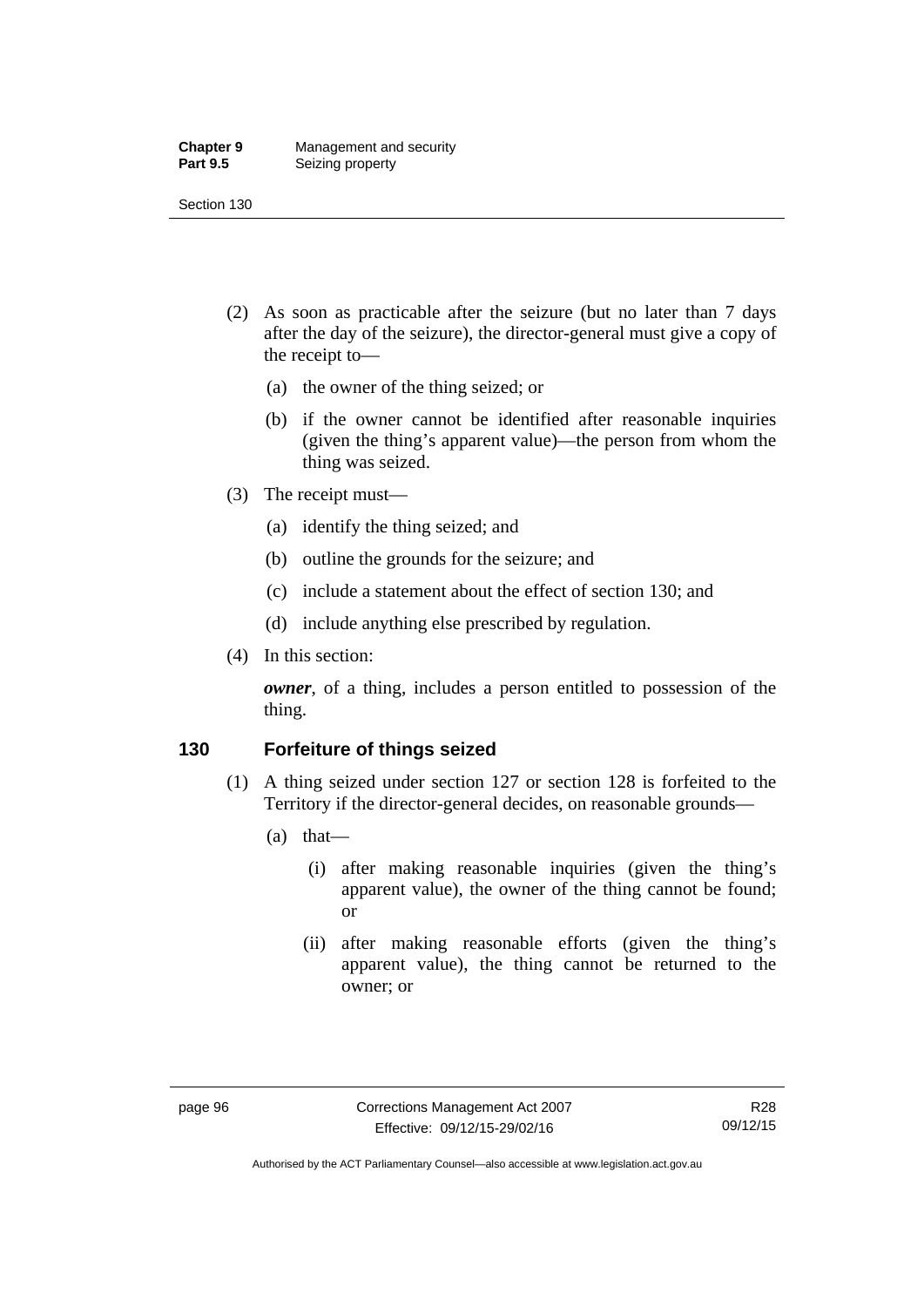- (b) that—
	- (i) possession of the thing by a detainee is an offence or disciplinary breach; or
	- (ii) it is necessary to keep the thing to stop it being used for the commission of an offence or disciplinary breach; or
	- (iii) the thing is inherently unsafe.
- (2) The director-general may deal with a thing forfeited to the Territory under this section, or dispose of it, as the director-general considers, on reasonable grounds, to be appropriate.
- (3) However, subsection (2) is subject to any order under the *[Crimes](http://www.legislation.act.gov.au/a/1900-40)  [Act 1900](http://www.legislation.act.gov.au/a/1900-40),* section 249 (Seizure of forfeited articles).

#### **Examples—s (2)**

- 1 giving a forfeited weapon to a police officer
- 2 keeping a forfeited electrical appliance and using it for the benefit of detainees generally
- 3 dumping a forfeited thing of little value
- *Note 1* An example is part of the Act, is not exhaustive and may extend, but does not limit, the meaning of the provision in which it appears (see [Legislation Act,](http://www.legislation.act.gov.au/a/2001-14) s 126 and s 132).
- *Note 2* The *[Crimes Act 1900](http://www.legislation.act.gov.au/a/1900-40)* also provides for articles forfeited under any law in force in the ACT to be seized by a member of the police force, taken before the Magistrates Court and for the court to order disposal of the article by the public trustee (see that Act, s 249 and s 250).
- *Note 3* The *[Uncollected Goods Act 1996](http://www.legislation.act.gov.au/a/1996-86)* provides generally for the disposal of uncollected goods, including goods abandoned on premises controlled by the Territory.

#### **131 Return of things seized but not forfeited**

- (1) If a thing seized under section 127 or section 128 is not forfeited, the director-general must return it to its owner—
	- (a) no later than the end of 6 months after the day it was seized; or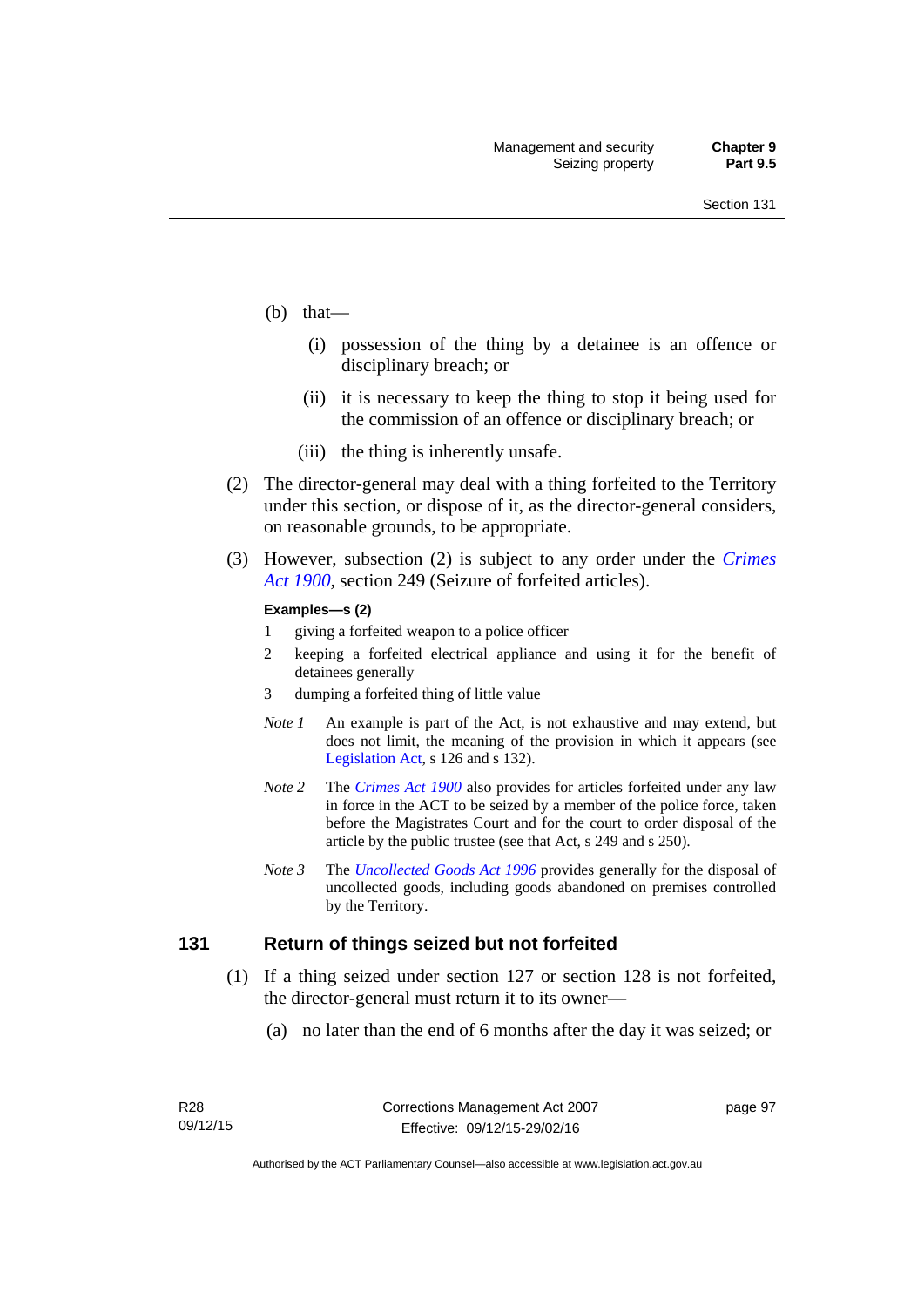| <b>Chapter 9</b> | Management and security |
|------------------|-------------------------|
| <b>Part 9.5</b>  | Seizing property        |

- (b) if a proceeding for an offence or disciplinary breach involving the thing is started within the 6-month period—at the end of the proceeding and any appeal from, or the review of, the proceeding.
- (2) However, if the thing was being retained as evidence of an offence or disciplinary breach and the director-general believes, on reasonable grounds, that its retention as evidence is no longer necessary, the director-general must return it immediately.
- (3) In this section:

*owner*—see section 129 (4).

page 98 Corrections Management Act 2007 Effective: 09/12/15-29/02/16

R28 09/12/15

Authorised by the ACT Parliamentary Counsel—also accessible at www.legislation.act.gov.au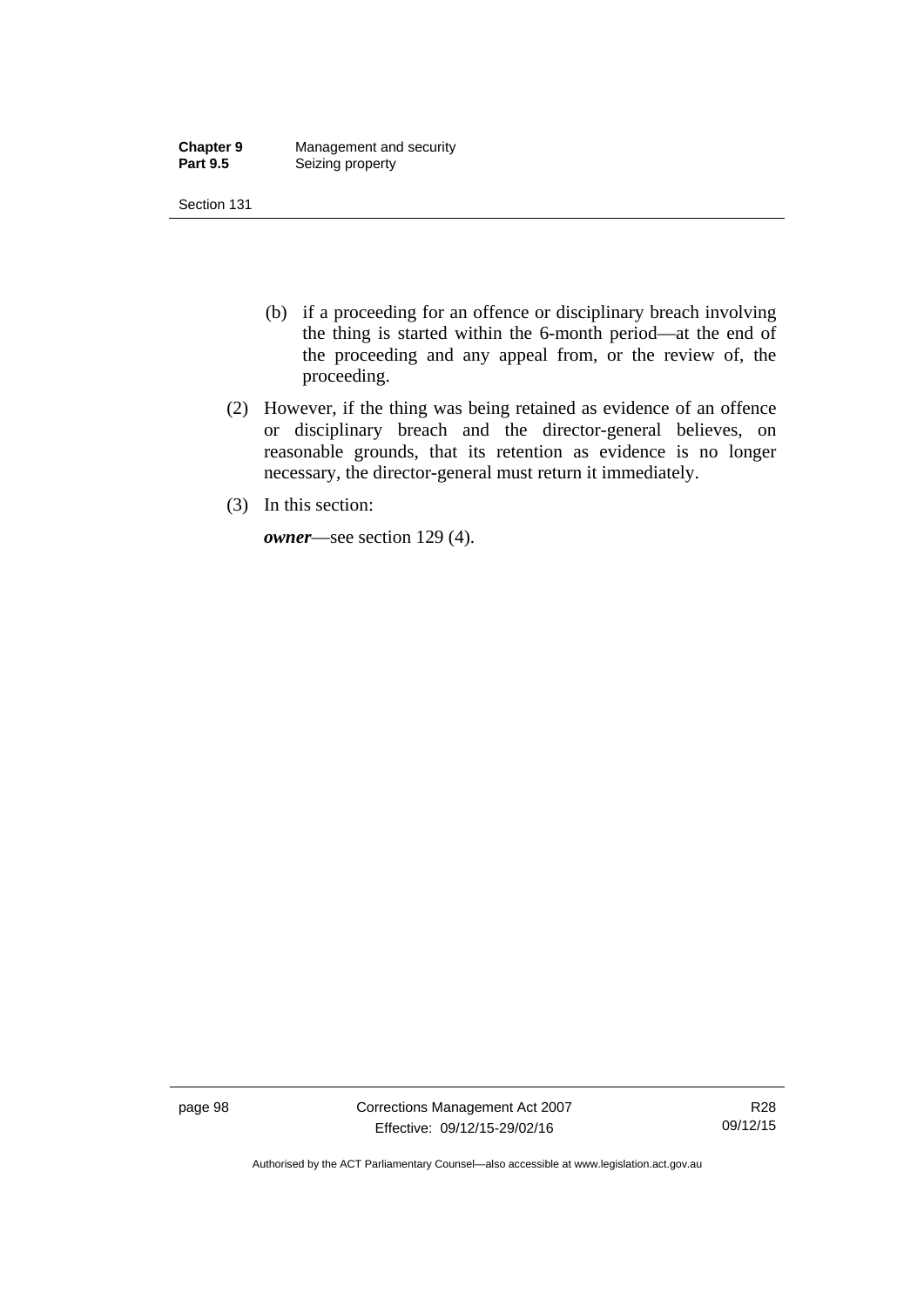# **Part 9.6 Alcohol and drug testing**

## **Division 9.6.1 General**

## **132 Definitions—***drug* **and** *test sample*

In this Act:

#### *drug*—

- (a) means—
	- (i) a controlled drug under the [Criminal Code](http://www.legislation.act.gov.au/a/2002-51), section 600; or
	- (ii) a substance prescribed by regulation for this definition; but
- (b) does not include any of the following:
	- (i) a drug lawfully supplied, and taken as prescribed or directed, by a health practitioner;
	- (ii) a drug lawfully supplied and self-administered;
	- (iii) a drug exempted under section 133.

*test sample* means a sample of breath, saliva, urine, hair, blood, or anything else prescribed by regulation.

### **133 When test sample** *positive*

- (1) A person is taken to provide a *positive* test sample for alcohol or a drug if, when directed under this Act or the *[Crimes \(Sentence](http://www.legislation.act.gov.au/a/2005-59)  [Administration\) Act 2005](http://www.legislation.act.gov.au/a/2005-59)*, to provide a test sample—
	- (a) the person fails to provide a test sample in accordance with the direction; or
		- *Note Fail* includes refuse, see the [Legislation Act,](http://www.legislation.act.gov.au/a/2001-14) dict, pt 1.
	- (b) the person provides an invalid test sample; or

page 99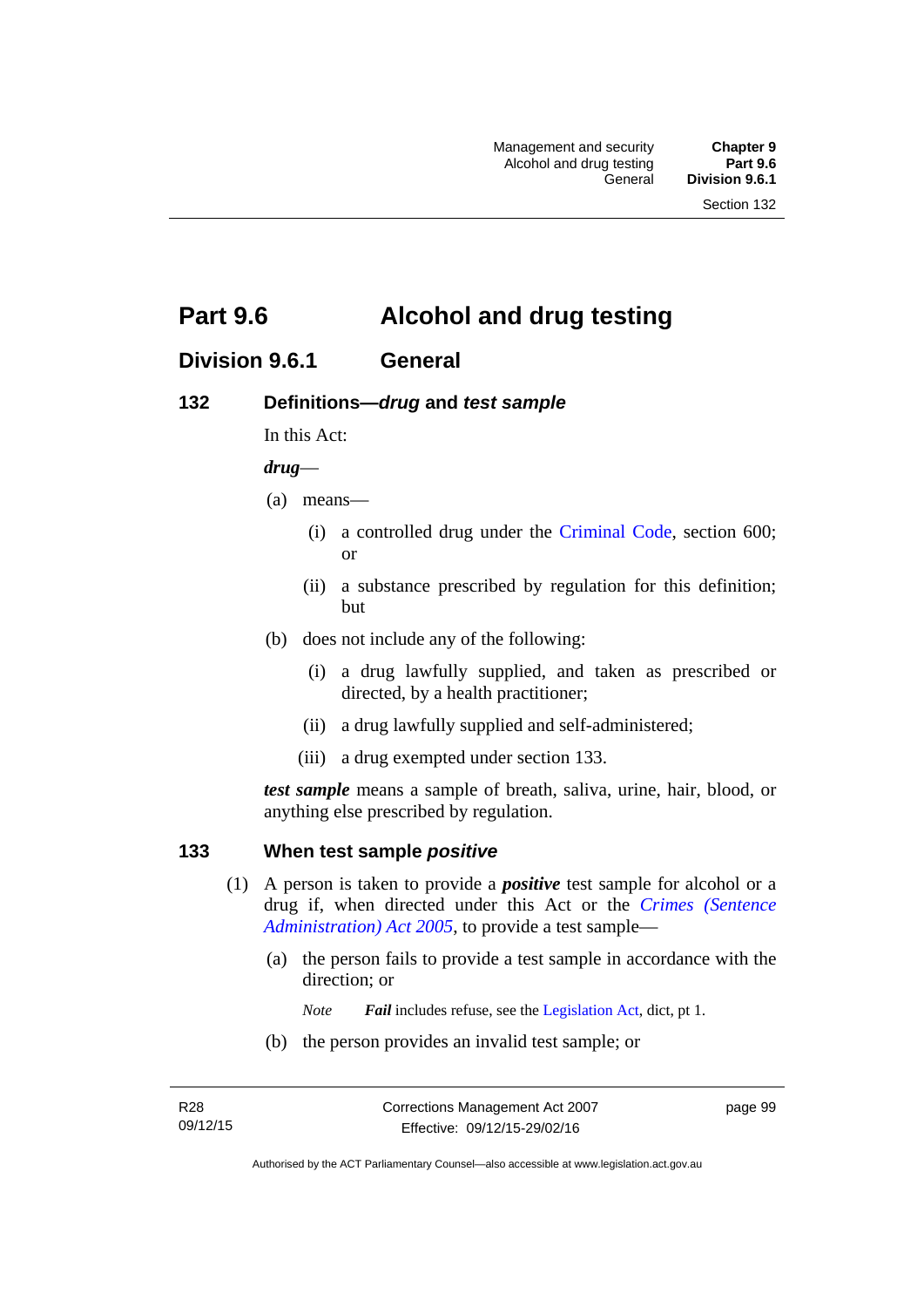- (c) for a full-time detainee—the detainee provides a test sample that shows the detainee has taken alcohol or a drug; or
- (d) for a detainee under periodic detention—the detainee provides a test sample that shows the detainee—
	- (i) has a blood alcohol concentration of the prescribed concentration or more; or
	- (ii) has taken a drug.
- (2) However, subsection (1) (a) does not apply if the person has a reasonable excuse for failing to provide the test sample within a reasonable time of the direction being given.

#### **Examples of reasonable excuse**

- 1 a medical condition that prevents the person from providing a test sample as directed
- 2 prescribed medication that may affect test results
- *Note* An example is part of the Act, is not exhaustive and may extend, but does not limit, the meaning of the provision in which it appears (see [Legislation Act,](http://www.legislation.act.gov.au/a/2001-14) s 126 and s 132).
- (3) The director-general may exempt a drug from the application of this part.
- (4) An exemption is a notifiable instrument.

*Note* A notifiable instrument must be notified under the [Legislation Act](http://www.legislation.act.gov.au/a/2001-14).

(5) In this section:

*invalid*—a test sample provided by a person is *invalid* if—

- (a) the person tampers, or attempts to tamper, with the test sample; or
- (b) the person otherwise changes, or attempts to change, the results of the test sample.

*prescribed concentration*, of alcohol, means—

(a) 0.02g of alcohol per 100mL of blood; or

Authorised by the ACT Parliamentary Counsel—also accessible at www.legislation.act.gov.au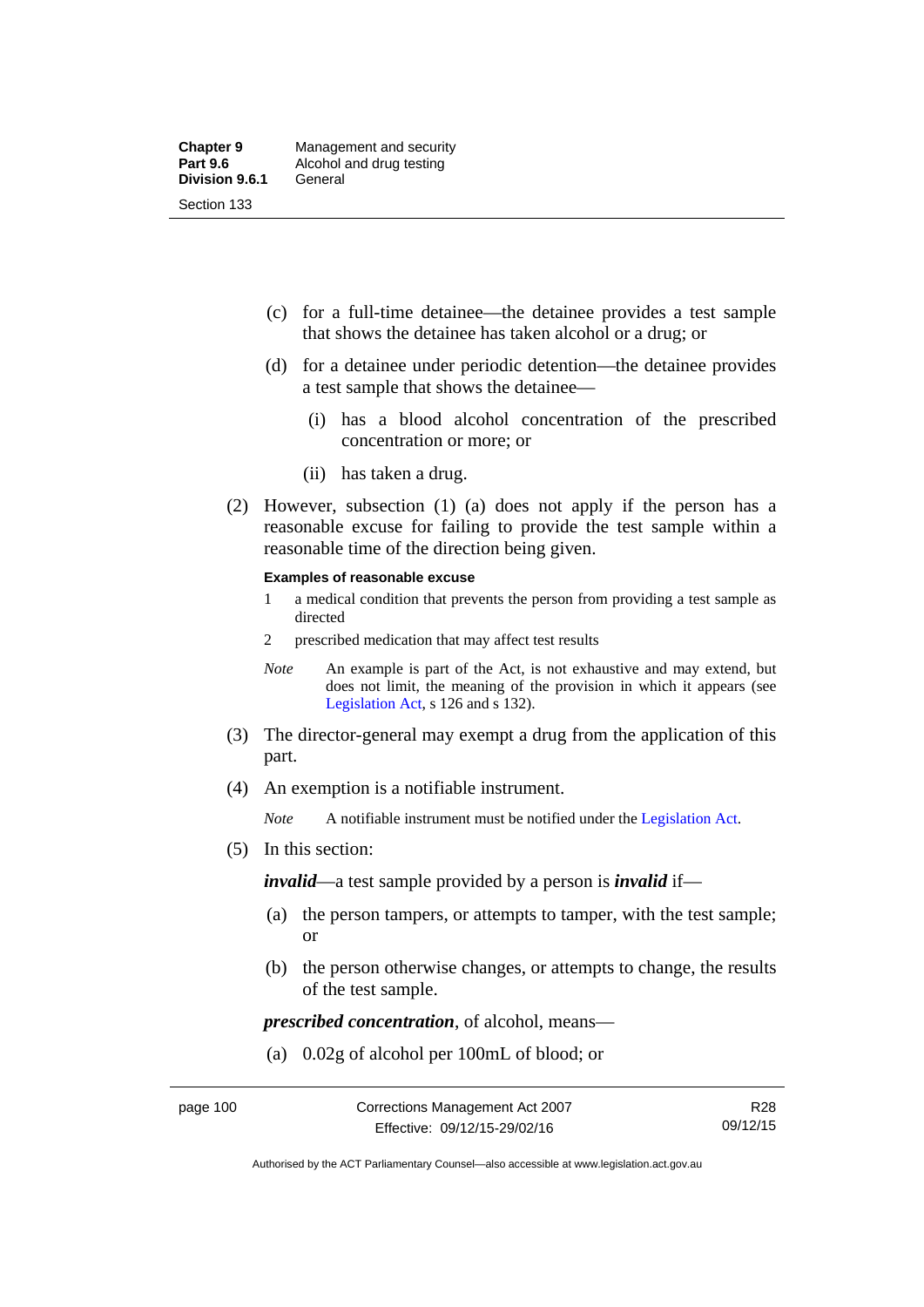(b) if a regulation prescribes another concentration—the prescribed concentration.

## **Division 9.6.2 Alcohol and drug testing—detainees**

## **134 Alcohol and drug testing of detainees**

- (1) The director-general may direct the following to provide a stated kind of test sample:
	- (a) a detainee;
	- (b) a number of randomly selected detainees at a correctional centre.
- (2) The director-general, or a doctor, or nurse, appointed under section 22 (Health practitioners—non-therapeutic functions), may give a detainee a direction about the way a detainee must provide the test sample.
- (3) However—
	- (a) a direction under this section must be consistent with any requirement prescribed by an operating procedure for this section; and
	- (b) only a doctor, or nurse, appointed under section 22 (Health practitioners—non-therapeutic functions) may take a blood sample.
- (4) A doctor or nurse who takes a test sample from a detainee must give the sample to a corrections officer.
- (5) The director-general must give the detainee notice of the results of any test conducted on the test sample as soon as practicable after the director-general receives them.
- (6) In this section:

*randomly selected* means chosen by a computer programmed to choose names randomly from the register of detainees.

page 101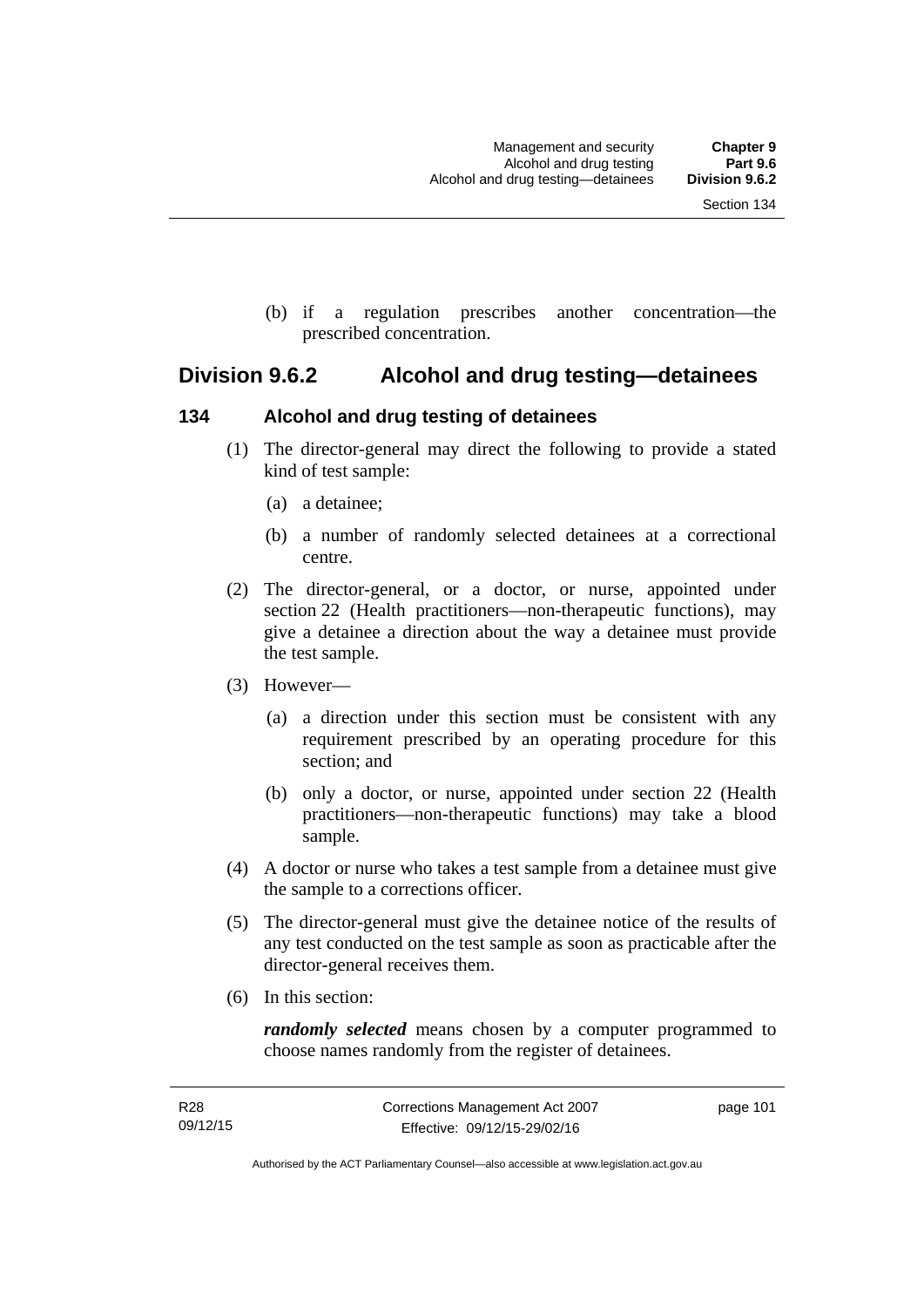## **135 Effect of positive test sample from detainee**

- (1) This section applies if—
	- (a) a detainee is directed under this Act or the *[Crimes \(Sentence](http://www.legislation.act.gov.au/a/2005-59)  [Administration\) Act 2005](http://www.legislation.act.gov.au/a/2005-59)* to provide a test sample; and
	- (b) the test sample provided by the detainee is positive.
- (2) The director-general may have regard to the positive test sample in making any decision in relation to the management of the detainee under this Act.

#### **Examples of decisions**

- 1 decisions under section 78 (Case management plans—scope etc) or section 80 (Security classification—basis etc)
- 2 decisions under chapter 10 (Discipline)
- *Note 1* An example is part of the Act, is not exhaustive and may extend, but does not limit, the meaning of the provision in which it appears (see [Legislation Act,](http://www.legislation.act.gov.au/a/2001-14) s 126 and s 132).
- *Note 2* The taking (in any way) of alcohol or a drug into the body is a disciplinary breach (see s 152 (Meaning of *disciplinary breach*)). The results of the analysis of a substance under this Act, signed by an analyst, is evidence of the facts stated in the certificate (see s 226 (Evidentiary certificates)).

# **Division 9.6.3 Alcohol and drug testing—corrections officers etc**

### **136 Alcohol and drug testing of corrections officers etc**

- (1) A regulation may make provision in relation to alcohol and drug testing of—
	- (a) corrections officers; and
	- (b) public servants and other people who work at or visit correctional centres, whether as employees, contractors, volunteers or otherwise.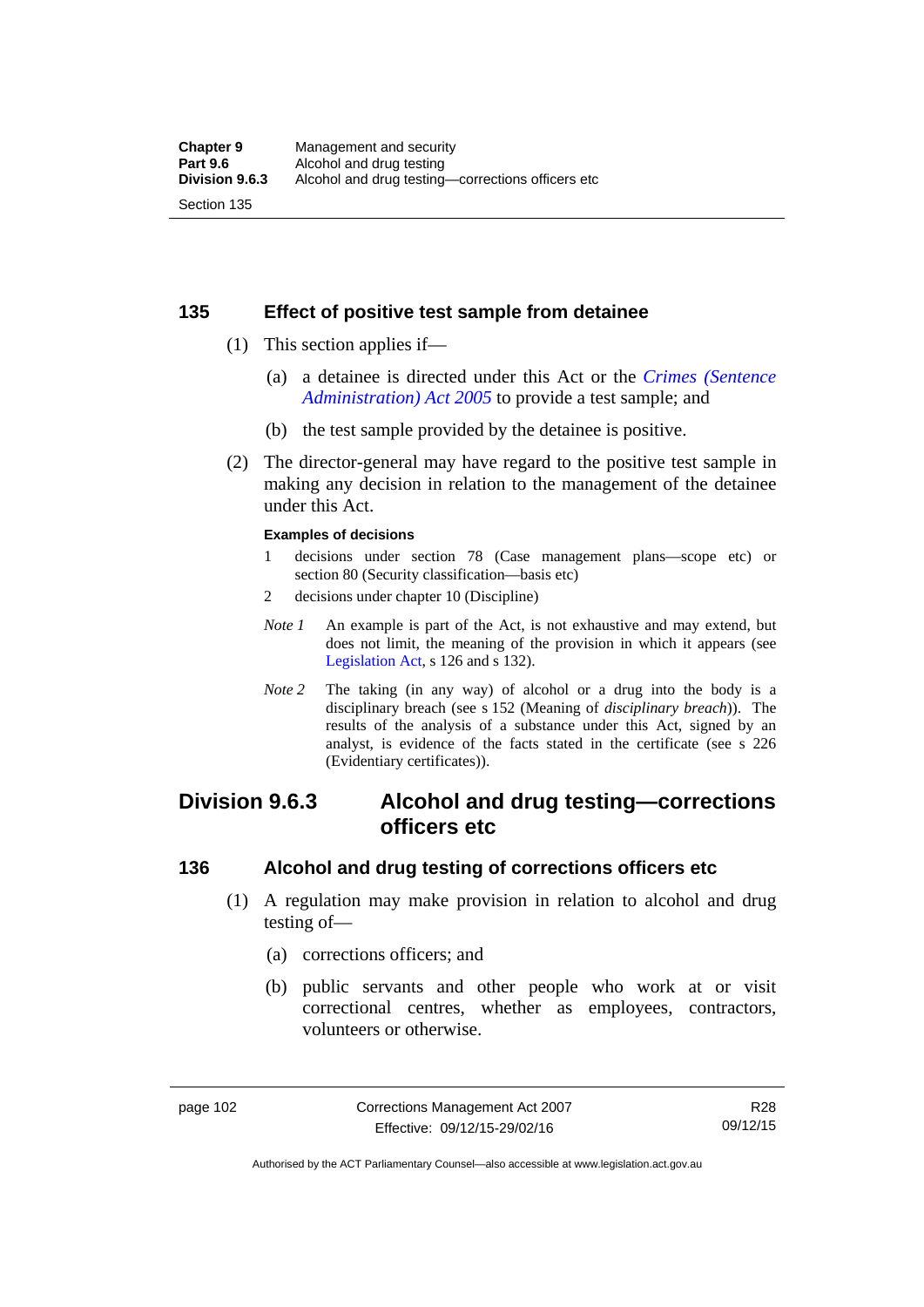- (2) In particular, a regulation may make provision in relation to any of the following:
	- (a) the circumstances for testing, including when and where tests may be conducted;
	- (b) the conduct of the tests.

R28 09/12/15 page 103

Authorised by the ACT Parliamentary Counsel—also accessible at www.legislation.act.gov.au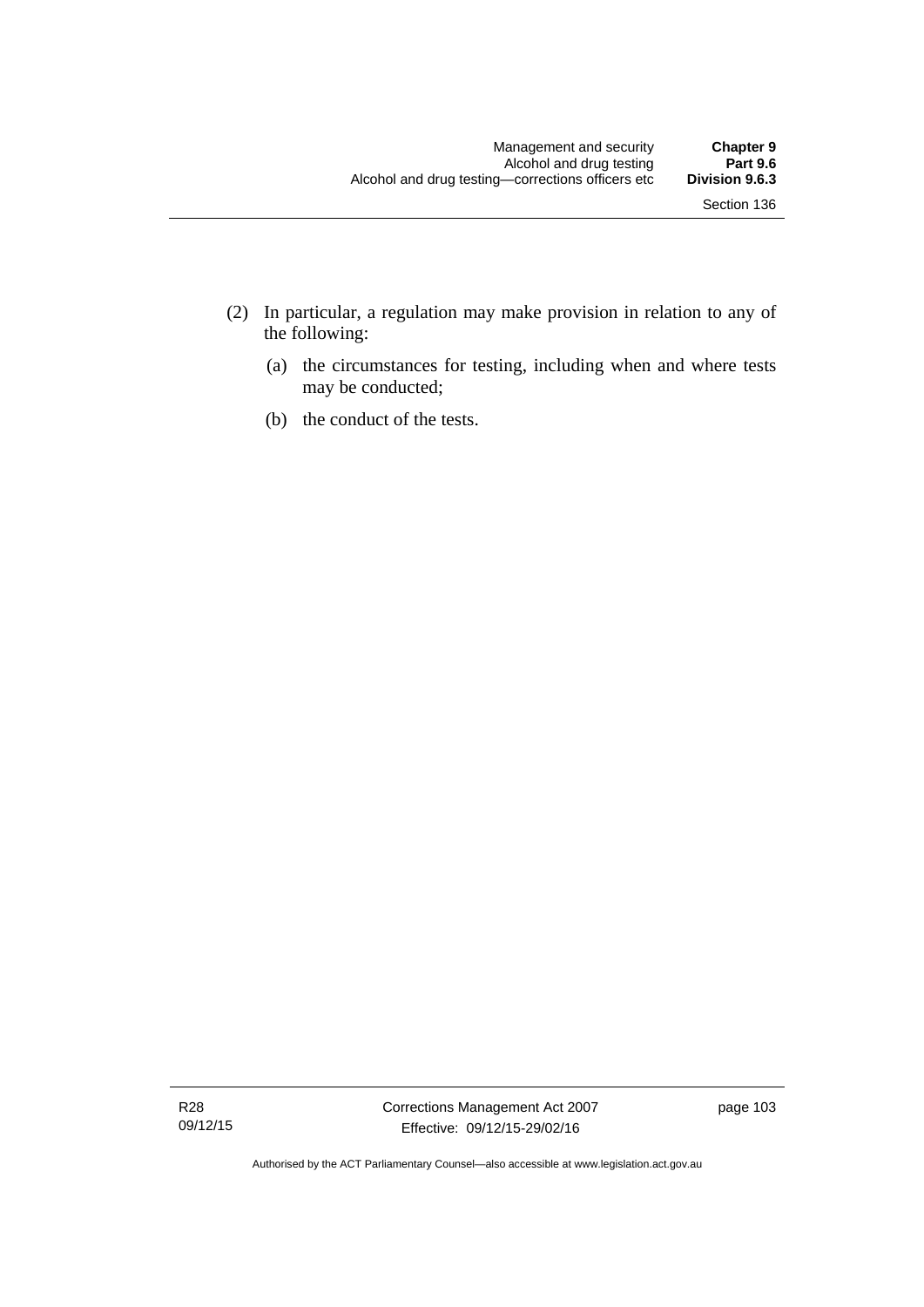**Chapter 9** Management and security<br>**Part 9.7** Use of force **Use of force** 

Section 137

# **Part 9.7 Use of force**

#### **137 Managing use of force**

- (1) The director-general must ensure, as far as practicable, that the use of force in relation to the management of detainees is always—
	- (a) a last resort; and
	- (b) in accordance with this part.
- (2) Without limiting section 14 (Corrections policies and operating procedures), the director-general must make a corrections policy or operating procedure in relation to the use of force, including provision in relation to the following:
	- (a) the circumstances, and by whom, force may be used;
	- (b) the kinds of force that may be used.
	- *Note* The power to make a corrections policy or operating procedure includes power to make different provisions in relation to different matters or different classes of matters, and provisions that apply differently by reference to stated exceptions or factors (see [Legislation Act](http://www.legislation.act.gov.au/a/2001-14), s 48).

#### **138 Authorised use of force**

- (1) A corrections officer may use force that is necessary and reasonable for this Act, including for any of the following:
	- (a) to compel compliance with a direction given in relation to a detainee by the director-general;
	- (b) to act under section 126 (Searches—use of force);
	- (c) to prevent or stop the commission of an offence or disciplinary breach;
	- (d) to prevent the escape of a detainee;
	- (e) to prevent unlawful damage, destruction or interference with property;

R28 09/12/15

Authorised by the ACT Parliamentary Counsel—also accessible at www.legislation.act.gov.au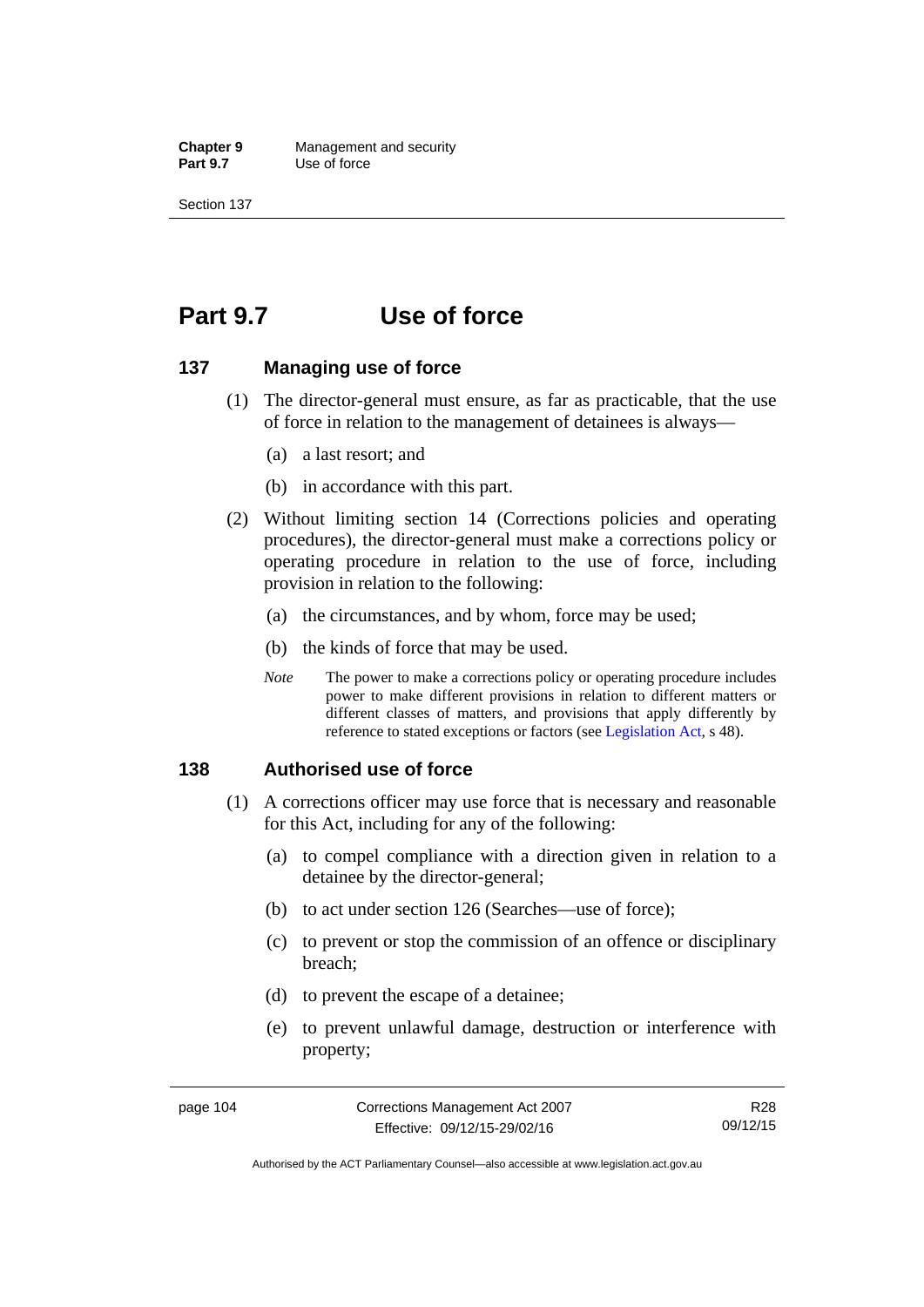- (f) to defend the officer or someone else;
- (g) to prevent a detainee from inflicting self-harm;
- (h) anything else prescribed by regulation.
- (2) However, a corrections officer may use force only if the officer believes, on reasonable grounds, that the purpose for which force may be used cannot be achieved in another way.

### **139 Application of force**

- (1) A corrections officer may use force under this part only if the officer—
	- (a) gives a clear warning of the intended use of force; and
	- (b) allows enough time for the warning to be observed; and
	- (c) uses no more force than is necessary and reasonable in the circumstances; and
	- (d) uses force, as far as practicable, in a way that reduces the risk of causing death or grievous bodily harm.
- (2) However, the corrections officer need not comply with subsection  $(1)$   $(a)$  or  $(b)$  if, in urgent circumstances, the officer believes, on reasonable grounds, that doing so would create a risk of injury to the officer, the detainee or anyone else.

#### **Example of urgent circumstances**

the detainee is assaulting someone or engaging in self-harm

*Note* An example is part of the Act, is not exhaustive and may extend, but does not limit, the meaning of the provision in which it appears (see [Legislation Act,](http://www.legislation.act.gov.au/a/2001-14) s 126 and s 132).

#### **140 Use of restraints or weapons**

 (1) The use of force under this part includes the use of restraints and weapons.

page 105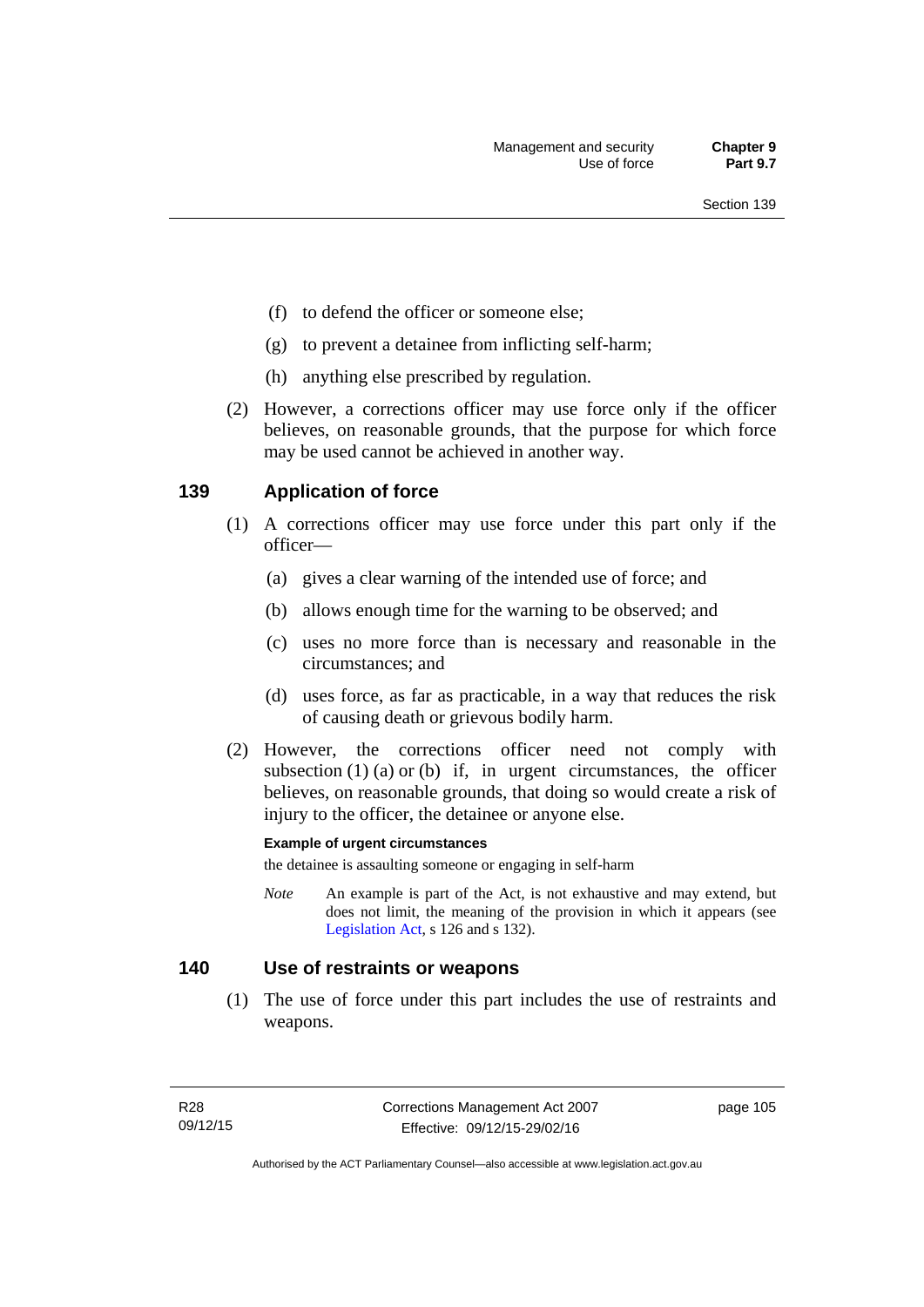#### **Chapter 9** Management and security<br>**Part 9.7** Use of force **Use of force**

Section 140

- (2) The director-general must ensure, as far as practicable, that the use of force involving a restraint or weapon is proportionate to the circumstances, and in particular that—
	- (a) the circumstances are sufficiently serious to justify the use; and
	- (b) the kind of restraint or weapon is appropriate in the circumstances; and
	- (c) the restraint or weapon is used appropriately in the circumstances.
- (3) The director-general must also ensure that restraints and weapons are only used under this part—
	- (a) by corrections officers trained to use them; and
	- (b) in accordance with a corrections policy or operating procedure that applies to their use.
- (4) A health practitioner appointed under section 22 (Health practitioners—non-therapeutic functions) may administer a drug as a restraint, or direct the use of another form of restraint, if the health practitioner believes, on reasonable grounds, that is necessary and reasonable—
	- (a) to treat a detainee, particularly where the detainee's behaviour cannot be controlled otherwise; or
	- (b) to prevent a detainee inflicting self-harm, or harming someone else, particularly where other forms of restraint are unlikely to be effective; or
	- (c) to prevent the escape of a detainee, particularly while being transferred to or from a correctional centre or other place.
- (5) The director-general must ensure that firearms are not used under this part unless someone's life is under threat or a detainee or other person offers armed resistance to a corrections officer or police officer exercising a function under this Act or another Act.

Authorised by the ACT Parliamentary Counsel—also accessible at www.legislation.act.gov.au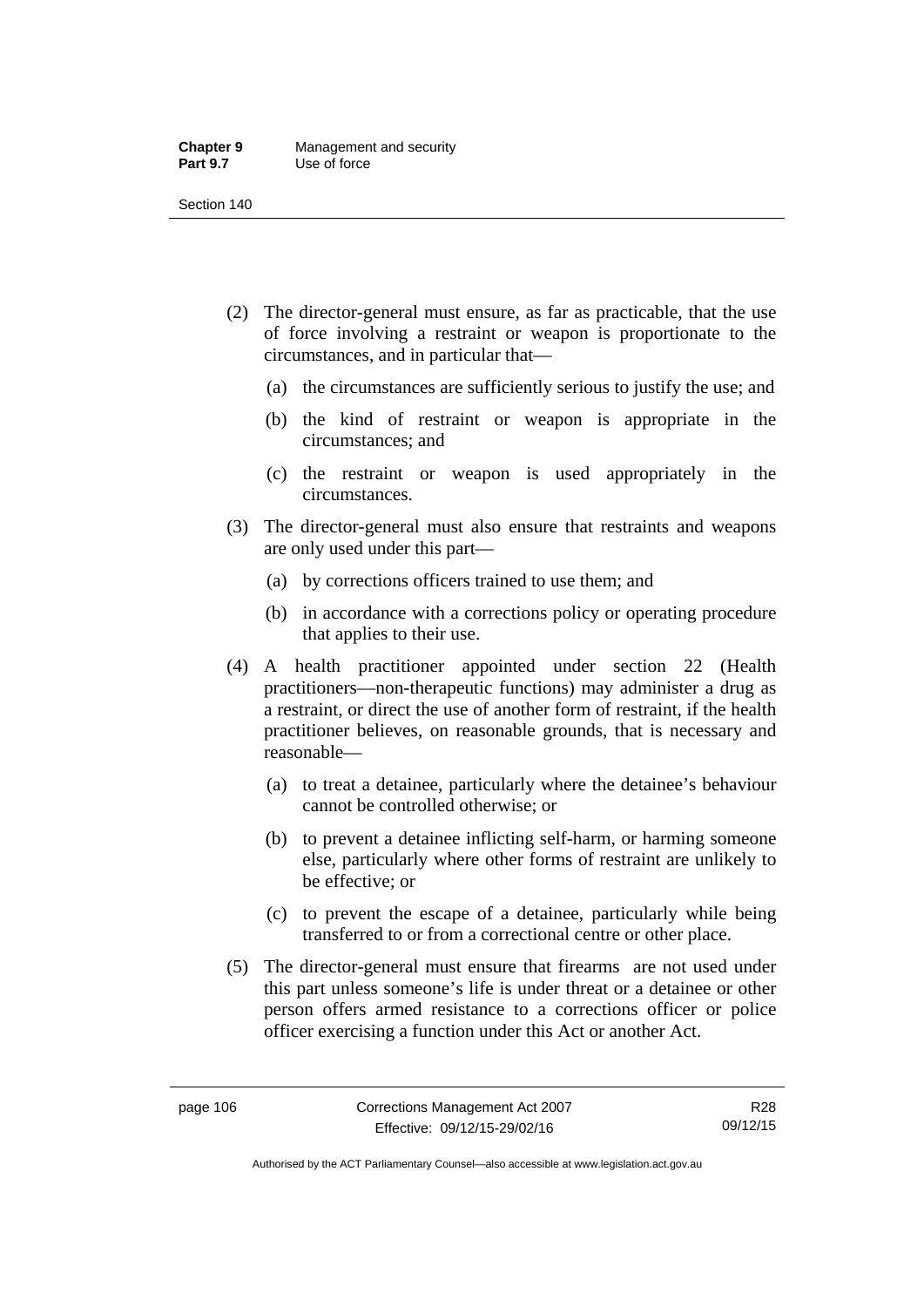- (6) In applying force under this part, a corrections officer may use a restraint or weapon, including any of the following:
	- (a) body contact;
	- (b) handcuffs, restraint jackets and other restraining devices;
	- (c) riot control equipment;
	- (d) a chemical agent;
	- (e) a gas gun;
	- (f) a firearm;
	- (g) anything else prescribed by regulation.

#### **141 Medical examination after use of force**

The director-general must ensure that a doctor appointed under section 21 (Doctors—health service appointments) examines a detainee injured by the use of force under this part as soon as practicable and that appropriate health care is available to the detainee.

## **142 Reporting use of force**

- (1) The director-general must keep a record of any incident involving the use of force under this part that causes injury or death to anyone.
- (2) The record must—
	- (a) include details of the incident, including the circumstances, the decision to use force and the force used; and
	- (b) be available for inspection under chapter 7 (Inspection of correctional centres).
- (3) The director-general must give a copy of the record to an official visitor.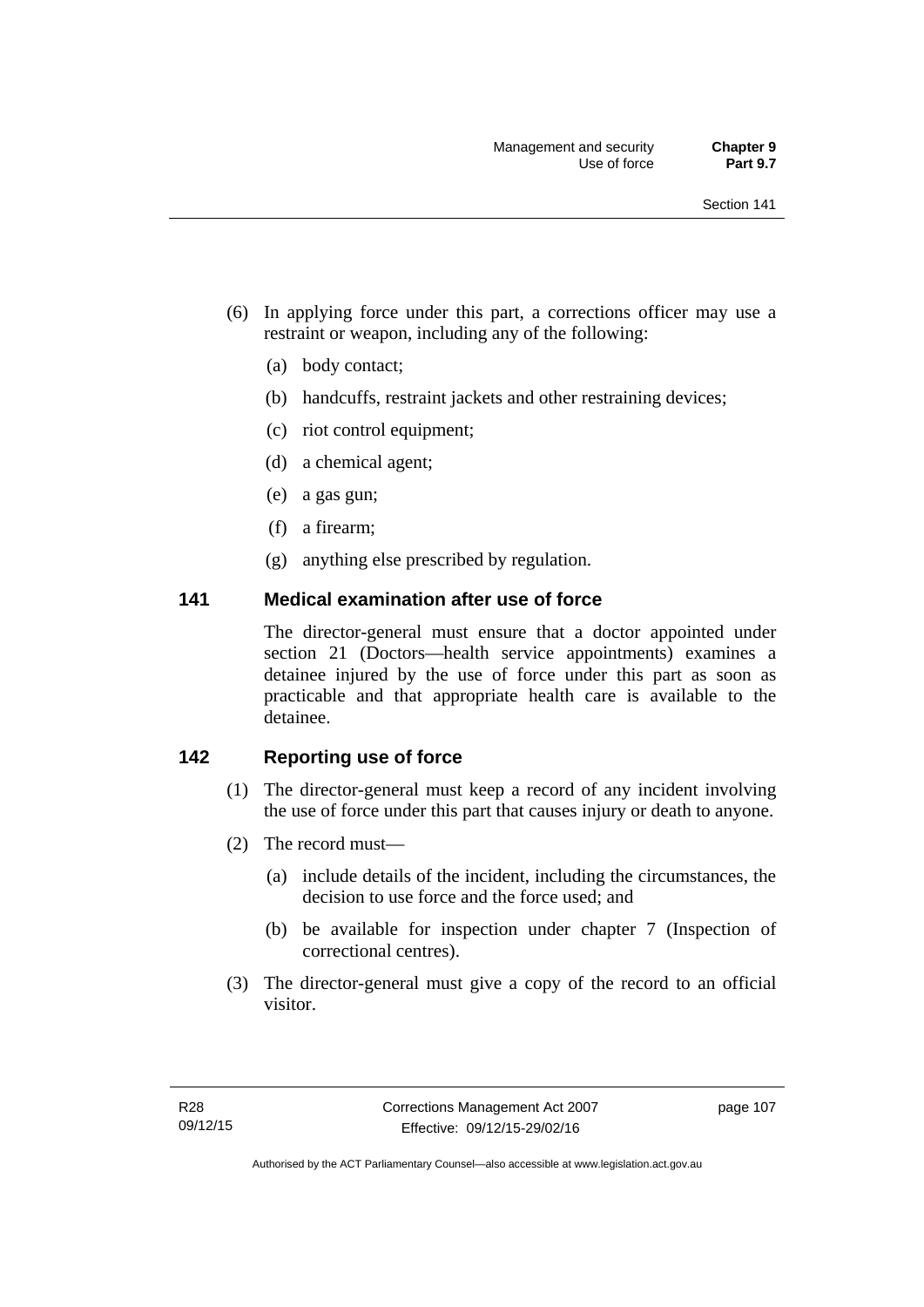**Chapter 9** Management and security<br>**Part 9.8** Access to correctional cen Access to correctional centres

Section 143

# **Part 9.8 Access to correctional centres**

#### **143 Visiting conditions**

 (1) The director-general may declare conditions that apply in relation to visits to a correctional centre.

#### **Examples of conditions declared**

- 1 the times and duration of visits
- 2 the number of visitors allowed
- 3 the conditions for conjugal, contact and non-contact visits
- 4 the circumstances in which visitors may be monitored
- 5 a prohibition on smoking in nonsmoking areas
- *Note* An example is part of the Act, is not exhaustive and may extend, but does not limit, the meaning of the provision in which it appears (see [Legislation Act,](http://www.legislation.act.gov.au/a/2001-14) s 126 and s 132).
- (2) A declaration is a disallowable instrument.
	- *Note I* The power to make an instrument includes power to make different provisions in relation to different matters or different classes of matters, and provisions that apply differently by reference to stated exceptions or factors (see [Legislation Act](http://www.legislation.act.gov.au/a/2001-14), s 48).
	- *Note 2* A disallowable instrument must be notified, and presented to the Legislative Assembly, under the [Legislation Act.](http://www.legislation.act.gov.au/a/2001-14)

#### **144 Notice of visiting conditions**

- (1) The director-general must take reasonable steps to bring the visiting conditions to the attention of visitors at a correctional centre.
- (2) Without limiting subsection (1), the director-general must ensure that—
	- (a) a notice is prominently displayed at each entrance to the centre open to visitors to the effect that visiting conditions apply at the centre; and
	- (b) a copy of the visiting conditions is available for inspection on request by visitors at the centre.

page 108 Corrections Management Act 2007 Effective: 09/12/15-29/02/16 R28 09/12/15

Authorised by the ACT Parliamentary Counsel—also accessible at www.legislation.act.gov.au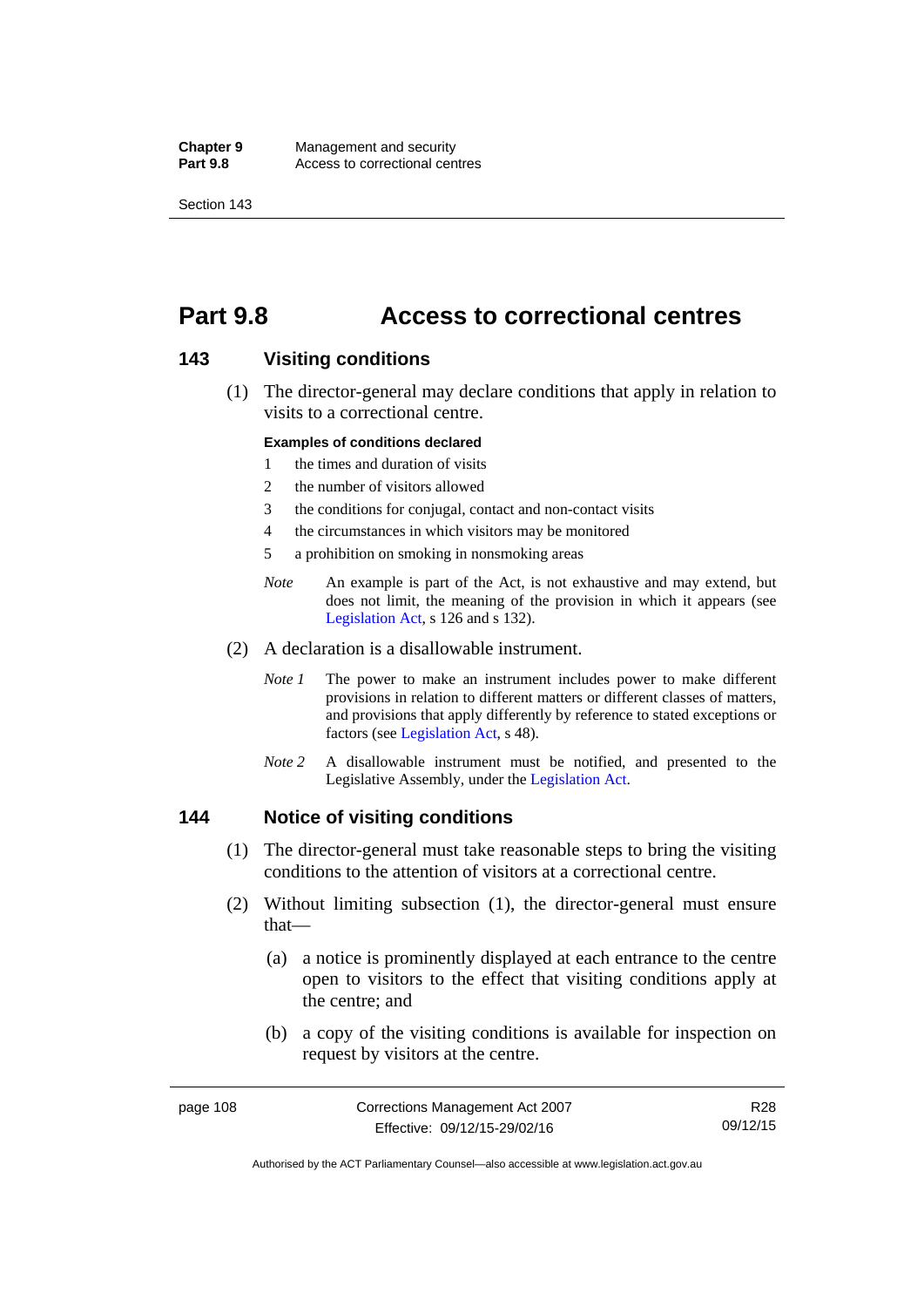#### **145 Taking prohibited things etc into correctional centre**

- (1) A person commits an offence if the person—
	- (a) takes a prohibited thing into a correctional centre; or
	- (b) gives a prohibited thing to a detainee; or
	- (c) removes a prohibited thing from a correctional centre.

Maximum penalty: 100 penalty units, imprisonment for 1 year or both.

- (2) Subsection (1) does not apply to any action approved by the director-general.
- (3) In this section:

*give* includes send.

*prohibited thing* includes something the person intends a detainee to use for making a prohibited thing or use otherwise in relation to a prohibited thing.

### **146 Directions to visitors**

- (1) The director-general may, orally or in writing, give a direction to a visitor at a correctional centre to do, or not do, something if the director-general believes, on reasonable grounds, that the direction is necessary and reasonable—
	- (a) to ensure compliance with the visiting conditions; or
	- (b) for security or good order at a correctional centre.
- (2) A person commits an offence if the person fails to comply with a direction given to the person under this section.

Maximum penalty: 50 penalty units, imprisonment for 6 months or both.

(3) An offence against this section is a strict liability offence.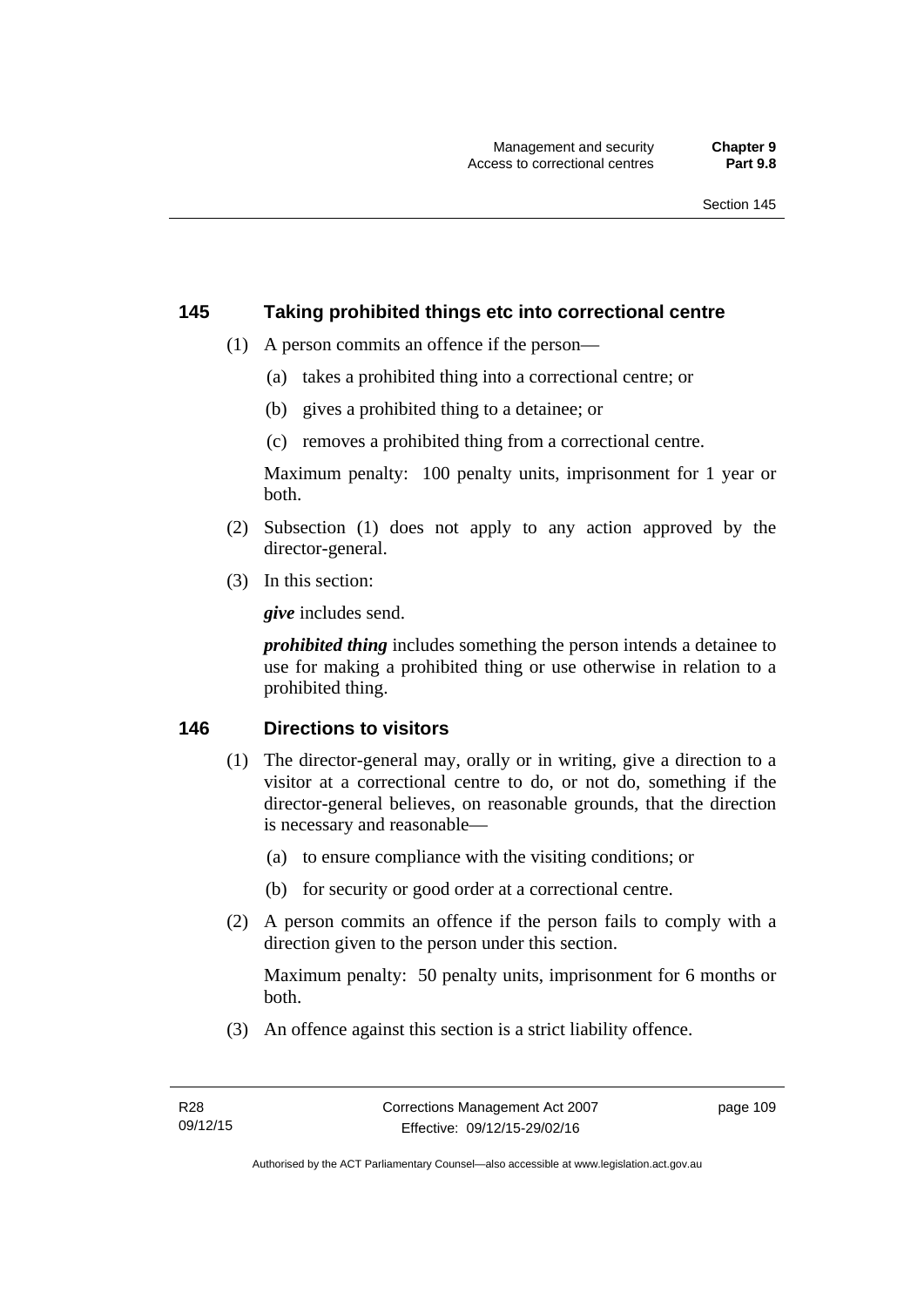(4) Subsection (2) does not apply if the person takes reasonable steps to comply with the direction.

### **147 Searches of visitors**

- (1) The director-general may direct a corrections officer to conduct a scanning search, frisk search or ordinary search of a visitor at a correctional centre if the director-general suspects, on reasonable grounds, that the visitor is carrying—
	- (a) a prohibited thing; or
	- (b) anything else that creates, or is likely to create, a risk to—
		- (i) the personal safety of anyone else; or
		- (ii) security or good order at a correctional centre.
- (2) Part 9.4 (Searches) and part 9.5 (Seizing property) apply as if a direction under this section, any scanning search, frisk search or ordinary search conducted under the direction, and anything found in the search, occurred under the relevant part in relation to a detainee at a correctional centre.
- (3) However, section 126 (Searches—use of force) does not apply in relation to a search of a visitor at a correctional centre.

#### **148 Directions to leave correctional centre etc**

- (1) The director-general may direct a person at a correctional centre—
	- (a) not to enter the centre; or
	- (b) if the person is already in the centre—to leave the centre.
- (2) The director-general may give the direction only if—
	- (a) the director-general suspects, on reasonable grounds, that—
		- (i) the person is intoxicated; or
		- (ii) the person has possession of a prohibited thing; or

Authorised by the ACT Parliamentary Counsel—also accessible at www.legislation.act.gov.au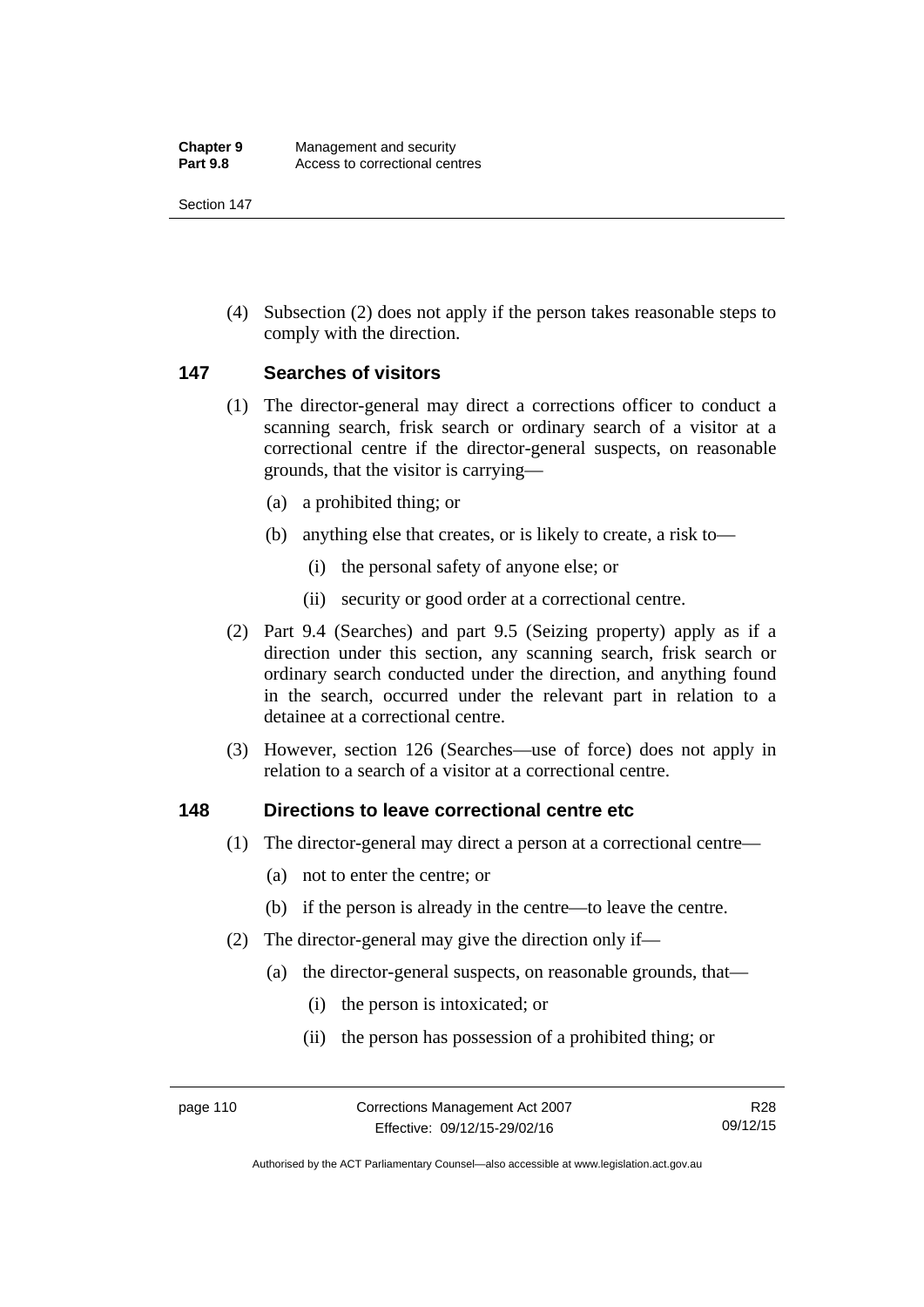- (iii) the direction is necessary and reasonable for security or good order at a correctional centre; or
- (b) the person contravenes a direction given to the person under section 146.
- (3) A person commits an offence if the person fails to comply with a direction given to the person under this section.

Maximum penalty: 50 penalty units, imprisonment for 6 months or both.

- (4) An offence against this section is a strict liability offence.
- (5) Subsection (3) does not apply if the person takes reasonable steps to comply with the direction.
- (6) In this section:

*intoxicated* means under the influence of alcohol, a drug or another substance, or a combination of alcohol, drugs or substances.

#### **Examples of substances**

- 1 glue
- 2 petrol
- 3 another solvent
- *Note* An example is part of the Act, is not exhaustive and may extend, but does not limit, the meaning of the provision in which it appears (see [Legislation Act,](http://www.legislation.act.gov.au/a/2001-14) s 126 and s 132).

*prohibited thing*—see section 145 (3).

#### **149 Removing people from correctional centre**

- (1) The director-general may direct a corrections officer to enforce a direction under section 148 if the person given the direction contravenes the direction.
- (2) The corrections officer may use force that is necessary and reasonable to enforce the direction.

page 111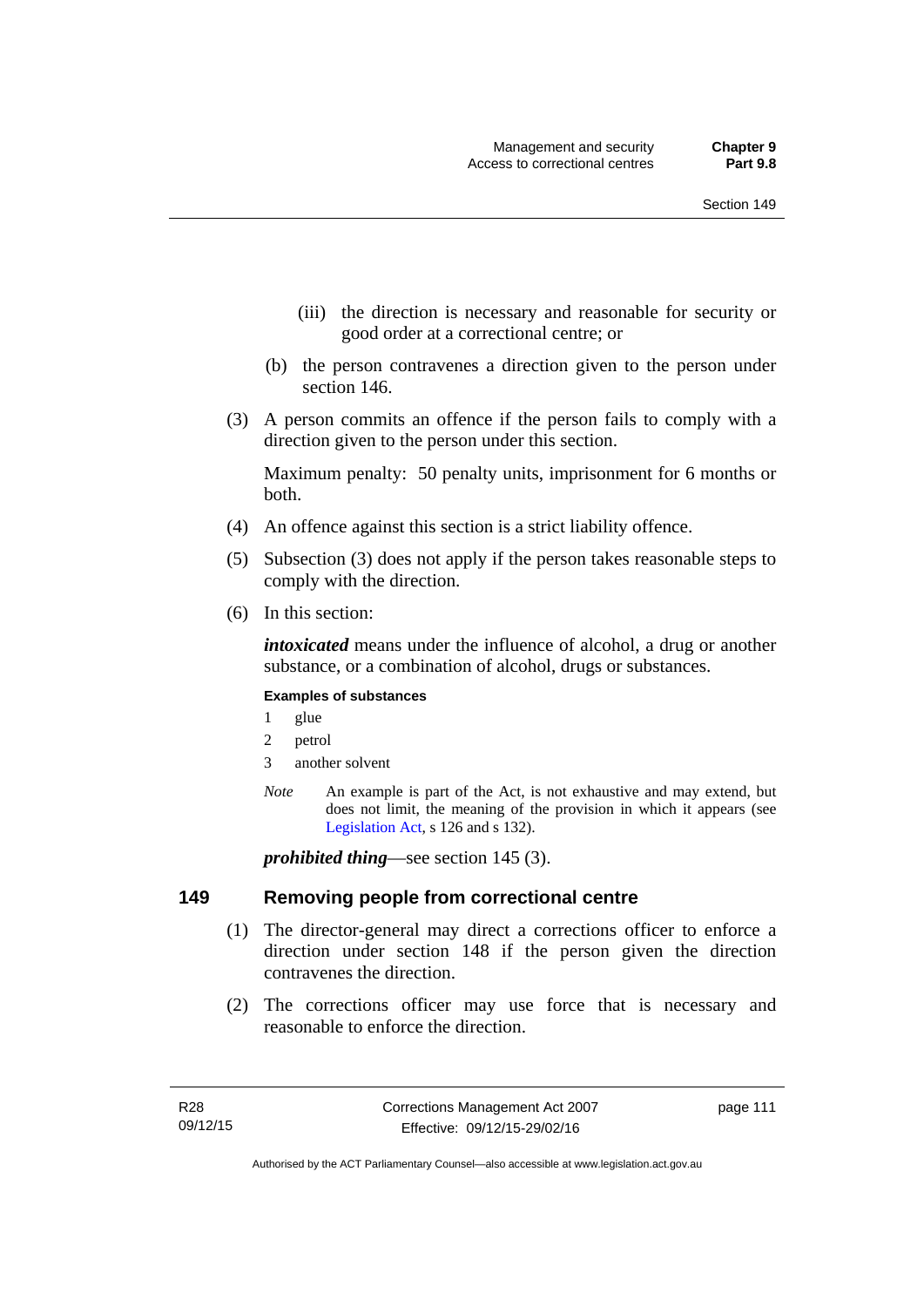**Chapter 10** Discipline<br>**Part 10.1** General **Part 10.1** 

Section 150

# **Chapter 10 Discipline**

# **Part 10.1 General**

## **150 Application—ch 10**

This chapter applies in relation to a disciplinary breach committed, or allegedly committed, by a detainee.

## **151 Definitions—discipline**

In this Act:

*accused* means a detainee charged with a disciplinary breach.

*administrative penalty*—see section 184.

*charge* means a disciplinary charge.

*charge notice*—see section 159.

*disciplinary action*—see section 183.

*disciplinary breach*—see section 152.

*disciplinary charge* means a charge under section 159.

*hearing*, for an inquiry, means a hearing under part 11.3 (Disciplinary hearing procedures).

*initial report*—see section 156 (2) (e).

*inquiry* means an inquiry to which chapter 11 (Disciplinary inquiries) applies.

*investigative segregation* means segregation directed under any of the following:

- (a) section 156 (Report etc by corrections officer);
- (b) section 158 (Action by presiding officer);

Authorised by the ACT Parliamentary Counsel—also accessible at www.legislation.act.gov.au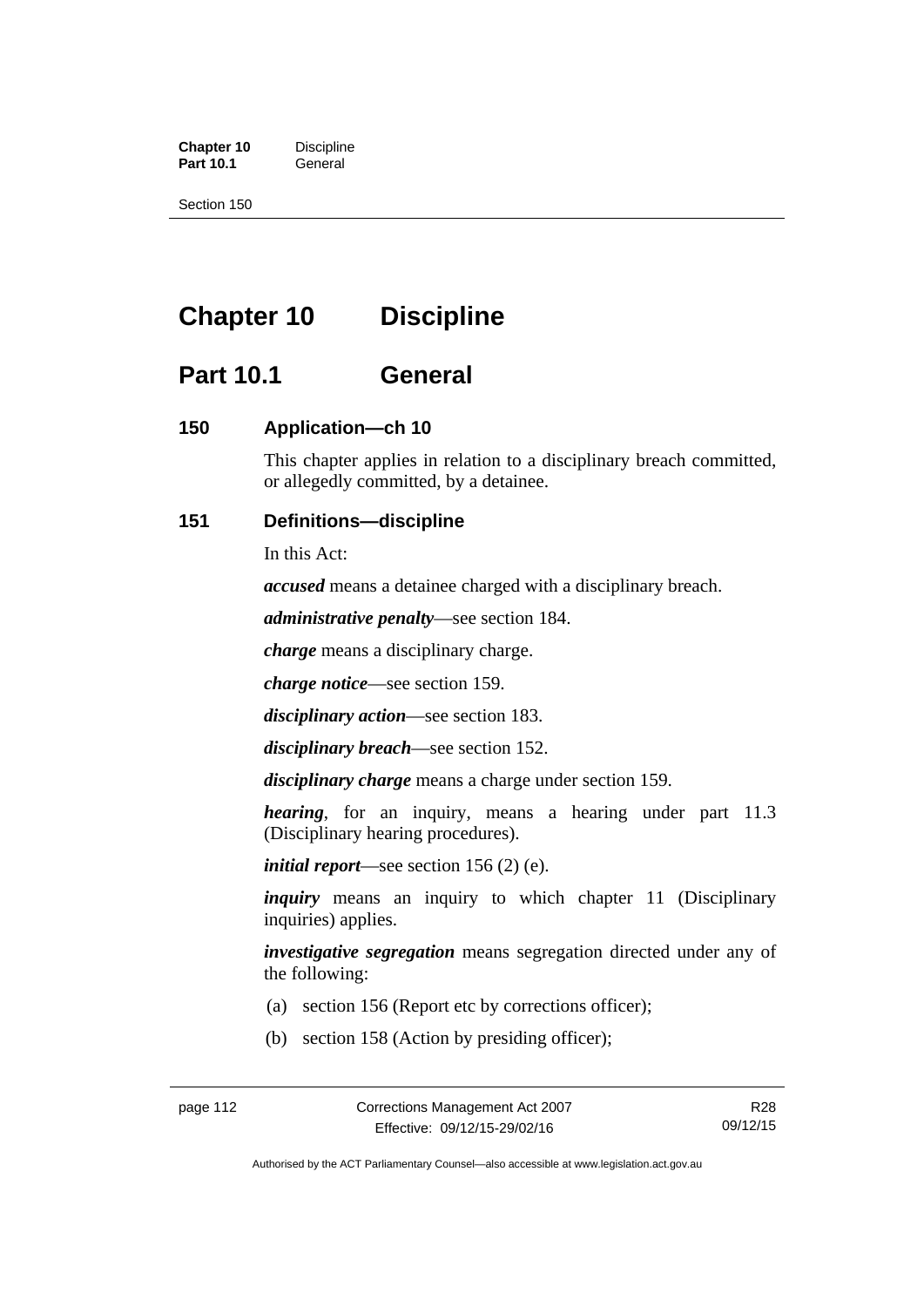(c) section 160 (Director-general directions—investigative segregation).

*investigator*—see section 153.

*investigator's report*—see section 157 (2) (b).

*presiding officer* means a corrections officer to whom the director-general has given functions of a presiding officer under this Act.

*privilege*, in relation to a detainee—see section 154.

*separate confinement*, of a detainee, means confinement of the detainee in a cell, away from other detainees.

#### **152 Meaning of** *disciplinary breach*

For a detainee, each of the following is a *disciplinary breach*:

- (a) contravening a direction given to the detainee by the director-general or a corrections officer under this Act or the *[Crimes \(Sentence Administration\) Act 2005](http://www.legislation.act.gov.au/a/2005-59)*;
	- *Note* A reference to an Act includes a reference to the statutory instruments made or in force under the Act, including any regulation (see [Legislation Act,](http://www.legislation.act.gov.au/a/2001-14) s 104).
- (b) being in a prohibited area, without the director-general's approval;
- (c) smoking in a nonsmoking area at a correctional centre;
- (d) taking (in any way) alcohol or a drug into the detainee's body;
- (e) providing a positive test sample for alcohol or a drug when directed, under this Act or the *[Crimes \(Sentence](http://www.legislation.act.gov.au/a/2005-59)  [Administration\) Act 2005](http://www.legislation.act.gov.au/a/2005-59)*, to provide a test sample;
- (f) making, possessing, concealing, knowingly consuming or dealing with a prohibited thing, without the director-general's approval;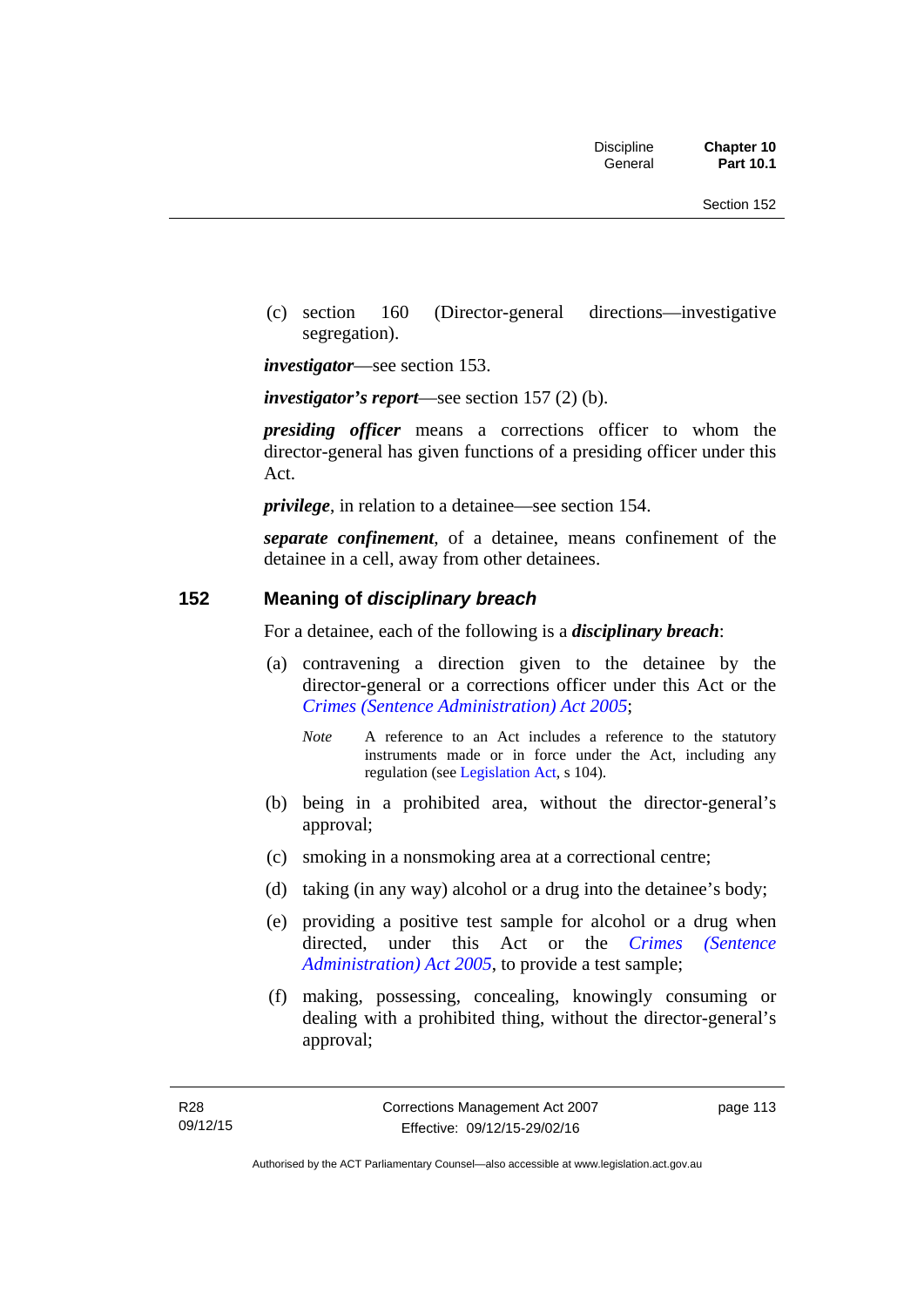- (g) gambling;
- (h) being disrespectful or abusive towards a corrections officer in a way that undermines the officer's authority;
- (i) being disrespectful or abusive towards someone in a way that is likely to provoke a person to be violent;
- (j) intentionally or recklessly engaging in conduct that endangers, or may endanger, the health or safety of the detainee or anyone else;
- (k) fighting;
- (l) assaulting someone else;
- (m) theft;
- (n) possessing stolen property;
- (o) possessing or dealing in things without the director-general's approval;
- (p) intentionally or recklessly damaging or destroying property belonging to someone else;
- (q) interfering with property belonging to someone else, without approval by the owner of the property;
- (r) interfering with anyone's personal monitoring device without the director-general's approval;
- (s) creating or participating in a disturbance, or other activity, likely to endanger security or good order at a correctional centre;
- (t) contravening a condition of any of the following:
	- (i) a direction under section 204 (Local leave directions);
	- (ii) a local leave permit;
	- (iii) an interstate leave permit;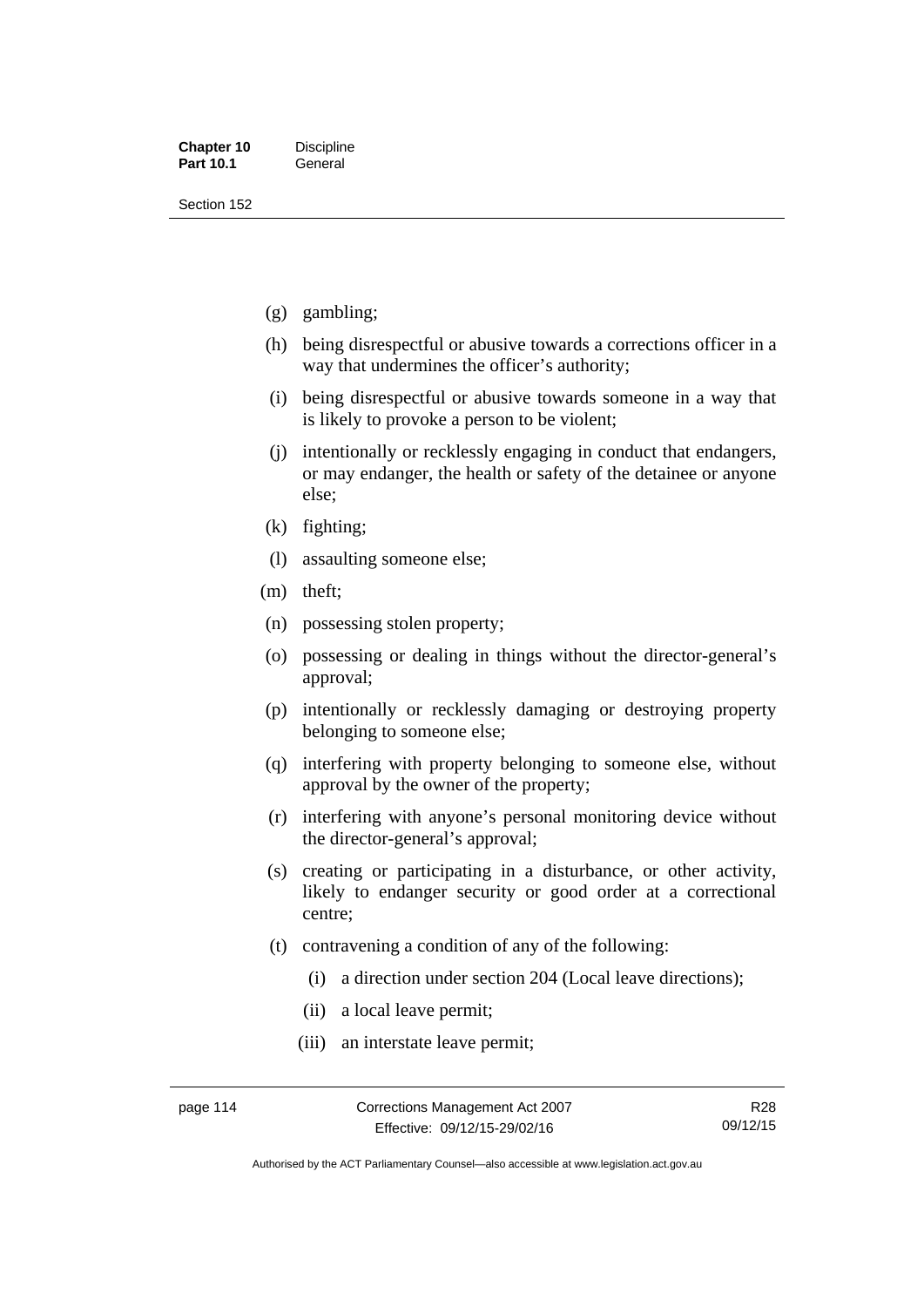- (u) doing anything for the purpose of escaping, or assisting a detainee to escape, from detention;
- (v) offering, giving or taking a bribe;
- (w) attempting, or assisting anyone else attempting, to commit another disciplinary breach;
- $(x)$  threatening to do anything mentioned in paragraphs (j), (k), (l), (p) or (s);
- (y) anything else prescribed by regulation.

#### **Examples of contravening director-general directions—par (a)**

failing to comply with a direction by the director-general to provide a test sample or submit to a search under this Act

*Note* An example is part of the Act, is not exhaustive and may extend, but does not limit, the meaning of the provision in which it appears (see [Legislation Act,](http://www.legislation.act.gov.au/a/2001-14) s 126 and s 132).

## **153 Meaning of** *investigator*

- (1) An *investigator* is—
	- (a) a corrections officer to whom the director-general has given functions of an investigator; or
	- (b) a person engaged under subsection (2).
- (2) The director-general may, on behalf of the Territory, engage a person (other than a corrections officer) to exercise the functions of an investigator.
- (3) The director-general may engage a person under subsection (2) only if satisfied the person has appropriate qualifications or experience to exercise the functions of an investigator.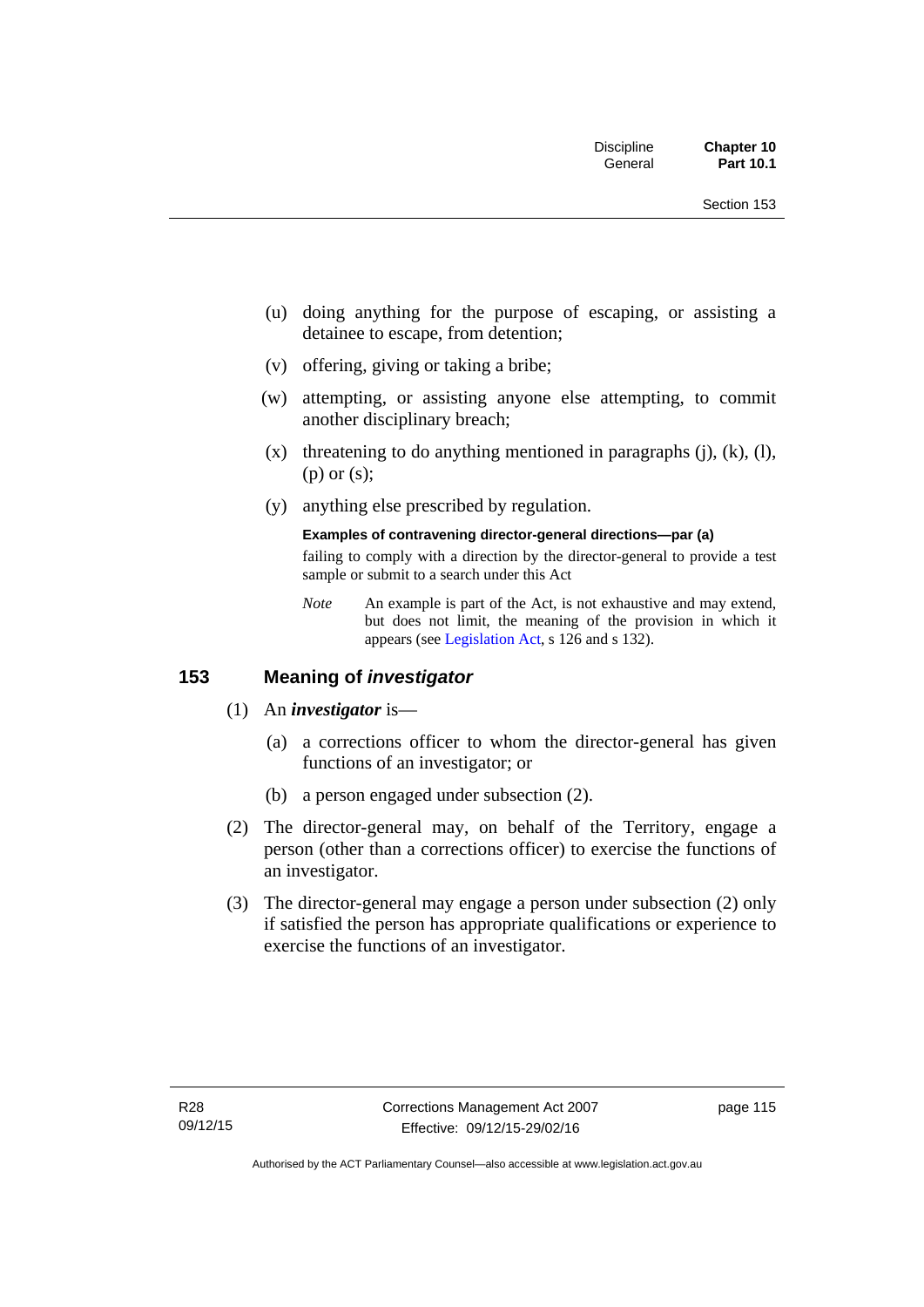## **154 Meaning of** *privilege*

A *privilege*, in relation to a detainee*—*

- (a) is any amenity, facility or opportunity the detainee may have the benefit of in detention; but
- (b) does not include anything that is, for this chapter, an entitlement for the detainee.

#### **Examples of privileges**

- 1 using common areas at a correctional centre for mixing with other detainees
- 2 participating in activities other than those forming part of a detainee's case management plan
- 3 using phones, email or the internet other than for entitled usage
- 4 buying non-essential goods from money held in trust for a detainee
- 5 using a radio, television, CD or DVD player or other electronic equipment for recreational purposes
- 6 pursuing hobbies and crafts
- 7 keeping personal property in a cell

#### **Examples of entitlements**

things expressed in chapter 6 (Living conditions at correctional centres) to be entitlements for detainees

*Note* An example is part of the Act, is not exhaustive and may extend, but does not limit, the meaning of the provision in which it appears (see [Legislation Act,](http://www.legislation.act.gov.au/a/2001-14) s 126 and s 132).

## **155 Overlapping disciplinary breaches and criminal offences**

- (1) This section applies if a detainee engages, or is alleged to have engaged, in conduct that is both—
	- (a) a disciplinary breach; and
	- (b) an offence (a *criminal offence*) against a territory law, including this Act.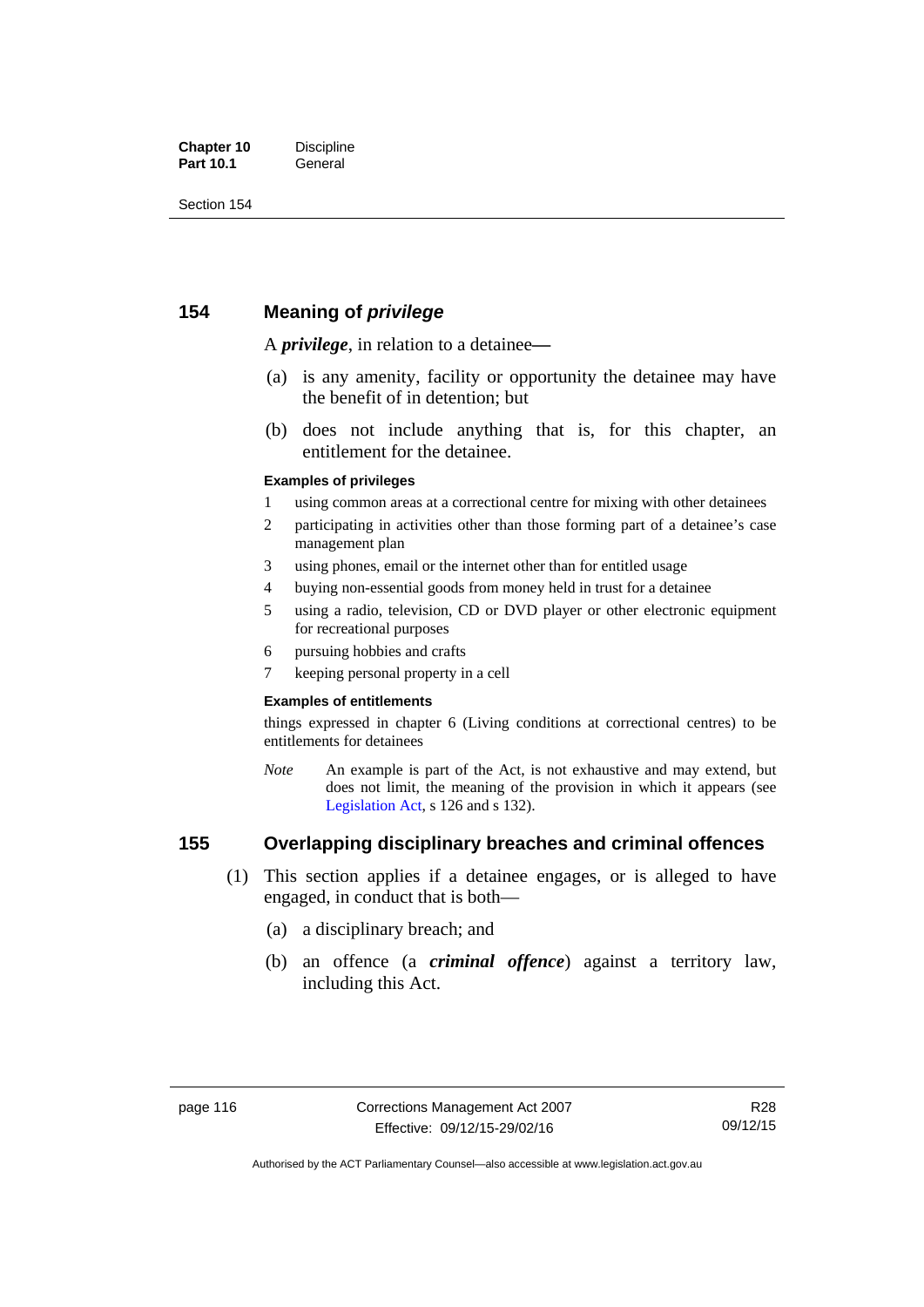| <b>Discipline</b><br>General | Chapter 10<br>Part 10.1 |
|------------------------------|-------------------------|
|                              | Section 155             |

- (2) The detainee must not be prosecuted for the criminal offence if an administrative penalty has been imposed on the detainee because of the disciplinary breach.
- (3) A disciplinary charge for the disciplinary breach must not be started, or further dealt with, under this chapter if a prosecution for the criminal offence has been started in a court.
- (4) Disciplinary action for the disciplinary breach must not be taken against the detainee if the detainee has been convicted or found guilty of the criminal offence by a court.

*Note* For the kinds of disciplinary action that may be taken, see s 183.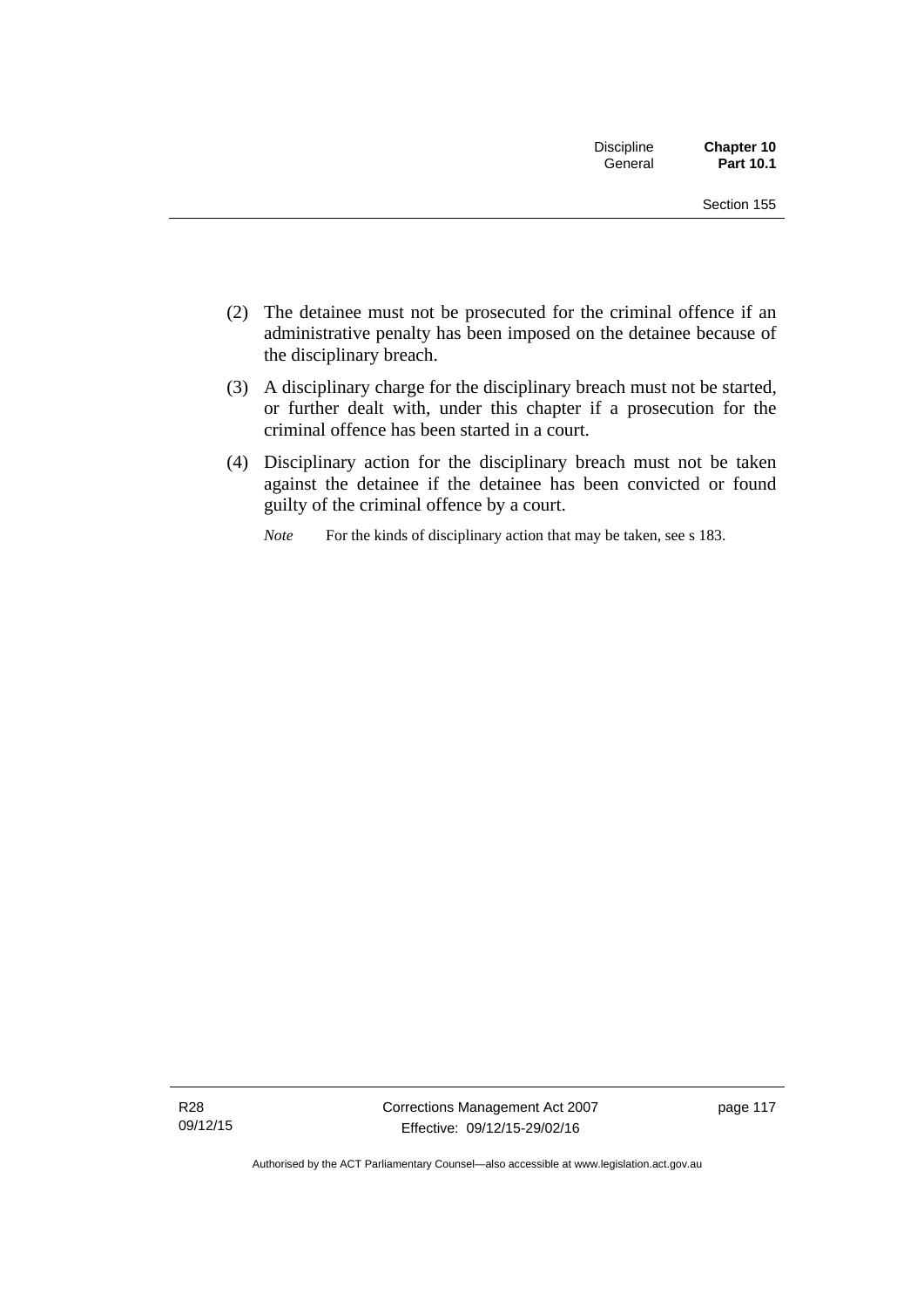# **Part 10.2 Disciplinary investigations**

# **Division 10.2.1 Investigation of disciplinary breaches**

## **156 Report etc by corrections officer**

- (1) This section applies if a corrections officer believes, on reasonable grounds, that a detainee has committed a disciplinary breach.
- (2) The corrections officer may do 1 or more of the following if the officer believes, on reasonable grounds, that it is appropriate in the circumstances:
	- (a) counsel the detainee;
	- (b) warn the detainee about committing a disciplinary breach;
	- (c) reprimand the detainee;
	- (d) subject to section 161 (Grounds for investigative segregation), direct that the detainee be segregated from other detainees for the purposes of this part;
	- (e) give a presiding officer a report (an *initial report*) about the alleged disciplinary breach.
- (3) A report under subsection (2) (e) must be given to the presiding officer as soon as possible, and must set out the following:
	- (a) details of the alleged disciplinary breach;
	- (b) the officer's reasons for believing the detainee has committed the disciplinary breach;
	- (c) if subsection  $(2)$  (d) applies—
		- (i) details of the segregation directed; and
		- (ii) the officer's reasons for the direction; and
		- (iii) a recommendation about the detainee's segregation;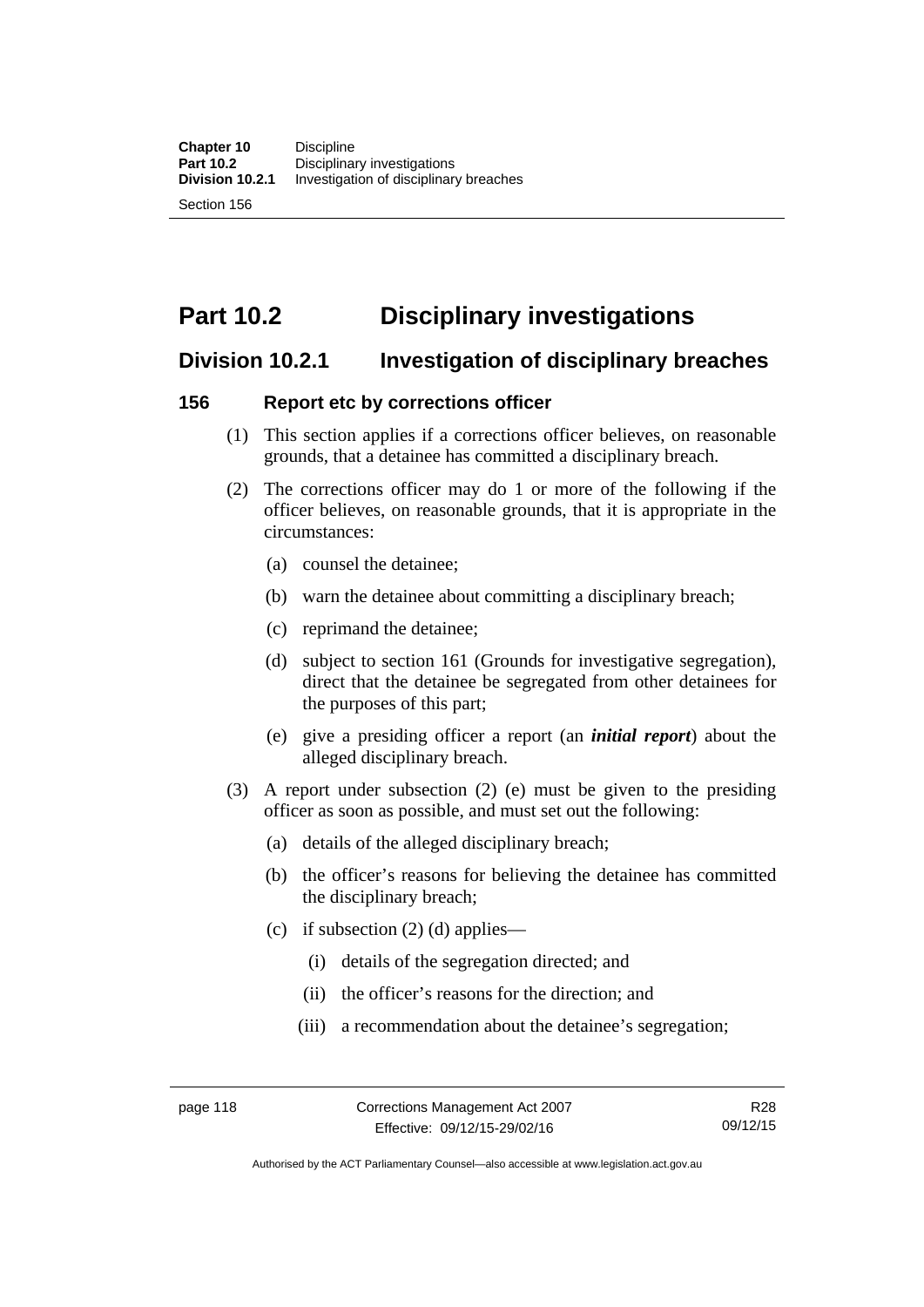(d) anything else prescribed by regulation.

### **157 Investigation by investigator**

- (1) After being given an initial report about an alleged disciplinary breach by a detainee, the presiding officer may, if the presiding officer believes on reasonable grounds it is appropriate, refer the report to an investigator.
- (2) The investigator must—
	- (a) consider the initial report and investigate the alleged disciplinary breach by the detainee; and
	- (b) give the presiding officer a report (an *investigator's report*) about the alleged disciplinary breach.
- (3) The report must include the following:
	- (a) a copy of the initial report;
	- (b) a recommendation for any action by the presiding officer under section 158 (2):
	- (c) the investigator's reasons for the recommendation;
	- (d) anything else prescribed by regulation.
- (4) The report may include any other information the investigator considers is relevant in relation to the alleged disciplinary breach.
- (5) The corrections officer who made the initial report about the alleged disciplinary breach by the detainee must not exercise any function of an investigator in relation to the breach.

### **158 Action by presiding officer**

- (1) This section applies if a presiding officer is given—
	- (a) an initial report about an alleged disciplinary breach by a detainee; or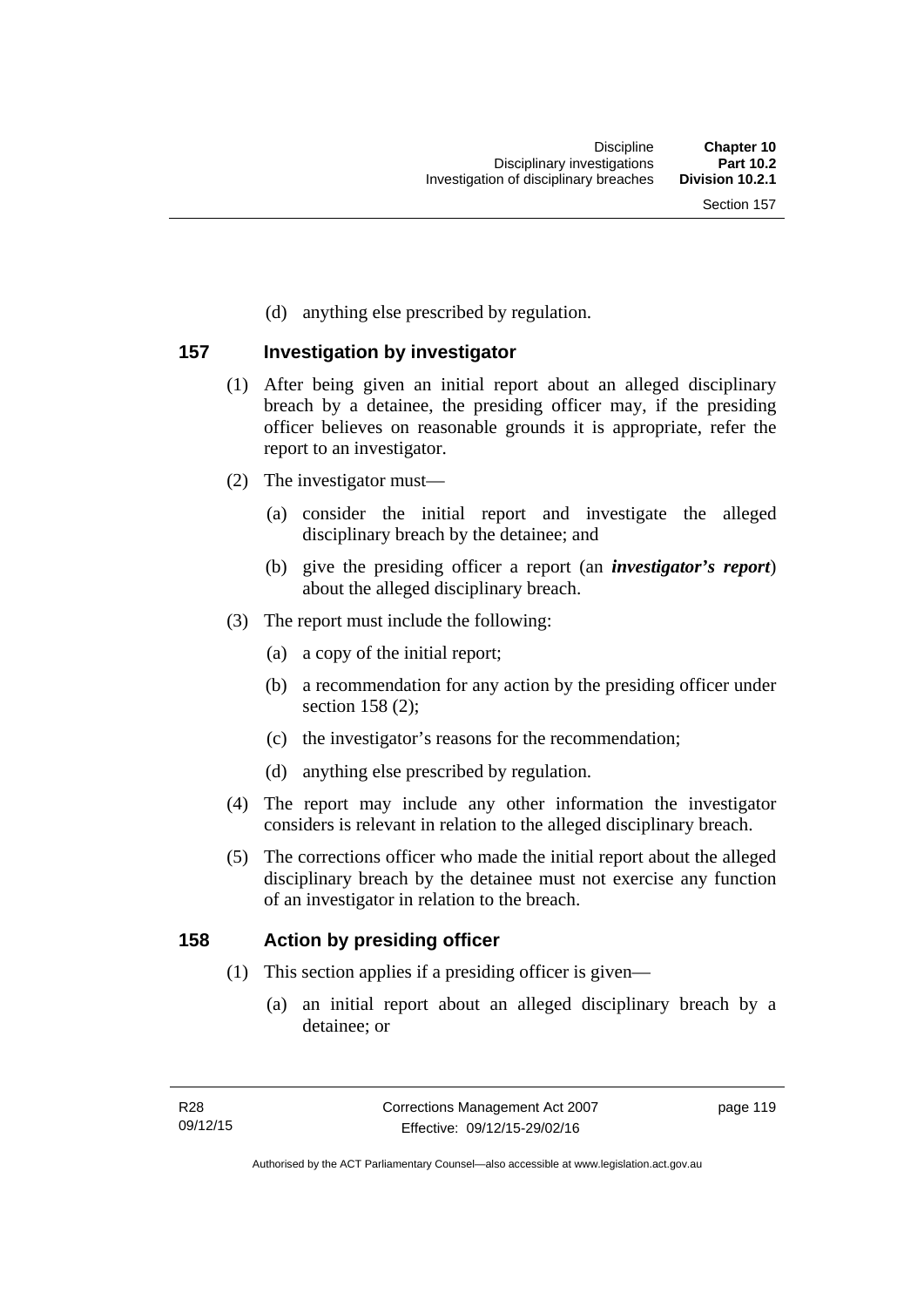- (b) an investigator's report about an alleged disciplinary breach by a detainee.
- (2) After considering the report and making any further investigation the presiding officer considers appropriate, the presiding officer may, if the presiding officer believes on reasonable grounds it is appropriate, do 1 or more of the following:
	- (a) take no further action in relation to the initial report;
	- (b) counsel the detainee;
	- (c) warn the detainee about committing a disciplinary breach;
	- (d) reprimand the detainee;
	- (e) refer the allegation to—
		- (i) the chief police officer; or
		- (ii) the director of public prosecutions;
	- (f) charge the detainee under section 159 (Disciplinary charge);
	- (g) subject to section 161 (Grounds for investigative segregation), direct that the detainee be segregated from other detainees for this part;
	- (h) anything else prescribed by regulation.
- (3) A referral under subsection (2) (e) must be in writing and be accompanied by a report by the presiding officer.
- (4) The corrections officer who made the initial report or investigator's report about the alleged disciplinary breach by the detainee must not exercise any function of a presiding officer under this division in relation to the breach.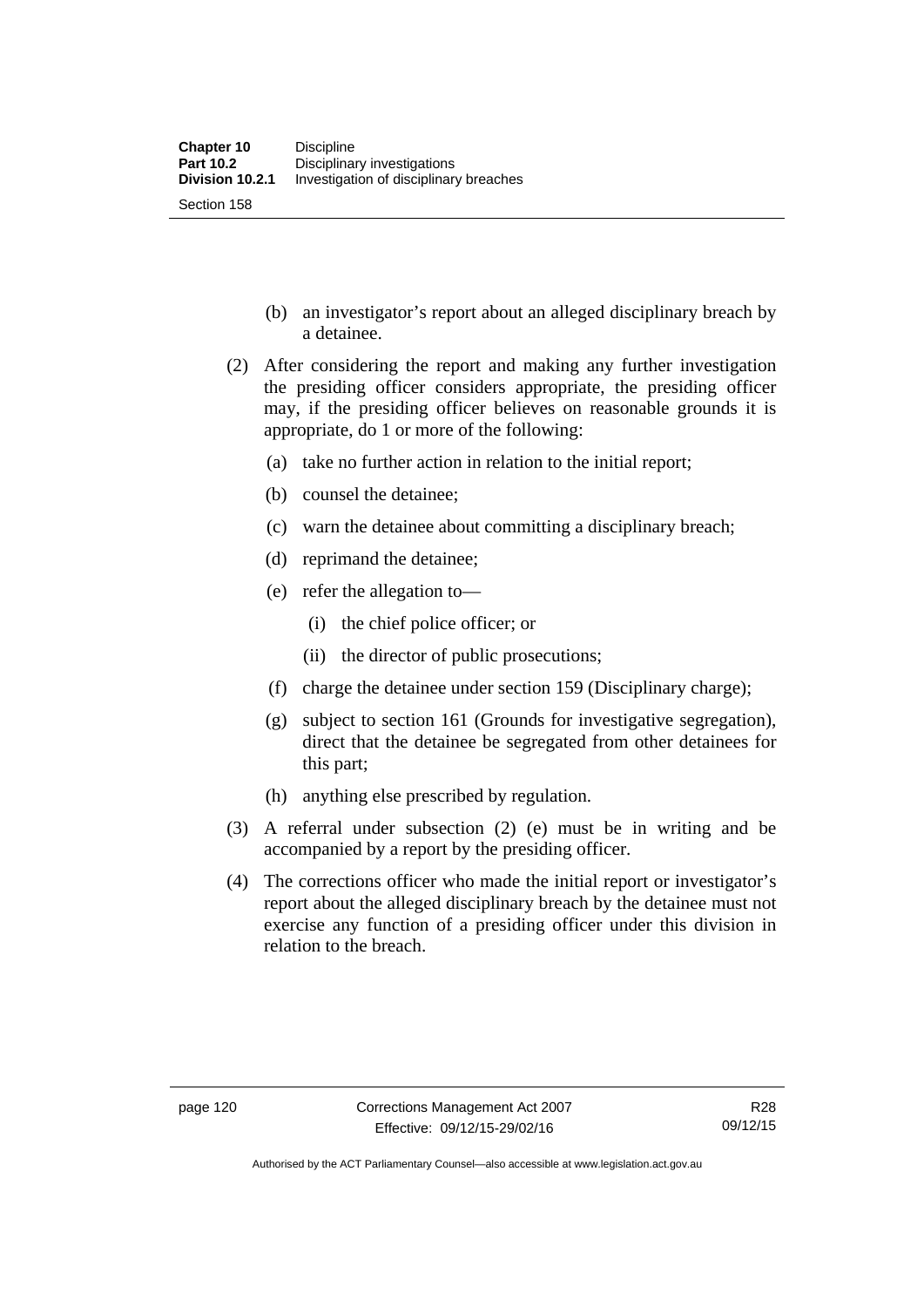## **159 Disciplinary charge**

To charge a detainee with a disciplinary breach, the presiding officer must give the detainee written notice of the charge (a *charge notice*), including details of the following:

- (a) the disciplinary breach charged;
- (b) a brief statement of the conduct to which the charge applies and when, or the period during which, it happened or is alleged to have happened;
- (c) the option of having the charge dealt with by consent under division 10.3.1 (Disciplinary action—with accused's consent);
- (d) the election available under section 167 (Disciplinary breach admitted by accused) to accept the disciplinary action proposed by the presiding officer;
- (e) the disciplinary action the presiding officer believes, on reasonable grounds, would be appropriate if the charge were dealt with under section 168 (Presiding officer's powers breach admitted by accused).
- *Note* If a form is approved under s 228 for a disciplinary charge, the form must be used.

# **Division 10.2.2 Investigative segregation**

### **160 Director-general directions—investigative segregation**

- (1) Subject to section 161, the director-general may direct that a detainee be segregated from other detainees for the purposes of this part.
- (2) To remove any doubt, this section is additional to, and does not limit, the power to direct that a detainee be segregated from other detainees under either of the following:
	- (a) section 156 (Report etc by corrections officer);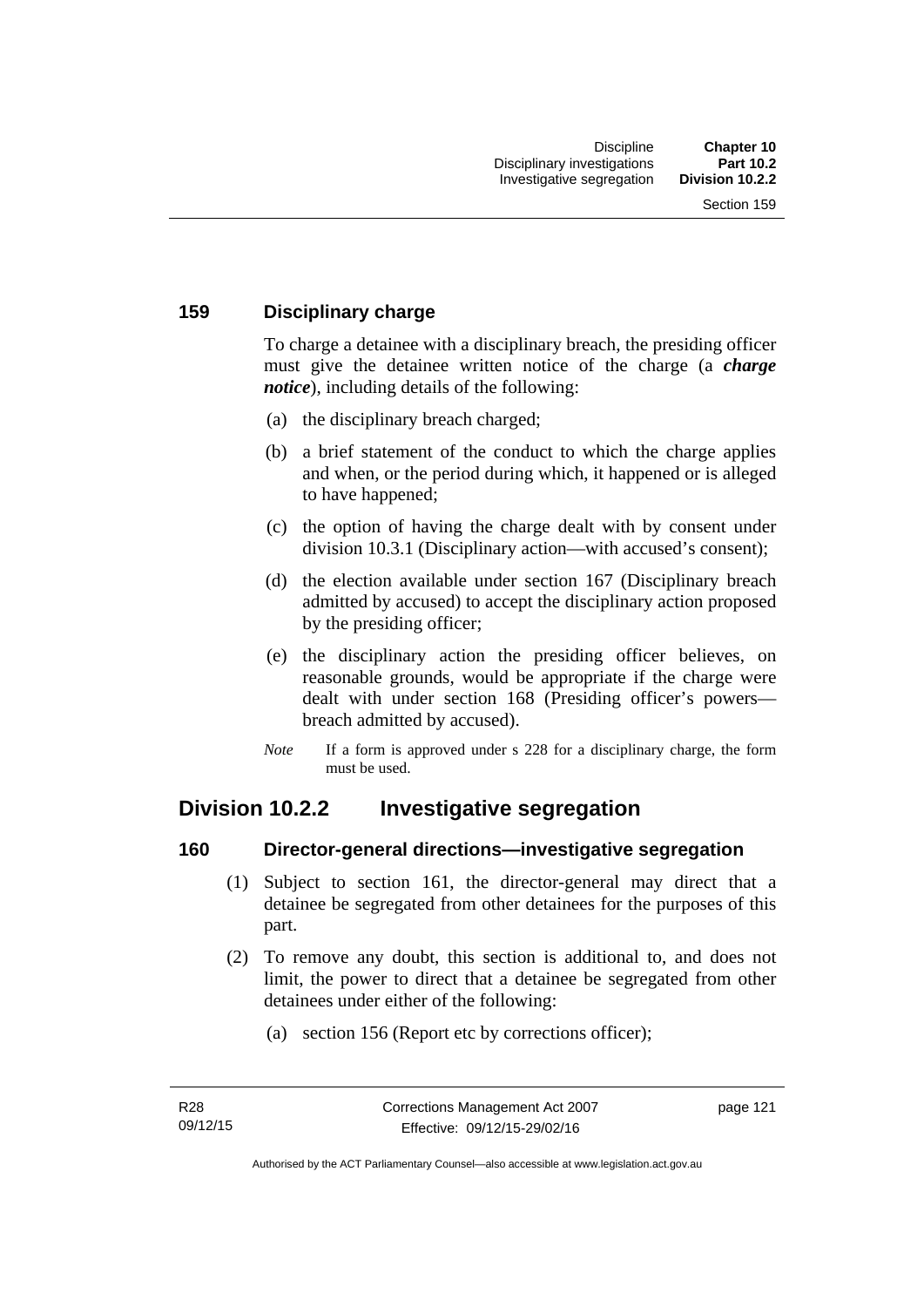(b) section 158 (Action by presiding officer).

### **161 Grounds for investigative segregation**

- (1) This section applies to a direction for investigative segregation.
- (2) The direction may be given only if the person giving the direction believes, on reasonable grounds, that segregation of the detainee is necessary or prudent for the purposes of this part.
- (3) Without limiting subsection (2), the direction may be given if the person giving the direction believes, on reasonable grounds, that the opportunity for the detainee to associate with anyone else creates, or is likely to create, a risk of—
	- (a) harm, or threatened harm, to the detainee or anyone else; or
	- (b) the perverting, or attempted perverting, of an investigation, under this part; or
	- (c) undermining security or good order at a correctional centre.

### **162 Notice of investigative segregation**

The person giving a direction for investigative segregation of a detainee must give the detainee prompt notice of the direction, why it was given, when it takes effect and the provisions for its duration and review under this part.

### **163 Duration of investigative segregation**

- (1) The director-general must revoke a direction for investigative segregation if the director-general believes, on reasonable grounds, that the direction is no longer necessary or prudent.
- (2) The director-general—
	- (a) may review a direction for investigative segregation of a detainee at any time on the director-general's own initiative or on request by the detainee; and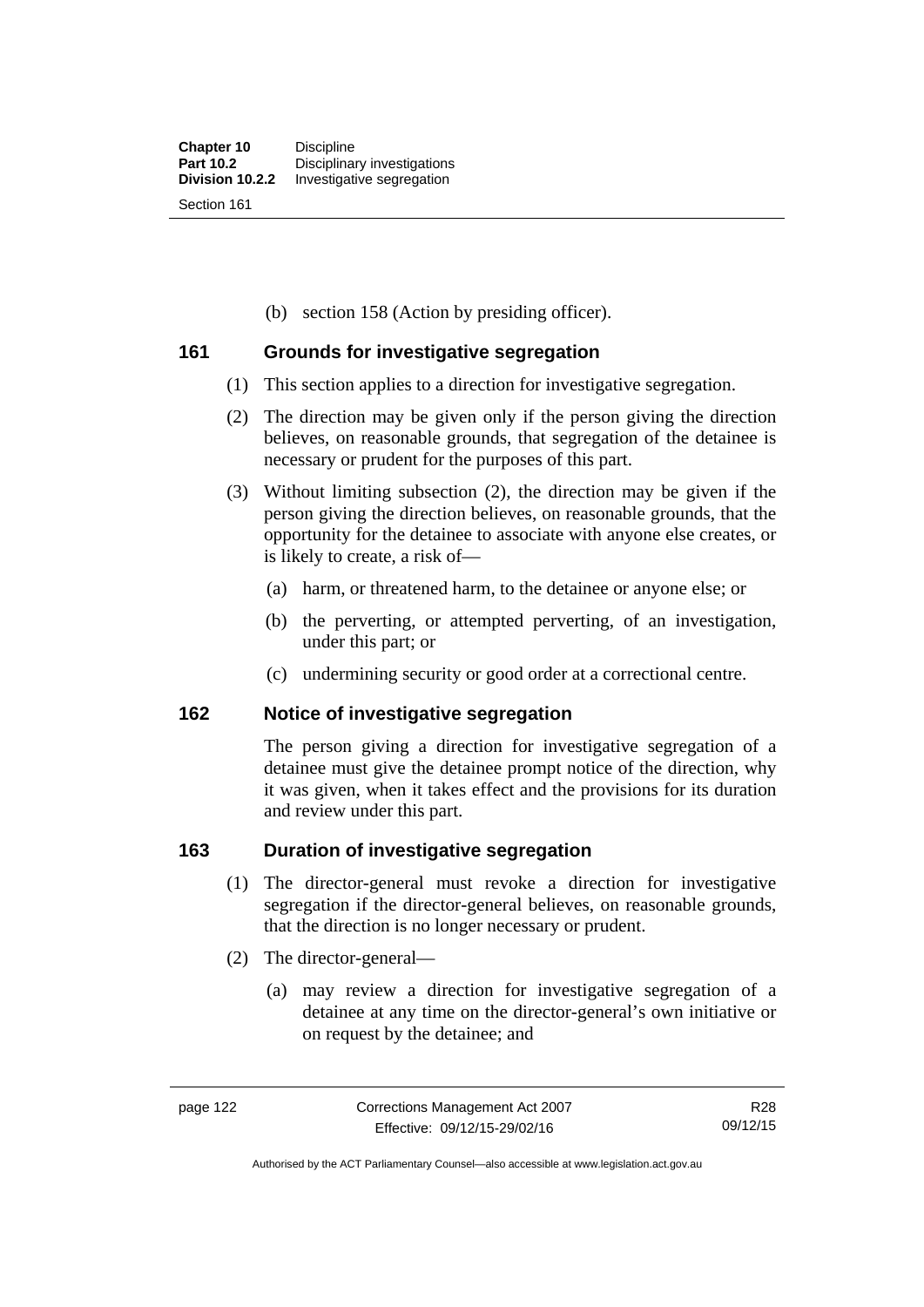- (b) if the detainee is to be transferred to another correctional centre for longer than 1 day—must review the direction before the transfer; and
- (c) must review the direction at least once every 7 days while it remains in force.
- (3) After reviewing a direction for investigative segregation, the director-general may—
	- (a) confirm the direction; or
	- (b) make a direction or further direction under section 160 (1); or
	- (c) revoke the direction under subsection (1).
- (4) To remove any doubt, the director-general may make more than 1 direction under section 160 (1) in relation to a detainee for the same investigation.
- (5) Subject to this section and section 94 (Segregated detainees removed to NSW), a direction, or further direction, for investigative segregation ends at the end of the earlier of the following days:
	- (a) the 7th day after the day the direction is given;
	- (b) the day a presiding officer makes a decision under section 158 (Action by presiding officer) in relation to the alleged disciplinary breach to which the direction applies (other than a decision to direct investigative segregation of the detainee).

## **164 Application for review of investigative segregation directions**

(1) A detainee may apply to an adjudicator for a review of a direction for investigative segregation of the detainee.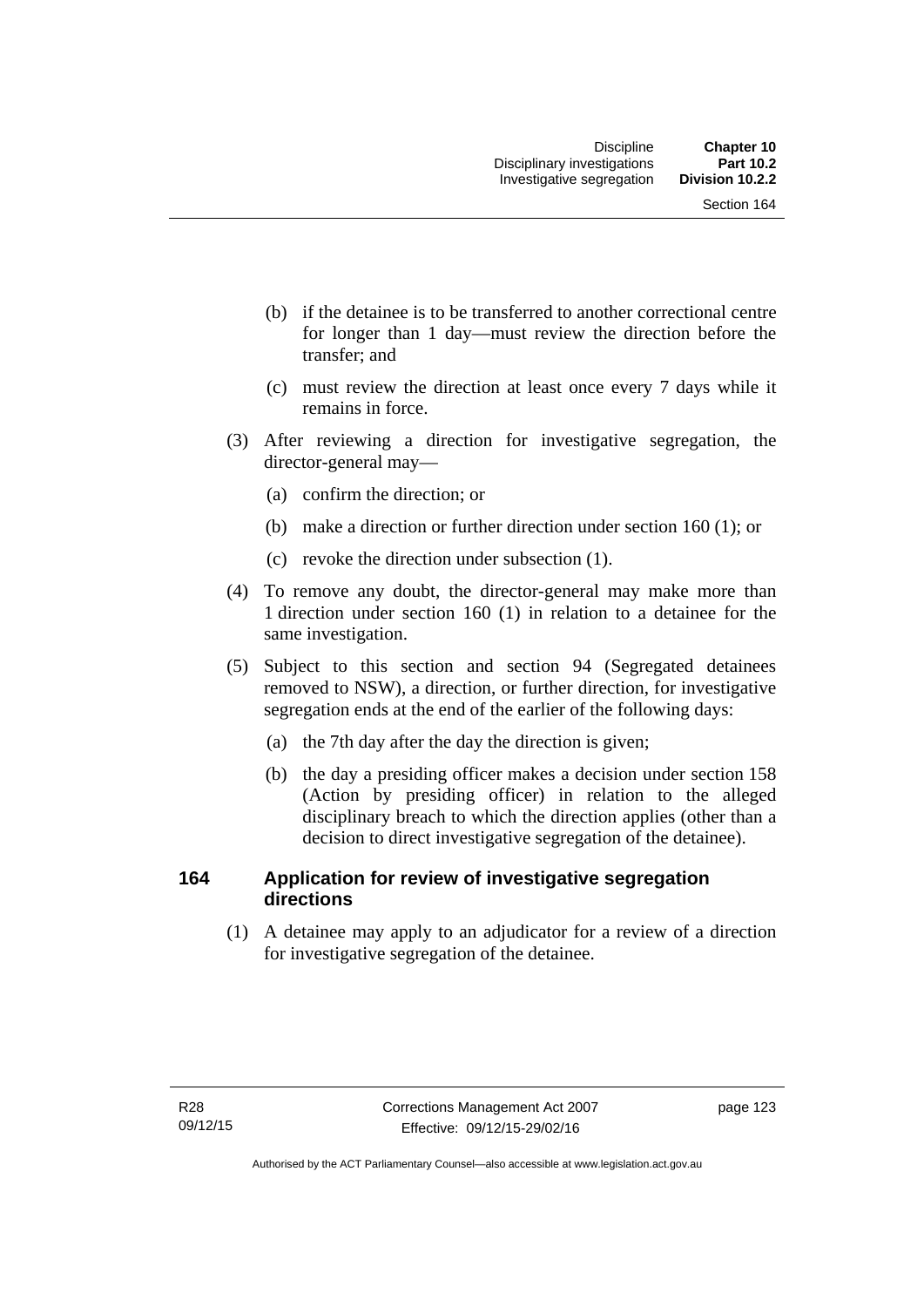- (2) The application must be made no later than 7 days after the day the person making the direction gives the detainee notice under section 162 of the direction.
	- *Note* If a form is approved under s 228 for an application under this section, the form must be used.
- (3) Subject to any decision by the adjudicator under section 165, the making of the application does not affect the segregation of the detainee under the direction.

### **165 Review of investigative segregation directions**

- (1) On application under section 164, an adjudicator may—
	- (a) conduct an inquiry to review the direction for investigative segregation of the detainee; or
	- (b) refuse to review the direction.
- (2) Chapter 11 (Disciplinary inquiries) applies to the inquiry, with any changes prescribed by regulation, as if it were an inquiry under that chapter.
- (3) After completing an inquiry under this section, the adjudicator may—
	- (a) confirm the direction under review; or
	- (b) amend the direction under review; or
	- (c) set aside the direction under review; or
	- (d) set aside the direction under review and make a substitute direction that the detainee be segregated from other detainees for the purposes of this part.
- (4) The adjudicator must give the detainee prompt written notice of the adjudicator's decision under this section.

Authorised by the ACT Parliamentary Counsel—also accessible at www.legislation.act.gov.au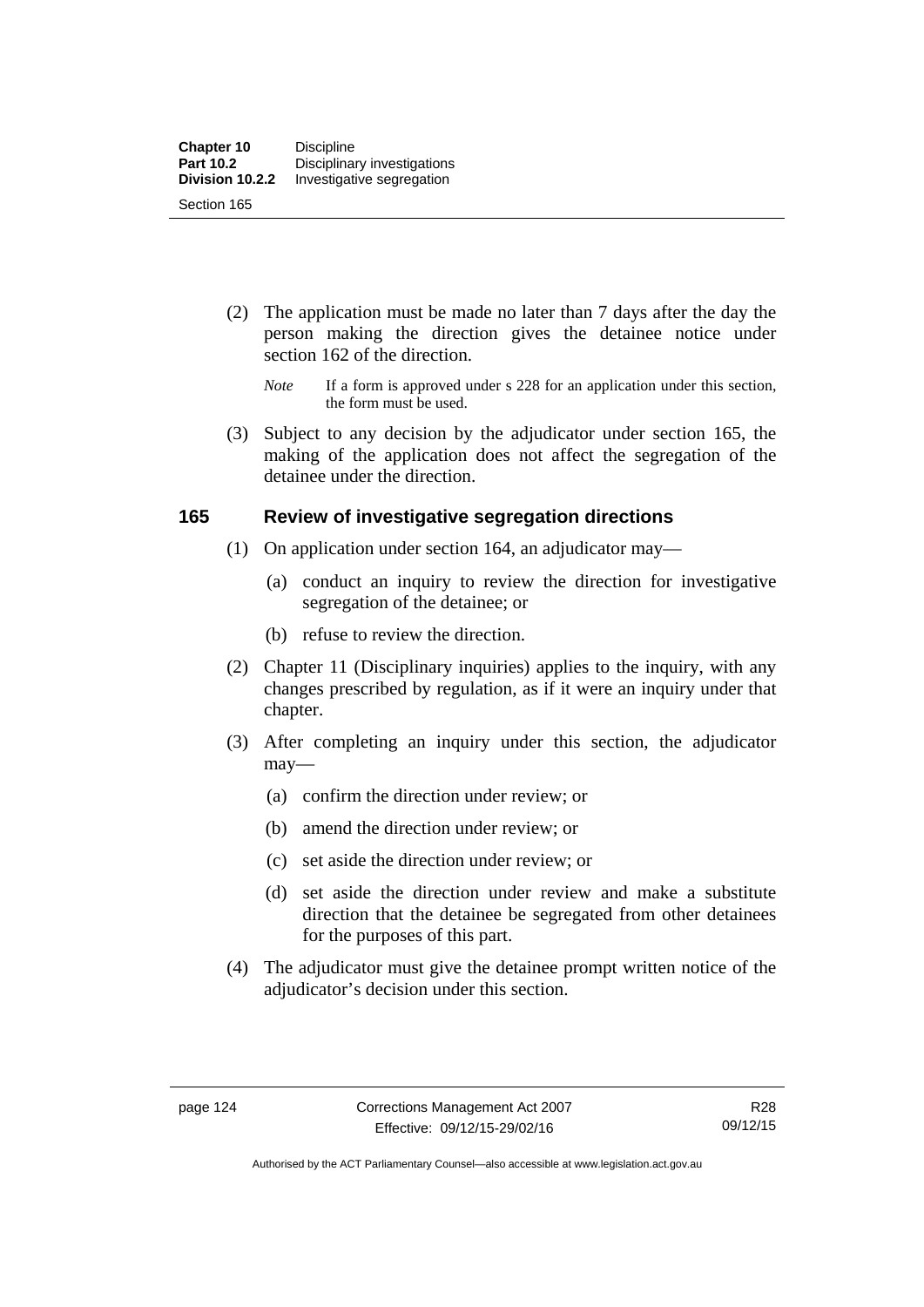- (5) If the adjudicator refuses to review the direction, the notice must include the reasons for the refusal.
	- *Note 1* Under the *[Administrative Decisions \(Judicial Review\) Act 1989](http://www.legislation.act.gov.au/a/alt_a1989-33co)*, a person aggrieved by an administrative decision made under an enactment may apply to the Supreme Court for a review of the decision. Subject to any order of the court, the making of the application does not affect the operation of the decision or prevent its implementation (see that Act, s 16).
	- *Note 2* For what must be included in a statement of reasons, see the Legislation [Act,](http://www.legislation.act.gov.au/a/2001-14) s 179.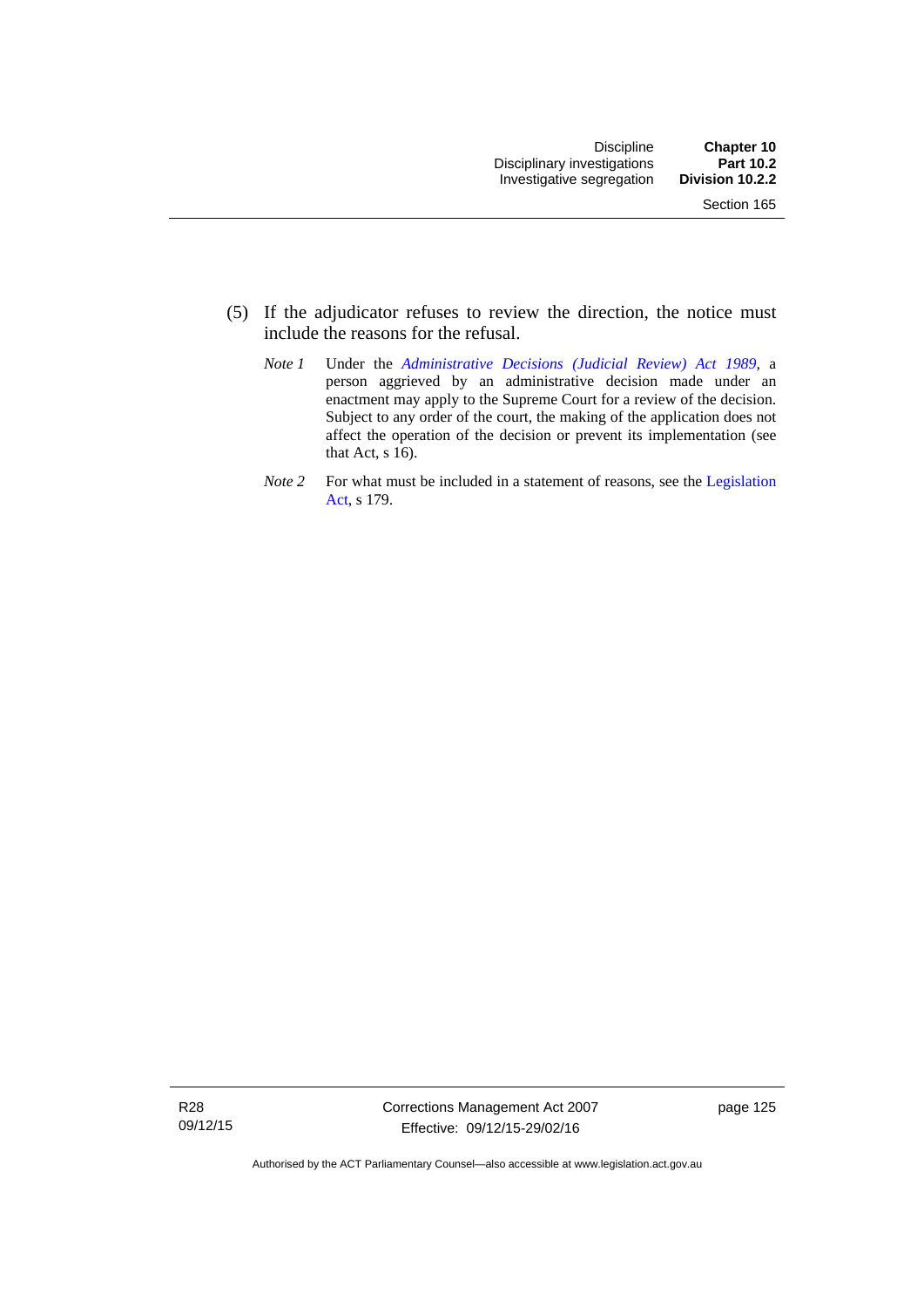# **Part 10.3 Disciplinary action and review**

## **Division 10.3.1 Disciplinary action—with accused's consent**

### **167 Disciplinary breach admitted by accused**

- (1) An accused may elect to have a disciplinary charge against the detainee dealt with under this division by giving a presiding officer a written notice in which the accused-
	- (a) admits the disciplinary breach charged; and
	- (b) accepts the proposed disciplinary action stated in the charge notice.

#### **Example of election**

a signed admission and acceptance on the charge notice

- *Note 1* An example is part of the Act, is not exhaustive and may extend, but does not limit, the meaning of the provision in which it appears (see [Legislation Act,](http://www.legislation.act.gov.au/a/2001-14) s 126 and s 132).
- *Note* 2 If a form is approved under s 228 for an election under this section, the form must be used.
- (2) The election must be given to the presiding officer—
	- (a) no later than the day after the day the presiding officer gives the accused the charge notice; or
	- (b) within any extended period allowed under subsection (3).
- (3) For subsection (2) (b), the presiding officer may extend the period within which the election must be made if the presiding officer believes, on reasonable grounds, that is appropriate.
	- *Note* An extension of the time for making an election may be given even though the relevant time has ended (see [Legislation Act](http://www.legislation.act.gov.au/a/2001-14), s 151C (Power to extend time)).

Authorised by the ACT Parliamentary Counsel—also accessible at www.legislation.act.gov.au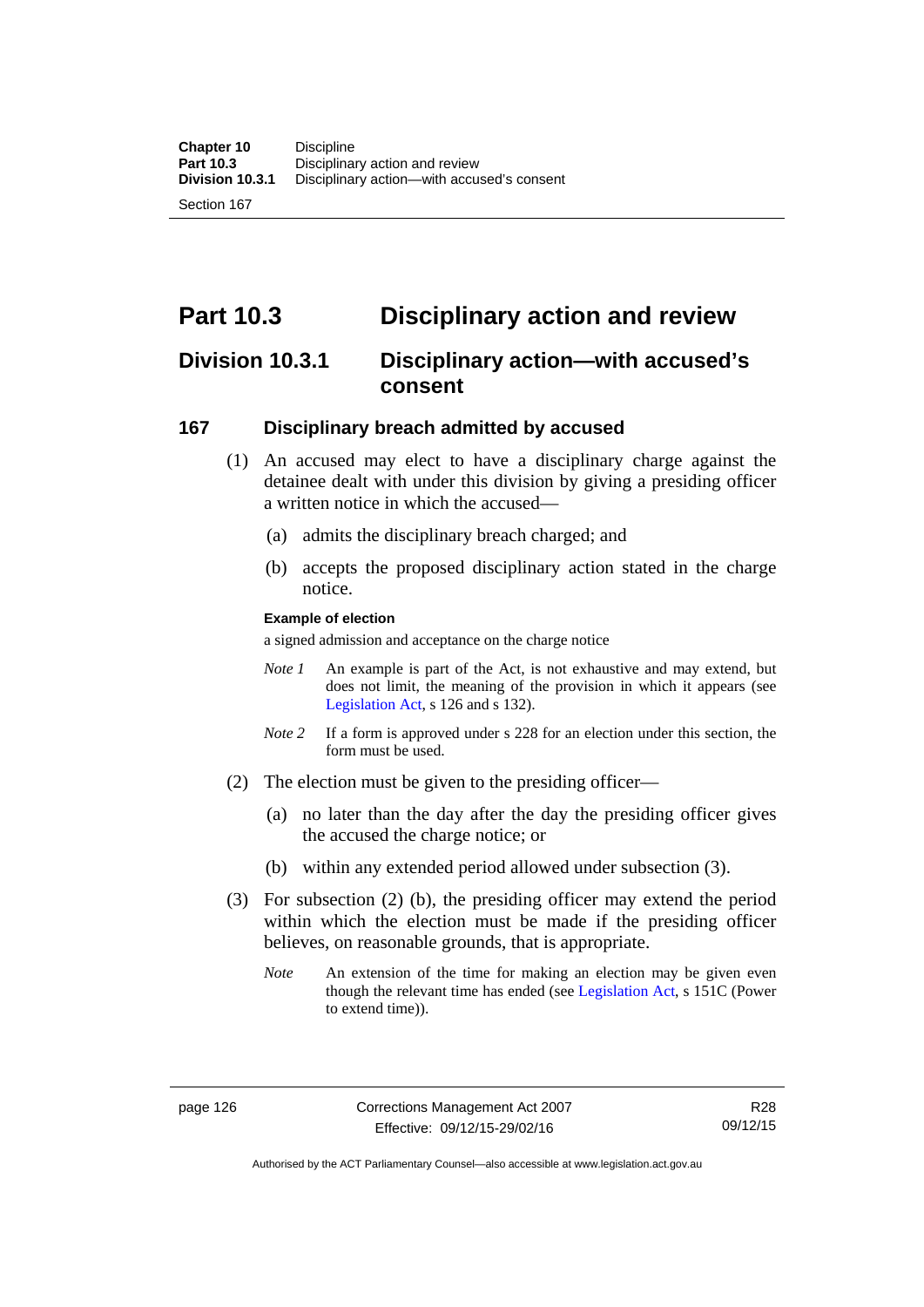(4) The presiding officer must give the accused written notice of a decision under subsection (3).

#### **168 Presiding officer's powers—breach admitted by accused**

- (1) This section applies if the accused elects under section 167 to have a disciplinary charge dealt with under this division.
- (2) A presiding officer may, without further investigation or inquiry, counsel the accused and take disciplinary action against the accused in accordance with division 10.3.5 (Disciplinary action).
- (3) However, the only disciplinary action the presiding officer may take under this section is the disciplinary action stated as the appropriate action in the charge notice.
- (4) The presiding officer must give the accused written notice of a decision made under this section.

## **Division 10.3.2 Internal disciplinary inquiry**

### **170 Disciplinary inquiry into charge**

- (1) This section applies if an accused—
	- (a) is given a charge notice; and
	- (b) does not elect under section 167 to have the charge dealt with under division 10.3.1 (Disciplinary action—with accused's consent).
- (2) A presiding officer must conduct an inquiry into the disciplinary breach charged.
- (3) A corrections officer must not exercise any function of a presiding officer under this division in relation to the disciplinary charge if the officer—
	- (a) made a report under either of the following sections in relation to the alleged disciplinary breach to which the charge relates: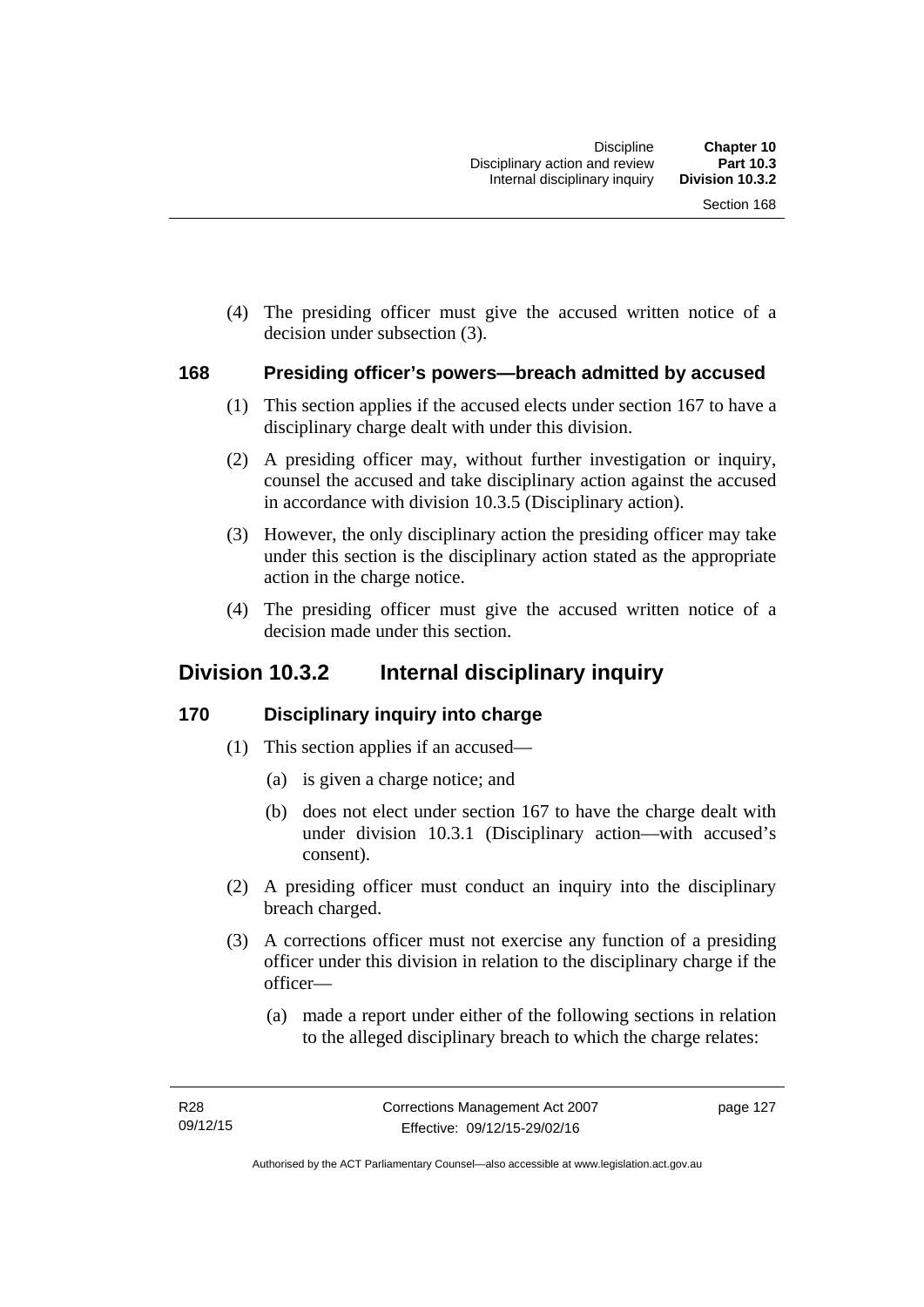(i) section 156 (Report etc by corrections officer);

- (ii) section 157 (Investigation by investigator); or
- (b) made the charge under section 158 (Action by presiding officer).
- *Note* Ch 11 (Disciplinary inquiries) applies in relation to an inquiry under this division (see s 190).

### **171 Presiding officer's powers after internal inquiry**

- (1) This section applies if a presiding officer has completed an inquiry under section 170.
- (2) If the presiding officer is satisfied, on the balance of probabilities, that a disciplinary breach charged has been proven, the presiding officer may take disciplinary action against the accused in accordance with division 10.3.5 (Disciplinary action).
- (3) The presiding officer must dismiss the charge—
	- (a) if not satisfied, on the balance of probabilities, that the disciplinary breach charged has been proven; or
	- (b) if satisfied, on reasonable grounds, that it would otherwise be appropriate to do so.
- (4) If the presiding officer believes, on reasonable grounds, that it is necessary or desirable to do so, the presiding officer may refer the charge to—
	- (a) the chief police officer; or
	- (b) the director of public prosecutions.
- (5) The presiding officer must give the accused prompt written notice of the presiding officer's decision under this section, including—
	- (a) a statement of the reasons for the decision; and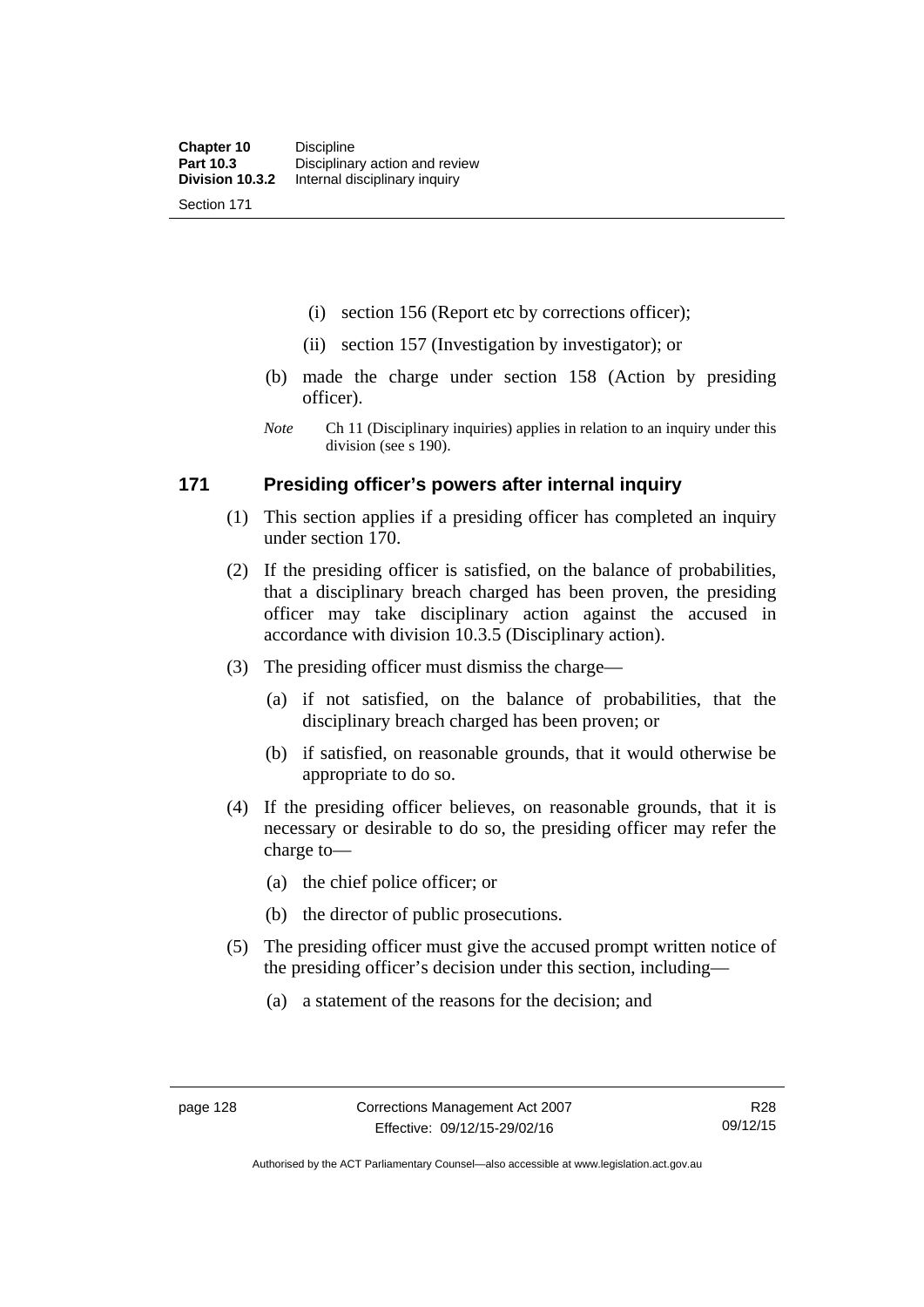- (b) a statement about the effect of division 10.3.3.
- *Note 1* If a form is approved under s 228 for the notice, the form must be used.
- *Note 2* For what must be included in a statement of reasons, see the Legislation [Act,](http://www.legislation.act.gov.au/a/2001-14) s 179.
- (6) The presiding officer must give the director-general a copy of the notice under subsection (5).
- (7) A referral under subsection (4) must be in writing and be accompanied by a report by the presiding officer.

## **Division 10.3.3 Internal review of inquiry decision**

#### **173 Application for review of inquiry decision**

 (1) An accused may apply to the director-general for a review of a decision by a presiding officer under section 171 in relation to the accused.

#### **Example of application for review**

a signed application on the presiding officer's notice under section 171

- *Note 1* An example is part of the Act, is not exhaustive and may extend, but does not limit, the meaning of the provision in which it appears (see [Legislation Act,](http://www.legislation.act.gov.au/a/2001-14) s 126 and s 132).
- *Note 2* If a form is approved under s 228 for an application under this section, the form must be used.
- (2) The application must be made no later than 7 days after the day the accused is given notice of the decision under section 171.
- (3) Subject to any decision by the director-general under section 176, the making of the application does not affect the taking of disciplinary action under the decision under review.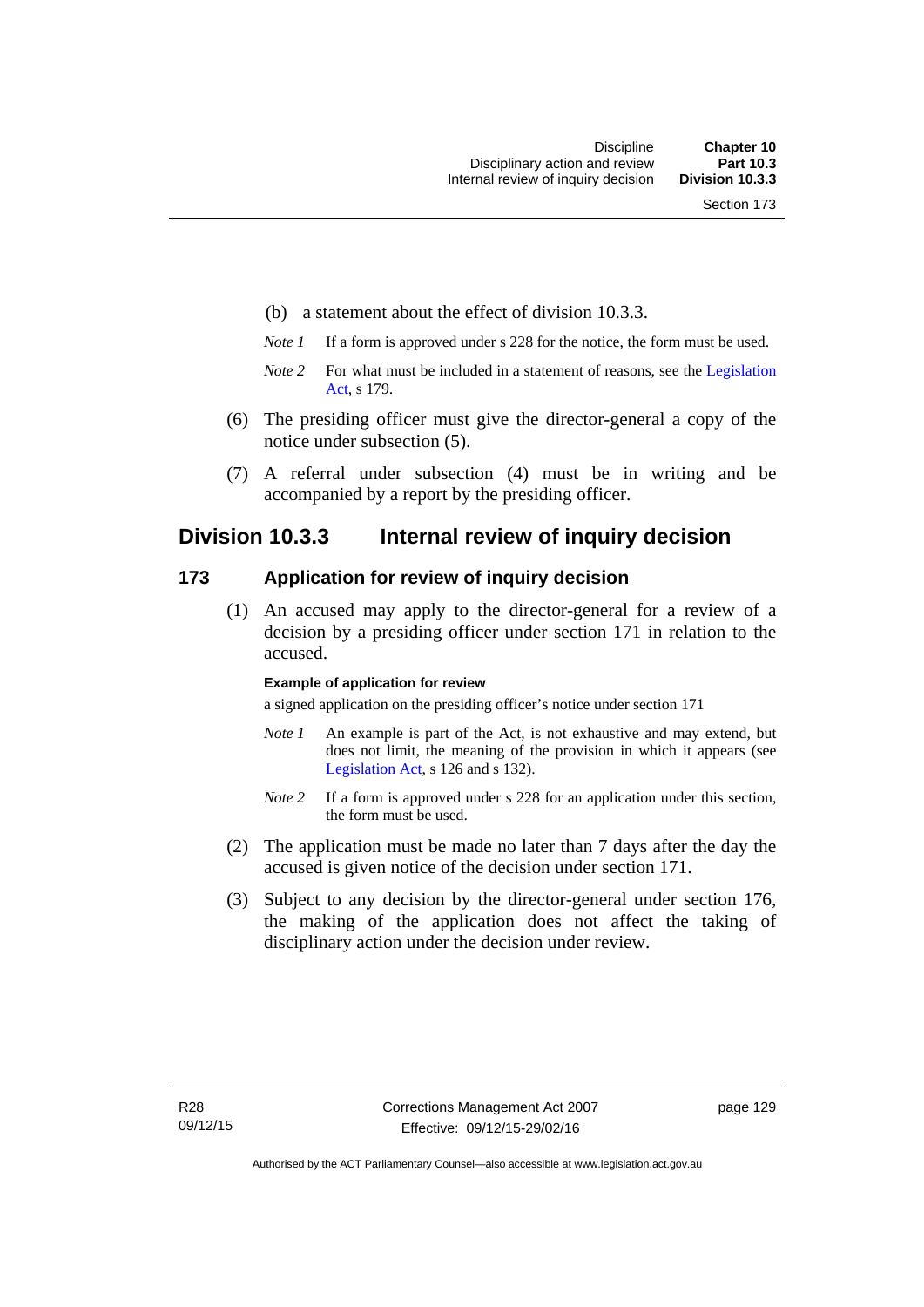## **175 Review of inquiry decision**

- (1) On application under section 173, the director-general must conduct a further inquiry to review the decision to which the application relates.
- (2) The director-general may, on the director-general's own initiative, conduct a further inquiry to review the decision to which the notice under section 171 (5) relates.
	- *Note* Ch 11 (Disciplinary inquiries) applies in relation to an inquiry under this division (see s 190).

#### **176 Director-general's powers after further inquiry**

- (1) After completing a review under section 175, the director-general may—
	- (a) confirm the decision under review; or
	- (b) exercise any function of a presiding officer under section 171 in relation to the accused, either by—
		- (i) amending the decision under review; or
		- (ii) setting aside the decision under review and making a decision in substitution for the decision set aside.
- (2) The director-general must give the accused prompt written notice of the director-general's decision under this section, including—
	- (a) a statement of the reasons for the decision; and
	- (b) a statement about the effect of division 10.3.4.
	- *Note 1* If a form is approved under s 228 for the notice, the form must be used.
	- *Note* 2 For what must be included in a statement of reasons, see the Legislation [Act,](http://www.legislation.act.gov.au/a/2001-14) s 179.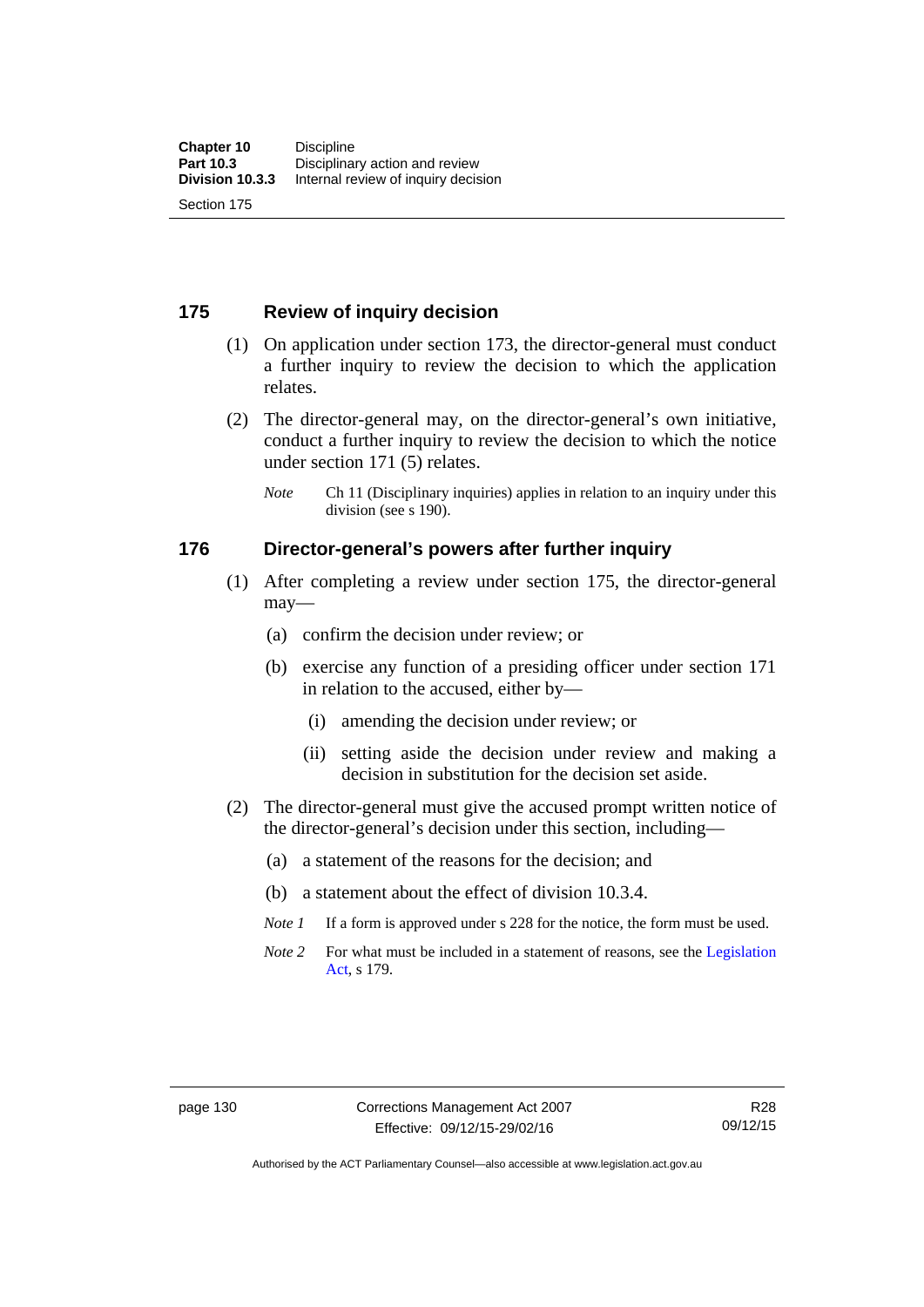# **Division 10.3.4 External review of inquiry decisions**

### **177 Appointment of adjudicator**

- (1) The Minister may appoint at least 1 adjudicator.
	- *Note* For the making of appointments (including acting appointments), see the [Legislation Act,](http://www.legislation.act.gov.au/a/2001-14) pt 19.3.
- (2) A person may be appointed as an adjudicator only if the person is judicially qualified and consents, in writing, to be appointed as an adjudicator.
	- *Note* The appointment of a magistrate to another position under a law of the Territory requires consultation between the Attorney-General and the Chief Magistrate (see the *[Magistrates Court Act 1930](http://www.legislation.act.gov.au/a/1930-21)*, s 7G (Magistrates not to do other work)).
- (3) The [Legislation Act,](http://www.legislation.act.gov.au/a/2001-14) division 19.3.3 (Appointments—Assembly consultation) does not apply to an appointment of an adjudicator under subsection (1).
- (4) For this section, each of the following are *judicially qualified*:
	- (a) a judge or retired judge;
	- (b) a magistrate or retired magistrate;
	- (c) a person who has been a legal practitioner for not less than 5 years.

### **178 Application for review by adjudicator**

 (1) An accused may apply to an adjudicator for a review of a decision under section 176 (Director-general's powers after further inquiry) in relation to the accused.

#### **Example of application for review**

a signed application on the review officer's notice under section 176

*Note* An example is part of the Act, is not exhaustive and may extend, but does not limit, the meaning of the provision in which it appears (see [Legislation Act,](http://www.legislation.act.gov.au/a/2001-14) s 126 and s 132).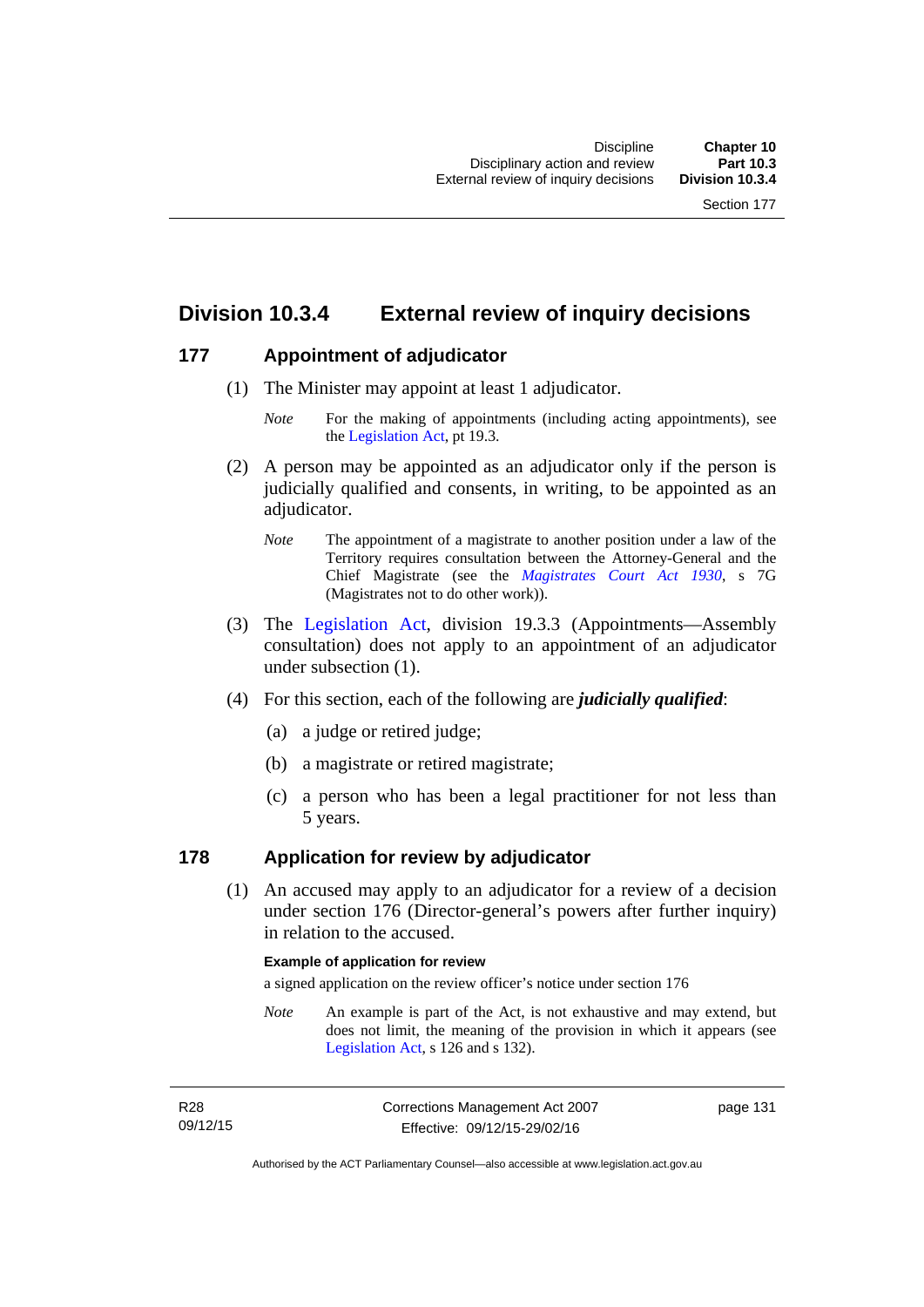- (2) The application must be made no later than 7 days after the day the accused is given notice of the director-general's decision under section 176.
- (3) Subject to any decision by the adjudicator under section 180, the making of the application does not affect the taking of disciplinary action under the decision under review.

### **179 Review by adjudicator**

- (1) On application under section 178, an adjudicator may—
	- (a) conduct an inquiry to review the director-general's decision; or
	- (b) refuse to review the director-general's decision.
	- *Note* Ch 11 (Disciplinary inquiries) applies in relation to an inquiry under this division (see s 190).
- (2) If the adjudicator refuses to review the director-general's decision, the adjudicator must give the accused prompt written notice of the refusal, including—
	- (a) a statement of the reasons for the refusal; and
	- (b) notice that a person aggrieved by the decision may apply for a review of the decision under the *[Administrative Decisions](http://www.legislation.act.gov.au/a/alt_a1989-33co)  [\(Judicial Review\) Act 1989](http://www.legislation.act.gov.au/a/alt_a1989-33co)*.
	- *Note 1* If a form is approved under s 228 for the notice, the form must be used.
	- *Note 2* For what must be included in a statement of reasons, see the Legislation [Act,](http://www.legislation.act.gov.au/a/2001-14) s 179.
	- *Note 3* Under the *[Administrative Decisions \(Judicial Review\) Act 1989](http://www.legislation.act.gov.au/a/alt_a1989-33co)*, a person aggrieved by an administrative decision made under an enactment may apply to the Supreme Court for a review of the decision. Subject to any order of the Court, the making of the application does not affect the operation of the decision or prevent its implementation (see that Act, s 16).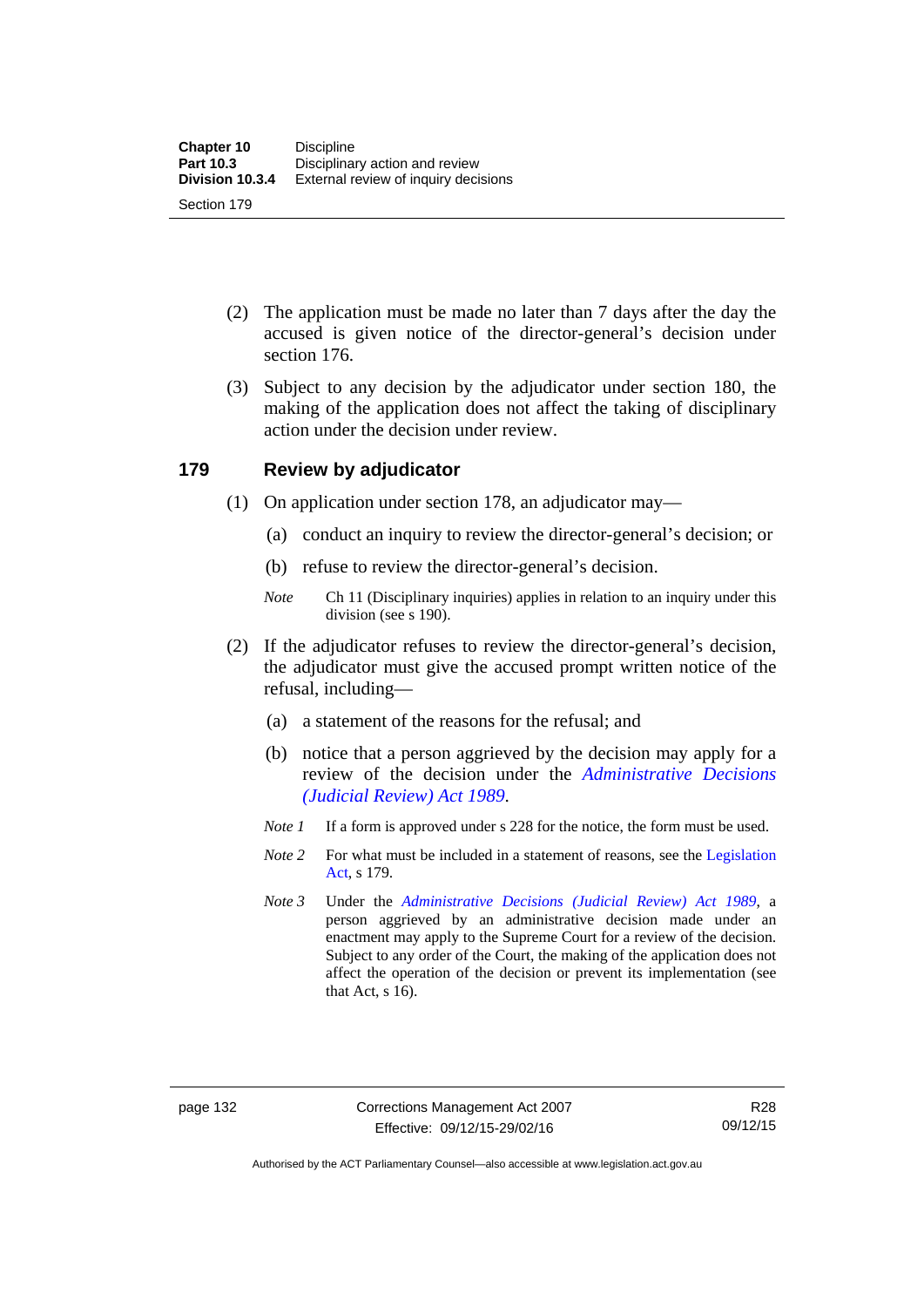### **180 Adjudicator's powers after review**

- (1) After completing a review under section 179, the adjudicator may—
	- (a) confirm the decision under review; or
	- (b) exercise any function of the director-general under section 176 in relation to the accused, either by—
		- (i) amending the decision under review; or
		- (ii) setting aside the decision under review and making a decision in substitution for the decision set aside.
- (2) The adjudicator must give the accused prompt written notice of the adjudicator's decision under this section, including—
	- (a) a statement of the reasons for the decision; and
	- (b) notice that a person aggrieved by the decision may apply for a review of the decision under the *[Administrative Decisions](http://www.legislation.act.gov.au/a/alt_a1989-33co)  [\(Judicial Review\) Act 1989](http://www.legislation.act.gov.au/a/alt_a1989-33co)*.
	- *Note 1* If a form is approved under s 228 for the notice, the form must be used.
	- *Note* 2 For what must be included in a statement of reasons, see the Legislation [Act,](http://www.legislation.act.gov.au/a/2001-14) s 179.
	- *Note 3* Under the *[Administrative Decisions \(Judicial Review\) Act 1989](http://www.legislation.act.gov.au/a/alt_a1989-33co)*, a person aggrieved by an administrative decision made under an enactment may apply to the Supreme Court for a review of the decision. Subject to any order of the Court, the making of the application does not affect the operation of the decision or prevent its implementation (see that Act, s 16).

# **Division 10.3.5 Disciplinary action**

### **181 Application—div 10.3.5**

This division applies to a detainee against whom disciplinary action may be taken under this chapter.

page 133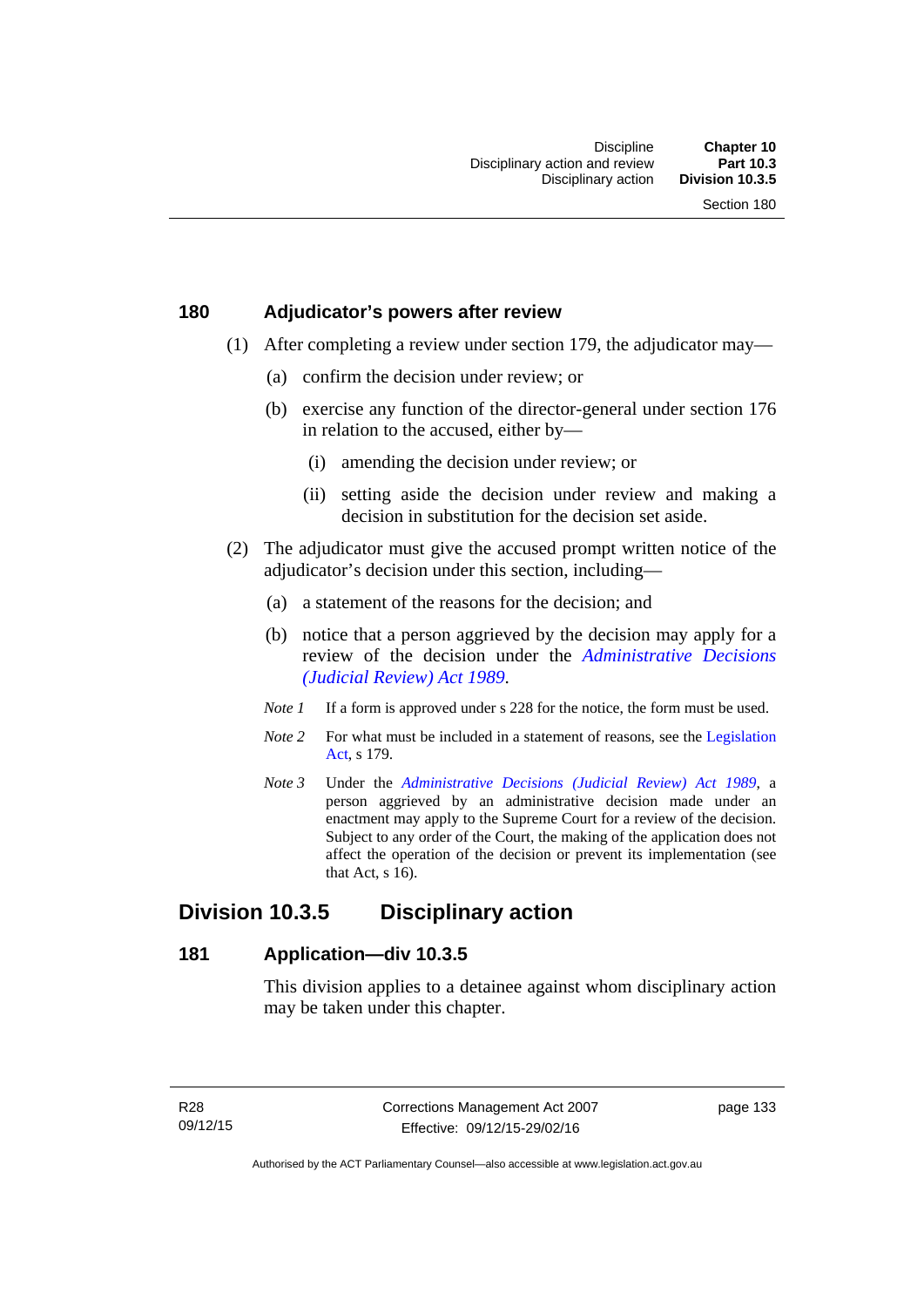**182 Meaning of** *relevant presiding officer***—div 10.3.5**

In this division:

*relevant presiding officer* means any of the following:

- (a) a presiding officer under division 10.3.1 (Disciplinary action with accused's consent);
- (b) a presiding officer under division 10.3.2 (Internal disciplinary inquiry);
- (c) the director-general under division 10.3.3 (Internal review of inquiry decision):
- (d) an adjudicator under division 10.3.4 (External review of inquiry decisions).

# **183 Disciplinary action by relevant presiding officer**

- (1) As disciplinary action against a detainee, a relevant presiding officer may do 1 or more of the following (each of which is *disciplinary action*):
	- (a) warn the detainee about committing a disciplinary breach;
	- (b) reprimand the detainee;
	- (c) impose an administrative penalty, or a combination of administrative penalties, on the detainee;
	- (d) give the detainee a direction under section 185 (Reparation).
- (2) The relevant presiding officer must ensure that the disciplinary action against a detainee for a disciplinary breach is proportionate to the breach.
- (3) Without limiting section 14 (Corrections policies and operating procedures), the director-general must make a corrections policy and operating procedure providing for matters to be considered when deciding whether disciplinary action is proportionate to a disciplinary breach.

R28 09/12/15

Authorised by the ACT Parliamentary Counsel—also accessible at www.legislation.act.gov.au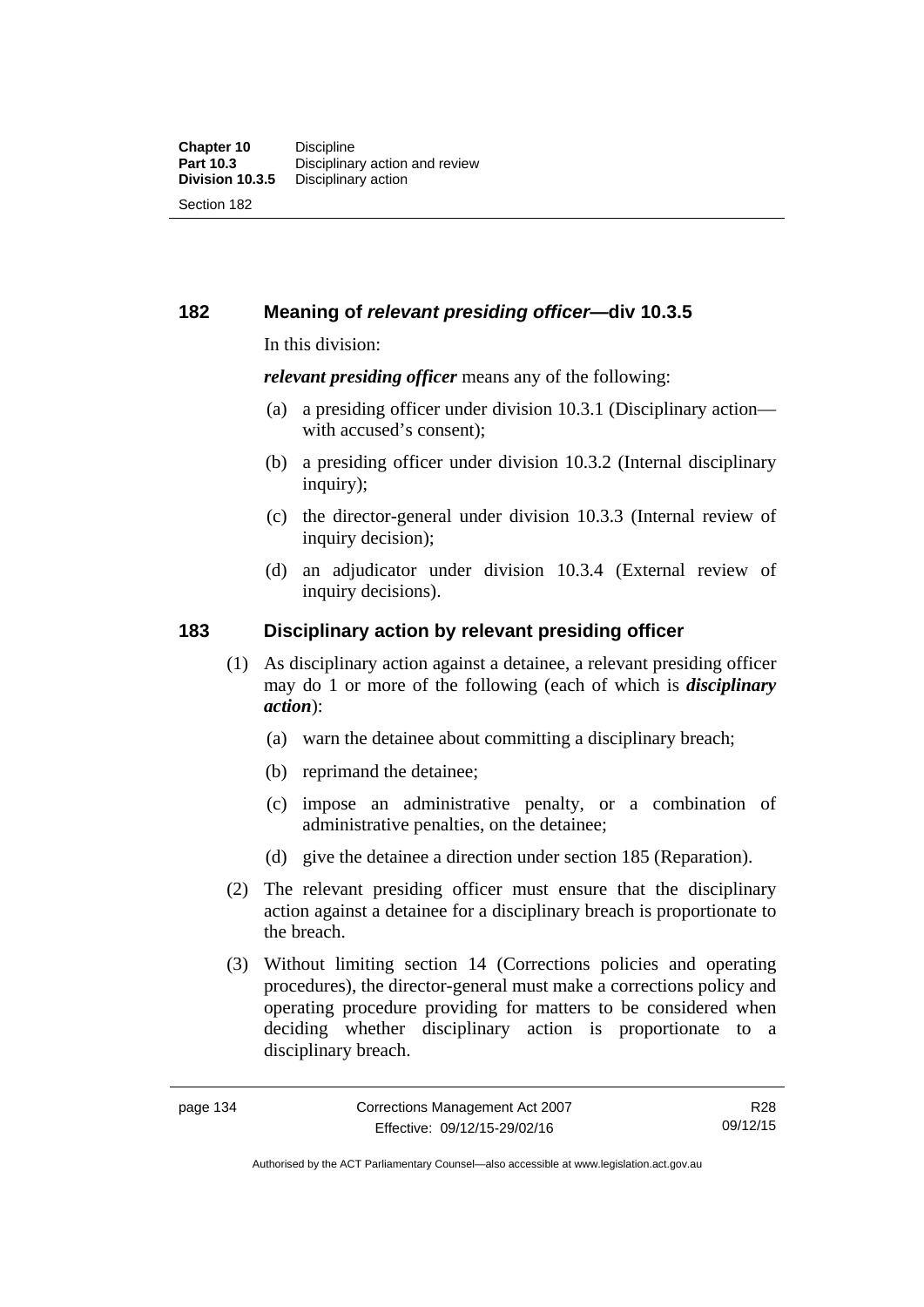### **184 Administrative penalties**

Each of the following is an *administrative penalty*:

- (a) a financial penalty not exceeding \$500;
- (b) a withdrawal of privileges for not longer than 180 days;
- (c) a requirement to perform extra work;
- (d) separate confinement for 1 of the following:
	- (i) 3 days;
	- $(ii)$  7 days;
	- (iii) 28 days:
- (e) anything declared by regulation to be an administrative penalty.

### **185 Reparation**

- (1) This section applies if a relevant presiding officer finds that—
	- (a) a charge for a disciplinary breach by a detainee is proven; and
	- (b) a person (the *injured person*) suffered loss as a direct result of the breach.
- (2) The relevant presiding officer may direct the detainee to make reparation for the injured person's loss by payment of an amount or otherwise.
- (3) An amount directed to be paid must not exceed—
	- (a) \$100; or
	- (b) if a higher amount is prescribed by regulation—the prescribed amount.
- (4) An amount payable under a direction is payable out of any money held by the director-general for the detainee.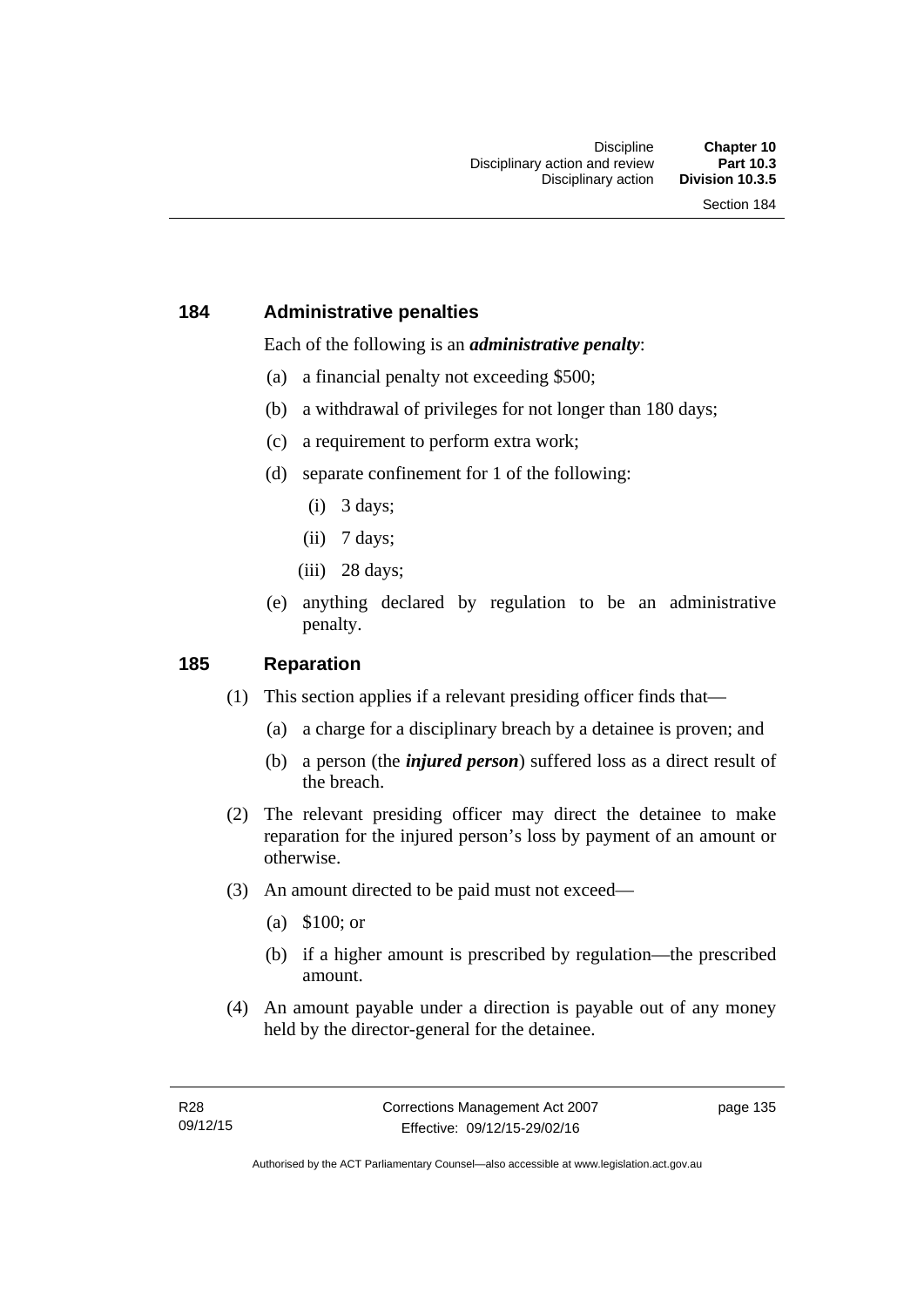(5) In this section:

*loss*—

- (a) see the [Criminal Code](http://www.legislation.act.gov.au/a/2002-51), section 300; and
- (b) includes out-of-pocket or other expense incurred.

### **186 Maximum administrative penalties**

- (1) This section applies if—
	- (a) a detainee is charged with 2 or more disciplinary breaches; and
	- (b) the charges arise out of the same conduct.
- (2) The total of the administrative penalties imposed for the breaches must not, for any particular kind of penalty, be more than the maximum penalty that may be imposed for any 1 of those breaches.

## **187 Separate confinement conditions**

- (1) This section applies if separate confinement is imposed on a detainee as an administrative penalty for a disciplinary breach.
- (2) The director-general must ensure that—
	- (a) a doctor appointed under section 21 (Doctors—health service appointments) examines the detainee as soon as practicable after the separate confinement starts and ends; and
	- (b) a corrections officer monitors the detainee's condition in separate confinement at least daily.

# **188 Privileges and entitlements—impact of discipline**

To remove any doubt—

 (a) anything expressed in chapter 6 (Living conditions at correctional centres) to be an entitlement for this chapter is not affected by anything that happens under this chapter, including—

Authorised by the ACT Parliamentary Counsel—also accessible at www.legislation.act.gov.au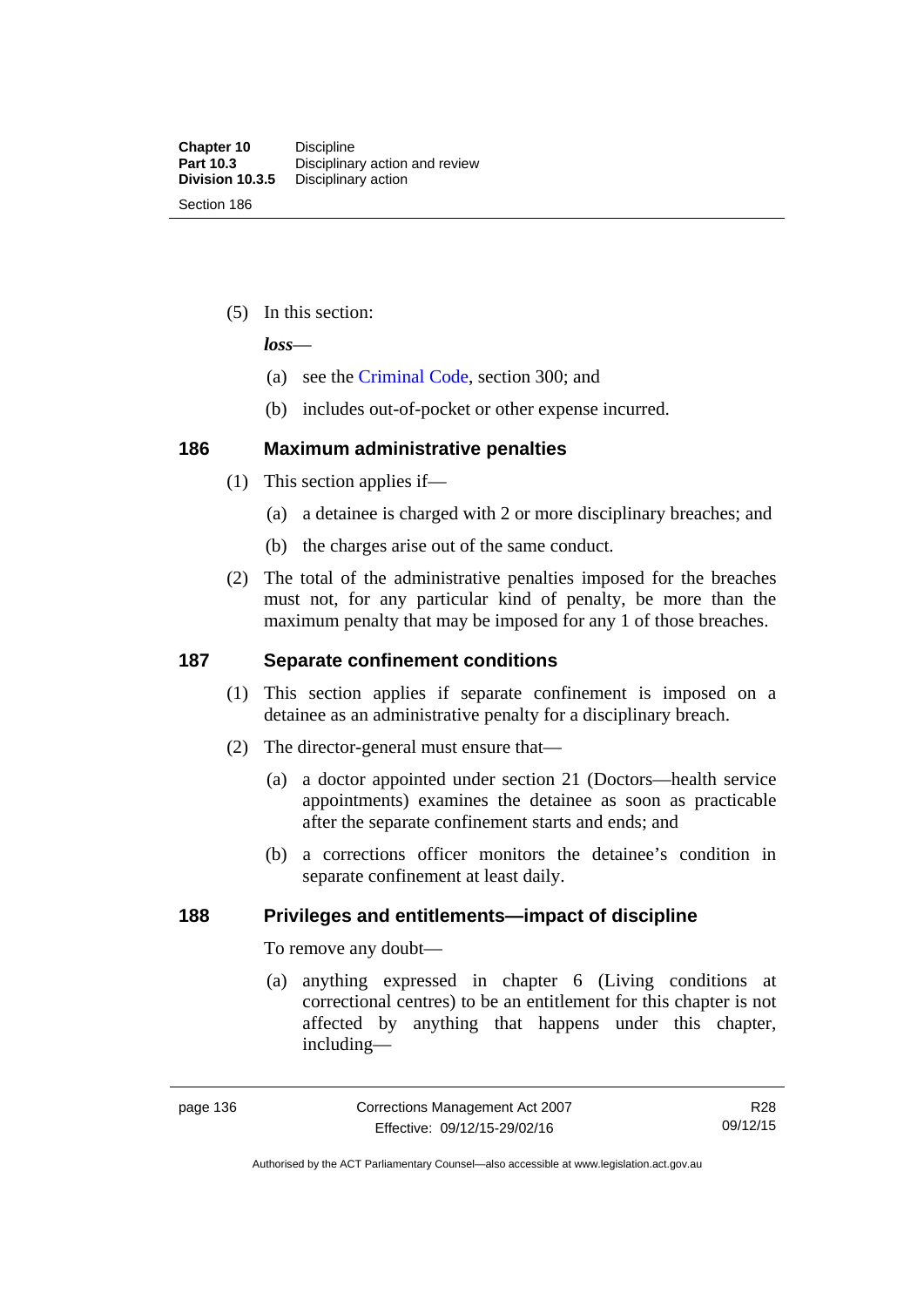- (i) investigative segregation; and
- (ii) disciplinary action; and
- (b) anything else mentioned in chapter 6 is, for this chapter, a privilege.

### **189 Record of disciplinary action**

- (1) The director-general must keep a record of any disciplinary action taken against a detainee.
- (2) The record must include details of the following:
	- (a) the detainee's name;
	- (b) the disciplinary breach;
	- (c) a brief statement of the conduct to which the disciplinary breach applies and when, or the period during which, it happened;
	- (d) the disciplinary action taken against the detainee;
	- (e) anything else prescribed by regulation.
- (3) The record must also include details of any finding by a relevant presiding officer that a disciplinary breach is proven against the detainee if the relevant presiding officer decides not to take disciplinary action against the detainee.
- (4) The record must be available for inspection under chapter 7 (Inspection of correctional centres).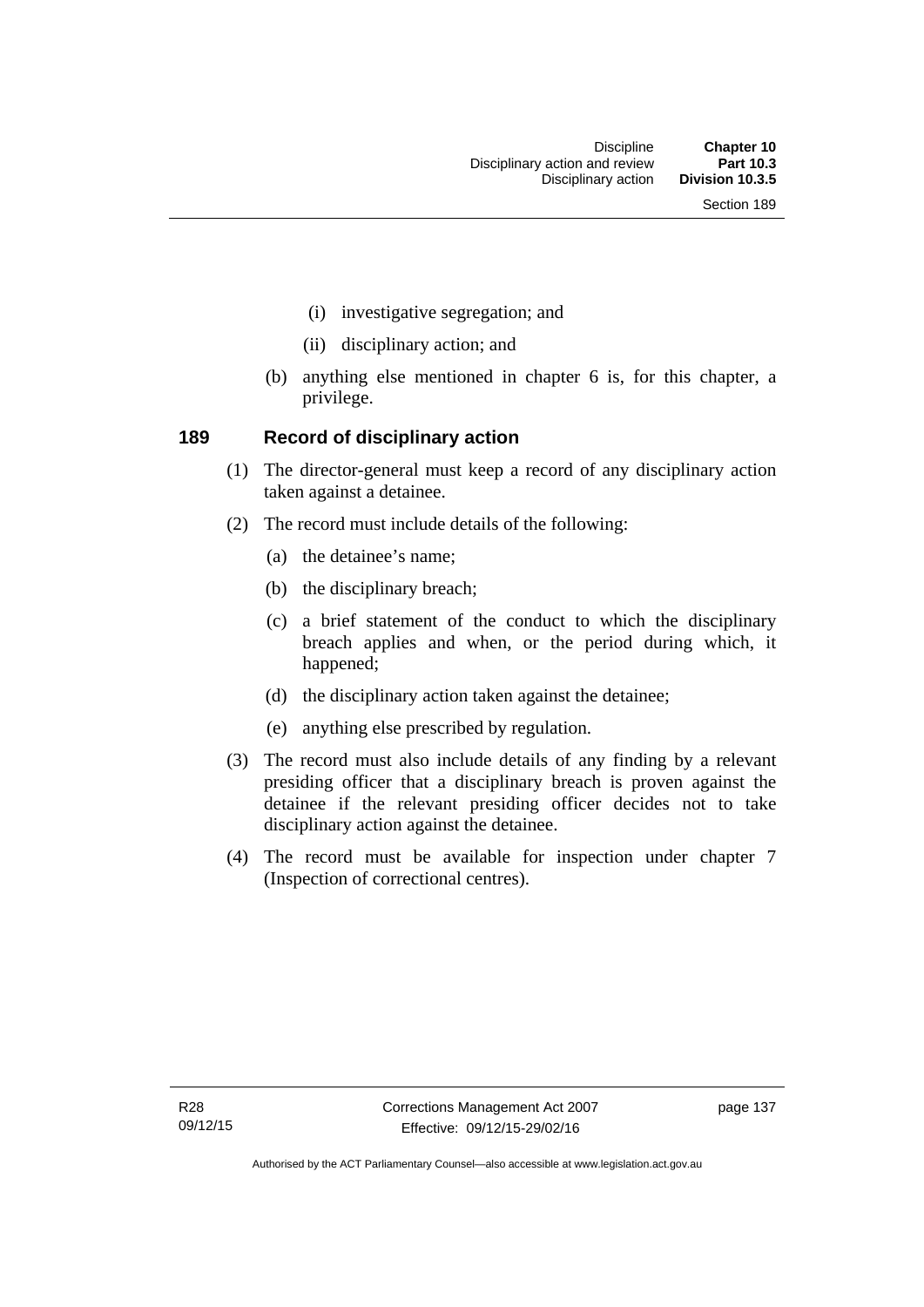Section 190

# **Chapter 11 Disciplinary inquiries**

# **Part 11.1 Conduct of disciplinary inquiries—general**

### **190 Application—ch 11**

This chapter applies to an inquiry under any of the following:

- (a) division 10.3.2 (Internal disciplinary inquiry);
- (b) division 10.3.3 (Internal review of inquiry decision);
- (c) division 10.3.4 (External review of inquiry decisions).

## **191 Meaning of** *presiding officer—***ch 11**

In this chapter:

*presiding officer*, for an inquiry, means the relevant presiding officer under division 10.3.5 (Disciplinary action) for the inquiry.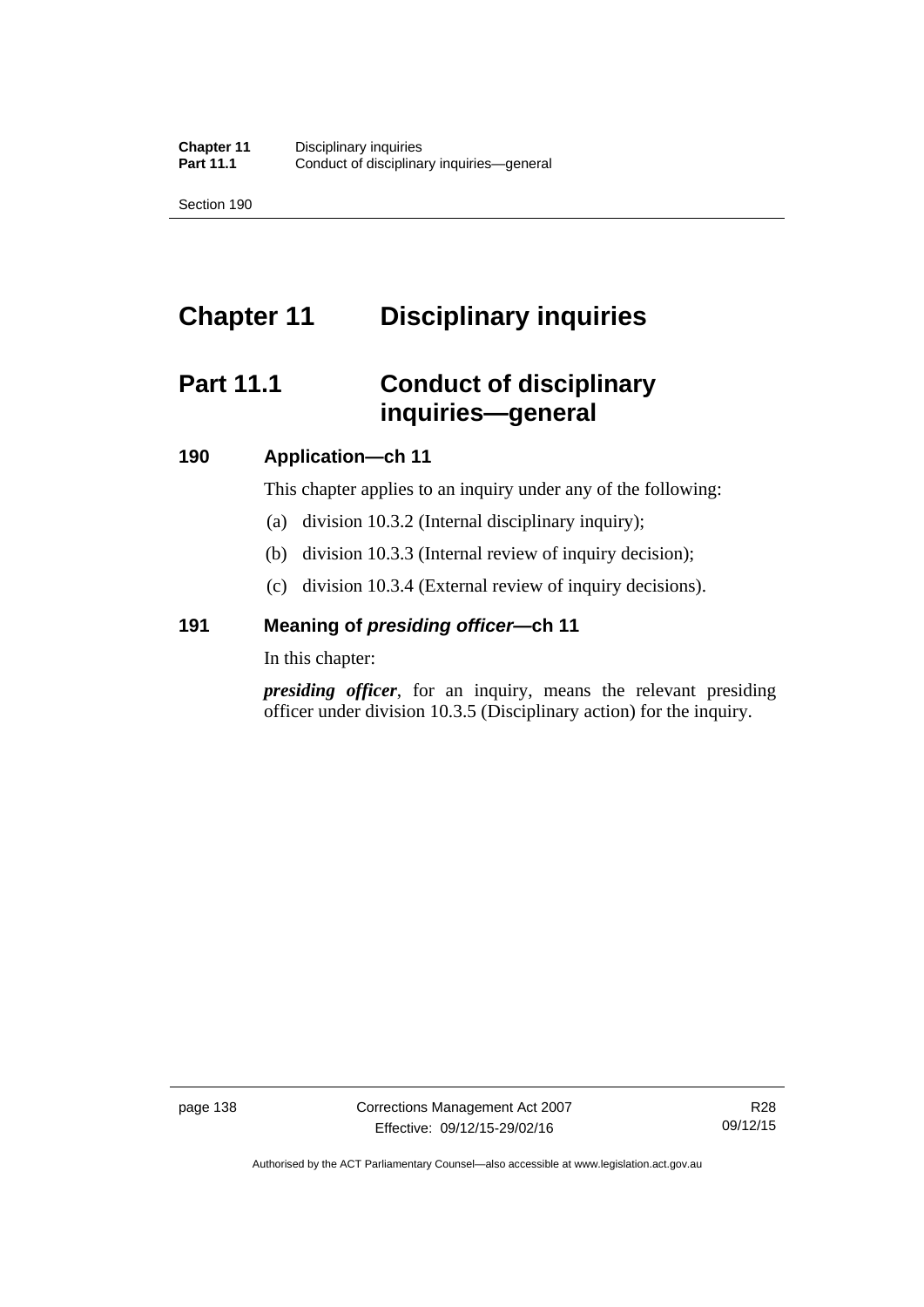# **Part 11.2 Disciplinary inquiry procedures**

### **192 Nature of disciplinary inquiries**

- (1) To remove any doubt, an inquiry is an administrative process.
- (2) At an inquiry—
	- (a) the rules of natural justice apply; and
	- (b) the laws of evidence do not apply; and
	- (c) evidence must not be given on oath or by affidavit; and
	- (d) the question whether a detainee has committed a disciplinary breach must be decided on the balance of probabilities.

### **193 Application of Criminal Code, ch 7**

To remove any doubt, an inquiry is not a legal proceeding for the [Criminal Code](http://www.legislation.act.gov.au/a/2002-51), chapter 7 (Administration of justice offences).

*Note* That chapter includes offences (eg perjury, falsifying evidence, failing to attend and refusing to be sworn) applying in relation to an inquiry.

### **194 Notice of disciplinary inquiry etc**

- (1) The presiding officer for an inquiry in relation to an accused must give the accused written notice of the inquiry.
- (2) The notice must include the following:
	- (a) a statement about where and when the inquiry is to start;
	- (b) details of the disciplinary charge or disciplinary action to which the inquiry relates:
	- (c) the closing date for the accused to give the presiding officer submissions to the inquiry;
	- (d) a statement about the effect of section 192 (Nature of disciplinary inquiries);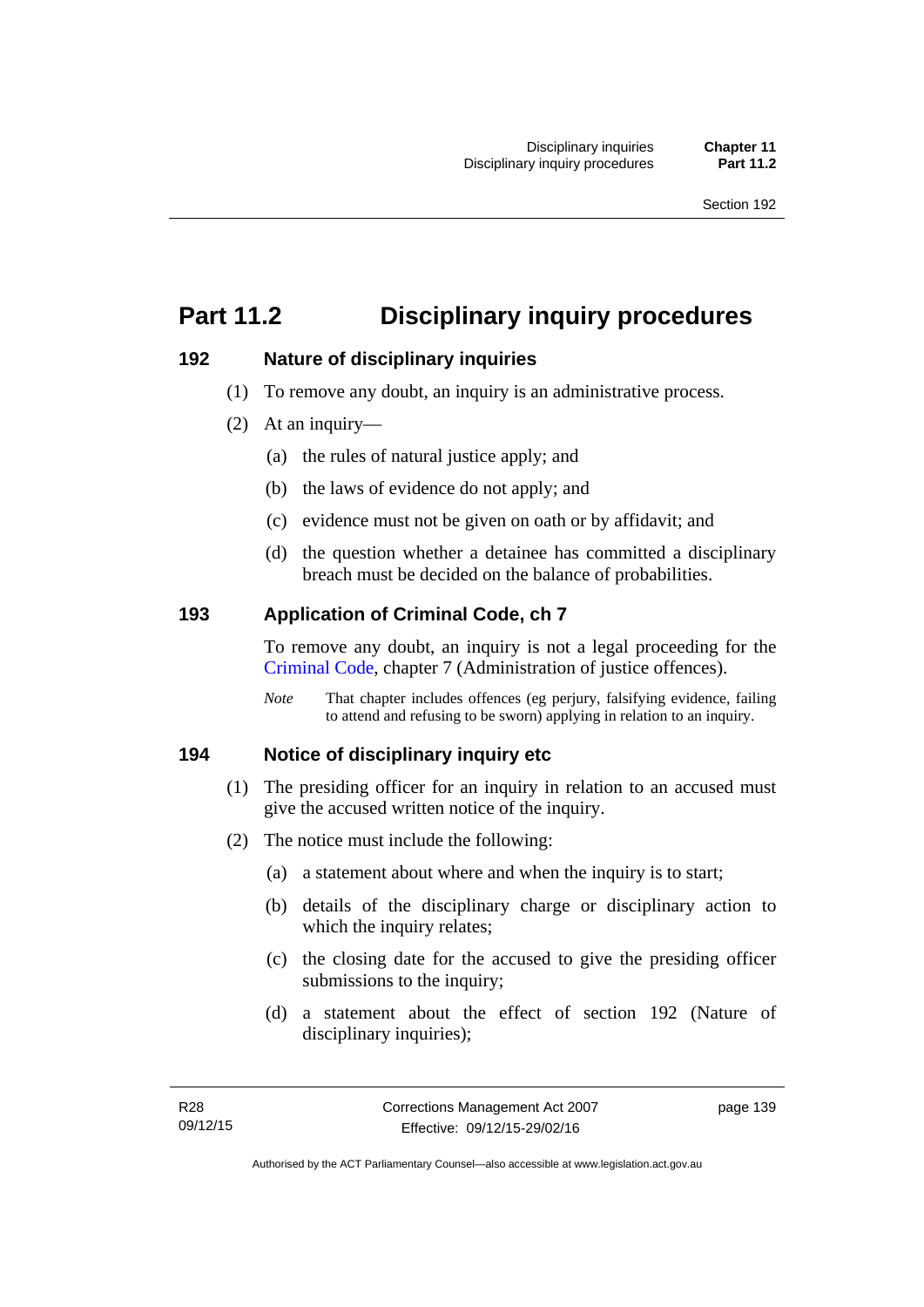Section 195

- (e) a statement about the effect of subsections (3) and (4);
- (f) a statement to the effect that the presiding officer may hold a hearing for the inquiry in accordance with part 11.3 (Disciplinary hearing procedures).
- (3) The accused may make submissions to the presiding officer for the inquiry in any form acceptable to the presiding officer.

#### **Example of acceptable form**

an audio recording or a document written for a detainee

- *Note* An example is part of the Act, is not exhaustive and may extend, but does not limit, the meaning of the provision in which it appears (see [Legislation Act,](http://www.legislation.act.gov.au/a/2001-14) s 126 and s 132).
- (4) The presiding officer must consider any submission given to the presiding officer by the accused before the closing date for submissions stated in the notice of the inquiry given to the accused.

### **195 Conduct of disciplinary inquiries**

- (1) An inquiry must be conducted with as little formality and technicality, and as quickly as the requirements of this Act and a proper consideration of the charge allow.
- (2) The presiding officer at an inquiry may hold a hearing for the inquiry.
- (3) A hearing for an inquiry must be held in accordance with part 11.3.
- (4) Proceedings at an inquiry are not open to the public, unless the presiding officer decides otherwise in a particular case.
- (5) A decision of the presiding officer at an inquiry is not invalid only because of any informality or lack of form.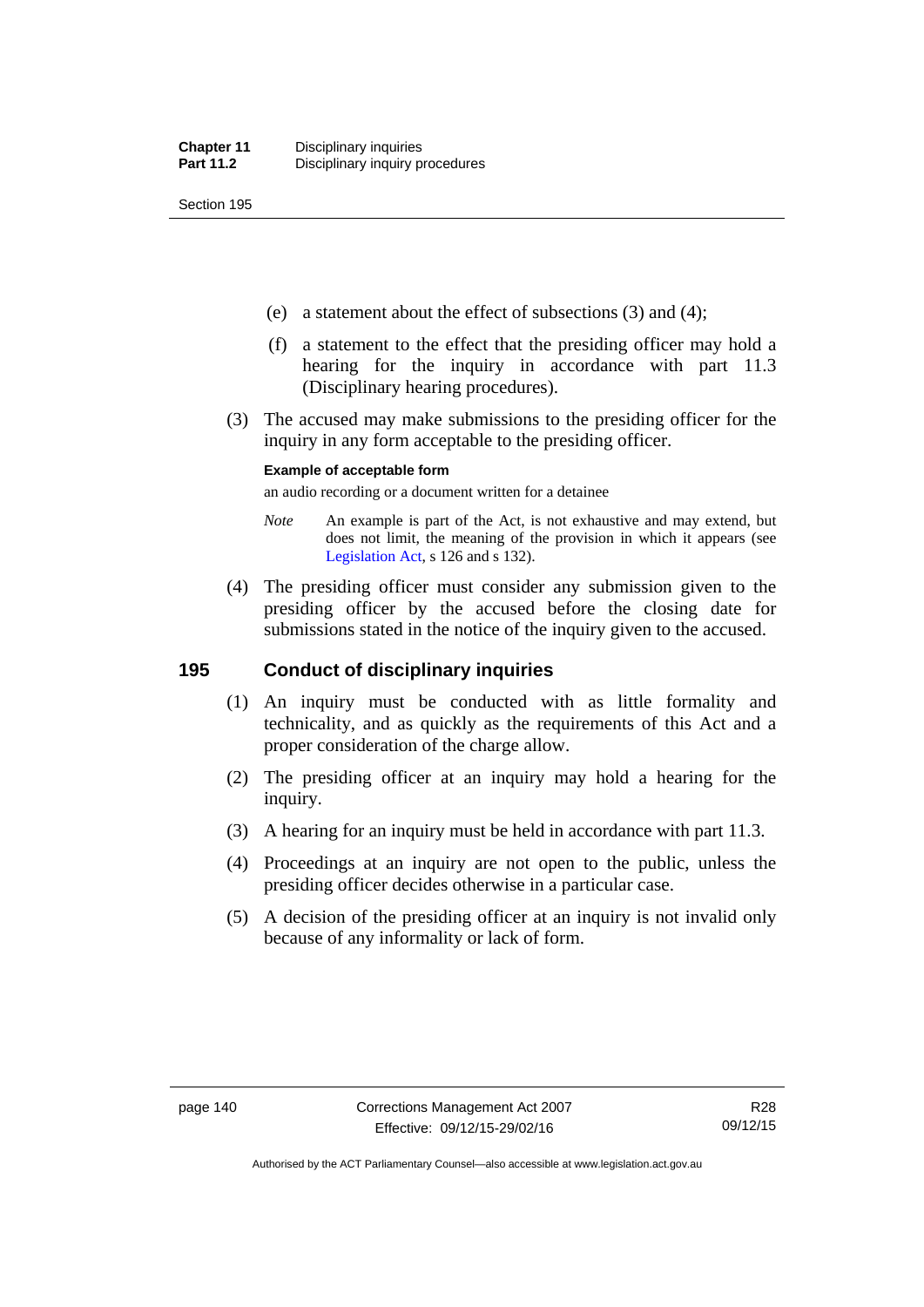### **196 Presiding officer may require official reports**

- (1) For an inquiry, the presiding officer may, by written notice given to any of the following, require the person to give the presiding officer a written report about the accused:
	- (a) the director-general;
	- (b) if the accused has been detained at a NSW correctional centre—the commissioner of corrective services under the *[Crimes \(Administration of Sentences\) Act 1999](http://www.legislation.nsw.gov.au/maintop/view/inforce/act+93+1999+cd+0+N)* (NSW);
	- (c) the director of public prosecutions;
	- (d) a corrections officer;
	- (e) a public servant.
- (2) The person given the notice must comply with it.

### **197 Presiding officer may require information and documents**

- (1) For an inquiry, the presiding officer may, by written notice given to a person, require the person—
	- (a) to provide stated information to the presiding officer relevant to the inquiry; or
	- (b) to produce to the presiding officer a stated document or thing relevant to the inquiry.
- (2) This section does not require a person to give information, or produce a document or other thing, to the presiding officer if the Minister certifies in writing that giving the information, or producing the document or other thing—
	- (a) may endanger a detainee or anyone else; or
	- (b) is contrary to the public interest.
	- *Note* The [Legislation Act,](http://www.legislation.act.gov.au/a/2001-14) s 170 and s 171 deal with the application of the privilege against self-incrimination and client legal privilege.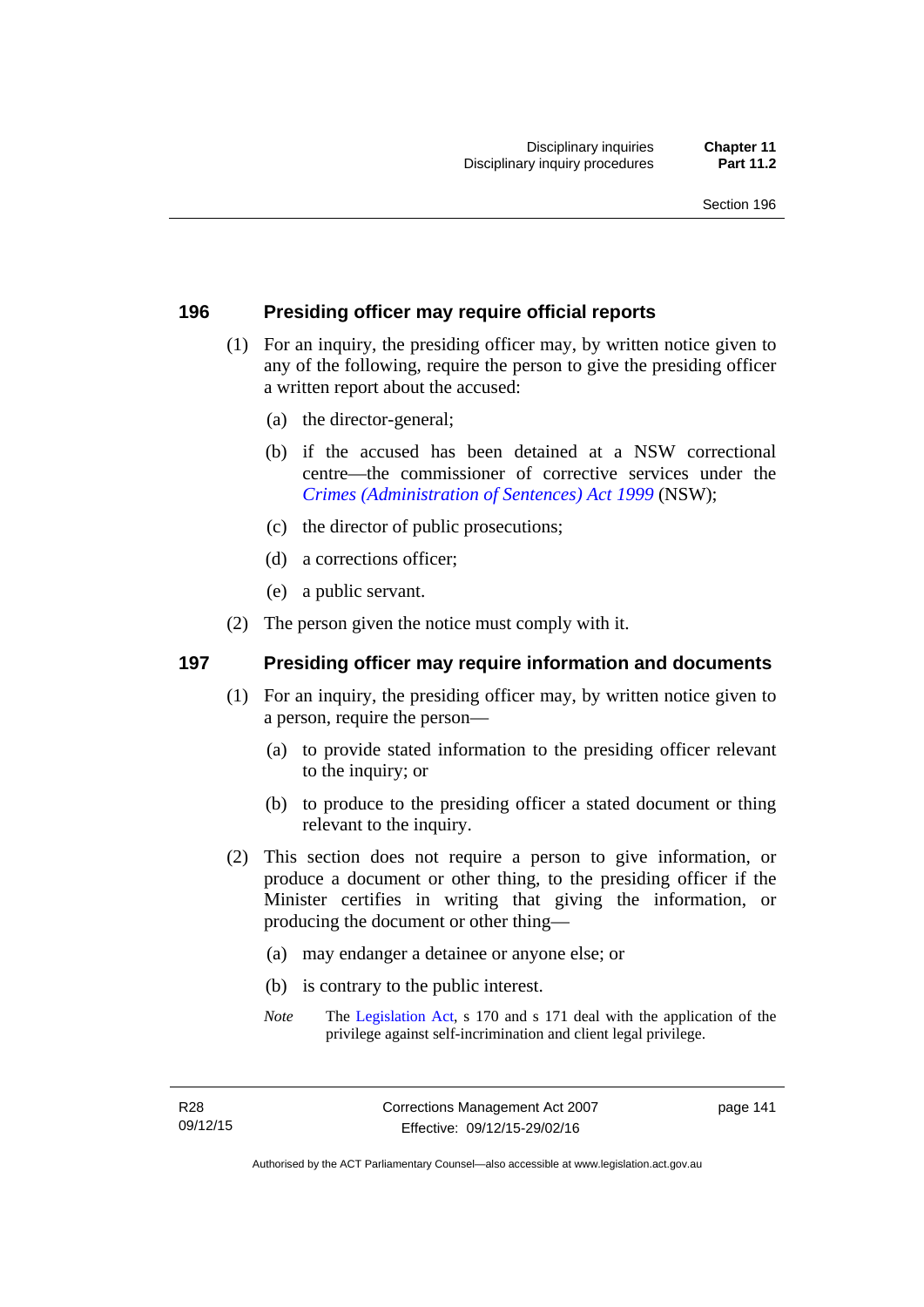| <b>Chapter 11</b> | Disciplinary inquiries          |
|-------------------|---------------------------------|
| <b>Part 11.2</b>  | Disciplinary inquiry procedures |

Section 198

# **198 Possession of inquiry documents etc**

The presiding officer may have possession of a document or other thing produced to the presiding officer for an inquiry for as long as the presiding officer considers necessary for the inquiry.

# **199 Record of inquiry**

The presiding officer for an inquiry must keep a written record of proceedings at the inquiry.

page 142 Corrections Management Act 2007 Effective: 09/12/15-29/02/16

R28 09/12/15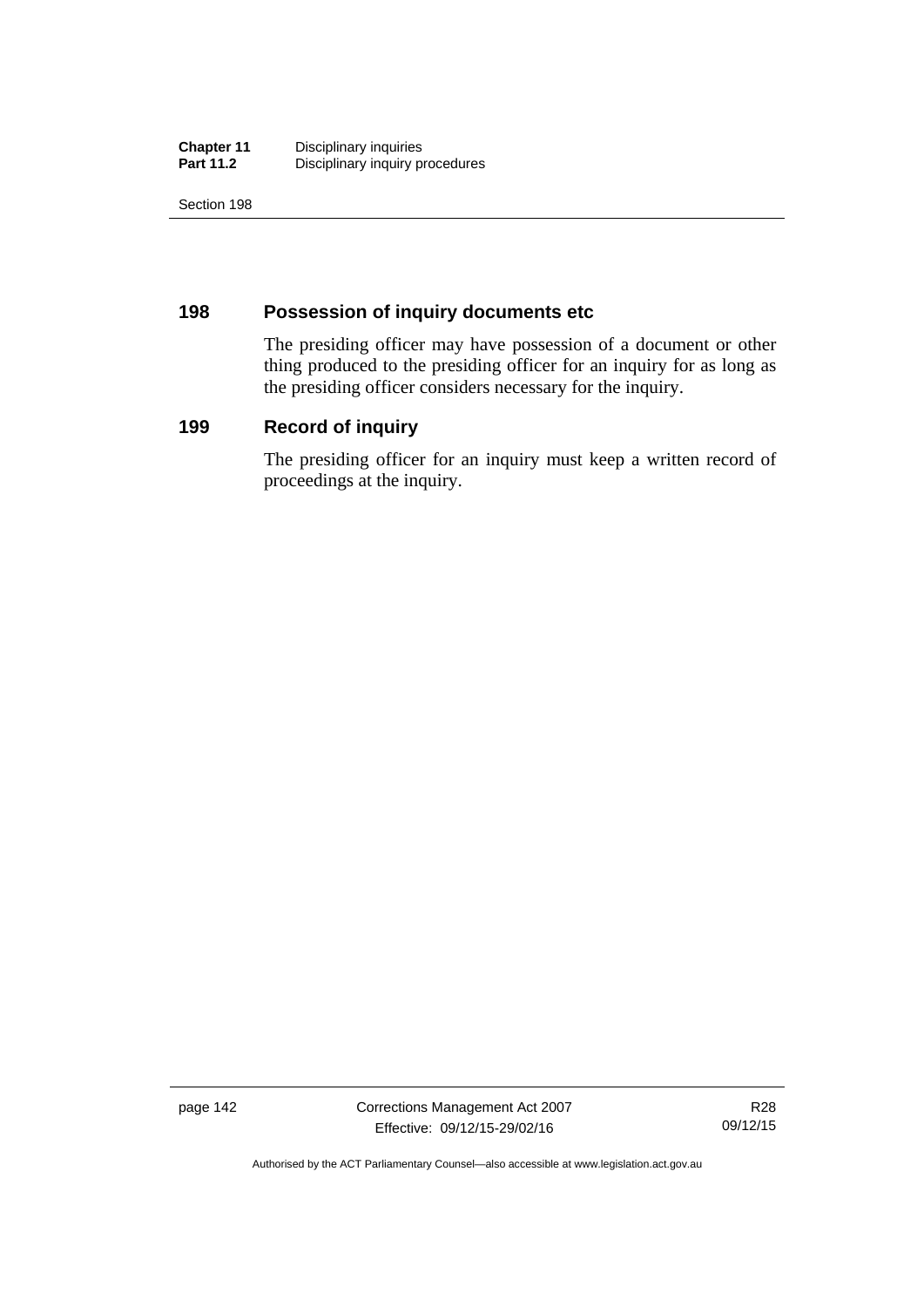# **Part 11.3 Disciplinary hearing procedures**

# **200 Notice of disciplinary hearing**

- (1) The presiding officer for an inquiry must give written notice of a hearing for the inquiry to each of the following:
	- (a) the accused to whom the inquiry relates;
	- (b) the director-general.
- (2) The notice must include the following:
	- (a) a statement about where and when the hearing is to be held;
	- (b) a statement about the accused's entitlements under section 201 and section 202.
- (3) To remove any doubt, the hearing may be held at the correctional centre where the accused is detained.

### **201 Appearance at disciplinary hearing**

- (1) The accused is entitled to be present at a hearing for an inquiry in relation to the accused.
- (2) For the hearing, the presiding officer may, by written notice given to the accused or anyone else, require the person to appear before the presiding officer, at a stated time and place, to do either or both of the following:
	- (a) answer questions;
	- (b) produce a stated document or other thing relevant to the inquiry.
- (3) A person is taken to have complied with a notice under subsection (2) (b) if the person gives the document or thing to the presiding officer before the time stated in the notice for its production.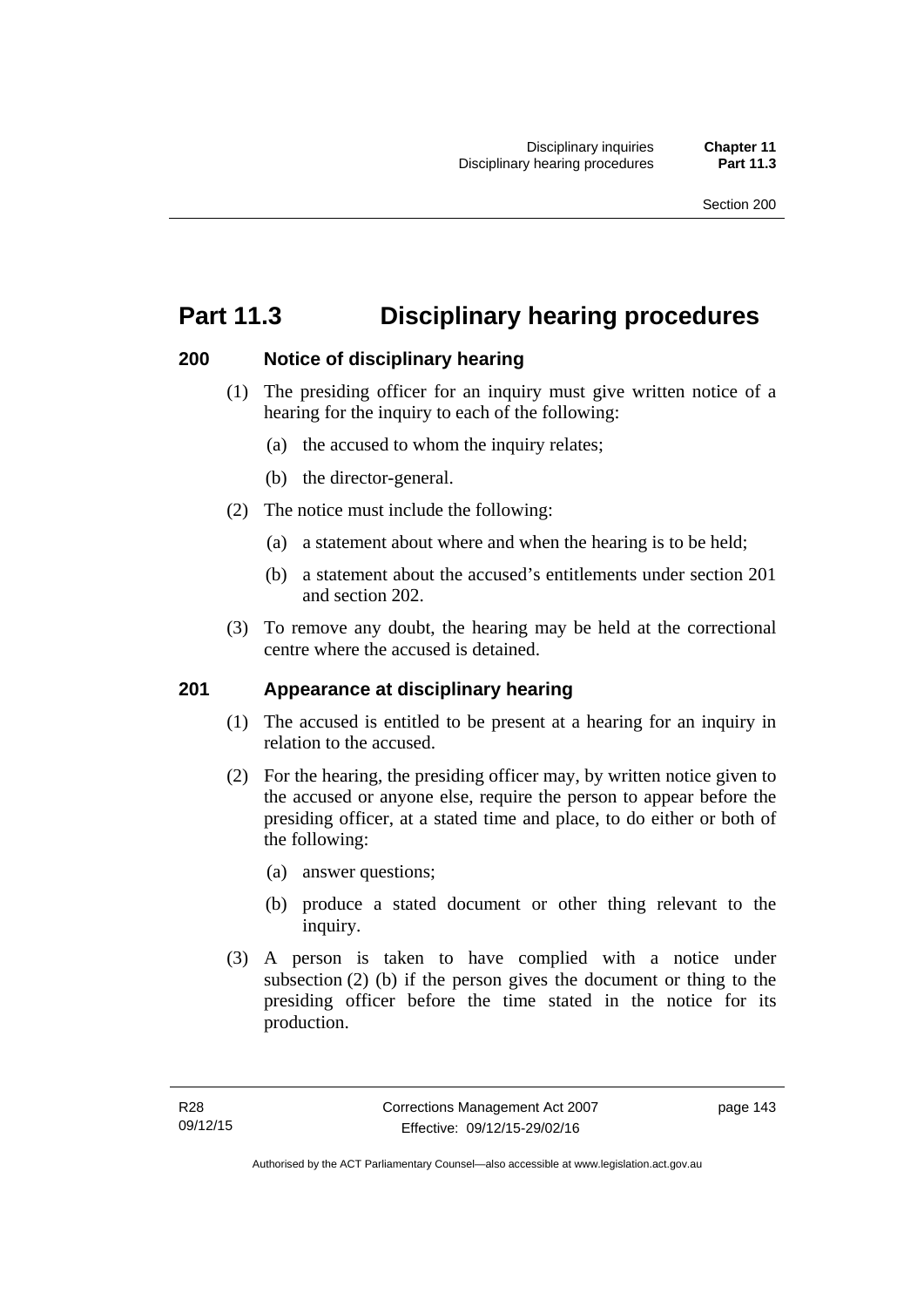Section 202

- (4) The presiding officer at a hearing for an inquiry may require the accused, or a witness, appearing before the presiding officer to do 1 or more of the following:
	- (a) answer a question relevant to the inquiry;
	- (b) produce a document or other thing relevant to the inquiry.
- (5) The presiding officer at the hearing may disallow a question put to a person if the presiding member considers the question—
	- (a) is unfair, unduly prejudicial or vexatious; or
	- (b) involves an abuse of the inquiry process.
	- *Note* The [Legislation Act,](http://www.legislation.act.gov.au/a/2001-14) s 170 and s 171 deal with the application of the privilege against self-incrimination and client legal privilege.
- (6) The presiding officer may allow a corrections officer or anyone else to be present, and to be heard, at a disciplinary hearing.

### **202 Rights of accused at disciplinary hearing**

- (1) An accused who appears at a hearing for an inquiry in relation to the accused—
	- (a) is entitled to be heard, to examine and cross-examine witnesses, and to make submissions for the inquiry; and
	- (b) is not entitled to be represented by a lawyer or anyone else, without the presiding officer's consent.
- (2) In deciding whether to grant leave for legal representation, the presiding officer must have regard to the following:
	- (a) the seriousness of the disciplinary breach charged;
	- (b) the administrative penalty likely to be imposed for the disciplinary breach charged;
	- (c) the likely procedural complexities;
	- (d) the accused's capacity for selfrepresentation;

Authorised by the ACT Parliamentary Counsel—also accessible at www.legislation.act.gov.au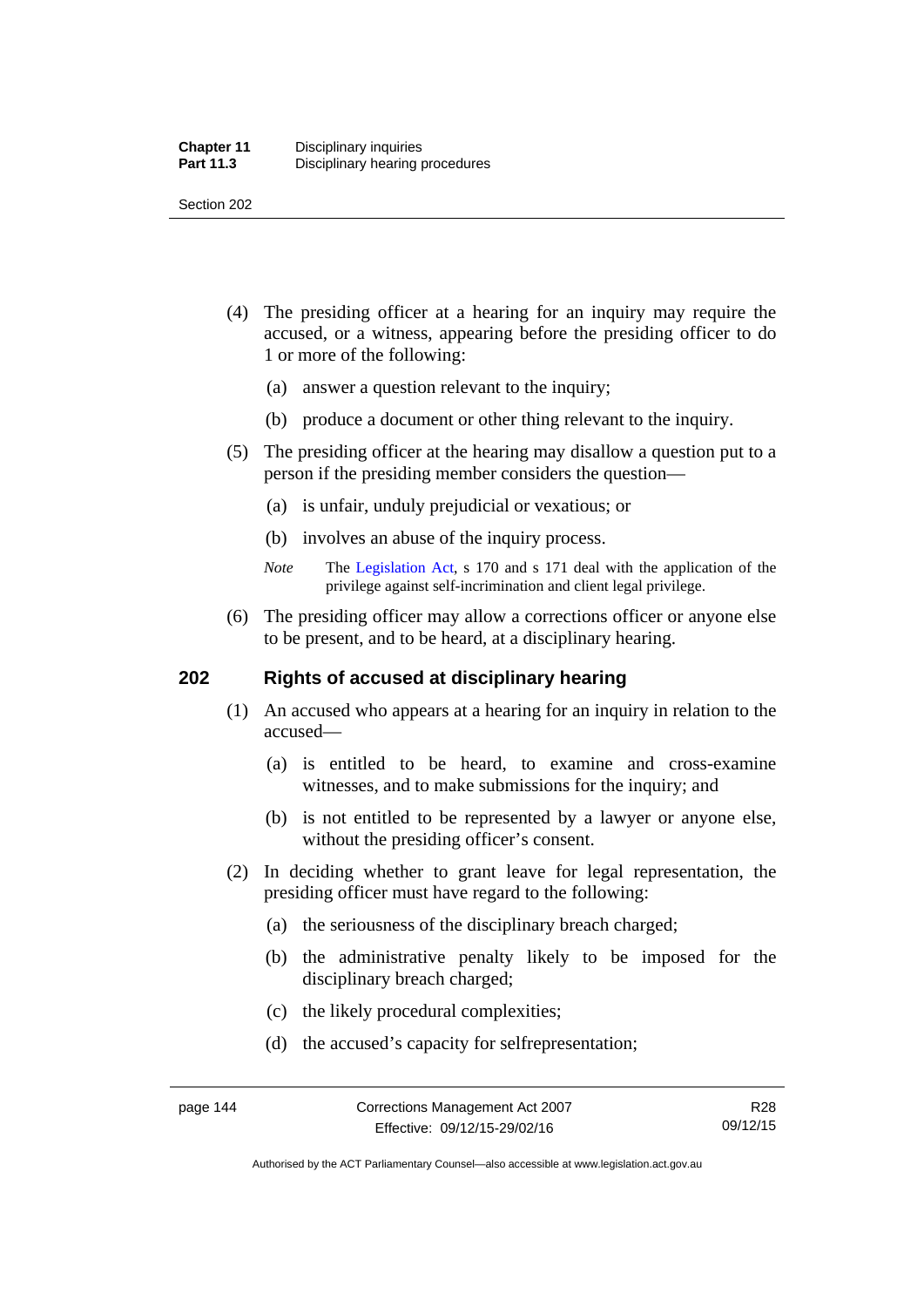(e) the need for a fair and prompt resolution of the charge.

#### **Example—par (c)**

the extent of cross-examination that might be required

- *Note* An example is part of the Act, is not exhaustive and may extend, but does not limit, the meaning of the provision in which it appears (see [Legislation Act,](http://www.legislation.act.gov.au/a/2001-14) s 126 and s 132).
- (3) However, the presiding officer may, by written order, exclude the accused from a hearing for the inquiry if the accused—
	- (a) unreasonably interrupts, interferes with or obstructs the hearing; or
	- (b) contravenes a reasonable direction by the presiding officer about the conduct of the hearing.
- (4) If the accused fails to attend a hearing for the inquiry, the presiding officer may conduct the hearing, and make a decision on the charge, in the accused's absence.

### **203 Appearance at disciplinary hearing—audiovisual or audio link**

- (1) This section applies if, in relation to a hearing for an inquiry, or part of the hearing, the presiding officer has given a direction under either of the following sections of the *[Evidence \(Miscellaneous](http://www.legislation.act.gov.au/a/1991-34)  [Provisions\) Act 1991](http://www.legislation.act.gov.au/a/1991-34)*:
	- (a) section 20 (1) (Territory courts may take evidence and submissions from participating States);
	- (b) section 32 (1) (Territory courts may take evidence and submissions from place other than participating State).
- (2) A person may appear and take part in the hearing in accordance with the direction, if the person—
	- (a) is required or entitled to appear personally, whether as the accused or as a witness; or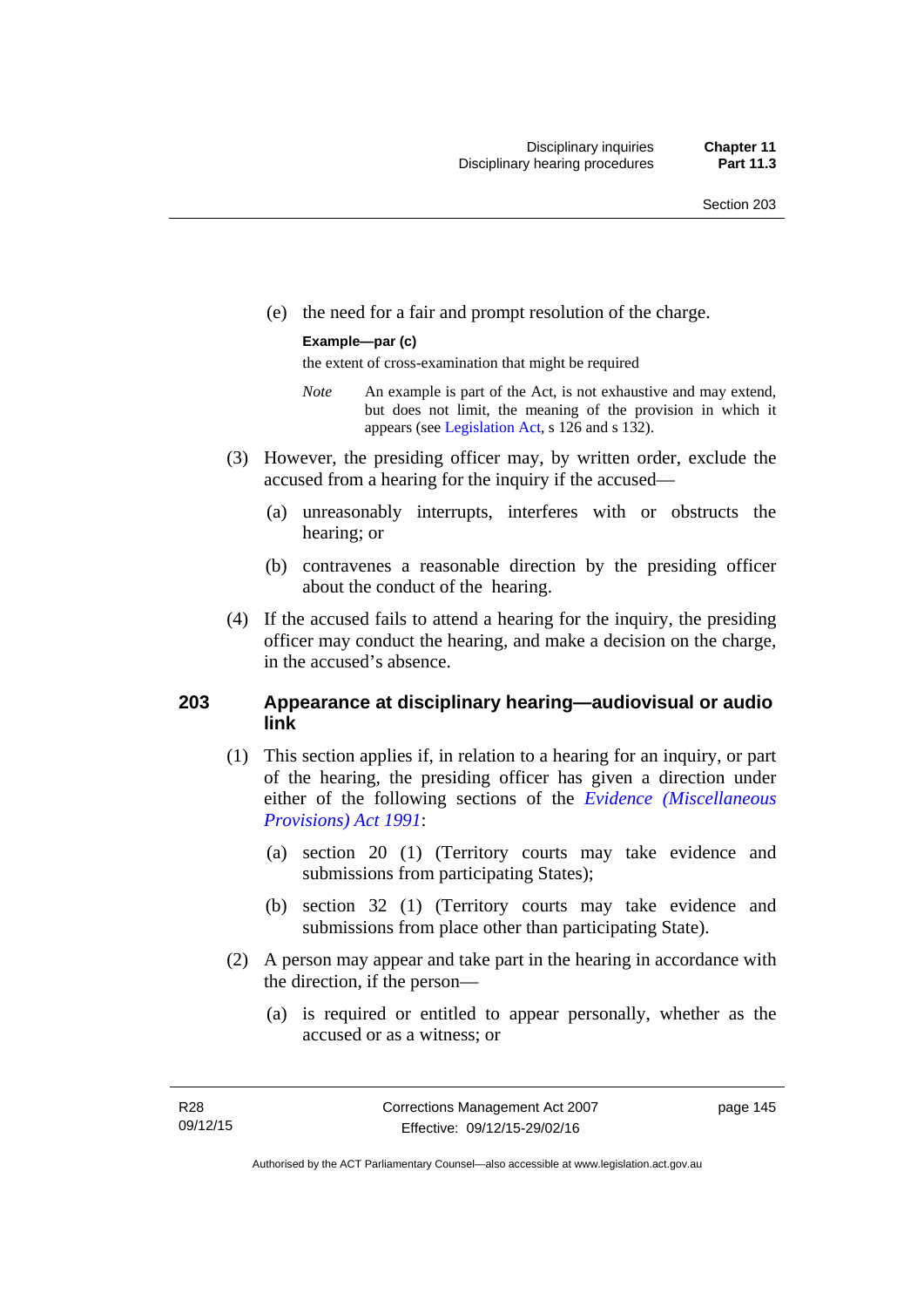| <b>Chapter 11</b> | Disciplinary inquiries          |
|-------------------|---------------------------------|
| <b>Part 11.3</b>  | Disciplinary hearing procedures |

Section 203

- (b) is entitled to appear for someone else.
- (3) A person who appears at the hearing under this section is taken to be before the presiding officer.

page 146 Corrections Management Act 2007 Effective: 09/12/15-29/02/16

R28 09/12/15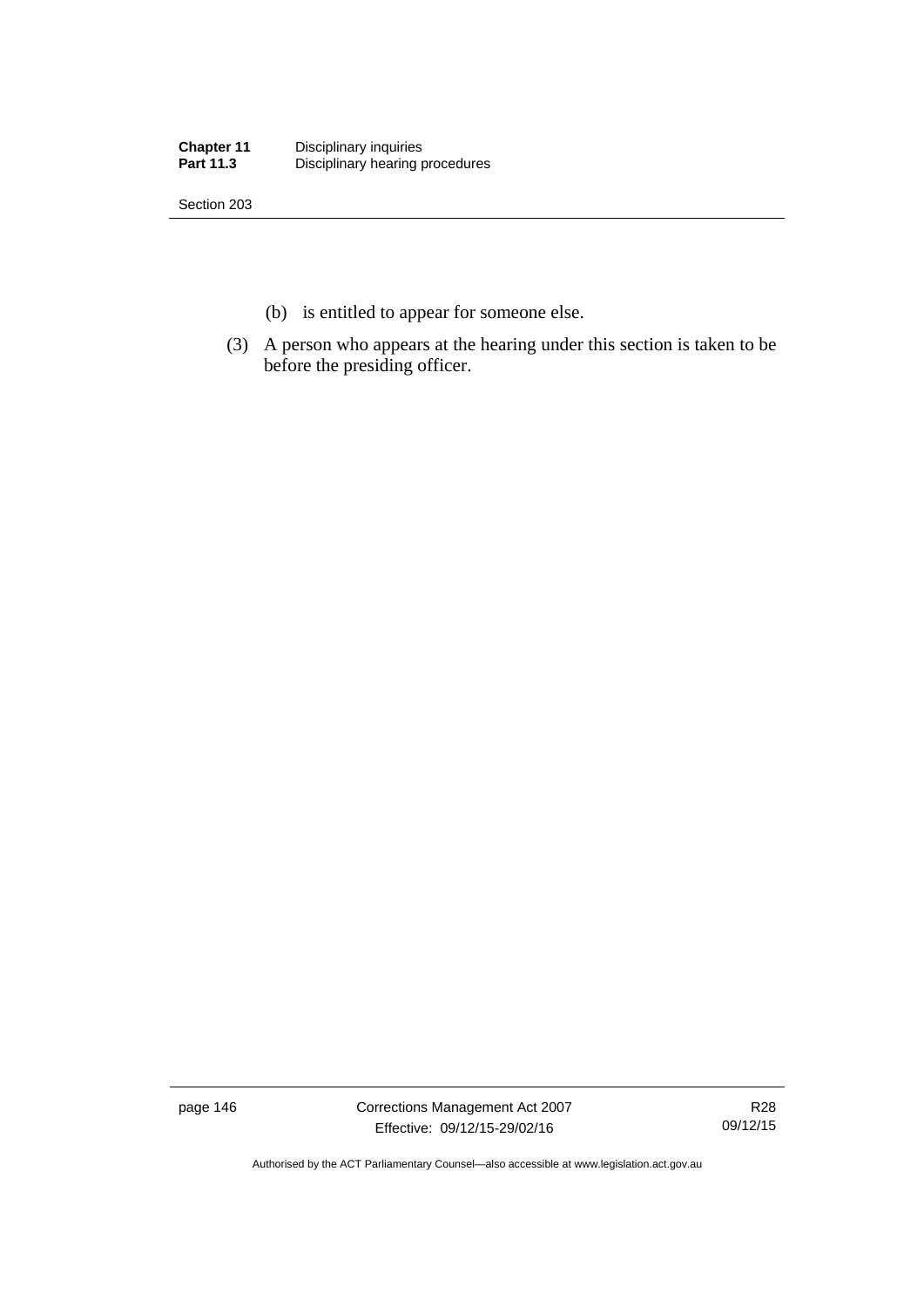# **Chapter 12 Full-time detainees—leave**

# **Part 12.1 Local leave**

### **204 Local leave directions**

 (1) The director-general may direct that a full-time detainee be taken from a correctional centre to any place in the ACT for any purpose the director-general considers appropriate.

#### **Example**

a direction that a detainee be taken to a place to assist police or a criminal justice entity in relation to the administration of justice

- *Note 1* An example is part of the Act, is not exhaustive and may extend, but does not limit, the meaning of the provision in which it appears (see [Legislation Act,](http://www.legislation.act.gov.au/a/2001-14) s 126 and s 132).
- *Note 2* Power given under an Act to make a statutory instrument (including a direction) includes power to amend or revoke the instrument (see [Legislation Act,](http://www.legislation.act.gov.au/a/2001-14) s 46 (1)).
- (2) The direction is subject to the following conditions:
	- (a) any condition prescribed by regulation;
	- (b) any other condition, consistent with the conditions (if any) prescribed by regulation, that—
		- (i) the director-general believes, on reasonable grounds, is necessary and reasonable; and
		- (ii) is stated in the permit.

#### **Example of condition stated in direction**

a condition that an escort officer escorts the detainee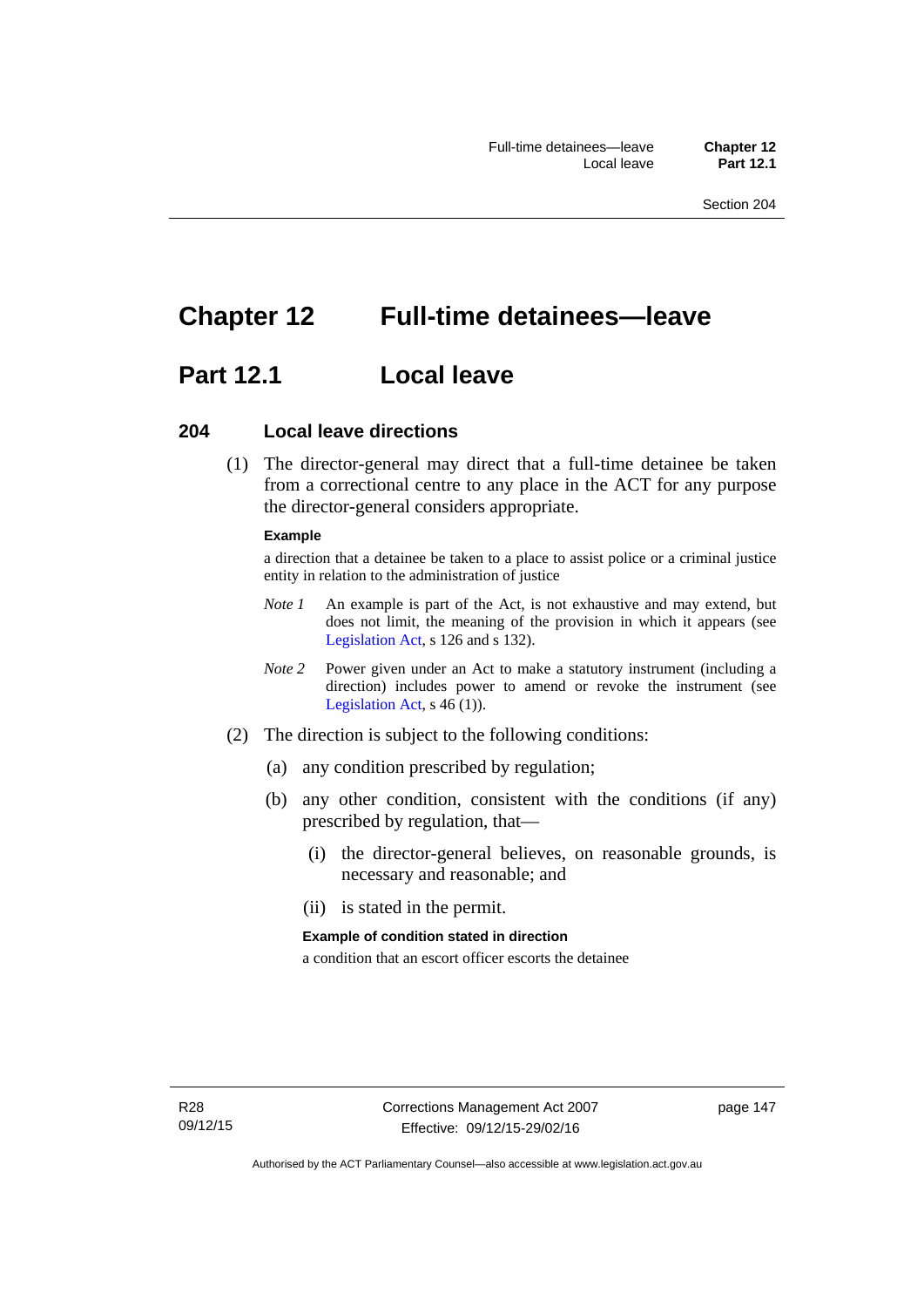#### **Chapter 12** Full-time detainees—leave<br>**Part 12.1** Local leave **Local leave**

Section 205

### **205 Local leave permits**

 (1) The director-general may give a full-time detainee a written permit (a *local leave permit*) to be absent from a correctional centre for any purpose the director-general considers appropriate.

#### **Examples of purposes**

- 1 to attend a health or rehabilitation service
- 2 to take part in work or work-related activities
- 3 for compassionate reasons
- *Note 1* An example is part of the Act, is not exhaustive and may extend, but does not limit, the meaning of the provision in which it appears (see [Legislation Act,](http://www.legislation.act.gov.au/a/2001-14) s 126 and s 132).
- *Note* 2 If a form is approved under s 228 for this provision, the form must be used.
- *Note 3* Power given under an Act to make a statutory instrument (including a direction) includes power to amend or revoke the instrument (see [Legislation Act,](http://www.legislation.act.gov.au/a/2001-14)  $s$  46 (1)).
- (2) The permit must include the following:
	- (a) the purpose for which the leave is granted;
	- (b) the period, not longer than 7 days, for which leave is granted.
- (3) The permit is subject to the following conditions:
	- (a) any condition prescribed by regulation;
	- (b) any other condition, consistent with the conditions (if any) prescribed by regulation, that—
		- (i) the director-general believes, on reasonable grounds, is necessary and reasonable; and
		- (ii) is stated in the permit.

#### **Example of condition stated in permit**

a condition prohibiting association with a particular person or being near a particular place

R28 09/12/15

Authorised by the ACT Parliamentary Counsel—also accessible at www.legislation.act.gov.au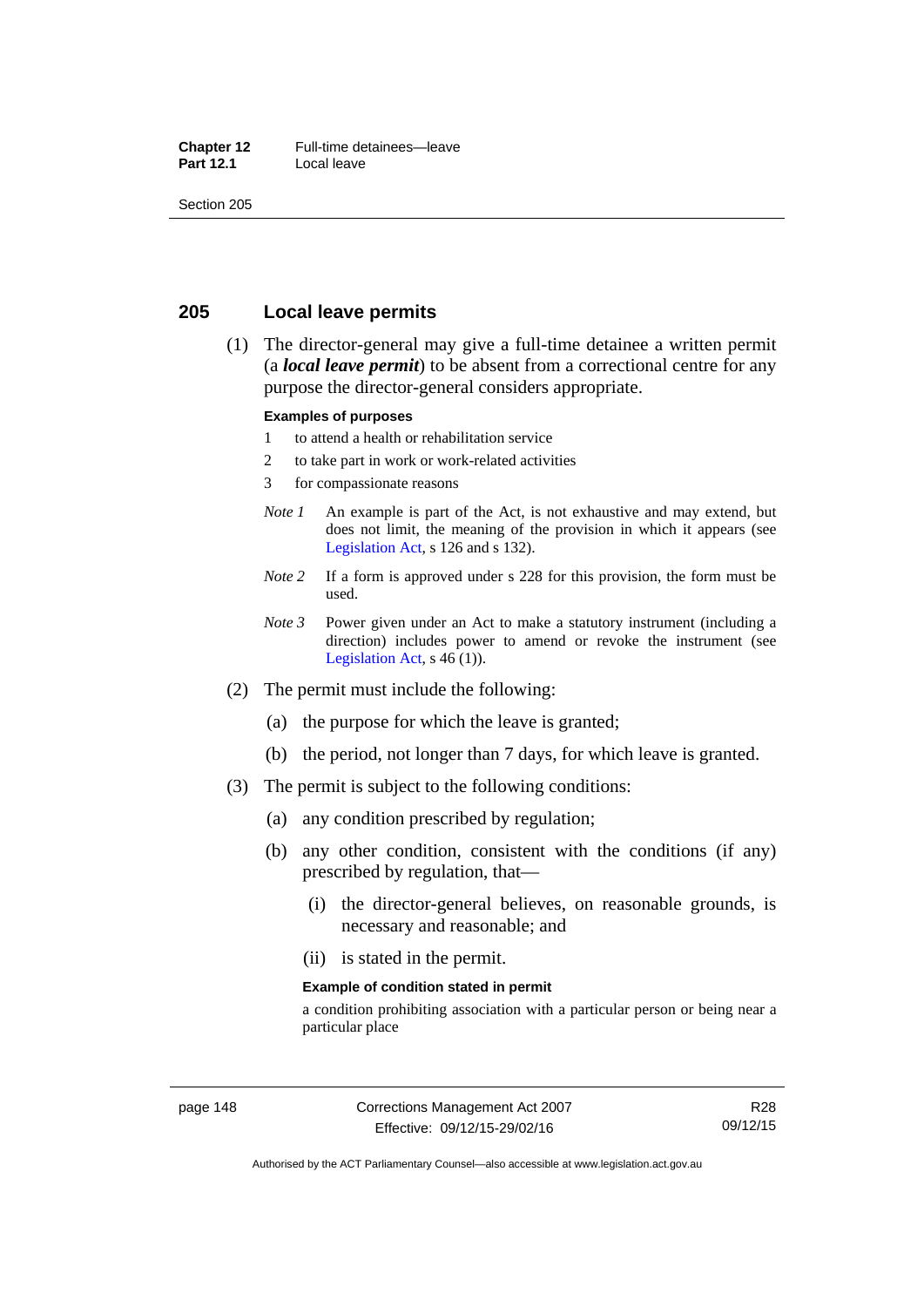# **Part 12.2 Interstate leave**

# **Division 12.2.1 General**

### **206 Definitions—pt 12.2**

In this part:

*corresponding director-general*, of a participating State, means the person responsible for the administration of correctional centres (however described) for full-time detention in the participating State.

*corresponding leave law* means a law of a State or another Territory declared to be a corresponding leave law under section 207.

*escape*, in relation to an interstate detainee, includes fail to return to lawful custody at the end of the period to which the detainee's interstate leave permit applies.

*interstate detainee* means a person to whom an interstate leave permit under a corresponding leave law applies.

*participating State* means a State or another Territory where a corresponding leave law is in force.

# **207 Declaration of corresponding leave laws**

- (1) The Minister may declare that a law of a State or another Territory is a corresponding leave law.
- (2) The Minister may make the declaration only if satisfied that the law substantially corresponds to this part.
- (3) A declaration under this section is a notifiable instrument.

*Note* A notifiable instrument must be notified under the [Legislation Act](http://www.legislation.act.gov.au/a/2001-14).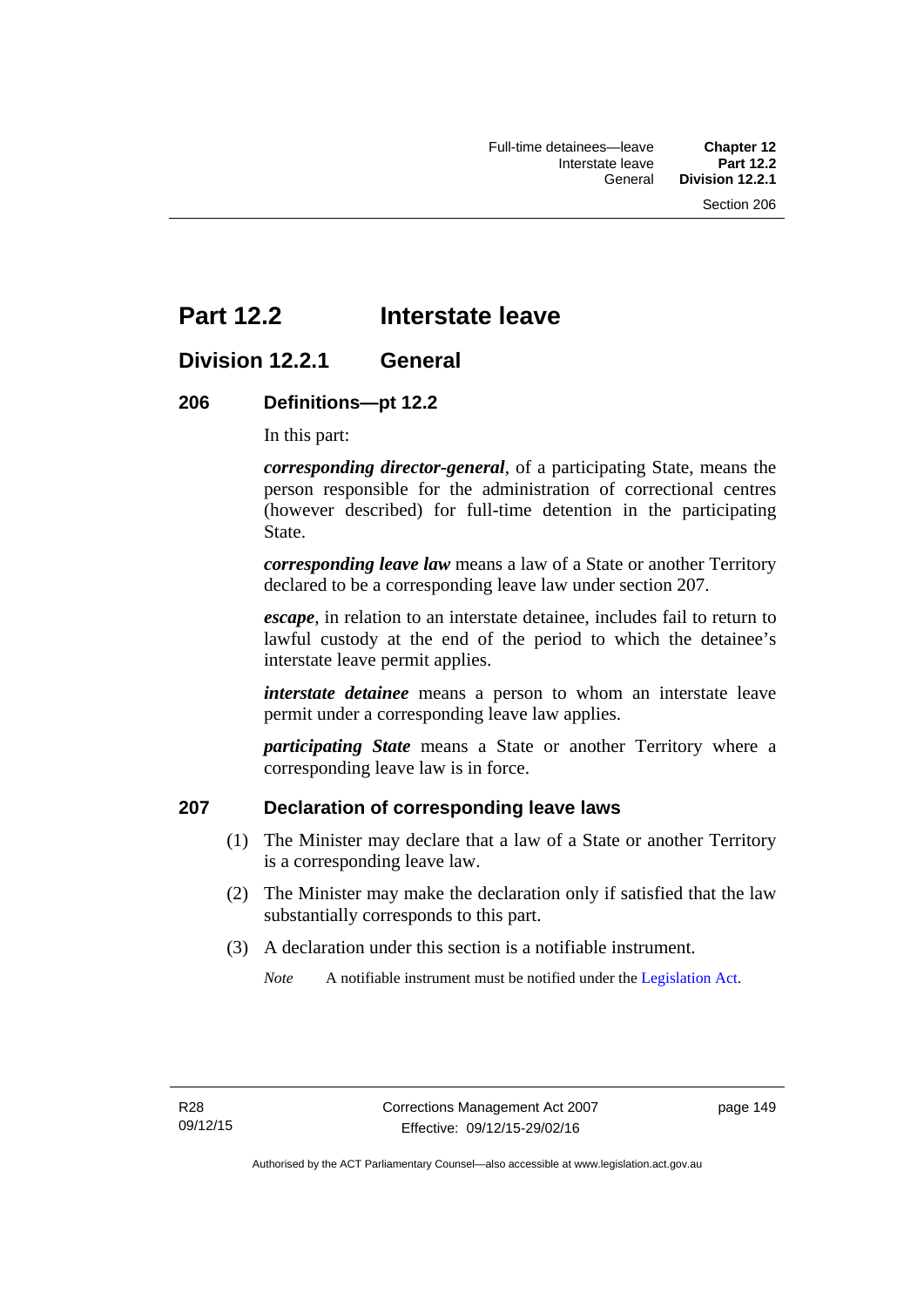# **Division 12.2.2 ACT permits for interstate leave**

### **208 Interstate leave permits**

- (1) The director-general may, by written notice (an *interstate leave permit*) given to a full-time detainee, give the detainee leave to travel to and from, and remain in, a participating State.
- (2) An interstate leave permit must include the following details:
	- (a) the State or Territory to which the permit applies;
	- (b) the purpose for which the leave is granted;
	- (c) the period, not longer than 7 days, for which leave is granted.
	- *Note 1* If a form is approved under s 228 for this provision, the form must be used.
	- *Note 2* Power given under an Act to make a statutory instrument (including an interstate leave permit) includes power to amend or revoke the instrument (see [Legislation Act,](http://www.legislation.act.gov.au/a/2001-14) s 46 (1)).
- (3) For subsection (2) (c), the director-general may, before the permit ends (a *current permit*), decide to extend the current permit for an additional period (an *extension period*) if—
	- (a) the date the extension period ends is within 7 days after the day the current permit ends; and
	- (b) the director-general is satisfied that—
		- (i) an extension of the current permit is for a purpose for which an interstate leave permit may be granted under this section; and
		- (ii) appropriate measures are in place to allow the detainee to remain at a particular place in the State to which the permit applies.
- (4) The director-general may make a decision under subsection (3) more than once.

Authorised by the ACT Parliamentary Counsel—also accessible at www.legislation.act.gov.au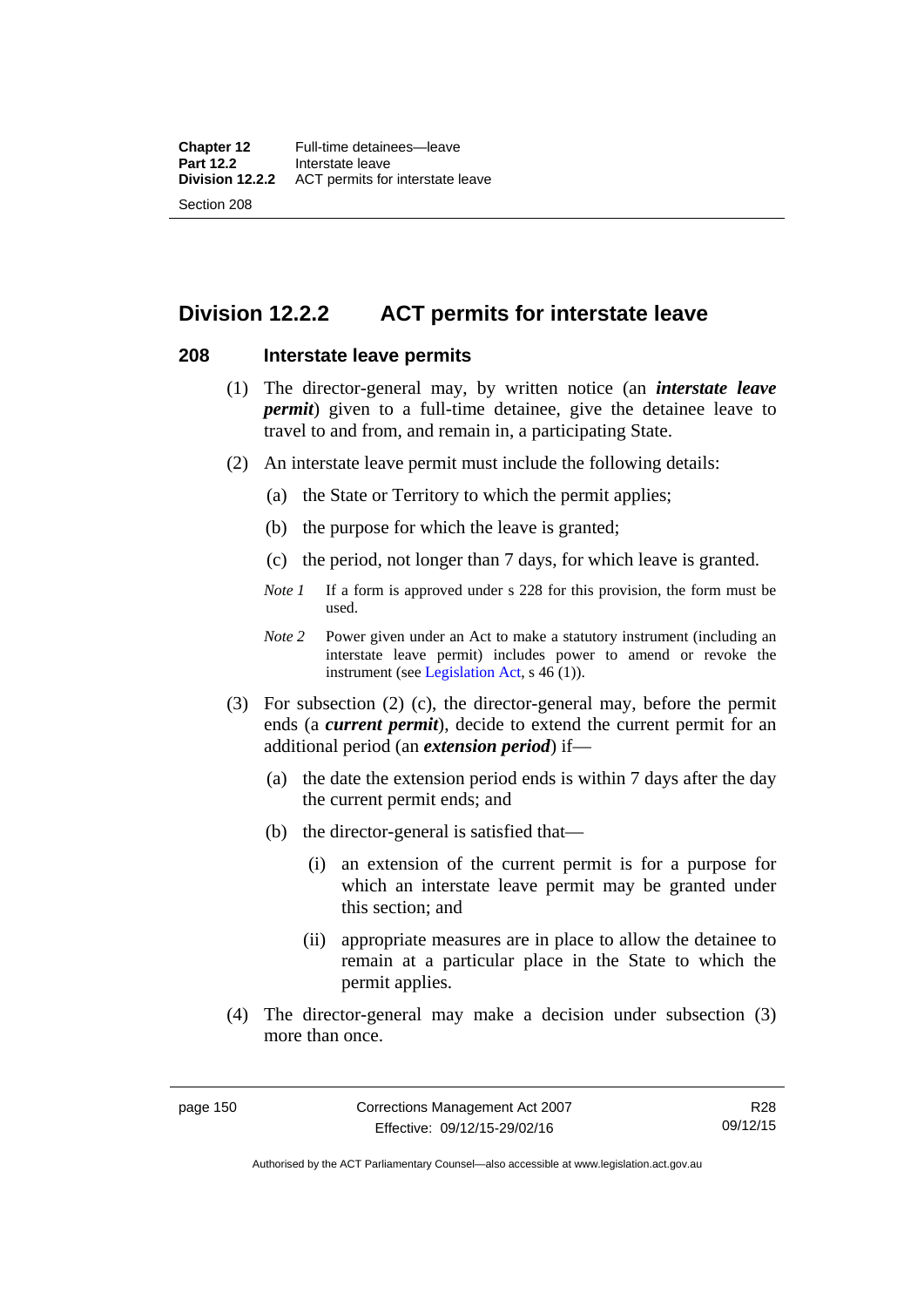- *Note* The director-general may also direct a full-time detainee to be removed to a NSW correctional centre under the *[Crimes \(Sentence](http://www.legislation.act.gov.au/a/2005-59)  [Administration\) Act 2005](http://www.legislation.act.gov.au/a/2005-59)*, s 26 (Full-time detention in ACT or NSW).
- (5) If the director-general delegates the function mentioned in subsection (3), a delegate who extends a permit that has previously been extended at least 3 times must tell the director-general about the delegate's decision.
	- *Note* For the making of delegations and the exercise of delegated functions, see the [Legislation Act,](http://www.legislation.act.gov.au/a/2001-14) pt 19.4.
- (6) An interstate leave permit may be issued—
	- (a) for a full-time detainee with a high security classification only if the leave is to enable the detainee to receive a health service or for a compassionate reason; or
	- (b) in any other case—for any purpose the director-general believes, on reasonable grounds, is appropriate.
- (7) An interstate leave permit is subject to the following conditions:
	- (a) any condition prescribed by regulation;
	- (b) any other condition, consistent with the conditions (if any) prescribed by regulation, that—
		- (i) the director-general believes, on reasonable grounds, is necessary and reasonable; and
		- (ii) is stated in the permit.

#### **Examples of conditions stated in interstate leave permits**

- 1 a condition that an escort officer stated in the permit escort the detainee
- 2 a condition prohibiting association with a particular person or being near a particular place
- 3 a condition that an indigenous detainee travelling interstate to mark the birth or death of a relative be escorted by an indigenous elder or relative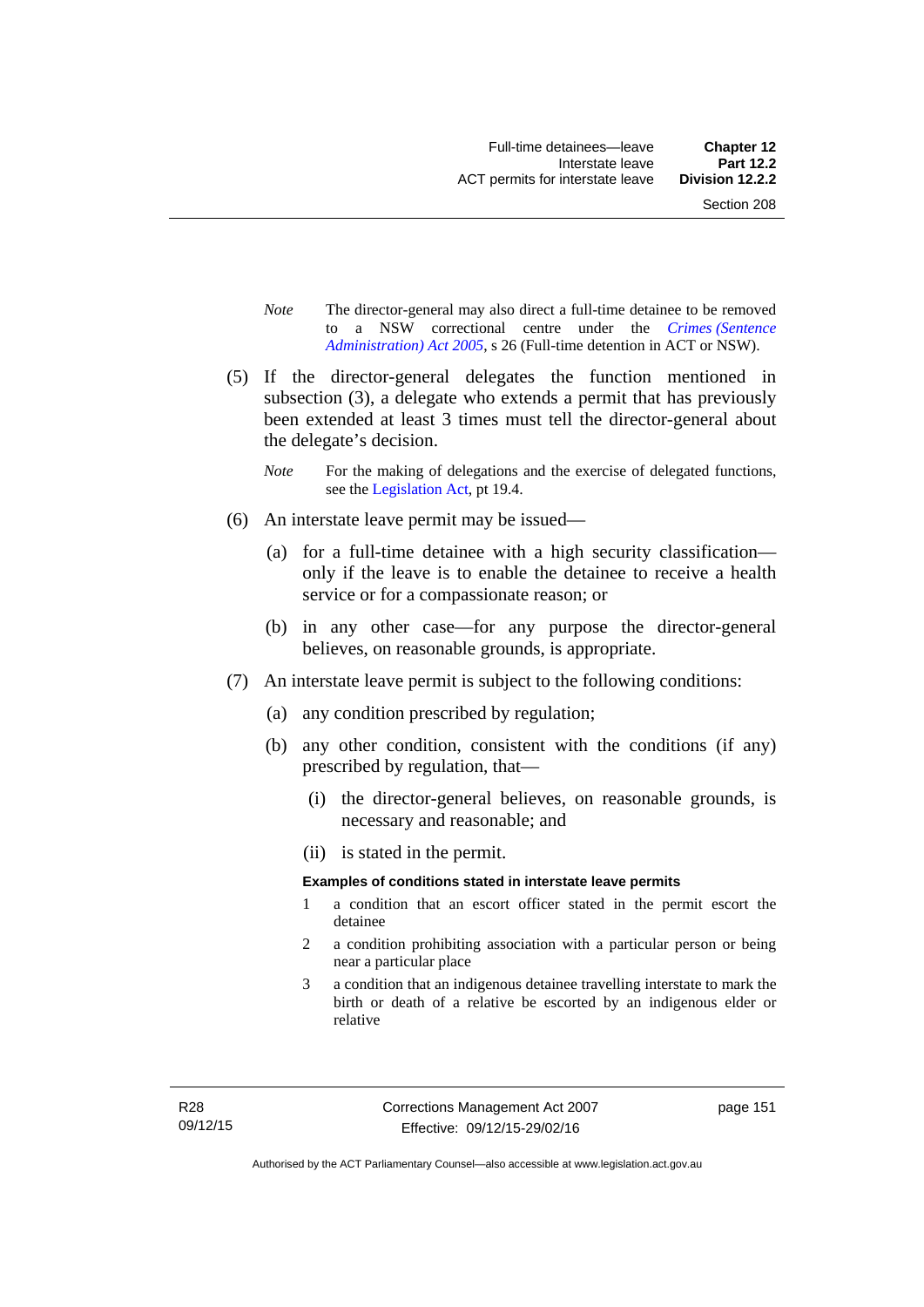*Note* An example is part of the Act, is not exhaustive and may extend, but does not limit, the meaning of the provision in which it appears (see [Legislation Act,](http://www.legislation.act.gov.au/a/2001-14) s 126 and s 132).

### **209 Effect of ACT permit for interstate leave**

- (1) An interstate leave permit for a full-time detainee authorises the detainee to be absent from a correctional centre in accordance with the permit—
	- (a) unescorted; or
	- (b) if the permit is subject to a condition that an escort officer must escort the detainee—while under escort by the escort officer.
- (2) If an interstate leave permit is subject to a condition that the full-time detainee be escorted by an escort officer, the permit authorises the escort officer to escort the detainee in accordance with the permit—
	- (a) to and within the participating State stated in the permit (whether or not through any other jurisdiction); and
	- (b) back to the correctional centre.

### **210 Notice to participating States**

The director-general must give written notice of an interstate leave permit given to a full-time detainee, and the period of the permit, to each of the following:

- (a) the corresponding director-general of the participating State to which the permit applies;
- (b) the chief of police (however described) of the participating State to which the permit applies;
- (c) the chief of police (however described) of any other State or Territory through which the detainee may travel under the permit.

Authorised by the ACT Parliamentary Counsel—also accessible at www.legislation.act.gov.au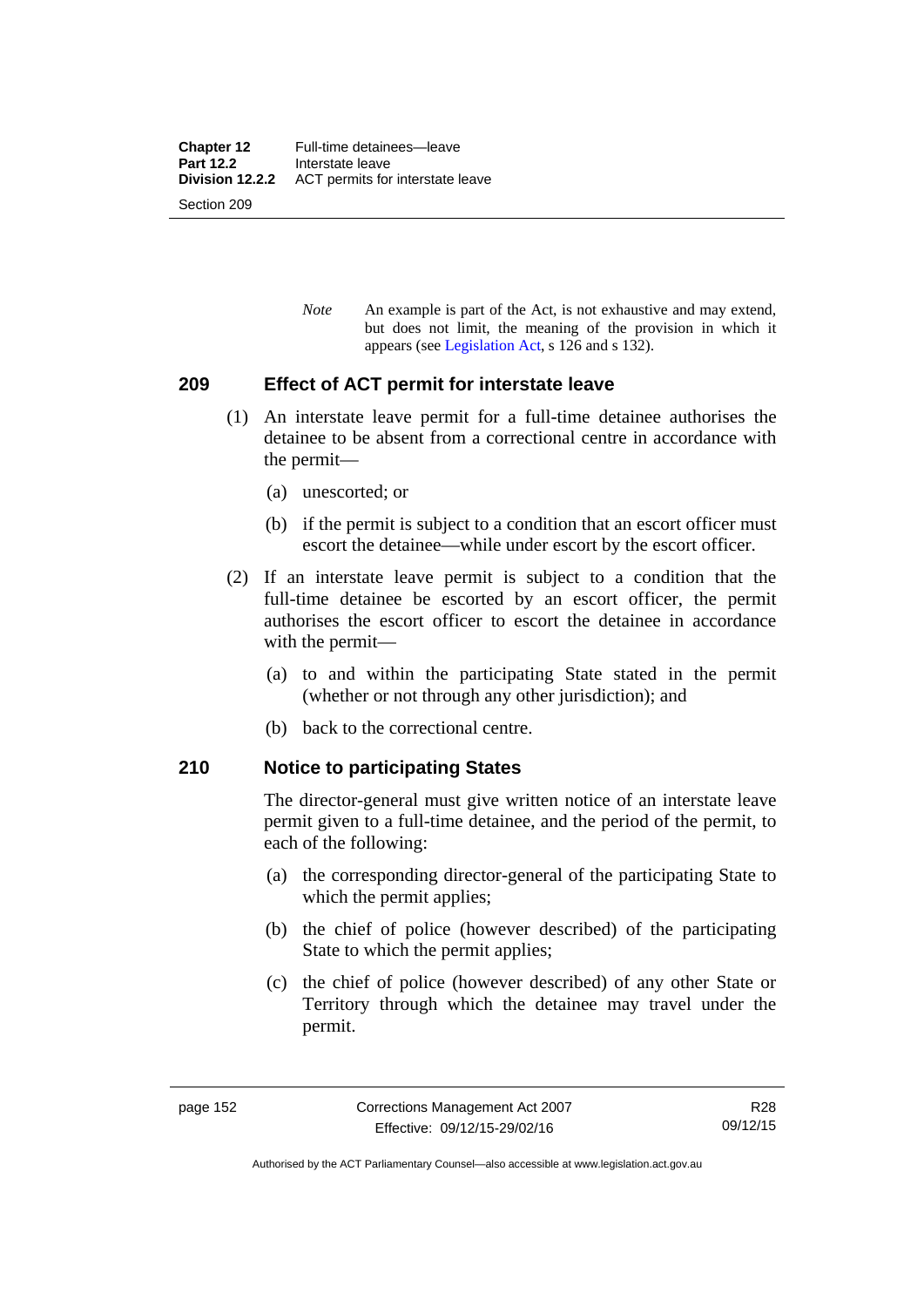# **211 Powers of escort officers**

- (1) An escort officer escorting a full-time detainee under an interstate leave permit may, to keep custody of the detainee under the permit or to arrest the detainee if the detainee has escaped—
	- (a) give the detainee any direction that the officer believes, on reasonable grounds, is necessary and reasonable; and
	- (b) use force in accordance with part 9.7 (Use of force).
- (2) An escort officer escorting a full-time detainee under an interstate leave permit may conduct a scanning search, frisk search or ordinary search of the detainee if the officer suspects, on reasonable grounds, the detainee may be carrying a prohibited thing.
- (3) Part 9.4 (Searches) and part 9.5 (Seizing property) apply, with any necessary changes and any changes prescribed by regulation, in relation to a search under this section.

# **212 Liability for damage etc**

- (1) The Territory is liable for any damage or loss sustained by anyone in a participating State that is caused by the conduct of a full-time detainee or an escort officer while in the participating State under an interstate leave permit.
- (2) This section does not affect any right the Territory may have against the detainee or escort officer for the damage or loss.

# **Division 12.2.3 Interstate leave under corresponding leave laws**

# **213 Effect in ACT of interstate leave permit under corresponding leave law**

 (1) This section applies to a person (an *interstate escort officer*) who is authorised under an interstate leave permit issued under a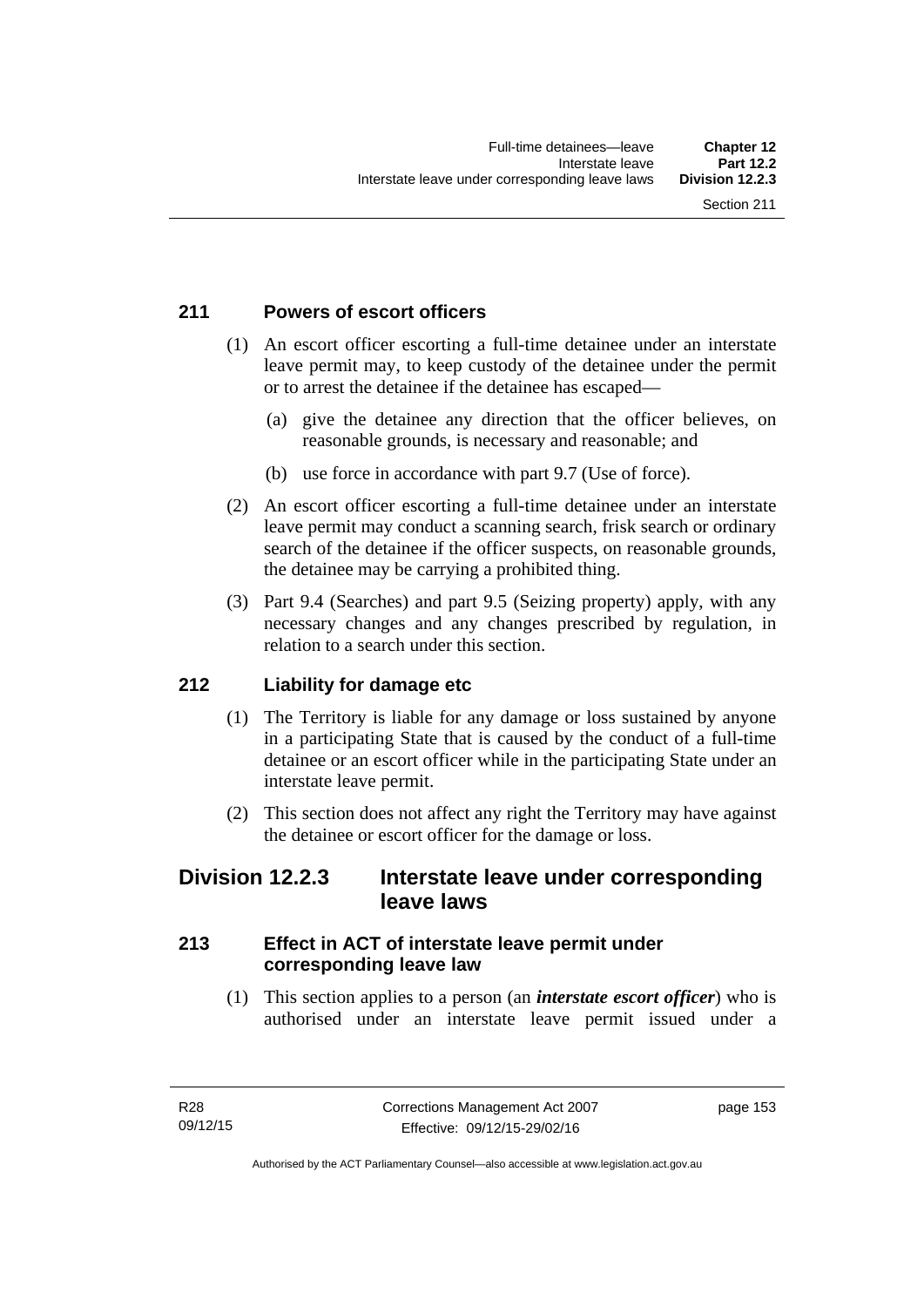corresponding leave law to escort an interstate detainee to or from, or in, the ACT.

 (2) The interstate escort officer is authorised, in the ACT, to escort the interstate detainee in accordance with the interstate leave permit.

### **214 Powers of interstate escort officers**

- (1) This section applies if an interstate escort officer uses force, a weapon, or a means of restraint, in the ACT for—
	- (a) keeping custody of an interstate detainee under an interstate leave permit; or
	- (b) arresting an interstate detainee who has escaped.
- (2) The use of force, weapon or means of restraint is lawful in the ACT if it would have been lawful in the participating State where the interstate permit was issued.

### **215 Escape of interstate detainee**

- (1) This section applies to an interstate detainee in the ACT under an interstate leave permit issued under a corresponding leave law.
- (2) If the interstate detainee escapes from lawful custody, the detainee may be arrested without warrant by—
	- (a) an interstate escort officer for the detainee; or
	- (b) a police officer.
- (3) A police officer who arrests the detainee may return the detainee to an interstate escort officer for the detainee.
	- *Note* A police officer may also arrest without a warrant a person who has escaped from lawful custody or who is unlawfully at large (see *[Crimes](http://www.legislation.act.gov.au/a/1900-40)  [Act 1900](http://www.legislation.act.gov.au/a/1900-40)*, s 212 and s 214).

Authorised by the ACT Parliamentary Counsel—also accessible at www.legislation.act.gov.au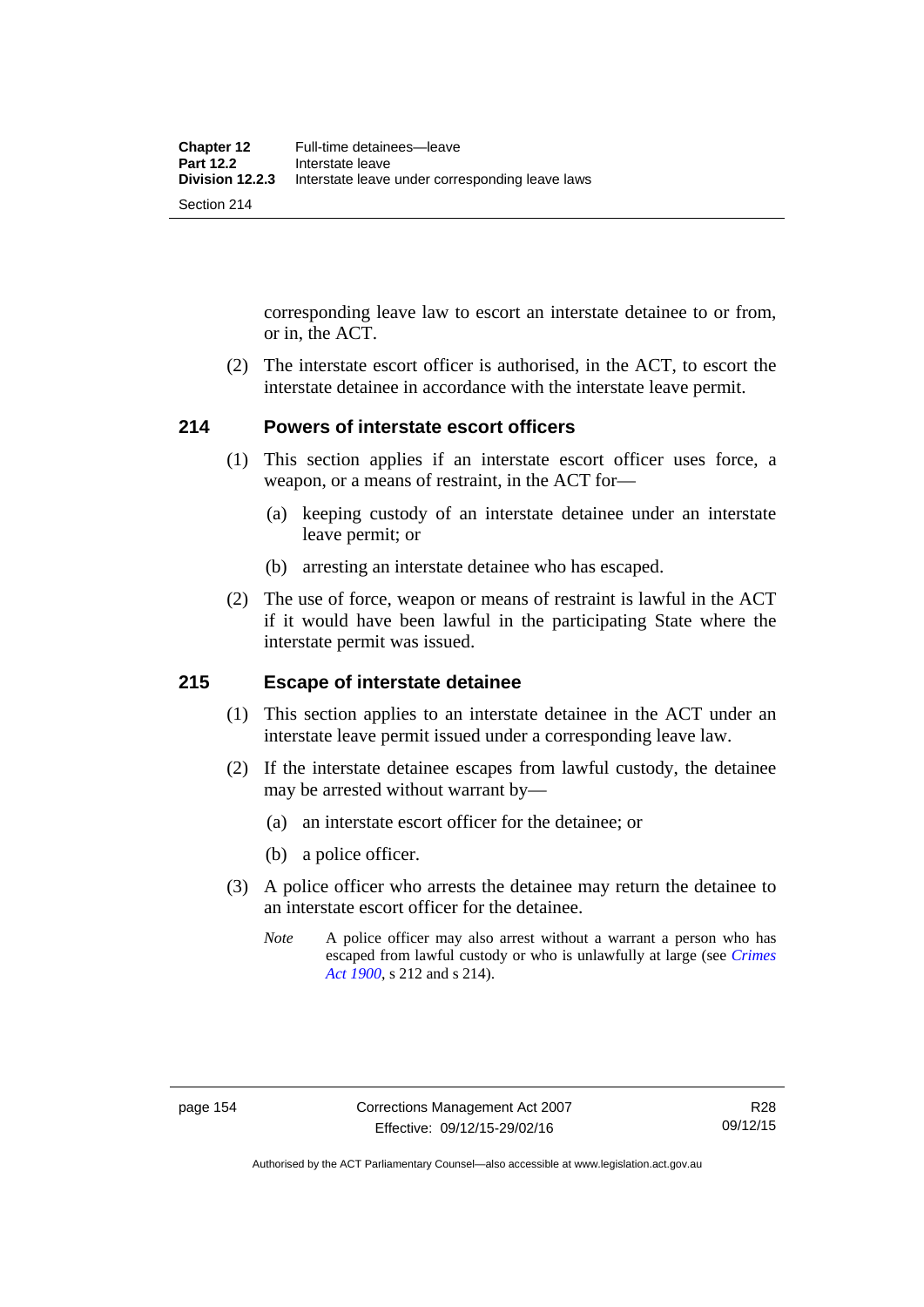## **216 Return of escaped interstate detainee**

- (1) This section applies if, in the ACT, an interstate detainee attempts to escape or is arrested after an escape.
- (2) The interstate detainee may be taken before a magistrate.
- (3) Despite the terms of the interstate detainee's interstate leave permit, the magistrate may by warrant (a *return warrant*)—
	- (a) order the return of the detainee to the participating State where the permit was issued; and
	- (b) order the interstate detainee to be delivered into the custody of a police officer or interstate escort officer for that purpose.
- (4) If a return warrant is issued for the interstate detainee, the detainee may be kept in detention until the earlier of the following events:
	- (a) the detainee is delivered into the custody of a police officer or interstate escort officer in accordance with the warrant;
	- (b) the end of 14 days after the day the warrant was issued.
- (5) The return warrant ends if the interstate detainee is not delivered into the custody of a police officer or interstate escort officer, in accordance with the warrant, before the end of 14 days after the day the warrant is issued.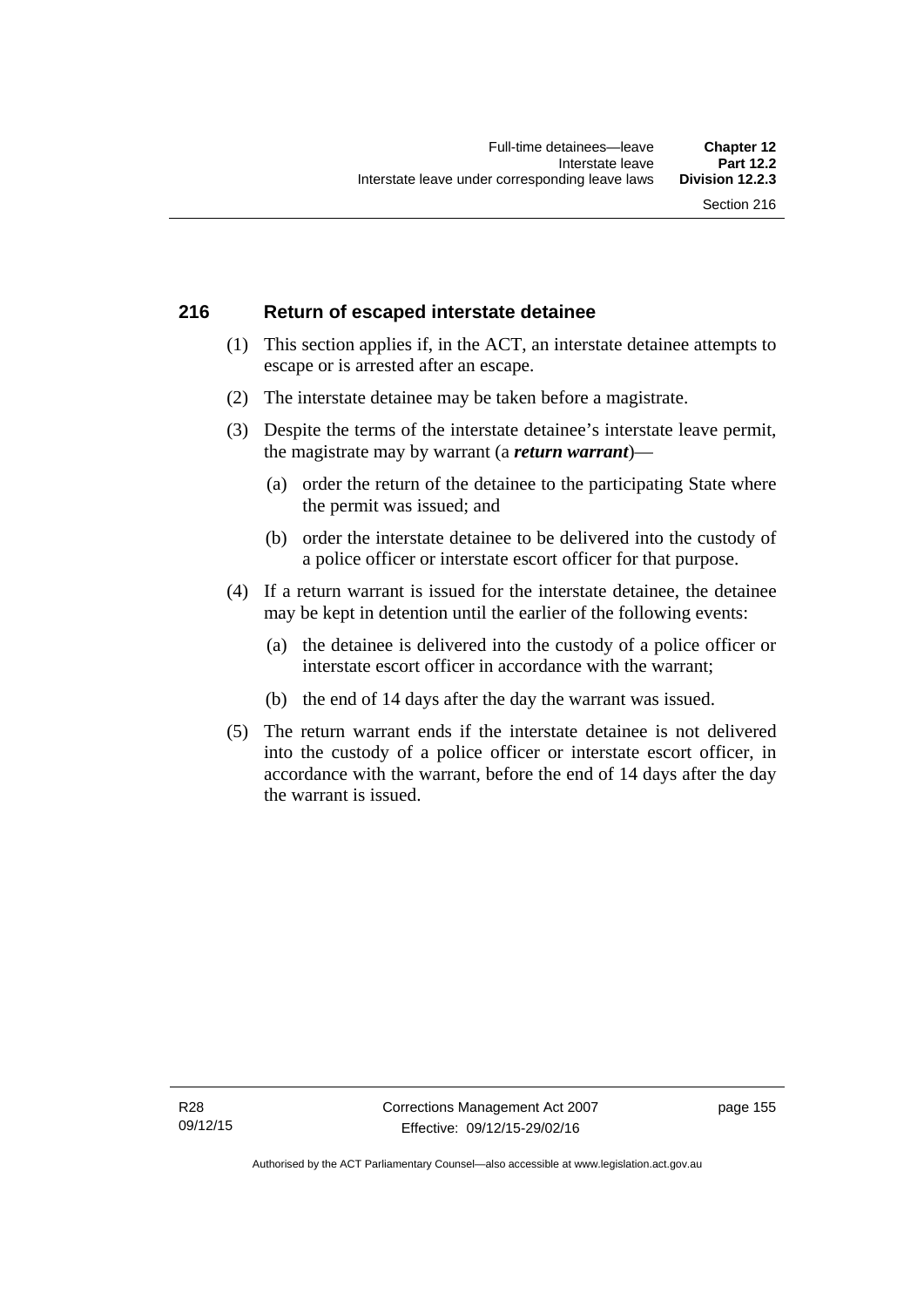#### **Chapter 13** Miscellaneous

Section 217

# **Chapter 13 Miscellaneous**

### **217 Lawful temporary absence from correctional centre**

- (1) This section applies to a detainee who is absent from a correctional centre under any of the following:
	- (a) a direction by the director-general, including a direction under—
		- (i) section 54 (Transfers to health facilities);
		- (ii) section 204 (Local leave directions);
	- (b) a local leave permit;
	- (c) an interstate leave permit;
	- (d) any other authority (however described) prescribed by regulation.
- (2) To remove any doubt, the detainee is—
	- (a) taken to be in the director-general's custody; and
	- (b) if under escort by an escort officer—also taken to be in the escort officer's custody.

# **217A Power of court to bring detainee before it—civil proceeding**

- (1) For a civil proceeding, a court may order the director-general to bring a person lawfully detained in a correctional centre or other place before the court, if the person consents, and to return the person to the centre or other place in accordance with the order.
- (2) In this section:

*civil proceeding*—see the *[Evidence Act 2011](http://www.legislation.act.gov.au/a/2011-12)*, dictionary.

*court* includes the ACAT.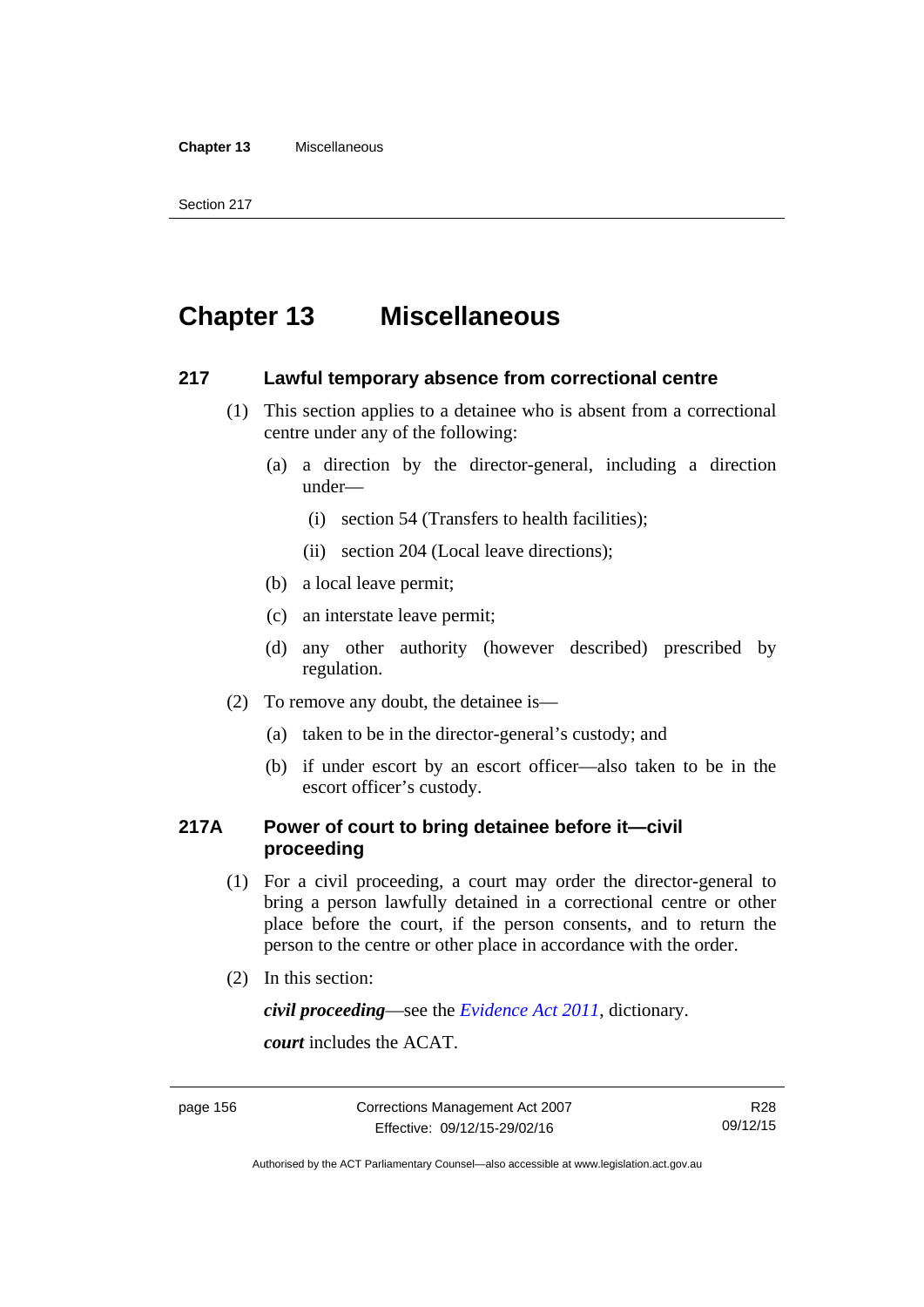### **218 Detainee's work—no employment contract etc**

- (1) To remove any doubt, any work by a detainee under this Act, whether at a correctional centre or elsewhere, is taken not to create a contract of employment or a contract for services.
- (2) In particular, a contract of employment is taken not to exist between the following in relation to work by a detainee:
	- (a) the detainee and the Territory;
	- (b) the detainee and a person involved in the work;
	- (c) the Territory and a person involved in the work.

### **219 Detainee's work—work health and safety**

- (1) The director-general must ensure, as far as practicable, that the conditions in relation to work by a detainee, whether at a correctional centre or elsewhere, comply with requirements under the *[Work Health and Safety Act 2011](http://www.legislation.act.gov.au/a/2011-35)* in relation to work by workers.
- (2) In particular, the director-general must ensure that arrangements in relation to a detainee's work take account, as far as practicable, of the need—
	- (a) to secure the health, safety and welfare of the detainee; and
	- (b) to protect people at or near the workplace from risks to health or safety arising out of the activities of the detainee.
- (3) A regulation may provide for the application of the *[Work Health](http://www.legislation.act.gov.au/a/2011-35)  [and Safety Act 2011](http://www.legislation.act.gov.au/a/2011-35)* in relation to work by a detainee, including for changes to that Act in its application in relation to the work.

### **220 Personal injury management—detainees etc**

- (1) This section applies if—
	- (a) a detainee suffers injury that arises out of, or in the course of, the detainee's detention; or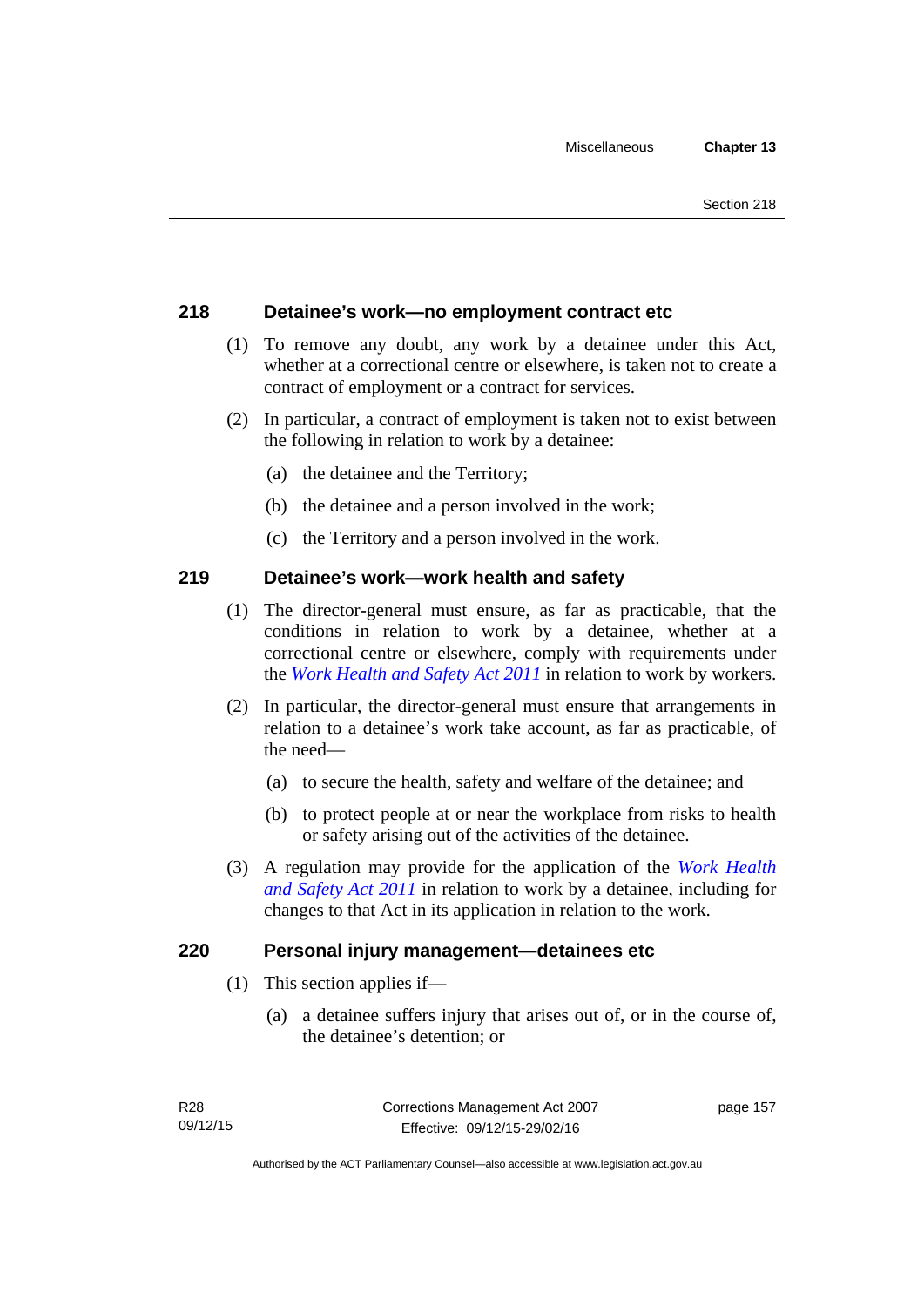- (b) an offender, who is directed to do community service work under the *[Crimes \(Sentence Administration\) Act 2005](http://www.legislation.act.gov.au/a/2005-59)*, section 91, suffers injury that arises out of, or in the course of, the work.
- (2) A regulation may make provision in relation to the injury, including provision in relation to the following:
	- (a) injury management;
	- (b) vocational rehabilitation;
	- (c) compensation for a permanent injury;
	- (d) death benefits.
- (3) In this section:

*injury* includes—

- (a) disease; and
- (b) aggravation, acceleration and recurrence of an injury or disease.

### **222 Confidentiality**

(1) In this section:

*corresponding corrections law* means a law of a State or another Territory declared to be a corresponding corrections law under section 225.

*court* includes a tribunal.

*Note* A *tribunal* includes any entity authorised to hear, receive and examine evidence (see [Legislation Act,](http://www.legislation.act.gov.au/a/2001-14) dict, pt 1).

*divulge* includes communicate.

*person to whom this section applies* means a person who—

(a) exercises, or has exercised, a function under this Act; or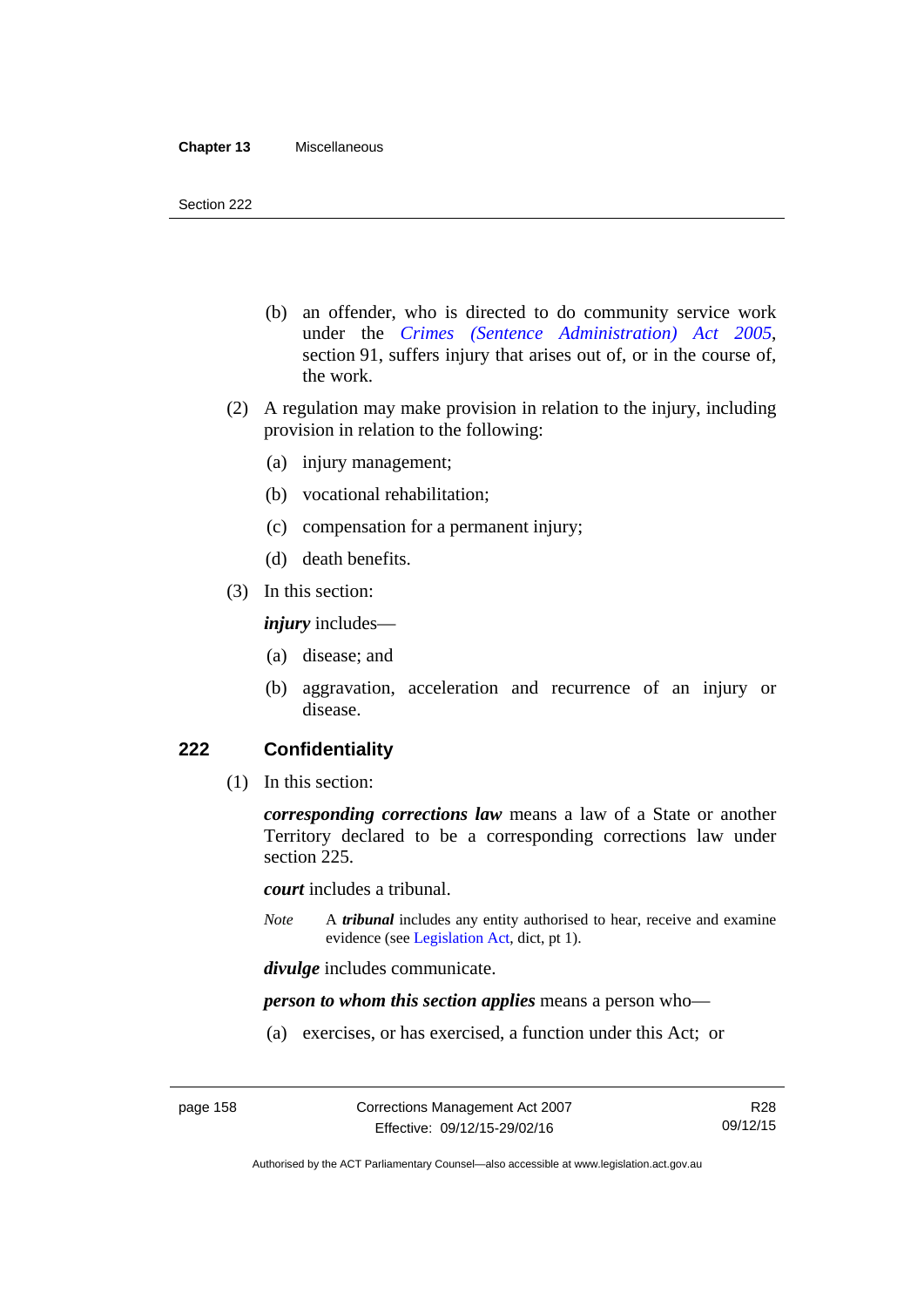(b) is, or has been, otherwise involved in the administration of this Act.

*produce* includes allow access to.

*protected information* means information about a person that is disclosed to, or obtained by, a person to whom this section applies because of—

- (a) the exercise of a function under this Act by the person or someone else; or
- (b) the involvement of the person, or someone else, in the administration of this Act.
- (2) A person to whom this section applies commits an offence—
	- (a) if the person—
		- (i) makes a record of protected information about someone else; and
		- (ii) is reckless about whether the information is protected information about someone else; or
	- (b) if the person does something that divulges protected information about someone else and is reckless about whether—
		- (i) the information is protected information about someone else; and
		- (ii) doing the thing would result in the information being divulged to someone else.

Maximum penalty: 50 penalty units, imprisonment for 6 months or both.

- (3) Subsection (2) does not apply if the record is made, or the information is divulged, by the person as follows:
	- (a) under this Act or another territory law;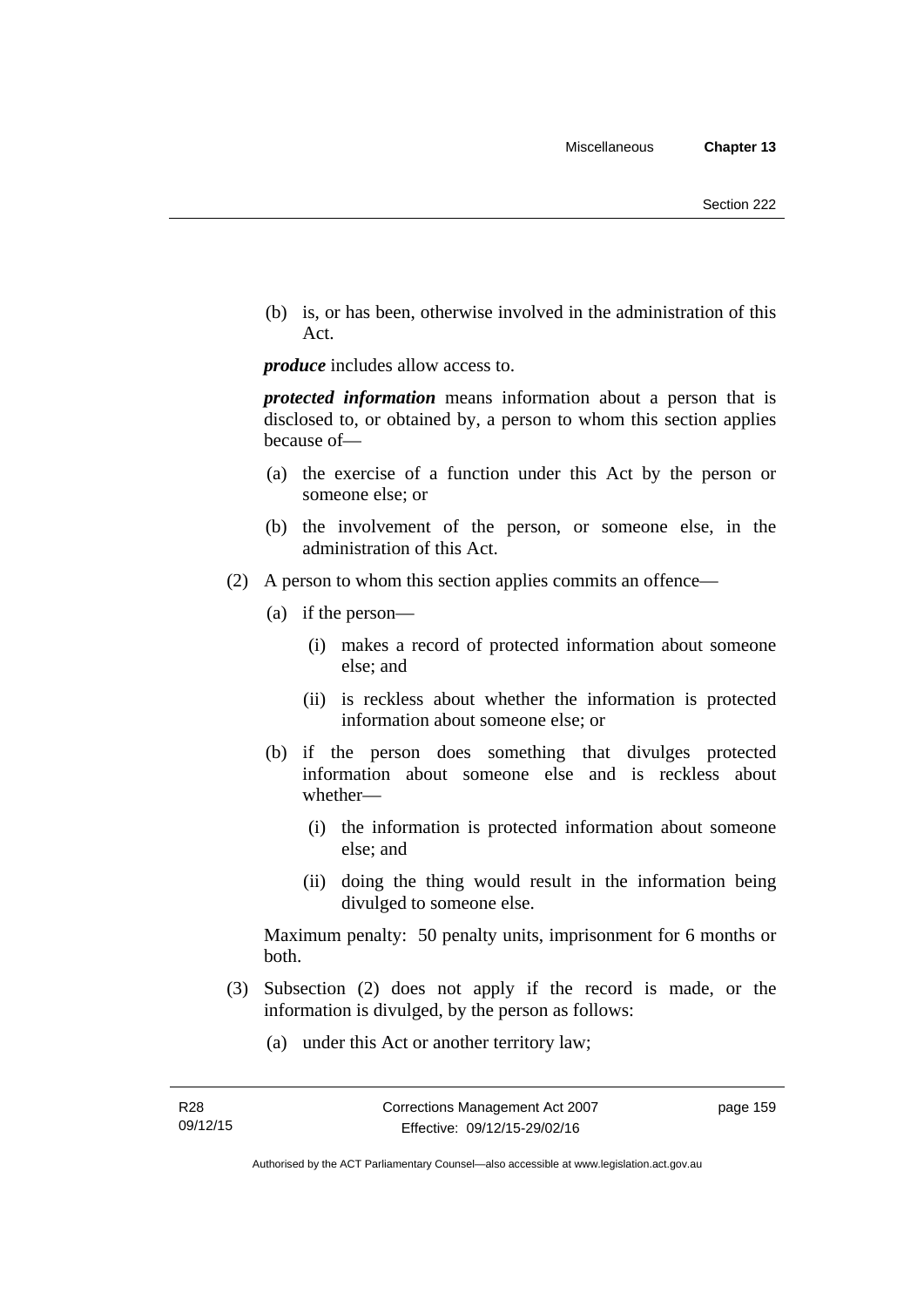- (b) in relation to the exercise of a function under this Act or another territory law;
- (c) for the *[Crimes \(Sentencing\) Act 2005](http://www.legislation.act.gov.au/a/2005-58)*, section 136 (Information exchanges between criminal justice entities);
- (d) to a person exercising a function under, or otherwise involved in the administration of, a corresponding corrections law;
- (e) to a law enforcement agency;

*Note Law enforcement agency* is defined in the dictionary.

- (f) to an entity prescribed by regulation;
- (g) otherwise in relation to the administration of this Act or another territory law.
- (4) Subsection (2) does not apply to the divulging of protected information about someone—
	- (a) with the person's consent; or
	- (b) if authorised by the director-general under subsection (5); or
	- (c) if the information only tells someone of the place where a detainee is held in detention; or
	- (d) if the information is disclosed under a regulation.
- (5) The director-general may, in writing, authorise the divulging of protected information about a person if the director-general believes, on reasonable grounds, that divulging the information is—
	- (a) necessary to protect someone whose life or safety is in danger; or
	- (b) otherwise in the public interest.

#### **223 Protection from liability**

(1) This section applies to a person who—

Authorised by the ACT Parliamentary Counsel—also accessible at www.legislation.act.gov.au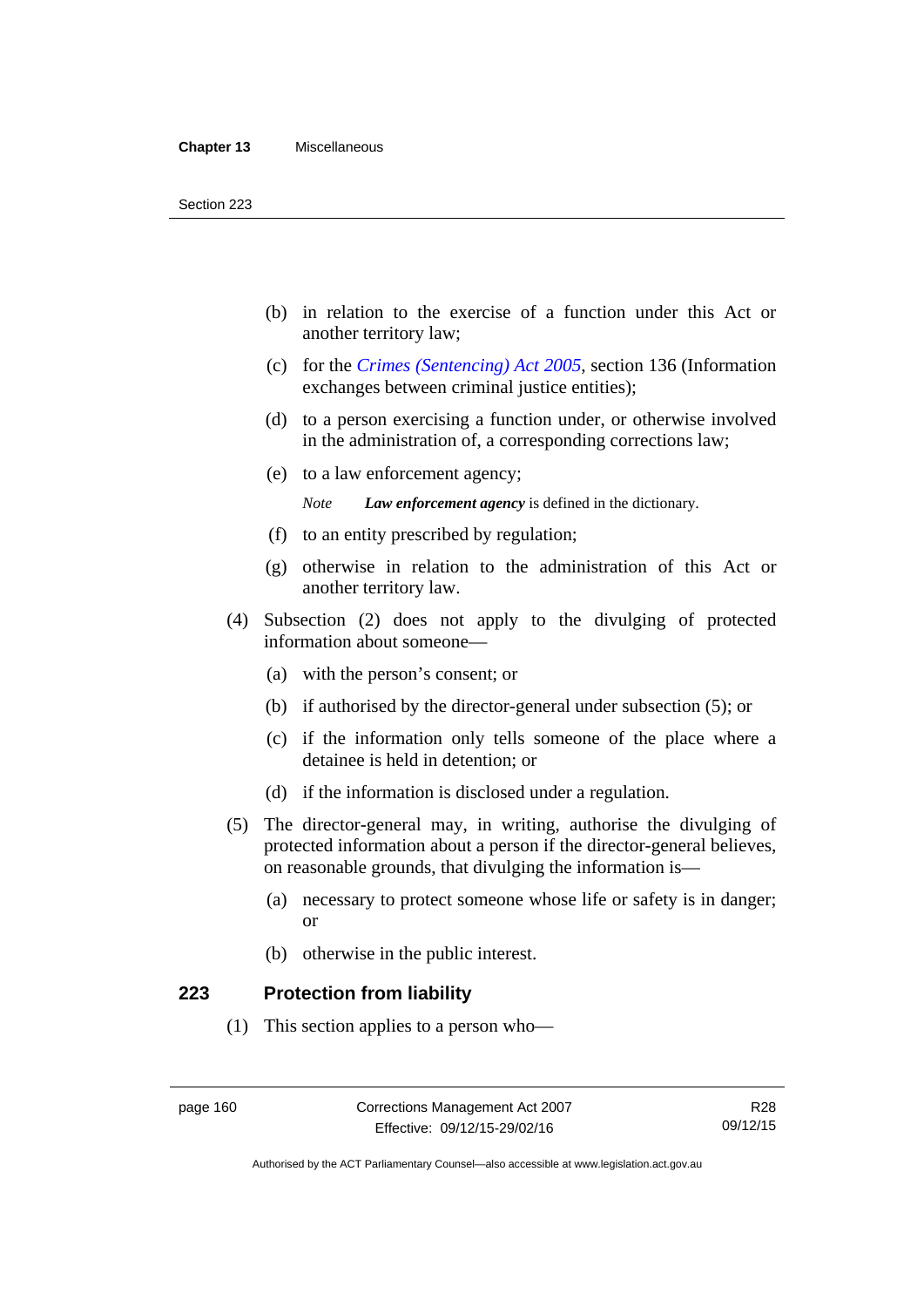- (a) exercises, or has exercised, a function under this Act; or
- (b) is, or has been, otherwise involved in the administration of this Act.
- (2) The person does not incur civil liability for an act or omission done honestly and without recklessness for this Act.
	- *Note* A reference to an Act includes a reference to the statutory instruments made or in force under the Act, including regulations and the corrections rules (see [Legislation Act,](http://www.legislation.act.gov.au/a/2001-14) s 104).
- (3) Any civil liability that would, apart from this section, attach to the person attaches instead to the Territory.

### **224 Corrections dogs**

A regulation may make provision in relation to the use of corrections dogs.

#### **Examples of provision made by regulation**

- 1 the training and approval of dogs for exercising functions under this Act
- 2 approvals for corrections officers to use corrections dogs
- *Note* An example is part of the Act, is not exhaustive and may extend, but does not limit, the meaning of the provision in which it appears (see [Legislation Act,](http://www.legislation.act.gov.au/a/2001-14) s 126 and s 132).

### **225 Declaration of corresponding corrections law**

- (1) The Minister may declare that a law of a State or another Territory is a corresponding corrections law.
- (2) The Minister may make the declaration only if satisfied that the law substantially corresponds to this Act or a part of this Act.
- (3) A declaration is a notifiable instrument.

*Note* A notifiable instrument must be notified under the [Legislation Act](http://www.legislation.act.gov.au/a/2001-14).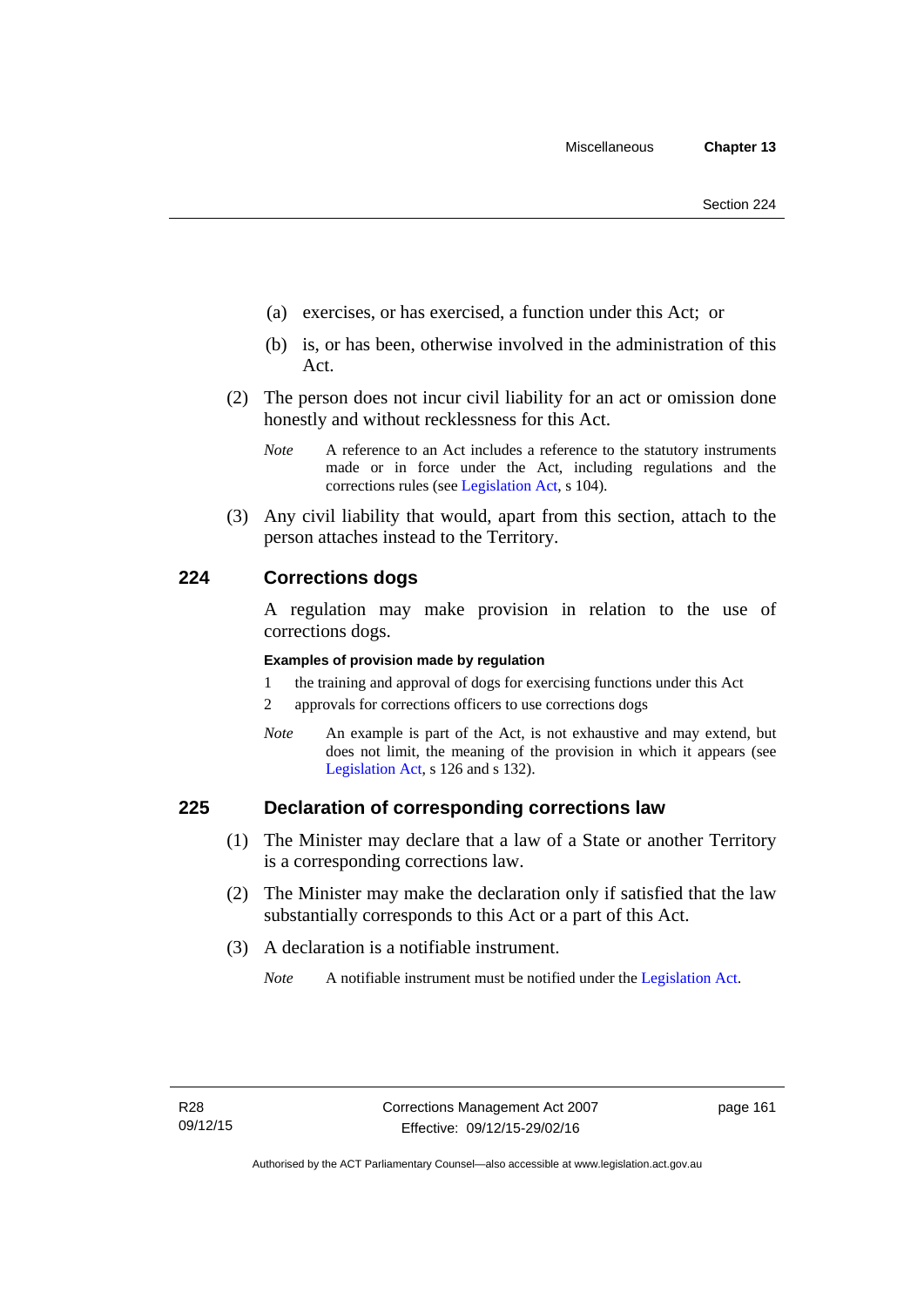#### **Chapter 13** Miscellaneous

### **226 Evidentiary certificates**

- (1) A certificate that appears to be signed by or for the director-general, and states any matter relevant to anything done or not done under this Act in relation to a detainee, is evidence of the matter.
- (2) Without limiting subsection (1), a certificate under subsection (1) may state any of the following:
	- (a) that a stated person did, or did not, occupy a position under this Act;
	- (b) that a stated person was, or was not, a detainee;
	- (c) that a stated instrument under this Act was, or was not, in force;
	- (d) that a stated disciplinary breach by a stated detainee was, or was not, admitted by the detainee or found proven at an inquiry for chapter 10 (Discipline);
	- (e) that a stated instrument is a copy of an instrument made, given, issued or received under this Act.
- (3) A certificate that appears to be signed by or for the director-general, and states any matter prescribed by regulation for this section, is evidence of the stated matter.
- (4) A certificate mentioned in subsection (1) or (2) may state a matter by reference to a date or period.
- (5) A certificate of the results of the analysis of a substance under this Act, signed by an analyst appointed under subsection (8), is evidence of the facts stated in the certificate.
- (6) A court must accept a certificate or other document mentioned in this section as proof of the matters stated in it if there is no evidence to the contrary.
- (7) However, an instrument mentioned in subsection (2) (c), or certificate mentioned in subsection (5), must not be admitted in

R28 09/12/15

Authorised by the ACT Parliamentary Counsel—also accessible at www.legislation.act.gov.au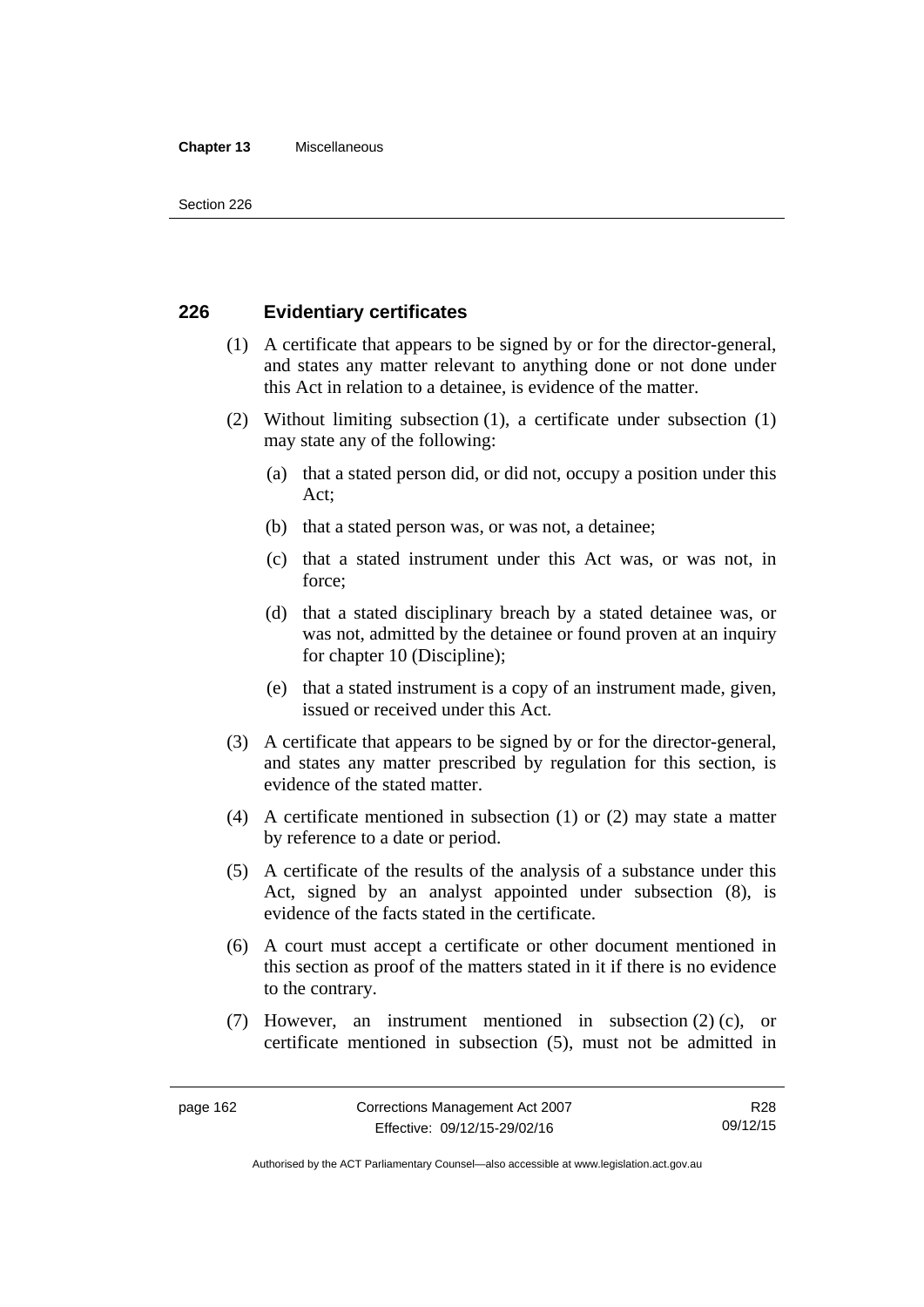evidence by a court unless the court is satisfied that reasonable efforts have been made to serve a copy of the instrument or certificate on the person concerned.

- (8) The director-general may appoint analysts for this Act.
	- *Note 1* For the making of appointments (including acting appointments), see the [Legislation Act,](http://www.legislation.act.gov.au/a/2001-14) pt 19.3.
	- *Note 2* In particular, a person may be appointed for a particular provision of a law (see [Legislation Act,](http://www.legislation.act.gov.au/a/2001-14) s 7 (3)) and an appointment may be made by naming a person or nominating the occupant of a position (see s 207).
- (9) An appointment under subsection (8) is a notifiable instrument.
	- *Note* A notifiable instrument must be notified under the [Legislation Act](http://www.legislation.act.gov.au/a/2001-14).

### **227 Determination of fees**

- (1) The Minister may determine fees for this Act.
	- *Note* The [Legislation Act](http://www.legislation.act.gov.au/a/2001-14) contains provisions about the making of determinations and regulations relating to fees (see pt 6.3).
- (2) A determination is a disallowable instrument.
	- *Note* A disallowable instrument must be notified, and presented to the Legislative Assembly, under the [Legislation Act.](http://www.legislation.act.gov.au/a/2001-14)

### **228 Approved forms**

- (1) The Minister may approve forms for this Act (other than forms for use in or in relation to a court).
- (2) If the Minister approves a form for a particular purpose, the approved form must be used for that purpose.

*Note* For other provisions about forms, see the [Legislation Act,](http://www.legislation.act.gov.au/a/2001-14) s 255.

(3) An approved form is a notifiable instrument.

*Note* A notifiable instrument must be notified under the [Legislation Act](http://www.legislation.act.gov.au/a/2001-14).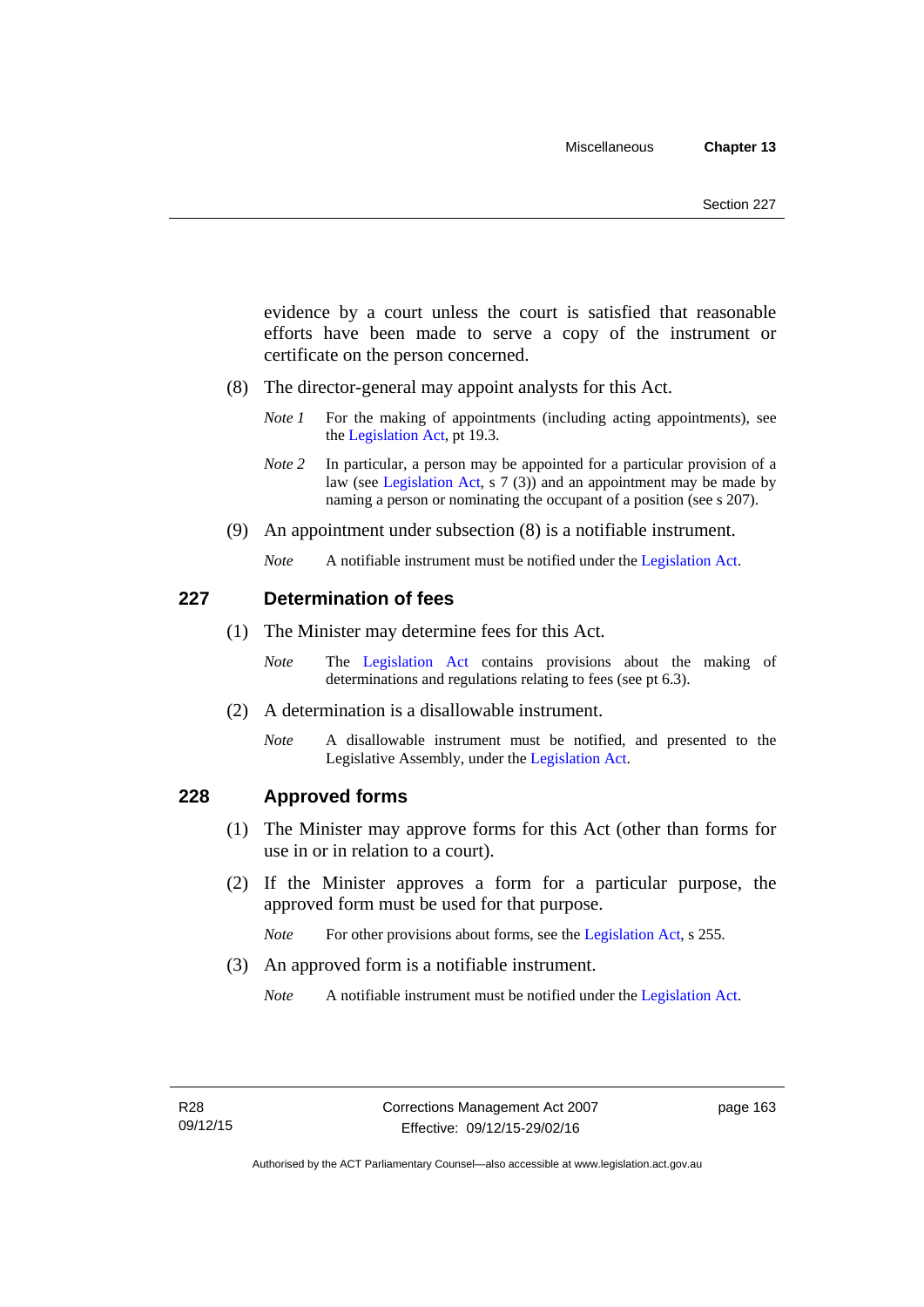#### **Chapter 13** Miscellaneous

Section 229

### **229 Regulation-making power**

- (1) The Executive may make regulations for this Act.
- (2) In particular, a regulation may deal with any of the following:
	- (a) the administration of correctional centres;
	- (b) the detention of people in police and court cells;
	- (c) the escorting of detainees;
	- (d) living conditions at correctional centres, including the treatment of detainees;
	- (e) the inspection of correctional centres and investigation of complaints by detainees;
	- (f) the admission of detainees to correctional centres;
	- (g) the management and security of correctional centres, particularly in relation to any of the following:
		- (i) the assessment of risks and measures to contain risks;
		- (ii) the classification and management of detainees;
		- (iii) work or activities by detainees;
		- (iv) correctional centre routine;
		- (v) detainees' money or property;
		- (vi) communications by detainees with other people, whether by phone or mail or any other means;
		- (vii) the movement or segregation of detainees;
		- (viii) requirements for the wearing of uniforms by detainees;
		- (ix) searches of people or property and the seizure of property;
		- (x) alcohol or drug testing;
		- (xi) the use of force;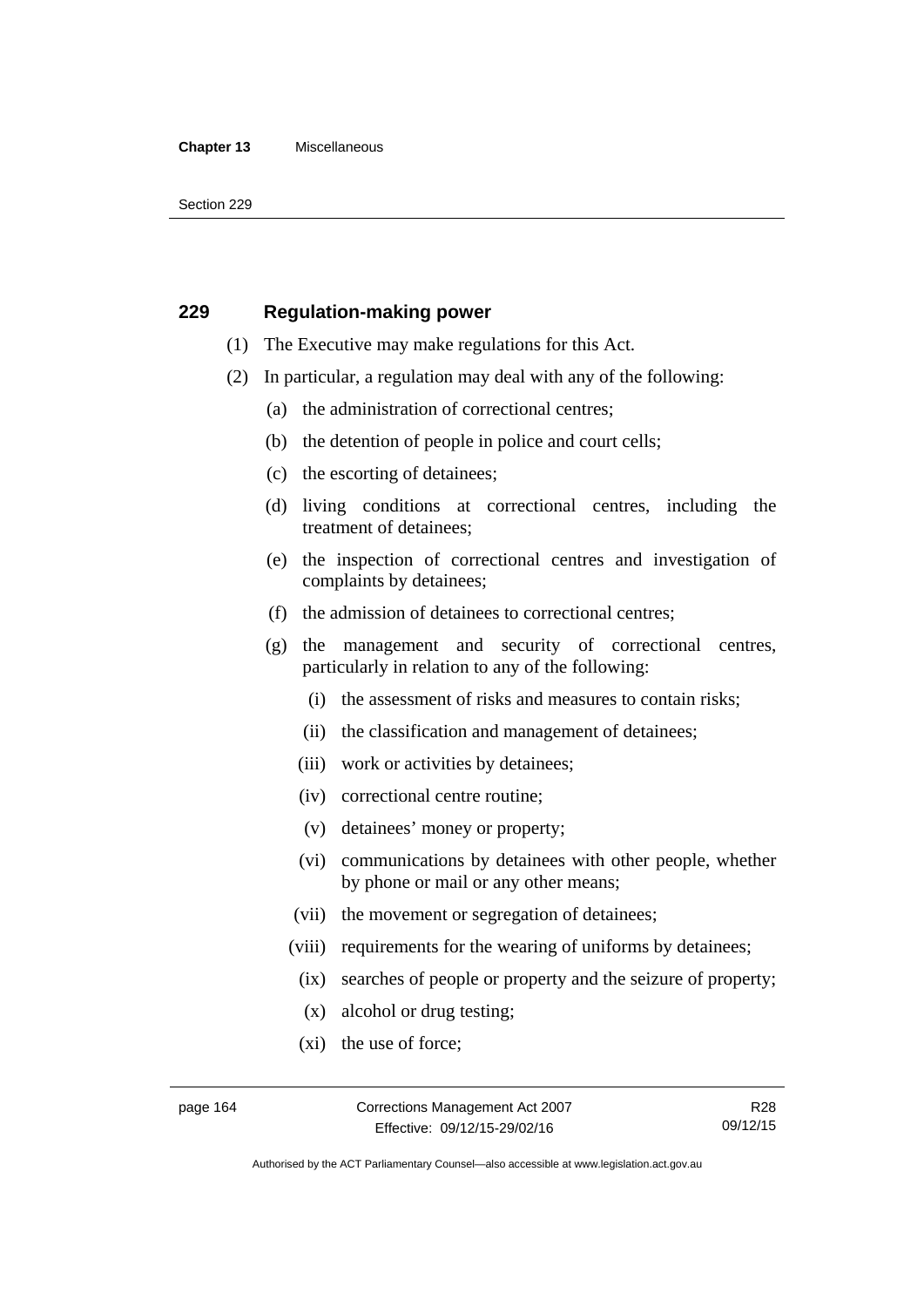- (xii) the analysis of things seized under this Act;
- (xiii) access to correctional centres;
- (xiv) good order and discipline;
- (xv) release procedures;
- (h) leave for detainees to be absent from correctional centres.
- (3) For chapter 10 (Discipline), a detainee's entitlements in relation to chapter 6 (Living conditions at correctional centres) include anything expressed to be an entitlement in a regulation made for a provision of chapter 6.
- (4) A regulation is taken to be consistent with this Act to the extent that it is capable of operating concurrently with this Act.
- (5) A regulation may apply, adopt or incorporate a law of another jurisdiction or an instrument, or a provision of a law of another jurisdiction or instrument, as in force from time to time.
	- *Note 1* The text of an applied, adopted or incorporated law or instrument, whether applied as in force from time to time or at a particular time, is taken to be a notifiable instrument if the operation of the [Legislation](http://www.legislation.act.gov.au/a/2001-14)  [Act,](http://www.legislation.act.gov.au/a/2001-14) s 47 (5) or (6) is not disapplied (see s  $47(7)$ ).
	- *Note 2* A notifiable instrument must be notified under the [Legislation Act](http://www.legislation.act.gov.au/a/2001-14).
- (6) A regulation may create offences and fix maximum penalties of not more than 20 penalty units for the offences.
	- *Note* Regulations must be notified, and presented to the Legislative Assembly, under the [Legislation Act](http://www.legislation.act.gov.au/a/2001-14).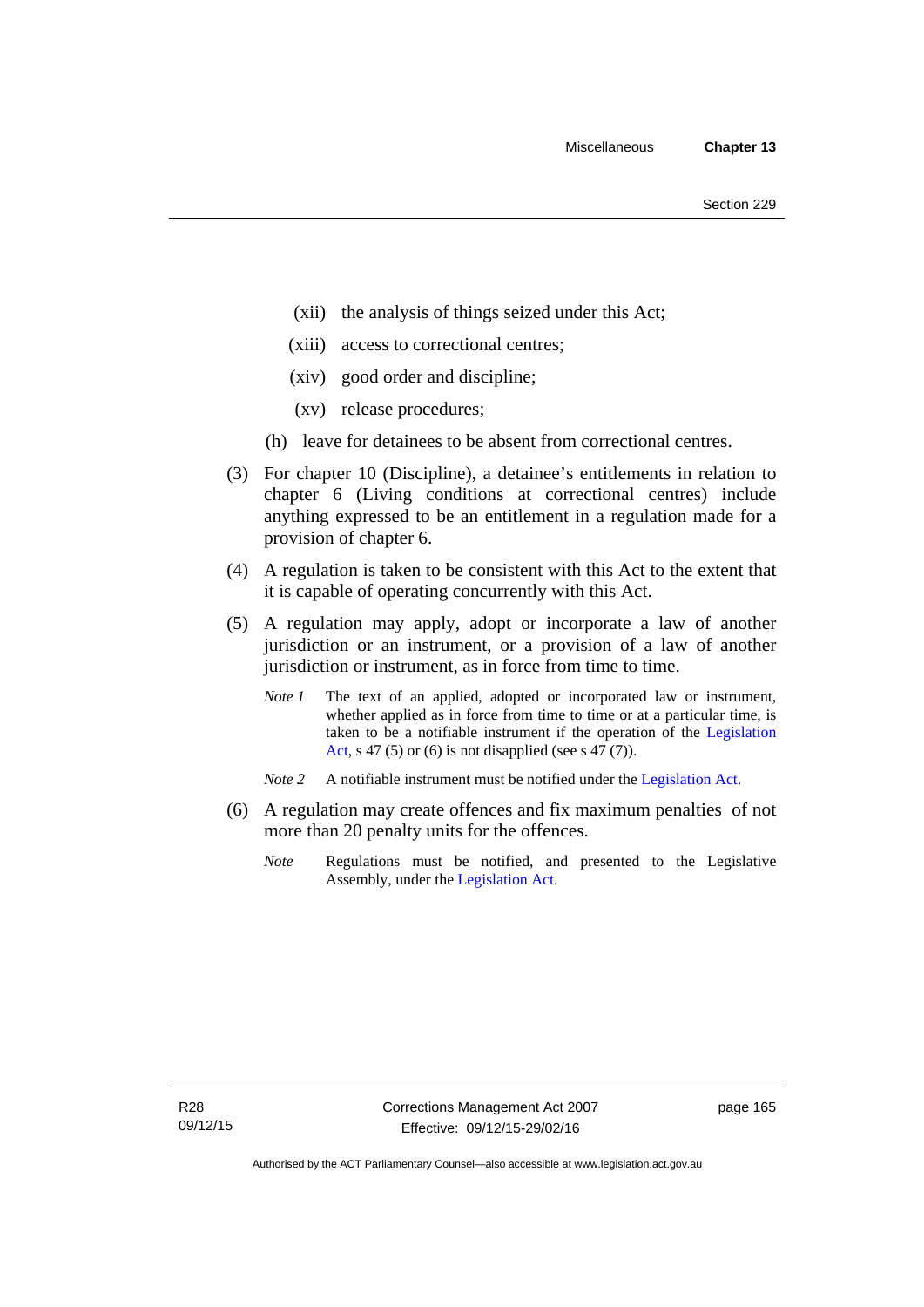**Dictionary** 

# **Dictionary**

(see s 3)

*Note 1* The [Legislation Act](http://www.legislation.act.gov.au/a/2001-14) contains definitions and other provisions relevant to this Act.

*Note 2* For example, the [Legislation Act,](http://www.legislation.act.gov.au/a/2001-14) dict, pt 1, defines the following terms:

- chief police officer
- civil partnership
- civil union
- director-general (see s 163)
- doctor
- domestic partner (see s 169 (1))
- found guilty
- Governor
- health practitioner
- human rights commissioner
- in relation to
- intersex person (see s 169B)
- judge
- Legislative Assembly
- magistrate
- NSW correctional centre
- nurse
- ombudsman
- police officer
- public advocate
- public servant
- sentence administration board
- transgender person (see s 169A (1) and (2))
- tribunal.

page 166 Corrections Management Act 2007 Effective: 09/12/15-29/02/16

R28 09/12/15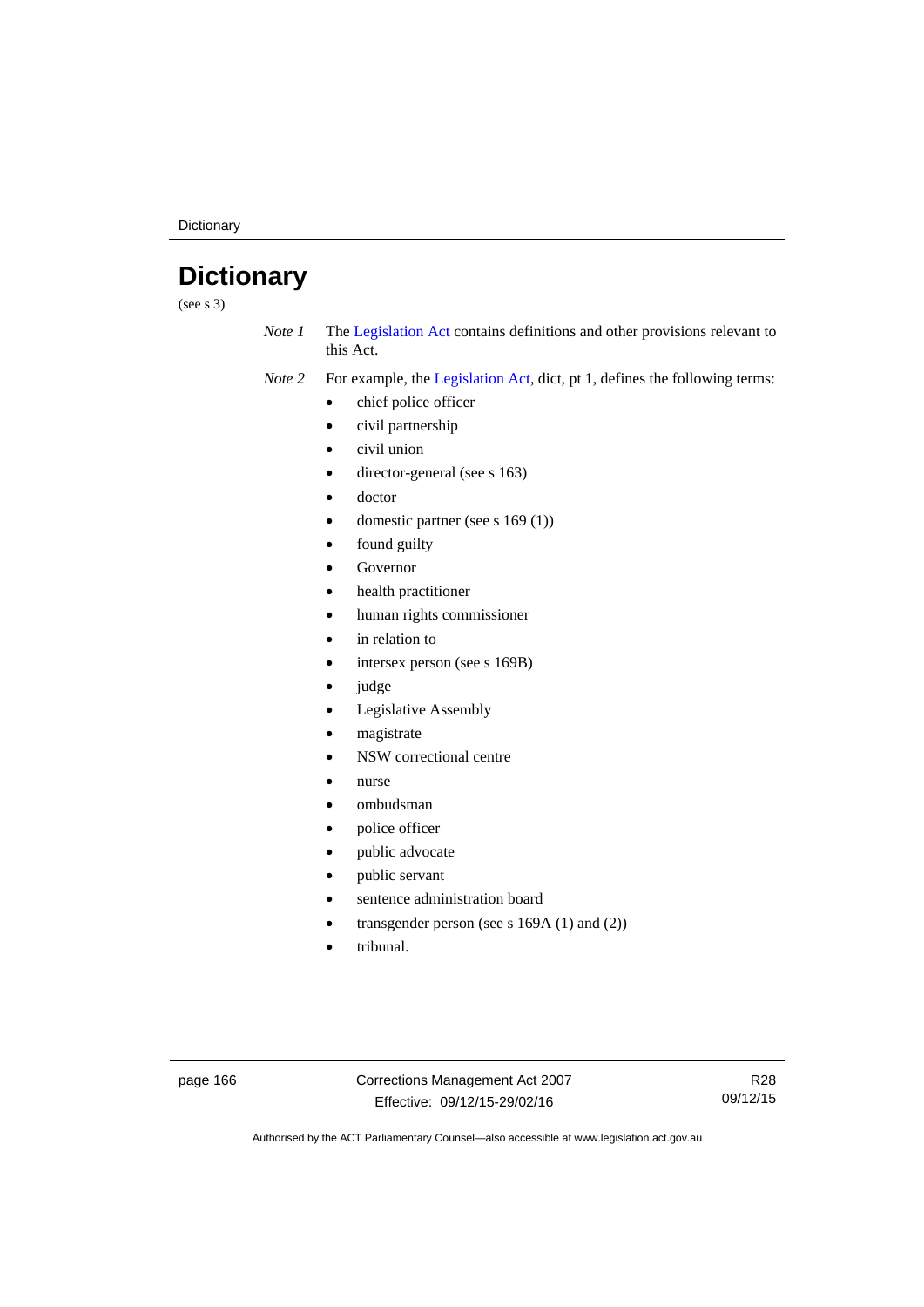*accredited person*, in relation to a detainee, means each of the following:

- (a) if the detainee is a sentenced offender—anyone involved in relation to the administration of the sentence;
- (b) a lawyer representing the detainee;
- (c) an official visitor;
- (d) the human rights commissioner;
- (e) the public advocate;
- (f) the ombudsman;
- (g) a person prescribed by regulation.
- *Note* Territory laws apply to a delegate of a person in the exercise of a delegation as if the delegate were the person who appointed the delegate (see [Legislation Act,](http://www.legislation.act.gov.au/a/2001-14) s 239 (2)).

*accused*—see section 151.

*activity*—see the *[Crimes \(Sentence Administration\) Act 2005](http://www.legislation.act.gov.au/a/2005-59)*, dictionary.

*adjudicator* means a person who is appointed as an adjudicator under section 177.

*administrative penalty*—see section 184.

*admission*, of a detainee to a correctional centre—see section 63.

*body search*, of a detainee—see section 107.

*case management plan*, for a detainee, means the detainee's case management plan maintained under section 78.

*charge*—see section 151.

*charge notice*—see section 159.

*conduct* means an act or omission.

R28 09/12/15 Corrections Management Act 2007 Effective: 09/12/15-29/02/16

page 167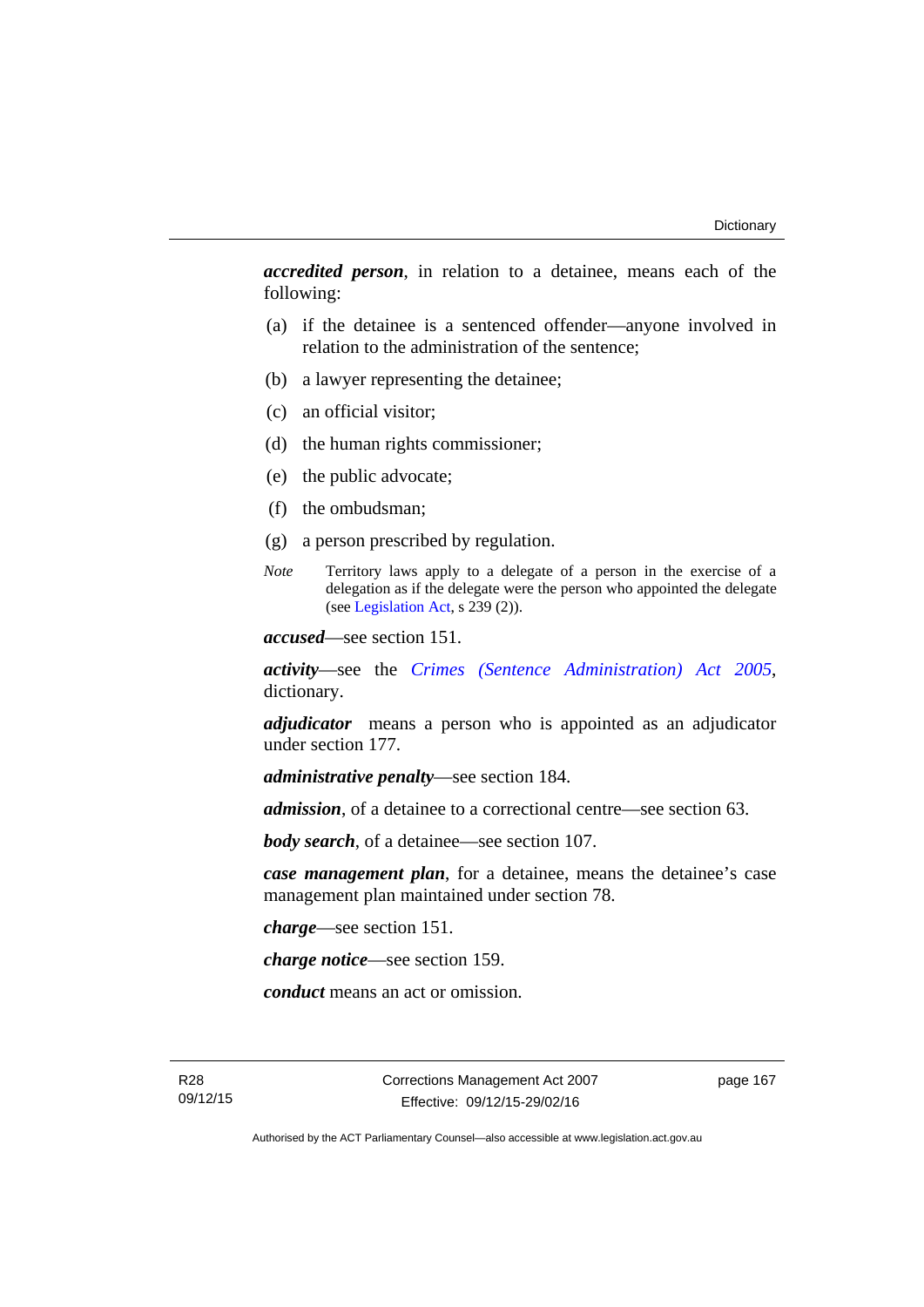*correctional centre* means a place declared to be a correctional centre under section 24.

*corrections dog* means a dog approved under the regulations to exercise functions as a corrections dog under this Act.

*corrections officer* means a person who is appointed as a corrections officer under section 19.

*corrections policy* means a corrections policy under section 14.

*corresponding director-general*, for part 12.2 (Interstate leave) see section 206.

*corresponding leave law*, for part 12.2 (Interstate leave)—see section 206.

*court cell*, for chapter 4 (Detention in police and court cells etc) see section 29.

*detainee*—see section 6.

*detention period*, for an offender's periodic detention—see the *[Crimes \(Sentence Administration\) Act 2005](http://www.legislation.act.gov.au/a/2005-59)*, section 41.

*director-general*, for chapter 4 (Detention in police and court cells etc)—see section 29.

*disciplinary action*—see section 183.

*disciplinary breach*—see section 152.

*disciplinary charge*—see section 151.

*drug*—see section 132.

*engage in conduct* means—

- (a) do an act; or
- (b) omit to do an act.

*entitled person*—see section 57.

*escape*, for part 12.2 (Interstate leave)—see section 206.

page 168 Corrections Management Act 2007 Effective: 09/12/15-29/02/16

R28 09/12/15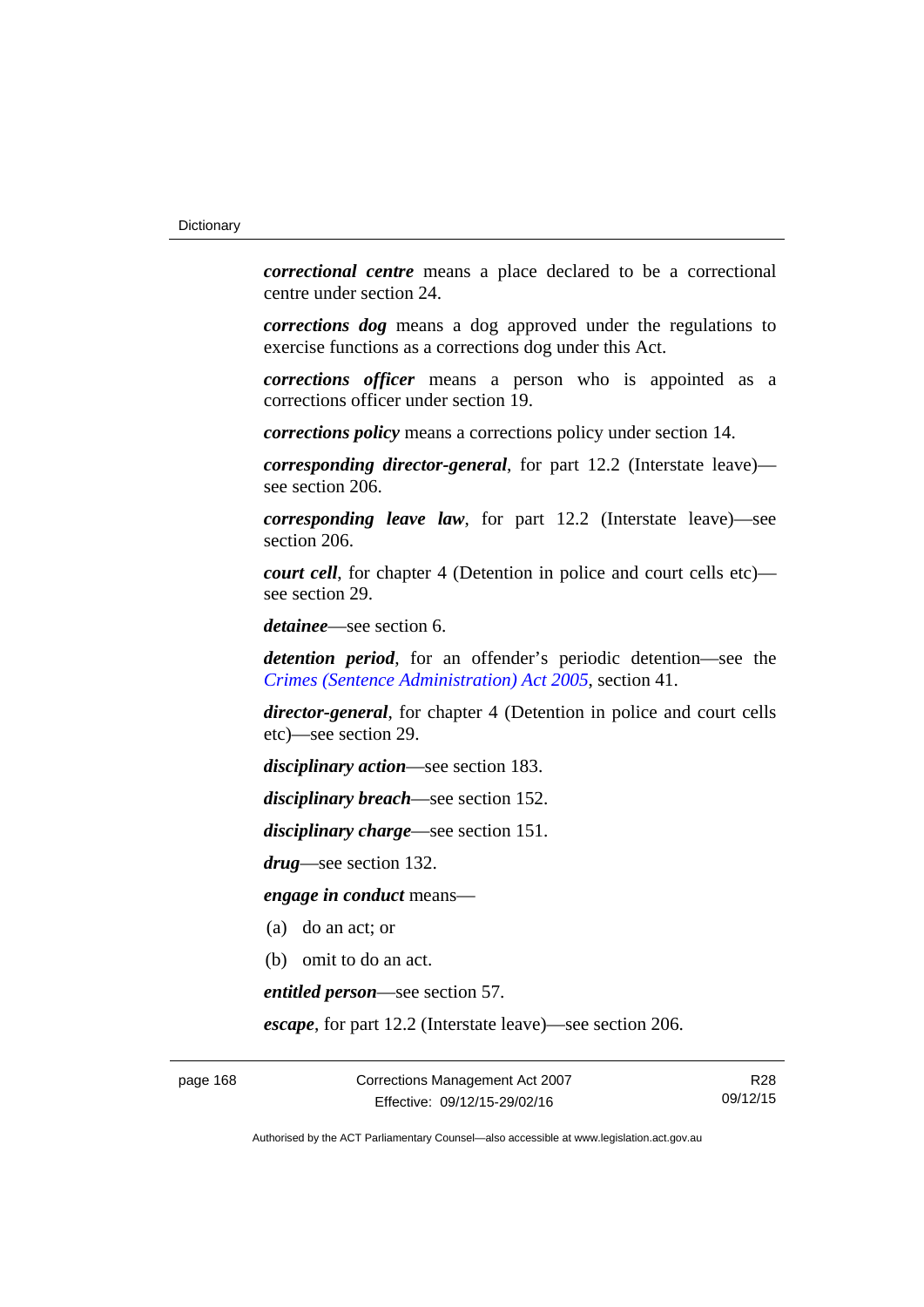*escort officer*, in relation to a person, means—

- (a) a police officer; or
- (b) a corrections officer whose functions including escorting the person.

*family member*, of a detainee, means any of the following:

- (a) the detainee's domestic partner;
- (b) a parent, step-parent or grandparent of the detainee;
- (c) a child, step-child or grandchild of the detainee;
- (d) a brother, sister, step-brother or step-sister of the detainee;
- (e) a guardian or carer of the detainee.

*frisk search*—see section 107.

*full-time detainee*—see the *[Crimes \(Sentence Administration\)](http://www.legislation.act.gov.au/a/2005-59)  [Act 2005](http://www.legislation.act.gov.au/a/2005-59)*, section 22 (1).

*health facility* means a hospital or other facility where health services are provided.

## *health service*—

- (a) means a service provided to someone (the *service user*) for any of the following purposes:
	- (i) assessing, recording, maintaining or improving the physical, mental or emotional health, comfort or wellbeing of the service user;
	- (ii) diagnosing or treating an illness, disability, disorder or condition of the service user; and
- (b) includes a service provided by a health practitioner in the practitioner's capacity as a health practitioner.

*hearing*, for an inquiry—see section 151.

*initial report*—see section 156 (2) (e).

R28 09/12/15 page 169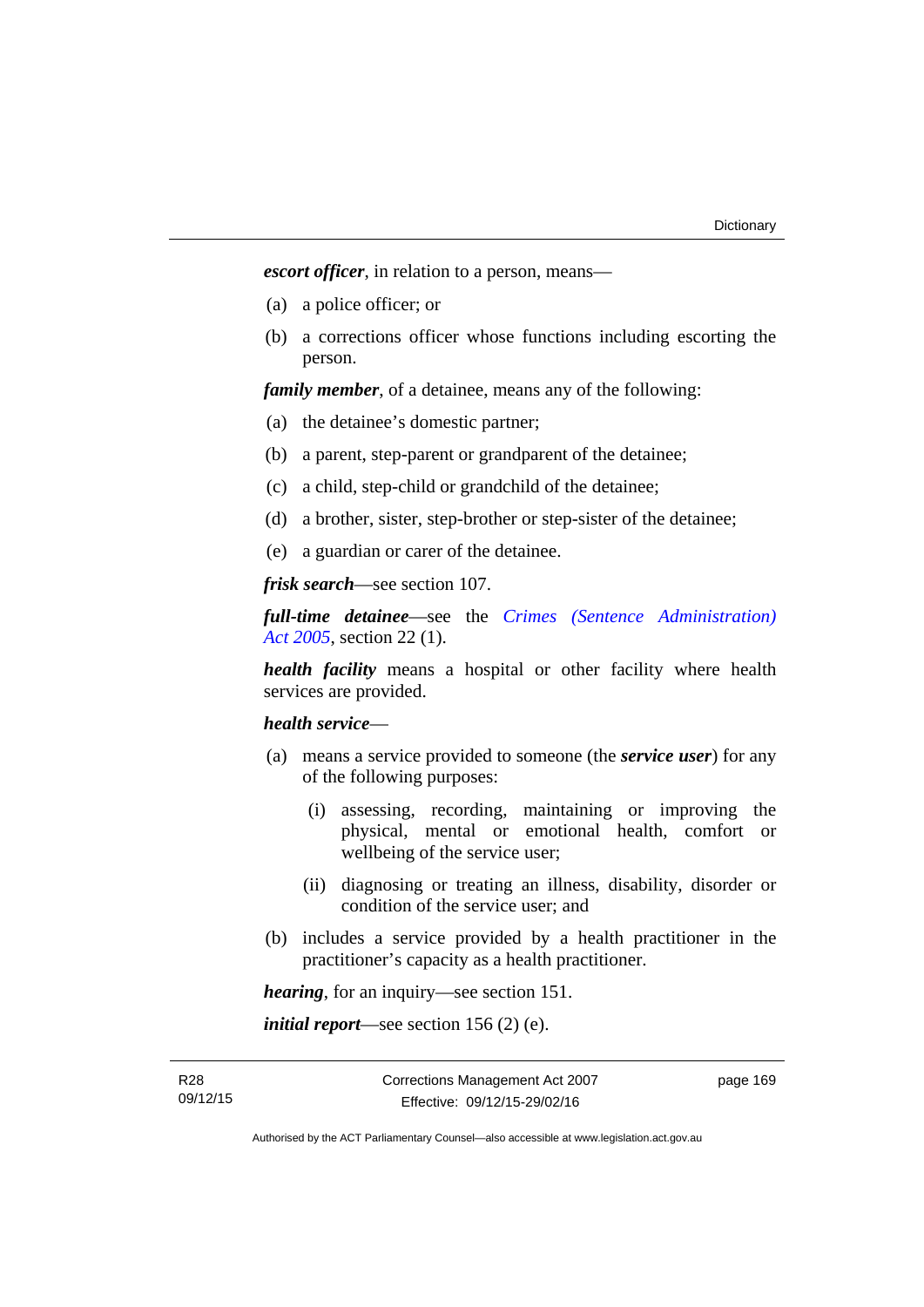*inquiry*—see section 151.

*interstate detainee*, for part 12.2 (Interstate leave)—see section 206.

*interstate escort officer*—see section 213.

*interstate leave permit*—see section 208.

*investigative segregation*—see section 151.

*investigator*—see section 153.

*investigator's report*—see section 157 (2) (b).

*law enforcement agency*—see the *[Spent Convictions Act 2000](http://www.legislation.act.gov.au/a/2000-48)*, dictionary.

*legally privileged—*a thing is *legally privileged* if client legal privilege attaches to the thing.

*local leave permit—*see section 205.

*mail* means postal mail.

*nonsmoking area*, at a correctional centre—see section 86.

*offender*—see the *[Crimes \(Sentence Administration\) Act 2005](http://www.legislation.act.gov.au/a/2005-59)*, dictionary.

*official visitor* means an official visitor for this Act appointed under the *[Official Visitor Act 2012](http://www.legislation.act.gov.au/a/2012-33)*, section 10.

*operating procedure* means an operating procedure under section 14.

*ordinary search*—see section 107.

*participating State*, for part 12.2 (Interstate leave)—see section 206.

*periodic detention*, for an offender—see the *[Crimes \(Sentence](http://www.legislation.act.gov.au/a/2005-59)  [Administration\) Act 2005](http://www.legislation.act.gov.au/a/2005-59)*, section 40.

*personal monitoring device*—see section 101.

*police cell*, for Chapter 4 (Detention in police and court cells etc) see section 29.

page 170 Corrections Management Act 2007 Effective: 09/12/15-29/02/16

R28 09/12/15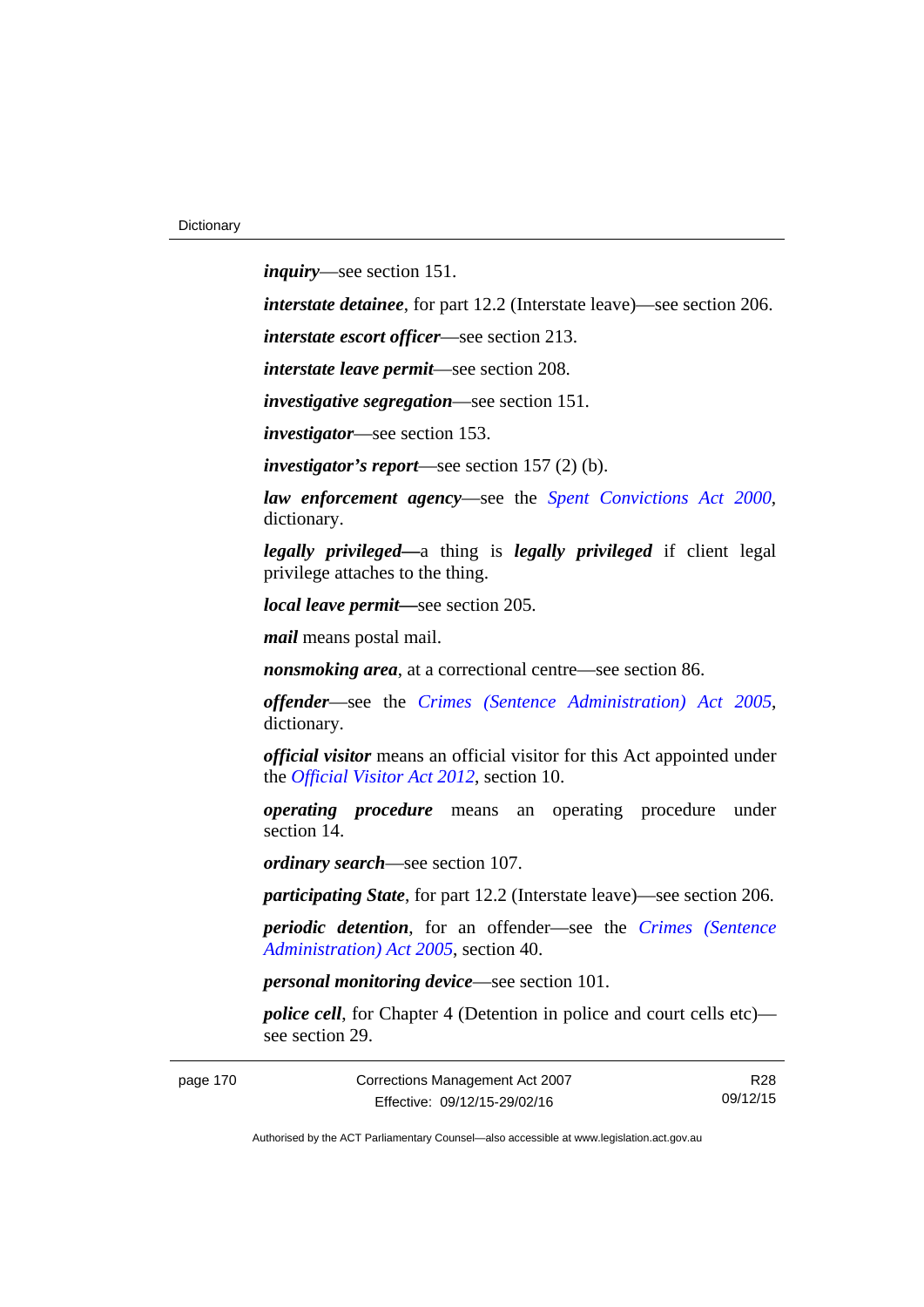*positive*, for a test sample for alcohol or a drug—see section 133.

*possession*, of a thing, includes the following:

- (a) receiving or obtaining possession of the thing;
- (b) having control over the disposition of the thing (whether or not having custody of the thing);
- (c) having joint possession of the thing.

# *presiding officer*—

- (a) for this Act generally—see section 151; and
- (b) for chapter 11 (Disciplinary inquiries)—see section 191.

*privilege*, in relation to a detainee—see section 154.

*prohibited area*, at a correctional centre—see section 85.

*prohibited thing* means a thing declared to be a prohibited thing under section 81.

*protected mail*—see section 104 (4).

*register of detainees* means the register kept under section 76.

*relevant presiding officer*, for division 10.3.5 (Disciplinary action)—see section 182.

*remandee*—see the *[Crimes \(Sentence Administration\) Act 2005](http://www.legislation.act.gov.au/a/2005-59)*, dictionary.

*scanning search*—see section 107.

*security classification*, for a detainee, means the detainee's security classification under section 80.

*segregation*, of a detainee—see section 88.

*seizeable item*, for division 9.4.3 (Strip searches)—see section 113.

*sentence—*see the *[Crimes \(Sentence Administration\) Act 2005](http://www.legislation.act.gov.au/a/2005-59)*, dictionary.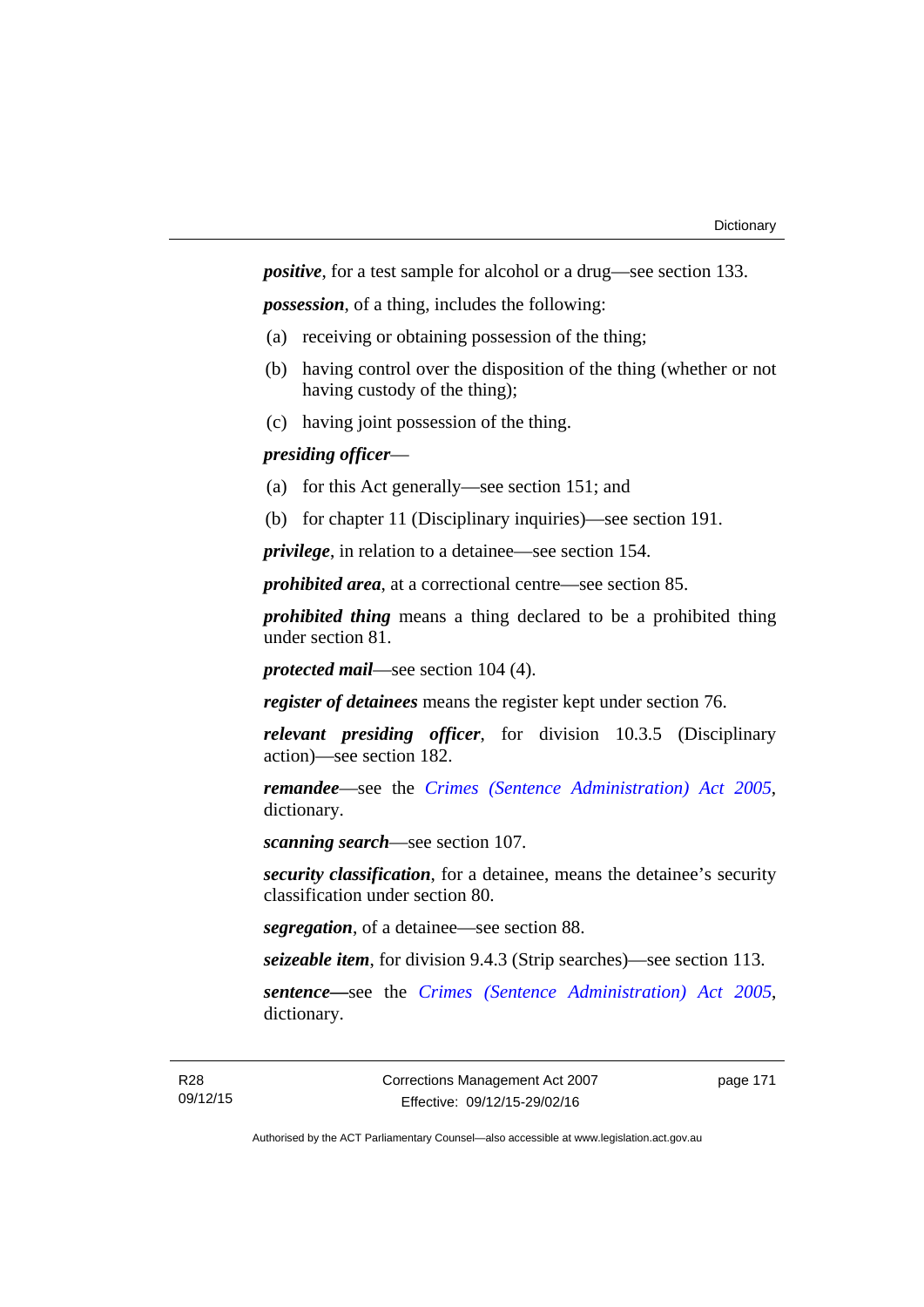*separate confinement*, of a detainee—see section 151.

*strip search*, of a detainee—see section 107.

*test sample*—see section 132.

*visitable place*—see section 57.

*visiting conditions*, at a correctional centre, means conditions declared under section 143 (Visiting conditions) in relation to the centre.

*visitor*, in relation to a correctional centre, includes a person wishing to enter the centre as a visitor.

*young detainee*, for chapter 4 (Detention in police and court cells etc)—see the *[Children and Young People Act 2008](http://www.legislation.act.gov.au/a/2008-19)*, section 95.

page 172 Corrections Management Act 2007 Effective: 09/12/15-29/02/16

R28 09/12/15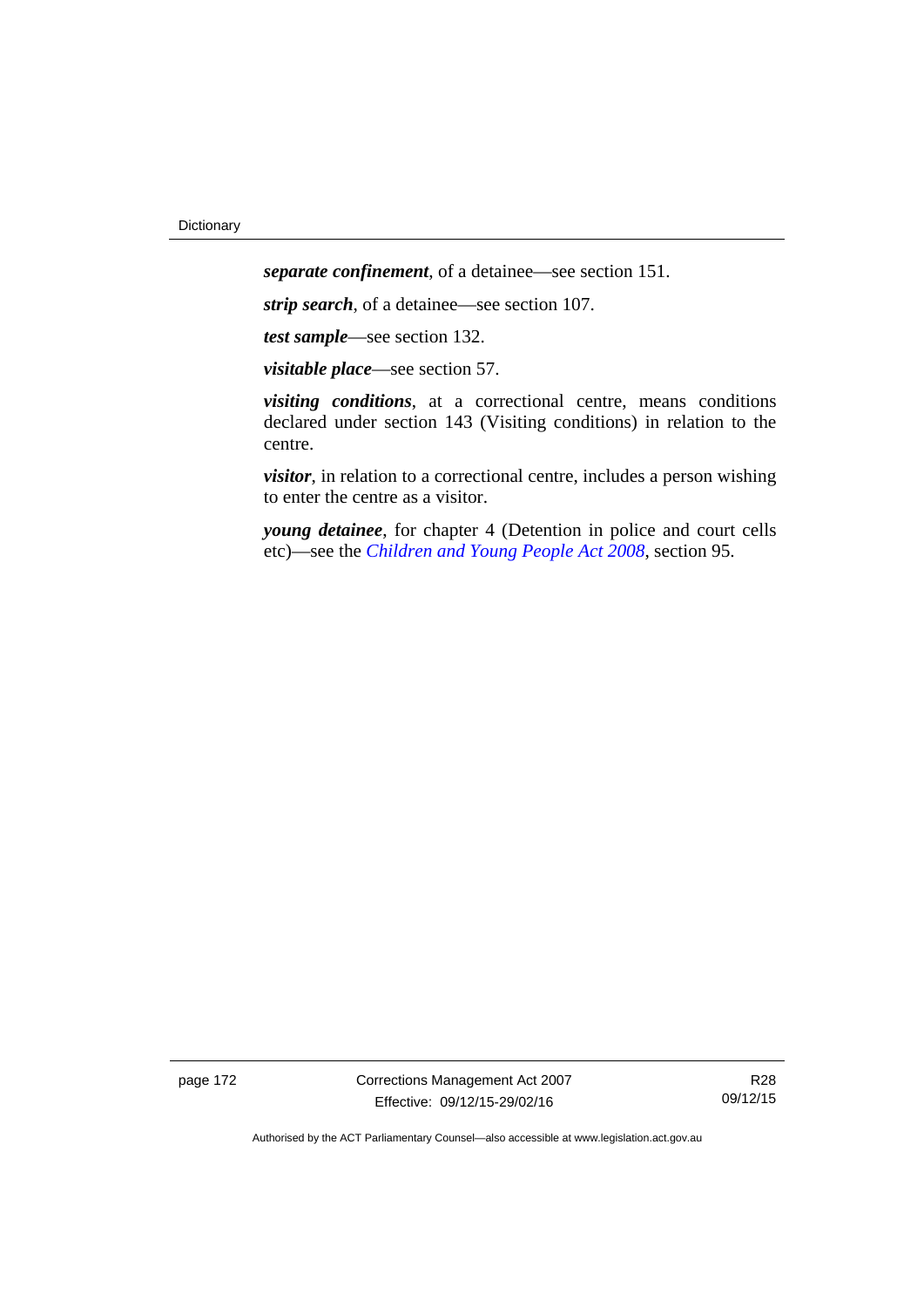# **Endnotes**

# **1 About the endnotes**

Amending and modifying laws are annotated in the legislation history and the amendment history. Current modifications are not included in the republished law but are set out in the endnotes.

Not all editorial amendments made under the *[Legislation Act 2001](http://www.legislation.act.gov.au/a/2001-14)*, part 11.3 are annotated in the amendment history. Full details of any amendments can be obtained from the Parliamentary Counsel's Office.

Uncommenced amending laws are not included in the republished law. The details of these laws are underlined in the legislation history. Uncommenced expiries are underlined in the legislation history and amendment history.

If all the provisions of the law have been renumbered, a table of renumbered provisions gives details of previous and current numbering.

The endnotes also include a table of earlier republications.

| $A = Act$                                    | $NI = Notifiable$ instrument                |
|----------------------------------------------|---------------------------------------------|
| $AF =$ Approved form                         | $o = order$                                 |
| $am = amended$                               | $om = omitted/repealed$                     |
| $amdt = amendment$                           | $ord = ordinance$                           |
| $AR = Assembly resolution$                   | $orig = original$                           |
| $ch = chapter$                               | par = paragraph/subparagraph                |
| $CN =$ Commencement notice                   | $pres = present$                            |
| $def = definition$                           | $prev = previous$                           |
| $DI = Disallowable instrument$               | $(\text{prev}) = \text{previously}$         |
| $dict = dictionary$                          | $pt = part$                                 |
| $disallowed = disallowed by the Legislative$ | $r = rule/subrule$                          |
| Assembly                                     | $reloc = relocated$                         |
| $div = division$                             | $renum = renumbered$                        |
| $exp = expires/expired$                      | $R[X]$ = Republication No                   |
| $Gaz = gazette$                              | $RI = reissue$                              |
| $hdg =$ heading                              | $s = section/subsection$                    |
| IA = Interpretation Act 1967                 | $sch = schedule$                            |
| $ins = inserted/added$                       | $sdiv = subdivision$                        |
| $LA =$ Legislation Act 2001                  | $SL = Subordinate$ law                      |
| $LR =$ legislation register                  | $sub =$ substituted                         |
|                                              |                                             |
|                                              |                                             |
| $LRA =$ Legislation (Republication) Act 1996 | $underlining = whole or part not commenced$ |
| $mod = modified/modification$                | or to be expired                            |

# **2 Abbreviation key**

R28 09/12/15 Corrections Management Act 2007 Effective: 09/12/15-29/02/16

page 173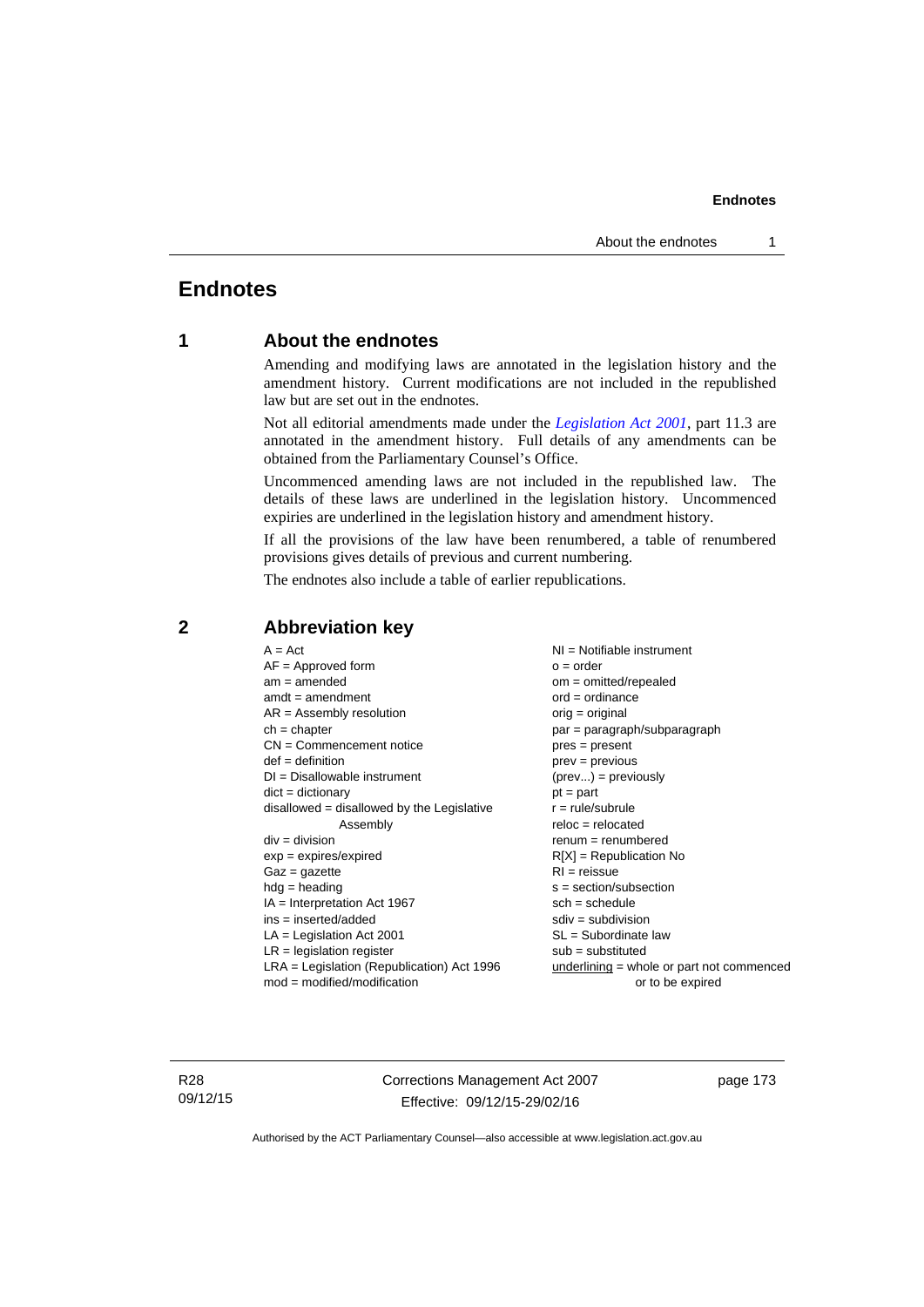3 Legislation history

# **3 Legislation history**

# **Corrections Management Act 2007 A2007-15**

notified LR 18 June 2007

s 1, s 2 commenced 18 June 2007 (LA s 75 (1)) s 230 commenced 1 August 2007 (LA s 75AA) sch 1 pt 1.2, pt 1.3 commenced 1 August 2007 (s 2 and [CN2007-6](http://www.legislation.act.gov.au/cn/2007-6/default.asp)) remainder commenced 18 December 2007 (s 2 and LA s 79)

as amended by

### **[Civil Partnerships Act 2008](http://www.legislation.act.gov.au/a/2008-14) A2008-14 sch 1 pt 1.6**

notified LR 15 May 2008

s 1, s 2 commenced 15 May 2008 (LA s 75 (1))

sch 1 pt 1.6 commenced 19 May 2008 (s 2 and [CN2008-8\)](http://www.legislation.act.gov.au/cn/2008-8/default.asp)

# **[Children and Young People Act 2008](http://www.legislation.act.gov.au/a/2008-19) A2008-19 sch 1 pt 1.1**

notified LR 17 July 2008 s 1, s 2 commenced 17 July 2008 (LA s 75 (1)) sch 1 pt 1.1 commenced 9 September 2008 (s 2 and [CN2008-13\)](http://www.legislation.act.gov.au/cn/2008-13/default.asp)

# **[Children and Young People \(Consequential Amendments\) Act 2008](http://www.legislation.act.gov.au/a/2008-20) A2008-20 sch 2 pt 2.4**

notified LR 17 July 2008 s 1, s 2 commenced 17 July 2008 (LA s 75 (1)) s 3 commenced 18 July 2008 (s 2 (1)) sch 2 pt 2.4 commenced 9 September 2008 (s 2 (3) and see Children [and Young People Act 2008](http://www.legislation.act.gov.au/a/2008-19) A2008-19, s 2 and [CN2008-13](http://www.legislation.act.gov.au/cn/2008-13/default.asp))

### **[Crimes Legislation Amendment Act 2008](http://www.legislation.act.gov.au/a/2008-44) A2008-44 sch 1 pt 1.2**

notified LR 9 September 2008 s 1, s 2 commenced 9 September 2008 (LA s 75 (1)) sch 1 pt 1.2 commenced 30 May 2009 (s 2 and [CN2009-4\)](http://www.legislation.act.gov.au/cn/2009-4/default.asp)

# **[Corrections Management Amendment Act 2008](http://www.legislation.act.gov.au/a/2008-49) A2008-49**

notified LR 15 September 2008 s 1, s 2 commenced 15 September (LA s 75 (1)) remainder commenced 16 September 2008 (s 2)

page 174 Corrections Management Act 2007 Effective: 09/12/15-29/02/16

R28 09/12/15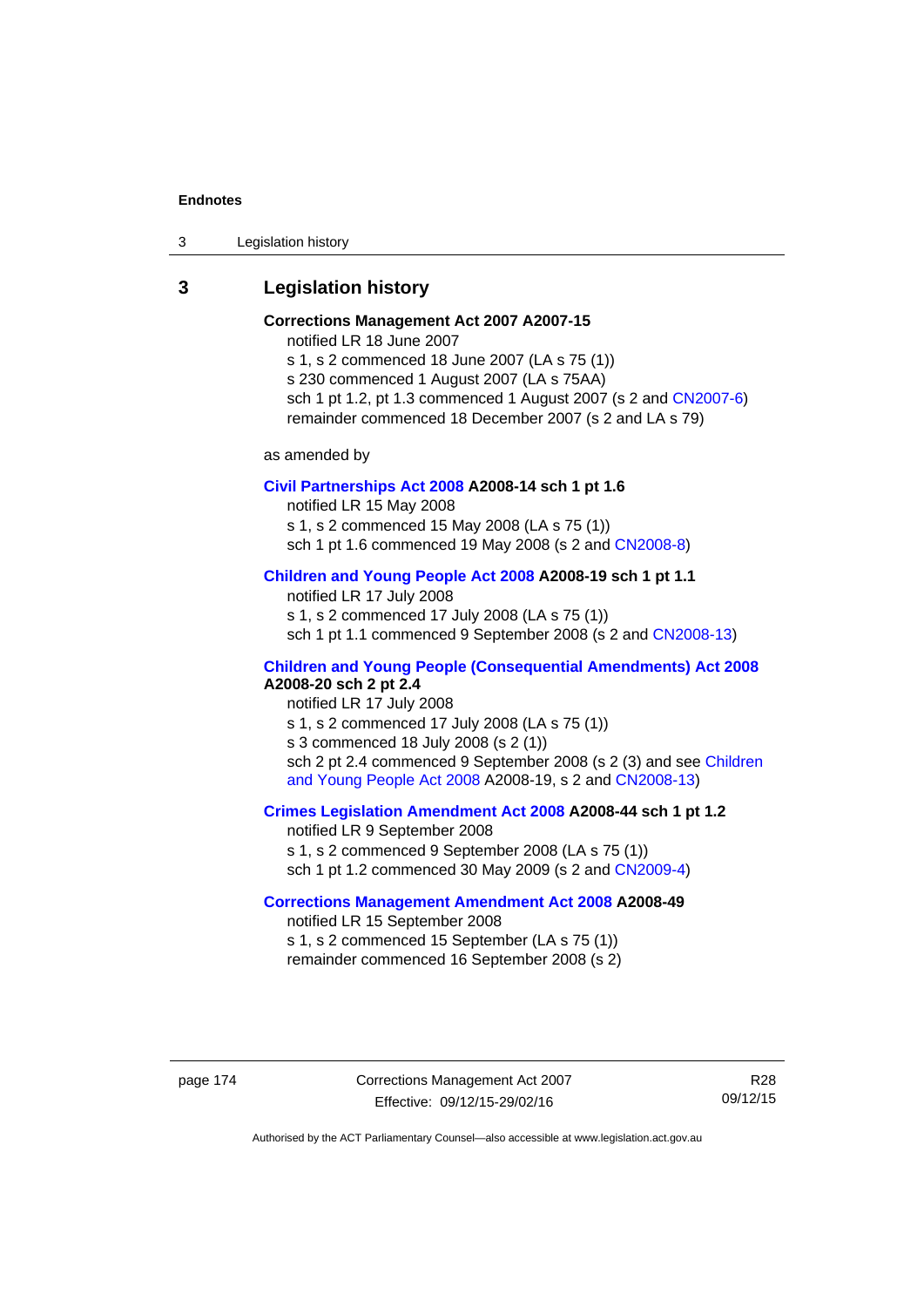# **[Work Safety Legislation Amendment Act 2009](http://www.legislation.act.gov.au/a/2009-28) A2009-28 sch 2 pt 2.2**

notified LR 9 September 2009

s 1, s 2 commenced 9 September 2009 (LA s 75 (1))

sch 2 pt 2.2 commenced 1 October 2009 (s 2 and see [Work Safety Act](http://www.legislation.act.gov.au/a/2008-51)  [2008](http://www.legislation.act.gov.au/a/2008-51) A2008-51, s 2 (1) (b) and [CN2009-11\)](http://www.legislation.act.gov.au/cn/2009-11/default.asp)

## **[Smoking \(Prohibition in Enclosed Public Places\) Amendment](http://www.legislation.act.gov.au/a/2009-51)  [Act 2009](http://www.legislation.act.gov.au/a/2009-51) A2009-51 sch 1 pt 1.1**

notified LR 18 December 2009

s 1, s 2 commenced 18 December 2009 (LA s 75 (1))

sch 1 pt 1.1 commenced 9 December 2010 (s 2 (1) (b) and [CN2010-4\)](http://www.legislation.act.gov.au/cn/2010-4/default.asp)

## **[Health Practitioner Regulation National Law \(ACT\) Act 2010](http://www.legislation.act.gov.au/a/2010-10) A2010-10 sch 2 pt 2.4**

notified LR 31 March 2010 s 1, s 2 commenced 31 March 2010 (LA s 75 (1)) sch 2 pt 2.4 commenced 1 July 2010 (s 2 (1) (a))

#### **[Justice and Community Safety Legislation Amendment Act 2010](http://www.legislation.act.gov.au/a/2010-30)**

# **[\(No 2\)](http://www.legislation.act.gov.au/a/2010-30) A2010-30 sch 1 pt 1.5**

notified LR 31 August 2010 s 1, s 2 commenced 31 August 2010 (LA s 75 (1)) s 3 commenced 1 September 2010 (s 2 (1)) sch 1 pt 1.5 commenced 28 September 2010 (s 2 (2))

#### **[Justice and Community Safety Legislation Amendment Act 2010](http://www.legislation.act.gov.au/a/2010-40)  [\(No 3\)](http://www.legislation.act.gov.au/a/2010-40) A2010-40 sch 2 pt 2.4**

notified LR 5 October 2010

s 1, s 2 commenced 5 October 2010 (LA s 75 (1))

s 3 commenced 6 October 2010 (s 2 (1))

sch 2 pt 2.4 commenced 2 November 2010 (s 2 (2))

# **[Administrative \(One ACT Public Service Miscellaneous Amendments\)](http://www.legislation.act.gov.au/a/2011-22)  [Act 2011](http://www.legislation.act.gov.au/a/2011-22) A2011-22 sch 1 pt 1.37**

notified LR 30 June 2011

s 1, s 2 commenced 30 June 2011 (LA s 75 (1)) sch 1 pt 1.37 commenced 1 July 2011 (s 2 (1))

page 175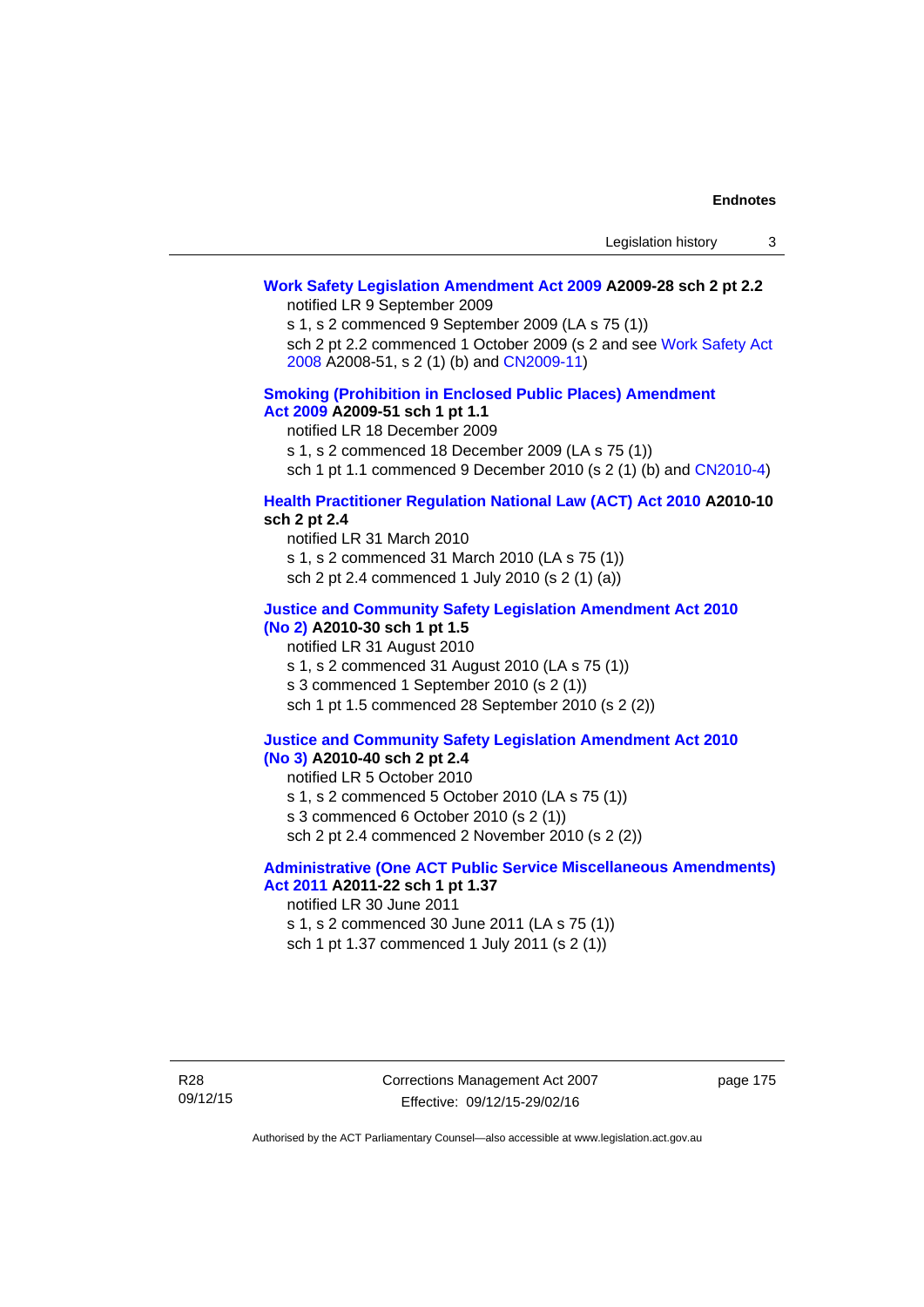| -3 | Legislation history |  |
|----|---------------------|--|
|----|---------------------|--|

## **[Statute Law Amendment Act 2011 \(No 3\)](http://www.legislation.act.gov.au/a/2011-52) A2011-52 sch 3 pt 3.13**

notified LR 28 November 2011

s 1, s 2 commenced 28 November 2011 (LA s 75 (1)) sch 3 pt 3.13 commenced 12 December 2011 (s 2)

#### **[Work Health and Safety \(Consequential Amendments\) Act 2011](http://www.legislation.act.gov.au/a/2011-55) A2011-55 sch 1 pt 1.3**

notified LR 14 December 2011

s 1, s 2 commenced 14 December 2011 (LA s 75 (1))

sch 1 pt 1.3 commenced 1 January 2012 (s 2 and see Work Health [and Safety Act 2011](http://www.legislation.act.gov.au/a/2011-35) A2011-35, s 2 and [CN2011-12\)](http://www.legislation.act.gov.au/cn/2011-12/default.asp)

#### **[Corrections and Sentencing Legislation Amendment Act 2011](http://www.legislation.act.gov.au/a/2011-57) A2011-57 pt 2**

notified LR 14 December 2011 s 1, s 2 commenced 14 December 2011 (LA s 75 (1)) pt 2 commenced 15 December 2011 (s 2)

#### **[Official Visitor Act 2012](http://www.legislation.act.gov.au/a/2012-33) A2012-33 sch 1 pt 1.2**

notified LR 15 June 2012 s 1, s 2 commenced 15 June 2012 (LA s 75 (1)) sch 1 pt 1.2 commenced 1 September 2013 (s 2 as amended by [A2013-22](http://www.legislation.act.gov.au/a/2013-22) s 4)

#### **[Corrections and Sentencing Legislation Amendment Act 2012](http://www.legislation.act.gov.au/a/2012-34) A2012-34 pt 2**

notified LR 15 June 2012 s 1, s 2 commenced 15 June 2012 (LA s 75 (1)) pt 2 commenced 15 December 2012 (s 2 (2))

## **[Civil Unions Act 2012](http://www.legislation.act.gov.au/a/2012-40) A2012-40 sch 3 pt 3.7**

notified LR 4 September 2012 s 1, s 2 commenced 4 September 2012 (LA s 75 (1)) sch 3 pt 3.7 commenced 11 September 2012 (s 2)

#### **[Statute Law Amendment Act 2013](http://www.legislation.act.gov.au/a/2013-19) A2013-19 sch 3 pt 3.7**

notified LR 24 May 2013 s 1, s 2 commenced 24 May 2013 (LA s 75 (1)) sch 3 pt 3.7 commenced 14 June 2013 (s 2)

page 176 Corrections Management Act 2007 Effective: 09/12/15-29/02/16

R28 09/12/15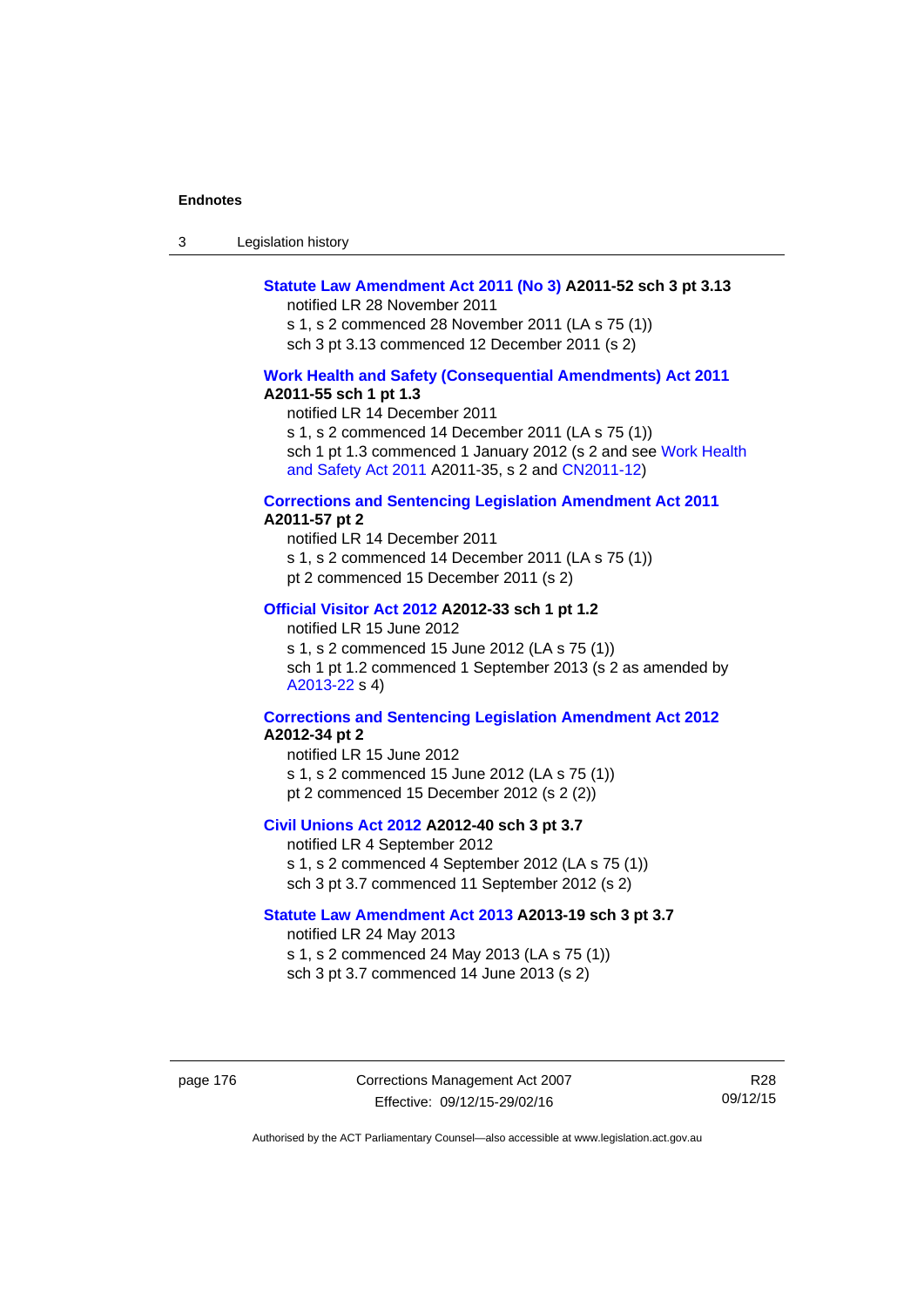|                                                                                                                                                                                                              |                                                                                                                                                                                                        | Legislation history                                                                                                      | 3 |
|--------------------------------------------------------------------------------------------------------------------------------------------------------------------------------------------------------------|--------------------------------------------------------------------------------------------------------------------------------------------------------------------------------------------------------|--------------------------------------------------------------------------------------------------------------------------|---|
|                                                                                                                                                                                                              | Official Visitor Amendment Act 2013 A2013-22 sch 1 pt 1.2<br>notified LR 17 June 2013<br>s 1, s 2 commenced 17 June 2013 (LA s 75 (1))<br>Visitor Act 2012 A2012-33 s 2 as amended by this Act)        | sch 1 pt 1.2 commenced 1 September 2013 (s 2 and see Official                                                            |   |
| Note                                                                                                                                                                                                         | Marriage Equality (Same Sex) Act 2013 A2013-39 sch 2 pt 2.6<br>notified LR 4 November 2013<br>s 1, s 2 commenced 4 November 2013 (LA s 75 (1))<br>The High Court held this Act to be of no effect (see | sch 2 pt 2.6 commenced 7 November 2013 (s 2 and CN2013-11)<br>Commonwealth v Australian Capital Territory [2013] HCA 55) |   |
| A2014-6 pt 3                                                                                                                                                                                                 | <b>Corrections and Sentencing Legislation Amendment Act 2014</b><br>notified LR 27 March 2014<br>s 1, s 2 commenced 27 March 2014 (LA s 75 (1))<br>pt 3 commenced 28 March 2014 (s 2)                  |                                                                                                                          |   |
| Statute Law Amendment Act 2014 A2014-18 sch 1 pt 1.1, sch 3 pt 3.5<br>notified LR 20 May 2014<br>s 1, s 2 commenced 20 May 2014 (LA s 75 (1))<br>sch 1 pt 1.1, sch 3 pt 3.5 commenced 10 June 2014 (s 2 (1)) |                                                                                                                                                                                                        |                                                                                                                          |   |
| <b>Mental Health (Treatment and Care) Amendment Act 2014 A2014-51</b><br>sch 1 pt 1.2 (as am by A2015-38 amdt 2.54)<br>notified LR 12 November 2014                                                          |                                                                                                                                                                                                        |                                                                                                                          |   |

notified LR 12 November 2014 s 1, s 2 commenced 12 November 2014 (LA s 75 (1)) sch 1 pt 1.2 commences 1 March 2016 (s 2 (as am by [A2015-38](http://www.legislation.act.gov.au/a/2015-38) amdt 2.54))

## **[Corrections Management Amendment Act 2015](http://www.legislation.act.gov.au/a/2015-37) A2015-37**

notified LR 1 October 2015

s 1, s 2 commenced 1 October 2015 (LA s 75 (1))

s 3 commenced 2 October 2015 (LA s 75AA)

s 6 commenced 2 October 2015 (s 2 (1))

remainder commenced 12 November 2015 (s 2 (2))

page 177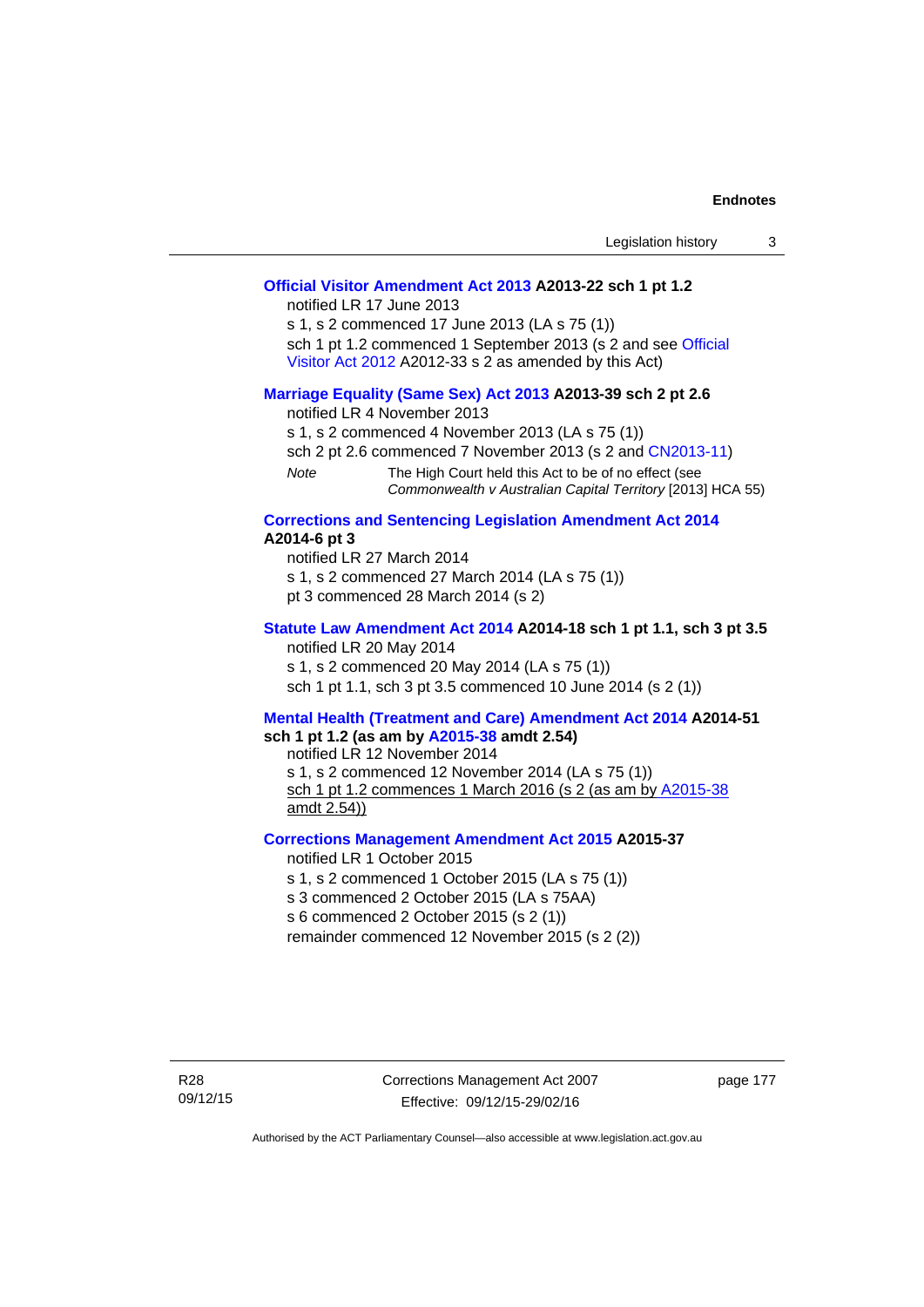3 Legislation history

# **[Mental Health Act 2015](http://www.legislation.act.gov.au/a/2015-38) A2015-38 sch 2 pt 2.2, sch 2 pt 2.4 div 2.4.4**

notified LR 7 October 2015 s 1, s 2 commenced 7 October 2015 (LA s 75 (1)) sch 2 pt 2.2 (amdt 2.54) commenced 8 October 2015 (s 2 (2)) sch 2 pt 2.4 div 2.4.4 commences 1 March 2016 (s 2 (1) and see Mental Health (Treatment and Care) Amendment Act 2014 [A2014-51,](http://www.legislation.act.gov.au/a/2014-51/default.asp) s 2 (as am by [A2015-38](http://www.legislation.act.gov.au/a/2015-38) amdt 2.54)) *Note* Sch 2 pt 2.2 (amdt 2.54) only amends the [Mental Health](http://www.legislation.act.gov.au/a/2014-51/default.asp)  [\(Treatment and Care\) Amendment Act 2014](http://www.legislation.act.gov.au/a/2014-51/default.asp) A2014-51

# **[Statute Law Amendment Act 2015 \(No 2\)](http://www.legislation.act.gov.au/a/2015-50) A2015-50 sch 3 pt 3.8**

notified LR 25 November 2015

s 1, s 2 commenced 25 November 2015 (LA s 75 (1))

sch 3 pt 3.8 commenced 9 December 2015 (s 2)

page 178 Corrections Management Act 2007 Effective: 09/12/15-29/02/16

R28 09/12/15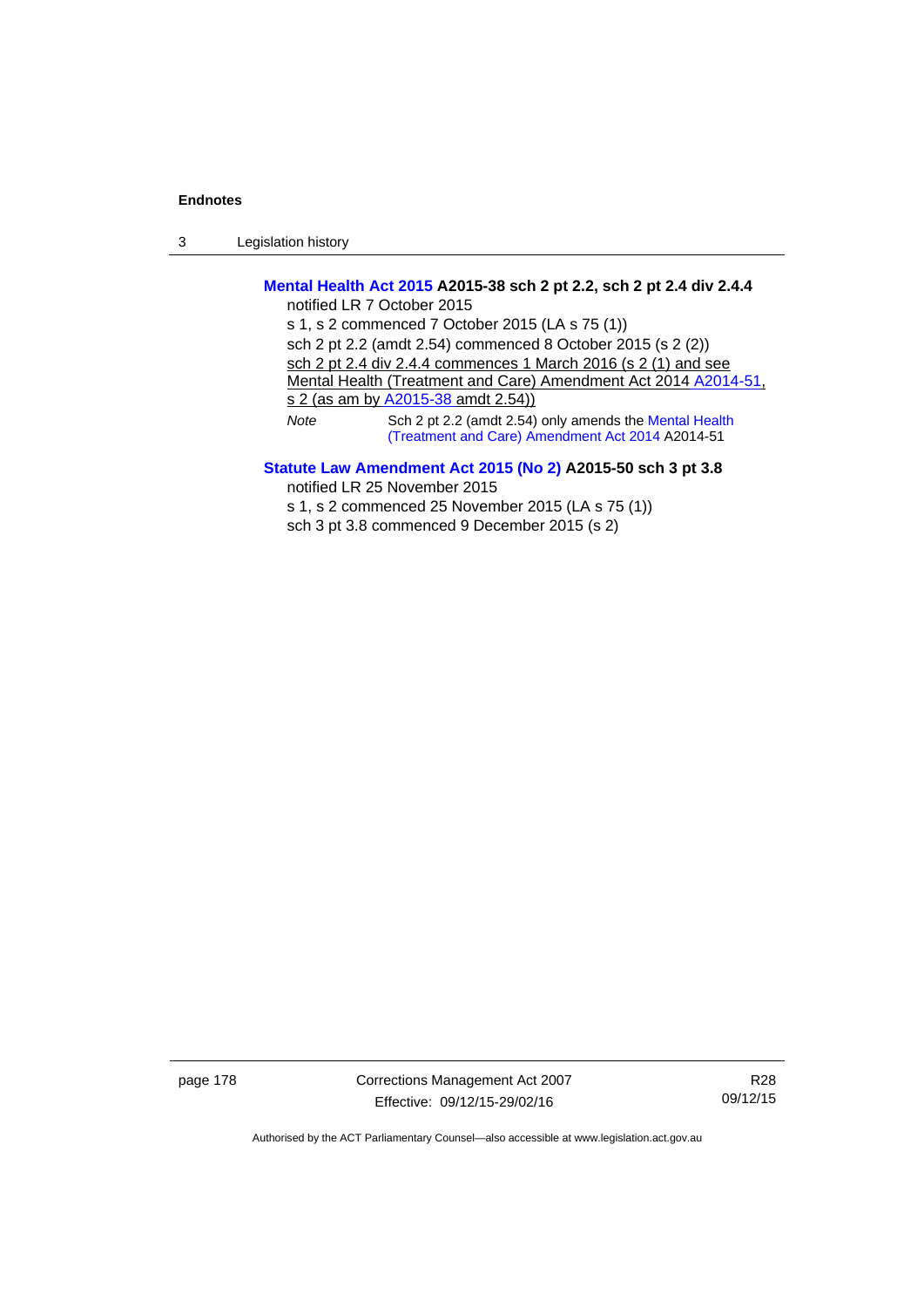# **4 Amendment history Commencement**  s 2 om LA s 89 (4) **Application of Act—***detainees* s 6 am [A2008-19](http://www.legislation.act.gov.au/a/2008-19) amdt 1.1 (1) note 2 exp 2 June 2011 (s 501 (2), (4) (LA s 88 declaration applies)) **Correctional centres—minimum living conditions**  s 12 am [A2011-22](http://www.legislation.act.gov.au/a/2011-22) amdt 1.113 **Ministerial directions to director-general**  s 13 hdg am [A2011-22](http://www.legislation.act.gov.au/a/2011-22) amdt 1.113 s 13 am [A2011-22](http://www.legislation.act.gov.au/a/2011-22) amdt 1.113 **Corrections policies and operating procedures**  s 14 am [A2011-22](http://www.legislation.act.gov.au/a/2011-22) amdt 1.113 **Exclusions from notified corrections policies and operating procedures**  s 15 am [A2011-22](http://www.legislation.act.gov.au/a/2011-22) amdt 1.113 **Director-general directions**  s 16 hdg am [A2011-22](http://www.legislation.act.gov.au/a/2011-22) amdt 1.113 s 16 am [A2011-22](http://www.legislation.act.gov.au/a/2011-22) amdt 1.113 **Director-general directions**  s 17 hdg am [A2011-22](http://www.legislation.act.gov.au/a/2011-22) amdt 1.113 s 17 am [A2011-22](http://www.legislation.act.gov.au/a/2011-22) amdt 1.113, amdt 1.114; [A2014-18](http://www.legislation.act.gov.au/a/2014-18) amdt 3.18 **Corrections officers—appointment**  s 19 am [A2011-22](http://www.legislation.act.gov.au/a/2011-22) amdt 1.113 **Corrections officers—functions**  s 20 am [A2011-22](http://www.legislation.act.gov.au/a/2011-22) amdt 1.113 **Doctors—health service appointments**  s 21 am [A2011-22](http://www.legislation.act.gov.au/a/2011-22) amdt 1.113 **Health practitioners—non-therapeutic functions**  s 22 hdg sub [A2010-10](http://www.legislation.act.gov.au/a/2010-10) amdt 2.15 s 22 am [A2010-10](http://www.legislation.act.gov.au/a/2010-10) amdt 2.15; [A2011-22](http://www.legislation.act.gov.au/a/2011-22) amdt 1.113 **Identity cards**  s 23 am [A2010-10](http://www.legislation.act.gov.au/a/2010-10) amdt 2.20; [A2011-22](http://www.legislation.act.gov.au/a/2011-22) amdt 1.113 **Declaration of emergency**  s 26 am [A2011-22](http://www.legislation.act.gov.au/a/2011-22) amdt 1.113 **Emergency powers**  s 27 am [A2011-22](http://www.legislation.act.gov.au/a/2011-22) amdt 1.113

R28 09/12/15 Corrections Management Act 2007 Effective: 09/12/15-29/02/16

page 179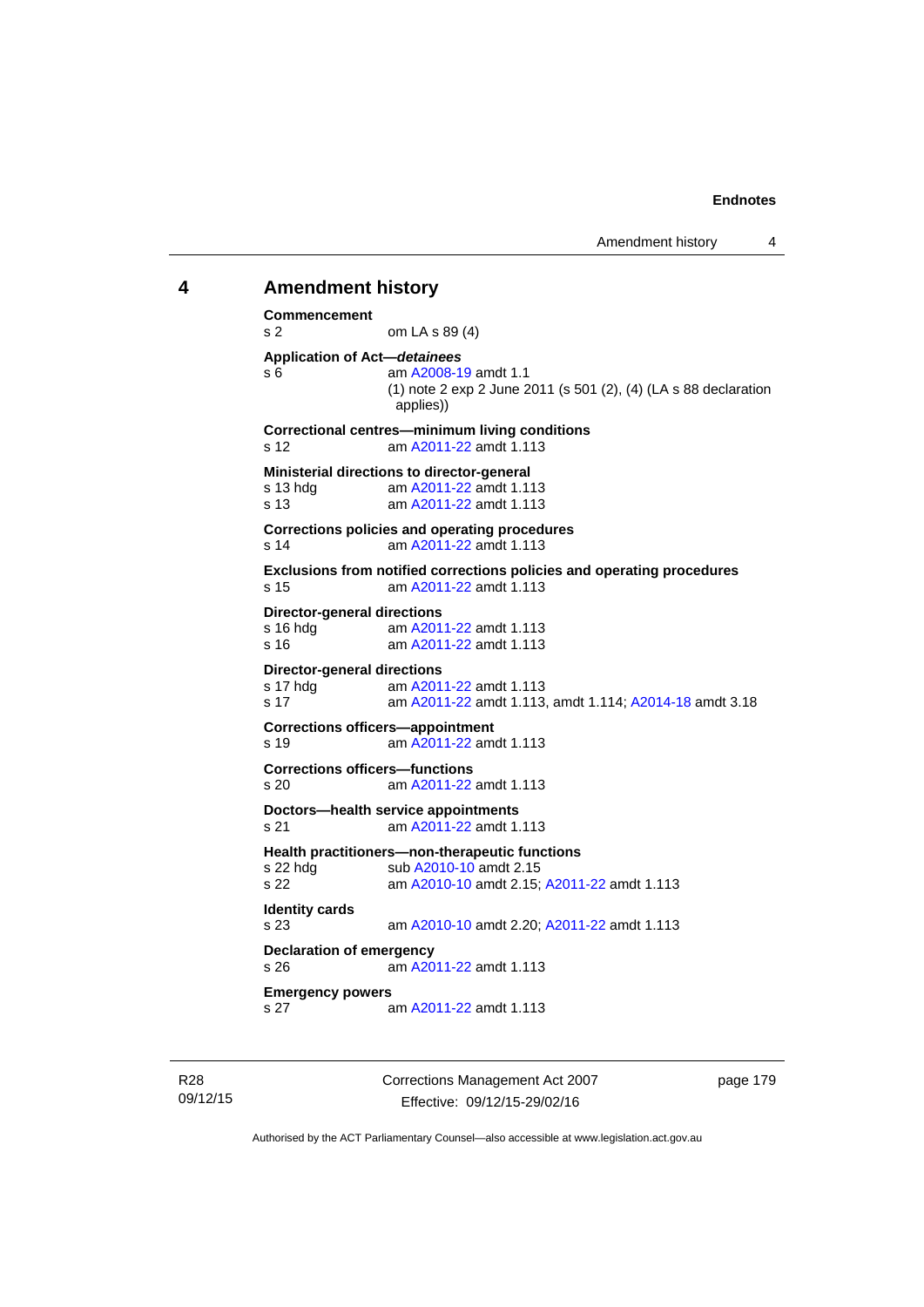4 Amendment history

```
Arrangements with police 
s 28 am A2011-22 amdt 1.113
Definitions—ch 4 
s 29 am A2008-19 amdt 1.3
                def chief executive ins A2008-19 amdt 1.2 
                    om A2011-22 amdt 1.109
                 def director-general ins A2011-22 amdt 1.110 
                 def young detainee ins A2008-19 amdt 1.2 
Detention in police cells 
s 30 am A2008-19 amdt 1.4, amdt 1.5; A2011-22 amdt 1.113
Detention in police cells—search powers etc 
s 31 am A2008-19 amdt 1.6, amdt 1.7 
Detention in police cells—additional provisions for young detainees 
s 31A ins A2008-19 amdt 1.8 
                am A2008-44 amdt 1.14
Detention in court cells 
s 33 am A2008-19 amdts 1.9-1.12; A2011-22 amdt 1.113, 
                amdt 1.114 
Detention in court cells—additional provisions for young detainees 
s 33A ins A2008-19 amdt 1.13 
                 am A2011-22 amdt 1.113
Detainees accommodated away from correctional centre 
s 34 am A2008-19 amdt 1.14; A2011-22 amdt 1.113 
Escort officer functions etc 
s 35 am A2011-22 amdt 1.113, amdt 1.114 
Executing warrants of imprisonment or remand etc 
s 38 am A2011-22 amdt 1.113
Food and drink 
s 40 am A2010-10 amdt 2.20; A2011-22 amdt 1.113 
Clothing 
s 41 A2011-22 amdt 1.113
Personal hygiene 
s 42  A2011-22 amdt 1.113
Sleeping areas 
s 43  A2011-22 amdt 1.113
Treatment of convicted and non-convicted detainees 
s 44 am A2011-22 amdt 1.113
Access to open air and exercise 
s 45 am A2011-22 amdt 1.113
```
page 180 Corrections Management Act 2007 Effective: 09/12/15-29/02/16

R28 09/12/15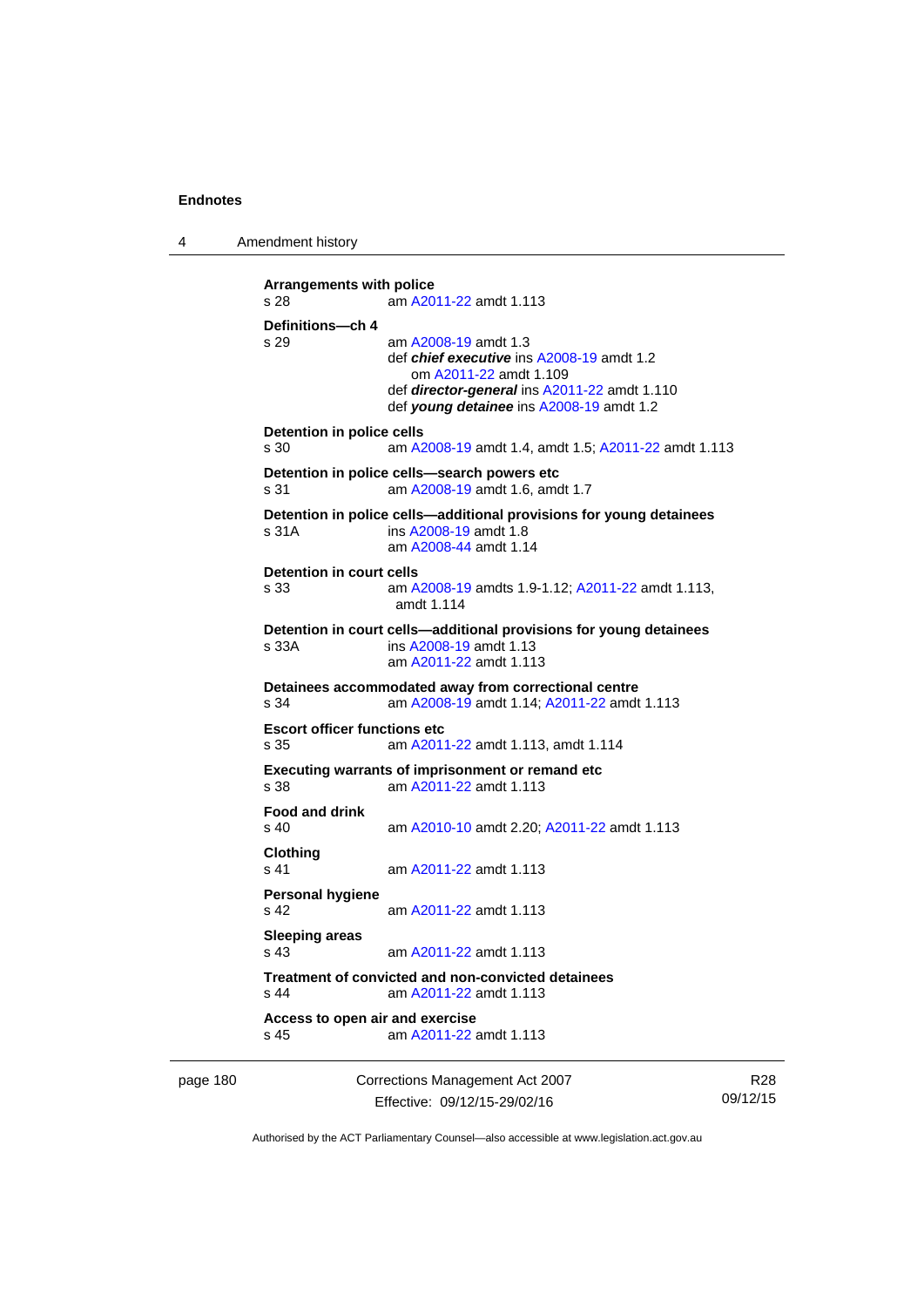**Communication with family and others**<br>s 46 **am A2011-22** amdt 1. am [A2011-22](http://www.legislation.act.gov.au/a/2011-22) amdt 1.113 **Telephone calls**  s 47 am [A2011-22](http://www.legislation.act.gov.au/a/2011-22) amdt 1.113 **Mail**  am [A2011-22](http://www.legislation.act.gov.au/a/2011-22) amdt 1.113 **Visits by family members etc**  s 49 am [A2011-22](http://www.legislation.act.gov.au/a/2011-22) amdt 1.113 **Contact with accredited people**  s 50 am [A2011-22](http://www.legislation.act.gov.au/a/2011-22) amdt 1.113 **Visits—protected communications**  s 51 am [A2011-22](http://www.legislation.act.gov.au/a/2011-22) amdt 1.113 **News and educational services**  s 52 am [A2011-22](http://www.legislation.act.gov.au/a/2011-22) amdt 1.113 **Health care**  s 53 am [A2010-10](http://www.legislation.act.gov.au/a/2010-10) amdt 2.20; [A2011-22](http://www.legislation.act.gov.au/a/2011-22) amdt 1.113 **Transfers to health facilities**  s 54 am [A2010-10](http://www.legislation.act.gov.au/a/2010-10) amdt 2.20; [A2011-22](http://www.legislation.act.gov.au/a/2011-22) amdt 1.113 **Religious, spiritual and cultural needs**  s 55 am [A2011-22](http://www.legislation.act.gov.au/a/2011-22) amdt 1.113 **Official visitors—meaning of** *entitled person* **and** *visitable place*  s 57 sub [A2012-33](http://www.legislation.act.gov.au/a/2012-33) amdt 1.16 am [A2013-22](http://www.legislation.act.gov.au/a/2013-22) amdt 1.6, amdt 1.7 **Frequency of visits by official visitors**<br>s 58 sub A2012-33 amdt sub [A2012-33](http://www.legislation.act.gov.au/a/2012-33) amdt 1.16 om [A2013-22](http://www.legislation.act.gov.au/a/2013-22) amdt 1.8 **Complaints to official visitors**  s 59 am [A2011-22](http://www.legislation.act.gov.au/a/2011-22) amdt 1.113 om [A2012-33](http://www.legislation.act.gov.au/a/2012-33) amdt 1.16 **Investigation etc by official visitors**  s 60 am [A2011-22](http://www.legislation.act.gov.au/a/2011-22) amdt 1.113 om [A2012-33](http://www.legislation.act.gov.au/a/2012-33) amdt 1.16 **Official visitors—ending appointments**  s 61 am [A2010-30](http://www.legislation.act.gov.au/a/2010-30) amdt 1.19 om [A2012-33](http://www.legislation.act.gov.au/a/2012-33) amdt 1.16 **Relationship with other inspection laws**  s 62 am [A2011-22](http://www.legislation.act.gov.au/a/2011-22) amdt 1.113

R28 09/12/15 Corrections Management Act 2007 Effective: 09/12/15-29/02/16

page 181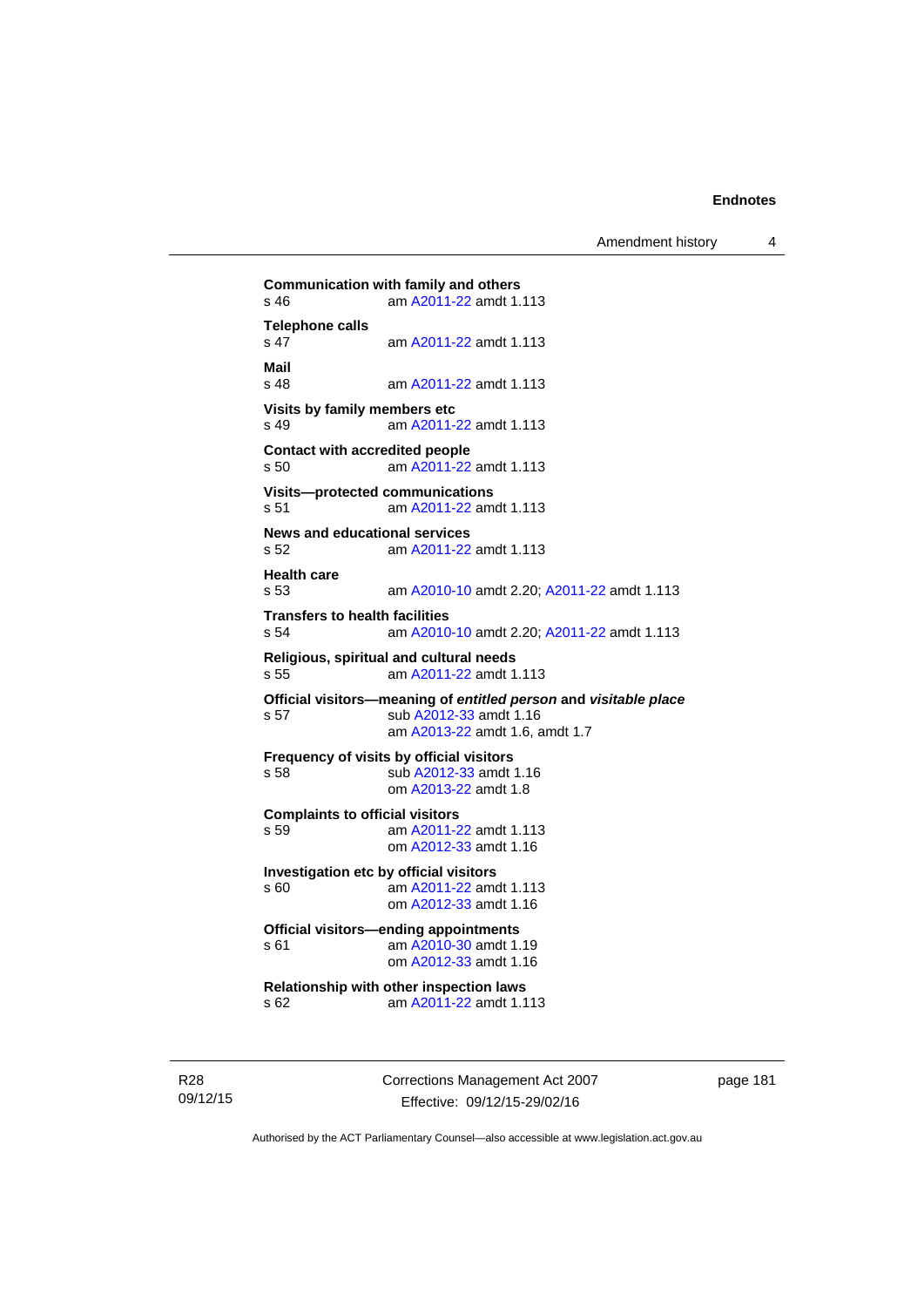4 Amendment history

```
Authority for detention 
s 64 am A2011-22 amdt 1.113
Identification of detainees 
s 65 am A2010-10 amdt 2.16; A2011-22 amdt 1.113; A2013-19
                amdt 3.41
Information about entitlements and obligations 
s 66 am A2011-22 amdt 1.113, amdt 1.114 
Initial assessment 
s 67 am A2011-22 amdt 1.113
Alcohol and drug tests on admission 
s 69 am A2011-22 amdt 1.113
Strip search on admission 
s 70 am A2011-22 amdt 1.113
Property of detainees 
s 71 am A2011-22 amdt 1.113
Security classification 
s 72 am A2011-22 amdt 1.113
Case management plan 
s 73 am A2011-22 amdt 1.113
Entries in register of detainees 
s 74 am A2011-22 amdt 1.113
Compliance with director-general's directions 
s 75 hdg am A2011-22 amdt 1.114
s 75 am A2011-22 amdt 1.113, amdt 1.114 
Register of detainees 
s 76 am A2011-22 amdt 1.113
Health reports 
s 77 am A2008-20 amdt 2.14; A2011-22 amdt 1.113, amdt 1.114 
Case management plans—scope etc 
s 78 am A2011-22 amdt 1.113
Transgender and intersex detainees—sexual identity 
s 79 am A2010-10 amdt 2.20; A2011-22 amdt 1.113 
Security classification—basis etc 
s 80 am A2011-22 amdt 1.113
Prohibited things 
s 81 am A2011-22 amdt 1.113
Possession of prohibited things 
s 82 am A2011-22 amdt 1.113
```
page 182 Corrections Management Act 2007 Effective: 09/12/15-29/02/16

R28 09/12/15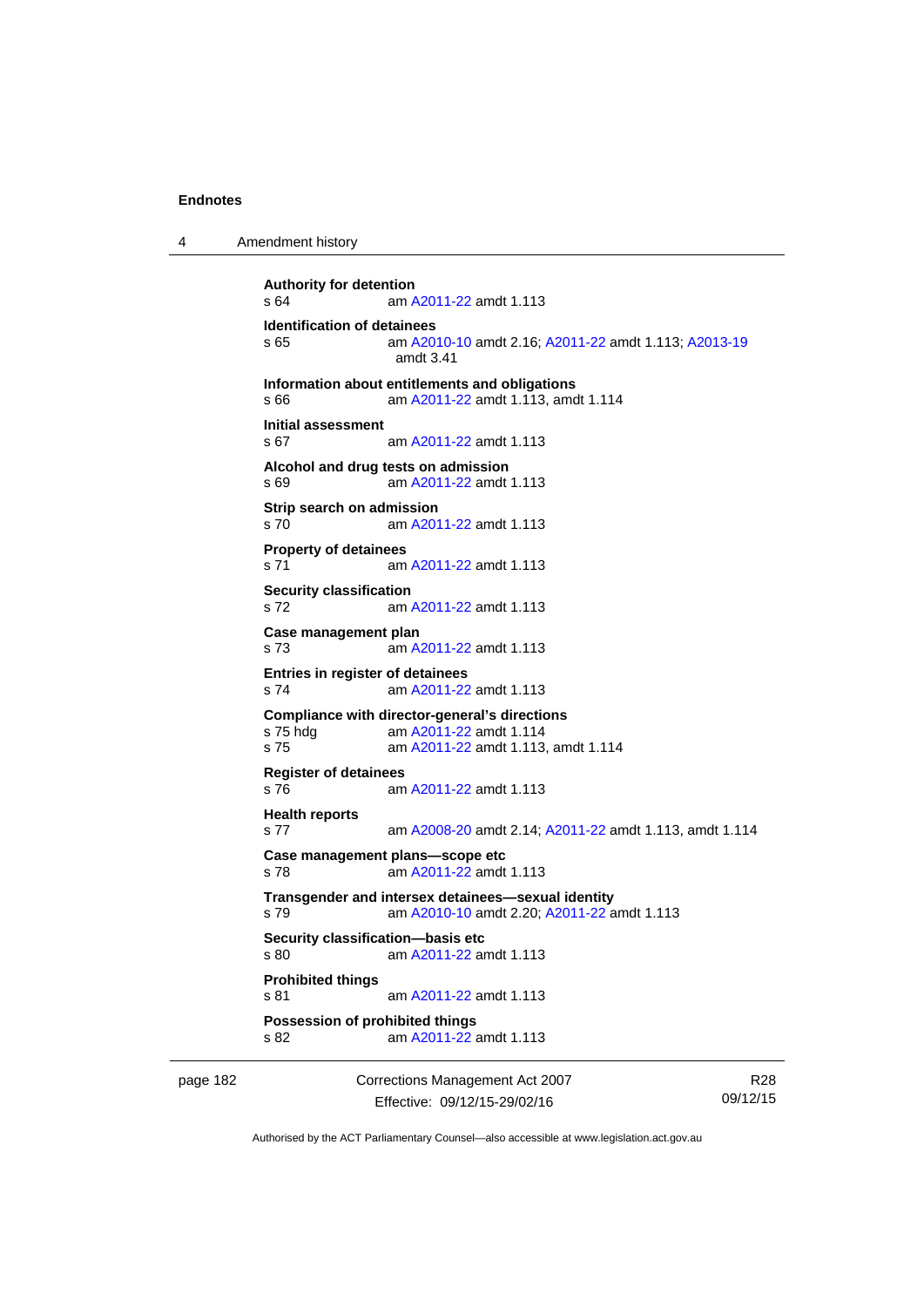**Trust accounts for detainees**<br>s 84 am A2011-am [A2011-22](http://www.legislation.act.gov.au/a/2011-22) amdt 1.113 **Prohibited areas**  s 85 am [A2011-22](http://www.legislation.act.gov.au/a/2011-22) amdt 1.113 **Nonsmoking areas**  s 86 am [A2009-51](http://www.legislation.act.gov.au/a/2009-51) amdt 1.1; [A2011-22](http://www.legislation.act.gov.au/a/2011-22) amdt 1.113 **Management and security—corrections policies and operating procedures**  s 87 am [A2008-14](http://www.legislation.act.gov.au/a/2008-14) amdt 1.17; [A2011-22](http://www.legislation.act.gov.au/a/2011-22) amdt 1.113; [A2012-40](http://www.legislation.act.gov.au/a/2012-40) amdt 3.25; [A2013-39](http://www.legislation.act.gov.au/a/2013-39) amdt 2.11 [\(A2013-39](http://www.legislation.act.gov.au/a/2013-39) never effective (see *Commonwealth v Australian Capital Territory* [2013] HCA 55)) **Segregation—safety and security**  s 90 am [A2011-22](http://www.legislation.act.gov.au/a/2011-22) amdt 1.113, amdt 1.114; [A2011-57](http://www.legislation.act.gov.au/a/2011-57) s 4 **Segregation—protective custody**  s 91 am [A2011-22](http://www.legislation.act.gov.au/a/2011-22) amdt 1.113, amdt 1.114; [A2011-57](http://www.legislation.act.gov.au/a/2011-57) s 5 **Segregation—health**  s 92 am [A2011-22](http://www.legislation.act.gov.au/a/2011-22) amdt 1.113, amdt 1.114; [A2011-57](http://www.legislation.act.gov.au/a/2011-57) s 6 **Application for review of segregation directions**  s 96 am [A2011-22](http://www.legislation.act.gov.au/a/2011-22) amdt 1.113, amdt 1.114 **Review of segregation directions**  s 97 am [A2011-22](http://www.legislation.act.gov.au/a/2011-22) amdt 1.113, amdt 1.114; [A2015-50](http://www.legislation.act.gov.au/a/2015-50) amdt 3.56 **Other separation of detainees**  s 98 am [A2011-22](http://www.legislation.act.gov.au/a/2011-22) amdt 1.113 **Monitoring—general considerations**  s 99 am [A2011-22](http://www.legislation.act.gov.au/a/2011-22) amdt 1.113 **Monitoring at correctional centres**  s 100 am [A2011-22](http://www.legislation.act.gov.au/a/2011-22) amdt 1.113 **Personal monitoring devices**  s 101 am [A2011-22](http://www.legislation.act.gov.au/a/2011-22) amdt 1.113 **Interfering with personal monitoring devices**  s 102 am [A2011-22](http://www.legislation.act.gov.au/a/2011-22) amdt 1.113 **Monitoring telephone calls etc**  s 103 am [A2011-22](http://www.legislation.act.gov.au/a/2011-22) amdt 1.113 **Monitoring ordinary mail**  s 104 am [A2011-22](http://www.legislation.act.gov.au/a/2011-22) amdt 1.113 **Monitoring protected mail**<br>s 105 am A20 am [A2011-22](http://www.legislation.act.gov.au/a/2011-22) amdt 1.113

R28 09/12/15 Corrections Management Act 2007 Effective: 09/12/15-29/02/16

page 183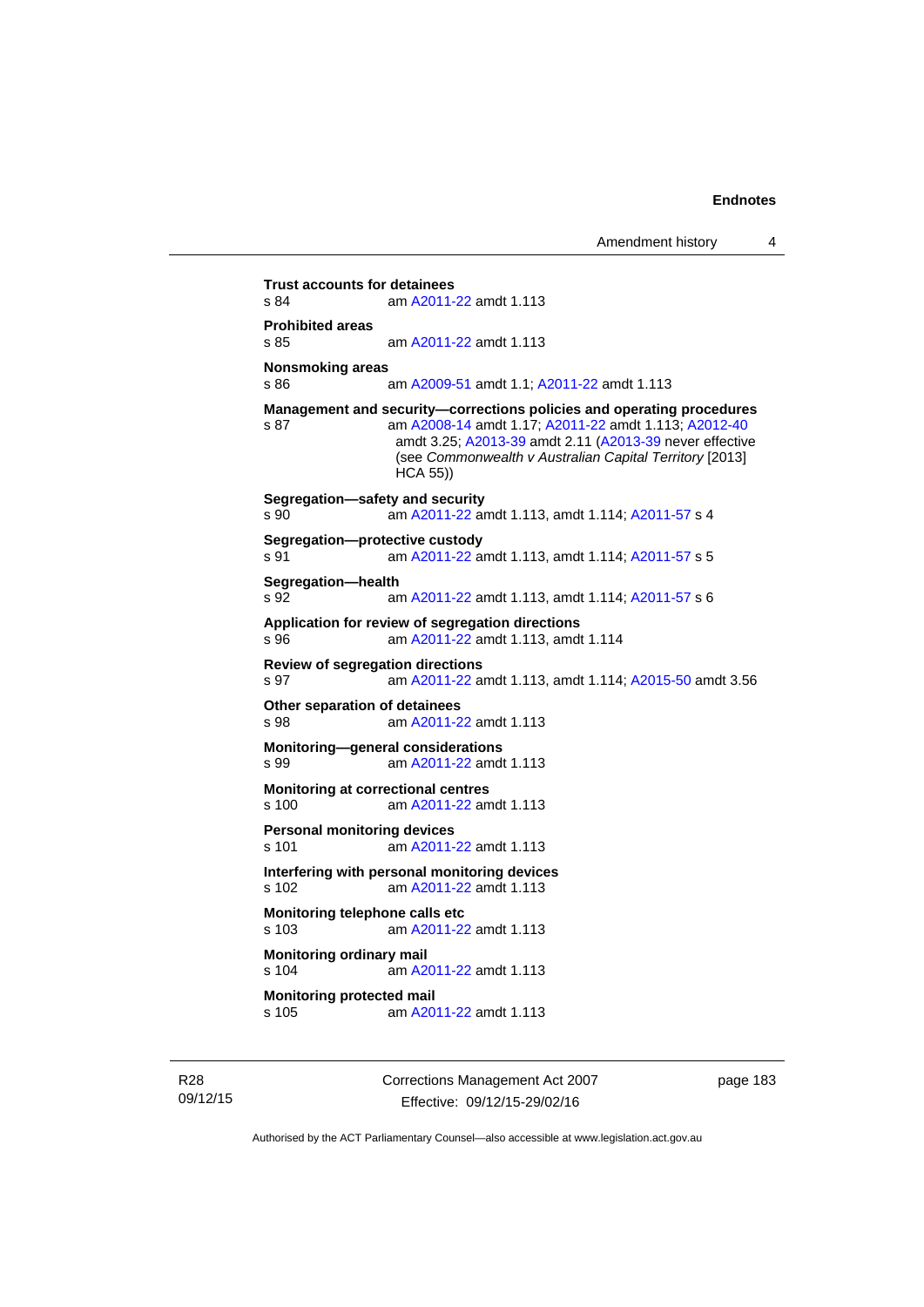4 Amendment history

```
Mail searches—consequences 
s 106 am A2011-22 amdt 1.113
Register of strip and body searches 
s 110 am A2011-22 amdt 1.113
Scanning, frisk and ordinary searches—directions 
s 111 am A2011-22 amdt 1.113
Meaning of seizeable item—div 9.4.3 
s 113 sub A2008-49 s 4 
Strip searches—when may be conducted 
s 113A  A2008-49 s 4
                am A2011-22 amdt 1.113
Strip searches—on suspicion 
s 113B ins A2008-49 s 4
                am A2011-22 amdt 1.113
Strip searches—where prudent 
s 113C ins A2008-49 s 4
                am A2011-22 amdt 1.113
Strip searches—general rules 
s 115 am A2011-22 amdt 1.113
Body searches—directions 
s 116 am A2010-10 amdt 2.20; A2011-22 amdt 1.113 
Body searches—presence of nurse and corrections officers 
s 117 am A2010-10 amdt 2.20; A2011-22 amdt 1.113 
Body searches—assistance from corrections officer 
s 118 am A2011-22 amdt 1.113
Body searches—rules about detainee's clothing 
s 119 am A2011-22 amdt 1.113
Searches—premises and property 
s 122 am A2011-22 amdt 1.113
Searches of detainee cells—suspected legally privileged material 
s 124 am A2011-22 amdt 1.113
Searches—use of corrections dogs 
s 125 am A2011-22 amdt 1.113
Seizing mail etc 
s 127 am A2011-22 amdt 1.113, amdt 1.114 
Seizing property—general 
s 128  A2011-22 amdt 1.113
```
page 184 Corrections Management Act 2007 Effective: 09/12/15-29/02/16

R28 09/12/15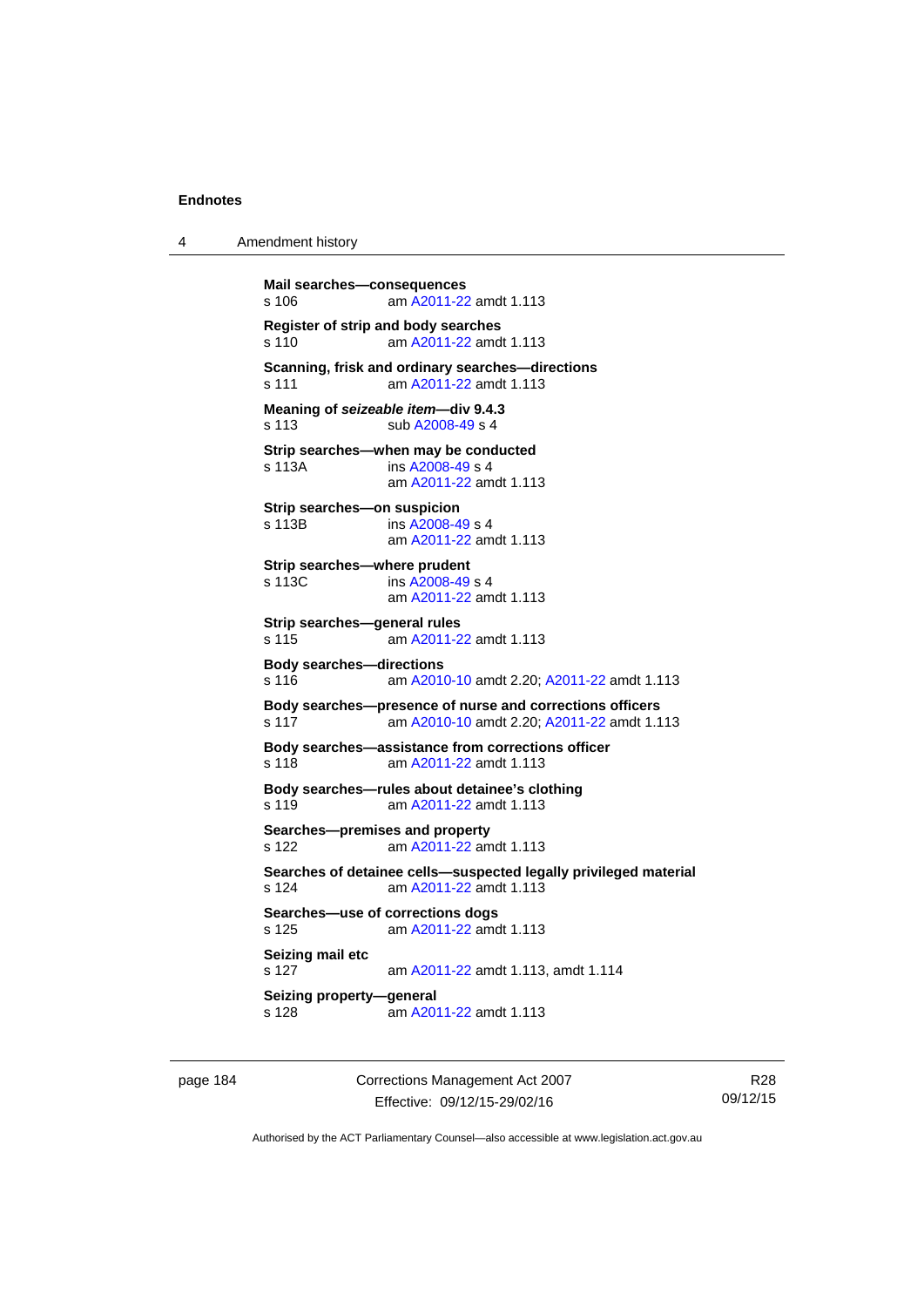Amendment history 4

```
Receipt for seizure 
               A2011-22 amdt 1.113
Forfeiture of things seized 
s 130 am A2011-22 amdt 1.113
Return of things seized but not forfeited 
s 131 am A2011-22 amdt 1.113
Definitions—drug and test sample
s 132 am A2010-10 amdt 2.20
When test sample positive
s 133 am A2011-22 amdt 1.113
Alcohol and drug testing of detainees 
s 134 am A2010-10 amdt 2.20; A2011-22 amdt 1.113; A2015-37 s 4, 
                s 5 
Effect of positive test sample from detainee 
s 135 am A2011-22 amdt 1.113
Managing use of force 
 A2011-22 amdt 1.113
Authorised use of force 
s 138 am A2011-22 amdt 1.113
Use of restraints or weapons 
s 140 am A2010-10 amdt 2.17; A2011-22 amdt 1.113 
Medical examination after use of force 
s 141 am A2011-22 amdt 1.113
Reporting use of force<br>s 142 am/
                A2011-22 amdt 1.113
Visiting conditions 
s 143 am A2011-22 amdt 1.113
Notice of visiting conditions 
s 144 am A2011-22 amdt 1.113
Taking prohibited things etc into correctional centre 
s 145 am A2011-22 amdt 1.113
Directions to visitors 
s 146 am A2011-22 amdt 1.113
Searches of visitors 
s 147 am A2011-22 amdt 1.113
Directions to leave correctional centre etc 
s 148 am A2011-22 amdt 1.113
```
R28 09/12/15 Corrections Management Act 2007 Effective: 09/12/15-29/02/16

page 185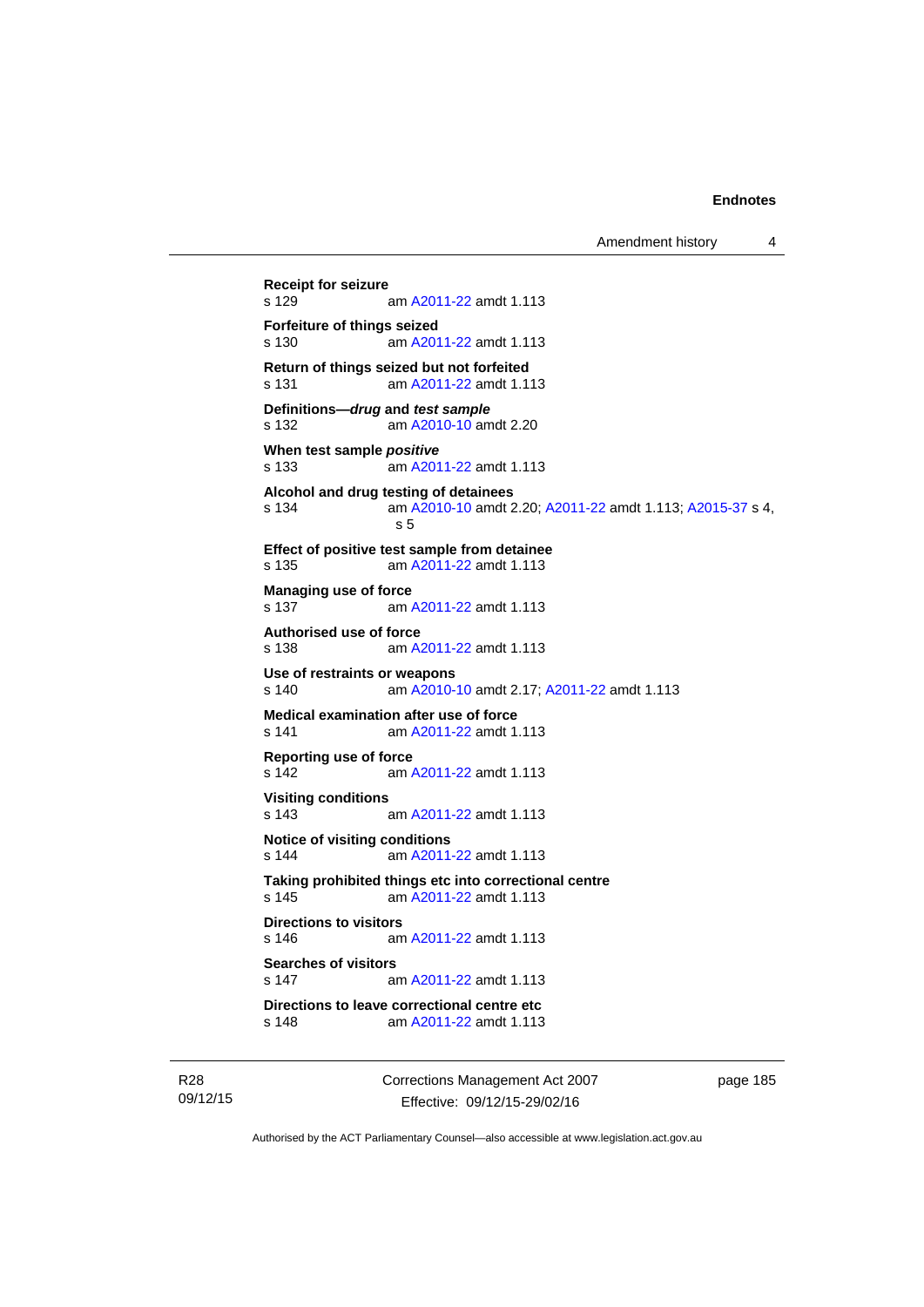4 Amendment history

```
Removing people from correctional centre 
s 149 am A2011-22 amdt 1.113
Definitions—discipline 
s 151 def administrator am A2011-22 amdt 1.113 
                    om A2012-34 s 4 
                 def initial report ins A2012-34 s 5 
                 def investigative segregation am A2011-22 amdt 1.113 
                    sub A2012-34 s 6 
                 def investigator's report sub A2012-34 s 6 
                 def presiding officer ins A2012-34 s 7 
Meaning of disciplinary breach
s 152 am A2011-22 amdt 1.113, amdt 1.114 
Meaning of investigator
s 153 am A2011-22 amdt 1.113
Report etc by corrections officer 
s 156 am A2012-34 s 8, s 9 
Investigation by investigator 
A2012-34 s 10
Action by presiding officer 
A2012-34 s 10
Disciplinary charge 
s 159 am A2012-34 s 11 
Director-general directions—investigative segregation 
s 160 hdg am A2011-22 amdt 1.113
s 160 am A2011-22 amdt 1.113; A2012-34 s 12, s 13
Duration of investigative segregation 
s 163 am A2011-22 amdt 1.113, amdt 1.114; A2011-57 s 7; 
                 A2012-34 s 14 
Review of investigative segregation directions 
s 165 am A2015-50 amdt 3.56
Meaning of presiding officer—div 10.3.1 
s 166 am A2011-22 amdt 1.113
                 om A2012-34 s 15 
Disciplinary breach admitted by accused 
s 167  A2012-34 s 16, s 17
Meaning of presiding officer—div 10.3.2 
s 169 am A2011-22 amdt 1.113
                 om A2012-34 s 18
```
page 186 Corrections Management Act 2007 Effective: 09/12/15-29/02/16

R28 09/12/15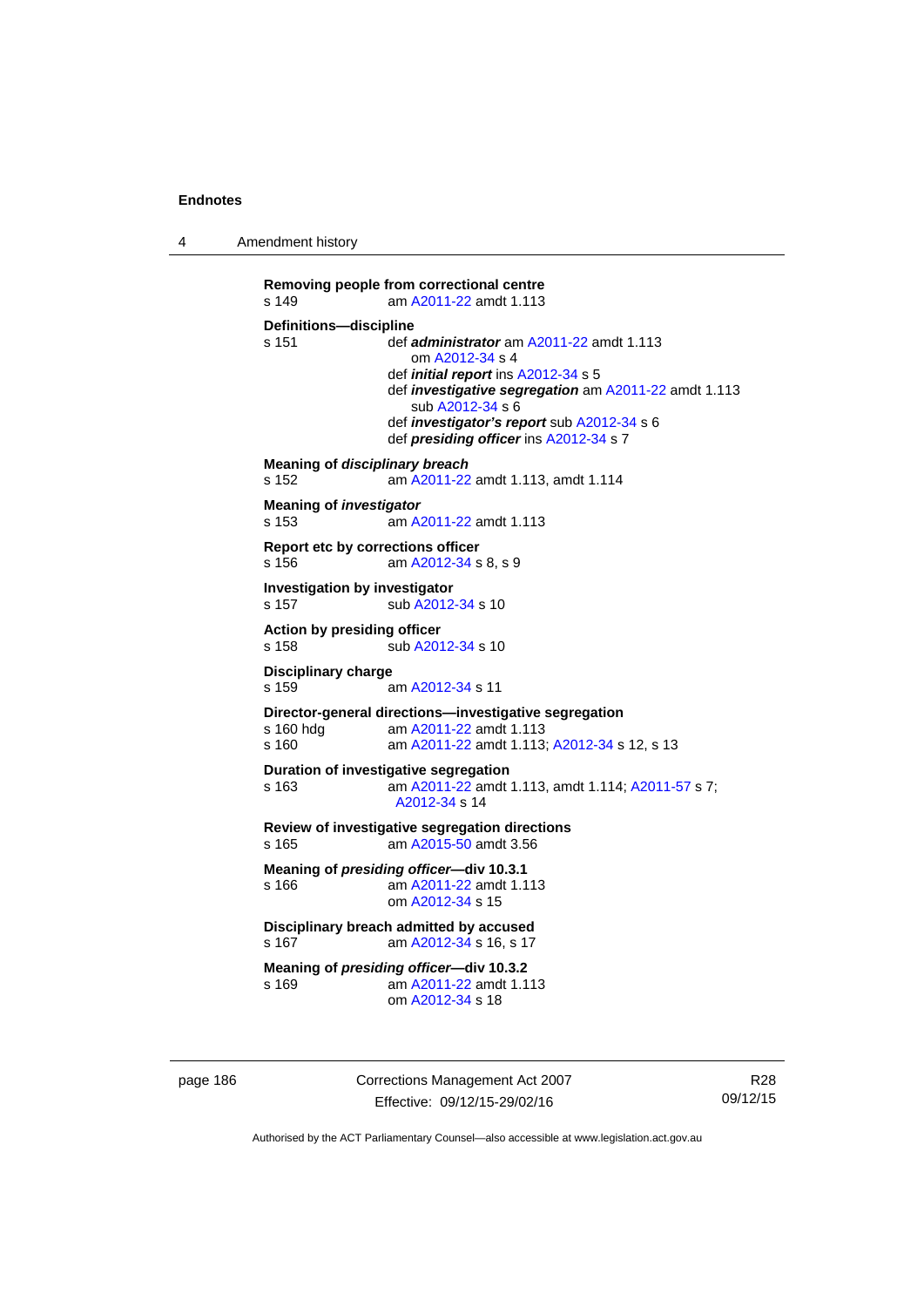```
Disciplinary inquiry into charge 
s 170 am A2012-34 s 19 
Presiding officer's powers after internal inquiry 
s 171 am A2012-34 s 20; ss renum R18 LA; A2015-50 amdt 3.57 
Meaning of review officer—div 10.3.3 
s 172 am A2011-22 amdt 1.113
                 om A2012-34 s 21 
Application for review of inquiry decision 
s 173 am A2011-22 amdt 1.113; A2012-34 s 22 
Director-general to assign review officer 
 A2011-22 amdt 1.113<br>s 174 am A2011-22 amdt 1.113
                 A2011-22 amdt 1.113
                 om A2012-34 s 23 
Review of inquiry decision 
s 175 sub A2012-34 s 23 
Director-general's powers after further inquiry 
 A2012-34 s 24
s 176 am A2012-34 s 25, s 26; A2015-50 amdt 3.57 
Appointment of adjudicator 
s 177 am A2014-18 amdt 1.1, amdt 1.2 
Application for review by adjudicator 
s 178 am A2012-34 s 26 
Review by adjudicator 
s 179 am A2012-34 s 26; A2015-50 amdt 3.57 
Adjudicator's powers after review 
s 180 am A2012-34 s 27; A2015-50 amdt 3.57 
Meaning of relevant presiding officer—div 10.3.5 
s 182 am A2012-34 s 28 
Disciplinary action by relevant presiding officer 
s 183 am A2011-22 amdt 1.113
Reparation 
s 185 am A2011-22 amdt 1.113
Separate confinement conditions 
s 187 am A2011-22 amdt 1.113
Record of disciplinary action 
s 189 am A2011-22 amdt 1.113
Presiding officer may require official reports 
s 196 am A2011-22 amdt 1.113
```
R28 09/12/15 Corrections Management Act 2007 Effective: 09/12/15-29/02/16

page 187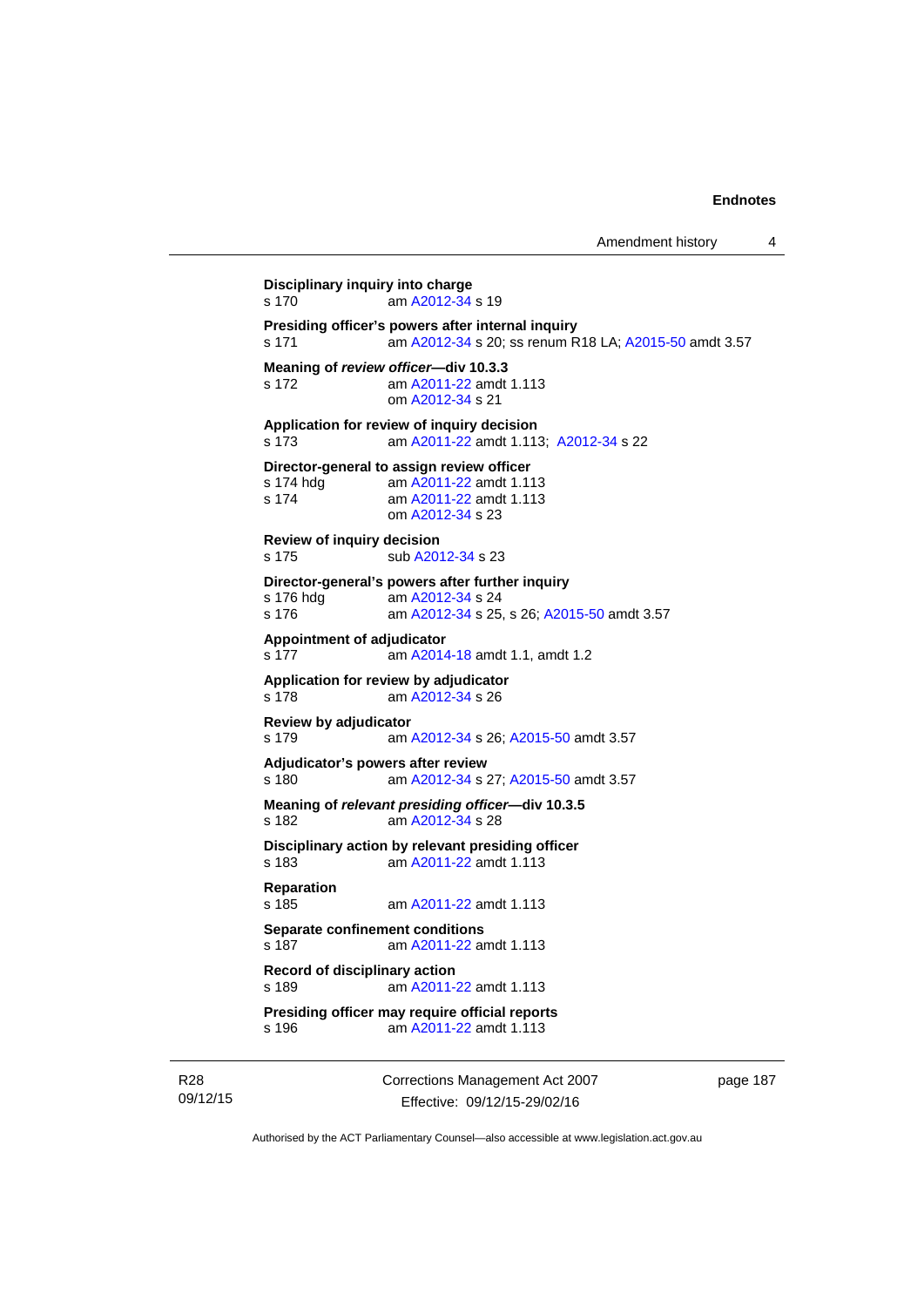4 Amendment history

```
Notice of disciplinary hearing 
s 200 am A2011-22 amdt 1.113
Appearance at disciplinary hearing—audiovisual or audio link 
s 203 am A2010-40 amdt 2.4
Local leave directions 
                A2011-22 amdt 1.113
Local leave permits 
s 205 am A2011-22 amdt 1.113
Definitions—pt 12.2 
                def corresponding chief executiveA2011-22 amdt 1.113
                 def corresponding director-general ins A2011-22
                 amdt 1.113
Interstate leave permits 
s 208 am A2011-22 amdt 1.113; A2015-37 s 6; ss renum R25 LA 
Notice to participating States 
s 210 am A2011-22 amdt 1.113
Lawful temporary absence from correctional centre 
s 217 am A2011-22 amdt 1.113, amdt 1.114 
Power of court to bring detainee before it—civil proceeding 
s 217A ins A2014-6 s 9 
Detainee's work—work health and safety<br>s 219 hdg sub A2009-28 amdt 2.3;
                A2009-28A2011-55 amdt 1.4
s 219 am A2009-28 amdt 2.4, amdt 2.5; A2011-22 amdt 1.113; 
                 A2011-55 amdt 1.5 
Random testing of detainees—statistical purposes 
s 221 am A2011-22 amdt 1.113
                 om A2015-37 s 7 
Confidentiality 
s 222 am A2011-22 amdt 1.113
Evidentiary certificates 
s 226 am A2011-22 amdt 1.113
Legislation amended—sch 1 
s 230 om LA s 89 (3) 
Transitional 
ch 50 hdg om A2011-52 amdt 3.57
Meaning of commencement day—ch 50 
s 500 om A2011-52 amdt 3.57
```
page 188 Corrections Management Act 2007 Effective: 09/12/15-29/02/16

R28 09/12/15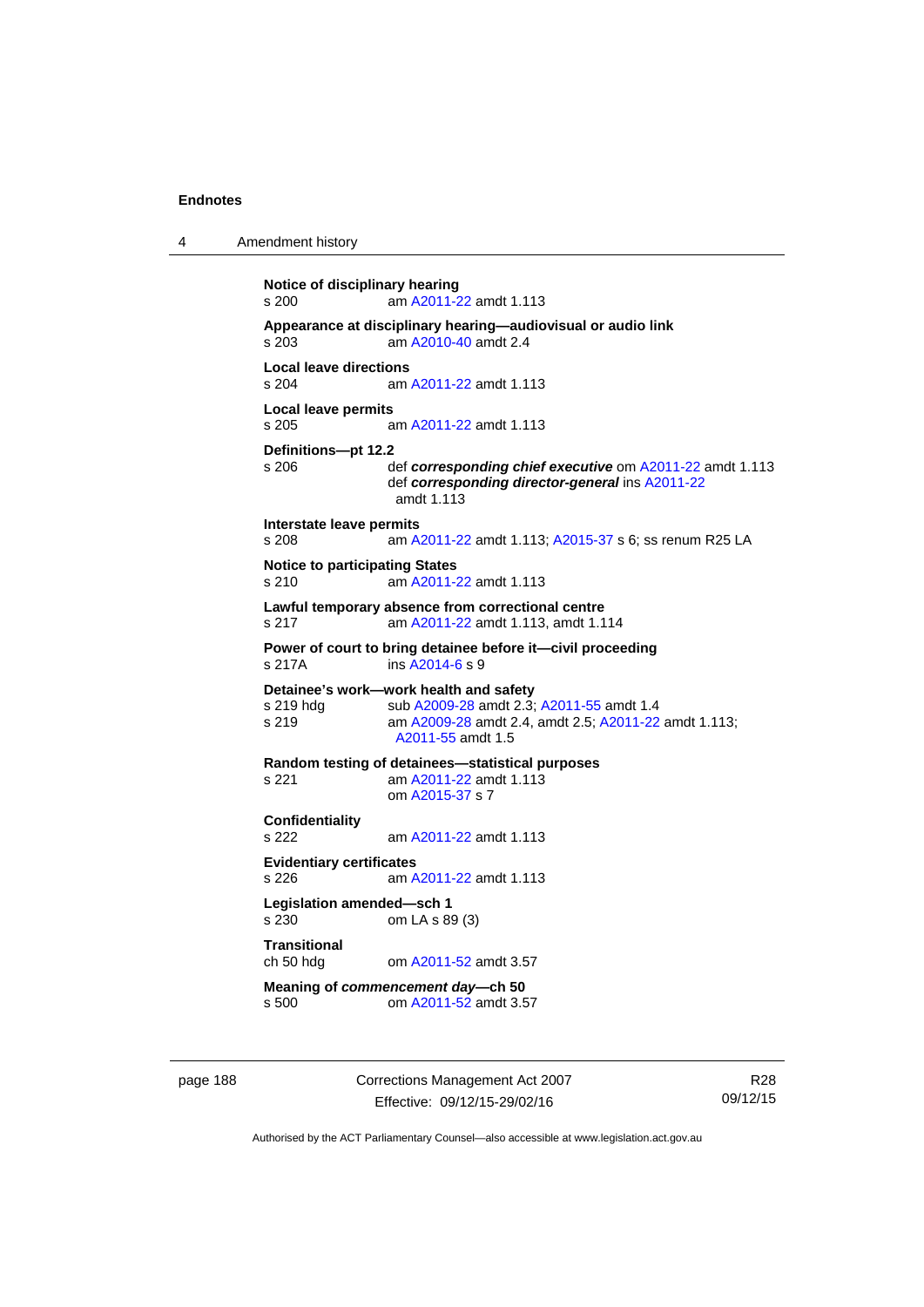| Amendment history |  |
|-------------------|--|
|-------------------|--|

| s 501                                    | Application of Act to transitional detainees<br>exp 2 June 2011 (s 501 (4) (LA s 88 declaration applies))                                                                                                                                                                                                                                                                                                                             |
|------------------------------------------|---------------------------------------------------------------------------------------------------------------------------------------------------------------------------------------------------------------------------------------------------------------------------------------------------------------------------------------------------------------------------------------------------------------------------------------|
| s 502                                    | Application of Act to transitional interstate leave permits<br>exp 2 June 2011 (s 502 (3) (LA s 88 declaration applies))                                                                                                                                                                                                                                                                                                              |
| s 503                                    | Application of Act to certain transitional remandees<br>exp 18 December 2009 (s 503 (6) (LA s 88 declaration<br>applies))                                                                                                                                                                                                                                                                                                             |
|                                          | Transitional arrangements with NSW-Rehabilitation of Offenders (Interim)                                                                                                                                                                                                                                                                                                                                                              |
| Act, s 94<br>s 504                       | exp 18 December 2009 (s 504 (4) (LA s 88 declaration<br>applies))                                                                                                                                                                                                                                                                                                                                                                     |
| s 505                                    | <b>Construction of outdated references</b><br>om A2011-52 amdt 3.57                                                                                                                                                                                                                                                                                                                                                                   |
| s 506                                    | Crimes (Sentence Administration) Act 2005, ch 17 (Transitional-interim<br>custody arrangements)-definition of Corrections Management Act 2007<br>exp 18 December 2009 (s 506 (4) (LA s 88 declaration<br>applies))                                                                                                                                                                                                                    |
| <b>Transitional regulations</b><br>s 507 | exp 18 December 2009 (s 507 (4) (LA s 88 declaration<br>applies))                                                                                                                                                                                                                                                                                                                                                                     |
| ch 51 hdg                                | Transitional-Corrections and Sentencing Legislation Amendment Act 2012<br>ins A2012-34 s 29<br>exp 15 December 2013 (s 509)                                                                                                                                                                                                                                                                                                           |
|                                          | Alleged disciplinary breaches not finally dealt with before commencement                                                                                                                                                                                                                                                                                                                                                              |
| day<br>s 508                             | ins A2012-34 s 29<br>exp 15 December 2013 (s 509)                                                                                                                                                                                                                                                                                                                                                                                     |
| Expiry-ch 51<br>s 509                    | ins A2012-34 s 29<br>exp 15 December 2013 (s 509)                                                                                                                                                                                                                                                                                                                                                                                     |
| <b>Consequential amendments</b><br>sch 1 | om LA s 89 (3)                                                                                                                                                                                                                                                                                                                                                                                                                        |
| <b>Dictionary</b><br>dict                | am A2008-14 amdt 1.18; A2010-10 amdt 2.18; A2010-30<br>amdt 1.20; A2011-22 amdt 1.111, amdt 1.112; A2012-40<br>amdt 3.26; A2013-19 amdt 3.42; A2012-33 amdt 1.17;<br>A2013-22 amdt 1.9; A2013-39 amdt 2.12, amdt 2.13<br>(A2013-39 never effective (see Commonwealth v Australian<br>Capital Territory [2013] HCA 55)); A2014-18 amdt 3.19<br>def administrator om A2012-34 s 30<br>def administrative penalty sub A2013-19 amdt 3.43 |

R28 09/12/15 Corrections Management Act 2007 Effective: 09/12/15-29/02/16

page 189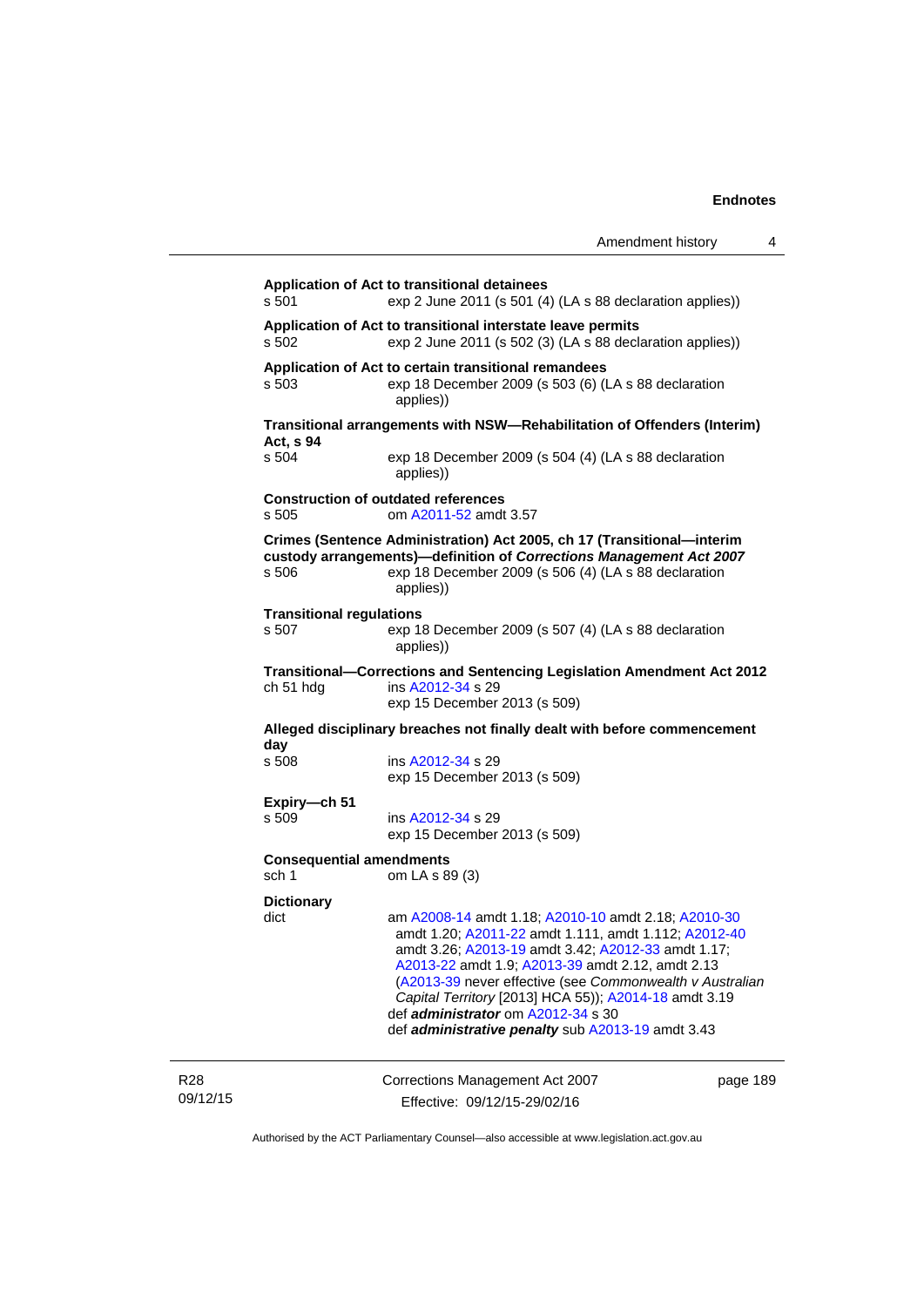4 Amendment history

 def *charge notice* sub [A2013-19](http://www.legislation.act.gov.au/a/2013-19) amdt 3.44 def *corresponding chief executive* om [A2011-22](http://www.legislation.act.gov.au/a/2011-22) amdt 1.113 def *corresponding corrections law* om [A2013-19](http://www.legislation.act.gov.au/a/2013-19) amdt 3.45 def *corresponding director-general* ins [A2011-22](http://www.legislation.act.gov.au/a/2011-22) amdt 1.113 def *disciplinary action* sub [A2013-19](http://www.legislation.act.gov.au/a/2013-19) amdt 3.46 def *disciplinary breach* sub [A2013-19](http://www.legislation.act.gov.au/a/2013-19) amdt 3.46 def *director-general* ins [A2011-52](http://www.legislation.act.gov.au/a/2011-52) amdt 3.58 def *entitled person* ins [A2012-33](http://www.legislation.act.gov.au/a/2012-33) amdt 1.18 def *health professional* om [A2010-10](http://www.legislation.act.gov.au/a/2010-10) amdt 2.19 def *health service* sub [A2010-10](http://www.legislation.act.gov.au/a/2010-10) amdt 2.19 def *initial report* ins [A2012-34](http://www.legislation.act.gov.au/a/2012-34) s 31 def *investigator* sub [A2013-19](http://www.legislation.act.gov.au/a/2013-19) amdt 3.47 def *investigator's report* sub [A2012-34](http://www.legislation.act.gov.au/a/2012-34) s 32 def *official visitor* om [A2012-33](http://www.legislation.act.gov.au/a/2012-33) amdt 1.19 ins [A2013-22](http://www.legislation.act.gov.au/a/2013-22) amdt 1.10 def *presiding officer* sub [A2012-34](http://www.legislation.act.gov.au/a/2012-34) s 33 def *privilege* sub [A2013-19](http://www.legislation.act.gov.au/a/2013-19) amdt 3.48 def *review officer* om [A2012-34](http://www.legislation.act.gov.au/a/2012-34) s 34 def *seizable item* ins [A2008-49](http://www.legislation.act.gov.au/a/2008-49) s 5 def *visitable place* ins [A2012-33](http://www.legislation.act.gov.au/a/2012-33) amdt 1.20 def *young detainee* ins [A2011-52](http://www.legislation.act.gov.au/a/2011-52) amdt 3.58

page 190 Corrections Management Act 2007 Effective: 09/12/15-29/02/16

R28 09/12/15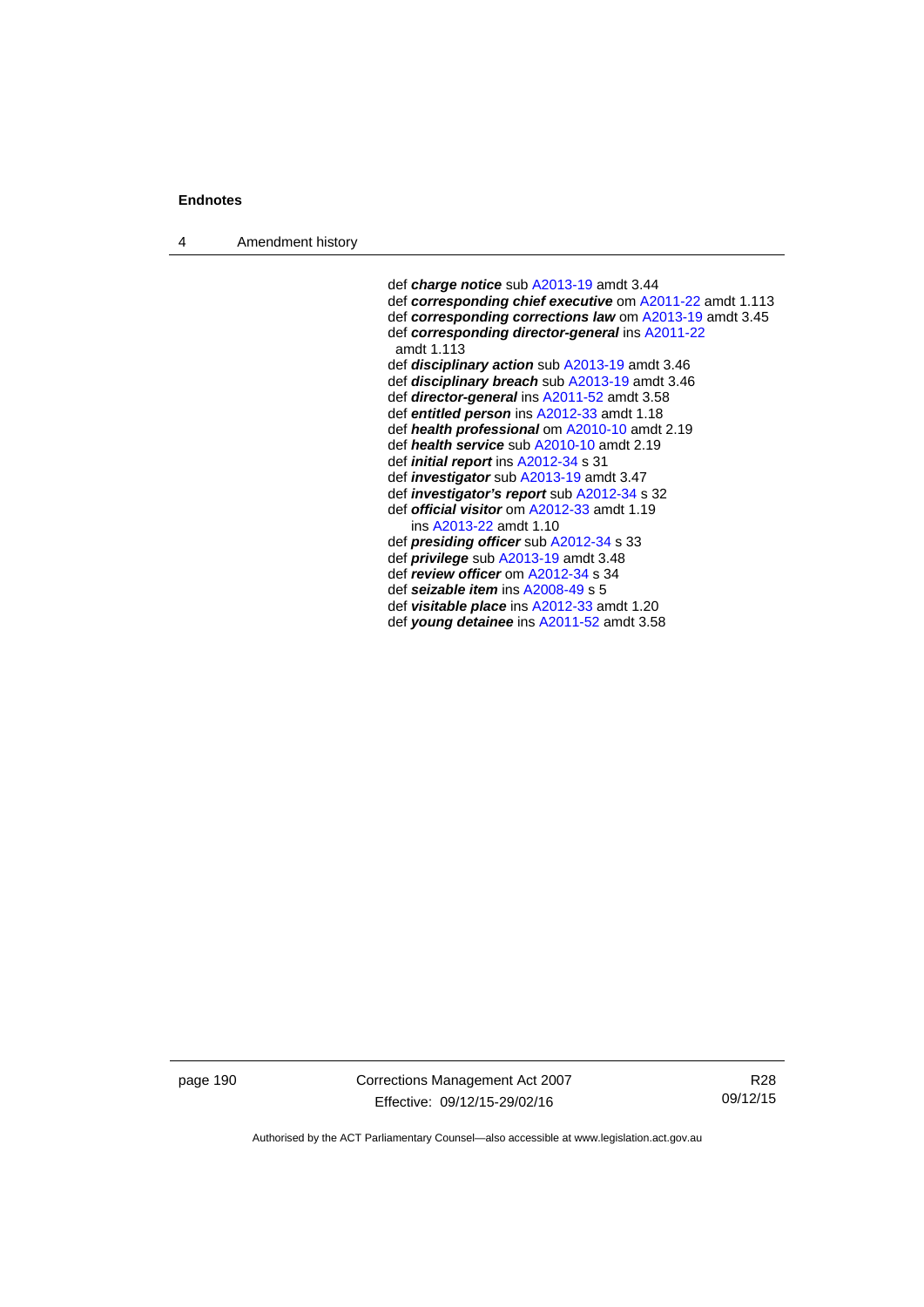# **5 Earlier republications**

Some earlier republications were not numbered. The number in column 1 refers to the publication order.

Since 12 September 2001 every authorised republication has been published in electronic pdf format on the ACT legislation register. A selection of authorised republications have also been published in printed format. These republications are marked with an asterisk (\*) in column 1. Electronic and printed versions of an authorised republication are identical.

| <b>Republication</b><br>No and date | <b>Effective</b>             | Last<br>amendment<br>made by | <b>Republication for</b>                  |
|-------------------------------------|------------------------------|------------------------------|-------------------------------------------|
| R1<br>18 Dec 2007                   | 18 Dec 2007-<br>18 May 2008  | not amended                  | new Act                                   |
| R <sub>2</sub>                      | 19 May 2008-                 | A2008-14                     | amendments by                             |
| 19 May 2008                         | 8 Sept 2008                  |                              | A2008-14                                  |
| R <sub>3</sub><br>9 Sept 2008       | 9 Sept 2008-<br>15 Sept 2008 | A2008-44                     | amendments by<br>A2008-19 and<br>A2008-20 |
| R4                                  | 16 Sept 2008-                | A2008-49                     | amendments by                             |
| 16 Sept 2008                        | 29 May 2009                  |                              | A2008-49                                  |
| R <sub>5</sub>                      | 30 May 2009-                 | A2008-49                     | amendments by                             |
| 30 May 2009                         | 30 Sept 2009                 |                              | A2008-44                                  |
| R <sub>6</sub>                      | 1 Oct 2009-                  | A2009-28                     | amendments by                             |
| 1 Oct 2009                          | 18 Dec 2009                  |                              | A2009-28                                  |
| R7<br>19 Dec 2009                   | 19 Dec 2009-<br>30 June 2010 | A2009-51                     | commenced expiry                          |
| R <sub>8</sub>                      | 1 July 2010-                 | A2010-10                     | amendments by                             |
| 1 July 2010                         | 27 Sept 2010                 |                              | A2010-10                                  |
| R9                                  | 28 Sept 2010-                | A2010-30                     | amendments by                             |
| 28 Sept 2010                        | 1 Nov 2010                   |                              | A2010-30                                  |
| R <sub>10</sub>                     | 2 Nov 2010-                  | A2010-40                     | amendments by                             |
| 2 Nov 2010                          | 8 Dec 2010                   |                              | A2010-40                                  |
| R <sub>11</sub>                     | 9 Dec 2010-                  | A2010-40                     | amendments by                             |
| 9 Dec 2010                          | 2 June 2011                  |                              | A2009-51                                  |

R28 09/12/15 Corrections Management Act 2007 Effective: 09/12/15-29/02/16

page 191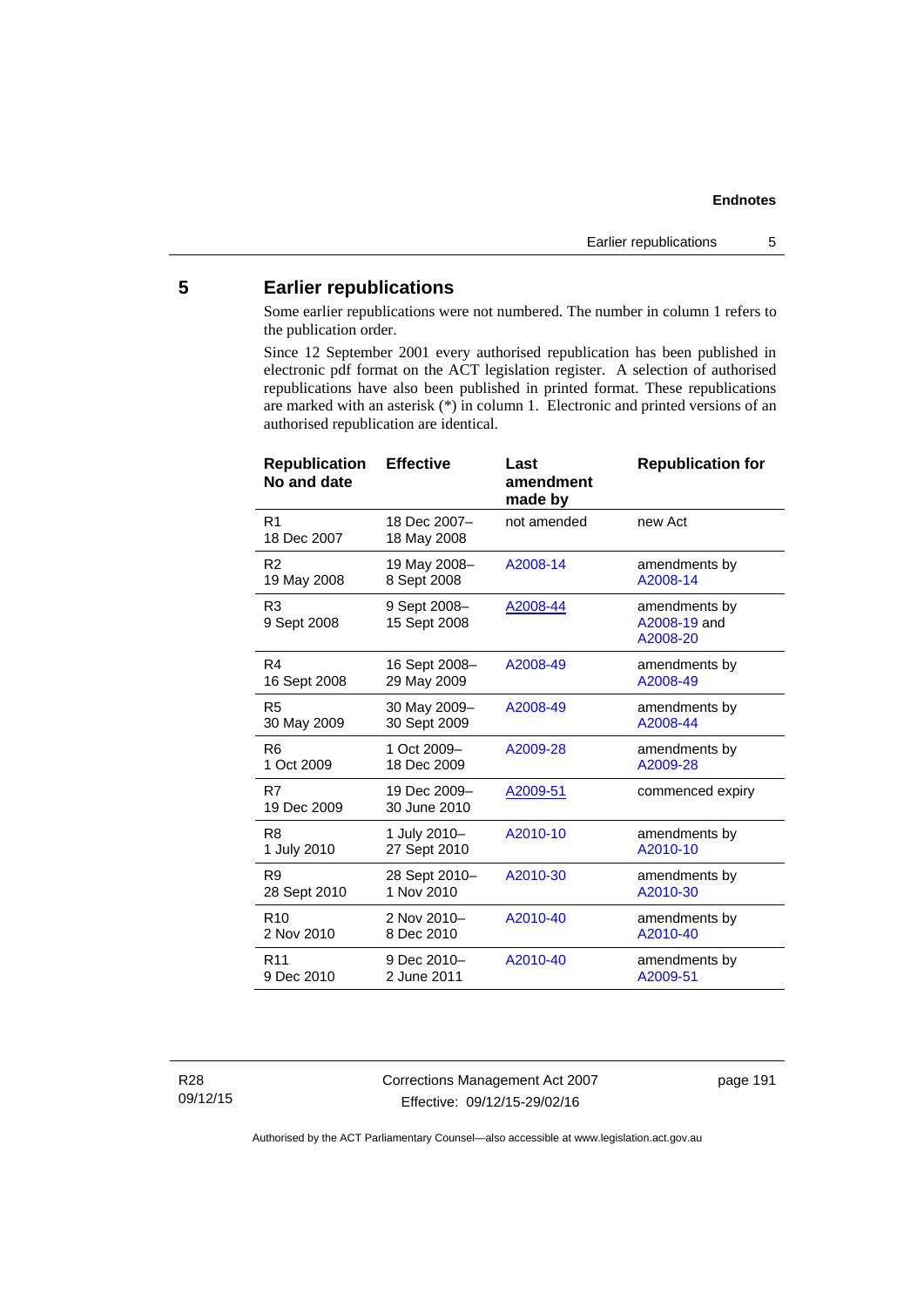| <b>Republication</b><br>No and date | <b>Effective</b>             | Last<br>amendment<br>made by  | <b>Republication for</b>                                                                                                 |
|-------------------------------------|------------------------------|-------------------------------|--------------------------------------------------------------------------------------------------------------------------|
| R <sub>12</sub><br>3 June 2011      | 3 June 2011-<br>30 June 2011 | A2010-40                      | expiry of transitional<br>provisions (s 501,<br>s 502)                                                                   |
| R <sub>13</sub>                     | 1 July 2011-                 | A2011-22                      | amendments by                                                                                                            |
| 1 July 2011                         | 11 Dec 2011                  |                               | A2011-22                                                                                                                 |
| R <sub>14</sub>                     | 12 Dec 2011-                 | A2011-52                      | amendments by                                                                                                            |
| 12 Dec 2011                         | 14 Dec 2011                  |                               | A2011-52                                                                                                                 |
| R <sub>15</sub>                     | 15 Dec 2011-                 | A2011-57                      | amendments by                                                                                                            |
| 15 Dec 2011                         | 31 Dec 2011                  |                               | A2011-57                                                                                                                 |
| R <sub>16</sub>                     | 1 Jan 2012-                  | A2011-57                      | amendments by                                                                                                            |
| 1 Jan 2012                          | 10 Sept 2012                 |                               | A2011-55                                                                                                                 |
| R <sub>17</sub>                     | 11 Sept 2012-                | A2012-40                      | amendments by                                                                                                            |
| 11 Sept 2012                        | 14 Dec 2012                  |                               | A2012-40                                                                                                                 |
| R <sub>18</sub>                     | 15 Dec 2012-                 | A2012-40                      | amendments by                                                                                                            |
| 15 Dec 2012                         | 13 June 2013                 |                               | A2012-34                                                                                                                 |
| R <sub>19</sub>                     | 14 June 2013-                | A2013-19                      | amendments by                                                                                                            |
| 14 June 2013                        | 31 Aug 2013                  |                               | A2013-19                                                                                                                 |
| R <sub>20</sub><br>1 Sept 2013      | 1 Sept 2013-<br>6 Nov 2013   | A2013-22                      | amendments by<br>A2012-33 and<br>A2013-22                                                                                |
| R <sub>21</sub>                     | never effective              | A2013-39 (never               | amendments by                                                                                                            |
| 7 Nov 2013                          |                              | effective)                    | A2013-39                                                                                                                 |
| R21 (RI)<br>24 Feb 2014             | 7 Nov 2013-<br>15 Dec 2013   | A2013-39 (never<br>effective) | reissue because of<br>High Court decision in<br>relation to A2013-39                                                     |
| R <sub>22</sub><br>16 Dec 2013      | never effective              | A2013-39 (never<br>effective) | removed from LR<br>because of High<br>Court decision in<br>relation to A2013-39                                          |
| R22 (RI)<br>24 Feb 2014             | 16 Dec 2013-<br>27 Mar 2014  | A2013-39 (never<br>effective) | expiry of transitional<br>provisions (ch 51) and<br>reissue because of<br>High Court decision in<br>relation to A2013-39 |

# 5 Earlier republications

page 192 Corrections Management Act 2007 Effective: 09/12/15-29/02/16

R28 09/12/15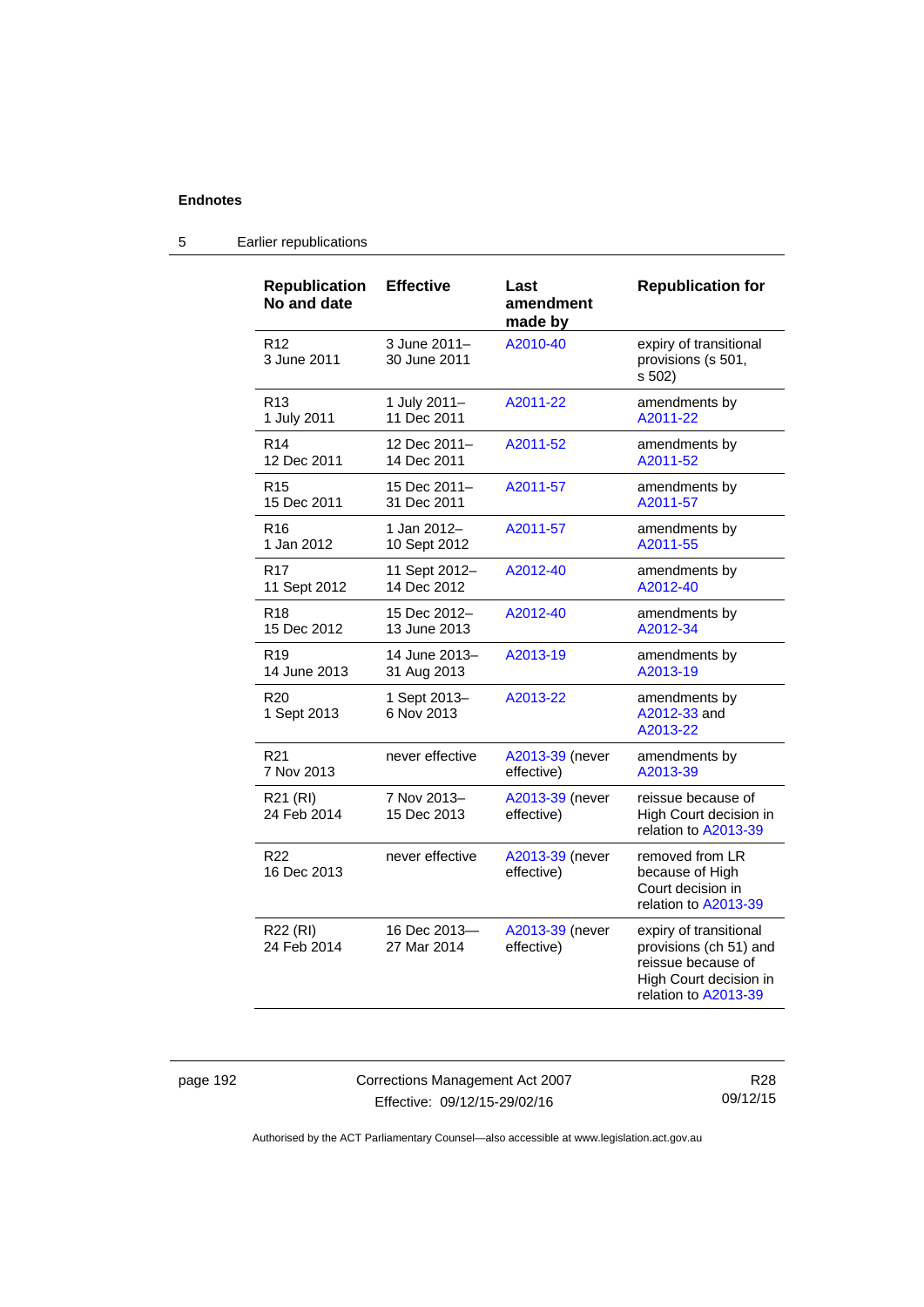# Earlier republications 5

| <b>Republication</b><br>No and date | <b>Effective</b>           | Last<br>amendment<br>made by | <b>Republication for</b>                      |
|-------------------------------------|----------------------------|------------------------------|-----------------------------------------------|
| R <sub>23</sub>                     | 28 Mar 2014-               | A2014-6                      | amendments by                                 |
| 28 Mar 2014                         | 9 June 2014                |                              | A2014-6                                       |
| R <sub>24</sub>                     | 10 June 2014–              | A2014-18                     | amendments by                                 |
| 10 June 2014                        | 1 Oct 2015                 |                              | A2014-18                                      |
| R <sub>25</sub>                     | 2 Oct 2015-                | A2015-37                     | amendments by                                 |
| 2 Oct 2015                          | 7 Oct 2015                 |                              | A2015-37                                      |
| R <sub>26</sub><br>8 Oct 2015       | 8 Oct 2015-<br>11 Nov 2015 | A2015-37                     | updated endnotes as<br>amended by<br>A2015-38 |
| R <sub>27</sub>                     | 12 Nov 2015–               | A2015-38                     | amendments by                                 |
| 12 Nov 2015                         | 8 Dec 2015                 |                              | A2015-37                                      |

R28 09/12/15 Corrections Management Act 2007 Effective: 09/12/15-29/02/16

page 193